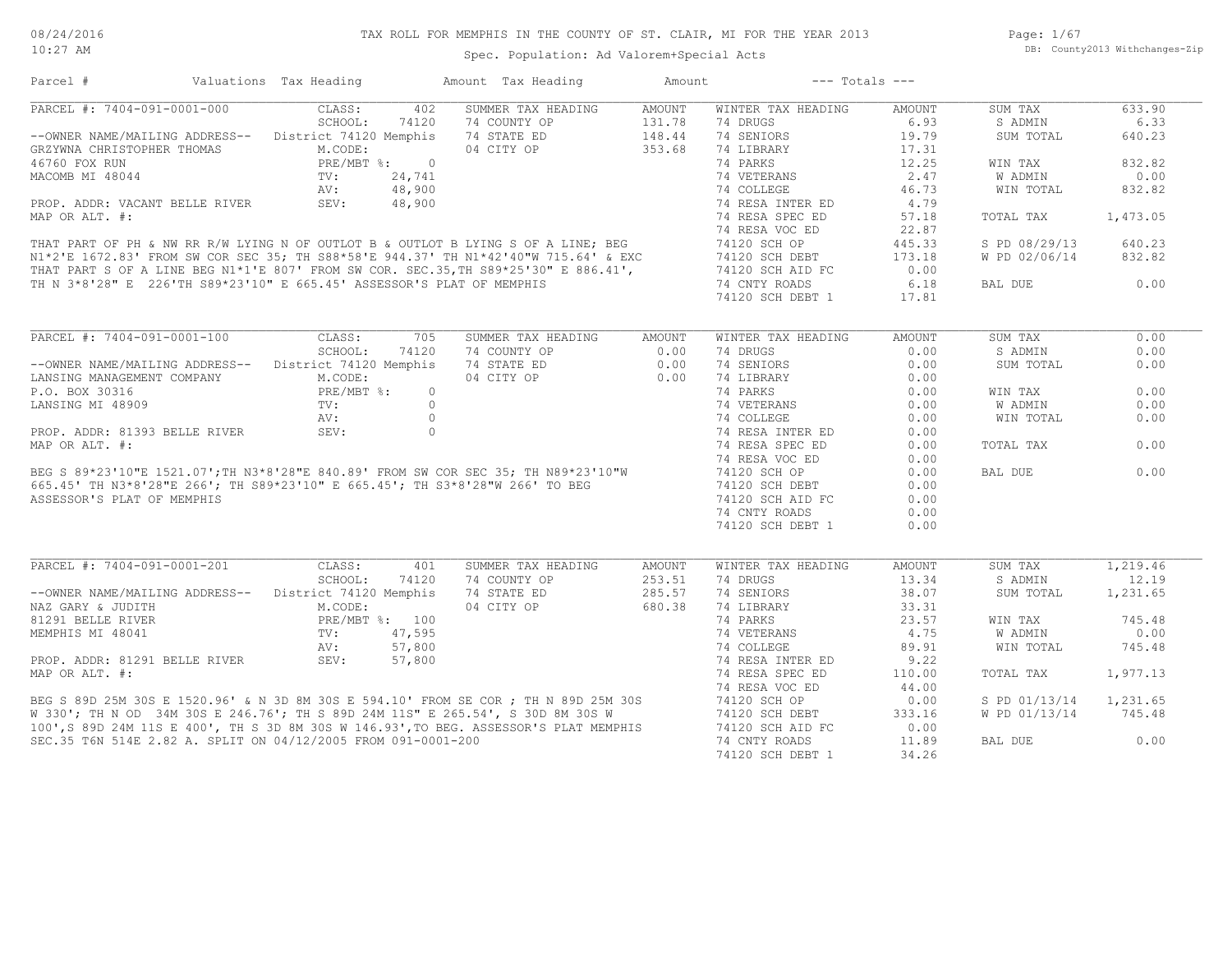#### TAX ROLL FOR MEMPHIS IN THE COUNTY OF ST. CLAIR, MI FOR THE YEAR 2013

Spec. Population: Ad Valorem+Special Acts

Page: 2/67 DB: County2013 Withchanges-Zip

| Parcel #                                                                              | Valuations Tax Heading |                | Amount Tax Heading | Amount        | $---$ Totals $---$ |               |               |          |
|---------------------------------------------------------------------------------------|------------------------|----------------|--------------------|---------------|--------------------|---------------|---------------|----------|
| PARCEL #: 7404-091-0001-210                                                           | CLASS:                 | 401            | SUMMER TAX HEADING | <b>AMOUNT</b> | WINTER TAX HEADING | <b>AMOUNT</b> | SUM TAX       | 1,639.78 |
|                                                                                       | SCHOOL:                | 74120          | 74 COUNTY OP       | 340.89        | 74 DRUGS           | 17.93         | S ADMIN       | 16.39    |
| --OWNER NAME/MAILING ADDRESS--                                                        | District 74120 Memphis |                | 74 STATE ED        | 384.00        | 74 SENIORS         | 51.20         | SUM TOTAL     | 1,656.17 |
| WORSWICK KATHERINE F                                                                  | M.CODE:                |                | 04 CITY OP         | 914.89        | 74 LIBRARY         | 44.80         |               |          |
| 81321 BELLE RIVER                                                                     |                        | PRE/MBT %: 100 |                    |               | 74 PARKS           | 31.70         | WIN TAX       | 1,002.49 |
| MEMPHIS MI 48041                                                                      | TV:                    | 64,000         |                    |               | 74 VETERANS        | 6.40          | W ADMIN       | 0.00     |
|                                                                                       | AV:                    | 65,300         |                    |               | 74 COLLEGE         | 120.90        | WIN TOTAL     | 1,002.49 |
| PROP. ADDR: 81321 BELLE RIVER                                                         | SEV:                   | 65,300         |                    |               | 74 RESA INTER ED   | 12.40         |               |          |
| MAP OR ALT. #:                                                                        |                        |                |                    |               | 74 RESA SPEC ED    | 147.92        | TOTAL TAX     | 2,658.66 |
|                                                                                       |                        |                |                    |               | 74 RESA VOC ED     | 59.16         |               |          |
| BEG. S 89D 23M 53S E 1520.96' & N 3D 8M 30S E 741.03' FROM SE COR, TH N 89D 24M 11S   |                        |                |                    |               | 74120 SCH OP       | 0.00          | S PD 08/23/13 | 1,656.17 |
| W 400', TH N 3D 8M 30S E 100', TH S 89D 24M 11S 400', S 3D 8M 30S W 100' TO BEG.      |                        |                |                    |               | 74120 SCH DEBT     | 448.00        | W PD 02/10/14 | 1,002.49 |
| ASESSOR'S PLAT MEMPHIS SEC.35 T6N R14E .92 A. SPLIT ON 04/12/2005 FROM                |                        |                |                    |               | 74120 SCH AID FC   | 0.00          |               |          |
| $04 - 091 - 0001 - 200$                                                               |                        |                |                    |               | 74 CNTY ROADS      | 16.00         | BAL DUE       | 0.00     |
|                                                                                       |                        |                |                    |               | 74120 SCH DEBT 1   | 46.08         |               |          |
|                                                                                       |                        |                |                    |               |                    |               |               |          |
| PARCEL #: 7404-091-0001-500                                                           | CLASS:                 | 401            | SUMMER TAX HEADING | <b>AMOUNT</b> | WINTER TAX HEADING | <b>AMOUNT</b> | SUM TAX       | 1,321.45 |
|                                                                                       | SCHOOL:                | 74120          | 74 COUNTY OP       | 274.71        | 74 DRUGS           | 14.45         | S ADMIN       | 13.21    |
| --OWNER NAME/MAILING ADDRESS--                                                        | District 74120 Memphis |                | 74 STATE ED        | 309.45        | 74 SENIORS         | 41.26         | SUM TOTAL     | 1,334.66 |
| TARAS JOHN A                                                                          | M.CODE:                | 00001          | 04 CITY OP         | 737.29        | 74 LIBRARY         | 36.10         |               |          |
| TARAS-BERNABEL PAMELA M                                                               |                        | PRE/MBT %: 100 |                    |               | 74 PARKS           | 25.55         | WIN TAX       | 807.86   |
| 81821 BELLE RIVER                                                                     | TV:                    | 51,576         |                    |               | 74 VETERANS        | 5.15          | W ADMIN       | 0.00     |
| MEMPHIS MI 48041                                                                      | AV:                    | 67,100         |                    |               | 74 COLLEGE         | 97.43         | WIN TOTAL     | 807.86   |
|                                                                                       | SEV:                   | 67,100         |                    |               | 74 RESA INTER ED   | 9.99          |               |          |
| PROP. ADDR: 81821 BELLE RIVER                                                         |                        |                |                    |               | 74 RESA SPEC ED    | 119.20        | TOTAL TAX     | 2,142.52 |
| MAP OR ALT. #:                                                                        |                        |                |                    |               | 74 RESA VOC ED     | 47.68         |               |          |
|                                                                                       |                        |                |                    |               | 74120 SCH OP       | 0.00          | S PD 08/26/13 | 1,334.66 |
| Parcel A; T6N, R14E, thN 01D 02M 00S E 2677.46' along to the Plat thereof as recorded |                        |                |                    |               | 74120 SCH DEBT     | 361.03        | W PD 01/15/14 | 807.86   |
| in Liber 51 of Plats, Page 11, St Clair County Records, said Plat being a part of     |                        |                |                    |               | 74120 SCH AID FC   | 0.00          |               |          |
| Section 35, Riley Township (Now the City of Memphis) St Clair County Michigan and     |                        |                |                    |               | 74 CNTY ROADS      | 12.89         | BAL DUE       | 0.00     |
| described as: Commencing at the Southwest corner of said Section 35 to the West 1/4   |                        |                |                    |               | 74120 SCH DEBT 1   | 37.13         |               |          |
| corner of said Section 35; S 88D 23M 30S E 608.38ft along the centerline and          |                        |                |                    |               |                    |               |               |          |
| centerline tangent of Belle River Rd; th S 45D 44M 00S E 414.18 ft along the          |                        |                |                    |               |                    |               |               |          |

way line of Belle River Rd. to the point of beg.Cont.3.88 acres ft;th S. 88D 58M ooS E.85.00 ft;S. 45D 44M 00S E.202.28 ft;along the South right of along an old fence line;th N 88D 58M 00S W.289.37 ft;th N. 01D 02M 00S E.406.73 ft to the point of Beginning of this description;th cont.S 01D 42M 40S E.668.15 ft

centerline tangent and centerline of said Belle River Rd.;th S 01D 42M 40S e. 47.49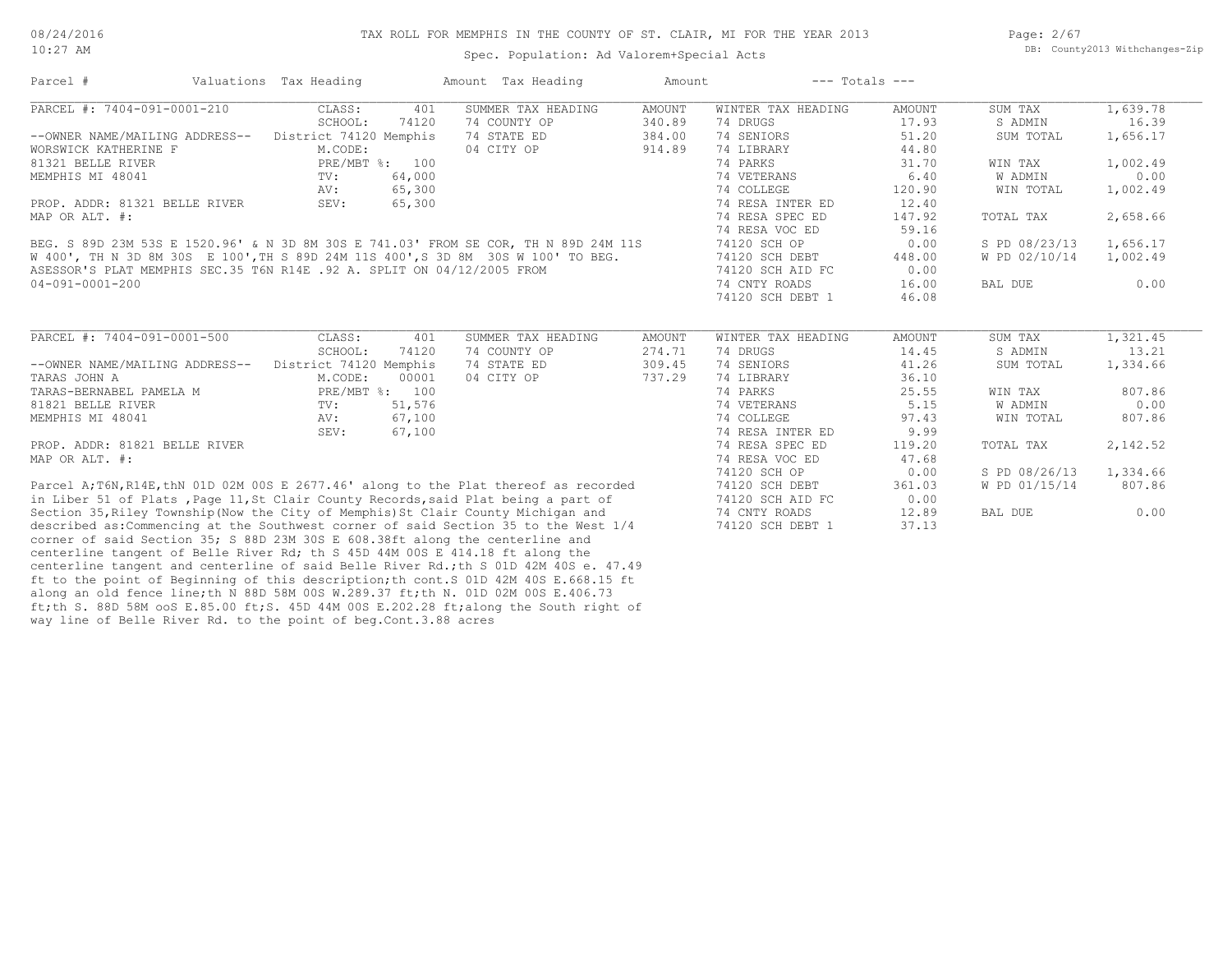Page: 3/67 DB: County2013 Withchanges-Zip

| Parcel #                                                                           | Valuations Tax Heading |         | Amount Tax Heading                                                                     | Amount   |                    | $---$ Totals $---$ |               |                       |
|------------------------------------------------------------------------------------|------------------------|---------|----------------------------------------------------------------------------------------|----------|--------------------|--------------------|---------------|-----------------------|
| PARCEL #: 7404-091-0001-600                                                        | CLASS:                 | 402     | SUMMER TAX HEADING                                                                     | AMOUNT   | WINTER TAX HEADING | AMOUNT             | SUM TAX       | 213.69                |
|                                                                                    | SCHOOL:                | 74120   | 74 COUNTY OP                                                                           | 44.42    | 74 DRUGS           | 2.33               | S ADMIN       | 2.13                  |
| --OWNER NAME/MAILING ADDRESS--                                                     | District 74120 Memphis |         | 74 STATE ED                                                                            | 50.04    | 74 SENIORS         | 6.67               | SUM TOTAL     | 215.82                |
| TARAS JOHN A                                                                       | M.CODE:                |         | 04 CITY OP                                                                             | 119.23   | 74 LIBRARY         | 5.83               |               |                       |
| 81821 BELLE RIVER                                                                  | PRE/MBT %: 100         |         |                                                                                        |          | 74 PARKS           | 4.13               | WIN TAX       | 130.59                |
| MEMPHIS MI 48041                                                                   | TV:                    | 8,341   |                                                                                        |          | 74 VETERANS        | 0.83               | W ADMIN       | 0.00                  |
|                                                                                    | AV:                    | 11,400  |                                                                                        |          | 74 COLLEGE         | 15.75              | WIN TOTAL     | 130.59                |
| PROP. ADDR: VACANT BELLE RIVER                                                     | SEV:                   | 11,400  |                                                                                        |          | 74 RESA INTER ED   | 1.61               |               |                       |
| MAP OR ALT. #:                                                                     |                        |         |                                                                                        |          | 74 RESA SPEC ED    | 19.27              | TOTAL TAX     | 346.41                |
|                                                                                    |                        |         |                                                                                        |          | 74 RESA VOC ED     | 7.71               |               |                       |
|                                                                                    |                        |         | Legal Description: Parcel "B"A parcel of land being a part of Outlot A Assessor's      |          |                    | 0.00               | S PD 08/23/13 | 215.82                |
|                                                                                    |                        |         |                                                                                        |          | 74120 SCH OP       |                    |               |                       |
| Plat of Memphis" according to the Plat thereof as recorded in Liber 51 of          |                        |         |                                                                                        |          | 74120 SCH DEBT     | 58.38              | W PD 01/30/14 | 130.59                |
|                                                                                    |                        |         | plats, Page 11, St Clair County Records, said Plat being a part of Section 35, Riley   |          | 74120 SCH AID FC   | 0.00               |               |                       |
| Township (Now the City of Memphis), St Clair County, Michigan and described        |                        |         |                                                                                        |          | 74 CNTY ROADS      | 2.08               | BAL DUE       | 0.00                  |
|                                                                                    |                        |         | as: Commencing at the Southwest corner of said Section 35, T6N, R14E; th N 01D 02M 00S |          | 74120 SCH DEBT 1   | 6.00               |               |                       |
|                                                                                    |                        |         | E.2676.79 ft along the West line of Section 35 to the West 1/4 corner of said          |          |                    |                    |               |                       |
| Section 35; th S. 88D 23M 30S E.608.38 ft along the centerline and centerline      |                        |         |                                                                                        |          |                    |                    |               |                       |
| tangent of Belle River Road; th S.45D 44M 00S E.64.03 ft along the centerline      |                        |         |                                                                                        |          |                    |                    |               |                       |
|                                                                                    |                        |         | tangent of said Belle River Road; S 01D 02M 00S W. 59.18ft to the point of beginning   |          |                    |                    |               |                       |
|                                                                                    |                        |         | of this described; th contining S. 01D 02M 00S W. 488.75 ft; th S.88D 58M 00S E.85.00  |          |                    |                    |               |                       |
|                                                                                    |                        |         | ft; th N.04D 37M 00S E. 400.00 ft to a point on the South Right of Way line of Belle   |          |                    |                    |               |                       |
| River Rd.and a point on a curve to the left (Radius=487.99 ft., Delta=11D 41M      |                        |         |                                                                                        |          |                    |                    |               |                       |
|                                                                                    |                        |         | 18S, Chord Bears N.51D 34M 39S W. 99.38 ft) th along the South right of Way line of    |          |                    |                    |               |                       |
|                                                                                    |                        |         | Belle River Rd.and the Arc. of said curve to the left 99.55 ft. to the Beq.of          |          |                    |                    |               |                       |
| description. Containing 1.02 Acres.                                                |                        |         |                                                                                        |          |                    |                    |               |                       |
|                                                                                    |                        |         |                                                                                        |          |                    |                    |               |                       |
|                                                                                    |                        |         |                                                                                        |          |                    |                    |               |                       |
| PARCEL #: 7404-091-0002-100                                                        | CLASS:                 | 401     | SUMMER TAX HEADING                                                                     | AMOUNT   | WINTER TAX HEADING | AMOUNT             | SUM TAX       | $\overline{2,885.31}$ |
|                                                                                    | SCHOOL:                | 74120   | 74 COUNTY OP                                                                           | 599.82   | 74 DRUGS           | 31.56              | S ADMIN       | 28.85                 |
| --OWNER NAME/MAILING ADDRESS--                                                     | District 74120 Memphis |         | 74 STATE ED                                                                            | 675.67   | 74 SENIORS         | 90.08              | SUM TOTAL     | 2,914.16              |
| ADDINGTON DARRIN & MELISSA                                                         | M.CODE:                |         | 04 CITY OP                                                                             | 1,609.82 | 74 LIBRARY         | 78.82              |               |                       |
| 81847 BELLE RIVER                                                                  | PRE/MBT %: 100         |         |                                                                                        |          | 74 PARKS           | 55.78              | WIN TAX       | 1,763.94              |
| MEMPHIS MI 48041                                                                   | TV:                    | 112,612 |                                                                                        |          | 74 VETERANS        | 11.26              | W ADMIN       | 0.00                  |
|                                                                                    | AV:                    | 126,500 |                                                                                        |          | 74 COLLEGE         | 212.73             | WIN TOTAL     | 1,763.94              |
| PROP. ADDR: 81847 BELLE RIVER                                                      | SEV:                   | 126,500 |                                                                                        |          | 74 RESA INTER ED   | 21.82              |               |                       |
| MAP OR ALT. #:                                                                     |                        |         |                                                                                        |          | 74 RESA SPEC ED    | 260.28             | TOTAL TAX     | 4,678.10              |
|                                                                                    |                        |         |                                                                                        |          | 74 RESA VOC ED     | 104.10             |               |                       |
|                                                                                    |                        |         | T6N R14E CITY OF MEMPHIS COMM AT W1/4 COR SEC 35 TH S88*23'30"E 435.02 ALG CL & CL     |          | 74120 SCH OP       | 0.00               | S PD 08/30/13 | 2,914.16              |
|                                                                                    |                        |         | TANGENT BELLE RIVER RD TO POB TH CONT S88*23'30"E 173.36 FT ALG CL TANGENT TO P I      |          | 74120 SCH DEBT     | 788.28             | W PD 02/14/14 | 1,763.94              |
|                                                                                    |                        |         | OF A CURVE TH S 45*44'E 64.03 FT ALG CL TANGENT TH S 01*02'W 739.59', TH N60*16'40"W   |          | 74120 SCH AID FC   | 0.00               |               |                       |
|                                                                                    |                        |         | 124.68', TH N 43*43'54"W 157.09', TH NO1*02'E 613.80' TO POB. 3.568 AC. PART OF        |          | 74 CNTY ROADS      | 28.15              | BAL DUE       | 0.00                  |
|                                                                                    |                        |         |                                                                                        |          |                    |                    |               |                       |
| OUTLOT A ASSESSOR'S PLAT OF MEMPHIS                                                |                        |         |                                                                                        |          | 74120 SCH DEBT 1   | 81.08              |               |                       |
|                                                                                    |                        |         |                                                                                        |          |                    |                    |               |                       |
| PARCEL #: 7404-091-0003-200                                                        | CLASS:                 | 401     | SUMMER TAX HEADING                                                                     | AMOUNT   | WINTER TAX HEADING | <b>AMOUNT</b>      | SUM TAX       | 1,634.34              |
|                                                                                    | SCHOOL:                | 74120   | 74 COUNTY OP                                                                           | 339.76   | 74 DRUGS           | 17.87              | S ADMIN       | 16.34                 |
| --OWNER NAME/MAILING ADDRESS--                                                     | District 74120 Memphis |         | 74 STATE ED                                                                            | 382.72   | 74 SENIORS         | 51.03              | SUM TOTAL     | 1,650.68              |
| ELLIOTT TINA M                                                                     | M.CODE:                |         | 04 CITY OP                                                                             | 911.86   | 74 LIBRARY         | 44.65              |               |                       |
| 81917 BELLE RIVER                                                                  | PRE/MBT %: 100         |         |                                                                                        |          | 74 PARKS           | 31.60              | WIN TAX       | 999.15                |
| MEMPHIS MI 48041                                                                   | TV:                    | 63,788  |                                                                                        |          | 74 VETERANS        | 6.37               | W ADMIN       | 0.00                  |
|                                                                                    | AV:                    | 105,800 |                                                                                        |          | 74 COLLEGE         | 120.50             | WIN TOTAL     | 999.15                |
| PROP. ADDR: 81917 BELLE RIVER                                                      | SEV:                   | 105,800 |                                                                                        |          | 74 RESA INTER ED   | 12.36              |               |                       |
| MAP OR ALT. #:                                                                     |                        |         |                                                                                        |          | 74 RESA SPEC ED    | 147.43             | TOTAL TAX     | 2,649.83              |
|                                                                                    |                        |         |                                                                                        |          |                    | 58.97              |               |                       |
|                                                                                    |                        |         |                                                                                        |          | 74 RESA VOC ED     |                    |               |                       |
|                                                                                    |                        |         | COMM AT THE W1/4 COR OF SEC 35; T6N R14E; TH S88*23'30"E 115.00 FT ALG THE C/L OF      |          | 74120 SCH OP       | 0.00               | S PD 08/29/13 | 1,650.68              |
|                                                                                    |                        |         | BELLE RIVER RD TO THE POB OF THIS DESC; TH CONT S88*23'30"E 320.02 FT ALG THE C/L &    |          | 74120 SCH DEBT     | 446.51             | W PD 12/27/13 | 999.15                |
| C/L TANGENT OF BELLE RIVER RD, TH S $01*02'00''$ W $613.80'$ , TH N $52*45'55''$ W |                        |         |                                                                                        |          | 74120 SCH AID FC   | 0.00               |               |                       |
|                                                                                    |                        |         | 216.22', TH N 35*42'10"W 243.30', TH N01*02'00" 294.33' TO A PT IN THE CL OF BELLE     |          | 74 CNTY ROADS      | 15.94              | BAL DUE       | 0.00                  |
| RIVER RD AND THE POB 3.51 A. PART OF OUTLOT A ASSESSOR'S PLAT OF MEMPHIS           |                        |         |                                                                                        |          | 74120 SCH DEBT 1   | 45.92              |               |                       |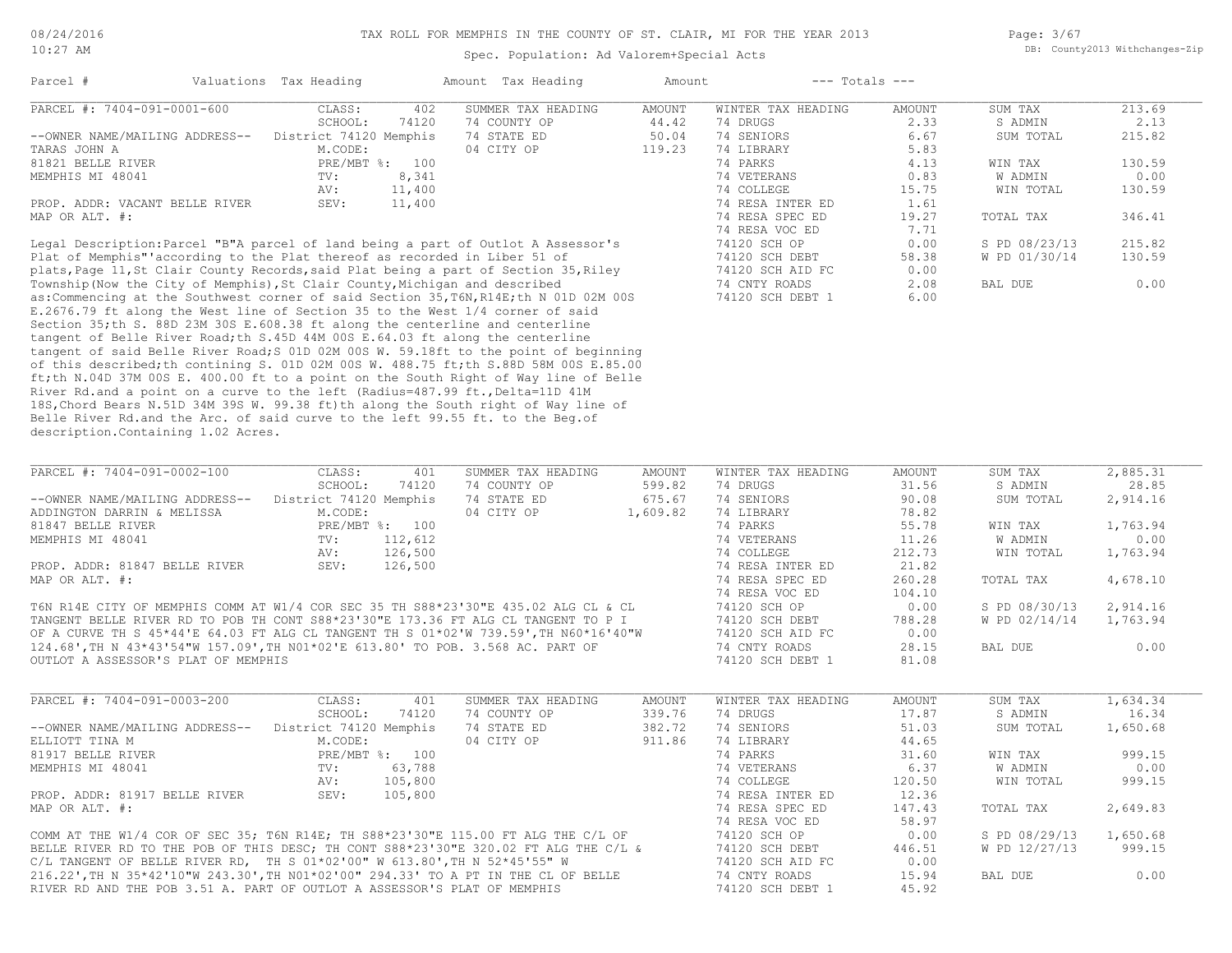| PARCEL #: 7404-091-0003-300<br>CLASS:<br>401<br>SUMMER TAX HEADING<br>AMOUNT<br>WINTER TAX HEADING<br>SUM TAX<br>2,119.47<br>AMOUNT<br>440.61<br>SCHOOL:<br>74 COUNTY OP<br>23.18<br>21.19<br>74120<br>74 DRUGS<br>S ADMIN<br>496.33<br>74 SENIORS<br>--OWNER NAME/MAILING ADDRESS-- District 74120 Memphis<br>74 STATE ED<br>66.17<br>SUM TOTAL<br>2,140.66<br>04 CITY OP 1,182.53<br>CONNER MATERIAL PRESENT RESERVED MATERIAL MATERIAL PRESENT SERVED MEMPHIS MI 48041 TV: 82,722<br>MEMPHIS MI 48041 TV: 82,722<br>PROP. ADDR: 81993 BELLE RIVER SEV: 97,000<br>74 LIBRARY<br>57.90<br>74 PARKS<br>40.98<br>WIN TAX<br>1,295.74<br>8.27<br>0.00<br>W ADMIN<br>1,295.74<br>156.27<br>WIN TOTAL<br>16.03<br>191.19<br>TOTAL TAX<br>3,436.40<br>76.47<br>0.00<br>S PD 08/26/13<br>2,140.66<br>579.05<br>W PD 01/15/14 1,295.74<br>0.00<br>0.00<br>20.68<br>BAL DUE<br>59.55<br>CLASS:<br>SUM TAX<br>0.00<br>708<br>SUMMER TAX HEADING<br>AMOUNT<br>WINTER TAX HEADING<br><b>AMOUNT</b><br>SCHOOL:<br>74120<br>74 COUNTY OP<br>0.00<br>74 DRUGS<br>0.00<br>S ADMIN<br>0.00<br>0.00<br>--OWNER NAME/MAILING ADDRESS-- District 74120 Memphis<br>74 STATE ED<br>74 SENIORS<br>0.00<br>0.00<br>SUM TOTAL<br>--OWNER NAME/MET TO REG EXC. S 200 FT OF W 120 FT. ASSESSOR'S PLAT OF MENTHING TO THE TREE METHODIST CHURCH THAT ARE MEDIAN SAV:<br>THAT PART OF OUTLOT B; BEG AT SE COR THIN 3 DEG 8 1/2 MIN E 561 FT; THIN 89 DEG 25 74120 SCH<br>0.00<br>3 ADDRESS-- DISCL-<br>(CH M.CODE:<br>PRE/MBT %:<br>TV:<br>NV:<br>NV:<br>SEV:<br>74 PARKS<br>74 PARKS<br>74 VETERANS<br>74 COLLEGE<br>74 RESA INTER ED 0.00<br>0.00<br>WIN TAX<br>W ADMIN<br>0.00<br>WIN TOTAL<br>0.00<br>0.00<br>TOTAL TAX<br>0.00<br>0.00<br>0.00<br>BAL DUE<br>0.00<br>0.00<br>FT TO BEG EXC. S 200 FT OF W 120 FT. ASSESSOR'S PLAT OF MEMPHIS<br>0.00<br>74120 SCH AID FC<br>74 CNTY ROADS<br>0.00<br>74120 SCH DEBT 1<br>0.00<br>SUMMER TAX HEADING AMOUNT<br>PARCEL #: 7404-092-0002-000<br>CLASS:<br>704<br>WINTER TAX HEADING<br><b>AMOUNT</b><br>SUM TAX<br>0.00<br>SCHOOL:<br>74120<br>74 COUNTY OP<br>74 DRUGS<br>0.00<br>S ADMIN<br>0.00<br>0.00<br>--OWNER NAME/MAILING ADDRESS-- District 74120 Memphis<br>0.00<br>74 STATE ED<br>74 SENIORS<br>0.00<br>74 STATE ED 0.00<br>04 CITY OP 0.00<br>SUM TOTAL<br>MEMPHIS COMMUNITY SCHOOLS<br>P.O. BOX 201 PRE/MBT %:<br>MEMPHIS MI 48041 TV:<br>74 LIBRARY<br>0.00<br>0.00<br>WIN TAX<br>$0.00$<br>$0.00$<br>$0.00$<br>W ADMIN<br>0.00<br>0.00<br>WIN TOTAL<br>0.00<br>0.00<br>0.00<br>TOTAL TAX<br>0.00<br>0.00<br>0.00<br>BAL DUE<br>0.00<br>0.00<br>0.00<br>0.00 | Parcel #                    | Valuations Tax Heading | Amount Tax Heading | Amount | $---$ Totals $---$ |  |  |
|---------------------------------------------------------------------------------------------------------------------------------------------------------------------------------------------------------------------------------------------------------------------------------------------------------------------------------------------------------------------------------------------------------------------------------------------------------------------------------------------------------------------------------------------------------------------------------------------------------------------------------------------------------------------------------------------------------------------------------------------------------------------------------------------------------------------------------------------------------------------------------------------------------------------------------------------------------------------------------------------------------------------------------------------------------------------------------------------------------------------------------------------------------------------------------------------------------------------------------------------------------------------------------------------------------------------------------------------------------------------------------------------------------------------------------------------------------------------------------------------------------------------------------------------------------------------------------------------------------------------------------------------------------------------------------------------------------------------------------------------------------------------------------------------------------------------------------------------------------------------------------------------------------------------------------------------------------------------------------------------------------------------------------------------------------------------------------------------------------------------------------------------------------------------------------------------------------------------------------------------------------------------------------------------------------------------------------------------------------------------------------------------------------------------------------------------------------------------------------------------------------------------------------------------------------------------------------------------------|-----------------------------|------------------------|--------------------|--------|--------------------|--|--|
|                                                                                                                                                                                                                                                                                                                                                                                                                                                                                                                                                                                                                                                                                                                                                                                                                                                                                                                                                                                                                                                                                                                                                                                                                                                                                                                                                                                                                                                                                                                                                                                                                                                                                                                                                                                                                                                                                                                                                                                                                                                                                                                                                                                                                                                                                                                                                                                                                                                                                                                                                                                                   |                             |                        |                    |        |                    |  |  |
|                                                                                                                                                                                                                                                                                                                                                                                                                                                                                                                                                                                                                                                                                                                                                                                                                                                                                                                                                                                                                                                                                                                                                                                                                                                                                                                                                                                                                                                                                                                                                                                                                                                                                                                                                                                                                                                                                                                                                                                                                                                                                                                                                                                                                                                                                                                                                                                                                                                                                                                                                                                                   |                             |                        |                    |        |                    |  |  |
|                                                                                                                                                                                                                                                                                                                                                                                                                                                                                                                                                                                                                                                                                                                                                                                                                                                                                                                                                                                                                                                                                                                                                                                                                                                                                                                                                                                                                                                                                                                                                                                                                                                                                                                                                                                                                                                                                                                                                                                                                                                                                                                                                                                                                                                                                                                                                                                                                                                                                                                                                                                                   |                             |                        |                    |        |                    |  |  |
|                                                                                                                                                                                                                                                                                                                                                                                                                                                                                                                                                                                                                                                                                                                                                                                                                                                                                                                                                                                                                                                                                                                                                                                                                                                                                                                                                                                                                                                                                                                                                                                                                                                                                                                                                                                                                                                                                                                                                                                                                                                                                                                                                                                                                                                                                                                                                                                                                                                                                                                                                                                                   |                             |                        |                    |        |                    |  |  |
|                                                                                                                                                                                                                                                                                                                                                                                                                                                                                                                                                                                                                                                                                                                                                                                                                                                                                                                                                                                                                                                                                                                                                                                                                                                                                                                                                                                                                                                                                                                                                                                                                                                                                                                                                                                                                                                                                                                                                                                                                                                                                                                                                                                                                                                                                                                                                                                                                                                                                                                                                                                                   |                             |                        |                    |        |                    |  |  |
|                                                                                                                                                                                                                                                                                                                                                                                                                                                                                                                                                                                                                                                                                                                                                                                                                                                                                                                                                                                                                                                                                                                                                                                                                                                                                                                                                                                                                                                                                                                                                                                                                                                                                                                                                                                                                                                                                                                                                                                                                                                                                                                                                                                                                                                                                                                                                                                                                                                                                                                                                                                                   |                             |                        |                    |        |                    |  |  |
|                                                                                                                                                                                                                                                                                                                                                                                                                                                                                                                                                                                                                                                                                                                                                                                                                                                                                                                                                                                                                                                                                                                                                                                                                                                                                                                                                                                                                                                                                                                                                                                                                                                                                                                                                                                                                                                                                                                                                                                                                                                                                                                                                                                                                                                                                                                                                                                                                                                                                                                                                                                                   |                             |                        |                    |        |                    |  |  |
|                                                                                                                                                                                                                                                                                                                                                                                                                                                                                                                                                                                                                                                                                                                                                                                                                                                                                                                                                                                                                                                                                                                                                                                                                                                                                                                                                                                                                                                                                                                                                                                                                                                                                                                                                                                                                                                                                                                                                                                                                                                                                                                                                                                                                                                                                                                                                                                                                                                                                                                                                                                                   |                             |                        |                    |        |                    |  |  |
|                                                                                                                                                                                                                                                                                                                                                                                                                                                                                                                                                                                                                                                                                                                                                                                                                                                                                                                                                                                                                                                                                                                                                                                                                                                                                                                                                                                                                                                                                                                                                                                                                                                                                                                                                                                                                                                                                                                                                                                                                                                                                                                                                                                                                                                                                                                                                                                                                                                                                                                                                                                                   |                             |                        |                    |        |                    |  |  |
|                                                                                                                                                                                                                                                                                                                                                                                                                                                                                                                                                                                                                                                                                                                                                                                                                                                                                                                                                                                                                                                                                                                                                                                                                                                                                                                                                                                                                                                                                                                                                                                                                                                                                                                                                                                                                                                                                                                                                                                                                                                                                                                                                                                                                                                                                                                                                                                                                                                                                                                                                                                                   |                             |                        |                    |        |                    |  |  |
|                                                                                                                                                                                                                                                                                                                                                                                                                                                                                                                                                                                                                                                                                                                                                                                                                                                                                                                                                                                                                                                                                                                                                                                                                                                                                                                                                                                                                                                                                                                                                                                                                                                                                                                                                                                                                                                                                                                                                                                                                                                                                                                                                                                                                                                                                                                                                                                                                                                                                                                                                                                                   |                             |                        |                    |        |                    |  |  |
|                                                                                                                                                                                                                                                                                                                                                                                                                                                                                                                                                                                                                                                                                                                                                                                                                                                                                                                                                                                                                                                                                                                                                                                                                                                                                                                                                                                                                                                                                                                                                                                                                                                                                                                                                                                                                                                                                                                                                                                                                                                                                                                                                                                                                                                                                                                                                                                                                                                                                                                                                                                                   |                             |                        |                    |        |                    |  |  |
|                                                                                                                                                                                                                                                                                                                                                                                                                                                                                                                                                                                                                                                                                                                                                                                                                                                                                                                                                                                                                                                                                                                                                                                                                                                                                                                                                                                                                                                                                                                                                                                                                                                                                                                                                                                                                                                                                                                                                                                                                                                                                                                                                                                                                                                                                                                                                                                                                                                                                                                                                                                                   |                             |                        |                    |        |                    |  |  |
|                                                                                                                                                                                                                                                                                                                                                                                                                                                                                                                                                                                                                                                                                                                                                                                                                                                                                                                                                                                                                                                                                                                                                                                                                                                                                                                                                                                                                                                                                                                                                                                                                                                                                                                                                                                                                                                                                                                                                                                                                                                                                                                                                                                                                                                                                                                                                                                                                                                                                                                                                                                                   |                             |                        |                    |        |                    |  |  |
|                                                                                                                                                                                                                                                                                                                                                                                                                                                                                                                                                                                                                                                                                                                                                                                                                                                                                                                                                                                                                                                                                                                                                                                                                                                                                                                                                                                                                                                                                                                                                                                                                                                                                                                                                                                                                                                                                                                                                                                                                                                                                                                                                                                                                                                                                                                                                                                                                                                                                                                                                                                                   |                             |                        |                    |        |                    |  |  |
|                                                                                                                                                                                                                                                                                                                                                                                                                                                                                                                                                                                                                                                                                                                                                                                                                                                                                                                                                                                                                                                                                                                                                                                                                                                                                                                                                                                                                                                                                                                                                                                                                                                                                                                                                                                                                                                                                                                                                                                                                                                                                                                                                                                                                                                                                                                                                                                                                                                                                                                                                                                                   |                             |                        |                    |        |                    |  |  |
|                                                                                                                                                                                                                                                                                                                                                                                                                                                                                                                                                                                                                                                                                                                                                                                                                                                                                                                                                                                                                                                                                                                                                                                                                                                                                                                                                                                                                                                                                                                                                                                                                                                                                                                                                                                                                                                                                                                                                                                                                                                                                                                                                                                                                                                                                                                                                                                                                                                                                                                                                                                                   | PARCEL #: 7404-092-0001-000 |                        |                    |        |                    |  |  |
|                                                                                                                                                                                                                                                                                                                                                                                                                                                                                                                                                                                                                                                                                                                                                                                                                                                                                                                                                                                                                                                                                                                                                                                                                                                                                                                                                                                                                                                                                                                                                                                                                                                                                                                                                                                                                                                                                                                                                                                                                                                                                                                                                                                                                                                                                                                                                                                                                                                                                                                                                                                                   |                             |                        |                    |        |                    |  |  |
|                                                                                                                                                                                                                                                                                                                                                                                                                                                                                                                                                                                                                                                                                                                                                                                                                                                                                                                                                                                                                                                                                                                                                                                                                                                                                                                                                                                                                                                                                                                                                                                                                                                                                                                                                                                                                                                                                                                                                                                                                                                                                                                                                                                                                                                                                                                                                                                                                                                                                                                                                                                                   |                             |                        |                    |        |                    |  |  |
|                                                                                                                                                                                                                                                                                                                                                                                                                                                                                                                                                                                                                                                                                                                                                                                                                                                                                                                                                                                                                                                                                                                                                                                                                                                                                                                                                                                                                                                                                                                                                                                                                                                                                                                                                                                                                                                                                                                                                                                                                                                                                                                                                                                                                                                                                                                                                                                                                                                                                                                                                                                                   |                             |                        |                    |        |                    |  |  |
|                                                                                                                                                                                                                                                                                                                                                                                                                                                                                                                                                                                                                                                                                                                                                                                                                                                                                                                                                                                                                                                                                                                                                                                                                                                                                                                                                                                                                                                                                                                                                                                                                                                                                                                                                                                                                                                                                                                                                                                                                                                                                                                                                                                                                                                                                                                                                                                                                                                                                                                                                                                                   |                             |                        |                    |        |                    |  |  |
|                                                                                                                                                                                                                                                                                                                                                                                                                                                                                                                                                                                                                                                                                                                                                                                                                                                                                                                                                                                                                                                                                                                                                                                                                                                                                                                                                                                                                                                                                                                                                                                                                                                                                                                                                                                                                                                                                                                                                                                                                                                                                                                                                                                                                                                                                                                                                                                                                                                                                                                                                                                                   |                             |                        |                    |        |                    |  |  |
|                                                                                                                                                                                                                                                                                                                                                                                                                                                                                                                                                                                                                                                                                                                                                                                                                                                                                                                                                                                                                                                                                                                                                                                                                                                                                                                                                                                                                                                                                                                                                                                                                                                                                                                                                                                                                                                                                                                                                                                                                                                                                                                                                                                                                                                                                                                                                                                                                                                                                                                                                                                                   |                             |                        |                    |        |                    |  |  |
|                                                                                                                                                                                                                                                                                                                                                                                                                                                                                                                                                                                                                                                                                                                                                                                                                                                                                                                                                                                                                                                                                                                                                                                                                                                                                                                                                                                                                                                                                                                                                                                                                                                                                                                                                                                                                                                                                                                                                                                                                                                                                                                                                                                                                                                                                                                                                                                                                                                                                                                                                                                                   |                             |                        |                    |        |                    |  |  |
|                                                                                                                                                                                                                                                                                                                                                                                                                                                                                                                                                                                                                                                                                                                                                                                                                                                                                                                                                                                                                                                                                                                                                                                                                                                                                                                                                                                                                                                                                                                                                                                                                                                                                                                                                                                                                                                                                                                                                                                                                                                                                                                                                                                                                                                                                                                                                                                                                                                                                                                                                                                                   |                             |                        |                    |        |                    |  |  |
|                                                                                                                                                                                                                                                                                                                                                                                                                                                                                                                                                                                                                                                                                                                                                                                                                                                                                                                                                                                                                                                                                                                                                                                                                                                                                                                                                                                                                                                                                                                                                                                                                                                                                                                                                                                                                                                                                                                                                                                                                                                                                                                                                                                                                                                                                                                                                                                                                                                                                                                                                                                                   |                             |                        |                    |        |                    |  |  |
|                                                                                                                                                                                                                                                                                                                                                                                                                                                                                                                                                                                                                                                                                                                                                                                                                                                                                                                                                                                                                                                                                                                                                                                                                                                                                                                                                                                                                                                                                                                                                                                                                                                                                                                                                                                                                                                                                                                                                                                                                                                                                                                                                                                                                                                                                                                                                                                                                                                                                                                                                                                                   |                             |                        |                    |        |                    |  |  |
|                                                                                                                                                                                                                                                                                                                                                                                                                                                                                                                                                                                                                                                                                                                                                                                                                                                                                                                                                                                                                                                                                                                                                                                                                                                                                                                                                                                                                                                                                                                                                                                                                                                                                                                                                                                                                                                                                                                                                                                                                                                                                                                                                                                                                                                                                                                                                                                                                                                                                                                                                                                                   |                             |                        |                    |        |                    |  |  |
|                                                                                                                                                                                                                                                                                                                                                                                                                                                                                                                                                                                                                                                                                                                                                                                                                                                                                                                                                                                                                                                                                                                                                                                                                                                                                                                                                                                                                                                                                                                                                                                                                                                                                                                                                                                                                                                                                                                                                                                                                                                                                                                                                                                                                                                                                                                                                                                                                                                                                                                                                                                                   |                             |                        |                    |        |                    |  |  |
|                                                                                                                                                                                                                                                                                                                                                                                                                                                                                                                                                                                                                                                                                                                                                                                                                                                                                                                                                                                                                                                                                                                                                                                                                                                                                                                                                                                                                                                                                                                                                                                                                                                                                                                                                                                                                                                                                                                                                                                                                                                                                                                                                                                                                                                                                                                                                                                                                                                                                                                                                                                                   |                             |                        |                    |        |                    |  |  |
|                                                                                                                                                                                                                                                                                                                                                                                                                                                                                                                                                                                                                                                                                                                                                                                                                                                                                                                                                                                                                                                                                                                                                                                                                                                                                                                                                                                                                                                                                                                                                                                                                                                                                                                                                                                                                                                                                                                                                                                                                                                                                                                                                                                                                                                                                                                                                                                                                                                                                                                                                                                                   |                             |                        |                    |        |                    |  |  |
|                                                                                                                                                                                                                                                                                                                                                                                                                                                                                                                                                                                                                                                                                                                                                                                                                                                                                                                                                                                                                                                                                                                                                                                                                                                                                                                                                                                                                                                                                                                                                                                                                                                                                                                                                                                                                                                                                                                                                                                                                                                                                                                                                                                                                                                                                                                                                                                                                                                                                                                                                                                                   |                             |                        |                    |        |                    |  |  |
|                                                                                                                                                                                                                                                                                                                                                                                                                                                                                                                                                                                                                                                                                                                                                                                                                                                                                                                                                                                                                                                                                                                                                                                                                                                                                                                                                                                                                                                                                                                                                                                                                                                                                                                                                                                                                                                                                                                                                                                                                                                                                                                                                                                                                                                                                                                                                                                                                                                                                                                                                                                                   |                             |                        |                    |        |                    |  |  |
|                                                                                                                                                                                                                                                                                                                                                                                                                                                                                                                                                                                                                                                                                                                                                                                                                                                                                                                                                                                                                                                                                                                                                                                                                                                                                                                                                                                                                                                                                                                                                                                                                                                                                                                                                                                                                                                                                                                                                                                                                                                                                                                                                                                                                                                                                                                                                                                                                                                                                                                                                                                                   |                             |                        |                    |        |                    |  |  |
|                                                                                                                                                                                                                                                                                                                                                                                                                                                                                                                                                                                                                                                                                                                                                                                                                                                                                                                                                                                                                                                                                                                                                                                                                                                                                                                                                                                                                                                                                                                                                                                                                                                                                                                                                                                                                                                                                                                                                                                                                                                                                                                                                                                                                                                                                                                                                                                                                                                                                                                                                                                                   |                             |                        |                    |        |                    |  |  |
|                                                                                                                                                                                                                                                                                                                                                                                                                                                                                                                                                                                                                                                                                                                                                                                                                                                                                                                                                                                                                                                                                                                                                                                                                                                                                                                                                                                                                                                                                                                                                                                                                                                                                                                                                                                                                                                                                                                                                                                                                                                                                                                                                                                                                                                                                                                                                                                                                                                                                                                                                                                                   |                             |                        |                    |        |                    |  |  |
|                                                                                                                                                                                                                                                                                                                                                                                                                                                                                                                                                                                                                                                                                                                                                                                                                                                                                                                                                                                                                                                                                                                                                                                                                                                                                                                                                                                                                                                                                                                                                                                                                                                                                                                                                                                                                                                                                                                                                                                                                                                                                                                                                                                                                                                                                                                                                                                                                                                                                                                                                                                                   |                             |                        |                    |        |                    |  |  |
|                                                                                                                                                                                                                                                                                                                                                                                                                                                                                                                                                                                                                                                                                                                                                                                                                                                                                                                                                                                                                                                                                                                                                                                                                                                                                                                                                                                                                                                                                                                                                                                                                                                                                                                                                                                                                                                                                                                                                                                                                                                                                                                                                                                                                                                                                                                                                                                                                                                                                                                                                                                                   |                             |                        |                    |        |                    |  |  |
|                                                                                                                                                                                                                                                                                                                                                                                                                                                                                                                                                                                                                                                                                                                                                                                                                                                                                                                                                                                                                                                                                                                                                                                                                                                                                                                                                                                                                                                                                                                                                                                                                                                                                                                                                                                                                                                                                                                                                                                                                                                                                                                                                                                                                                                                                                                                                                                                                                                                                                                                                                                                   |                             |                        |                    |        |                    |  |  |
|                                                                                                                                                                                                                                                                                                                                                                                                                                                                                                                                                                                                                                                                                                                                                                                                                                                                                                                                                                                                                                                                                                                                                                                                                                                                                                                                                                                                                                                                                                                                                                                                                                                                                                                                                                                                                                                                                                                                                                                                                                                                                                                                                                                                                                                                                                                                                                                                                                                                                                                                                                                                   |                             |                        |                    |        |                    |  |  |
|                                                                                                                                                                                                                                                                                                                                                                                                                                                                                                                                                                                                                                                                                                                                                                                                                                                                                                                                                                                                                                                                                                                                                                                                                                                                                                                                                                                                                                                                                                                                                                                                                                                                                                                                                                                                                                                                                                                                                                                                                                                                                                                                                                                                                                                                                                                                                                                                                                                                                                                                                                                                   |                             |                        |                    |        |                    |  |  |
|                                                                                                                                                                                                                                                                                                                                                                                                                                                                                                                                                                                                                                                                                                                                                                                                                                                                                                                                                                                                                                                                                                                                                                                                                                                                                                                                                                                                                                                                                                                                                                                                                                                                                                                                                                                                                                                                                                                                                                                                                                                                                                                                                                                                                                                                                                                                                                                                                                                                                                                                                                                                   |                             |                        |                    |        |                    |  |  |
|                                                                                                                                                                                                                                                                                                                                                                                                                                                                                                                                                                                                                                                                                                                                                                                                                                                                                                                                                                                                                                                                                                                                                                                                                                                                                                                                                                                                                                                                                                                                                                                                                                                                                                                                                                                                                                                                                                                                                                                                                                                                                                                                                                                                                                                                                                                                                                                                                                                                                                                                                                                                   |                             |                        |                    |        |                    |  |  |
|                                                                                                                                                                                                                                                                                                                                                                                                                                                                                                                                                                                                                                                                                                                                                                                                                                                                                                                                                                                                                                                                                                                                                                                                                                                                                                                                                                                                                                                                                                                                                                                                                                                                                                                                                                                                                                                                                                                                                                                                                                                                                                                                                                                                                                                                                                                                                                                                                                                                                                                                                                                                   |                             |                        |                    |        |                    |  |  |
|                                                                                                                                                                                                                                                                                                                                                                                                                                                                                                                                                                                                                                                                                                                                                                                                                                                                                                                                                                                                                                                                                                                                                                                                                                                                                                                                                                                                                                                                                                                                                                                                                                                                                                                                                                                                                                                                                                                                                                                                                                                                                                                                                                                                                                                                                                                                                                                                                                                                                                                                                                                                   |                             |                        |                    |        |                    |  |  |
|                                                                                                                                                                                                                                                                                                                                                                                                                                                                                                                                                                                                                                                                                                                                                                                                                                                                                                                                                                                                                                                                                                                                                                                                                                                                                                                                                                                                                                                                                                                                                                                                                                                                                                                                                                                                                                                                                                                                                                                                                                                                                                                                                                                                                                                                                                                                                                                                                                                                                                                                                                                                   |                             |                        |                    |        |                    |  |  |
|                                                                                                                                                                                                                                                                                                                                                                                                                                                                                                                                                                                                                                                                                                                                                                                                                                                                                                                                                                                                                                                                                                                                                                                                                                                                                                                                                                                                                                                                                                                                                                                                                                                                                                                                                                                                                                                                                                                                                                                                                                                                                                                                                                                                                                                                                                                                                                                                                                                                                                                                                                                                   |                             |                        |                    |        |                    |  |  |
|                                                                                                                                                                                                                                                                                                                                                                                                                                                                                                                                                                                                                                                                                                                                                                                                                                                                                                                                                                                                                                                                                                                                                                                                                                                                                                                                                                                                                                                                                                                                                                                                                                                                                                                                                                                                                                                                                                                                                                                                                                                                                                                                                                                                                                                                                                                                                                                                                                                                                                                                                                                                   |                             |                        |                    |        |                    |  |  |
|                                                                                                                                                                                                                                                                                                                                                                                                                                                                                                                                                                                                                                                                                                                                                                                                                                                                                                                                                                                                                                                                                                                                                                                                                                                                                                                                                                                                                                                                                                                                                                                                                                                                                                                                                                                                                                                                                                                                                                                                                                                                                                                                                                                                                                                                                                                                                                                                                                                                                                                                                                                                   |                             |                        |                    |        |                    |  |  |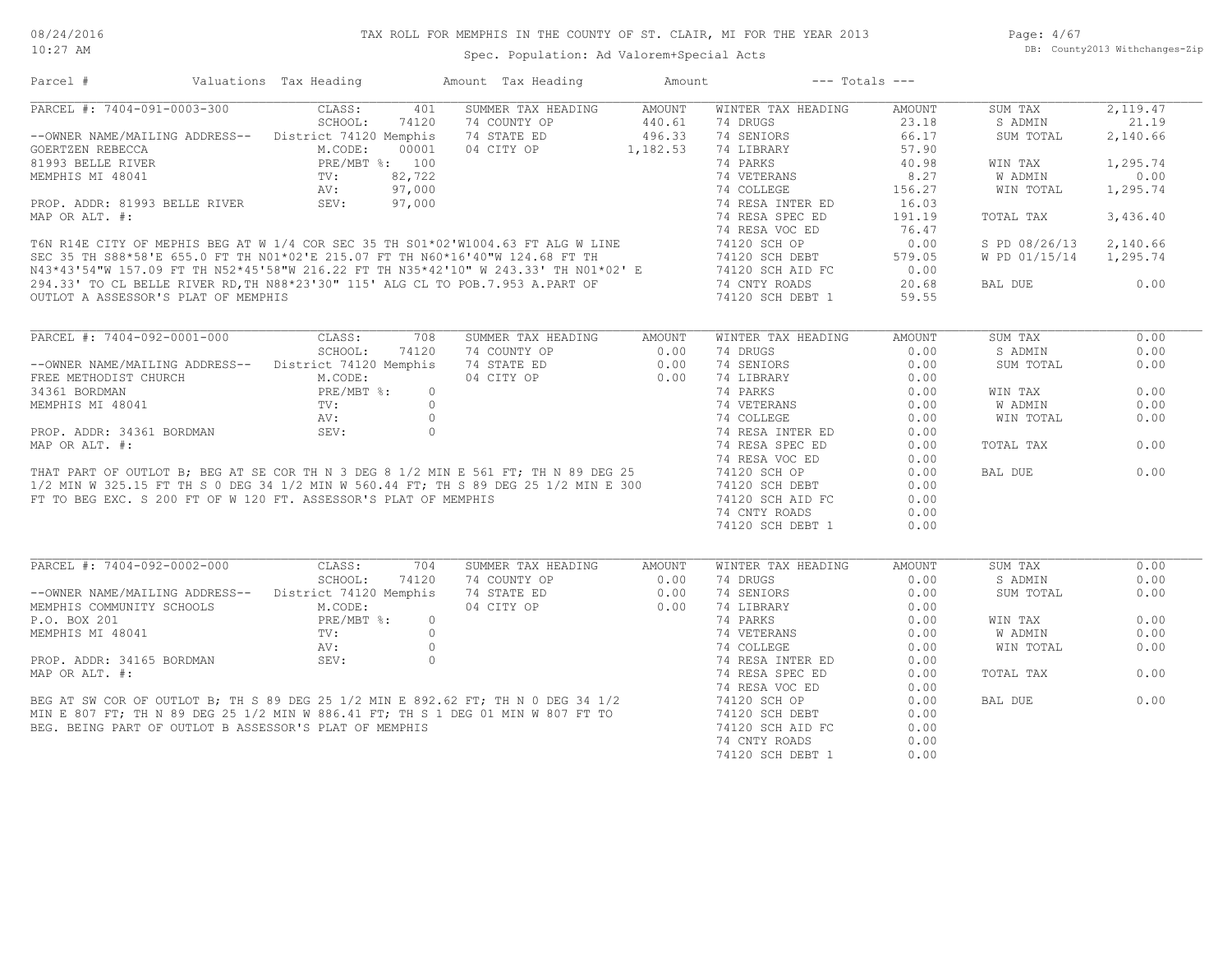| Parcel #                                                                                                                                                                                                                                                                                                 | Valuations Tax Heading | Amount Tax Heading                        | Amount | $---$ Totals $---$                                                                                  |                        |                        |                |
|----------------------------------------------------------------------------------------------------------------------------------------------------------------------------------------------------------------------------------------------------------------------------------------------------------|------------------------|-------------------------------------------|--------|-----------------------------------------------------------------------------------------------------|------------------------|------------------------|----------------|
| PARCEL #: 7404-092-0003-000 CLASS:                                                                                                                                                                                                                                                                       |                        | SUMMER TAX HEADING<br>401                 | AMOUNT | WINTER TAX HEADING                                                                                  | AMOUNT                 | SUM TAX                | 1,090.20       |
|                                                                                                                                                                                                                                                                                                          | SCHOOL:<br>74120       |                                           |        | 74 DRUGS                                                                                            | 11.92                  | S ADMIN                | 10.90          |
| --OWNER NAME/MAILING ADDRESS-- District 74120 Memphis                                                                                                                                                                                                                                                    |                        |                                           |        | 74 SENIORS                                                                                          | 34.04                  | SUM TOTAL              | 1,101.10       |
| FREE METHODIST CHURCH<br>34361 BORDMAN MEMPHIS MI 48041 REV: 42,550<br>PROP. ADDR: 34333 BORDMAN SEV: 50,000<br>PROP. ADDR: 34333 BORDMAN SEV: 50,000                                                                                                                                                    |                        | 04 CITY OP 608.26                         |        | 74 LIBRARY                                                                                          | 29.78                  |                        |                |
|                                                                                                                                                                                                                                                                                                          |                        |                                           |        |                                                                                                     | 21.07                  | WIN TAX                | 1,432.36       |
|                                                                                                                                                                                                                                                                                                          |                        |                                           |        |                                                                                                     |                        | W ADMIN                | 0.00           |
|                                                                                                                                                                                                                                                                                                          |                        |                                           |        | 74 VETERANS 4.25<br>74 COLLEGE 80.38                                                                | 80.38                  | WIN TOTAL              | 1,432.36       |
|                                                                                                                                                                                                                                                                                                          |                        |                                           |        |                                                                                                     | 8.24                   |                        |                |
|                                                                                                                                                                                                                                                                                                          |                        |                                           |        |                                                                                                     |                        |                        |                |
|                                                                                                                                                                                                                                                                                                          |                        |                                           |        |                                                                                                     | 98.34                  | TOTAL TAX              | 2,533.46       |
|                                                                                                                                                                                                                                                                                                          |                        |                                           |        |                                                                                                     | 39.33                  |                        |                |
|                                                                                                                                                                                                                                                                                                          |                        |                                           |        |                                                                                                     | 765.90                 | S PD 07/11/13 1,101.10 |                |
|                                                                                                                                                                                                                                                                                                          |                        |                                           |        | 74120 SCH DEBT<br>74120 SCH AID FC                                                                  | 297.85                 | W PD 12/30/13 1,432.36 |                |
| 34361 BORDMAN<br>MEMPHIS MI 48041 TV: 42,550 74 VETERANS<br>MAP OR ALT. #: 50,000 74 COLLEGE<br>MAP OR ALT. #: 74 RESA INTER ED<br>S 200 FT OF WI20 FT OF THAT PART OF OUTLOT B; BEG AT SE COR; TH N 3 DEG 8 1/2 MIN<br>E 561 FT; TH N 8<br>S 89 DEG 25 1/2 MIN E 300' TO BEG.ASSESSOR'S PLAT OF MEMPHIS |                        |                                           |        |                                                                                                     | 0.00                   |                        |                |
|                                                                                                                                                                                                                                                                                                          |                        |                                           |        | 74 CNTY ROADS                                                                                       | 10.63                  | BAL DUE                | 0.00           |
|                                                                                                                                                                                                                                                                                                          |                        |                                           |        | 74120 SCH DEBT 1                                                                                    | 30.63                  |                        |                |
|                                                                                                                                                                                                                                                                                                          |                        |                                           |        |                                                                                                     |                        |                        |                |
| PARCEL #: 7404-093-0001-000 CLASS: 401                                                                                                                                                                                                                                                                   |                        | SUMMER TAX HEADING                        | AMOUNT | WINTER TAX HEADING                                                                                  | AMOUNT                 | SUM TAX                | 1,503.99       |
|                                                                                                                                                                                                                                                                                                          | SCHOOL:<br>74120       | 74 COUNTY OP                              | 312.66 | 74 DRUGS                                                                                            | 16.45                  | S ADMIN                | 15.03          |
| --OWNER NAME/MAILING ADDRESS-- District 74120 Memphis                                                                                                                                                                                                                                                    |                        |                                           | 352.20 | 74 SENIORS                                                                                          | 46.96                  | SUM TOTAL              | 1,519.02       |
|                                                                                                                                                                                                                                                                                                          |                        |                                           |        |                                                                                                     | 41.09                  |                        |                |
|                                                                                                                                                                                                                                                                                                          |                        |                                           |        | <sup>14</sup> LIBRARY<br>74 PARKS                                                                   | 29.07                  | WIN TAX                | 919.46         |
|                                                                                                                                                                                                                                                                                                          |                        |                                           |        |                                                                                                     | 5.87                   | W ADMIN                | 0.00           |
|                                                                                                                                                                                                                                                                                                          |                        |                                           |        | 74 VETERANS<br>74 COLLEGE                                                                           | 110.89                 | WIN TOTAL              | 919.46         |
|                                                                                                                                                                                                                                                                                                          |                        |                                           |        |                                                                                                     | 11.37                  |                        |                |
|                                                                                                                                                                                                                                                                                                          |                        |                                           |        | 74 RESA INTER ED                                                                                    |                        |                        |                |
|                                                                                                                                                                                                                                                                                                          |                        |                                           |        | 74 RESA SPEC ED                                                                                     | 135.67                 | TOTAL TAX              | 2,438.48       |
|                                                                                                                                                                                                                                                                                                          |                        |                                           |        | 74 RESA VOC ED                                                                                      | 54.26                  |                        |                |
|                                                                                                                                                                                                                                                                                                          |                        |                                           |        | 74120 SCH OP                                                                                        | 0.00                   | S PD 08/08/13 1,519.02 |                |
|                                                                                                                                                                                                                                                                                                          |                        |                                           |        | 74120 SCH DEBT                                                                                      | 410.90                 | W PD 01/15/14 919.46   |                |
|                                                                                                                                                                                                                                                                                                          |                        |                                           |        | 74120 SCH AID FC                                                                                    | 0.00                   |                        |                |
|                                                                                                                                                                                                                                                                                                          |                        |                                           |        | 74 CNTY ROADS                                                                                       | 14.67                  | BAL DUE                | 0.00           |
| OWNER NAME/MAILING ADDRESS--<br>DECEAN JOSHUA & AMANDA M.CODE: 00001 04 CIII 02<br>35 MASTERS RD PRE/MET %: 100<br>235 MASTERS RD PRE/MET %: 58,700<br>27<br>27<br>28,700<br>29 AV: 58,700<br>27<br>28 ADDR: 81185 COLE SEV: 58,700<br>27<br>27<br>28                                                    |                        |                                           |        | 74120 SCH DEBT 1                                                                                    | 42.26                  |                        |                |
|                                                                                                                                                                                                                                                                                                          |                        |                                           |        |                                                                                                     |                        |                        |                |
| PARCEL #: 7404-093-0002-000                                                                                                                                                                                                                                                                              | CLASS:<br>SCHOOL:      | 401<br>SUMMER TAX HEADING                 | AMOUNT | WINTER TAX HEADING<br>74 DRUGS                                                                      | <b>AMOUNT</b><br>10.56 | SUM TAX                | 965.93<br>9.65 |
|                                                                                                                                                                                                                                                                                                          | 74120                  | 74 COUNTY OP<br>74 STATE ED<br>04 CITY OP | 200.80 |                                                                                                     |                        | S ADMIN                |                |
| --OWNER NAME/MAILING ADDRESS-- District 74120 Memphis                                                                                                                                                                                                                                                    |                        |                                           | 226.20 | 74 SENIORS                                                                                          | 30.16                  | SUM TOTAL              | 975.58         |
| TREEND JACK & VICTORIA                                                                                                                                                                                                                                                                                   | M.CODE:<br>00012       |                                           | 538.93 | 74 LIBRARY                                                                                          | 26.39                  |                        |                |
| READ BARTEL STREET<br>READ PRE/MBT %: 0<br>READ PRE/MBT %: 0<br>READ PRE/MBT %: 0<br>PROP. ADDR: 81205 COLE<br>SEV: 37,700<br>PROP. ADDR: 81205 COLE<br>SEV: 37,700                                                                                                                                      |                        |                                           |        | 14 LIBRANT 20.39<br>74 PARKS 18.67<br>74 VETERANS 3.77<br>74 COLLEGE 71.21<br>74 RESA INTER ED 7.30 |                        | WIN TAX                | 1,269.10       |
|                                                                                                                                                                                                                                                                                                          |                        |                                           |        |                                                                                                     |                        | W ADMIN                | 0.00           |
|                                                                                                                                                                                                                                                                                                          |                        |                                           |        |                                                                                                     |                        | WIN TOTAL              | 1,269.10       |
|                                                                                                                                                                                                                                                                                                          |                        |                                           |        |                                                                                                     |                        |                        |                |
|                                                                                                                                                                                                                                                                                                          |                        |                                           |        | 74 RESA SPEC ED                                                                                     | 87.13                  | TOTAL TAX              | 2,244.68       |
|                                                                                                                                                                                                                                                                                                          |                        |                                           |        | 74 RESA VOC ED                                                                                      | 34.85                  |                        |                |
|                                                                                                                                                                                                                                                                                                          |                        |                                           |        |                                                                                                     | 678.60                 | S PD 08/19/13          | 975.58         |
|                                                                                                                                                                                                                                                                                                          |                        |                                           |        | 74120 SCH OP<br>74120 SCH DEBT<br>74120 SCH DEBT                                                    | 263.90                 | W PD 01/07/14 1,269.10 |                |
|                                                                                                                                                                                                                                                                                                          |                        |                                           |        | 74120 SCH AID FC                                                                                    | 0.00                   |                        |                |
| PROP. ADDR: 81205 COLE<br>MAP OR ALT. #:<br>N 90 FT OF S 155 FT MEAS ON W LOT LINE OF OUTLOT C ASSESSORS PLAT OF MEMPHIS<br>N 90 FT OF S 155 FT MEAS ON W LOT LINE OF OUTLOT C ASSESSORS PLAT OF MEMPHIS                                                                                                 |                        |                                           |        | 74 CNTY ROADS                                                                                       | 9.42                   | BAL DUE                | 0.00           |
|                                                                                                                                                                                                                                                                                                          |                        |                                           |        | 74120 SCH DEBT 1                                                                                    | 27.14                  |                        |                |
|                                                                                                                                                                                                                                                                                                          |                        |                                           |        |                                                                                                     |                        |                        |                |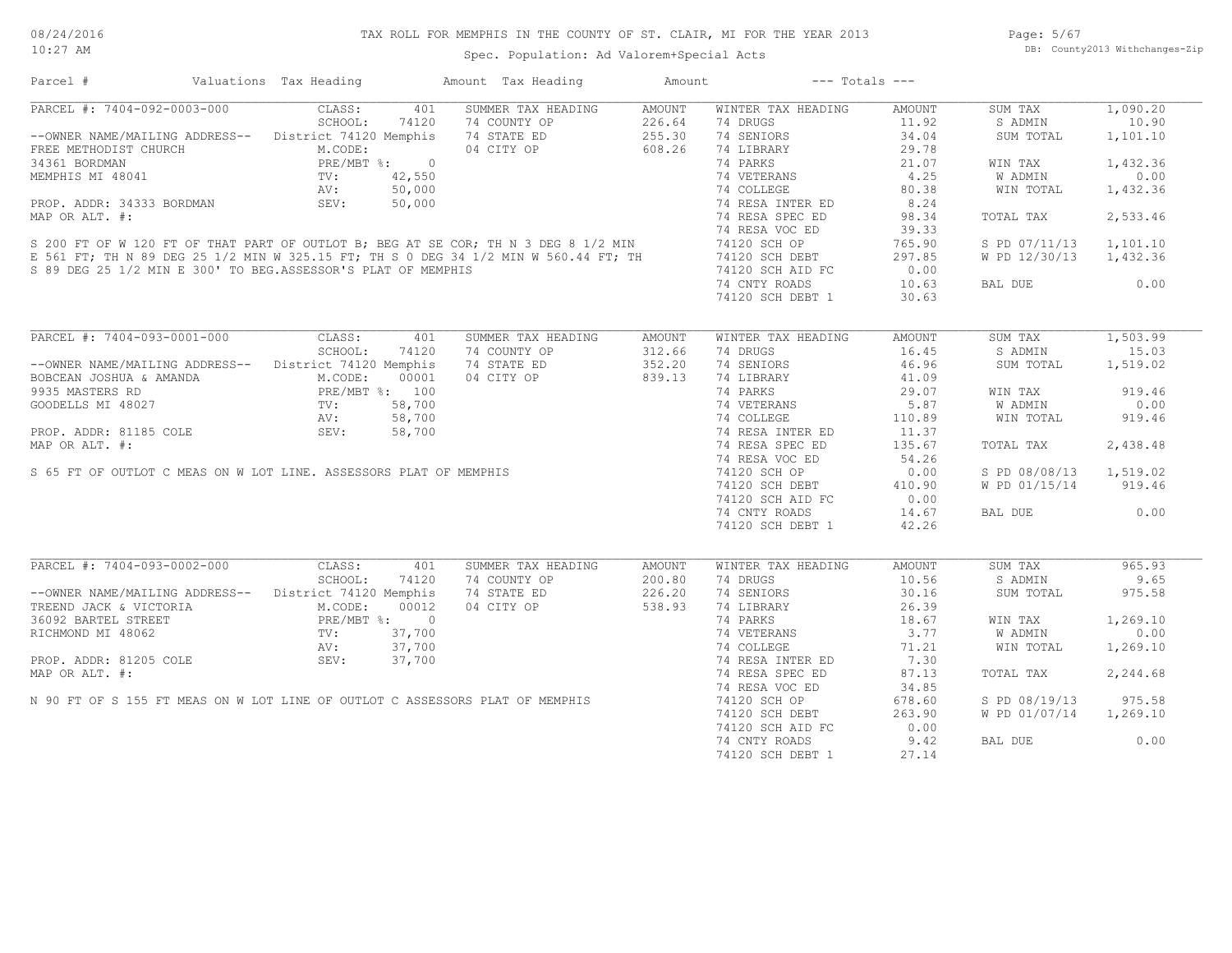#### 10:27 AM

#### TAX ROLL FOR MEMPHIS IN THE COUNTY OF ST. CLAIR, MI FOR THE YEAR 2013

Spec. Population: Ad Valorem+Special Acts

Page: 6/67 DB: County2013 Withchanges-Zip

| 401<br>SUMMER TAX HEADING<br>AMOUNT<br>WINTER TAX HEADING<br>SUM TAX<br>1,283.44<br>CLASS:<br>AMOUNT<br>SCHOOL:<br>74120<br>74 COUNTY OP<br>266.81<br>74 DRUGS<br>14.04<br>S ADMIN<br>12.83<br>--OWNER NAME/MAILING ADDRESS-- District 74120 Memphis<br>300.55<br>40.07<br>74 STATE ED<br>74 SENIORS<br>SUM TOTAL<br>1,296.27<br>04 CITY OP<br>M.CODE:<br>716.08<br>74 LIBRARY<br>35.06<br>74 PARKS<br>784.60<br>P.O. BOX 594<br>PRE/MBT %: 100<br>24.81<br>WIN TAX<br>50,092<br>74 VETERANS<br>5.00<br><b>W ADMIN</b><br>0.00<br>MEMPHIS MI 48041<br>$\texttt{TV}$ :<br>AV:<br>85,200<br>74 COLLEGE<br>94.62<br>WIN TOTAL<br>784.60<br>SEV:<br>PROP. ADDR: 81500 COLE<br>85,200<br>9.70<br>74 RESA INTER ED<br>MAP OR ALT. #:<br>74 RESA SPEC ED<br>115.77<br>TOTAL TAX<br>2,080.87<br>74 RESA VOC ED<br>46.31<br>COMM AT THE NW CORN OF OUTLOT C; TH ALG THE N LINE OF OUTLOT C S85*21'00"E 91.69 FT<br>TO THE POB; TH S85*21'00"E 19.31FT TO A PT OF CURVATURE; TH 288.99FT ALG A CURVE<br>CONCAVE TO THE N, HAVING A RADIUS OF 4,978.31 FT, A CENTR<br>0.00<br>1,296.27<br>74120 SCH OP<br>S PD 08/28/13<br>74120 SCH DEBT<br>350.64<br>W PD 01/17/14<br>784.60<br>0.00<br>74120 SCH AID FC<br>0.00<br>74 CNTY ROADS<br>12.52<br>BAL DUE<br>36.06<br>74120 SCH DEBT 1<br>TO THE W, HAVING A RAD OF 35FT, A CENTRAL ANGLE OF 166*23'4", AND A CHORD OF<br>N37*01'48"W 69.51 FT; TH N24*44'18"W 324.39 FT TO POB. 1.71 AC<br>PARCEL #: 7404-093-0003-010<br>204.50<br>CLASS:<br>402<br>SUMMER TAX HEADING<br>WINTER TAX HEADING<br>SUM TAX<br>AMOUNT<br>AMOUNT<br>SCHOOL:<br>74 COUNTY OP<br>42.51<br>74 DRUGS<br>2.23<br>S ADMIN<br>2.04<br>74120<br>74 STATE ED<br>47.89<br>74 SENIORS<br>6.38<br>206.54<br>--OWNER NAME/MAILING ADDRESS-- District 74120 Memphis<br>SUM TOTAL<br>04 CITY OP<br>114.10<br>74 LIBRARY<br>5.58<br>MARNON EDWARD JR<br>M.CODE:<br>PRE/MBT %: 100<br>74 PARKS<br>3.95<br>124.95<br>WIN TAX<br>$\text{TV:}$<br>$\text{AV:}$<br>$\text{QEV}$<br>7,982<br>74 VETERANS<br>0.79<br>W ADMIN<br>0.00<br>13,500<br>74 COLLEGE<br>15.07<br>WIN TOTAL<br>124.95<br>SEV:<br>13,500<br>74 RESA INTER ED<br>1.54<br>MAP OR ALT. #:<br>74 RESA SPEC ED<br>331.49<br>18.44<br>TOTAL TAX<br>7.37<br>74 RESA VOC ED<br>BEF AT THE NW CORN OF OUTLOT C, TH S86*21'00"W 91.69 FT; TH S24*44'18"e 324.39 FT<br>TO A PT OF CURV; TH 62.59 FT ALG A CURVE CONCAVE TO THE EAST, HAVING A RADIUS OF 35<br>FT, A CENTRAL ANGLE OF 102*27'05", AND A CHORD OF S08*33<br>206.54<br>74120 SCH OP<br>0.00<br>S PD 08/28/13<br>55.87<br>W PD 01/17/14<br>124.95<br>74120 SCH DEBT<br>74120 SCH AID FC<br>0.00<br>74 CNTY ROADS<br>1.99<br>BAL DUE<br>0.00<br>74120 SCH DEBT 1<br>5.74<br>1.45 AC<br>CLASS:<br>401<br>SUMMER TAX HEADING<br>WINTER TAX HEADING<br><b>AMOUNT</b><br>SUM TAX<br>1,602.94<br><b>AMOUNT</b><br>SCHOOL:<br>74120<br>74 COUNTY OP<br>333.23<br>74 DRUGS<br>17.53<br>S ADMIN<br>16.02<br>--OWNER NAME/MAILING ADDRESS-- District 74120 Memphis<br>74 STATE ED<br>375.37<br>74 SENIORS<br>50.04<br>1,618.96<br>SUM TOTAL<br>04 CITY OP<br>M.CODE:<br>894.34<br>74 LIBRARY<br>43.79<br>PRE/MBT %: 100<br>74 PARKS<br>30.99<br>979.93<br>WIN TAX<br>MEMPHIS MI 48041<br>62,562<br>74 VETERANS<br>6.25<br>W ADMIN<br>0.00<br>TV:<br>81,500<br>74 COLLEGE<br>WIN TOTAL<br>979.93<br>AV:<br>118.18<br>PROP. ADDR: 81250 COLE<br>SEV:<br>81,500<br>74 RESA INTER ED<br>12.12<br>MAP OR ALT. #:<br>74 RESA SPEC ED<br>2,598.89<br>144.59<br>TOTAL TAX<br>74 RESA VOC ED<br>57.83<br>S 100 FT MEAS ON E LOT LINE OF E 198 FT OF OULOT C. ASSESSORS PLAT OF MEMPHIS<br>74120 SCH OP<br>0.00<br>S PD 08/12/13<br>1,618.96<br>74120 SCH DEBT<br>437.93<br>W PD 01/31/14<br>979.93<br>0.00<br>74120 SCH AID FC<br>0.00<br>74 CNTY ROADS<br>15.64<br>BAL DUE<br>74120 SCH DEBT 1<br>45.04 | Parcel #                    | Valuations Tax Heading | Amount Tax Heading | Amount | $---$ Totals $---$ |  |  |
|-------------------------------------------------------------------------------------------------------------------------------------------------------------------------------------------------------------------------------------------------------------------------------------------------------------------------------------------------------------------------------------------------------------------------------------------------------------------------------------------------------------------------------------------------------------------------------------------------------------------------------------------------------------------------------------------------------------------------------------------------------------------------------------------------------------------------------------------------------------------------------------------------------------------------------------------------------------------------------------------------------------------------------------------------------------------------------------------------------------------------------------------------------------------------------------------------------------------------------------------------------------------------------------------------------------------------------------------------------------------------------------------------------------------------------------------------------------------------------------------------------------------------------------------------------------------------------------------------------------------------------------------------------------------------------------------------------------------------------------------------------------------------------------------------------------------------------------------------------------------------------------------------------------------------------------------------------------------------------------------------------------------------------------------------------------------------------------------------------------------------------------------------------------------------------------------------------------------------------------------------------------------------------------------------------------------------------------------------------------------------------------------------------------------------------------------------------------------------------------------------------------------------------------------------------------------------------------------------------------------------------------------------------------------------------------------------------------------------------------------------------------------------------------------------------------------------------------------------------------------------------------------------------------------------------------------------------------------------------------------------------------------------------------------------------------------------------------------------------------------------------------------------------------------------------------------------------------------------------------------------------------------------------------------------------------------------------------------------------------------------------------------------------------------------------------------------------------------------------------------------------------------------------------------------------------------------------------------------------------------------------------------------------------------------------------------------------------------------------------------------------------------------------------------------------|-----------------------------|------------------------|--------------------|--------|--------------------|--|--|
|                                                                                                                                                                                                                                                                                                                                                                                                                                                                                                                                                                                                                                                                                                                                                                                                                                                                                                                                                                                                                                                                                                                                                                                                                                                                                                                                                                                                                                                                                                                                                                                                                                                                                                                                                                                                                                                                                                                                                                                                                                                                                                                                                                                                                                                                                                                                                                                                                                                                                                                                                                                                                                                                                                                                                                                                                                                                                                                                                                                                                                                                                                                                                                                                                                                                                                                                                                                                                                                                                                                                                                                                                                                                                                                                                                                                       | PARCEL #: 7404-093-0003-001 |                        |                    |        |                    |  |  |
|                                                                                                                                                                                                                                                                                                                                                                                                                                                                                                                                                                                                                                                                                                                                                                                                                                                                                                                                                                                                                                                                                                                                                                                                                                                                                                                                                                                                                                                                                                                                                                                                                                                                                                                                                                                                                                                                                                                                                                                                                                                                                                                                                                                                                                                                                                                                                                                                                                                                                                                                                                                                                                                                                                                                                                                                                                                                                                                                                                                                                                                                                                                                                                                                                                                                                                                                                                                                                                                                                                                                                                                                                                                                                                                                                                                                       |                             |                        |                    |        |                    |  |  |
|                                                                                                                                                                                                                                                                                                                                                                                                                                                                                                                                                                                                                                                                                                                                                                                                                                                                                                                                                                                                                                                                                                                                                                                                                                                                                                                                                                                                                                                                                                                                                                                                                                                                                                                                                                                                                                                                                                                                                                                                                                                                                                                                                                                                                                                                                                                                                                                                                                                                                                                                                                                                                                                                                                                                                                                                                                                                                                                                                                                                                                                                                                                                                                                                                                                                                                                                                                                                                                                                                                                                                                                                                                                                                                                                                                                                       |                             |                        |                    |        |                    |  |  |
|                                                                                                                                                                                                                                                                                                                                                                                                                                                                                                                                                                                                                                                                                                                                                                                                                                                                                                                                                                                                                                                                                                                                                                                                                                                                                                                                                                                                                                                                                                                                                                                                                                                                                                                                                                                                                                                                                                                                                                                                                                                                                                                                                                                                                                                                                                                                                                                                                                                                                                                                                                                                                                                                                                                                                                                                                                                                                                                                                                                                                                                                                                                                                                                                                                                                                                                                                                                                                                                                                                                                                                                                                                                                                                                                                                                                       | MARNON EDWARD JR            |                        |                    |        |                    |  |  |
|                                                                                                                                                                                                                                                                                                                                                                                                                                                                                                                                                                                                                                                                                                                                                                                                                                                                                                                                                                                                                                                                                                                                                                                                                                                                                                                                                                                                                                                                                                                                                                                                                                                                                                                                                                                                                                                                                                                                                                                                                                                                                                                                                                                                                                                                                                                                                                                                                                                                                                                                                                                                                                                                                                                                                                                                                                                                                                                                                                                                                                                                                                                                                                                                                                                                                                                                                                                                                                                                                                                                                                                                                                                                                                                                                                                                       |                             |                        |                    |        |                    |  |  |
|                                                                                                                                                                                                                                                                                                                                                                                                                                                                                                                                                                                                                                                                                                                                                                                                                                                                                                                                                                                                                                                                                                                                                                                                                                                                                                                                                                                                                                                                                                                                                                                                                                                                                                                                                                                                                                                                                                                                                                                                                                                                                                                                                                                                                                                                                                                                                                                                                                                                                                                                                                                                                                                                                                                                                                                                                                                                                                                                                                                                                                                                                                                                                                                                                                                                                                                                                                                                                                                                                                                                                                                                                                                                                                                                                                                                       |                             |                        |                    |        |                    |  |  |
|                                                                                                                                                                                                                                                                                                                                                                                                                                                                                                                                                                                                                                                                                                                                                                                                                                                                                                                                                                                                                                                                                                                                                                                                                                                                                                                                                                                                                                                                                                                                                                                                                                                                                                                                                                                                                                                                                                                                                                                                                                                                                                                                                                                                                                                                                                                                                                                                                                                                                                                                                                                                                                                                                                                                                                                                                                                                                                                                                                                                                                                                                                                                                                                                                                                                                                                                                                                                                                                                                                                                                                                                                                                                                                                                                                                                       |                             |                        |                    |        |                    |  |  |
|                                                                                                                                                                                                                                                                                                                                                                                                                                                                                                                                                                                                                                                                                                                                                                                                                                                                                                                                                                                                                                                                                                                                                                                                                                                                                                                                                                                                                                                                                                                                                                                                                                                                                                                                                                                                                                                                                                                                                                                                                                                                                                                                                                                                                                                                                                                                                                                                                                                                                                                                                                                                                                                                                                                                                                                                                                                                                                                                                                                                                                                                                                                                                                                                                                                                                                                                                                                                                                                                                                                                                                                                                                                                                                                                                                                                       |                             |                        |                    |        |                    |  |  |
|                                                                                                                                                                                                                                                                                                                                                                                                                                                                                                                                                                                                                                                                                                                                                                                                                                                                                                                                                                                                                                                                                                                                                                                                                                                                                                                                                                                                                                                                                                                                                                                                                                                                                                                                                                                                                                                                                                                                                                                                                                                                                                                                                                                                                                                                                                                                                                                                                                                                                                                                                                                                                                                                                                                                                                                                                                                                                                                                                                                                                                                                                                                                                                                                                                                                                                                                                                                                                                                                                                                                                                                                                                                                                                                                                                                                       |                             |                        |                    |        |                    |  |  |
|                                                                                                                                                                                                                                                                                                                                                                                                                                                                                                                                                                                                                                                                                                                                                                                                                                                                                                                                                                                                                                                                                                                                                                                                                                                                                                                                                                                                                                                                                                                                                                                                                                                                                                                                                                                                                                                                                                                                                                                                                                                                                                                                                                                                                                                                                                                                                                                                                                                                                                                                                                                                                                                                                                                                                                                                                                                                                                                                                                                                                                                                                                                                                                                                                                                                                                                                                                                                                                                                                                                                                                                                                                                                                                                                                                                                       |                             |                        |                    |        |                    |  |  |
|                                                                                                                                                                                                                                                                                                                                                                                                                                                                                                                                                                                                                                                                                                                                                                                                                                                                                                                                                                                                                                                                                                                                                                                                                                                                                                                                                                                                                                                                                                                                                                                                                                                                                                                                                                                                                                                                                                                                                                                                                                                                                                                                                                                                                                                                                                                                                                                                                                                                                                                                                                                                                                                                                                                                                                                                                                                                                                                                                                                                                                                                                                                                                                                                                                                                                                                                                                                                                                                                                                                                                                                                                                                                                                                                                                                                       |                             |                        |                    |        |                    |  |  |
|                                                                                                                                                                                                                                                                                                                                                                                                                                                                                                                                                                                                                                                                                                                                                                                                                                                                                                                                                                                                                                                                                                                                                                                                                                                                                                                                                                                                                                                                                                                                                                                                                                                                                                                                                                                                                                                                                                                                                                                                                                                                                                                                                                                                                                                                                                                                                                                                                                                                                                                                                                                                                                                                                                                                                                                                                                                                                                                                                                                                                                                                                                                                                                                                                                                                                                                                                                                                                                                                                                                                                                                                                                                                                                                                                                                                       |                             |                        |                    |        |                    |  |  |
|                                                                                                                                                                                                                                                                                                                                                                                                                                                                                                                                                                                                                                                                                                                                                                                                                                                                                                                                                                                                                                                                                                                                                                                                                                                                                                                                                                                                                                                                                                                                                                                                                                                                                                                                                                                                                                                                                                                                                                                                                                                                                                                                                                                                                                                                                                                                                                                                                                                                                                                                                                                                                                                                                                                                                                                                                                                                                                                                                                                                                                                                                                                                                                                                                                                                                                                                                                                                                                                                                                                                                                                                                                                                                                                                                                                                       |                             |                        |                    |        |                    |  |  |
|                                                                                                                                                                                                                                                                                                                                                                                                                                                                                                                                                                                                                                                                                                                                                                                                                                                                                                                                                                                                                                                                                                                                                                                                                                                                                                                                                                                                                                                                                                                                                                                                                                                                                                                                                                                                                                                                                                                                                                                                                                                                                                                                                                                                                                                                                                                                                                                                                                                                                                                                                                                                                                                                                                                                                                                                                                                                                                                                                                                                                                                                                                                                                                                                                                                                                                                                                                                                                                                                                                                                                                                                                                                                                                                                                                                                       |                             |                        |                    |        |                    |  |  |
|                                                                                                                                                                                                                                                                                                                                                                                                                                                                                                                                                                                                                                                                                                                                                                                                                                                                                                                                                                                                                                                                                                                                                                                                                                                                                                                                                                                                                                                                                                                                                                                                                                                                                                                                                                                                                                                                                                                                                                                                                                                                                                                                                                                                                                                                                                                                                                                                                                                                                                                                                                                                                                                                                                                                                                                                                                                                                                                                                                                                                                                                                                                                                                                                                                                                                                                                                                                                                                                                                                                                                                                                                                                                                                                                                                                                       |                             |                        |                    |        |                    |  |  |
|                                                                                                                                                                                                                                                                                                                                                                                                                                                                                                                                                                                                                                                                                                                                                                                                                                                                                                                                                                                                                                                                                                                                                                                                                                                                                                                                                                                                                                                                                                                                                                                                                                                                                                                                                                                                                                                                                                                                                                                                                                                                                                                                                                                                                                                                                                                                                                                                                                                                                                                                                                                                                                                                                                                                                                                                                                                                                                                                                                                                                                                                                                                                                                                                                                                                                                                                                                                                                                                                                                                                                                                                                                                                                                                                                                                                       |                             |                        |                    |        |                    |  |  |
|                                                                                                                                                                                                                                                                                                                                                                                                                                                                                                                                                                                                                                                                                                                                                                                                                                                                                                                                                                                                                                                                                                                                                                                                                                                                                                                                                                                                                                                                                                                                                                                                                                                                                                                                                                                                                                                                                                                                                                                                                                                                                                                                                                                                                                                                                                                                                                                                                                                                                                                                                                                                                                                                                                                                                                                                                                                                                                                                                                                                                                                                                                                                                                                                                                                                                                                                                                                                                                                                                                                                                                                                                                                                                                                                                                                                       |                             |                        |                    |        |                    |  |  |
|                                                                                                                                                                                                                                                                                                                                                                                                                                                                                                                                                                                                                                                                                                                                                                                                                                                                                                                                                                                                                                                                                                                                                                                                                                                                                                                                                                                                                                                                                                                                                                                                                                                                                                                                                                                                                                                                                                                                                                                                                                                                                                                                                                                                                                                                                                                                                                                                                                                                                                                                                                                                                                                                                                                                                                                                                                                                                                                                                                                                                                                                                                                                                                                                                                                                                                                                                                                                                                                                                                                                                                                                                                                                                                                                                                                                       |                             |                        |                    |        |                    |  |  |
|                                                                                                                                                                                                                                                                                                                                                                                                                                                                                                                                                                                                                                                                                                                                                                                                                                                                                                                                                                                                                                                                                                                                                                                                                                                                                                                                                                                                                                                                                                                                                                                                                                                                                                                                                                                                                                                                                                                                                                                                                                                                                                                                                                                                                                                                                                                                                                                                                                                                                                                                                                                                                                                                                                                                                                                                                                                                                                                                                                                                                                                                                                                                                                                                                                                                                                                                                                                                                                                                                                                                                                                                                                                                                                                                                                                                       |                             |                        |                    |        |                    |  |  |
|                                                                                                                                                                                                                                                                                                                                                                                                                                                                                                                                                                                                                                                                                                                                                                                                                                                                                                                                                                                                                                                                                                                                                                                                                                                                                                                                                                                                                                                                                                                                                                                                                                                                                                                                                                                                                                                                                                                                                                                                                                                                                                                                                                                                                                                                                                                                                                                                                                                                                                                                                                                                                                                                                                                                                                                                                                                                                                                                                                                                                                                                                                                                                                                                                                                                                                                                                                                                                                                                                                                                                                                                                                                                                                                                                                                                       |                             |                        |                    |        |                    |  |  |
|                                                                                                                                                                                                                                                                                                                                                                                                                                                                                                                                                                                                                                                                                                                                                                                                                                                                                                                                                                                                                                                                                                                                                                                                                                                                                                                                                                                                                                                                                                                                                                                                                                                                                                                                                                                                                                                                                                                                                                                                                                                                                                                                                                                                                                                                                                                                                                                                                                                                                                                                                                                                                                                                                                                                                                                                                                                                                                                                                                                                                                                                                                                                                                                                                                                                                                                                                                                                                                                                                                                                                                                                                                                                                                                                                                                                       |                             |                        |                    |        |                    |  |  |
|                                                                                                                                                                                                                                                                                                                                                                                                                                                                                                                                                                                                                                                                                                                                                                                                                                                                                                                                                                                                                                                                                                                                                                                                                                                                                                                                                                                                                                                                                                                                                                                                                                                                                                                                                                                                                                                                                                                                                                                                                                                                                                                                                                                                                                                                                                                                                                                                                                                                                                                                                                                                                                                                                                                                                                                                                                                                                                                                                                                                                                                                                                                                                                                                                                                                                                                                                                                                                                                                                                                                                                                                                                                                                                                                                                                                       |                             |                        |                    |        |                    |  |  |
|                                                                                                                                                                                                                                                                                                                                                                                                                                                                                                                                                                                                                                                                                                                                                                                                                                                                                                                                                                                                                                                                                                                                                                                                                                                                                                                                                                                                                                                                                                                                                                                                                                                                                                                                                                                                                                                                                                                                                                                                                                                                                                                                                                                                                                                                                                                                                                                                                                                                                                                                                                                                                                                                                                                                                                                                                                                                                                                                                                                                                                                                                                                                                                                                                                                                                                                                                                                                                                                                                                                                                                                                                                                                                                                                                                                                       |                             |                        |                    |        |                    |  |  |
|                                                                                                                                                                                                                                                                                                                                                                                                                                                                                                                                                                                                                                                                                                                                                                                                                                                                                                                                                                                                                                                                                                                                                                                                                                                                                                                                                                                                                                                                                                                                                                                                                                                                                                                                                                                                                                                                                                                                                                                                                                                                                                                                                                                                                                                                                                                                                                                                                                                                                                                                                                                                                                                                                                                                                                                                                                                                                                                                                                                                                                                                                                                                                                                                                                                                                                                                                                                                                                                                                                                                                                                                                                                                                                                                                                                                       |                             |                        |                    |        |                    |  |  |
|                                                                                                                                                                                                                                                                                                                                                                                                                                                                                                                                                                                                                                                                                                                                                                                                                                                                                                                                                                                                                                                                                                                                                                                                                                                                                                                                                                                                                                                                                                                                                                                                                                                                                                                                                                                                                                                                                                                                                                                                                                                                                                                                                                                                                                                                                                                                                                                                                                                                                                                                                                                                                                                                                                                                                                                                                                                                                                                                                                                                                                                                                                                                                                                                                                                                                                                                                                                                                                                                                                                                                                                                                                                                                                                                                                                                       | P.O. BOX 594                |                        |                    |        |                    |  |  |
|                                                                                                                                                                                                                                                                                                                                                                                                                                                                                                                                                                                                                                                                                                                                                                                                                                                                                                                                                                                                                                                                                                                                                                                                                                                                                                                                                                                                                                                                                                                                                                                                                                                                                                                                                                                                                                                                                                                                                                                                                                                                                                                                                                                                                                                                                                                                                                                                                                                                                                                                                                                                                                                                                                                                                                                                                                                                                                                                                                                                                                                                                                                                                                                                                                                                                                                                                                                                                                                                                                                                                                                                                                                                                                                                                                                                       | MEMPHIS MI 48041            |                        |                    |        |                    |  |  |
|                                                                                                                                                                                                                                                                                                                                                                                                                                                                                                                                                                                                                                                                                                                                                                                                                                                                                                                                                                                                                                                                                                                                                                                                                                                                                                                                                                                                                                                                                                                                                                                                                                                                                                                                                                                                                                                                                                                                                                                                                                                                                                                                                                                                                                                                                                                                                                                                                                                                                                                                                                                                                                                                                                                                                                                                                                                                                                                                                                                                                                                                                                                                                                                                                                                                                                                                                                                                                                                                                                                                                                                                                                                                                                                                                                                                       |                             |                        |                    |        |                    |  |  |
|                                                                                                                                                                                                                                                                                                                                                                                                                                                                                                                                                                                                                                                                                                                                                                                                                                                                                                                                                                                                                                                                                                                                                                                                                                                                                                                                                                                                                                                                                                                                                                                                                                                                                                                                                                                                                                                                                                                                                                                                                                                                                                                                                                                                                                                                                                                                                                                                                                                                                                                                                                                                                                                                                                                                                                                                                                                                                                                                                                                                                                                                                                                                                                                                                                                                                                                                                                                                                                                                                                                                                                                                                                                                                                                                                                                                       | PROP. ADDR: COLE VACANT     |                        |                    |        |                    |  |  |
|                                                                                                                                                                                                                                                                                                                                                                                                                                                                                                                                                                                                                                                                                                                                                                                                                                                                                                                                                                                                                                                                                                                                                                                                                                                                                                                                                                                                                                                                                                                                                                                                                                                                                                                                                                                                                                                                                                                                                                                                                                                                                                                                                                                                                                                                                                                                                                                                                                                                                                                                                                                                                                                                                                                                                                                                                                                                                                                                                                                                                                                                                                                                                                                                                                                                                                                                                                                                                                                                                                                                                                                                                                                                                                                                                                                                       |                             |                        |                    |        |                    |  |  |
|                                                                                                                                                                                                                                                                                                                                                                                                                                                                                                                                                                                                                                                                                                                                                                                                                                                                                                                                                                                                                                                                                                                                                                                                                                                                                                                                                                                                                                                                                                                                                                                                                                                                                                                                                                                                                                                                                                                                                                                                                                                                                                                                                                                                                                                                                                                                                                                                                                                                                                                                                                                                                                                                                                                                                                                                                                                                                                                                                                                                                                                                                                                                                                                                                                                                                                                                                                                                                                                                                                                                                                                                                                                                                                                                                                                                       |                             |                        |                    |        |                    |  |  |
|                                                                                                                                                                                                                                                                                                                                                                                                                                                                                                                                                                                                                                                                                                                                                                                                                                                                                                                                                                                                                                                                                                                                                                                                                                                                                                                                                                                                                                                                                                                                                                                                                                                                                                                                                                                                                                                                                                                                                                                                                                                                                                                                                                                                                                                                                                                                                                                                                                                                                                                                                                                                                                                                                                                                                                                                                                                                                                                                                                                                                                                                                                                                                                                                                                                                                                                                                                                                                                                                                                                                                                                                                                                                                                                                                                                                       |                             |                        |                    |        |                    |  |  |
|                                                                                                                                                                                                                                                                                                                                                                                                                                                                                                                                                                                                                                                                                                                                                                                                                                                                                                                                                                                                                                                                                                                                                                                                                                                                                                                                                                                                                                                                                                                                                                                                                                                                                                                                                                                                                                                                                                                                                                                                                                                                                                                                                                                                                                                                                                                                                                                                                                                                                                                                                                                                                                                                                                                                                                                                                                                                                                                                                                                                                                                                                                                                                                                                                                                                                                                                                                                                                                                                                                                                                                                                                                                                                                                                                                                                       |                             |                        |                    |        |                    |  |  |
|                                                                                                                                                                                                                                                                                                                                                                                                                                                                                                                                                                                                                                                                                                                                                                                                                                                                                                                                                                                                                                                                                                                                                                                                                                                                                                                                                                                                                                                                                                                                                                                                                                                                                                                                                                                                                                                                                                                                                                                                                                                                                                                                                                                                                                                                                                                                                                                                                                                                                                                                                                                                                                                                                                                                                                                                                                                                                                                                                                                                                                                                                                                                                                                                                                                                                                                                                                                                                                                                                                                                                                                                                                                                                                                                                                                                       |                             |                        |                    |        |                    |  |  |
|                                                                                                                                                                                                                                                                                                                                                                                                                                                                                                                                                                                                                                                                                                                                                                                                                                                                                                                                                                                                                                                                                                                                                                                                                                                                                                                                                                                                                                                                                                                                                                                                                                                                                                                                                                                                                                                                                                                                                                                                                                                                                                                                                                                                                                                                                                                                                                                                                                                                                                                                                                                                                                                                                                                                                                                                                                                                                                                                                                                                                                                                                                                                                                                                                                                                                                                                                                                                                                                                                                                                                                                                                                                                                                                                                                                                       |                             |                        |                    |        |                    |  |  |
|                                                                                                                                                                                                                                                                                                                                                                                                                                                                                                                                                                                                                                                                                                                                                                                                                                                                                                                                                                                                                                                                                                                                                                                                                                                                                                                                                                                                                                                                                                                                                                                                                                                                                                                                                                                                                                                                                                                                                                                                                                                                                                                                                                                                                                                                                                                                                                                                                                                                                                                                                                                                                                                                                                                                                                                                                                                                                                                                                                                                                                                                                                                                                                                                                                                                                                                                                                                                                                                                                                                                                                                                                                                                                                                                                                                                       |                             |                        |                    |        |                    |  |  |
|                                                                                                                                                                                                                                                                                                                                                                                                                                                                                                                                                                                                                                                                                                                                                                                                                                                                                                                                                                                                                                                                                                                                                                                                                                                                                                                                                                                                                                                                                                                                                                                                                                                                                                                                                                                                                                                                                                                                                                                                                                                                                                                                                                                                                                                                                                                                                                                                                                                                                                                                                                                                                                                                                                                                                                                                                                                                                                                                                                                                                                                                                                                                                                                                                                                                                                                                                                                                                                                                                                                                                                                                                                                                                                                                                                                                       |                             |                        |                    |        |                    |  |  |
|                                                                                                                                                                                                                                                                                                                                                                                                                                                                                                                                                                                                                                                                                                                                                                                                                                                                                                                                                                                                                                                                                                                                                                                                                                                                                                                                                                                                                                                                                                                                                                                                                                                                                                                                                                                                                                                                                                                                                                                                                                                                                                                                                                                                                                                                                                                                                                                                                                                                                                                                                                                                                                                                                                                                                                                                                                                                                                                                                                                                                                                                                                                                                                                                                                                                                                                                                                                                                                                                                                                                                                                                                                                                                                                                                                                                       |                             |                        |                    |        |                    |  |  |
|                                                                                                                                                                                                                                                                                                                                                                                                                                                                                                                                                                                                                                                                                                                                                                                                                                                                                                                                                                                                                                                                                                                                                                                                                                                                                                                                                                                                                                                                                                                                                                                                                                                                                                                                                                                                                                                                                                                                                                                                                                                                                                                                                                                                                                                                                                                                                                                                                                                                                                                                                                                                                                                                                                                                                                                                                                                                                                                                                                                                                                                                                                                                                                                                                                                                                                                                                                                                                                                                                                                                                                                                                                                                                                                                                                                                       | PARCEL #: 7404-093-0004-000 |                        |                    |        |                    |  |  |
|                                                                                                                                                                                                                                                                                                                                                                                                                                                                                                                                                                                                                                                                                                                                                                                                                                                                                                                                                                                                                                                                                                                                                                                                                                                                                                                                                                                                                                                                                                                                                                                                                                                                                                                                                                                                                                                                                                                                                                                                                                                                                                                                                                                                                                                                                                                                                                                                                                                                                                                                                                                                                                                                                                                                                                                                                                                                                                                                                                                                                                                                                                                                                                                                                                                                                                                                                                                                                                                                                                                                                                                                                                                                                                                                                                                                       |                             |                        |                    |        |                    |  |  |
|                                                                                                                                                                                                                                                                                                                                                                                                                                                                                                                                                                                                                                                                                                                                                                                                                                                                                                                                                                                                                                                                                                                                                                                                                                                                                                                                                                                                                                                                                                                                                                                                                                                                                                                                                                                                                                                                                                                                                                                                                                                                                                                                                                                                                                                                                                                                                                                                                                                                                                                                                                                                                                                                                                                                                                                                                                                                                                                                                                                                                                                                                                                                                                                                                                                                                                                                                                                                                                                                                                                                                                                                                                                                                                                                                                                                       |                             |                        |                    |        |                    |  |  |
|                                                                                                                                                                                                                                                                                                                                                                                                                                                                                                                                                                                                                                                                                                                                                                                                                                                                                                                                                                                                                                                                                                                                                                                                                                                                                                                                                                                                                                                                                                                                                                                                                                                                                                                                                                                                                                                                                                                                                                                                                                                                                                                                                                                                                                                                                                                                                                                                                                                                                                                                                                                                                                                                                                                                                                                                                                                                                                                                                                                                                                                                                                                                                                                                                                                                                                                                                                                                                                                                                                                                                                                                                                                                                                                                                                                                       | URICK DENNIS M              |                        |                    |        |                    |  |  |
|                                                                                                                                                                                                                                                                                                                                                                                                                                                                                                                                                                                                                                                                                                                                                                                                                                                                                                                                                                                                                                                                                                                                                                                                                                                                                                                                                                                                                                                                                                                                                                                                                                                                                                                                                                                                                                                                                                                                                                                                                                                                                                                                                                                                                                                                                                                                                                                                                                                                                                                                                                                                                                                                                                                                                                                                                                                                                                                                                                                                                                                                                                                                                                                                                                                                                                                                                                                                                                                                                                                                                                                                                                                                                                                                                                                                       | P.O. BOX 567                |                        |                    |        |                    |  |  |
|                                                                                                                                                                                                                                                                                                                                                                                                                                                                                                                                                                                                                                                                                                                                                                                                                                                                                                                                                                                                                                                                                                                                                                                                                                                                                                                                                                                                                                                                                                                                                                                                                                                                                                                                                                                                                                                                                                                                                                                                                                                                                                                                                                                                                                                                                                                                                                                                                                                                                                                                                                                                                                                                                                                                                                                                                                                                                                                                                                                                                                                                                                                                                                                                                                                                                                                                                                                                                                                                                                                                                                                                                                                                                                                                                                                                       |                             |                        |                    |        |                    |  |  |
|                                                                                                                                                                                                                                                                                                                                                                                                                                                                                                                                                                                                                                                                                                                                                                                                                                                                                                                                                                                                                                                                                                                                                                                                                                                                                                                                                                                                                                                                                                                                                                                                                                                                                                                                                                                                                                                                                                                                                                                                                                                                                                                                                                                                                                                                                                                                                                                                                                                                                                                                                                                                                                                                                                                                                                                                                                                                                                                                                                                                                                                                                                                                                                                                                                                                                                                                                                                                                                                                                                                                                                                                                                                                                                                                                                                                       |                             |                        |                    |        |                    |  |  |
|                                                                                                                                                                                                                                                                                                                                                                                                                                                                                                                                                                                                                                                                                                                                                                                                                                                                                                                                                                                                                                                                                                                                                                                                                                                                                                                                                                                                                                                                                                                                                                                                                                                                                                                                                                                                                                                                                                                                                                                                                                                                                                                                                                                                                                                                                                                                                                                                                                                                                                                                                                                                                                                                                                                                                                                                                                                                                                                                                                                                                                                                                                                                                                                                                                                                                                                                                                                                                                                                                                                                                                                                                                                                                                                                                                                                       |                             |                        |                    |        |                    |  |  |
|                                                                                                                                                                                                                                                                                                                                                                                                                                                                                                                                                                                                                                                                                                                                                                                                                                                                                                                                                                                                                                                                                                                                                                                                                                                                                                                                                                                                                                                                                                                                                                                                                                                                                                                                                                                                                                                                                                                                                                                                                                                                                                                                                                                                                                                                                                                                                                                                                                                                                                                                                                                                                                                                                                                                                                                                                                                                                                                                                                                                                                                                                                                                                                                                                                                                                                                                                                                                                                                                                                                                                                                                                                                                                                                                                                                                       |                             |                        |                    |        |                    |  |  |
|                                                                                                                                                                                                                                                                                                                                                                                                                                                                                                                                                                                                                                                                                                                                                                                                                                                                                                                                                                                                                                                                                                                                                                                                                                                                                                                                                                                                                                                                                                                                                                                                                                                                                                                                                                                                                                                                                                                                                                                                                                                                                                                                                                                                                                                                                                                                                                                                                                                                                                                                                                                                                                                                                                                                                                                                                                                                                                                                                                                                                                                                                                                                                                                                                                                                                                                                                                                                                                                                                                                                                                                                                                                                                                                                                                                                       |                             |                        |                    |        |                    |  |  |
|                                                                                                                                                                                                                                                                                                                                                                                                                                                                                                                                                                                                                                                                                                                                                                                                                                                                                                                                                                                                                                                                                                                                                                                                                                                                                                                                                                                                                                                                                                                                                                                                                                                                                                                                                                                                                                                                                                                                                                                                                                                                                                                                                                                                                                                                                                                                                                                                                                                                                                                                                                                                                                                                                                                                                                                                                                                                                                                                                                                                                                                                                                                                                                                                                                                                                                                                                                                                                                                                                                                                                                                                                                                                                                                                                                                                       |                             |                        |                    |        |                    |  |  |
|                                                                                                                                                                                                                                                                                                                                                                                                                                                                                                                                                                                                                                                                                                                                                                                                                                                                                                                                                                                                                                                                                                                                                                                                                                                                                                                                                                                                                                                                                                                                                                                                                                                                                                                                                                                                                                                                                                                                                                                                                                                                                                                                                                                                                                                                                                                                                                                                                                                                                                                                                                                                                                                                                                                                                                                                                                                                                                                                                                                                                                                                                                                                                                                                                                                                                                                                                                                                                                                                                                                                                                                                                                                                                                                                                                                                       |                             |                        |                    |        |                    |  |  |
|                                                                                                                                                                                                                                                                                                                                                                                                                                                                                                                                                                                                                                                                                                                                                                                                                                                                                                                                                                                                                                                                                                                                                                                                                                                                                                                                                                                                                                                                                                                                                                                                                                                                                                                                                                                                                                                                                                                                                                                                                                                                                                                                                                                                                                                                                                                                                                                                                                                                                                                                                                                                                                                                                                                                                                                                                                                                                                                                                                                                                                                                                                                                                                                                                                                                                                                                                                                                                                                                                                                                                                                                                                                                                                                                                                                                       |                             |                        |                    |        |                    |  |  |
|                                                                                                                                                                                                                                                                                                                                                                                                                                                                                                                                                                                                                                                                                                                                                                                                                                                                                                                                                                                                                                                                                                                                                                                                                                                                                                                                                                                                                                                                                                                                                                                                                                                                                                                                                                                                                                                                                                                                                                                                                                                                                                                                                                                                                                                                                                                                                                                                                                                                                                                                                                                                                                                                                                                                                                                                                                                                                                                                                                                                                                                                                                                                                                                                                                                                                                                                                                                                                                                                                                                                                                                                                                                                                                                                                                                                       |                             |                        |                    |        |                    |  |  |
|                                                                                                                                                                                                                                                                                                                                                                                                                                                                                                                                                                                                                                                                                                                                                                                                                                                                                                                                                                                                                                                                                                                                                                                                                                                                                                                                                                                                                                                                                                                                                                                                                                                                                                                                                                                                                                                                                                                                                                                                                                                                                                                                                                                                                                                                                                                                                                                                                                                                                                                                                                                                                                                                                                                                                                                                                                                                                                                                                                                                                                                                                                                                                                                                                                                                                                                                                                                                                                                                                                                                                                                                                                                                                                                                                                                                       |                             |                        |                    |        |                    |  |  |
|                                                                                                                                                                                                                                                                                                                                                                                                                                                                                                                                                                                                                                                                                                                                                                                                                                                                                                                                                                                                                                                                                                                                                                                                                                                                                                                                                                                                                                                                                                                                                                                                                                                                                                                                                                                                                                                                                                                                                                                                                                                                                                                                                                                                                                                                                                                                                                                                                                                                                                                                                                                                                                                                                                                                                                                                                                                                                                                                                                                                                                                                                                                                                                                                                                                                                                                                                                                                                                                                                                                                                                                                                                                                                                                                                                                                       |                             |                        |                    |        |                    |  |  |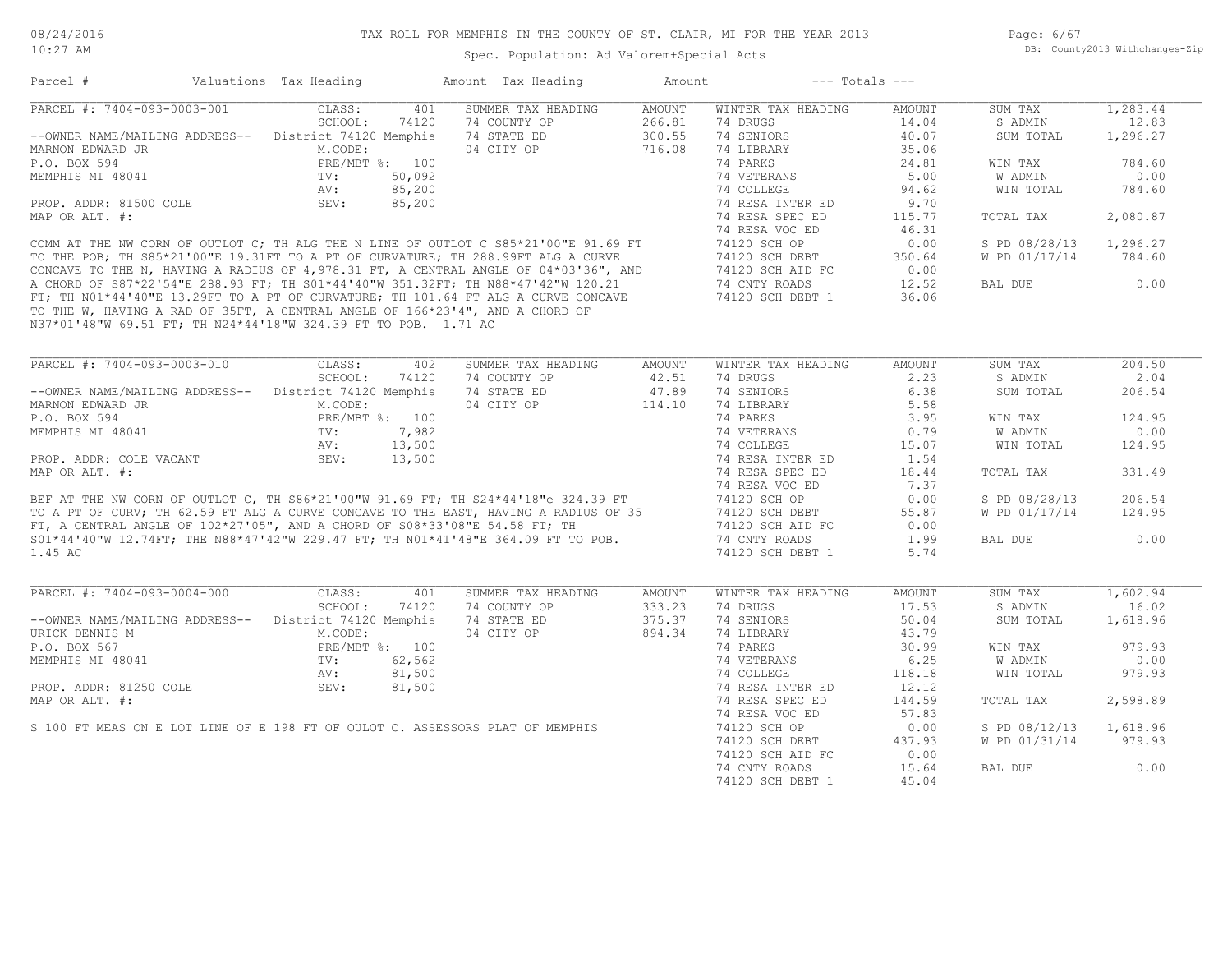#### TAX ROLL FOR MEMPHIS IN THE COUNTY OF ST. CLAIR, MI FOR THE YEAR 2013

Spec. Population: Ad Valorem+Special Acts

Page: 7/67 DB: County2013 Withchanges-Zip

| Parcel #                                                                            | Valuations Tax Heading | Amount Tax Heading | Amount        | $---$ Totals $---$ |               |               |          |
|-------------------------------------------------------------------------------------|------------------------|--------------------|---------------|--------------------|---------------|---------------|----------|
| PARCEL #: 7404-093-0005-000                                                         | CLASS:<br>401          | SUMMER TAX HEADING | <b>AMOUNT</b> | WINTER TAX HEADING | <b>AMOUNT</b> | SUM TAX       | 1,486.05 |
|                                                                                     | SCHOOL:<br>74120       | 74 COUNTY OP       | 308.93        | 74 DRUGS           | 16.25         | S ADMIN       | 14.86    |
| -- OWNER NAME/MAILING ADDRESS-- District 74120 Memphis                              |                        | 74 STATE ED        | 348.00        | 74 SENIORS         | 46.40         | SUM TOTAL     | 1,500.91 |
| REINHARD BRENDAN J & JOHN F                                                         | M.CODE:<br>00011       | 04 CITY OP         | 829.12        | 74 LIBRARY         | 40.60         |               |          |
| 81299 COLE                                                                          | PRE/MBT %: 100         |                    |               | 74 PARKS           | 28.73         | WIN TAX       | 908.51   |
| MEMPHIS MI 48041                                                                    | 58,000<br>TV:          |                    |               | 74 VETERANS        | 5.80          | W ADMIN       | 0.00     |
|                                                                                     | 58,000<br>AV:          |                    |               | 74 COLLEGE         | 109.56        | WIN TOTAL     | 908.51   |
| PROP. ADDR: 81299 COLE                                                              | SEV:<br>58,000         |                    |               | 74 RESA INTER ED   | 11.24         |               |          |
|                                                                                     |                        |                    |               | 74 RESA SPEC ED    | 134.05        |               | 2,409.42 |
| MAP OR ALT. #:                                                                      |                        |                    |               |                    |               | TOTAL TAX     |          |
|                                                                                     |                        |                    |               | 74 RESA VOC ED     | 53.62         |               |          |
| N 100 FT OF S 355 FT MEAS ON W LOT LINE OF W 229 FT OF OUTLOT C. ASSESSORS PLAT OF  |                        |                    |               | 74120 SCH OP       | 0.00          | S PD 07/10/13 | 1,500.91 |
| MEMPHIS                                                                             |                        |                    |               | 74120 SCH DEBT     | 406.00        | W PD 12/09/13 | 908.51   |
|                                                                                     |                        |                    |               | 74120 SCH AID FC   | 0.00          |               |          |
|                                                                                     |                        |                    |               | 74 CNTY ROADS      | 14.50         | BAL DUE       | 0.00     |
|                                                                                     |                        |                    |               | 74120 SCH DEBT 1   | 41.76         |               |          |
|                                                                                     |                        |                    |               |                    |               |               |          |
| PARCEL #: 7404-093-0006-000                                                         | CLASS:<br>401          | SUMMER TAX HEADING | <b>AMOUNT</b> | WINTER TAX HEADING | <b>AMOUNT</b> | SUM TAX       | 968.50   |
|                                                                                     | SCHOOL:<br>74120       | 74 COUNTY OP       | 201.34        | 74 DRUGS           | 10.59         | S ADMIN       | 9.68     |
| -- OWNER NAME/MAILING ADDRESS-- District 74120 Memphis                              |                        | 74 STATE ED        | 226.80        | 74 SENIORS         | 30.24         | SUM TOTAL     | 978.18   |
| PIONTKOWSKI SCOTT T                                                                 | M.CODE:<br>00003       | 04 CITY OP         | 540.36        | 74 LIBRARY         | 26.46         |               |          |
| 81245 COLE                                                                          | PRE/MBT %: 100         |                    |               | 74 PARKS           | 18.72         | WIN TAX       | 592.07   |
| MEMPHIS MI 48041                                                                    | 37,800<br>TV:          |                    |               | 74 VETERANS        | 3.78          | W ADMIN       | 0.00     |
|                                                                                     | 37,800<br>AV:          |                    |               | 74 COLLEGE         | 71.40         | WIN TOTAL     | 592.07   |
|                                                                                     |                        |                    |               |                    | 7.32          |               |          |
| PROP. ADDR: 81245 COLE                                                              | SEV:<br>37,800         |                    |               | 74 RESA INTER ED   |               |               |          |
| MAP OR ALT. #:                                                                      |                        |                    |               | 74 RESA SPEC ED    | 87.36         | TOTAL TAX     | 1,570.25 |
|                                                                                     |                        |                    |               | 74 RESA VOC ED     | 34.94         |               |          |
| N 100 FT OF S 255 FT; MEAS ON W LOT LINE OF OUTLOT C EXC E 248 FT THEREOF ASSESSORS |                        |                    |               | 74120 SCH OP       | 0.00          | S PD 07/08/13 | 978.18   |
| PLAT OF MEMPHIS                                                                     |                        |                    |               | 74120 SCH DEBT     | 264.60        | W PD 12/05/13 | 592.07   |
|                                                                                     |                        |                    |               | 74120 SCH AID FC   | 0.00          |               |          |
|                                                                                     |                        |                    |               | 74 CNTY ROADS      | 9.45          | BAL DUE       | 0.00     |
|                                                                                     |                        |                    |               | 74120 SCH DEBT 1   | 27.21         |               |          |
|                                                                                     |                        |                    |               |                    |               |               |          |
| PARCEL #: 7404-093-0007-000                                                         | CLASS:<br>401          | SUMMER TAX HEADING | AMOUNT        | WINTER TAX HEADING | <b>AMOUNT</b> | SUM TAX       | 1,122.04 |
|                                                                                     | SCHOOL:<br>74120       | 74 COUNTY OP       | 233.26        | 74 DRUGS           | 12.27         | S ADMIN       | 11.22    |
| --OWNER NAME/MAILING ADDRESS--                                                      | District 74120 Memphis | 74 STATE ED        | 262.75        | 74 SENIORS         | 35.03         | SUM TOTAL     | 1,133.26 |
| PILKEY WILLIAM                                                                      | M.CODE:                | 04 CITY OP         | 626.03        | 74 LIBRARY         | 30.65         |               |          |
|                                                                                     |                        |                    |               |                    |               |               |          |
| 81300 COLE                                                                          | PRE/MBT %: 100         |                    |               | 74 PARKS           | 21.69         | WIN TAX       | 685.92   |
| MEMPHIS MI 48041                                                                    | 43,793<br>TV:          |                    |               | 74 VETERANS        | 4.37          | W ADMIN       | 0.00     |
|                                                                                     | AV:<br>50,300          |                    |               | 74 COLLEGE         | 82.72         | WIN TOTAL     | 685.92   |
| PROP. ADDR: 81300 COLE                                                              | 50,300<br>SEV:         |                    |               | 74 RESA INTER ED   | 8.48          |               |          |
| MAP OR ALT. #:                                                                      |                        |                    |               | 74 RESA SPEC ED    | 101.21        | TOTAL TAX     | 1,819.18 |
|                                                                                     |                        |                    |               | 74 RESA VOC ED     | 40.48         |               |          |
| N 100 FT MEAS ON E LOT LINE OF S 200 FT OF E 198 FT OF OUTLOT C. ASSESSORS PLAT OF  |                        |                    |               | 74120 SCH OP       | 0.00          | S PD 08/30/13 | 1,133.26 |
| MEMPHIS                                                                             |                        |                    |               | 74120 SCH DEBT     | 306.55        | W PD 02/14/14 | 685.92   |
|                                                                                     |                        |                    |               | 74120 SCH AID FC   | 0.00          |               |          |
|                                                                                     |                        |                    |               | 74 CNTY ROADS      | 10.94         | BAL DUE       | 0.00     |
|                                                                                     |                        |                    |               | 74120 SCH DEBT 1   | 31.53         |               |          |
|                                                                                     |                        |                    |               |                    |               |               |          |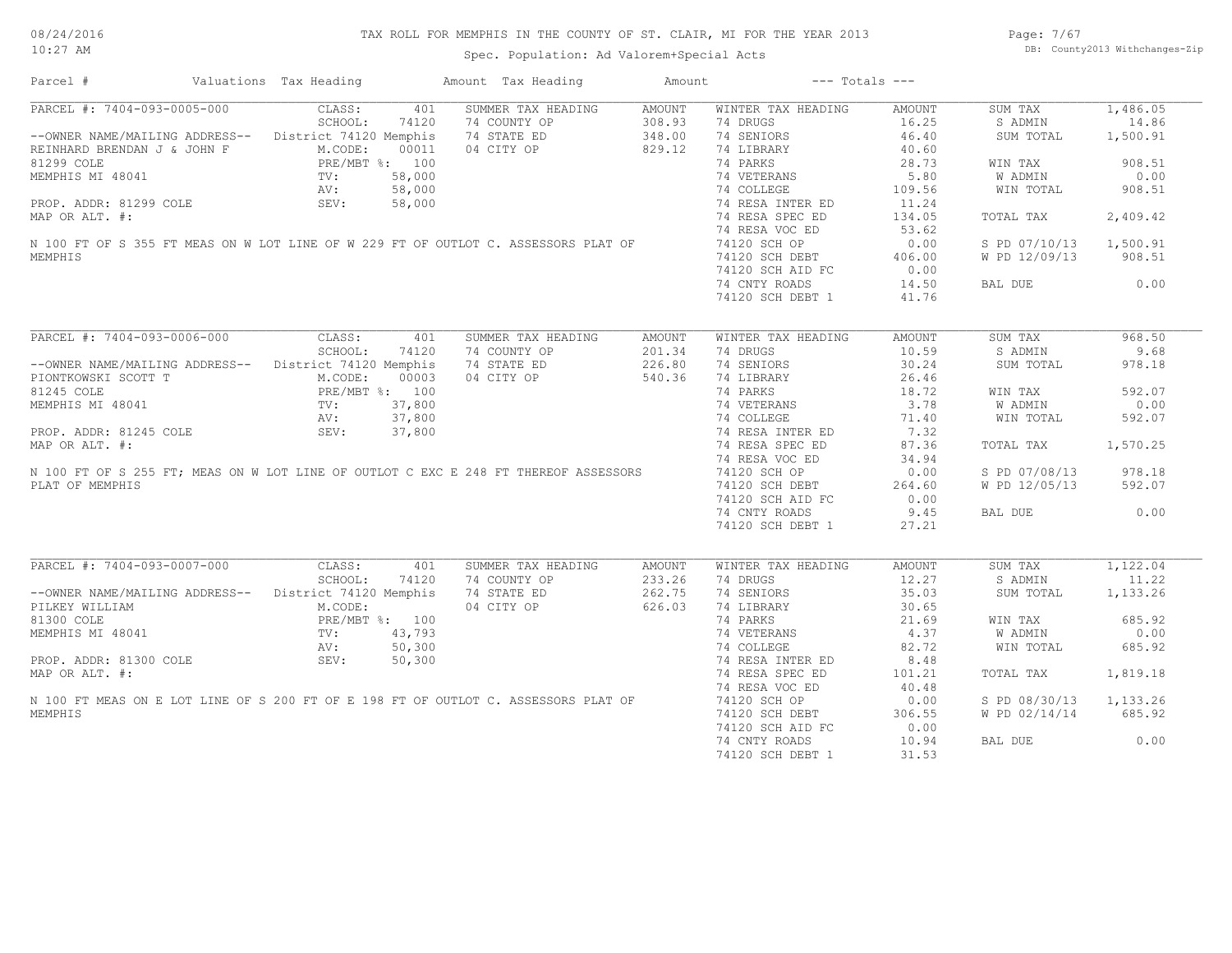#### TAX ROLL FOR MEMPHIS IN THE COUNTY OF ST. CLAIR, MI FOR THE YEAR 2013

Spec. Population: Ad Valorem+Special Acts

Page: 8/67 DB: County2013 Withchanges-Zip

| Parcel #                                                                            | Valuations Tax Heading  | Amount Tax Heading | Amount        | $---$ Totals $---$ |               |               |          |
|-------------------------------------------------------------------------------------|-------------------------|--------------------|---------------|--------------------|---------------|---------------|----------|
| PARCEL #: 7404-093-0008-000                                                         | CLASS:<br>401           | SUMMER TAX HEADING | <b>AMOUNT</b> | WINTER TAX HEADING | <b>AMOUNT</b> | SUM TAX       | 1,202.62 |
|                                                                                     | SCHOOL:<br>74120        | 74 COUNTY OP       | 250.01        | 74 DRUGS           | 13.15         | S ADMIN       | 12.02    |
| --OWNER NAME/MAILING ADDRESS-- District 74120 Memphis                               |                         | 74 STATE ED        | 281.62        | 74 SENIORS         | 37.55         | SUM TOTAL     | 1,214.64 |
| KRZEMECKI ALFONS & MARY REVOCABLE T                                                 | M.CODE:                 | 04 CITY OP         | 670.99        | 74 LIBRARY         | 32.85         |               |          |
| P.O. BOX 51                                                                         | PRE/MBT %: 100          |                    |               | 74 PARKS           | 23.25         | WIN TAX       | 735.20   |
| MEMPHIS MI 48041                                                                    | 46,938<br>$\text{TV}$ : |                    |               | 74 VETERANS        | 4.69          | W ADMIN       | 0.00     |
|                                                                                     | 62,300<br>AV:           |                    |               | 74 COLLEGE         | 88.67         | WIN TOTAL     | 735.20   |
| PROP. ADDR: 81350 COLE                                                              | SEV:<br>62,300          |                    |               | 74 RESA INTER ED   | 9.09          |               |          |
| MAP OR ALT. #:                                                                      |                         |                    |               | 74 RESA SPEC ED    | 108.48        | TOTAL TAX     | 1,949.84 |
|                                                                                     |                         |                    |               | 74 RESA VOC ED     | 43.39         |               |          |
| N 100 FT MEAS ON E LOT LINE OF S 300 FT OF E 198 FT OF OUTLOT C. ASSESSORS PLAT OF  |                         |                    |               | 74120 SCH OP       | 0.00          | S PD 07/10/13 | 1,214.64 |
|                                                                                     |                         |                    |               |                    |               |               |          |
| MEMPHIS                                                                             |                         |                    |               | 74120 SCH DEBT     | 328.56        | W PD 12/30/13 | 735.20   |
|                                                                                     |                         |                    |               | 74120 SCH AID FC   | 0.00          |               |          |
|                                                                                     |                         |                    |               | 74 CNTY ROADS      | 11.73         | BAL DUE       | 0.00     |
|                                                                                     |                         |                    |               | 74120 SCH DEBT 1   | 33.79         |               |          |
|                                                                                     |                         |                    |               |                    |               |               |          |
| PARCEL #: 7404-093-0009-000                                                         | CLASS:<br>401           | SUMMER TAX HEADING | <b>AMOUNT</b> | WINTER TAX HEADING | <b>AMOUNT</b> | SUM TAX       | 1,318.49 |
|                                                                                     | SCHOOL:<br>74120        | 74 COUNTY OP       | 274.10        | 74 DRUGS           | 14.42         | S ADMIN       | 13.18    |
| --OWNER NAME/MAILING ADDRESS-- District 74120 Memphis                               |                         | 74 STATE ED        | 308.76        | 74 SENIORS         | 41.16         | SUM TOTAL     | 1,331.67 |
| LETT RANDY D & PEGGY A                                                              | M.CODE:                 | 04 CITY OP         | 735.63        | 74 LIBRARY         | 36.02         |               |          |
| 12762 FLYNN ROAD                                                                    | PRE/MBT %: 100          |                    |               | 74 PARKS           | 25.49         | WIN TAX       | 806.04   |
| SAWYER MI 49125                                                                     | 51,460<br>$\text{TV}$ : |                    |               | 74 VETERANS        | 5.14          | W ADMIN       | 0.00     |
|                                                                                     | 51,460<br>AV:           |                    |               | 74 COLLEGE         | 97.21         | WIN TOTAL     | 806.04   |
| PROP. ADDR: 81325 COLE                                                              | SEV:<br>51,460          |                    |               | 74 RESA INTER ED   | 9.97          |               |          |
| MAP OR ALT. #:                                                                      |                         |                    |               | 74 RESA SPEC ED    | 118.93        | TOTAL TAX     | 2,137.71 |
|                                                                                     |                         |                    |               | 74 RESA VOC ED     | 47.57         |               |          |
| N 100 FT OF S 455 FT; MEAS ON W LOT LINE OF W 229 FT OF OUTLOT C. ASSESSORS PLAT OF |                         |                    |               | 74120 SCH OP       | 0.00          | S PD 08/28/13 | 1,331.67 |
| MEMPHIS                                                                             |                         |                    |               | 74120 SCH DEBT     | 360.22        | W PD 02/10/14 | 806.04   |
|                                                                                     |                         |                    |               | 74120 SCH AID FC   | 0.00          |               |          |
|                                                                                     |                         |                    |               | 74 CNTY ROADS      | 12.86         | BAL DUE       | 0.00     |
|                                                                                     |                         |                    |               | 74120 SCH DEBT 1   | 37.05         |               |          |
|                                                                                     |                         |                    |               |                    |               |               |          |
| PARCEL #: 7404-093-0010-000                                                         | CLASS:<br>401           | SUMMER TAX HEADING | AMOUNT        | WINTER TAX HEADING | <b>AMOUNT</b> | SUM TAX       | 1,784.34 |
|                                                                                     | SCHOOL:<br>74120        | 74 COUNTY OP       | 370.94        | 74 DRUGS           | 19.52         | S ADMIN       | 17.84    |
| --OWNER NAME/MAILING ADDRESS-- District 74120 Memphis                               |                         | 74 STATE ED        | 417.85        | 74 SENIORS         | 55.71         | SUM TOTAL     | 1,802.18 |
| WARD GERALD & CHARLOTTE                                                             | M.CODE:                 | 04 CITY OP         | 995.55        | 74 LIBRARY         | 48.74         |               |          |
| 81375 COLE                                                                          | PRE/MBT %: 100          |                    |               | 74 PARKS           | 34.50         | WIN TAX       | 1,090.86 |
| MEMPHIS MI 48041                                                                    | 69,642<br>TV:           |                    |               | 74 VETERANS        | 6.96          | W ADMIN       | 0.00     |
|                                                                                     |                         |                    |               |                    |               |               |          |
|                                                                                     | AV:<br>74,800           |                    |               | 74 COLLEGE         | 131.56        | WIN TOTAL     | 1,090.86 |
| PROP. ADDR: 81375 COLE                                                              | 74,800<br>SEV:          |                    |               | 74 RESA INTER ED   | 13.49         |               |          |
| MAP OR ALT. #:                                                                      |                         |                    |               | 74 RESA SPEC ED    | 160.96        | TOTAL TAX     | 2,893.04 |
|                                                                                     |                         |                    |               | 74 RESA VOC ED     | 64.38         |               |          |
| N 100 FT OF S 555 FT; MEAS ON W LOT LINE OF W 229 FT OF OUTLOT C. ASSESSORS PLAT OF |                         |                    |               | 74120 SCH OP       | 0.00          | S PD 08/05/13 | 1,802.18 |
| MEMPHIS                                                                             |                         |                    |               | 74120 SCH DEBT     | 487.49        | W PD 02/10/14 | 1,090.86 |
|                                                                                     |                         |                    |               | 74120 SCH AID FC   | 0.00          |               |          |
|                                                                                     |                         |                    |               | 74 CNTY ROADS      | 17.41         | BAL DUE       | 0.00     |
|                                                                                     |                         |                    |               | 74120 SCH DEBT 1   | 50.14         |               |          |
|                                                                                     |                         |                    |               |                    |               |               |          |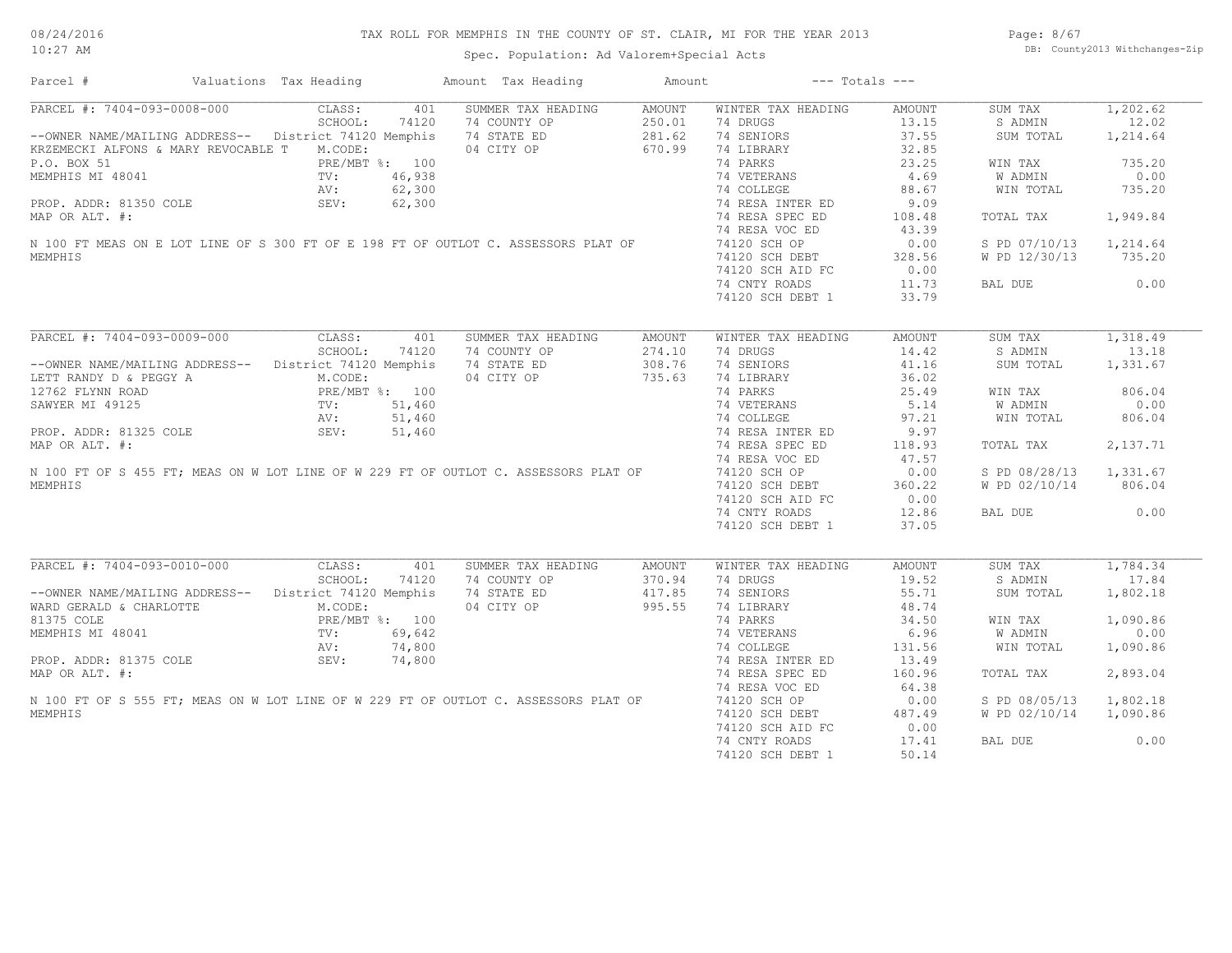#### TAX ROLL FOR MEMPHIS IN THE COUNTY OF ST. CLAIR, MI FOR THE YEAR 2013

10:27 AM

### Spec. Population: Ad Valorem+Special Acts

Page: 9/67 DB: County2013 Withchanges-Zip

| Parcel #                                                                    | Valuations Tax Heading | Amount Tax Heading | Amount   |                    | $---$ Totals $---$ |               |          |
|-----------------------------------------------------------------------------|------------------------|--------------------|----------|--------------------|--------------------|---------------|----------|
| PARCEL #: 7404-093-0011-000                                                 | CLASS:<br>401          | SUMMER TAX HEADING | AMOUNT   | WINTER TAX HEADING | <b>AMOUNT</b>      | SUM TAX       | 1,815.11 |
|                                                                             | 74120<br>SCHOOL:       | 74 COUNTY OP       | 377.34   | 74 DRUGS           | 19.85              | S ADMIN       | 18.15    |
| --OWNER NAME/MAILING ADDRESS-- District 74120 Memphis                       |                        | 74 STATE ED        | 425.05   | 74 SENIORS         | 56.67              | SUM TOTAL     | 1,833.26 |
| HAWKINS RENEE                                                               | M.CODE:<br>00001       | 04 CITY OP         | 1,012.72 | 74 LIBRARY         | 49.59              |               |          |
| 48441 FORBES                                                                | PRE/MBT %: 100         |                    |          | 74 PARKS           | 35.09              | WIN TAX       | 1,109.65 |
| NEW BALTIMORE MI 48047                                                      | 70,843<br>TV:          |                    |          | 74 VETERANS        | 7.08               | W ADMIN       | 0.00     |
|                                                                             | 72,000<br>AV:          |                    |          | 74 COLLEGE         | 133.82             | WIN TOTAL     | 1,109.65 |
| PROP. ADDR: 81380 COLE                                                      | 72,000<br>SEV:         |                    |          | 74 RESA INTER ED   | 13.72              |               |          |
| MAP OR ALT. #:                                                              |                        |                    |          | 74 RESA SPEC ED    | 163.73             | TOTAL TAX     | 2,942.91 |
|                                                                             |                        |                    |          | 74 RESA VOC ED     | 65.49              |               |          |
| N 100 FT OF S 400 FT OF E 198 FT OF OUTLOT C & E 78 FT LYING N OF S 400 FT. |                        |                    |          | 74120 SCH OP       | 0.00               | S PD 08/26/13 | 1,833.26 |
| ASSESSORS PLAT OF MEMPHIS                                                   |                        |                    |          | 74120 SCH DEBT     | 495.90             | W PD 01/15/14 | 1,109.65 |
|                                                                             |                        |                    |          |                    |                    |               |          |
|                                                                             |                        |                    |          | 74120 SCH AID FC   | 0.00               |               |          |
|                                                                             |                        |                    |          | 74 CNTY ROADS      | 17.71              | BAL DUE       | 0.00     |
|                                                                             |                        |                    |          | 74120 SCH DEBT 1   | 51.00              |               |          |
|                                                                             |                        |                    |          |                    |                    |               |          |
| PARCEL #: 7404-094-0001-000                                                 | CLASS:<br>401          | SUMMER TAX HEADING | AMOUNT   | WINTER TAX HEADING | AMOUNT             | SUM TAX       | 2,181.70 |
|                                                                             | SCHOOL:<br>74120       | 74 COUNTY OP       | 453.55   | 74 DRUGS           | 23.86              | S ADMIN       | 21.81    |
| --OWNER NAME/MAILING ADDRESS--                                              | District 74120 Memphis | 74 STATE ED        | 510.90   | 74 SENIORS         | 68.12              | SUM TOTAL     | 2,203.51 |
| RAYMOND HARRISON REVOC TRUST                                                | M.CODE:                | 04 CITY OP         | 1,217.25 | 74 LIBRARY         | 59.60              |               |          |
| P.O. BOX 501                                                                | PRE/MBT %: 100         |                    |          | 74 PARKS           | 42.18              | WIN TAX       | 1,333.77 |
| MEMPHIS MI 48041                                                            | TV:<br>85,151          |                    |          | 74 VETERANS        | 8.51               | W ADMIN       | 0.00     |
|                                                                             | 90,600<br>AV:          |                    |          | 74 COLLEGE         | 160.85             | WIN TOTAL     | 1,333.77 |
| PROP. ADDR: 35411 BORDMAN                                                   | SEV:<br>90,600         |                    |          | 74 RESA INTER ED   | 16.50              |               |          |
| MAP OR ALT. #:                                                              |                        |                    |          | 74 RESA SPEC ED    | 196.80             | TOTAL TAX     | 3,537.28 |
|                                                                             |                        |                    |          | 74 RESA VOC ED     | 78.72              |               |          |
|                                                                             |                        |                    |          |                    |                    |               |          |
| OUTLOT D ASSESSORS PLAT OF MEMPHIS                                          |                        |                    |          | 74120 SCH OP       | 0.00               | S PD 08/29/13 | 2,203.51 |
|                                                                             |                        |                    |          | 74120 SCH DEBT     | 596.05             | W PD 02/12/14 | 1,333.77 |
|                                                                             |                        |                    |          | 74120 SCH AID FC   | 0.00               |               |          |
|                                                                             |                        |                    |          | 74 CNTY ROADS      | 21.28              | BAL DUE       | 0.00     |
|                                                                             |                        |                    |          | 74120 SCH DEBT 1   | 61.30              |               |          |
|                                                                             |                        |                    |          |                    |                    |               |          |
| PARCEL #: 7404-100-0001-000                                                 | CLASS:<br>401          | SUMMER TAX HEADING | AMOUNT   | WINTER TAX HEADING | AMOUNT             | SUM TAX       | 1,598.79 |
|                                                                             | SCHOOL:<br>74120       | 74 COUNTY OP       | 332.37   | 74 DRUGS           | 17.49              | S ADMIN       | 15.98    |
| --OWNER NAME/MAILING ADDRESS-- District 74120 Memphis                       |                        | 74 STATE ED        | 374.40   | 74 SENIORS         | 49.92              | SUM TOTAL     | 1,614.77 |
| QUIGLY DENNIS P & SUSAN E                                                   | M.CODE:                | 04 CITY OP         | 892.02   | 74 LIBRARY         | 43.68              |               |          |
| 81755 BELLE RIVER                                                           | PRE/MBT %: 100         |                    |          | 74 PARKS           | 30.91              | WIN TAX       | 977.42   |
| MEMPHIS MI 48041                                                            | 62,400<br>TV:          |                    |          | 74 VETERANS        | 6.24               | W ADMIN       | 0.00     |
|                                                                             | 62,400<br>AV:          |                    |          | 74 COLLEGE         | 117.87             | WIN TOTAL     | 977.42   |
| PROP. ADDR: 81755 BELLE RIVER                                               | AV:<br>SEV:<br>62,400  |                    |          | 74 RESA INTER ED   | 12.09              |               |          |
| MAP OR ALT. #:                                                              |                        |                    |          | 74 RESA SPEC ED    | 144.22             | TOTAL TAX     | 2,592.19 |
|                                                                             |                        |                    |          | 74 RESA VOC ED     | 57.68              |               |          |
| LOT 1 ASSESSORS PLAT OF MEMPHIS                                             |                        |                    |          | 74120 SCH OP       | 0.00               | S PD 07/19/13 | 1,614.77 |
|                                                                             |                        |                    |          |                    |                    |               |          |
|                                                                             |                        |                    |          | 74120 SCH DEBT     | 436.80             | W PD 12/26/13 | 977.42   |
|                                                                             |                        |                    |          | 74120 SCH AID FC   | 0.00               |               |          |
|                                                                             |                        |                    |          | 74 CNTY ROADS      | 15.60              | BAL DUE       | 0.00     |
|                                                                             |                        |                    |          | 74120 SCH DEBT 1   | 44.92              |               |          |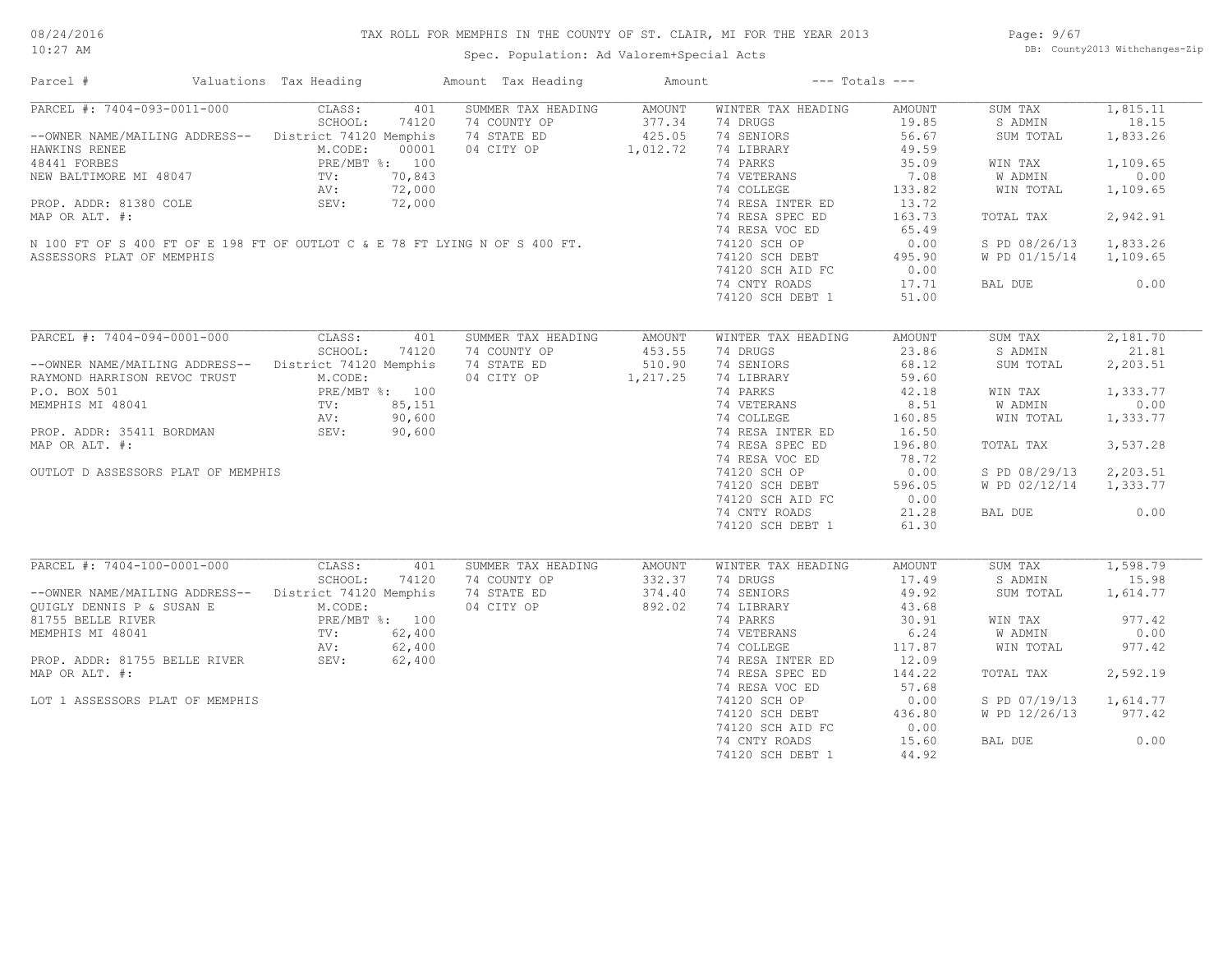#### 08/24/2016 10:27 AM

#### TAX ROLL FOR MEMPHIS IN THE COUNTY OF ST. CLAIR, MI FOR THE YEAR 2013

Spec. Population: Ad Valorem+Special Acts

Page: 10/67 DB: County2013 Withchanges-Zip

| CLASS:<br>703<br>SUMMER TAX HEADING<br>WINTER TAX HEADING<br>0.00<br>AMOUNT<br>AMOUNT<br>SUM TAX<br>SCHOOL:<br>74120<br>74 COUNTY OP<br>0.00<br>74 DRUGS<br>0.00<br>S ADMIN<br>0.00<br>--OWNER NAME/MAILING ADDRESS-- District 74120 Memphis<br>74 STATE ED<br>74 SENIORS<br>0.00<br>0.00<br>0.00<br>SUM TOTAL<br>04 CITY OP<br>0.00<br>74 LIBRARY<br>M.CODE:<br>0.00<br>0.00<br>PRE/MBT %:<br>74 PARKS<br>0.00<br>$\circ$<br>WIN TAX<br>$\circ$<br>74 VETERANS<br>0.00<br>W ADMIN<br>0.00<br>TV:<br>AV:<br>$\circ$<br>74 COLLEGE<br>0.00<br>WIN TOTAL<br>0.00<br>PROP. ADDR: 81631 BELLE RIVER<br>SEV:<br>$\circ$<br>0.00<br>74 RESA INTER ED<br>MAP OR ALT. #:<br>74 RESA SPEC ED<br>0.00<br>TOTAL TAX<br>0.00<br>74 RESA VOC ED<br>0.00<br>LOT 2 ASSESSORS PLAT OF MEMPHIS ALSO THAT PART OF OLD P.M. RR R/W IN NE 1/4 OF SW<br>0.00<br>74120 SCH OP<br>BAL DUE<br>0.00<br>1/4 W OF BELLE RIVER RD. SEC 35 T6N R14E<br>0.00<br>74120 SCH DEBT<br>74120 SCH AID FC<br>0.00<br>74 CNTY ROADS<br>0.00<br>74120 SCH DEBT 1<br>0.00<br>PARCEL #: 7404-100-0003-000<br>2,516.56<br>CLASS:<br>401<br>SUMMER TAX HEADING<br><b>AMOUNT</b><br>WINTER TAX HEADING<br>AMOUNT<br>SUM TAX<br>25.16<br>SCHOOL:<br>74120<br>523.16<br>74 DRUGS<br>27.53<br>S ADMIN<br>74 COUNTY OP<br>--OWNER NAME/MAILING ADDRESS-- District 74120 Memphis<br>74 STATE ED<br>589.32<br>74 SENIORS<br>78.57<br>2,541.72<br>SUM TOTAL<br>68.75<br>M.CODE:<br>04 CITY OP<br>1,404.08<br>74 LIBRARY<br>WILSON LAWRENCE<br>PRE/MBT %: 100<br>74 PARKS<br>48.65<br>1,538.50<br>WIN TAX<br>0.00<br>TV: 98,220<br>74 VETERANS<br>9.82<br>W ADMIN<br>AV: 111,600<br>74 COLLEGE<br>185.54<br>WIN TOTAL<br>1,538.50<br>SEV: 111,600<br>74 RESA INTER ED<br>19.03<br>227.01<br>4,080.22<br>74 RESA SPEC ED<br>TOTAL TAX<br>74 RESA VOC ED<br>90.80<br>2,541.72<br>0.00<br>S PD 08/13/13<br>LOT 3 ASSESSORS PLAT OF MEMPHIS<br>74120 SCH OP<br>74120 SCH DEBT<br>W PD 01/07/14<br>687.54<br>1,538.50<br>74120 SCH AID FC<br>0.00<br>74 CNTY ROADS<br>24.55<br>0.00<br>BAL DUE<br>74120 SCH DEBT 1<br>70.71<br>PARCEL #: 7404-100-0004-000<br>CLASS:<br>401<br>1,652.59<br>SUMMER TAX HEADING<br>WINTER TAX HEADING<br><b>AMOUNT</b><br>SUM TAX<br>AMOUNT<br>SCHOOL:<br>74120<br>343.55<br>74 DRUGS<br>18.07<br>S ADMIN<br>16.52<br>74 COUNTY OP<br>387.00<br>-- OWNER NAME/MAILING ADDRESS-- District 74120 Memphis<br>74 STATE ED<br>74 SENIORS<br>51.60<br>SUM TOTAL<br>1,669.11<br>M.CODE:<br>04 CITY OP<br>922.04<br>WESSEL MICHAEL & BEATRICE E<br>00001<br>74 LIBRARY<br>45.15<br>1,010.32<br>P.O. BOX 117<br>PRE/MBT %: 100<br>74 PARKS<br>31.95<br>WIN TAX<br>64,500<br>6.45<br>W ADMIN<br>0.00<br>MEMPHIS MI 48041<br>$\text{TV}$ :<br>74 VETERANS<br>64,500<br>121.84<br>1,010.32<br>AV:<br>74 COLLEGE<br>WIN TOTAL<br>SEV:<br>PROP. ADDR: 81181 BELLE RIVER<br>64,500<br>12.50<br>74 RESA INTER ED<br>2,679.43<br>MAP OR ALT. #:<br>74 RESA SPEC ED<br>149.07<br>TOTAL TAX<br>74 RESA VOC ED<br>59.63<br>LOT 4 EXC N 75' ASSESSORS PLAT OF MEMPHIS<br>0.00<br>1,669.11<br>74120 SCH OP<br>S PD 08/26/13<br>74120 SCH DEBT<br>451.50<br>W PD 01/15/14<br>1,010.32<br>0.00<br>74120 SCH AID FC<br>74 CNTY ROADS<br>16.12<br>BAL DUE<br>0.00<br>74120 SCH DEBT 1<br>46.44 | Parcel #                      | Valuations Tax Heading | Amount Tax Heading | Amount | $---$ Totals $---$ |  |  |
|-------------------------------------------------------------------------------------------------------------------------------------------------------------------------------------------------------------------------------------------------------------------------------------------------------------------------------------------------------------------------------------------------------------------------------------------------------------------------------------------------------------------------------------------------------------------------------------------------------------------------------------------------------------------------------------------------------------------------------------------------------------------------------------------------------------------------------------------------------------------------------------------------------------------------------------------------------------------------------------------------------------------------------------------------------------------------------------------------------------------------------------------------------------------------------------------------------------------------------------------------------------------------------------------------------------------------------------------------------------------------------------------------------------------------------------------------------------------------------------------------------------------------------------------------------------------------------------------------------------------------------------------------------------------------------------------------------------------------------------------------------------------------------------------------------------------------------------------------------------------------------------------------------------------------------------------------------------------------------------------------------------------------------------------------------------------------------------------------------------------------------------------------------------------------------------------------------------------------------------------------------------------------------------------------------------------------------------------------------------------------------------------------------------------------------------------------------------------------------------------------------------------------------------------------------------------------------------------------------------------------------------------------------------------------------------------------------------------------------------------------------------------------------------------------------------------------------------------------------------------------------------------------------------------------------------------------------------------------------------------------------------------------------------------------------------------------------------------------------------------------------------------------------------------------------------------------------------------------------------------|-------------------------------|------------------------|--------------------|--------|--------------------|--|--|
|                                                                                                                                                                                                                                                                                                                                                                                                                                                                                                                                                                                                                                                                                                                                                                                                                                                                                                                                                                                                                                                                                                                                                                                                                                                                                                                                                                                                                                                                                                                                                                                                                                                                                                                                                                                                                                                                                                                                                                                                                                                                                                                                                                                                                                                                                                                                                                                                                                                                                                                                                                                                                                                                                                                                                                                                                                                                                                                                                                                                                                                                                                                                                                                                                                           | PARCEL #: 7404-100-0002-000   |                        |                    |        |                    |  |  |
|                                                                                                                                                                                                                                                                                                                                                                                                                                                                                                                                                                                                                                                                                                                                                                                                                                                                                                                                                                                                                                                                                                                                                                                                                                                                                                                                                                                                                                                                                                                                                                                                                                                                                                                                                                                                                                                                                                                                                                                                                                                                                                                                                                                                                                                                                                                                                                                                                                                                                                                                                                                                                                                                                                                                                                                                                                                                                                                                                                                                                                                                                                                                                                                                                                           |                               |                        |                    |        |                    |  |  |
|                                                                                                                                                                                                                                                                                                                                                                                                                                                                                                                                                                                                                                                                                                                                                                                                                                                                                                                                                                                                                                                                                                                                                                                                                                                                                                                                                                                                                                                                                                                                                                                                                                                                                                                                                                                                                                                                                                                                                                                                                                                                                                                                                                                                                                                                                                                                                                                                                                                                                                                                                                                                                                                                                                                                                                                                                                                                                                                                                                                                                                                                                                                                                                                                                                           |                               |                        |                    |        |                    |  |  |
|                                                                                                                                                                                                                                                                                                                                                                                                                                                                                                                                                                                                                                                                                                                                                                                                                                                                                                                                                                                                                                                                                                                                                                                                                                                                                                                                                                                                                                                                                                                                                                                                                                                                                                                                                                                                                                                                                                                                                                                                                                                                                                                                                                                                                                                                                                                                                                                                                                                                                                                                                                                                                                                                                                                                                                                                                                                                                                                                                                                                                                                                                                                                                                                                                                           | CITY OF MEMPHIS               |                        |                    |        |                    |  |  |
|                                                                                                                                                                                                                                                                                                                                                                                                                                                                                                                                                                                                                                                                                                                                                                                                                                                                                                                                                                                                                                                                                                                                                                                                                                                                                                                                                                                                                                                                                                                                                                                                                                                                                                                                                                                                                                                                                                                                                                                                                                                                                                                                                                                                                                                                                                                                                                                                                                                                                                                                                                                                                                                                                                                                                                                                                                                                                                                                                                                                                                                                                                                                                                                                                                           | 35095 POTTER                  |                        |                    |        |                    |  |  |
|                                                                                                                                                                                                                                                                                                                                                                                                                                                                                                                                                                                                                                                                                                                                                                                                                                                                                                                                                                                                                                                                                                                                                                                                                                                                                                                                                                                                                                                                                                                                                                                                                                                                                                                                                                                                                                                                                                                                                                                                                                                                                                                                                                                                                                                                                                                                                                                                                                                                                                                                                                                                                                                                                                                                                                                                                                                                                                                                                                                                                                                                                                                                                                                                                                           | MEMPHIS MI 48041              |                        |                    |        |                    |  |  |
|                                                                                                                                                                                                                                                                                                                                                                                                                                                                                                                                                                                                                                                                                                                                                                                                                                                                                                                                                                                                                                                                                                                                                                                                                                                                                                                                                                                                                                                                                                                                                                                                                                                                                                                                                                                                                                                                                                                                                                                                                                                                                                                                                                                                                                                                                                                                                                                                                                                                                                                                                                                                                                                                                                                                                                                                                                                                                                                                                                                                                                                                                                                                                                                                                                           |                               |                        |                    |        |                    |  |  |
|                                                                                                                                                                                                                                                                                                                                                                                                                                                                                                                                                                                                                                                                                                                                                                                                                                                                                                                                                                                                                                                                                                                                                                                                                                                                                                                                                                                                                                                                                                                                                                                                                                                                                                                                                                                                                                                                                                                                                                                                                                                                                                                                                                                                                                                                                                                                                                                                                                                                                                                                                                                                                                                                                                                                                                                                                                                                                                                                                                                                                                                                                                                                                                                                                                           |                               |                        |                    |        |                    |  |  |
|                                                                                                                                                                                                                                                                                                                                                                                                                                                                                                                                                                                                                                                                                                                                                                                                                                                                                                                                                                                                                                                                                                                                                                                                                                                                                                                                                                                                                                                                                                                                                                                                                                                                                                                                                                                                                                                                                                                                                                                                                                                                                                                                                                                                                                                                                                                                                                                                                                                                                                                                                                                                                                                                                                                                                                                                                                                                                                                                                                                                                                                                                                                                                                                                                                           |                               |                        |                    |        |                    |  |  |
|                                                                                                                                                                                                                                                                                                                                                                                                                                                                                                                                                                                                                                                                                                                                                                                                                                                                                                                                                                                                                                                                                                                                                                                                                                                                                                                                                                                                                                                                                                                                                                                                                                                                                                                                                                                                                                                                                                                                                                                                                                                                                                                                                                                                                                                                                                                                                                                                                                                                                                                                                                                                                                                                                                                                                                                                                                                                                                                                                                                                                                                                                                                                                                                                                                           |                               |                        |                    |        |                    |  |  |
|                                                                                                                                                                                                                                                                                                                                                                                                                                                                                                                                                                                                                                                                                                                                                                                                                                                                                                                                                                                                                                                                                                                                                                                                                                                                                                                                                                                                                                                                                                                                                                                                                                                                                                                                                                                                                                                                                                                                                                                                                                                                                                                                                                                                                                                                                                                                                                                                                                                                                                                                                                                                                                                                                                                                                                                                                                                                                                                                                                                                                                                                                                                                                                                                                                           |                               |                        |                    |        |                    |  |  |
|                                                                                                                                                                                                                                                                                                                                                                                                                                                                                                                                                                                                                                                                                                                                                                                                                                                                                                                                                                                                                                                                                                                                                                                                                                                                                                                                                                                                                                                                                                                                                                                                                                                                                                                                                                                                                                                                                                                                                                                                                                                                                                                                                                                                                                                                                                                                                                                                                                                                                                                                                                                                                                                                                                                                                                                                                                                                                                                                                                                                                                                                                                                                                                                                                                           |                               |                        |                    |        |                    |  |  |
|                                                                                                                                                                                                                                                                                                                                                                                                                                                                                                                                                                                                                                                                                                                                                                                                                                                                                                                                                                                                                                                                                                                                                                                                                                                                                                                                                                                                                                                                                                                                                                                                                                                                                                                                                                                                                                                                                                                                                                                                                                                                                                                                                                                                                                                                                                                                                                                                                                                                                                                                                                                                                                                                                                                                                                                                                                                                                                                                                                                                                                                                                                                                                                                                                                           |                               |                        |                    |        |                    |  |  |
|                                                                                                                                                                                                                                                                                                                                                                                                                                                                                                                                                                                                                                                                                                                                                                                                                                                                                                                                                                                                                                                                                                                                                                                                                                                                                                                                                                                                                                                                                                                                                                                                                                                                                                                                                                                                                                                                                                                                                                                                                                                                                                                                                                                                                                                                                                                                                                                                                                                                                                                                                                                                                                                                                                                                                                                                                                                                                                                                                                                                                                                                                                                                                                                                                                           |                               |                        |                    |        |                    |  |  |
|                                                                                                                                                                                                                                                                                                                                                                                                                                                                                                                                                                                                                                                                                                                                                                                                                                                                                                                                                                                                                                                                                                                                                                                                                                                                                                                                                                                                                                                                                                                                                                                                                                                                                                                                                                                                                                                                                                                                                                                                                                                                                                                                                                                                                                                                                                                                                                                                                                                                                                                                                                                                                                                                                                                                                                                                                                                                                                                                                                                                                                                                                                                                                                                                                                           |                               |                        |                    |        |                    |  |  |
|                                                                                                                                                                                                                                                                                                                                                                                                                                                                                                                                                                                                                                                                                                                                                                                                                                                                                                                                                                                                                                                                                                                                                                                                                                                                                                                                                                                                                                                                                                                                                                                                                                                                                                                                                                                                                                                                                                                                                                                                                                                                                                                                                                                                                                                                                                                                                                                                                                                                                                                                                                                                                                                                                                                                                                                                                                                                                                                                                                                                                                                                                                                                                                                                                                           |                               |                        |                    |        |                    |  |  |
|                                                                                                                                                                                                                                                                                                                                                                                                                                                                                                                                                                                                                                                                                                                                                                                                                                                                                                                                                                                                                                                                                                                                                                                                                                                                                                                                                                                                                                                                                                                                                                                                                                                                                                                                                                                                                                                                                                                                                                                                                                                                                                                                                                                                                                                                                                                                                                                                                                                                                                                                                                                                                                                                                                                                                                                                                                                                                                                                                                                                                                                                                                                                                                                                                                           |                               |                        |                    |        |                    |  |  |
|                                                                                                                                                                                                                                                                                                                                                                                                                                                                                                                                                                                                                                                                                                                                                                                                                                                                                                                                                                                                                                                                                                                                                                                                                                                                                                                                                                                                                                                                                                                                                                                                                                                                                                                                                                                                                                                                                                                                                                                                                                                                                                                                                                                                                                                                                                                                                                                                                                                                                                                                                                                                                                                                                                                                                                                                                                                                                                                                                                                                                                                                                                                                                                                                                                           |                               |                        |                    |        |                    |  |  |
|                                                                                                                                                                                                                                                                                                                                                                                                                                                                                                                                                                                                                                                                                                                                                                                                                                                                                                                                                                                                                                                                                                                                                                                                                                                                                                                                                                                                                                                                                                                                                                                                                                                                                                                                                                                                                                                                                                                                                                                                                                                                                                                                                                                                                                                                                                                                                                                                                                                                                                                                                                                                                                                                                                                                                                                                                                                                                                                                                                                                                                                                                                                                                                                                                                           |                               |                        |                    |        |                    |  |  |
|                                                                                                                                                                                                                                                                                                                                                                                                                                                                                                                                                                                                                                                                                                                                                                                                                                                                                                                                                                                                                                                                                                                                                                                                                                                                                                                                                                                                                                                                                                                                                                                                                                                                                                                                                                                                                                                                                                                                                                                                                                                                                                                                                                                                                                                                                                                                                                                                                                                                                                                                                                                                                                                                                                                                                                                                                                                                                                                                                                                                                                                                                                                                                                                                                                           |                               |                        |                    |        |                    |  |  |
|                                                                                                                                                                                                                                                                                                                                                                                                                                                                                                                                                                                                                                                                                                                                                                                                                                                                                                                                                                                                                                                                                                                                                                                                                                                                                                                                                                                                                                                                                                                                                                                                                                                                                                                                                                                                                                                                                                                                                                                                                                                                                                                                                                                                                                                                                                                                                                                                                                                                                                                                                                                                                                                                                                                                                                                                                                                                                                                                                                                                                                                                                                                                                                                                                                           |                               |                        |                    |        |                    |  |  |
|                                                                                                                                                                                                                                                                                                                                                                                                                                                                                                                                                                                                                                                                                                                                                                                                                                                                                                                                                                                                                                                                                                                                                                                                                                                                                                                                                                                                                                                                                                                                                                                                                                                                                                                                                                                                                                                                                                                                                                                                                                                                                                                                                                                                                                                                                                                                                                                                                                                                                                                                                                                                                                                                                                                                                                                                                                                                                                                                                                                                                                                                                                                                                                                                                                           | 81521 BELLE RIVER             |                        |                    |        |                    |  |  |
|                                                                                                                                                                                                                                                                                                                                                                                                                                                                                                                                                                                                                                                                                                                                                                                                                                                                                                                                                                                                                                                                                                                                                                                                                                                                                                                                                                                                                                                                                                                                                                                                                                                                                                                                                                                                                                                                                                                                                                                                                                                                                                                                                                                                                                                                                                                                                                                                                                                                                                                                                                                                                                                                                                                                                                                                                                                                                                                                                                                                                                                                                                                                                                                                                                           | MEMPHIS MI 48041              |                        |                    |        |                    |  |  |
|                                                                                                                                                                                                                                                                                                                                                                                                                                                                                                                                                                                                                                                                                                                                                                                                                                                                                                                                                                                                                                                                                                                                                                                                                                                                                                                                                                                                                                                                                                                                                                                                                                                                                                                                                                                                                                                                                                                                                                                                                                                                                                                                                                                                                                                                                                                                                                                                                                                                                                                                                                                                                                                                                                                                                                                                                                                                                                                                                                                                                                                                                                                                                                                                                                           |                               |                        |                    |        |                    |  |  |
|                                                                                                                                                                                                                                                                                                                                                                                                                                                                                                                                                                                                                                                                                                                                                                                                                                                                                                                                                                                                                                                                                                                                                                                                                                                                                                                                                                                                                                                                                                                                                                                                                                                                                                                                                                                                                                                                                                                                                                                                                                                                                                                                                                                                                                                                                                                                                                                                                                                                                                                                                                                                                                                                                                                                                                                                                                                                                                                                                                                                                                                                                                                                                                                                                                           | PROP. ADDR: 81521 BELLE RIVER |                        |                    |        |                    |  |  |
|                                                                                                                                                                                                                                                                                                                                                                                                                                                                                                                                                                                                                                                                                                                                                                                                                                                                                                                                                                                                                                                                                                                                                                                                                                                                                                                                                                                                                                                                                                                                                                                                                                                                                                                                                                                                                                                                                                                                                                                                                                                                                                                                                                                                                                                                                                                                                                                                                                                                                                                                                                                                                                                                                                                                                                                                                                                                                                                                                                                                                                                                                                                                                                                                                                           | MAP OR ALT. #:                |                        |                    |        |                    |  |  |
|                                                                                                                                                                                                                                                                                                                                                                                                                                                                                                                                                                                                                                                                                                                                                                                                                                                                                                                                                                                                                                                                                                                                                                                                                                                                                                                                                                                                                                                                                                                                                                                                                                                                                                                                                                                                                                                                                                                                                                                                                                                                                                                                                                                                                                                                                                                                                                                                                                                                                                                                                                                                                                                                                                                                                                                                                                                                                                                                                                                                                                                                                                                                                                                                                                           |                               |                        |                    |        |                    |  |  |
|                                                                                                                                                                                                                                                                                                                                                                                                                                                                                                                                                                                                                                                                                                                                                                                                                                                                                                                                                                                                                                                                                                                                                                                                                                                                                                                                                                                                                                                                                                                                                                                                                                                                                                                                                                                                                                                                                                                                                                                                                                                                                                                                                                                                                                                                                                                                                                                                                                                                                                                                                                                                                                                                                                                                                                                                                                                                                                                                                                                                                                                                                                                                                                                                                                           |                               |                        |                    |        |                    |  |  |
|                                                                                                                                                                                                                                                                                                                                                                                                                                                                                                                                                                                                                                                                                                                                                                                                                                                                                                                                                                                                                                                                                                                                                                                                                                                                                                                                                                                                                                                                                                                                                                                                                                                                                                                                                                                                                                                                                                                                                                                                                                                                                                                                                                                                                                                                                                                                                                                                                                                                                                                                                                                                                                                                                                                                                                                                                                                                                                                                                                                                                                                                                                                                                                                                                                           |                               |                        |                    |        |                    |  |  |
|                                                                                                                                                                                                                                                                                                                                                                                                                                                                                                                                                                                                                                                                                                                                                                                                                                                                                                                                                                                                                                                                                                                                                                                                                                                                                                                                                                                                                                                                                                                                                                                                                                                                                                                                                                                                                                                                                                                                                                                                                                                                                                                                                                                                                                                                                                                                                                                                                                                                                                                                                                                                                                                                                                                                                                                                                                                                                                                                                                                                                                                                                                                                                                                                                                           |                               |                        |                    |        |                    |  |  |
|                                                                                                                                                                                                                                                                                                                                                                                                                                                                                                                                                                                                                                                                                                                                                                                                                                                                                                                                                                                                                                                                                                                                                                                                                                                                                                                                                                                                                                                                                                                                                                                                                                                                                                                                                                                                                                                                                                                                                                                                                                                                                                                                                                                                                                                                                                                                                                                                                                                                                                                                                                                                                                                                                                                                                                                                                                                                                                                                                                                                                                                                                                                                                                                                                                           |                               |                        |                    |        |                    |  |  |
|                                                                                                                                                                                                                                                                                                                                                                                                                                                                                                                                                                                                                                                                                                                                                                                                                                                                                                                                                                                                                                                                                                                                                                                                                                                                                                                                                                                                                                                                                                                                                                                                                                                                                                                                                                                                                                                                                                                                                                                                                                                                                                                                                                                                                                                                                                                                                                                                                                                                                                                                                                                                                                                                                                                                                                                                                                                                                                                                                                                                                                                                                                                                                                                                                                           |                               |                        |                    |        |                    |  |  |
|                                                                                                                                                                                                                                                                                                                                                                                                                                                                                                                                                                                                                                                                                                                                                                                                                                                                                                                                                                                                                                                                                                                                                                                                                                                                                                                                                                                                                                                                                                                                                                                                                                                                                                                                                                                                                                                                                                                                                                                                                                                                                                                                                                                                                                                                                                                                                                                                                                                                                                                                                                                                                                                                                                                                                                                                                                                                                                                                                                                                                                                                                                                                                                                                                                           |                               |                        |                    |        |                    |  |  |
|                                                                                                                                                                                                                                                                                                                                                                                                                                                                                                                                                                                                                                                                                                                                                                                                                                                                                                                                                                                                                                                                                                                                                                                                                                                                                                                                                                                                                                                                                                                                                                                                                                                                                                                                                                                                                                                                                                                                                                                                                                                                                                                                                                                                                                                                                                                                                                                                                                                                                                                                                                                                                                                                                                                                                                                                                                                                                                                                                                                                                                                                                                                                                                                                                                           |                               |                        |                    |        |                    |  |  |
|                                                                                                                                                                                                                                                                                                                                                                                                                                                                                                                                                                                                                                                                                                                                                                                                                                                                                                                                                                                                                                                                                                                                                                                                                                                                                                                                                                                                                                                                                                                                                                                                                                                                                                                                                                                                                                                                                                                                                                                                                                                                                                                                                                                                                                                                                                                                                                                                                                                                                                                                                                                                                                                                                                                                                                                                                                                                                                                                                                                                                                                                                                                                                                                                                                           |                               |                        |                    |        |                    |  |  |
|                                                                                                                                                                                                                                                                                                                                                                                                                                                                                                                                                                                                                                                                                                                                                                                                                                                                                                                                                                                                                                                                                                                                                                                                                                                                                                                                                                                                                                                                                                                                                                                                                                                                                                                                                                                                                                                                                                                                                                                                                                                                                                                                                                                                                                                                                                                                                                                                                                                                                                                                                                                                                                                                                                                                                                                                                                                                                                                                                                                                                                                                                                                                                                                                                                           |                               |                        |                    |        |                    |  |  |
|                                                                                                                                                                                                                                                                                                                                                                                                                                                                                                                                                                                                                                                                                                                                                                                                                                                                                                                                                                                                                                                                                                                                                                                                                                                                                                                                                                                                                                                                                                                                                                                                                                                                                                                                                                                                                                                                                                                                                                                                                                                                                                                                                                                                                                                                                                                                                                                                                                                                                                                                                                                                                                                                                                                                                                                                                                                                                                                                                                                                                                                                                                                                                                                                                                           |                               |                        |                    |        |                    |  |  |
|                                                                                                                                                                                                                                                                                                                                                                                                                                                                                                                                                                                                                                                                                                                                                                                                                                                                                                                                                                                                                                                                                                                                                                                                                                                                                                                                                                                                                                                                                                                                                                                                                                                                                                                                                                                                                                                                                                                                                                                                                                                                                                                                                                                                                                                                                                                                                                                                                                                                                                                                                                                                                                                                                                                                                                                                                                                                                                                                                                                                                                                                                                                                                                                                                                           |                               |                        |                    |        |                    |  |  |
|                                                                                                                                                                                                                                                                                                                                                                                                                                                                                                                                                                                                                                                                                                                                                                                                                                                                                                                                                                                                                                                                                                                                                                                                                                                                                                                                                                                                                                                                                                                                                                                                                                                                                                                                                                                                                                                                                                                                                                                                                                                                                                                                                                                                                                                                                                                                                                                                                                                                                                                                                                                                                                                                                                                                                                                                                                                                                                                                                                                                                                                                                                                                                                                                                                           |                               |                        |                    |        |                    |  |  |
|                                                                                                                                                                                                                                                                                                                                                                                                                                                                                                                                                                                                                                                                                                                                                                                                                                                                                                                                                                                                                                                                                                                                                                                                                                                                                                                                                                                                                                                                                                                                                                                                                                                                                                                                                                                                                                                                                                                                                                                                                                                                                                                                                                                                                                                                                                                                                                                                                                                                                                                                                                                                                                                                                                                                                                                                                                                                                                                                                                                                                                                                                                                                                                                                                                           |                               |                        |                    |        |                    |  |  |
|                                                                                                                                                                                                                                                                                                                                                                                                                                                                                                                                                                                                                                                                                                                                                                                                                                                                                                                                                                                                                                                                                                                                                                                                                                                                                                                                                                                                                                                                                                                                                                                                                                                                                                                                                                                                                                                                                                                                                                                                                                                                                                                                                                                                                                                                                                                                                                                                                                                                                                                                                                                                                                                                                                                                                                                                                                                                                                                                                                                                                                                                                                                                                                                                                                           |                               |                        |                    |        |                    |  |  |
|                                                                                                                                                                                                                                                                                                                                                                                                                                                                                                                                                                                                                                                                                                                                                                                                                                                                                                                                                                                                                                                                                                                                                                                                                                                                                                                                                                                                                                                                                                                                                                                                                                                                                                                                                                                                                                                                                                                                                                                                                                                                                                                                                                                                                                                                                                                                                                                                                                                                                                                                                                                                                                                                                                                                                                                                                                                                                                                                                                                                                                                                                                                                                                                                                                           |                               |                        |                    |        |                    |  |  |
|                                                                                                                                                                                                                                                                                                                                                                                                                                                                                                                                                                                                                                                                                                                                                                                                                                                                                                                                                                                                                                                                                                                                                                                                                                                                                                                                                                                                                                                                                                                                                                                                                                                                                                                                                                                                                                                                                                                                                                                                                                                                                                                                                                                                                                                                                                                                                                                                                                                                                                                                                                                                                                                                                                                                                                                                                                                                                                                                                                                                                                                                                                                                                                                                                                           |                               |                        |                    |        |                    |  |  |
|                                                                                                                                                                                                                                                                                                                                                                                                                                                                                                                                                                                                                                                                                                                                                                                                                                                                                                                                                                                                                                                                                                                                                                                                                                                                                                                                                                                                                                                                                                                                                                                                                                                                                                                                                                                                                                                                                                                                                                                                                                                                                                                                                                                                                                                                                                                                                                                                                                                                                                                                                                                                                                                                                                                                                                                                                                                                                                                                                                                                                                                                                                                                                                                                                                           |                               |                        |                    |        |                    |  |  |
|                                                                                                                                                                                                                                                                                                                                                                                                                                                                                                                                                                                                                                                                                                                                                                                                                                                                                                                                                                                                                                                                                                                                                                                                                                                                                                                                                                                                                                                                                                                                                                                                                                                                                                                                                                                                                                                                                                                                                                                                                                                                                                                                                                                                                                                                                                                                                                                                                                                                                                                                                                                                                                                                                                                                                                                                                                                                                                                                                                                                                                                                                                                                                                                                                                           |                               |                        |                    |        |                    |  |  |
|                                                                                                                                                                                                                                                                                                                                                                                                                                                                                                                                                                                                                                                                                                                                                                                                                                                                                                                                                                                                                                                                                                                                                                                                                                                                                                                                                                                                                                                                                                                                                                                                                                                                                                                                                                                                                                                                                                                                                                                                                                                                                                                                                                                                                                                                                                                                                                                                                                                                                                                                                                                                                                                                                                                                                                                                                                                                                                                                                                                                                                                                                                                                                                                                                                           |                               |                        |                    |        |                    |  |  |
|                                                                                                                                                                                                                                                                                                                                                                                                                                                                                                                                                                                                                                                                                                                                                                                                                                                                                                                                                                                                                                                                                                                                                                                                                                                                                                                                                                                                                                                                                                                                                                                                                                                                                                                                                                                                                                                                                                                                                                                                                                                                                                                                                                                                                                                                                                                                                                                                                                                                                                                                                                                                                                                                                                                                                                                                                                                                                                                                                                                                                                                                                                                                                                                                                                           |                               |                        |                    |        |                    |  |  |
|                                                                                                                                                                                                                                                                                                                                                                                                                                                                                                                                                                                                                                                                                                                                                                                                                                                                                                                                                                                                                                                                                                                                                                                                                                                                                                                                                                                                                                                                                                                                                                                                                                                                                                                                                                                                                                                                                                                                                                                                                                                                                                                                                                                                                                                                                                                                                                                                                                                                                                                                                                                                                                                                                                                                                                                                                                                                                                                                                                                                                                                                                                                                                                                                                                           |                               |                        |                    |        |                    |  |  |
|                                                                                                                                                                                                                                                                                                                                                                                                                                                                                                                                                                                                                                                                                                                                                                                                                                                                                                                                                                                                                                                                                                                                                                                                                                                                                                                                                                                                                                                                                                                                                                                                                                                                                                                                                                                                                                                                                                                                                                                                                                                                                                                                                                                                                                                                                                                                                                                                                                                                                                                                                                                                                                                                                                                                                                                                                                                                                                                                                                                                                                                                                                                                                                                                                                           |                               |                        |                    |        |                    |  |  |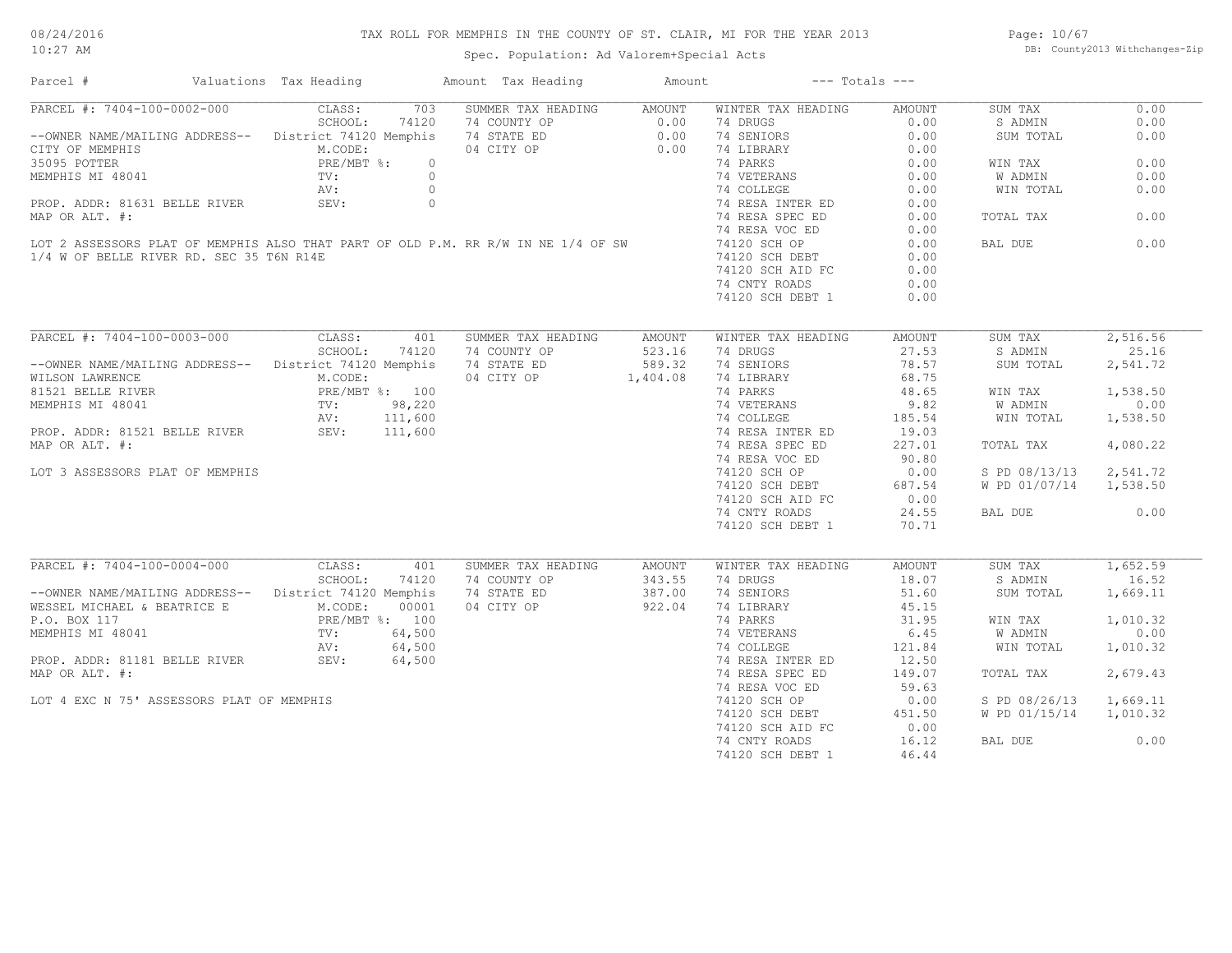#### TAX ROLL FOR MEMPHIS IN THE COUNTY OF ST. CLAIR, MI FOR THE YEAR 2013

10:27 AM

#### Spec. Population: Ad Valorem+Special Acts

Page: 11/67 DB: County2013 Withchanges-Zip

| Parcel #                                                                                                                                     | Valuations Tax Heading |        | Amount Tax Heading | Amount |                           | $---$ Totals $---$ |                        |          |
|----------------------------------------------------------------------------------------------------------------------------------------------|------------------------|--------|--------------------|--------|---------------------------|--------------------|------------------------|----------|
| PARCEL #: 7404-100-0004-250                                                                                                                  | CLASS:                 | 401    | SUMMER TAX HEADING | AMOUNT | WINTER TAX HEADING        | AMOUNT             | SUM TAX                | 1,355.00 |
|                                                                                                                                              | SCHOOL:                | 74120  | 74 COUNTY OP       | 281.69 | 74 DRUGS                  | 14.82              | S ADMIN                | 13.55    |
| --OWNER NAME/MAILING ADDRESS-- District 74120 Memphis                                                                                        |                        |        | 74 STATE ED        | 317.31 | 74 SENIORS                | 42.30              | SUM TOTAL              | 1,368.55 |
| POKREFKY MELVIN & JOANN                                                                                                                      | M.CODE:                |        | 04 CITY OP         | 756.00 | 74 LIBRARY                | 37.01              |                        |          |
| 81221 BELLE RIVER                                                                                                                            | PRE/MBT %: 100         |        |                    |        | 74 PARKS                  | 26.19              | WIN TAX                | 828.34   |
| MEMPHIS MI 48041                                                                                                                             | TV:                    | 52,885 |                    |        | 74 VETERANS               | 5.28               | W ADMIN                | 0.00     |
|                                                                                                                                              |                        |        |                    |        | 74 COLLEGE                | 99.90              | WIN TOTAL              | 828.34   |
| ROP. ADDR: 81221 BELLE RIVER AV: 62,000<br>WPR OP NAT. "                                                                                     |                        |        |                    |        | 74 RESA INTER ED          | 10.24              |                        |          |
| MAP OR ALT. #:                                                                                                                               |                        |        |                    |        | 74 RESA SPEC ED           | 122.23             | TOTAL TAX              | 2,196.89 |
|                                                                                                                                              |                        |        |                    |        | 74 RESA VOC ED            | 48.89              |                        |          |
|                                                                                                                                              |                        |        |                    |        | 74120 SCH OP              |                    |                        |          |
| N 75' OF LOT 4 ASSESSORS PLAT OF MEMPHIS                                                                                                     |                        |        |                    |        |                           | 0.00               | S PD 08/31/13          | 1,368.55 |
|                                                                                                                                              |                        |        |                    |        | 74120 SCH DEBT            | 370.19             | W PD 02/24/14          | 828.34   |
|                                                                                                                                              |                        |        |                    |        | 74120 SCH AID FC          | 0.00               |                        |          |
|                                                                                                                                              |                        |        |                    |        | 74 CNTY ROADS             | 13.22              | BAL DUE                | 0.00     |
|                                                                                                                                              |                        |        |                    |        | 74120 SCH DEBT 1          | 38.07              |                        |          |
|                                                                                                                                              |                        |        |                    |        |                           |                    |                        |          |
| PARCEL #: 7404-100-0005-000                                                                                                                  | CLASS:                 | 401    | SUMMER TAX HEADING | AMOUNT | WINTER TAX HEADING        | AMOUNT             | SUM TAX                | 1,534.73 |
|                                                                                                                                              | SCHOOL:                | 74120  | 74 COUNTY OP       | 319.05 | 74 DRUGS                  | 16.78              | S ADMIN                | 15.34    |
| -- OWNER NAME/MAILING ADDRESS-- District 74120 Memphis                                                                                       |                        |        | 74 STATE ED        | 359.40 | 74 SENIORS                | 47.92              | SUM TOTAL              | 1,550.07 |
| GRIFFIN DANIEL S & MICHELLE M                                                                                                                | M.CODE:                |        | 04 CITY OP         | 856.28 | 74 LIBRARY                | 41.93              |                        |          |
| PO BOX 130                                                                                                                                   | PRE/MBT %: 100         |        |                    |        | 74 PARKS                  | 29.67              | WIN TAX                | 938.24   |
| MARINE CITY MI 48039<br>MARINE CITY MI 48039<br>PROP. ADDR: 81145 BELLE RIVER<br>SEV: 59,900<br>PROP. ADDR: 81145 BELLE RIVER<br>SEV: 59,900 |                        |        |                    |        | 74 VETERANS               | 5.99               | W ADMIN                | 0.00     |
|                                                                                                                                              |                        |        |                    |        | 74 COLLEGE                | 113.15             | WIN TOTAL              | 938.24   |
|                                                                                                                                              |                        |        |                    |        | 74 RESA INTER ED          | 11.60              |                        |          |
| MAP OR ALT. #:                                                                                                                               |                        |        |                    |        | 74 RESA SPEC ED           | 138.44             | TOTAL TAX              | 2,488.31 |
|                                                                                                                                              |                        |        |                    |        | 74 RESA VOC ED            | 55.37              |                        |          |
| LOT 5 ASSESSORS PLAT OF MEMPHIS                                                                                                              |                        |        |                    |        | 74120 SCH OP              | 0.00               | S PD 08/29/13 1,550.07 |          |
|                                                                                                                                              |                        |        |                    |        | 74120 SCH DEBT            | 419.30             |                        |          |
|                                                                                                                                              |                        |        |                    |        | 74120 SCH AID FC          | 0.00               | BAL DUE                | 938.24   |
|                                                                                                                                              |                        |        |                    |        | 74 CNTY ROADS             | 14.97              |                        |          |
|                                                                                                                                              |                        |        |                    |        | 74120 SCH DEBT 1          | 43.12              |                        |          |
|                                                                                                                                              |                        |        |                    |        |                           |                    |                        |          |
| PARCEL #: 7404-100-0006-000                                                                                                                  | CLASS:                 | 401    | SUMMER TAX HEADING | AMOUNT | WINTER TAX HEADING        | AMOUNT             | SUM TAX                | 1,334.06 |
|                                                                                                                                              | SCHOOL:                | 74120  | 74 COUNTY OP       | 277.34 | 74 DRUGS                  | 14.59              | S ADMIN                | 13.34    |
| --OWNER NAME/MAILING ADDRESS-- District 74120 Memphis                                                                                        |                        |        | 74 STATE ED        | 312.40 | 74 SENIORS                | 41.65              | SUM TOTAL              | 1,347.40 |
| SOCIA STEVEN                                                                                                                                 | M.CODE:                | 00001  | 04 CITY OP         | 744.32 | 74 LIBRARY                | 36.44              |                        |          |
| 34417 BORDMAN                                                                                                                                | PRE/MBT %: 100         |        |                    |        | 74 PARKS                  | 25.79              | WIN TAX                | 815.55   |
|                                                                                                                                              |                        |        |                    |        |                           | 5.20               |                        | 0.00     |
| MEMPHIS MI 48041                                                                                                                             | TV:                    | 52,068 |                    |        | 74 VETERANS<br>74 COLLEGE |                    | W ADMIN                |          |
|                                                                                                                                              |                        | 64,000 |                    |        |                           | 98.36              | WIN TOTAL              | 815.55   |
| AV:<br>PROP. ADDR: 34417 BORDMAN SEV:<br>MAR OF ALE "                                                                                        |                        | 64,000 |                    |        | 74 RESA INTER ED          | 10.09              |                        |          |
| MAP OR ALT. #:                                                                                                                               |                        |        |                    |        | 74 RESA SPEC ED           | 120.34             | TOTAL TAX              | 2,162.95 |
|                                                                                                                                              |                        |        |                    |        | 74 RESA VOC ED            | 48.13              |                        |          |
| LOT 6 ASSESSORS PLAT OF MEMPHIS                                                                                                              |                        |        |                    |        | 74120 SCH OP              | 0.00               | S PD 08/26/13 1,347.40 |          |
|                                                                                                                                              |                        |        |                    |        | 74120 SCH DEBT            | 364.47             | W PD 01/15/14          | 815.55   |
|                                                                                                                                              |                        |        |                    |        | 74120 SCH AID FC          | 0.00               |                        |          |
|                                                                                                                                              |                        |        |                    |        | 74 CNTY ROADS             | 13.01              | BAL DUE                | 0.00     |
|                                                                                                                                              |                        |        |                    |        | 74120 SCH DEBT 1          | 37.48              |                        |          |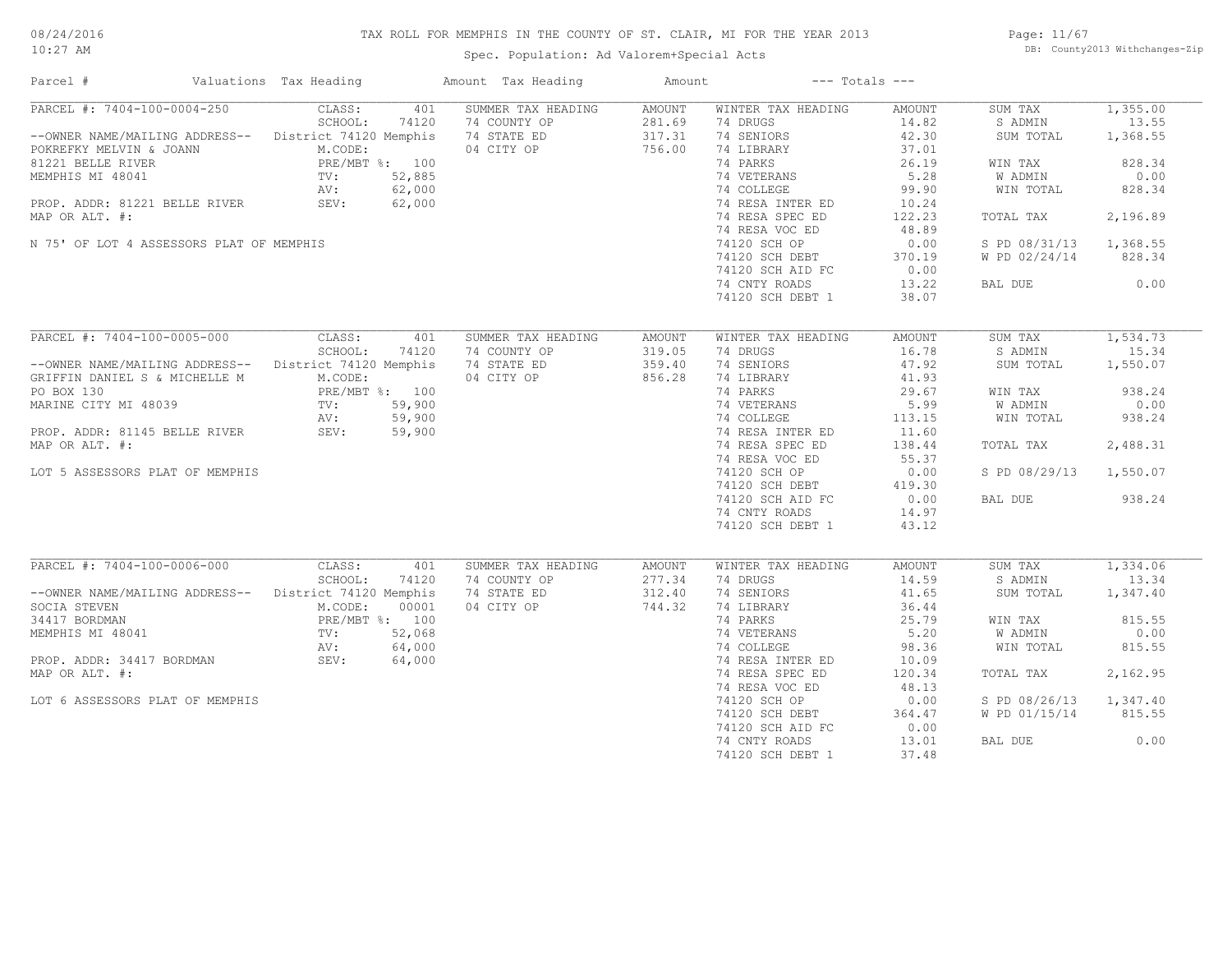#### 08/24/2016 10:27 AM

#### TAX ROLL FOR MEMPHIS IN THE COUNTY OF ST. CLAIR, MI FOR THE YEAR 2013

Spec. Population: Ad Valorem+Special Acts

Page: 12/67 DB: County2013 Withchanges-Zip

| Parcel #                                                                                                                                                                                                                                       | Valuations Tax Heading                                                                                                      | Amount Tax Heading                                              | Amount                               | $---$ Totals $---$                                                                                                                                                                                                                                      |                                                                                                                                            |                                                                                                                              |                                                                                                     |
|------------------------------------------------------------------------------------------------------------------------------------------------------------------------------------------------------------------------------------------------|-----------------------------------------------------------------------------------------------------------------------------|-----------------------------------------------------------------|--------------------------------------|---------------------------------------------------------------------------------------------------------------------------------------------------------------------------------------------------------------------------------------------------------|--------------------------------------------------------------------------------------------------------------------------------------------|------------------------------------------------------------------------------------------------------------------------------|-----------------------------------------------------------------------------------------------------|
| PARCEL #: 7404-100-0007-000<br>-- OWNER NAME/MAILING ADDRESS-- District 74120 Memphis<br>HIGGINS TIFFANY/MULLINS EVELYN<br>34441 BORDMAN<br>MEMPHIS MI 48041<br>PROP. ADDR: 34441 BORDMAN<br>MAP OR ALT. #:<br>LOT 7 ASSESSORS PLAT OF MEMPHIS | CLASS:<br>401<br>SCHOOL:<br>74120<br>M.CODE:<br>00001<br>PRE/MBT %: 100<br>51,866<br>TV:<br>55,400<br>AV:<br>SEV:<br>55,400 | SUMMER TAX HEADING<br>74 COUNTY OP<br>74 STATE ED<br>04 CITY OP | AMOUNT<br>276.26<br>311.19<br>741.44 | WINTER TAX HEADING<br>74 DRUGS<br>74 SENIORS<br>74 LIBRARY<br>74 PARKS<br>74 VETERANS<br>74 COLLEGE<br>74 RESA INTER ED<br>74 RESA SPEC ED<br>74 RESA VOC ED<br>74120 SCH OP<br>74120 SCH DEBT<br>74120 SCH AID FC<br>74 CNTY ROADS<br>74120 SCH DEBT 1 | <b>AMOUNT</b><br>14.53<br>41.49<br>36.30<br>25.69<br>5.18<br>97.98<br>10.05<br>119.87<br>47.95<br>0.00<br>363.06<br>0.00<br>12.96<br>37.34 | SUM TAX<br>S ADMIN<br>SUM TOTAL<br>WIN TAX<br>W ADMIN<br>WIN TOTAL<br>TOTAL TAX<br>S PD 08/26/13<br>W PD 01/15/14<br>BAL DUE | 1,328.89<br>13.28<br>1,342.17<br>812.40<br>0.00<br>812.40<br>2,154.57<br>1,342.17<br>812.40<br>0.00 |
|                                                                                                                                                                                                                                                |                                                                                                                             |                                                                 |                                      |                                                                                                                                                                                                                                                         |                                                                                                                                            |                                                                                                                              |                                                                                                     |
| PARCEL #: 7404-100-0008-000<br>--OWNER NAME/MAILING ADDRESS-- District 74120 Memphis                                                                                                                                                           | CLASS:<br>401<br>SCHOOL:<br>74120                                                                                           | SUMMER TAX HEADING<br>74 COUNTY OP<br>74 STATE ED               | <b>AMOUNT</b><br>213.59<br>240.60    | WINTER TAX HEADING<br>74 DRUGS<br>74 SENIORS                                                                                                                                                                                                            | <b>AMOUNT</b><br>11.24<br>32.08                                                                                                            | SUM TAX<br>S ADMIN<br>SUM TOTAL                                                                                              | 1,027.43<br>10.27<br>1,037.70                                                                       |
| BAUMAN DONALD & SANDRA<br>81115 BELLE RIVER<br>MEMPHIS MI 48041                                                                                                                                                                                | M.CODE:<br>PRE/MBT %: 100<br>40,100<br>TV:<br>40,100<br>AV:                                                                 | 04 CITY OP                                                      | 573.24                               | 74 LIBRARY<br>74 PARKS<br>74 VETERANS<br>74 COLLEGE                                                                                                                                                                                                     | 28.07<br>19.86<br>4.01<br>75.75                                                                                                            | WIN TAX<br>W ADMIN<br>WIN TOTAL                                                                                              | 628.12<br>0.00<br>628.12                                                                            |
| PROP. ADDR: 81115 BELLE RIVER<br>MAP OR ALT. #:                                                                                                                                                                                                | 40,100<br>SEV:                                                                                                              |                                                                 |                                      | 74 RESA INTER ED<br>74 RESA SPEC ED<br>74 RESA VOC ED                                                                                                                                                                                                   | 7.77<br>92.68<br>37.07                                                                                                                     | TOTAL TAX                                                                                                                    | 1,665.82                                                                                            |
| LOT 8 ASSESSORS PLAT OF MEMPHIS                                                                                                                                                                                                                |                                                                                                                             |                                                                 |                                      | 74120 SCH OP<br>74120 SCH DEBT<br>74120 SCH AID FC                                                                                                                                                                                                      | 0.00<br>280.70<br>0.00                                                                                                                     | S PD 07/29/13<br>W PD 01/22/14                                                                                               | 1,037.70<br>628.12                                                                                  |
|                                                                                                                                                                                                                                                |                                                                                                                             |                                                                 |                                      | 74 CNTY ROADS<br>74120 SCH DEBT 1                                                                                                                                                                                                                       | 10.02<br>28.87                                                                                                                             | BAL DUE                                                                                                                      | 0.00                                                                                                |
| PARCEL #: 7404-100-0009-000                                                                                                                                                                                                                    | CLASS:<br>401                                                                                                               | SUMMER TAX HEADING                                              | AMOUNT                               | WINTER TAX HEADING                                                                                                                                                                                                                                      | <b>AMOUNT</b>                                                                                                                              | SUM TAX                                                                                                                      | 1,072.23                                                                                            |
| --OWNER NAME/MAILING ADDRESS--<br>BEDKER STACEY                                                                                                                                                                                                | SCHOOL:<br>74120<br>District 74120 Memphis<br>M.CODE:<br>00001                                                              | 74 COUNTY OP<br>74 STATE ED<br>04 CITY OP                       | 222.90<br>251.09<br>598.24           | 74 DRUGS<br>74 SENIORS<br>74 LIBRARY                                                                                                                                                                                                                    | 11.73<br>33.47<br>29.29                                                                                                                    | S ADMIN<br>SUM TOTAL                                                                                                         | 10.72<br>1,082.95                                                                                   |
| 81079 BELLE RIVER<br>MEMPHIS MI 48041                                                                                                                                                                                                          | PRE/MBT %: 100<br>41,849<br>TV:                                                                                             |                                                                 |                                      | 74 PARKS<br>74 VETERANS                                                                                                                                                                                                                                 | 20.73<br>4.18                                                                                                                              | WIN TAX<br>W ADMIN                                                                                                           | 655.49<br>0.00                                                                                      |
| PROP. ADDR: 81079 BELLE RIVER<br>MAP OR ALT. #:                                                                                                                                                                                                | 48,400<br>AV:<br>AV:<br>SEV:<br>48,400                                                                                      |                                                                 |                                      | 74 COLLEGE<br>74 RESA INTER ED<br>74 RESA SPEC ED                                                                                                                                                                                                       | 79.05<br>8.11<br>96.72                                                                                                                     | WIN TOTAL<br>TOTAL TAX                                                                                                       | 655.49<br>1,738.44                                                                                  |
| LOT 9 ASSESSORS PLAT OF MEMPHIS                                                                                                                                                                                                                |                                                                                                                             |                                                                 |                                      | 74 RESA VOC ED<br>74120 SCH OP                                                                                                                                                                                                                          | 38.68<br>0.00                                                                                                                              | S PD 08/26/13                                                                                                                | 1,082.95                                                                                            |
|                                                                                                                                                                                                                                                |                                                                                                                             |                                                                 |                                      | 74120 SCH DEBT<br>74120 SCH AID FC                                                                                                                                                                                                                      | 292.94<br>0.00                                                                                                                             | W PD 01/15/14                                                                                                                | 655.49                                                                                              |
|                                                                                                                                                                                                                                                |                                                                                                                             |                                                                 |                                      | 74 CNTY ROADS<br>74120 SCH DEBT 1                                                                                                                                                                                                                       | 10.46<br>30.13                                                                                                                             | BAL DUE                                                                                                                      | 0.00                                                                                                |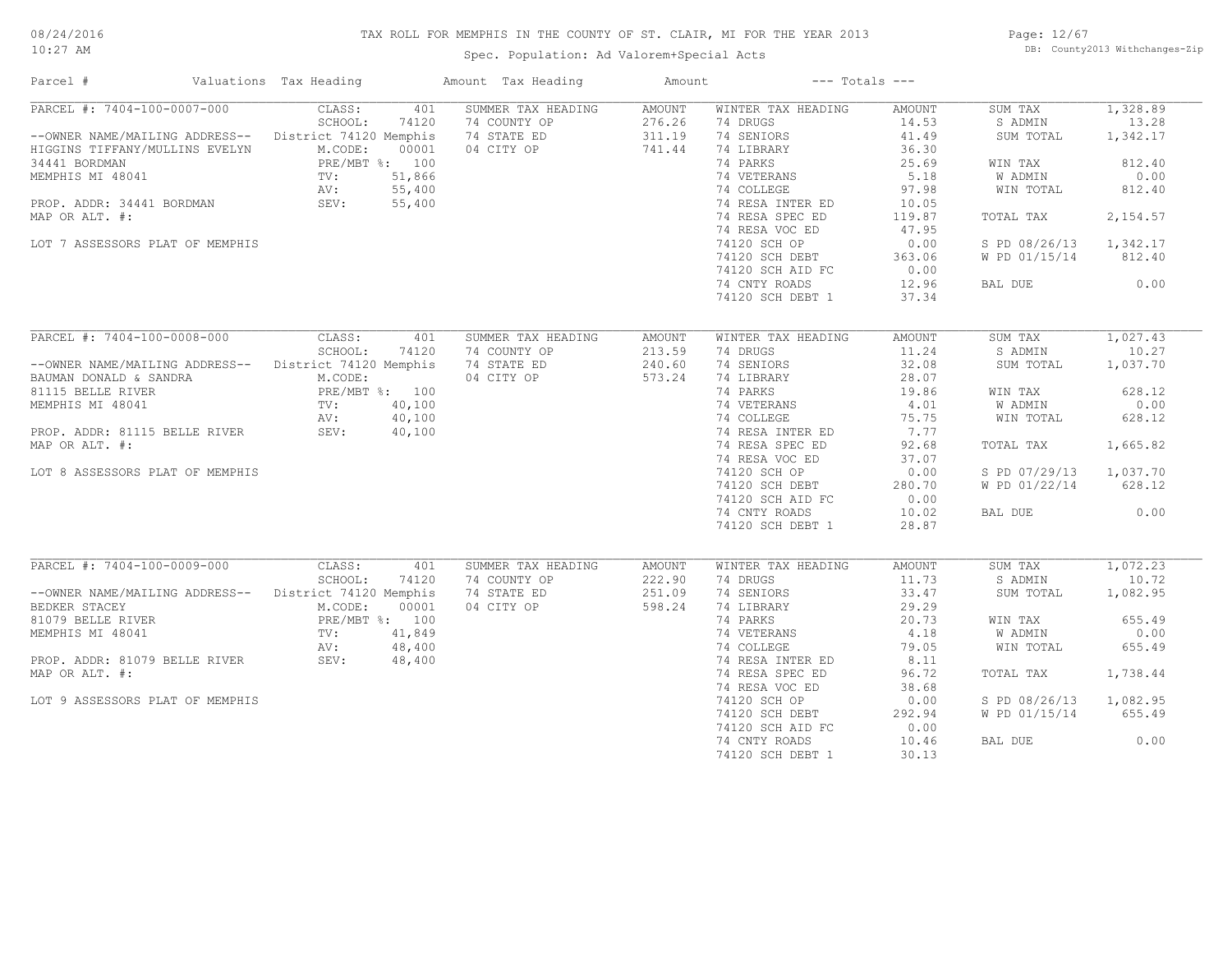#### TAX ROLL FOR MEMPHIS IN THE COUNTY OF ST. CLAIR, MI FOR THE YEAR 2013

10:27 AM

#### Spec. Population: Ad Valorem+Special Acts

Page: 13/67 DB: County2013 Withchanges-Zip

| Parcel #                                                                                                                                                                                                                                                    | Valuations Tax Heading |         |                | Amount Tax Heading | Amount   |                    | $---$ Totals $---$ |                |          |
|-------------------------------------------------------------------------------------------------------------------------------------------------------------------------------------------------------------------------------------------------------------|------------------------|---------|----------------|--------------------|----------|--------------------|--------------------|----------------|----------|
| PARCEL #: 7404-100-0010-000                                                                                                                                                                                                                                 |                        | CLASS:  | 401            | SUMMER TAX HEADING | AMOUNT   | WINTER TAX HEADING | AMOUNT             | SUM TAX        | 917.25   |
|                                                                                                                                                                                                                                                             |                        | SCHOOL: | 74120          | 74 COUNTY OP       | 190.68   | 74 DRUGS           | 10.03              | S ADMIN        | 9.17     |
| --OWNER NAME/MAILING ADDRESS--                                                                                                                                                                                                                              | District 74120 Memphis |         |                | 74 STATE ED        | 214.80   | 74 SENIORS         | 28.64              | S INTRST       | 55.04    |
| EUCLID JOSEPH GOUIN III                                                                                                                                                                                                                                     |                        | M.CODE: |                | 04 CITY OP         | 511.77   | 74 LIBRARY         | 25.06              | SUM TOTAL      | 981.46   |
| 81049 BELLE RIVER                                                                                                                                                                                                                                           |                        |         | PRE/MBT %: 100 |                    |          | 74 PARKS           | 17.73              |                |          |
| MEMPHIS MI 48041                                                                                                                                                                                                                                            | TV:                    |         | 35,800         |                    |          | 74 VETERANS        | 3.58               | WIN TAX        | 560.74   |
|                                                                                                                                                                                                                                                             | AV:                    |         | 35,800         |                    |          | 74 COLLEGE         | 67.62              | <b>W ADMIN</b> | 0.00     |
| PROP. ADDR: 81049 BELLE RIVER                                                                                                                                                                                                                               | Av.<br>SEV:            |         | 35,800         |                    |          | 74 RESA INTER ED   | 6.93               | WIN TOTAL      | 560.74   |
| MAP OR ALT. #:                                                                                                                                                                                                                                              |                        |         |                |                    |          | 74 RESA SPEC ED    | 82.74              |                |          |
|                                                                                                                                                                                                                                                             |                        |         |                |                    |          | 74 RESA VOC ED     | 33.09              | TOTAL TAX      | 1,542.20 |
| LOT 10 ASSESSORS PLAT OF MEMPHIS                                                                                                                                                                                                                            |                        |         |                |                    |          | 74120 SCH OP       | 0.00               |                |          |
|                                                                                                                                                                                                                                                             |                        |         |                |                    |          | 74120 SCH DEBT     | 250.60             | BAL DUE        | 1,542.20 |
|                                                                                                                                                                                                                                                             |                        |         |                |                    |          |                    | 0.00               |                |          |
|                                                                                                                                                                                                                                                             |                        |         |                |                    |          | 74120 SCH AID FC   |                    |                |          |
|                                                                                                                                                                                                                                                             |                        |         |                |                    |          | 74 CNTY ROADS      | 8.95               |                |          |
|                                                                                                                                                                                                                                                             |                        |         |                |                    |          | 74120 SCH DEBT 1   | 25.77              |                |          |
| PARCEL #: 7404-100-0011-000                                                                                                                                                                                                                                 |                        | CLASS:  | 201            | SUMMER TAX HEADING | AMOUNT   | WINTER TAX HEADING | AMOUNT             | SUM TAX        | 1,278.52 |
|                                                                                                                                                                                                                                                             |                        | SCHOOL: | 74120          | 74 COUNTY OP       | 265.79   | 74 DRUGS           | 13.98              | S ADMIN        | 12.78    |
|                                                                                                                                                                                                                                                             |                        |         |                |                    |          | 74 SENIORS         | 39.92              |                |          |
| --OWNER NAME/MAILING ADDRESS--                                                                                                                                                                                                                              | District 74120 Memphis |         |                | 74 STATE ED        | 299.40   |                    |                    | SUM TOTAL      | 1,291.30 |
| NIKODIM ROBERT W & MARY K                                                                                                                                                                                                                                   |                        | M.CODE: |                | 04 CITY OP         | 713.33   | 74 LIBRARY         | 34.93              |                |          |
| 81611 MAIN                                                                                                                                                                                                                                                  |                        |         | PRE/MBT %: 0   |                    |          | 74 PARKS           | 24.72              | WIN TAX        | 1,679.82 |
| MEMPHIS MI 48041                                                                                                                                                                                                                                            | TV:                    |         | 49,900         |                    |          | 74 VETERANS        | 4.99               | W ADMIN        | 0.00     |
|                                                                                                                                                                                                                                                             | AV:                    |         | 49,900         |                    |          | 74 COLLEGE         | 94.26              | WIN TOTAL      | 1,679.82 |
| PROP. ADDR: 81611 MAIN                                                                                                                                                                                                                                      | SEV:                   |         | 49,900         |                    |          | 74 RESA INTER ED   | 9.67               |                |          |
| MAP OR ALT. #:                                                                                                                                                                                                                                              |                        |         |                |                    |          | 74 RESA SPEC ED    | 115.33             | TOTAL TAX      | 2,971.12 |
|                                                                                                                                                                                                                                                             |                        |         |                |                    |          | 74 RESA VOC ED     | 46.13              |                |          |
|                                                                                                                                                                                                                                                             |                        |         |                |                    |          | 74120 SCH OP       | 898.20             | S PD 08/29/13  | 1,291.30 |
| THAT PART OF LOT 11 LYING N & E OF A LINE BEG; S 1 DEG 02 MIN W 101.93 FT FROM NE<br>COR OF LOT; TH N 89 DEG 27 MIN W 490.7 FT; TH N 13 DEG 04 MIN W 141.6 FT TO N LOT<br>COR OF LOT; TH N 89 DEG 27 MIN W 490.7 FT; TH N 13 DEG 04 MIN W 141.6 FT TO N LOT |                        |         |                |                    |          | 74120 SCH DEBT     | 349.30             | W PD 02/12/14  | 1,679.82 |
| LINE. ASSESSOR PLAT OF MEMPHIS                                                                                                                                                                                                                              |                        |         |                |                    |          | 74120 SCH AID FC   | 0.00               |                |          |
|                                                                                                                                                                                                                                                             |                        |         |                |                    |          | 74 CNTY ROADS      | 12.47              | BAL DUE        | 0.00     |
|                                                                                                                                                                                                                                                             |                        |         |                |                    |          | 74120 SCH DEBT 1   | 35.92              |                |          |
|                                                                                                                                                                                                                                                             |                        |         |                |                    |          |                    |                    |                |          |
| PARCEL #: 7404-100-0012-000                                                                                                                                                                                                                                 |                        | CLASS:  | 301            | SUMMER TAX HEADING | AMOUNT   | WINTER TAX HEADING | AMOUNT             | SUM TAX        | 3,763.83 |
|                                                                                                                                                                                                                                                             |                        | SCHOOL: | 74120          | 74 COUNTY OP       | 782.46   | 74 DRUGS           | 41.17              | S ADMIN        | 37.63    |
| --OWNER NAME/MAILING ADDRESS--                                                                                                                                                                                                                              | District 74120 Memphis |         |                | 74 STATE ED        | 881.40   | 74 SENIORS         | 117.52             | SUM TOTAL      | 3,801.46 |
| DONATO CHRISTOPHER C JR                                                                                                                                                                                                                                     |                        | M.CODE: |                | 04 CITY OP         | 2,099.97 | 74 LIBRARY         | 102.83             |                |          |
| 81600 BELLE RIVER                                                                                                                                                                                                                                           |                        |         | PRE/MBT %: 0   |                    |          | 74 PARKS           | 72.77              | WIN TAX        | 4,945.24 |
| MEMPHIS MI 48041                                                                                                                                                                                                                                            | TV:                    |         | 146,900        |                    |          | 74 VETERANS        | 14.69              | W ADMIN        | 0.00     |
|                                                                                                                                                                                                                                                             |                        |         | 146,900        |                    |          |                    | 277.50             |                |          |
|                                                                                                                                                                                                                                                             | AV:<br>SEV:            |         |                |                    |          | 74 COLLEGE         |                    | WIN TOTAL      | 4,945.24 |
| PROP. ADDR: 81600 BELLE RIVER                                                                                                                                                                                                                               |                        |         | 146,900        |                    |          | 74 RESA INTER ED   | 28.46              |                |          |
| MAP OR ALT. #:                                                                                                                                                                                                                                              |                        |         |                |                    |          | 74 RESA SPEC ED    | 339.52             | TOTAL TAX      | 8,746.70 |
|                                                                                                                                                                                                                                                             |                        |         |                |                    |          | 74 RESA VOC ED     | 135.80             |                |          |
|                                                                                                                                                                                                                                                             |                        |         |                |                    |          | 74120 SCH OP       | 2,644.20           | S PD 08/19/13  | 3,801.46 |
| THAT PART OF LOT 11 LYING WLY OF A LINE BEG ON S LOT LINE DIST S 85 DEG 8 MIN E 523<br>FT FROM SW COR; TH N 13 DEG 4 MIN W 188.08 FT TO N LOT LINE. EXC. MILL ROAD R/W                                                                                      |                        |         |                |                    |          | 74120 SCH DEBT     | 1,028.30           | W PD 02/03/14  | 4,945.24 |
| ASSESSORS PLAT OF MEMPHIS                                                                                                                                                                                                                                   |                        |         |                |                    |          | 74120 SCH AID FC   | 0.00               |                |          |
|                                                                                                                                                                                                                                                             |                        |         |                |                    |          | 74 CNTY ROADS      | 36.72              | BAL DUE        | 0.00     |
|                                                                                                                                                                                                                                                             |                        |         |                |                    |          | 74120 SCH DEBT 1   | 105.76             |                |          |
|                                                                                                                                                                                                                                                             |                        |         |                |                    |          |                    |                    |                |          |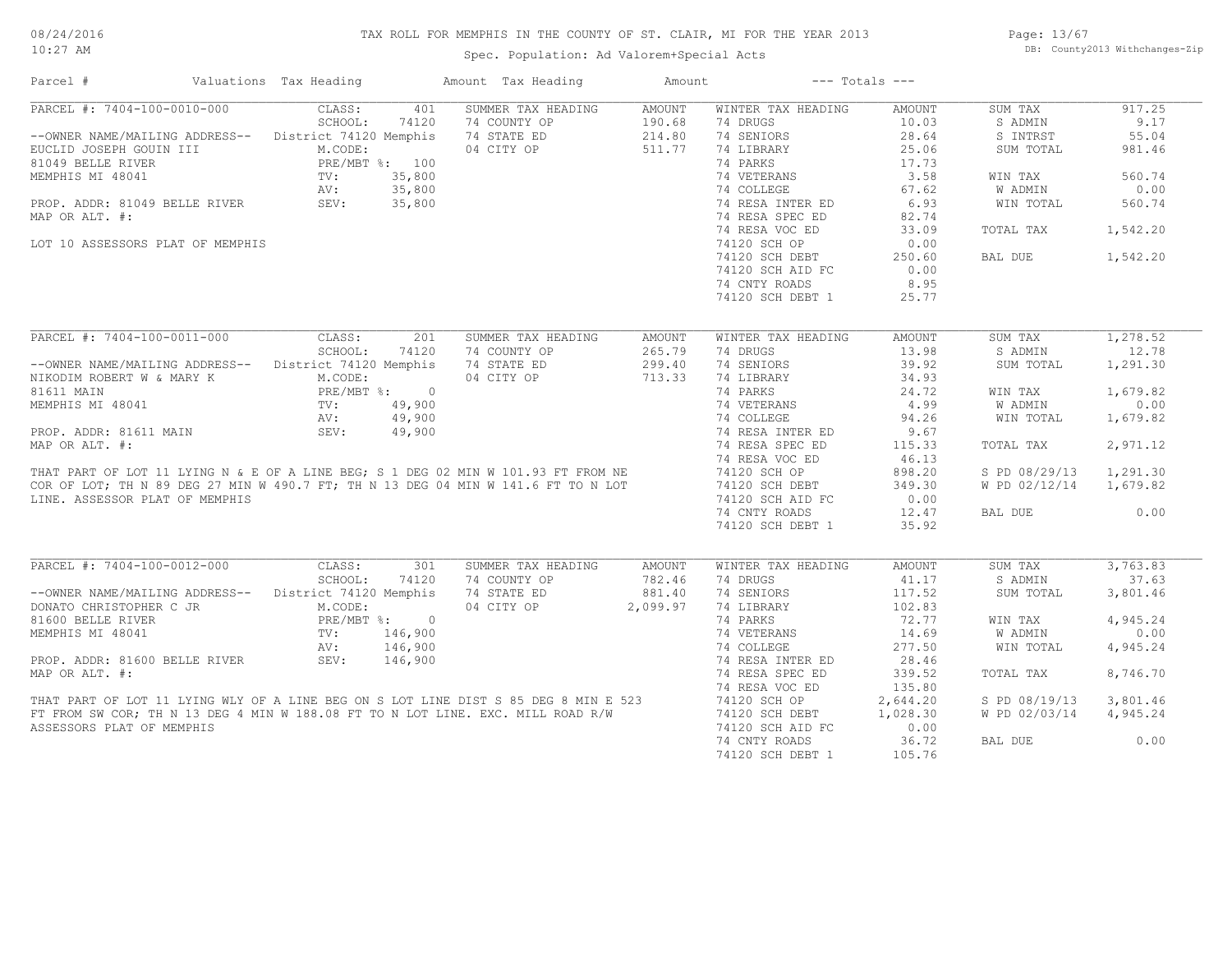#### TAX ROLL FOR MEMPHIS IN THE COUNTY OF ST. CLAIR, MI FOR THE YEAR 2013

10:27 AM

#### Spec. Population: Ad Valorem+Special Acts

Page: 14/67 DB: County2013 Withchanges-Zip

| Parcel #                                                                                                                                                             | Valuations Tax Heading  | Amount Tax Heading        | Amount   |                    | $---$ Totals $---$ |                        |          |
|----------------------------------------------------------------------------------------------------------------------------------------------------------------------|-------------------------|---------------------------|----------|--------------------|--------------------|------------------------|----------|
| PARCEL #: 7404-100-0013-000                                                                                                                                          | CLASS:                  | SUMMER TAX HEADING<br>401 | AMOUNT   | WINTER TAX HEADING | AMOUNT             | SUM TAX                | 1,348.02 |
|                                                                                                                                                                      | SCHOOL:                 | 74120<br>74 COUNTY OP     | 280.24   | 74 DRUGS           | 14.74              | S ADMIN                | 13.48    |
| --OWNER NAME/MAILING ADDRESS-- District 74120 Memphis                                                                                                                |                         | 74 STATE ED               | 315.67   | 74 SENIORS         | 42.09              | SUM TOTAL              | 1,361.50 |
| YOUNG PATRICIA                                                                                                                                                       | M.CODE:                 | 04 CITY OP                | 752.11   | 74 LIBRARY         | 36.82              |                        |          |
| 34240 PRATT                                                                                                                                                          | PRE/MBT %: 100          |                           |          | 74 PARKS           | 26.06              | WIN TAX                | 824.11   |
| MEMPHIS MI 48041                                                                                                                                                     | 52,613<br>TV:           |                           |          | 74 VETERANS        | 5.26               | W ADMIN                | 0.00     |
|                                                                                                                                                                      | 66,500<br>AV:           |                           |          | 74 COLLEGE         | 99.39              | WIN TOTAL              | 824.11   |
| PROP. ADDR: 81500 BELLE RIVER SEV:                                                                                                                                   | 66,500                  |                           |          | 74 RESA INTER ED   | 10.19              |                        |          |
|                                                                                                                                                                      |                         |                           |          | 74 RESA SPEC ED    | 121.60             |                        | 2,185.61 |
| MAP OR ALT. #:                                                                                                                                                       |                         |                           |          |                    |                    | TOTAL TAX              |          |
|                                                                                                                                                                      |                         |                           |          | 74 RESA VOC ED     | 48.64              |                        |          |
| LOT 12 ASSESSORS PLAT OF MEMPHIS                                                                                                                                     |                         |                           |          | 74120 SCH OP       | 0.00               | S PD 08/30/13          | 1,361.50 |
|                                                                                                                                                                      |                         |                           |          | 74120 SCH DEBT     | 368.29             | W PD 01/15/14          | 824.11   |
|                                                                                                                                                                      |                         |                           |          | 74120 SCH AID FC   | 0.00               |                        |          |
|                                                                                                                                                                      |                         |                           |          | 74 CNTY ROADS      | 13.15              | BAL DUE                | 0.00     |
|                                                                                                                                                                      |                         |                           |          | 74120 SCH DEBT 1   | 37.88              |                        |          |
|                                                                                                                                                                      |                         |                           |          |                    |                    |                        |          |
| PARCEL #: 7404-100-0014-000                                                                                                                                          | CLASS:                  | 201<br>SUMMER TAX HEADING | AMOUNT   | WINTER TAX HEADING | <b>AMOUNT</b>      | SUM TAX                | 1,857.57 |
|                                                                                                                                                                      | SCHOOL:                 | 74120<br>74 COUNTY OP     | 386.17   | 74 DRUGS           | 20.32              | S ADMIN                | 18.57    |
| --OWNER NAME/MAILING ADDRESS-- District 74120 Memphis                                                                                                                |                         | 74 STATE ED               | 435.00   | 74 SENIORS         | 58.00              | SUM TOTAL              | 1,876.14 |
| J & JP MANAGEMENT INC                                                                                                                                                | M.CODE:                 | 04 CITY OP                | 1,036.40 | 74 LIBRARY         | 50.75              |                        |          |
| 3419 N BLACKCORNERS ROAD                                                                                                                                             | PRE/MBT %: 0            |                           |          | 74 PARKS           | 35.91              | WIN TAX                | 2,440.63 |
|                                                                                                                                                                      |                         |                           |          |                    |                    |                        | 0.00     |
| IMLAY CITY MI 48444                                                                                                                                                  | 72,500<br>$\text{TV}$ : |                           |          | 74 VETERANS        | 7.25               | W ADMIN                |          |
|                                                                                                                                                                      | 72,500<br>AV:           |                           |          | 74 COLLEGE         | 136.95             | WIN TOTAL              | 2,440.63 |
| PROP. ADDR: 81545 MAIN                                                                                                                                               | 72,500<br>SEV:          |                           |          | 74 RESA INTER ED   | 14.05              |                        |          |
| MAP OR ALT. #:                                                                                                                                                       |                         |                           |          | 74 RESA SPEC ED    | 167.56             | TOTAL TAX              | 4,316.77 |
|                                                                                                                                                                      |                         |                           |          | 74 RESA VOC ED     | 67.02              |                        |          |
| THAT PART OF LOT 11 LYING S & E OF A LINE BEG ON E LOT LINE DIST S 1 DEG 2 MIN W<br>101.93 FT FROM NE COR OF LOT; TH N 89 DEG 27 MIN W 490.7 FT; TH S 13 DEG 4 MIN W |                         |                           |          | 74120 SCH OP       | 1,305.00           | S PD 09/06/13          | 1,876.14 |
|                                                                                                                                                                      |                         |                           |          | 74120 SCH DEBT     | 507.50             | W PD 01/27/14 2,440.63 |          |
| 46.48 FT & LOT 13 ASSESSORS PLAT OF MEMPHIS                                                                                                                          |                         |                           |          | 74120 SCH AID FC   | 0.00               |                        |          |
|                                                                                                                                                                      |                         |                           |          | 74 CNTY ROADS      | 18.12              | BAL DUE                | 0.00     |
|                                                                                                                                                                      |                         |                           |          |                    | 52.20              |                        |          |
|                                                                                                                                                                      |                         |                           |          | 74120 SCH DEBT 1   |                    |                        |          |
| PARCEL #: 7404-100-0015-000                                                                                                                                          | CLASS:                  | 202<br>SUMMER TAX HEADING | AMOUNT   | WINTER TAX HEADING | AMOUNT             | SUM TAX                | 107.65   |
|                                                                                                                                                                      | SCHOOL:                 | 74 COUNTY OP<br>74120     | 22.38    | 74 DRUGS           | 1.17               | S ADMIN                | 1.07     |
|                                                                                                                                                                      |                         |                           |          |                    |                    |                        |          |
| --OWNER NAME/MAILING ADDRESS-- District 74120 Memphis                                                                                                                |                         | 74 STATE ED               | 25.21    | 74 SENIORS         | 3.36               | SUM TOTAL              | 108.72   |
| RAYMOND HARRISON REVOC TRUST                                                                                                                                         | M.CODE:                 | 04 CITY OP                | 60.06    | 74 LIBRARY         | 2.94               |                        |          |
| P.O. BOX 501                                                                                                                                                         | PRE/MBT %: 0            |                           |          | 74 PARKS           | 2.08               | WIN TAX                | 141.41   |
| MEMPHIS MI 48041                                                                                                                                                     | 4,202<br>TV:            |                           |          | 74 VETERANS        | 0.42               | W ADMIN                | 0.00     |
|                                                                                                                                                                      | 28,400<br>AV:           |                           |          | 74 COLLEGE         | 7.93               | WIN TOTAL              | 141.41   |
| PROP. ADDR: 81475 MAIN                                                                                                                                               | SEV:<br>28,400          |                           |          | 74 RESA INTER ED   | 0.81               |                        |          |
| MAP OR ALT. #:                                                                                                                                                       |                         |                           |          | 74 RESA SPEC ED    | 9.71               | TOTAL TAX              | 250.13   |
|                                                                                                                                                                      |                         |                           |          | 74 RESA VOC ED     | 3.88               |                        |          |
| LOT 14 ASSESSORS PLAT OF MEMPHIS                                                                                                                                     |                         |                           |          | 74120 SCH OP       | 75.63              | S PD 08/29/13          | 108.72   |
|                                                                                                                                                                      |                         |                           |          |                    |                    |                        |          |
|                                                                                                                                                                      |                         |                           |          | 74120 SCH DEBT     | 29.41              | W PD 02/12/14          | 141.41   |
|                                                                                                                                                                      |                         |                           |          | 74120 SCH AID FC   | 0.00               |                        |          |
|                                                                                                                                                                      |                         |                           |          | 74 CNTY ROADS      | 1.05               | BAL DUE                | 0.00     |
|                                                                                                                                                                      |                         |                           |          | 74120 SCH DEBT 1   | 3.02               |                        |          |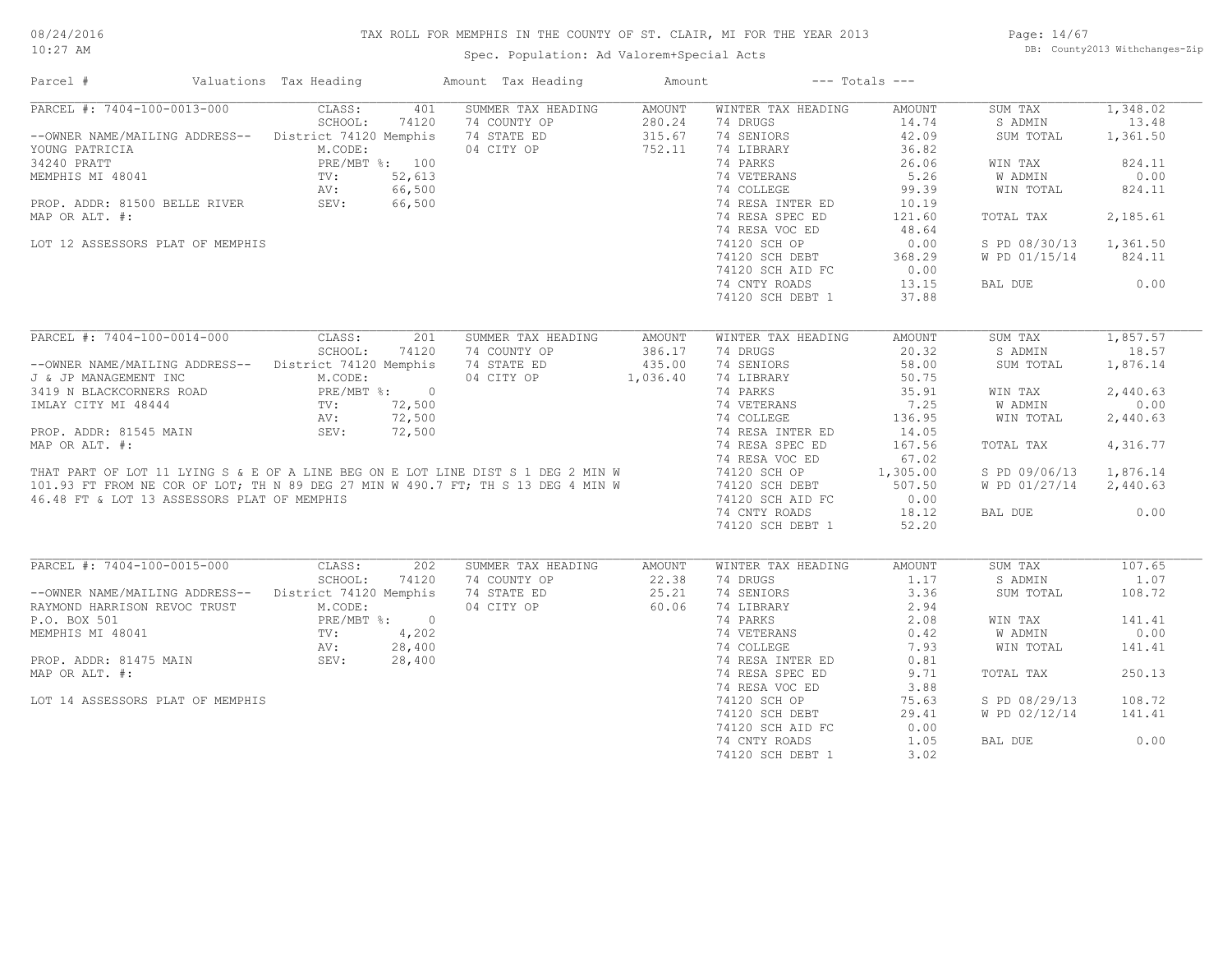#### TAX ROLL FOR MEMPHIS IN THE COUNTY OF ST. CLAIR, MI FOR THE YEAR 2013

10:27 AM

### Spec. Population: Ad Valorem+Special Acts

Page: 15/67 DB: County2013 Withchanges-Zip

| Parcel #                                                                                                              | Valuations Tax Heading       |        | Amount Tax Heading                        | Amount |                           | $---$ Totals $---$ |                        |          |
|-----------------------------------------------------------------------------------------------------------------------|------------------------------|--------|-------------------------------------------|--------|---------------------------|--------------------|------------------------|----------|
| PARCEL #: 7404-100-0016-000                                                                                           | CLASS:                       |        | 401 SUMMER TAX HEADING                    | AMOUNT | WINTER TAX HEADING        | AMOUNT             | SUM TAX                | 1,450.49 |
|                                                                                                                       | SCHOOL:                      | 74120  | 74 COUNTY OP<br>74 STATE ED<br>04 CITY OP | 301.54 | 74 DRUGS                  | 15.86              | S ADMIN                | 14.50    |
| --OWNER NAME/MAILING ADDRESS-- District 74120 Memphis 74 STATE ED                                                     |                              |        |                                           | 339.67 | 74 SENIORS                | 45.28              | SUM TOTAL              | 1,464.99 |
|                                                                                                                       |                              |        |                                           | 809.28 | 74 LIBRARY                | 39.62              |                        |          |
|                                                                                                                       |                              |        |                                           |        | 74 PARKS                  | 28.04              | WIN TAX                | 886.73   |
|                                                                                                                       |                              |        |                                           |        | 74 VETERANS               | 5.66               | W ADMIN                | 0.00     |
|                                                                                                                       |                              |        |                                           |        | 74 COLLEGE                | 106.94             | WIN TOTAL              | 886.73   |
|                                                                                                                       |                              |        |                                           |        | 74 RESA INTER ED          | 10.97              |                        |          |
|                                                                                                                       |                              |        |                                           |        |                           |                    |                        |          |
| MAP OR ALT. #:                                                                                                        |                              |        |                                           |        | 74 RESA SPEC ED           | 130.84             | TOTAL TAX              | 2,351.72 |
|                                                                                                                       |                              |        |                                           |        | 74 RESA VOC ED            | 52.33              |                        |          |
| LOT 15 ASSESSORS PLAT OF MEMPHIS                                                                                      |                              |        |                                           |        | 74120 SCH OP              | 0.00               | S PD 07/16/13          | 1,464.99 |
|                                                                                                                       |                              |        |                                           |        | 74120 SCH DEBT            | 396.28             | W PD 12/18/13          | 886.73   |
|                                                                                                                       |                              |        |                                           |        | 74120 SCH AID FC          | 0.00               |                        |          |
|                                                                                                                       |                              |        |                                           |        | 74 CNTY ROADS             | 14.15              | BAL DUE                | 0.00     |
|                                                                                                                       |                              |        |                                           |        | 74120 SCH DEBT 1          | 40.76              |                        |          |
|                                                                                                                       |                              |        |                                           |        |                           |                    |                        |          |
| PARCEL #: 7404-100-0017-000                                                                                           | CLASS:                       | 401    | SUMMER TAX HEADING                        | AMOUNT | WINTER TAX HEADING        | AMOUNT             | SUM TAX                | 1,216.13 |
|                                                                                                                       | SCHOOL:                      | 74120  | 74 COUNTY OP                              | 252.82 | 74 DRUGS                  | 13.30              | S ADMIN                | 12.16    |
| --OWNER NAME/MAILING ADDRESS-- District 74120 Memphis                                                                 |                              |        | 74 STATE ED                               | 284.79 | 74 SENIORS                | 37.97              | SUM TOTAL              | 1,228.29 |
| LANDON EDWARD E & COREY E                                                                                             | M.CODE:                      | 00001  | 04 CITY OP                                | 678.52 | 74 LIBRARY                | 33.22              |                        |          |
| 81390 BELLE RIVER                                                                                                     | PRE/MBT %: 100               |        |                                           |        | 74 PARKS                  | 23.51              | WIN TAX                | 743.45   |
|                                                                                                                       |                              |        |                                           |        |                           |                    |                        |          |
| MEMPHIS MI 48041 TV: 47,465<br>PROP. ADDR: 81390 BELLE RIVER SEV: 53,300<br>PROP. ADDR: 81390 BELLE RIVER SEV: 53,300 |                              |        |                                           |        | 74 VETERANS<br>74 COLLEGE | 4.74               | W ADMIN                | 0.00     |
|                                                                                                                       |                              |        |                                           |        |                           | 89.66              | WIN TOTAL              | 743.45   |
|                                                                                                                       |                              |        |                                           |        | 74 RESA INTER ED          | 9.19               |                        |          |
| MAP OR ALT. #:                                                                                                        |                              |        |                                           |        | 74 RESA SPEC ED           | 109.70             | TOTAL TAX              | 1,971.74 |
|                                                                                                                       |                              |        |                                           |        | 74 RESA VOC ED            | 43.88              |                        |          |
| LOT 16 ASSESSORS PLAT OF MEMPHIS                                                                                      |                              |        |                                           |        | 74120 SCH OP              | 0.00               | S PD 08/26/13 1,228.29 |          |
|                                                                                                                       |                              |        |                                           |        | 74120 SCH DEBT            | 332.25             | W PD 01/15/14 743.45   |          |
|                                                                                                                       |                              |        |                                           |        | 74120 SCH AID FC          | 0.00               |                        |          |
|                                                                                                                       |                              |        |                                           |        | 74 CNTY ROADS             | 11.86              | BAL DUE                | 0.00     |
|                                                                                                                       |                              |        |                                           |        |                           |                    |                        |          |
|                                                                                                                       |                              |        |                                           |        | 74120 SCH DEBT 1          | 34.17              |                        |          |
| PARCEL #: 7404-100-0018-000                                                                                           | CLASS:                       |        | SUMMER TAX HEADING                        |        |                           |                    |                        | 1,293.89 |
|                                                                                                                       | SCHOOL:                      | 401    |                                           | AMOUNT | WINTER TAX HEADING        | AMOUNT             | SUM TAX                |          |
|                                                                                                                       |                              | 74120  | 74 COUNTY OP                              | 268.98 | 74 DRUGS                  | 14.15              | S ADMIN                | 12.93    |
| --OWNER NAME/MAILING ADDRESS-- District 74120 Memphis                                                                 |                              |        | 74 STATE ED                               | 303.00 | 74 SENIORS                | 40.40              | SUM TOTAL              | 1,306.82 |
| BISCORNER WILLIAM & ROBIN                                                                                             | M.CODE:                      | 00001  | 04 CITY OP                                | 721.91 | 74 LIBRARY                | 35.35              |                        |          |
| 81350 BELLE RIVER                                                                                                     |                              |        |                                           |        | 74 PARKS                  | 25.01              | WIN TAX                | 791.01   |
| MEMPHIS MI 48041                                                                                                      | PRE/MBT %: 100<br>TV: 50,500 |        |                                           |        | 74 VETERANS<br>74 COLLEGE | 5.05               | W ADMIN                | 0.00     |
|                                                                                                                       | AV:                          | 50,500 |                                           |        |                           | 95.39              | WIN TOTAL              | 791.01   |
| PROP. ADDR: 81350 BELLE RIVER SEV:                                                                                    |                              | 50,500 |                                           |        | 74 RESA INTER ED          | 9.78               |                        |          |
| MAP OR ALT. #:                                                                                                        |                              |        |                                           |        | 74 RESA SPEC ED           | 116.72             | TOTAL TAX              | 2,097.83 |
|                                                                                                                       |                              |        |                                           |        | 74 RESA VOC ED            | 46.68              |                        |          |
| LOT 17 EXC S 60 FT OF W 132 FT & EXC E 70 FT THEREOF. ASSESSORS PLAT OF MEMPHIS                                       |                              |        |                                           |        | 74120 SCH OP              | 0.00               | S PD 08/26/13          | 1,306.82 |
|                                                                                                                       |                              |        |                                           |        | 74120 SCH DEBT            | 353.50             | W PD 01/15/14          | 791.01   |
|                                                                                                                       |                              |        |                                           |        |                           |                    |                        |          |
|                                                                                                                       |                              |        |                                           |        | 74120 SCH AID FC          | 0.00               |                        |          |
|                                                                                                                       |                              |        |                                           |        | 74 CNTY ROADS             | 12.62              | BAL DUE                | 0.00     |
|                                                                                                                       |                              |        |                                           |        | 74120 SCH DEBT 1          | 36.36              |                        |          |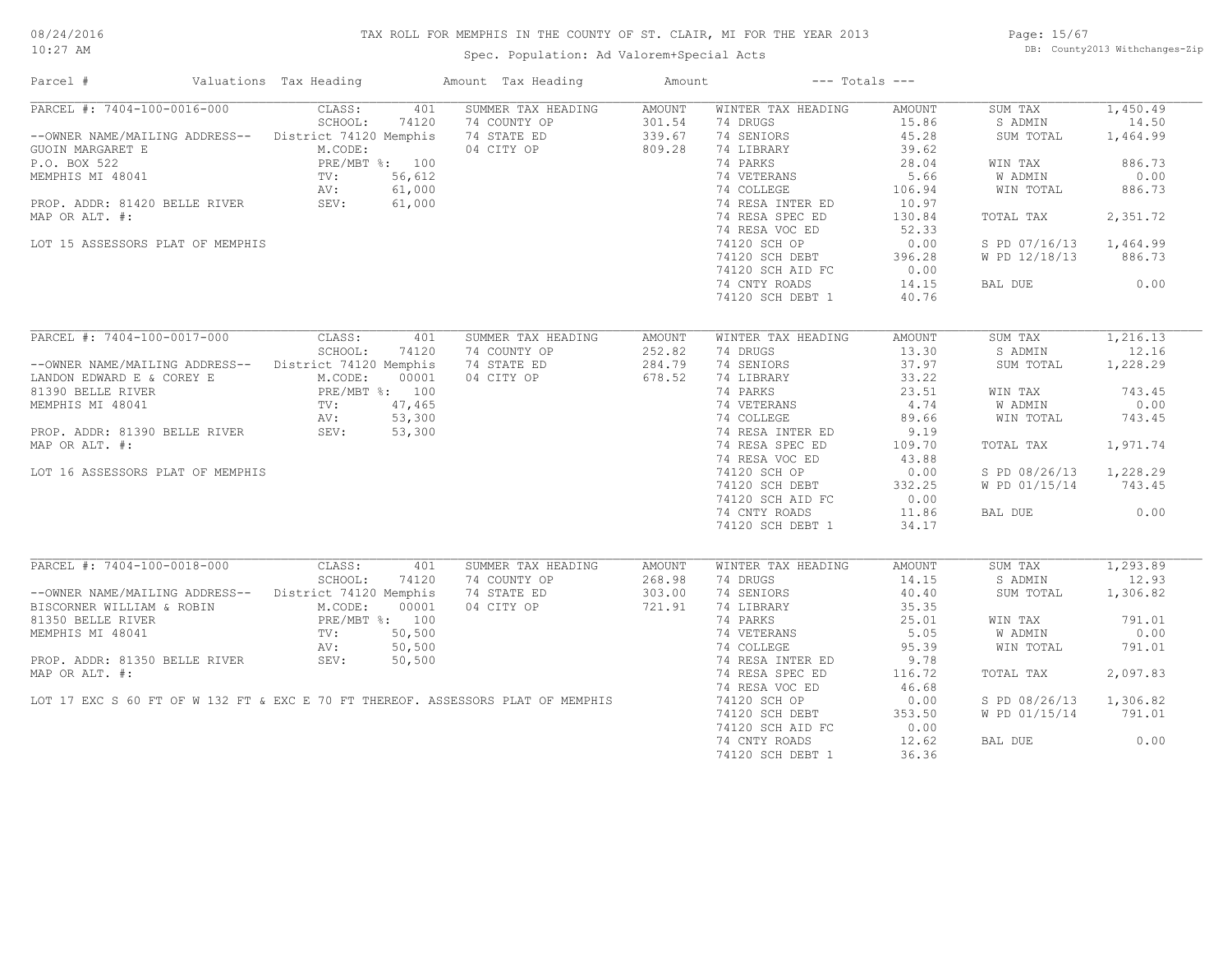#### TAX ROLL FOR MEMPHIS IN THE COUNTY OF ST. CLAIR, MI FOR THE YEAR 2013

10:27 AM

#### Spec. Population: Ad Valorem+Special Acts

Page: 16/67 DB: County2013 Withchanges-Zip

| Parcel #                                                                                                                                                                                                                       | Valuations Tax Heading                     | Amount Tax Heading                           | Amount | $---$ Totals $---$                                        |        |                        |          |
|--------------------------------------------------------------------------------------------------------------------------------------------------------------------------------------------------------------------------------|--------------------------------------------|----------------------------------------------|--------|-----------------------------------------------------------|--------|------------------------|----------|
| PARCEL #: 7404-100-0018-250                                                                                                                                                                                                    | CLASS:<br>401                              | SUMMER TAX HEADING                           | AMOUNT | WINTER TAX HEADING                                        | AMOUNT | SUM TAX                | 1,030.62 |
|                                                                                                                                                                                                                                | SCHOOL:<br>74120                           | 74 COUNTY OP                                 | 214.25 | 74 DRUGS                                                  | 11.27  | S ADMIN                | 10.30    |
| --OWNER NAME/MAILING ADDRESS-- District 74120 Memphis 74 STATE ED                                                                                                                                                              |                                            |                                              | 241.35 | 74 SENIORS                                                | 32.18  | SUM TOTAL              | 1,040.92 |
| WARD AREAS AND A READ AND HEATHER MADELING AND HEATHER MADELING TO BE MADEL AND HEATHER MANUSCRIPT (MARK MANUSCRIPT (MARK MANUSCRIPT (MARK MANUSCRIPT (MARK MANUSCRIPT (MARK MANUSCRIPT (MARK MANUSCRIPT (MARK MANUSCRIPT (MAR |                                            | 04 CITY OP 575.02                            |        | 74 LIBRARY                                                | 28.15  |                        |          |
|                                                                                                                                                                                                                                |                                            |                                              |        | 74 PARKS                                                  | 19.92  | WIN TAX                | 630.04   |
|                                                                                                                                                                                                                                |                                            |                                              |        | 74 VETERANS                                               | 4.02   | W ADMIN                | 0.00     |
|                                                                                                                                                                                                                                |                                            |                                              |        | 74 COLLEGE                                                |        |                        |          |
|                                                                                                                                                                                                                                |                                            |                                              |        | 74 COLLEGE<br>74 RESA INTER ED 7.79<br>-- 2006 ED 92.97   | 75.98  | WIN TOTAL              | 630.04   |
| PROP. ADDR: 81300 BELLE RIVER SEV: 43,200                                                                                                                                                                                      |                                            |                                              |        |                                                           |        |                        |          |
| MAP OR ALT. #:                                                                                                                                                                                                                 |                                            |                                              |        |                                                           |        | TOTAL TAX              | 1,670.96 |
|                                                                                                                                                                                                                                |                                            |                                              |        | 74 RESA VOC ED<br>$74120$ SCH OP                          | 37.18  |                        |          |
| S 60 FT OF W 132 FT OF LOT 17 ASSESSORS PLAT OF MEMPHIS                                                                                                                                                                        |                                            |                                              |        |                                                           | 0.00   | S PD 08/30/13 1,040.92 |          |
|                                                                                                                                                                                                                                |                                            |                                              |        | 74120 SCH DEBT 281.57<br>74120 SCH AID FC 0.00            |        | W PD 02/11/14 630.04   |          |
|                                                                                                                                                                                                                                |                                            |                                              |        |                                                           |        |                        |          |
|                                                                                                                                                                                                                                |                                            |                                              |        | 74 CNTY ROADS                                             | 10.05  | BAL DUE 0.00           |          |
|                                                                                                                                                                                                                                |                                            |                                              |        | 74120 SCH DEBT 1                                          | 28.96  |                        |          |
|                                                                                                                                                                                                                                |                                            |                                              |        |                                                           |        |                        |          |
| PARCEL #: 7404-100-0018-500 CLASS: 401                                                                                                                                                                                         |                                            | SUMMER TAX HEADING                           | AMOUNT | WINTER TAX HEADING                                        | AMOUNT | SUM TAX                | 1,811.45 |
|                                                                                                                                                                                                                                | SCHOOL:<br>74120                           | 74 COUNTY OP                                 | 376.58 | 74 DRUGS                                                  | 19.81  | S ADMIN                | 18.11    |
| --OWNER NAME/MAILING ADDRESS-- District 74120 Memphis                                                                                                                                                                          |                                            | 74 STATE ED                                  | 424.20 | 74 SENIORS                                                | 56.56  | SUM TOTAL              | 1,829.56 |
|                                                                                                                                                                                                                                |                                            |                                              |        |                                                           |        |                        |          |
| OUESNELLE RACHEL & MICHAEL                                                                                                                                                                                                     | M.CODE:                                    | 04 CITY OP 1,010.67                          |        | 74 LIBRARY                                                | 49.49  |                        |          |
| 34655 MAPLE                                                                                                                                                                                                                    | PRE/MBT %: 100<br>TV: 70,700<br>AV: 70,700 |                                              |        | 74 PARKS                                                  | 35.02  | WIN TAX                | 1,107.43 |
| MEMPHIS MI 48041                                                                                                                                                                                                               |                                            | $70,700$<br>$70,700$<br>$70,700$<br>$70,700$ |        | 74 VETERANS<br>74 COLLEGE                                 | 7.07   | W ADMIN                | 0.00     |
|                                                                                                                                                                                                                                |                                            |                                              |        |                                                           | 133.55 | WIN TOTAL              | 1,107.43 |
| PROP. ADDR: 34655 MAPLE SEV: 70,700                                                                                                                                                                                            |                                            |                                              |        | 74 COLLEGE<br>74 RESA INTER ED<br>74 DECA SPEC ED         | 13.70  |                        |          |
| MAP OR ALT. #:                                                                                                                                                                                                                 |                                            |                                              |        |                                                           | 163.40 | TOTAL TAX              | 2,936.99 |
|                                                                                                                                                                                                                                |                                            |                                              |        | 74 RESA VOC ED                                            | 65.36  |                        |          |
| E 70 FT OF LOT 17 ASSESSORS PLAT OF MEMPHIS                                                                                                                                                                                    |                                            |                                              |        | 74120 SCH OP                                              | 0.00   | S PD 09/30/13 1,829.56 |          |
|                                                                                                                                                                                                                                |                                            |                                              |        |                                                           |        | W PD 01/16/14 1,107.43 |          |
|                                                                                                                                                                                                                                |                                            |                                              |        | 74120 SCH DEBT 494.90<br>74120 SCH AID FC 0.00            |        |                        |          |
|                                                                                                                                                                                                                                |                                            |                                              |        |                                                           |        |                        |          |
|                                                                                                                                                                                                                                |                                            |                                              |        | 74 CNTY ROADS                                             | 17.67  | BAL DUE                | 0.00     |
|                                                                                                                                                                                                                                |                                            |                                              |        | 74120 SCH DEBT 1                                          | 50.90  |                        |          |
|                                                                                                                                                                                                                                |                                            |                                              |        |                                                           |        |                        |          |
| PARCEL #: 7404-100-0019-000                                                                                                                                                                                                    | CLASS:<br>401                              | SUMMER TAX HEADING                           | AMOUNT | WINTER TAX HEADING                                        | AMOUNT | SUM TAX                | 1,344.95 |
|                                                                                                                                                                                                                                | SCHOOL:<br>74120                           | 74 COUNTY OP                                 | 279.60 | 74 DRUGS                                                  | 14.71  | S ADMIN                | 13.44    |
| --OWNER NAME/MAILING ADDRESS-- District 74120 Memphis                                                                                                                                                                          |                                            | 74 STATE ED                                  | 314.95 | 74 SENIORS                                                | 41.99  | SUM TOTAL              | 1,358.39 |
|                                                                                                                                                                                                                                |                                            | 04 CITY OP                                   | 750.40 | 74 LIBRARY<br>74 PARKS                                    | 36.74  |                        |          |
|                                                                                                                                                                                                                                |                                            |                                              |        |                                                           | 26.00  | WIN TAX                | 822.21   |
| SEXTON ROBERT D JR<br>MICODE: 00001<br>34675 MAPLE<br>MEMPHIS MI 48041<br>PRE/MBT %: 100<br>MEMPHIS MI 48041<br>TV: 52,493<br>AV: 81,600<br>PROP. ADDR: 34675 MAPLE<br>SEV: 81,600                                             |                                            | $04$ CITY<br>3<br>3<br>00<br>00<br>00        |        | 26.00<br>74 VETERANS<br>74 COLLEGE 99.16<br>74 PESA INTER |        | W ADMIN                | 0.00     |
|                                                                                                                                                                                                                                |                                            |                                              |        |                                                           |        | WIN TOTAL              | 822.21   |
|                                                                                                                                                                                                                                |                                            |                                              |        | 74 RESA INTER ED                                          | 10.17  |                        |          |
| MAP OR ALT. #:                                                                                                                                                                                                                 |                                            |                                              |        | 74 RESA SPEC ED                                           | 121.32 | TOTAL TAX              | 2,180.60 |
|                                                                                                                                                                                                                                |                                            |                                              |        | 74 RESA VOC ED                                            | 48.52  |                        |          |
|                                                                                                                                                                                                                                |                                            |                                              |        |                                                           |        |                        |          |
| LOT 18 ASSESSORS PLAT OF MEMPHIS                                                                                                                                                                                               |                                            |                                              |        | 74120 SCH OP                                              | 0.00   | S PD 08/26/13 1,358.39 |          |
|                                                                                                                                                                                                                                |                                            |                                              |        | 74120 SCH DEBT                                            | 367.45 | W PD 01/15/14          | 822.21   |
|                                                                                                                                                                                                                                |                                            |                                              |        | 74120 SCH AID FC                                          | 0.00   |                        |          |
|                                                                                                                                                                                                                                |                                            |                                              |        | 74 CNTY ROADS                                             | 13.12  | BAL DUE                | 0.00     |
|                                                                                                                                                                                                                                |                                            |                                              |        | 74120 SCH DEBT 1                                          | 37.79  |                        |          |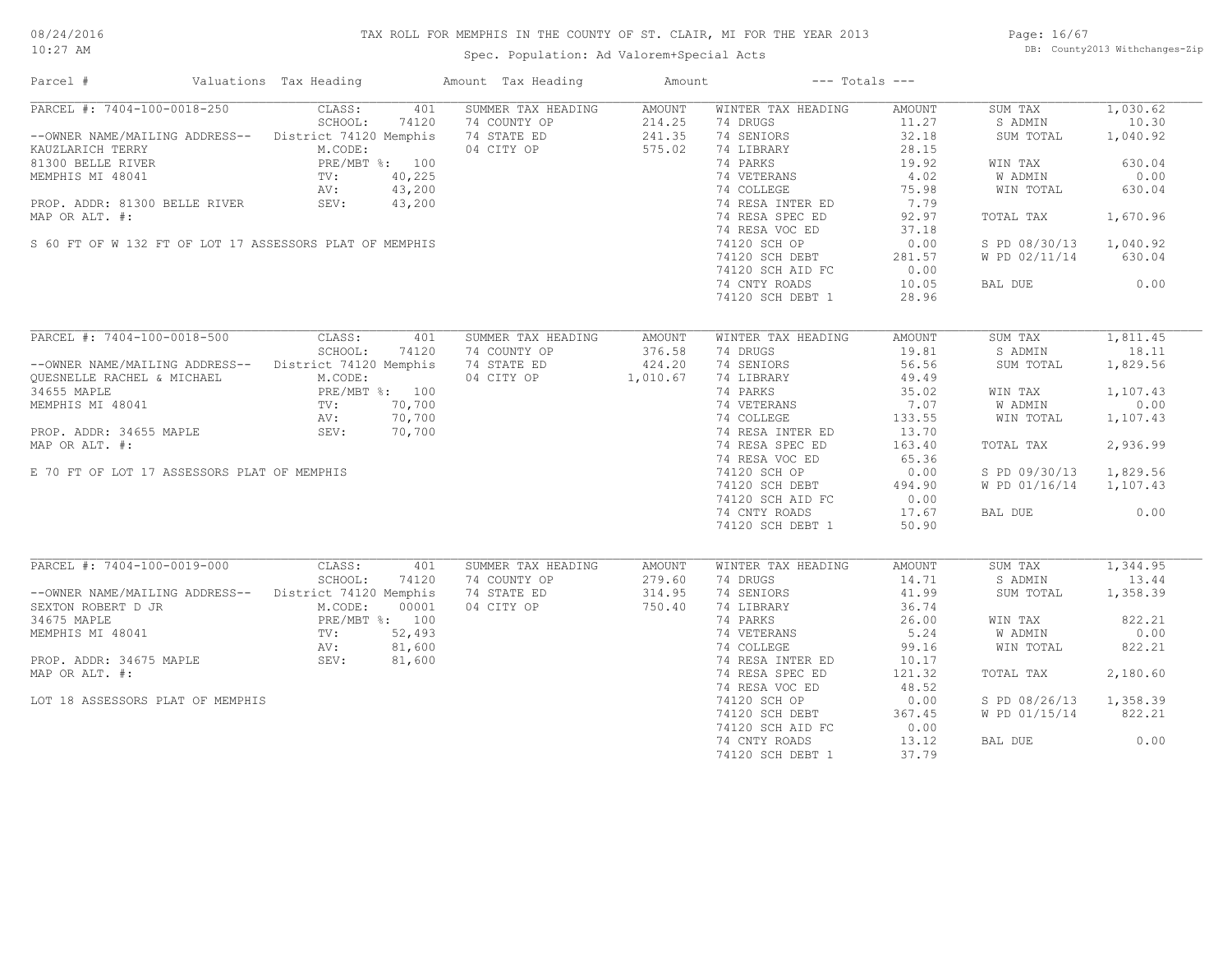#### TAX ROLL FOR MEMPHIS IN THE COUNTY OF ST. CLAIR, MI FOR THE YEAR 2013

Spec. Population: Ad Valorem+Special Acts

Page: 17/67 DB: County2013 Withchanges-Zip

| CLASS:<br>401<br>SUMMER TAX HEADING<br><b>AMOUNT</b><br>WINTER TAX HEADING<br>1,162.21<br><b>AMOUNT</b><br>SUM TAX<br>SCHOOL:<br>74 DRUGS<br>11.62<br>74120<br>74 COUNTY OP<br>241.61<br>12.71<br>S ADMIN<br>--OWNER NAME/MAILING ADDRESS-- District 74120 Memphis<br>74 STATE ED<br>272.16<br>74 SENIORS<br>36.28<br>1,173.83<br>SUM TOTAL<br>04 CITY OP<br>648.44<br>74 LIBRARY<br>31.75<br>M.CODE:<br>00001<br>PRE/MBT %: 100<br>74 PARKS<br>22.47<br>710.50<br>WIN TAX<br>45,361<br>74 VETERANS<br>4.53<br><b>W ADMIN</b><br>0.00<br>TV:<br>49,300<br>AV:<br>74 COLLEGE<br>85.69<br>WIN TOTAL<br>710.50<br>SEV:<br>49,300<br>74 RESA INTER ED<br>8.79<br>PROP. ADDR: 34711 MAPLE<br>74 RESA SPEC ED<br>104.84<br>TOTAL TAX<br>1,884.33<br>74 RESA VOC ED<br>41.93<br>1,173.83<br>74120 SCH OP<br>0.00<br>S PD 08/26/13<br>317.52<br>710.50<br>LOT 19 ASSESSORS PLAT OF MEMPHIS<br>74120 SCH DEBT<br>W PD 01/15/14<br>0.00<br>74120 SCH AID FC<br>74 CNTY ROADS<br>11.34<br>BAL DUE<br>0.00<br>74120 SCH DEBT 1<br>32.65<br>PARCEL #: 7404-100-0021-000<br>CLASS:<br>1,152.97<br>401<br>SUMMER TAX HEADING<br>WINTER TAX HEADING<br><b>AMOUNT</b><br>SUM TAX<br><b>AMOUNT</b><br>239.69<br>12.61<br>11.52<br>SCHOOL:<br>74120<br>74 COUNTY OP<br>74 DRUGS<br>S ADMIN<br>36.00<br>--OWNER NAME/MAILING ADDRESS-- District 74120 Memphis<br>74 STATE ED<br>270.00<br>74 SENIORS<br>1,164.49<br>SUM TOTAL<br>643.28<br>74 LIBRARY<br>31.50<br>PETTINATO JEREMY JOHN<br>M.CODE:<br>04 CITY OP<br>PRE/MBT %: 0<br>74 PARKS<br>22.29<br>1,514.87<br>34741 MAPLE<br>WIN TAX<br>74 VETERANS<br>4.50<br>0.00<br>MEMPHIS MI 48041<br>TV:<br>45,000<br>W ADMIN<br>AV:<br>45,000<br>74 COLLEGE<br>85.00<br>WIN TOTAL<br>1,514.87<br>8.72<br>PROP. ADDR: 34741 MAPLE<br>SEV:<br>45,000<br>74 RESA INTER ED<br>MAP OR ALT. #:<br>2,679.36<br>74 RESA SPEC ED<br>104.00<br>TOTAL TAX<br>74 RESA VOC ED<br>41.60<br>LOT 20 EXC THAT PART OF E OF A LINE; BEG 6 FT W OF SE COR & RUNS N 1 DEG 24 1/2 MIN<br>74120 SCH OP<br>810.00<br>S PD 08/26/13<br>1,164.49<br>E 134.56 FT. ASSESSORS PLAT OF MEMPHIS<br>315.00<br>74120 SCH DEBT<br>1,514.87<br>74120 SCH AID FC<br>0.00<br>BAL DUE<br>74 CNTY ROADS<br>11.25<br>74120 SCH DEBT 1<br>32.40<br>CLASS:<br>401<br>SUMMER TAX HEADING<br>1,887.39<br><b>AMOUNT</b><br>WINTER TAX HEADING<br><b>AMOUNT</b><br>SUM TAX<br>18.87<br>SCHOOL:<br>74120<br>74 COUNTY OP<br>392.37<br>74 DRUGS<br>20.64<br>S ADMIN<br>-- OWNER NAME/MAILING ADDRESS-- District 74120 Memphis<br>74 STATE ED<br>74 SENIORS<br>58.93<br>1,906.26<br>441.98<br>SUM TOTAL<br>M.CODE:<br>04 CITY OP<br>1,053.04<br>74 LIBRARY<br>51.56<br>MORGAN ALVIN & DOROTHY<br>1,153.83<br>P.O. BOX 34<br>PRE/MBT %: 100<br>74 PARKS<br>36.49<br>WIN TAX<br>73,664<br>7.36<br>W ADMIN<br>0.00<br>MEMPHIS MI 48041<br>TV:<br>74 VETERANS<br>76,200<br>74 COLLEGE<br>139.15<br>WIN TOTAL<br>1,153.83<br>AV:<br>PROP. ADDR: 34795 MAPLE<br>SEV:<br>76,200<br>74 RESA INTER ED<br>14.27<br>170.25<br>3,060.09<br>74 RESA SPEC ED<br>TOTAL TAX<br>74 RESA VOC ED<br>68.10<br>THAT PART OF LOT 21 LYING E OF A LINE DESC AS BEG ON N LOT LINE 64 FT E OF NW COR;<br>TH S TO A PTE ON S LINE 59 FT E OF SW COR OF LOT. ASSESSORS PLAT OF MEMPHIS<br>74120 SCH OP<br>0.00<br>1,906.26<br>S PD 08/26/13<br>74120 SCH DEBT<br>515.64<br>W PD 12/11/13<br>1,153.83<br>74120 SCH AID FC<br>0.00<br>74 CNTY ROADS<br>18.41<br>BAL DUE<br>0.00<br>74120 SCH DEBT 1<br>53.03 | Parcel #                    | Valuations Tax Heading | Amount Tax Heading | Amount | $---$ Totals $---$ |  |  |
|-----------------------------------------------------------------------------------------------------------------------------------------------------------------------------------------------------------------------------------------------------------------------------------------------------------------------------------------------------------------------------------------------------------------------------------------------------------------------------------------------------------------------------------------------------------------------------------------------------------------------------------------------------------------------------------------------------------------------------------------------------------------------------------------------------------------------------------------------------------------------------------------------------------------------------------------------------------------------------------------------------------------------------------------------------------------------------------------------------------------------------------------------------------------------------------------------------------------------------------------------------------------------------------------------------------------------------------------------------------------------------------------------------------------------------------------------------------------------------------------------------------------------------------------------------------------------------------------------------------------------------------------------------------------------------------------------------------------------------------------------------------------------------------------------------------------------------------------------------------------------------------------------------------------------------------------------------------------------------------------------------------------------------------------------------------------------------------------------------------------------------------------------------------------------------------------------------------------------------------------------------------------------------------------------------------------------------------------------------------------------------------------------------------------------------------------------------------------------------------------------------------------------------------------------------------------------------------------------------------------------------------------------------------------------------------------------------------------------------------------------------------------------------------------------------------------------------------------------------------------------------------------------------------------------------------------------------------------------------------------------------------------------------------------------------------------------------------------------------------------------------------------------------------------------------------------------------------------------------------------------------------------------------------------------------------------------------------------------------------------------------------------------------------------------------------------------------------|-----------------------------|------------------------|--------------------|--------|--------------------|--|--|
|                                                                                                                                                                                                                                                                                                                                                                                                                                                                                                                                                                                                                                                                                                                                                                                                                                                                                                                                                                                                                                                                                                                                                                                                                                                                                                                                                                                                                                                                                                                                                                                                                                                                                                                                                                                                                                                                                                                                                                                                                                                                                                                                                                                                                                                                                                                                                                                                                                                                                                                                                                                                                                                                                                                                                                                                                                                                                                                                                                                                                                                                                                                                                                                                                                                                                                                                                                                                                                                           | PARCEL #: 7404-100-0020-000 |                        |                    |        |                    |  |  |
|                                                                                                                                                                                                                                                                                                                                                                                                                                                                                                                                                                                                                                                                                                                                                                                                                                                                                                                                                                                                                                                                                                                                                                                                                                                                                                                                                                                                                                                                                                                                                                                                                                                                                                                                                                                                                                                                                                                                                                                                                                                                                                                                                                                                                                                                                                                                                                                                                                                                                                                                                                                                                                                                                                                                                                                                                                                                                                                                                                                                                                                                                                                                                                                                                                                                                                                                                                                                                                                           |                             |                        |                    |        |                    |  |  |
|                                                                                                                                                                                                                                                                                                                                                                                                                                                                                                                                                                                                                                                                                                                                                                                                                                                                                                                                                                                                                                                                                                                                                                                                                                                                                                                                                                                                                                                                                                                                                                                                                                                                                                                                                                                                                                                                                                                                                                                                                                                                                                                                                                                                                                                                                                                                                                                                                                                                                                                                                                                                                                                                                                                                                                                                                                                                                                                                                                                                                                                                                                                                                                                                                                                                                                                                                                                                                                                           |                             |                        |                    |        |                    |  |  |
|                                                                                                                                                                                                                                                                                                                                                                                                                                                                                                                                                                                                                                                                                                                                                                                                                                                                                                                                                                                                                                                                                                                                                                                                                                                                                                                                                                                                                                                                                                                                                                                                                                                                                                                                                                                                                                                                                                                                                                                                                                                                                                                                                                                                                                                                                                                                                                                                                                                                                                                                                                                                                                                                                                                                                                                                                                                                                                                                                                                                                                                                                                                                                                                                                                                                                                                                                                                                                                                           | SMITH PAMELA                |                        |                    |        |                    |  |  |
|                                                                                                                                                                                                                                                                                                                                                                                                                                                                                                                                                                                                                                                                                                                                                                                                                                                                                                                                                                                                                                                                                                                                                                                                                                                                                                                                                                                                                                                                                                                                                                                                                                                                                                                                                                                                                                                                                                                                                                                                                                                                                                                                                                                                                                                                                                                                                                                                                                                                                                                                                                                                                                                                                                                                                                                                                                                                                                                                                                                                                                                                                                                                                                                                                                                                                                                                                                                                                                                           | ZAMBO ROBERT                |                        |                    |        |                    |  |  |
|                                                                                                                                                                                                                                                                                                                                                                                                                                                                                                                                                                                                                                                                                                                                                                                                                                                                                                                                                                                                                                                                                                                                                                                                                                                                                                                                                                                                                                                                                                                                                                                                                                                                                                                                                                                                                                                                                                                                                                                                                                                                                                                                                                                                                                                                                                                                                                                                                                                                                                                                                                                                                                                                                                                                                                                                                                                                                                                                                                                                                                                                                                                                                                                                                                                                                                                                                                                                                                                           | 34711 MAPLE                 |                        |                    |        |                    |  |  |
|                                                                                                                                                                                                                                                                                                                                                                                                                                                                                                                                                                                                                                                                                                                                                                                                                                                                                                                                                                                                                                                                                                                                                                                                                                                                                                                                                                                                                                                                                                                                                                                                                                                                                                                                                                                                                                                                                                                                                                                                                                                                                                                                                                                                                                                                                                                                                                                                                                                                                                                                                                                                                                                                                                                                                                                                                                                                                                                                                                                                                                                                                                                                                                                                                                                                                                                                                                                                                                                           | MEMPHIS MI 48041            |                        |                    |        |                    |  |  |
|                                                                                                                                                                                                                                                                                                                                                                                                                                                                                                                                                                                                                                                                                                                                                                                                                                                                                                                                                                                                                                                                                                                                                                                                                                                                                                                                                                                                                                                                                                                                                                                                                                                                                                                                                                                                                                                                                                                                                                                                                                                                                                                                                                                                                                                                                                                                                                                                                                                                                                                                                                                                                                                                                                                                                                                                                                                                                                                                                                                                                                                                                                                                                                                                                                                                                                                                                                                                                                                           |                             |                        |                    |        |                    |  |  |
|                                                                                                                                                                                                                                                                                                                                                                                                                                                                                                                                                                                                                                                                                                                                                                                                                                                                                                                                                                                                                                                                                                                                                                                                                                                                                                                                                                                                                                                                                                                                                                                                                                                                                                                                                                                                                                                                                                                                                                                                                                                                                                                                                                                                                                                                                                                                                                                                                                                                                                                                                                                                                                                                                                                                                                                                                                                                                                                                                                                                                                                                                                                                                                                                                                                                                                                                                                                                                                                           |                             |                        |                    |        |                    |  |  |
|                                                                                                                                                                                                                                                                                                                                                                                                                                                                                                                                                                                                                                                                                                                                                                                                                                                                                                                                                                                                                                                                                                                                                                                                                                                                                                                                                                                                                                                                                                                                                                                                                                                                                                                                                                                                                                                                                                                                                                                                                                                                                                                                                                                                                                                                                                                                                                                                                                                                                                                                                                                                                                                                                                                                                                                                                                                                                                                                                                                                                                                                                                                                                                                                                                                                                                                                                                                                                                                           | MAP OR ALT. #:              |                        |                    |        |                    |  |  |
|                                                                                                                                                                                                                                                                                                                                                                                                                                                                                                                                                                                                                                                                                                                                                                                                                                                                                                                                                                                                                                                                                                                                                                                                                                                                                                                                                                                                                                                                                                                                                                                                                                                                                                                                                                                                                                                                                                                                                                                                                                                                                                                                                                                                                                                                                                                                                                                                                                                                                                                                                                                                                                                                                                                                                                                                                                                                                                                                                                                                                                                                                                                                                                                                                                                                                                                                                                                                                                                           |                             |                        |                    |        |                    |  |  |
|                                                                                                                                                                                                                                                                                                                                                                                                                                                                                                                                                                                                                                                                                                                                                                                                                                                                                                                                                                                                                                                                                                                                                                                                                                                                                                                                                                                                                                                                                                                                                                                                                                                                                                                                                                                                                                                                                                                                                                                                                                                                                                                                                                                                                                                                                                                                                                                                                                                                                                                                                                                                                                                                                                                                                                                                                                                                                                                                                                                                                                                                                                                                                                                                                                                                                                                                                                                                                                                           |                             |                        |                    |        |                    |  |  |
|                                                                                                                                                                                                                                                                                                                                                                                                                                                                                                                                                                                                                                                                                                                                                                                                                                                                                                                                                                                                                                                                                                                                                                                                                                                                                                                                                                                                                                                                                                                                                                                                                                                                                                                                                                                                                                                                                                                                                                                                                                                                                                                                                                                                                                                                                                                                                                                                                                                                                                                                                                                                                                                                                                                                                                                                                                                                                                                                                                                                                                                                                                                                                                                                                                                                                                                                                                                                                                                           |                             |                        |                    |        |                    |  |  |
|                                                                                                                                                                                                                                                                                                                                                                                                                                                                                                                                                                                                                                                                                                                                                                                                                                                                                                                                                                                                                                                                                                                                                                                                                                                                                                                                                                                                                                                                                                                                                                                                                                                                                                                                                                                                                                                                                                                                                                                                                                                                                                                                                                                                                                                                                                                                                                                                                                                                                                                                                                                                                                                                                                                                                                                                                                                                                                                                                                                                                                                                                                                                                                                                                                                                                                                                                                                                                                                           |                             |                        |                    |        |                    |  |  |
|                                                                                                                                                                                                                                                                                                                                                                                                                                                                                                                                                                                                                                                                                                                                                                                                                                                                                                                                                                                                                                                                                                                                                                                                                                                                                                                                                                                                                                                                                                                                                                                                                                                                                                                                                                                                                                                                                                                                                                                                                                                                                                                                                                                                                                                                                                                                                                                                                                                                                                                                                                                                                                                                                                                                                                                                                                                                                                                                                                                                                                                                                                                                                                                                                                                                                                                                                                                                                                                           |                             |                        |                    |        |                    |  |  |
|                                                                                                                                                                                                                                                                                                                                                                                                                                                                                                                                                                                                                                                                                                                                                                                                                                                                                                                                                                                                                                                                                                                                                                                                                                                                                                                                                                                                                                                                                                                                                                                                                                                                                                                                                                                                                                                                                                                                                                                                                                                                                                                                                                                                                                                                                                                                                                                                                                                                                                                                                                                                                                                                                                                                                                                                                                                                                                                                                                                                                                                                                                                                                                                                                                                                                                                                                                                                                                                           |                             |                        |                    |        |                    |  |  |
|                                                                                                                                                                                                                                                                                                                                                                                                                                                                                                                                                                                                                                                                                                                                                                                                                                                                                                                                                                                                                                                                                                                                                                                                                                                                                                                                                                                                                                                                                                                                                                                                                                                                                                                                                                                                                                                                                                                                                                                                                                                                                                                                                                                                                                                                                                                                                                                                                                                                                                                                                                                                                                                                                                                                                                                                                                                                                                                                                                                                                                                                                                                                                                                                                                                                                                                                                                                                                                                           |                             |                        |                    |        |                    |  |  |
|                                                                                                                                                                                                                                                                                                                                                                                                                                                                                                                                                                                                                                                                                                                                                                                                                                                                                                                                                                                                                                                                                                                                                                                                                                                                                                                                                                                                                                                                                                                                                                                                                                                                                                                                                                                                                                                                                                                                                                                                                                                                                                                                                                                                                                                                                                                                                                                                                                                                                                                                                                                                                                                                                                                                                                                                                                                                                                                                                                                                                                                                                                                                                                                                                                                                                                                                                                                                                                                           |                             |                        |                    |        |                    |  |  |
|                                                                                                                                                                                                                                                                                                                                                                                                                                                                                                                                                                                                                                                                                                                                                                                                                                                                                                                                                                                                                                                                                                                                                                                                                                                                                                                                                                                                                                                                                                                                                                                                                                                                                                                                                                                                                                                                                                                                                                                                                                                                                                                                                                                                                                                                                                                                                                                                                                                                                                                                                                                                                                                                                                                                                                                                                                                                                                                                                                                                                                                                                                                                                                                                                                                                                                                                                                                                                                                           |                             |                        |                    |        |                    |  |  |
|                                                                                                                                                                                                                                                                                                                                                                                                                                                                                                                                                                                                                                                                                                                                                                                                                                                                                                                                                                                                                                                                                                                                                                                                                                                                                                                                                                                                                                                                                                                                                                                                                                                                                                                                                                                                                                                                                                                                                                                                                                                                                                                                                                                                                                                                                                                                                                                                                                                                                                                                                                                                                                                                                                                                                                                                                                                                                                                                                                                                                                                                                                                                                                                                                                                                                                                                                                                                                                                           |                             |                        |                    |        |                    |  |  |
|                                                                                                                                                                                                                                                                                                                                                                                                                                                                                                                                                                                                                                                                                                                                                                                                                                                                                                                                                                                                                                                                                                                                                                                                                                                                                                                                                                                                                                                                                                                                                                                                                                                                                                                                                                                                                                                                                                                                                                                                                                                                                                                                                                                                                                                                                                                                                                                                                                                                                                                                                                                                                                                                                                                                                                                                                                                                                                                                                                                                                                                                                                                                                                                                                                                                                                                                                                                                                                                           |                             |                        |                    |        |                    |  |  |
|                                                                                                                                                                                                                                                                                                                                                                                                                                                                                                                                                                                                                                                                                                                                                                                                                                                                                                                                                                                                                                                                                                                                                                                                                                                                                                                                                                                                                                                                                                                                                                                                                                                                                                                                                                                                                                                                                                                                                                                                                                                                                                                                                                                                                                                                                                                                                                                                                                                                                                                                                                                                                                                                                                                                                                                                                                                                                                                                                                                                                                                                                                                                                                                                                                                                                                                                                                                                                                                           |                             |                        |                    |        |                    |  |  |
|                                                                                                                                                                                                                                                                                                                                                                                                                                                                                                                                                                                                                                                                                                                                                                                                                                                                                                                                                                                                                                                                                                                                                                                                                                                                                                                                                                                                                                                                                                                                                                                                                                                                                                                                                                                                                                                                                                                                                                                                                                                                                                                                                                                                                                                                                                                                                                                                                                                                                                                                                                                                                                                                                                                                                                                                                                                                                                                                                                                                                                                                                                                                                                                                                                                                                                                                                                                                                                                           |                             |                        |                    |        |                    |  |  |
|                                                                                                                                                                                                                                                                                                                                                                                                                                                                                                                                                                                                                                                                                                                                                                                                                                                                                                                                                                                                                                                                                                                                                                                                                                                                                                                                                                                                                                                                                                                                                                                                                                                                                                                                                                                                                                                                                                                                                                                                                                                                                                                                                                                                                                                                                                                                                                                                                                                                                                                                                                                                                                                                                                                                                                                                                                                                                                                                                                                                                                                                                                                                                                                                                                                                                                                                                                                                                                                           |                             |                        |                    |        |                    |  |  |
|                                                                                                                                                                                                                                                                                                                                                                                                                                                                                                                                                                                                                                                                                                                                                                                                                                                                                                                                                                                                                                                                                                                                                                                                                                                                                                                                                                                                                                                                                                                                                                                                                                                                                                                                                                                                                                                                                                                                                                                                                                                                                                                                                                                                                                                                                                                                                                                                                                                                                                                                                                                                                                                                                                                                                                                                                                                                                                                                                                                                                                                                                                                                                                                                                                                                                                                                                                                                                                                           |                             |                        |                    |        |                    |  |  |
|                                                                                                                                                                                                                                                                                                                                                                                                                                                                                                                                                                                                                                                                                                                                                                                                                                                                                                                                                                                                                                                                                                                                                                                                                                                                                                                                                                                                                                                                                                                                                                                                                                                                                                                                                                                                                                                                                                                                                                                                                                                                                                                                                                                                                                                                                                                                                                                                                                                                                                                                                                                                                                                                                                                                                                                                                                                                                                                                                                                                                                                                                                                                                                                                                                                                                                                                                                                                                                                           |                             |                        |                    |        |                    |  |  |
|                                                                                                                                                                                                                                                                                                                                                                                                                                                                                                                                                                                                                                                                                                                                                                                                                                                                                                                                                                                                                                                                                                                                                                                                                                                                                                                                                                                                                                                                                                                                                                                                                                                                                                                                                                                                                                                                                                                                                                                                                                                                                                                                                                                                                                                                                                                                                                                                                                                                                                                                                                                                                                                                                                                                                                                                                                                                                                                                                                                                                                                                                                                                                                                                                                                                                                                                                                                                                                                           |                             |                        |                    |        |                    |  |  |
|                                                                                                                                                                                                                                                                                                                                                                                                                                                                                                                                                                                                                                                                                                                                                                                                                                                                                                                                                                                                                                                                                                                                                                                                                                                                                                                                                                                                                                                                                                                                                                                                                                                                                                                                                                                                                                                                                                                                                                                                                                                                                                                                                                                                                                                                                                                                                                                                                                                                                                                                                                                                                                                                                                                                                                                                                                                                                                                                                                                                                                                                                                                                                                                                                                                                                                                                                                                                                                                           |                             |                        |                    |        |                    |  |  |
|                                                                                                                                                                                                                                                                                                                                                                                                                                                                                                                                                                                                                                                                                                                                                                                                                                                                                                                                                                                                                                                                                                                                                                                                                                                                                                                                                                                                                                                                                                                                                                                                                                                                                                                                                                                                                                                                                                                                                                                                                                                                                                                                                                                                                                                                                                                                                                                                                                                                                                                                                                                                                                                                                                                                                                                                                                                                                                                                                                                                                                                                                                                                                                                                                                                                                                                                                                                                                                                           |                             |                        |                    |        |                    |  |  |
|                                                                                                                                                                                                                                                                                                                                                                                                                                                                                                                                                                                                                                                                                                                                                                                                                                                                                                                                                                                                                                                                                                                                                                                                                                                                                                                                                                                                                                                                                                                                                                                                                                                                                                                                                                                                                                                                                                                                                                                                                                                                                                                                                                                                                                                                                                                                                                                                                                                                                                                                                                                                                                                                                                                                                                                                                                                                                                                                                                                                                                                                                                                                                                                                                                                                                                                                                                                                                                                           |                             |                        |                    |        |                    |  |  |
|                                                                                                                                                                                                                                                                                                                                                                                                                                                                                                                                                                                                                                                                                                                                                                                                                                                                                                                                                                                                                                                                                                                                                                                                                                                                                                                                                                                                                                                                                                                                                                                                                                                                                                                                                                                                                                                                                                                                                                                                                                                                                                                                                                                                                                                                                                                                                                                                                                                                                                                                                                                                                                                                                                                                                                                                                                                                                                                                                                                                                                                                                                                                                                                                                                                                                                                                                                                                                                                           |                             |                        |                    |        |                    |  |  |
|                                                                                                                                                                                                                                                                                                                                                                                                                                                                                                                                                                                                                                                                                                                                                                                                                                                                                                                                                                                                                                                                                                                                                                                                                                                                                                                                                                                                                                                                                                                                                                                                                                                                                                                                                                                                                                                                                                                                                                                                                                                                                                                                                                                                                                                                                                                                                                                                                                                                                                                                                                                                                                                                                                                                                                                                                                                                                                                                                                                                                                                                                                                                                                                                                                                                                                                                                                                                                                                           |                             |                        |                    |        |                    |  |  |
|                                                                                                                                                                                                                                                                                                                                                                                                                                                                                                                                                                                                                                                                                                                                                                                                                                                                                                                                                                                                                                                                                                                                                                                                                                                                                                                                                                                                                                                                                                                                                                                                                                                                                                                                                                                                                                                                                                                                                                                                                                                                                                                                                                                                                                                                                                                                                                                                                                                                                                                                                                                                                                                                                                                                                                                                                                                                                                                                                                                                                                                                                                                                                                                                                                                                                                                                                                                                                                                           |                             |                        |                    |        |                    |  |  |
|                                                                                                                                                                                                                                                                                                                                                                                                                                                                                                                                                                                                                                                                                                                                                                                                                                                                                                                                                                                                                                                                                                                                                                                                                                                                                                                                                                                                                                                                                                                                                                                                                                                                                                                                                                                                                                                                                                                                                                                                                                                                                                                                                                                                                                                                                                                                                                                                                                                                                                                                                                                                                                                                                                                                                                                                                                                                                                                                                                                                                                                                                                                                                                                                                                                                                                                                                                                                                                                           | PARCEL #: 7404-100-0022-000 |                        |                    |        |                    |  |  |
|                                                                                                                                                                                                                                                                                                                                                                                                                                                                                                                                                                                                                                                                                                                                                                                                                                                                                                                                                                                                                                                                                                                                                                                                                                                                                                                                                                                                                                                                                                                                                                                                                                                                                                                                                                                                                                                                                                                                                                                                                                                                                                                                                                                                                                                                                                                                                                                                                                                                                                                                                                                                                                                                                                                                                                                                                                                                                                                                                                                                                                                                                                                                                                                                                                                                                                                                                                                                                                                           |                             |                        |                    |        |                    |  |  |
|                                                                                                                                                                                                                                                                                                                                                                                                                                                                                                                                                                                                                                                                                                                                                                                                                                                                                                                                                                                                                                                                                                                                                                                                                                                                                                                                                                                                                                                                                                                                                                                                                                                                                                                                                                                                                                                                                                                                                                                                                                                                                                                                                                                                                                                                                                                                                                                                                                                                                                                                                                                                                                                                                                                                                                                                                                                                                                                                                                                                                                                                                                                                                                                                                                                                                                                                                                                                                                                           |                             |                        |                    |        |                    |  |  |
|                                                                                                                                                                                                                                                                                                                                                                                                                                                                                                                                                                                                                                                                                                                                                                                                                                                                                                                                                                                                                                                                                                                                                                                                                                                                                                                                                                                                                                                                                                                                                                                                                                                                                                                                                                                                                                                                                                                                                                                                                                                                                                                                                                                                                                                                                                                                                                                                                                                                                                                                                                                                                                                                                                                                                                                                                                                                                                                                                                                                                                                                                                                                                                                                                                                                                                                                                                                                                                                           |                             |                        |                    |        |                    |  |  |
|                                                                                                                                                                                                                                                                                                                                                                                                                                                                                                                                                                                                                                                                                                                                                                                                                                                                                                                                                                                                                                                                                                                                                                                                                                                                                                                                                                                                                                                                                                                                                                                                                                                                                                                                                                                                                                                                                                                                                                                                                                                                                                                                                                                                                                                                                                                                                                                                                                                                                                                                                                                                                                                                                                                                                                                                                                                                                                                                                                                                                                                                                                                                                                                                                                                                                                                                                                                                                                                           |                             |                        |                    |        |                    |  |  |
|                                                                                                                                                                                                                                                                                                                                                                                                                                                                                                                                                                                                                                                                                                                                                                                                                                                                                                                                                                                                                                                                                                                                                                                                                                                                                                                                                                                                                                                                                                                                                                                                                                                                                                                                                                                                                                                                                                                                                                                                                                                                                                                                                                                                                                                                                                                                                                                                                                                                                                                                                                                                                                                                                                                                                                                                                                                                                                                                                                                                                                                                                                                                                                                                                                                                                                                                                                                                                                                           |                             |                        |                    |        |                    |  |  |
|                                                                                                                                                                                                                                                                                                                                                                                                                                                                                                                                                                                                                                                                                                                                                                                                                                                                                                                                                                                                                                                                                                                                                                                                                                                                                                                                                                                                                                                                                                                                                                                                                                                                                                                                                                                                                                                                                                                                                                                                                                                                                                                                                                                                                                                                                                                                                                                                                                                                                                                                                                                                                                                                                                                                                                                                                                                                                                                                                                                                                                                                                                                                                                                                                                                                                                                                                                                                                                                           |                             |                        |                    |        |                    |  |  |
|                                                                                                                                                                                                                                                                                                                                                                                                                                                                                                                                                                                                                                                                                                                                                                                                                                                                                                                                                                                                                                                                                                                                                                                                                                                                                                                                                                                                                                                                                                                                                                                                                                                                                                                                                                                                                                                                                                                                                                                                                                                                                                                                                                                                                                                                                                                                                                                                                                                                                                                                                                                                                                                                                                                                                                                                                                                                                                                                                                                                                                                                                                                                                                                                                                                                                                                                                                                                                                                           |                             |                        |                    |        |                    |  |  |
|                                                                                                                                                                                                                                                                                                                                                                                                                                                                                                                                                                                                                                                                                                                                                                                                                                                                                                                                                                                                                                                                                                                                                                                                                                                                                                                                                                                                                                                                                                                                                                                                                                                                                                                                                                                                                                                                                                                                                                                                                                                                                                                                                                                                                                                                                                                                                                                                                                                                                                                                                                                                                                                                                                                                                                                                                                                                                                                                                                                                                                                                                                                                                                                                                                                                                                                                                                                                                                                           | MAP OR ALT. #:              |                        |                    |        |                    |  |  |
|                                                                                                                                                                                                                                                                                                                                                                                                                                                                                                                                                                                                                                                                                                                                                                                                                                                                                                                                                                                                                                                                                                                                                                                                                                                                                                                                                                                                                                                                                                                                                                                                                                                                                                                                                                                                                                                                                                                                                                                                                                                                                                                                                                                                                                                                                                                                                                                                                                                                                                                                                                                                                                                                                                                                                                                                                                                                                                                                                                                                                                                                                                                                                                                                                                                                                                                                                                                                                                                           |                             |                        |                    |        |                    |  |  |
|                                                                                                                                                                                                                                                                                                                                                                                                                                                                                                                                                                                                                                                                                                                                                                                                                                                                                                                                                                                                                                                                                                                                                                                                                                                                                                                                                                                                                                                                                                                                                                                                                                                                                                                                                                                                                                                                                                                                                                                                                                                                                                                                                                                                                                                                                                                                                                                                                                                                                                                                                                                                                                                                                                                                                                                                                                                                                                                                                                                                                                                                                                                                                                                                                                                                                                                                                                                                                                                           |                             |                        |                    |        |                    |  |  |
|                                                                                                                                                                                                                                                                                                                                                                                                                                                                                                                                                                                                                                                                                                                                                                                                                                                                                                                                                                                                                                                                                                                                                                                                                                                                                                                                                                                                                                                                                                                                                                                                                                                                                                                                                                                                                                                                                                                                                                                                                                                                                                                                                                                                                                                                                                                                                                                                                                                                                                                                                                                                                                                                                                                                                                                                                                                                                                                                                                                                                                                                                                                                                                                                                                                                                                                                                                                                                                                           |                             |                        |                    |        |                    |  |  |
|                                                                                                                                                                                                                                                                                                                                                                                                                                                                                                                                                                                                                                                                                                                                                                                                                                                                                                                                                                                                                                                                                                                                                                                                                                                                                                                                                                                                                                                                                                                                                                                                                                                                                                                                                                                                                                                                                                                                                                                                                                                                                                                                                                                                                                                                                                                                                                                                                                                                                                                                                                                                                                                                                                                                                                                                                                                                                                                                                                                                                                                                                                                                                                                                                                                                                                                                                                                                                                                           |                             |                        |                    |        |                    |  |  |
|                                                                                                                                                                                                                                                                                                                                                                                                                                                                                                                                                                                                                                                                                                                                                                                                                                                                                                                                                                                                                                                                                                                                                                                                                                                                                                                                                                                                                                                                                                                                                                                                                                                                                                                                                                                                                                                                                                                                                                                                                                                                                                                                                                                                                                                                                                                                                                                                                                                                                                                                                                                                                                                                                                                                                                                                                                                                                                                                                                                                                                                                                                                                                                                                                                                                                                                                                                                                                                                           |                             |                        |                    |        |                    |  |  |
|                                                                                                                                                                                                                                                                                                                                                                                                                                                                                                                                                                                                                                                                                                                                                                                                                                                                                                                                                                                                                                                                                                                                                                                                                                                                                                                                                                                                                                                                                                                                                                                                                                                                                                                                                                                                                                                                                                                                                                                                                                                                                                                                                                                                                                                                                                                                                                                                                                                                                                                                                                                                                                                                                                                                                                                                                                                                                                                                                                                                                                                                                                                                                                                                                                                                                                                                                                                                                                                           |                             |                        |                    |        |                    |  |  |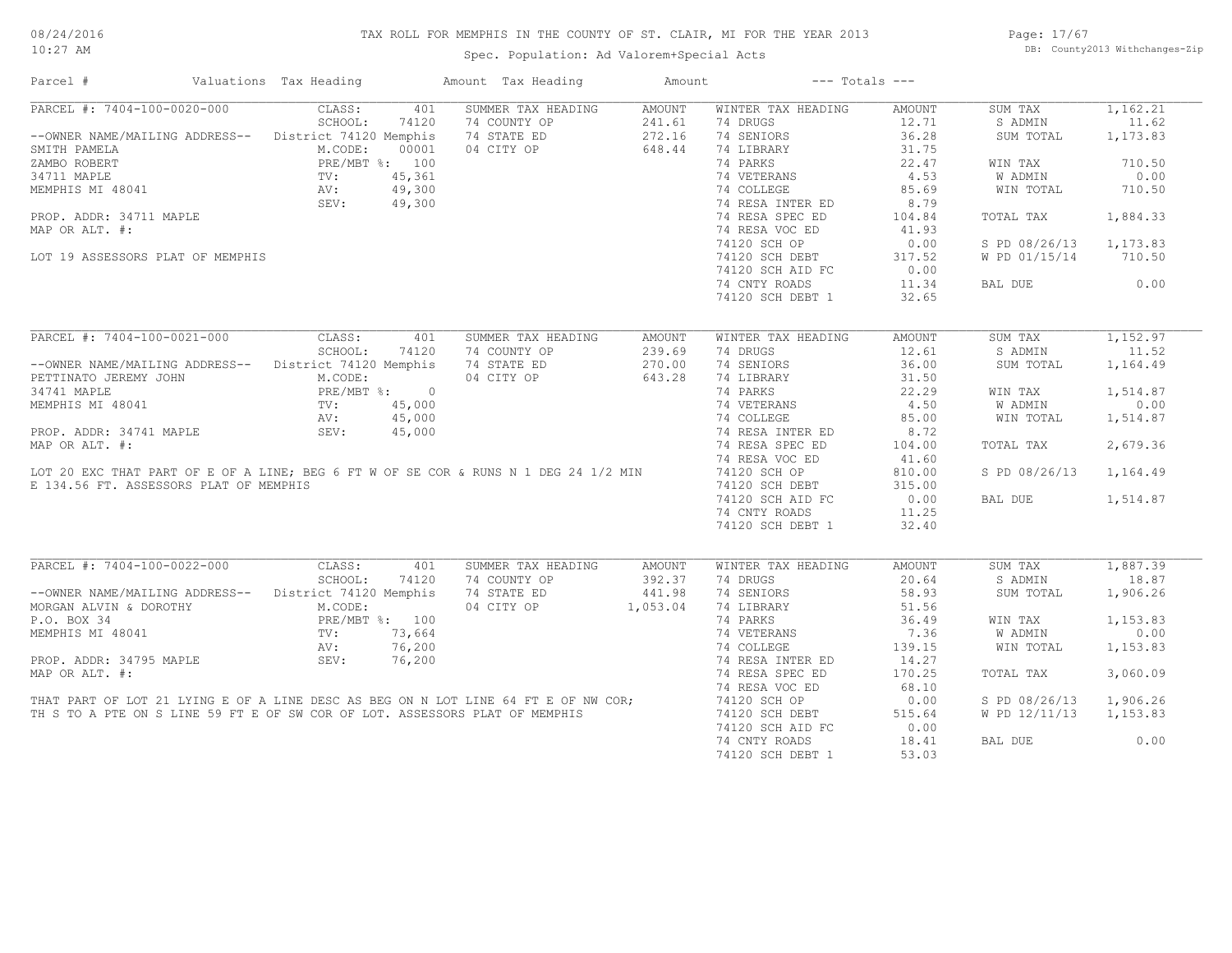#### TAX ROLL FOR MEMPHIS IN THE COUNTY OF ST. CLAIR, MI FOR THE YEAR 2013

10:27 AM

#### Spec. Population: Ad Valorem+Special Acts

Page: 18/67 DB: County2013 Withchanges-Zip

| Parcel #                                                                                                                                                               | Valuations Tax Heading    | Amount Tax Heading        | Amount        | $---$ Totals $---$ |               |               |          |
|------------------------------------------------------------------------------------------------------------------------------------------------------------------------|---------------------------|---------------------------|---------------|--------------------|---------------|---------------|----------|
| PARCEL #: 7404-100-0023-000                                                                                                                                            | CLASS:                    | 401<br>SUMMER TAX HEADING | AMOUNT        | WINTER TAX HEADING | AMOUNT        | SUM TAX       | 1,521.93 |
|                                                                                                                                                                        | SCHOOL:<br>74120          | 74 COUNTY OP              | 316.39        | 74 DRUGS           | 16.64         | S ADMIN       | 15.21    |
| --OWNER NAME/MAILING ADDRESS-- District 74120 Memphis                                                                                                                  |                           | 74 STATE ED               | 356.40        | 74 SENIORS         | 47.52         | SUM TOTAL     | 1,537.14 |
| STOCKS JOSHUA & SHARON                                                                                                                                                 | M.CODE:<br>00003          | 04 CITY OP                | 849.14        | 74 LIBRARY         | 41.58         |               |          |
| 34765 MAPLE                                                                                                                                                            | PRE/MBT %: 100            |                           |               | 74 PARKS           | 29.42         | WIN TAX       | 930.43   |
| MEMPHIS MI 48041                                                                                                                                                       | 59,400<br>$\texttt{TV}$ : |                           |               | 74 VETERANS        | 5.94          | W ADMIN       | 0.00     |
|                                                                                                                                                                        | 59,400<br>AV:             |                           |               | 74 COLLEGE         | 112.21        | WIN TOTAL     | 930.43   |
| PROP. ADDR: 34765 MAPLE                                                                                                                                                | SEV:<br>59,400            |                           |               | 74 RESA INTER ED   | 11.51         |               |          |
| MAP OR ALT. #:                                                                                                                                                         |                           |                           |               | 74 RESA SPEC ED    | 137.29        | TOTAL TAX     | 2,467.57 |
|                                                                                                                                                                        |                           |                           |               | 74 RESA VOC ED     | 54.91         |               |          |
| PART OF LOTS 20 & 21 BEG AT SW COR LOT 21; TH N 89 DEG 25 1/2 MIN W 6 FT; TH N 1<br>DEG 24 1/2 MIN E 393.06 FT; TH S 88 DEG 45 MIN E 64 FT; TH S 1 DEG 24 1/2 MIN W TO |                           |                           |               | 74120 SCH OP       | 0.00          | S PD 08/02/13 | 1,537.14 |
|                                                                                                                                                                        |                           |                           |               | 74120 SCH DEBT     | 415.80        | W PD 12/05/13 | 930.43   |
|                                                                                                                                                                        |                           |                           |               | 74120 SCH AID FC   | 0.00          |               |          |
| S LOT LINE, TH W 59' TO BEG. ASSESSORS PLAT OF MEMPHIS                                                                                                                 |                           |                           |               |                    |               |               | 0.00     |
|                                                                                                                                                                        |                           |                           |               | 74 CNTY ROADS      | 14.85         | BAL DUE       |          |
|                                                                                                                                                                        |                           |                           |               | 74120 SCH DEBT 1   | 42.76         |               |          |
|                                                                                                                                                                        |                           |                           |               |                    |               |               |          |
| PARCEL #: 7404-100-0024-000                                                                                                                                            | CLASS:                    | 201<br>SUMMER TAX HEADING | <b>AMOUNT</b> | WINTER TAX HEADING | <b>AMOUNT</b> | SUM TAX       | 1,029.11 |
|                                                                                                                                                                        | SCHOOL:<br>74120          | 74 COUNTY OP              | 213.94        | 74 DRUGS           | 11.25         | S ADMIN       | 10.29    |
| --OWNER NAME/MAILING ADDRESS-- District 74120 Memphis                                                                                                                  |                           | 74 STATE ED               | 240.99        | 74 SENIORS         | 32.13         | SUM TOTAL     | 1,039.40 |
| RAYMOND HARRISON REVOC TRUST                                                                                                                                           | M.CODE:                   | 04 CITY OP                | 574.18        | 74 LIBRARY         | 28.11         |               |          |
| P.O. BOX 501                                                                                                                                                           | PRE/MBT %: 0              |                           |               | 74 PARKS           | 19.89         | WIN TAX       | 1,352.09 |
| MEMPHIS MI 48041                                                                                                                                                       | 40,166<br>TV:             |                           |               | 74 VETERANS        | 4.01          | W ADMIN       | 0.00     |
|                                                                                                                                                                        | 88,500<br>AV:             |                           |               | 74 COLLEGE         | 75.87         | WIN TOTAL     | 1,352.09 |
| PROP. ADDR: 81475 MAIN                                                                                                                                                 | 88,500<br>SEV:            |                           |               | 74 RESA INTER ED   | 7.78          |               |          |
| MAP OR ALT. #:                                                                                                                                                         |                           |                           |               | 74 RESA SPEC ED    | 92.83         | TOTAL TAX     | 2,391.49 |
|                                                                                                                                                                        |                           |                           |               | 74 RESA VOC ED     | 37.13         |               |          |
| LOT 22 ASSESSORS PLAT OF MEMPHIS                                                                                                                                       |                           |                           |               | 74120 SCH OP       | 722.98        | S PD 08/29/13 | 1,039.40 |
|                                                                                                                                                                        |                           |                           |               |                    |               |               |          |
|                                                                                                                                                                        |                           |                           |               | 74120 SCH DEBT     | 281.16        | W PD 02/12/14 | 1,352.09 |
|                                                                                                                                                                        |                           |                           |               | 74120 SCH AID FC   | 0.00          |               |          |
|                                                                                                                                                                        |                           |                           |               | 74 CNTY ROADS      | 10.04         | BAL DUE       | 0.00     |
|                                                                                                                                                                        |                           |                           |               | 74120 SCH DEBT 1   | 28.91         |               |          |
|                                                                                                                                                                        |                           |                           |               |                    |               |               |          |
| PARCEL #: 7404-100-0025-000                                                                                                                                            | CLASS:                    | 401<br>SUMMER TAX HEADING | <b>AMOUNT</b> | WINTER TAX HEADING | AMOUNT        | SUM TAX       | 981.30   |
|                                                                                                                                                                        | SCHOOL:<br>74120          | 74 COUNTY OP              | 204.00        | 74 DRUGS           | 10.73         | S ADMIN       | 9.81     |
| --OWNER NAME/MAILING ADDRESS-- District 74120 Memphis                                                                                                                  |                           | 74 STATE ED               | 229.80        | 74 SENIORS         | 30.64         | SUM TOTAL     | 991.11   |
| WINIARSKI RODNEY & JENNIFER                                                                                                                                            | M.CODE:                   | 04 CITY OP                | 547.50        | 74 LIBRARY         | 26.81         |               |          |
| 34825 MAPLE                                                                                                                                                            | PRE/MBT %: 0              |                           |               | 74 PARKS           | 18.97         | WIN TAX       | 1,289.31 |
| MEMPHIS MI 48041                                                                                                                                                       | 38,300<br>TV:             |                           |               | 74 VETERANS        | 3.83          | W ADMIN       | 0.00     |
|                                                                                                                                                                        | 38,300<br>AV:             |                           |               | 74 COLLEGE         | 72.35         | WIN TOTAL     | 1,289.31 |
| PROP. ADDR: 34825 MAPLE                                                                                                                                                | 38,300<br>SEV:            |                           |               | 74 RESA INTER ED   | 7.42          |               |          |
| MAP OR ALT. #:                                                                                                                                                         |                           |                           |               | 74 RESA SPEC ED    | 88.52         | TOTAL TAX     | 2,280.42 |
|                                                                                                                                                                        |                           |                           |               | 74 RESA VOC ED     | 35.40         |               |          |
| LOT 23 ASSESSORS PLAT OF MEMPHIS                                                                                                                                       |                           |                           |               | 74120 SCH OP       | 689.40        | S PD 09/03/13 | 991.11   |
|                                                                                                                                                                        |                           |                           |               | 74120 SCH DEBT     | 268.10        |               |          |
|                                                                                                                                                                        |                           |                           |               |                    |               |               |          |
|                                                                                                                                                                        |                           |                           |               | 74120 SCH AID FC   | 0.00          | BAL DUE       | 1,289.31 |
|                                                                                                                                                                        |                           |                           |               | 74 CNTY ROADS      | 9.57          |               |          |
|                                                                                                                                                                        |                           |                           |               | 74120 SCH DEBT 1   | 27.57         |               |          |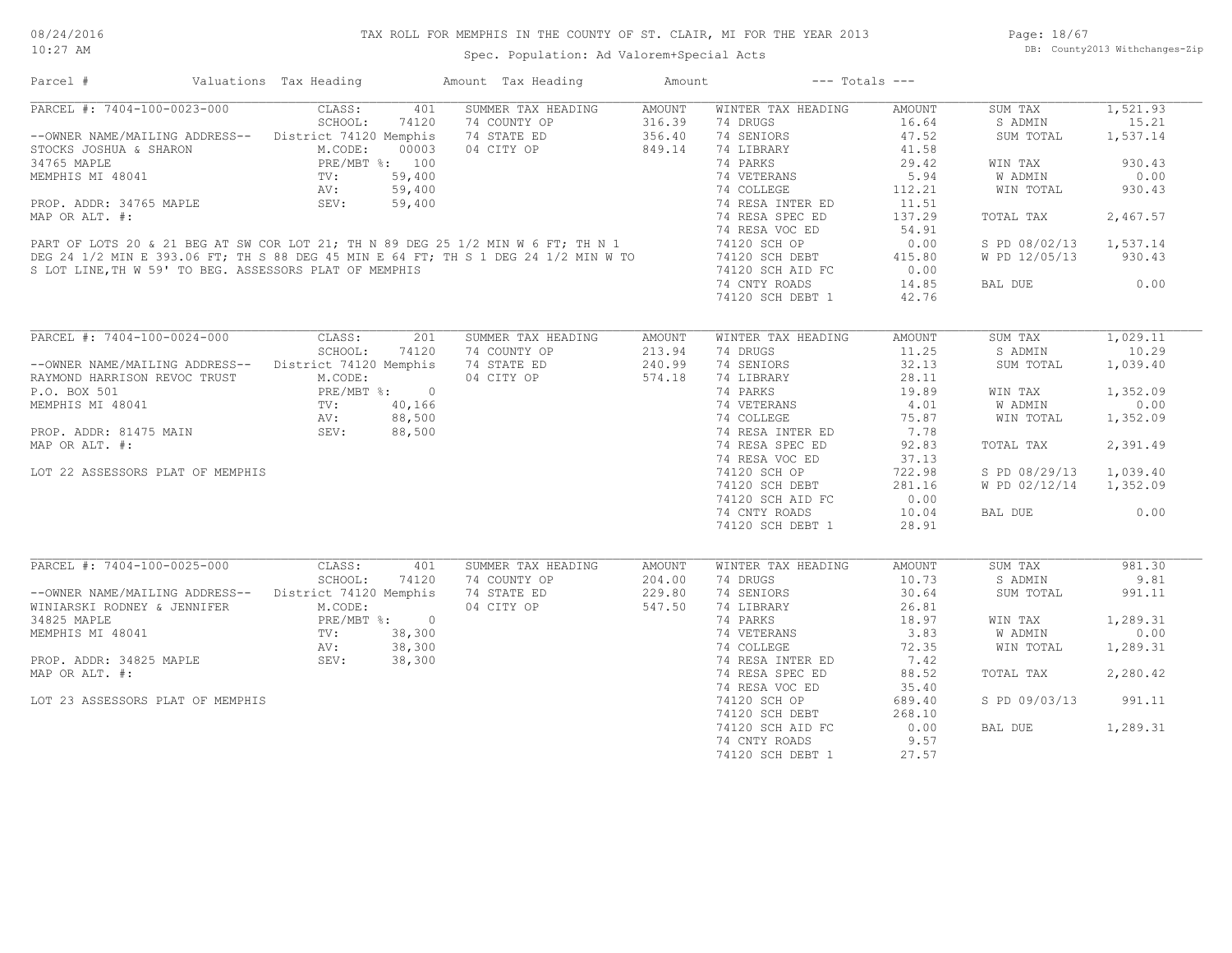#### TAX ROLL FOR MEMPHIS IN THE COUNTY OF ST. CLAIR, MI FOR THE YEAR 2013

10:27 AM

#### Spec. Population: Ad Valorem+Special Acts

Page: 19/67 DB: County2013 Withchanges-Zip

| PARCEL #: 7404-100-0026-000 CLASS:<br>1,275.70<br>401<br>SUMMER TAX HEADING<br>AMOUNT<br>WINTER TAX HEADING<br>AMOUNT<br>SUM TAX<br>SCHOOL:<br>$265.20$<br>$298.74$<br>74 DRUGS<br>13.95<br>S ADMIN<br>12.75<br>74120<br>74 COUNTY OP<br>-- OWNER NAME/MAILING ADDRESS-- District 74120 Memphis<br>74 STATE ED<br>74 SENIORS<br>39.83<br>SUM TOTAL<br>1,288.45<br>04 CITY OP<br>711.76<br>74 LIBRARY<br>34.85<br>ST JOHN JOSEPH & LUANNE<br>M.CODE: 00001<br>34620 MAPLE<br>MEMPHIS MI 48041<br>PROP. ADDR: 34620 MAPLE<br>PROP. ADDR: 34620 MAPLE<br>PROP. ADDR: 34620 MAPLE<br>SEV: 55,800<br>74 PARKS<br>779.86<br>24.66<br>WIN TAX<br>$100$<br>19,790<br>5,800<br>5,800<br>74 VETERANS<br>74 COLLEGE<br>$4.97$<br>94.05<br>0.00<br>W ADMIN<br>WIN TOTAL<br>779.86<br>74 RESA INTER ED<br>9.64<br>74 RESA SPEC ED<br>2,068.31<br>MAP OR ALT. #:<br>115.07<br>TOTAL TAX<br>74 RESA VOC ED<br>46.03<br>N 99.75 FT OF LOT 24 ASSESSORS PLAT OF MEMPHIS<br>74120 SCH OP<br>0.00<br>S PD 08/26/13 1,288.45<br>74120 SCH DEBT<br>348.53<br>W PD 01/15/14 779.86<br>0.00<br>74120 SCH AID FC<br>BAL DUE 0.00<br>74 CNTY ROADS<br>12.44<br>74120 SCH DEBT 1<br>35.84<br>PARCEL #: 7404-100-0027-000<br>CLASS:<br>1, 175, 45<br>401<br>SUMMER TAX HEADING<br>WINTER TAX HEADING<br>AMOUNT<br>SUM TAX<br>AMOUNT<br>SCHOOL:<br>244.36<br>74 DRUGS<br>12.85<br>S ADMIN<br>74120<br>74 COUNTY OP<br>11.75<br>244.36<br>275.26<br>74 SENIORS<br>--OWNER NAME/MAILING ADDRESS-- District 74120 Memphis<br>36.70<br>1,187.20<br>74 STATE ED<br>SUM TOTAL<br>WALSH KENNETH & THERESA<br>MALSH KENNETH & THERESA<br>MALSH KENNETH & THERESA<br>MEMPHIS MI 48041<br>TV: 45,878<br>AV: 50,500<br>PROP. ADDR: 81220 BELLE RIVER<br>SEV: 50,500<br>04 CITY OP 655.83<br>74 LIBRARY<br>74 PARKS<br>32.11<br>32.11<br>74 PARKS<br>74 VETERANS<br>74 COLLEGE<br>74 RESA INTER ED<br>86.66<br>74 RESA INTER ED<br>8.89<br>718.58<br>WIN TAX<br>W ADMIN<br>0.00<br>WIN TOTAL 718.58<br>74 RESA SPEC ED<br>1,905.78<br>106.03<br>TOTAL TAX<br>74 RESA VOC ED<br>$\begin{array}{llll} \text{74120~SCH~OP} & \text{92.41} \\ \text{74120~SCH~OP} & \text{0.00} \\ \text{74120~SCH~DEBT} & \text{321.14} \end{array}$<br>S 90 FT OF LOT 24 ASSESSORS PLAT OF MEMPHIS<br>S PD 08/26/13 1,187.20<br> | Parcel #       | Valuations Tax Heading | Amount Tax Heading | Amount | $---$ Totals $---$ |  |  |
|------------------------------------------------------------------------------------------------------------------------------------------------------------------------------------------------------------------------------------------------------------------------------------------------------------------------------------------------------------------------------------------------------------------------------------------------------------------------------------------------------------------------------------------------------------------------------------------------------------------------------------------------------------------------------------------------------------------------------------------------------------------------------------------------------------------------------------------------------------------------------------------------------------------------------------------------------------------------------------------------------------------------------------------------------------------------------------------------------------------------------------------------------------------------------------------------------------------------------------------------------------------------------------------------------------------------------------------------------------------------------------------------------------------------------------------------------------------------------------------------------------------------------------------------------------------------------------------------------------------------------------------------------------------------------------------------------------------------------------------------------------------------------------------------------------------------------------------------------------------------------------------------------------------------------------------------------------------------------------------------------------------------------------------------------------------------------------------------------------------------------------------------------------------------------------------------------------------------------------------------------------------------|----------------|------------------------|--------------------|--------|--------------------|--|--|
|                                                                                                                                                                                                                                                                                                                                                                                                                                                                                                                                                                                                                                                                                                                                                                                                                                                                                                                                                                                                                                                                                                                                                                                                                                                                                                                                                                                                                                                                                                                                                                                                                                                                                                                                                                                                                                                                                                                                                                                                                                                                                                                                                                                                                                                                        |                |                        |                    |        |                    |  |  |
|                                                                                                                                                                                                                                                                                                                                                                                                                                                                                                                                                                                                                                                                                                                                                                                                                                                                                                                                                                                                                                                                                                                                                                                                                                                                                                                                                                                                                                                                                                                                                                                                                                                                                                                                                                                                                                                                                                                                                                                                                                                                                                                                                                                                                                                                        |                |                        |                    |        |                    |  |  |
|                                                                                                                                                                                                                                                                                                                                                                                                                                                                                                                                                                                                                                                                                                                                                                                                                                                                                                                                                                                                                                                                                                                                                                                                                                                                                                                                                                                                                                                                                                                                                                                                                                                                                                                                                                                                                                                                                                                                                                                                                                                                                                                                                                                                                                                                        |                |                        |                    |        |                    |  |  |
|                                                                                                                                                                                                                                                                                                                                                                                                                                                                                                                                                                                                                                                                                                                                                                                                                                                                                                                                                                                                                                                                                                                                                                                                                                                                                                                                                                                                                                                                                                                                                                                                                                                                                                                                                                                                                                                                                                                                                                                                                                                                                                                                                                                                                                                                        |                |                        |                    |        |                    |  |  |
|                                                                                                                                                                                                                                                                                                                                                                                                                                                                                                                                                                                                                                                                                                                                                                                                                                                                                                                                                                                                                                                                                                                                                                                                                                                                                                                                                                                                                                                                                                                                                                                                                                                                                                                                                                                                                                                                                                                                                                                                                                                                                                                                                                                                                                                                        |                |                        |                    |        |                    |  |  |
|                                                                                                                                                                                                                                                                                                                                                                                                                                                                                                                                                                                                                                                                                                                                                                                                                                                                                                                                                                                                                                                                                                                                                                                                                                                                                                                                                                                                                                                                                                                                                                                                                                                                                                                                                                                                                                                                                                                                                                                                                                                                                                                                                                                                                                                                        |                |                        |                    |        |                    |  |  |
|                                                                                                                                                                                                                                                                                                                                                                                                                                                                                                                                                                                                                                                                                                                                                                                                                                                                                                                                                                                                                                                                                                                                                                                                                                                                                                                                                                                                                                                                                                                                                                                                                                                                                                                                                                                                                                                                                                                                                                                                                                                                                                                                                                                                                                                                        |                |                        |                    |        |                    |  |  |
|                                                                                                                                                                                                                                                                                                                                                                                                                                                                                                                                                                                                                                                                                                                                                                                                                                                                                                                                                                                                                                                                                                                                                                                                                                                                                                                                                                                                                                                                                                                                                                                                                                                                                                                                                                                                                                                                                                                                                                                                                                                                                                                                                                                                                                                                        |                |                        |                    |        |                    |  |  |
|                                                                                                                                                                                                                                                                                                                                                                                                                                                                                                                                                                                                                                                                                                                                                                                                                                                                                                                                                                                                                                                                                                                                                                                                                                                                                                                                                                                                                                                                                                                                                                                                                                                                                                                                                                                                                                                                                                                                                                                                                                                                                                                                                                                                                                                                        |                |                        |                    |        |                    |  |  |
|                                                                                                                                                                                                                                                                                                                                                                                                                                                                                                                                                                                                                                                                                                                                                                                                                                                                                                                                                                                                                                                                                                                                                                                                                                                                                                                                                                                                                                                                                                                                                                                                                                                                                                                                                                                                                                                                                                                                                                                                                                                                                                                                                                                                                                                                        |                |                        |                    |        |                    |  |  |
|                                                                                                                                                                                                                                                                                                                                                                                                                                                                                                                                                                                                                                                                                                                                                                                                                                                                                                                                                                                                                                                                                                                                                                                                                                                                                                                                                                                                                                                                                                                                                                                                                                                                                                                                                                                                                                                                                                                                                                                                                                                                                                                                                                                                                                                                        |                |                        |                    |        |                    |  |  |
|                                                                                                                                                                                                                                                                                                                                                                                                                                                                                                                                                                                                                                                                                                                                                                                                                                                                                                                                                                                                                                                                                                                                                                                                                                                                                                                                                                                                                                                                                                                                                                                                                                                                                                                                                                                                                                                                                                                                                                                                                                                                                                                                                                                                                                                                        |                |                        |                    |        |                    |  |  |
|                                                                                                                                                                                                                                                                                                                                                                                                                                                                                                                                                                                                                                                                                                                                                                                                                                                                                                                                                                                                                                                                                                                                                                                                                                                                                                                                                                                                                                                                                                                                                                                                                                                                                                                                                                                                                                                                                                                                                                                                                                                                                                                                                                                                                                                                        |                |                        |                    |        |                    |  |  |
|                                                                                                                                                                                                                                                                                                                                                                                                                                                                                                                                                                                                                                                                                                                                                                                                                                                                                                                                                                                                                                                                                                                                                                                                                                                                                                                                                                                                                                                                                                                                                                                                                                                                                                                                                                                                                                                                                                                                                                                                                                                                                                                                                                                                                                                                        |                |                        |                    |        |                    |  |  |
|                                                                                                                                                                                                                                                                                                                                                                                                                                                                                                                                                                                                                                                                                                                                                                                                                                                                                                                                                                                                                                                                                                                                                                                                                                                                                                                                                                                                                                                                                                                                                                                                                                                                                                                                                                                                                                                                                                                                                                                                                                                                                                                                                                                                                                                                        |                |                        |                    |        |                    |  |  |
|                                                                                                                                                                                                                                                                                                                                                                                                                                                                                                                                                                                                                                                                                                                                                                                                                                                                                                                                                                                                                                                                                                                                                                                                                                                                                                                                                                                                                                                                                                                                                                                                                                                                                                                                                                                                                                                                                                                                                                                                                                                                                                                                                                                                                                                                        |                |                        |                    |        |                    |  |  |
|                                                                                                                                                                                                                                                                                                                                                                                                                                                                                                                                                                                                                                                                                                                                                                                                                                                                                                                                                                                                                                                                                                                                                                                                                                                                                                                                                                                                                                                                                                                                                                                                                                                                                                                                                                                                                                                                                                                                                                                                                                                                                                                                                                                                                                                                        |                |                        |                    |        |                    |  |  |
|                                                                                                                                                                                                                                                                                                                                                                                                                                                                                                                                                                                                                                                                                                                                                                                                                                                                                                                                                                                                                                                                                                                                                                                                                                                                                                                                                                                                                                                                                                                                                                                                                                                                                                                                                                                                                                                                                                                                                                                                                                                                                                                                                                                                                                                                        |                |                        |                    |        |                    |  |  |
|                                                                                                                                                                                                                                                                                                                                                                                                                                                                                                                                                                                                                                                                                                                                                                                                                                                                                                                                                                                                                                                                                                                                                                                                                                                                                                                                                                                                                                                                                                                                                                                                                                                                                                                                                                                                                                                                                                                                                                                                                                                                                                                                                                                                                                                                        |                |                        |                    |        |                    |  |  |
|                                                                                                                                                                                                                                                                                                                                                                                                                                                                                                                                                                                                                                                                                                                                                                                                                                                                                                                                                                                                                                                                                                                                                                                                                                                                                                                                                                                                                                                                                                                                                                                                                                                                                                                                                                                                                                                                                                                                                                                                                                                                                                                                                                                                                                                                        |                |                        |                    |        |                    |  |  |
|                                                                                                                                                                                                                                                                                                                                                                                                                                                                                                                                                                                                                                                                                                                                                                                                                                                                                                                                                                                                                                                                                                                                                                                                                                                                                                                                                                                                                                                                                                                                                                                                                                                                                                                                                                                                                                                                                                                                                                                                                                                                                                                                                                                                                                                                        |                |                        |                    |        |                    |  |  |
|                                                                                                                                                                                                                                                                                                                                                                                                                                                                                                                                                                                                                                                                                                                                                                                                                                                                                                                                                                                                                                                                                                                                                                                                                                                                                                                                                                                                                                                                                                                                                                                                                                                                                                                                                                                                                                                                                                                                                                                                                                                                                                                                                                                                                                                                        |                |                        |                    |        |                    |  |  |
|                                                                                                                                                                                                                                                                                                                                                                                                                                                                                                                                                                                                                                                                                                                                                                                                                                                                                                                                                                                                                                                                                                                                                                                                                                                                                                                                                                                                                                                                                                                                                                                                                                                                                                                                                                                                                                                                                                                                                                                                                                                                                                                                                                                                                                                                        |                |                        |                    |        |                    |  |  |
|                                                                                                                                                                                                                                                                                                                                                                                                                                                                                                                                                                                                                                                                                                                                                                                                                                                                                                                                                                                                                                                                                                                                                                                                                                                                                                                                                                                                                                                                                                                                                                                                                                                                                                                                                                                                                                                                                                                                                                                                                                                                                                                                                                                                                                                                        |                |                        |                    |        |                    |  |  |
|                                                                                                                                                                                                                                                                                                                                                                                                                                                                                                                                                                                                                                                                                                                                                                                                                                                                                                                                                                                                                                                                                                                                                                                                                                                                                                                                                                                                                                                                                                                                                                                                                                                                                                                                                                                                                                                                                                                                                                                                                                                                                                                                                                                                                                                                        |                |                        |                    |        |                    |  |  |
|                                                                                                                                                                                                                                                                                                                                                                                                                                                                                                                                                                                                                                                                                                                                                                                                                                                                                                                                                                                                                                                                                                                                                                                                                                                                                                                                                                                                                                                                                                                                                                                                                                                                                                                                                                                                                                                                                                                                                                                                                                                                                                                                                                                                                                                                        | MAP OR ALT. #: |                        |                    |        |                    |  |  |
|                                                                                                                                                                                                                                                                                                                                                                                                                                                                                                                                                                                                                                                                                                                                                                                                                                                                                                                                                                                                                                                                                                                                                                                                                                                                                                                                                                                                                                                                                                                                                                                                                                                                                                                                                                                                                                                                                                                                                                                                                                                                                                                                                                                                                                                                        |                |                        |                    |        |                    |  |  |
|                                                                                                                                                                                                                                                                                                                                                                                                                                                                                                                                                                                                                                                                                                                                                                                                                                                                                                                                                                                                                                                                                                                                                                                                                                                                                                                                                                                                                                                                                                                                                                                                                                                                                                                                                                                                                                                                                                                                                                                                                                                                                                                                                                                                                                                                        |                |                        |                    |        |                    |  |  |
|                                                                                                                                                                                                                                                                                                                                                                                                                                                                                                                                                                                                                                                                                                                                                                                                                                                                                                                                                                                                                                                                                                                                                                                                                                                                                                                                                                                                                                                                                                                                                                                                                                                                                                                                                                                                                                                                                                                                                                                                                                                                                                                                                                                                                                                                        |                |                        |                    |        |                    |  |  |
|                                                                                                                                                                                                                                                                                                                                                                                                                                                                                                                                                                                                                                                                                                                                                                                                                                                                                                                                                                                                                                                                                                                                                                                                                                                                                                                                                                                                                                                                                                                                                                                                                                                                                                                                                                                                                                                                                                                                                                                                                                                                                                                                                                                                                                                                        |                |                        |                    |        |                    |  |  |
|                                                                                                                                                                                                                                                                                                                                                                                                                                                                                                                                                                                                                                                                                                                                                                                                                                                                                                                                                                                                                                                                                                                                                                                                                                                                                                                                                                                                                                                                                                                                                                                                                                                                                                                                                                                                                                                                                                                                                                                                                                                                                                                                                                                                                                                                        |                |                        |                    |        |                    |  |  |
|                                                                                                                                                                                                                                                                                                                                                                                                                                                                                                                                                                                                                                                                                                                                                                                                                                                                                                                                                                                                                                                                                                                                                                                                                                                                                                                                                                                                                                                                                                                                                                                                                                                                                                                                                                                                                                                                                                                                                                                                                                                                                                                                                                                                                                                                        |                |                        |                    |        |                    |  |  |
|                                                                                                                                                                                                                                                                                                                                                                                                                                                                                                                                                                                                                                                                                                                                                                                                                                                                                                                                                                                                                                                                                                                                                                                                                                                                                                                                                                                                                                                                                                                                                                                                                                                                                                                                                                                                                                                                                                                                                                                                                                                                                                                                                                                                                                                                        |                |                        |                    |        |                    |  |  |
|                                                                                                                                                                                                                                                                                                                                                                                                                                                                                                                                                                                                                                                                                                                                                                                                                                                                                                                                                                                                                                                                                                                                                                                                                                                                                                                                                                                                                                                                                                                                                                                                                                                                                                                                                                                                                                                                                                                                                                                                                                                                                                                                                                                                                                                                        |                |                        |                    |        |                    |  |  |
|                                                                                                                                                                                                                                                                                                                                                                                                                                                                                                                                                                                                                                                                                                                                                                                                                                                                                                                                                                                                                                                                                                                                                                                                                                                                                                                                                                                                                                                                                                                                                                                                                                                                                                                                                                                                                                                                                                                                                                                                                                                                                                                                                                                                                                                                        |                |                        |                    |        |                    |  |  |
|                                                                                                                                                                                                                                                                                                                                                                                                                                                                                                                                                                                                                                                                                                                                                                                                                                                                                                                                                                                                                                                                                                                                                                                                                                                                                                                                                                                                                                                                                                                                                                                                                                                                                                                                                                                                                                                                                                                                                                                                                                                                                                                                                                                                                                                                        |                |                        |                    |        |                    |  |  |
|                                                                                                                                                                                                                                                                                                                                                                                                                                                                                                                                                                                                                                                                                                                                                                                                                                                                                                                                                                                                                                                                                                                                                                                                                                                                                                                                                                                                                                                                                                                                                                                                                                                                                                                                                                                                                                                                                                                                                                                                                                                                                                                                                                                                                                                                        |                |                        |                    |        |                    |  |  |
|                                                                                                                                                                                                                                                                                                                                                                                                                                                                                                                                                                                                                                                                                                                                                                                                                                                                                                                                                                                                                                                                                                                                                                                                                                                                                                                                                                                                                                                                                                                                                                                                                                                                                                                                                                                                                                                                                                                                                                                                                                                                                                                                                                                                                                                                        |                |                        |                    |        |                    |  |  |
|                                                                                                                                                                                                                                                                                                                                                                                                                                                                                                                                                                                                                                                                                                                                                                                                                                                                                                                                                                                                                                                                                                                                                                                                                                                                                                                                                                                                                                                                                                                                                                                                                                                                                                                                                                                                                                                                                                                                                                                                                                                                                                                                                                                                                                                                        |                |                        |                    |        |                    |  |  |
|                                                                                                                                                                                                                                                                                                                                                                                                                                                                                                                                                                                                                                                                                                                                                                                                                                                                                                                                                                                                                                                                                                                                                                                                                                                                                                                                                                                                                                                                                                                                                                                                                                                                                                                                                                                                                                                                                                                                                                                                                                                                                                                                                                                                                                                                        |                |                        |                    |        |                    |  |  |
|                                                                                                                                                                                                                                                                                                                                                                                                                                                                                                                                                                                                                                                                                                                                                                                                                                                                                                                                                                                                                                                                                                                                                                                                                                                                                                                                                                                                                                                                                                                                                                                                                                                                                                                                                                                                                                                                                                                                                                                                                                                                                                                                                                                                                                                                        |                |                        |                    |        |                    |  |  |
|                                                                                                                                                                                                                                                                                                                                                                                                                                                                                                                                                                                                                                                                                                                                                                                                                                                                                                                                                                                                                                                                                                                                                                                                                                                                                                                                                                                                                                                                                                                                                                                                                                                                                                                                                                                                                                                                                                                                                                                                                                                                                                                                                                                                                                                                        |                |                        |                    |        |                    |  |  |
|                                                                                                                                                                                                                                                                                                                                                                                                                                                                                                                                                                                                                                                                                                                                                                                                                                                                                                                                                                                                                                                                                                                                                                                                                                                                                                                                                                                                                                                                                                                                                                                                                                                                                                                                                                                                                                                                                                                                                                                                                                                                                                                                                                                                                                                                        |                |                        |                    |        |                    |  |  |
|                                                                                                                                                                                                                                                                                                                                                                                                                                                                                                                                                                                                                                                                                                                                                                                                                                                                                                                                                                                                                                                                                                                                                                                                                                                                                                                                                                                                                                                                                                                                                                                                                                                                                                                                                                                                                                                                                                                                                                                                                                                                                                                                                                                                                                                                        |                |                        |                    |        |                    |  |  |
|                                                                                                                                                                                                                                                                                                                                                                                                                                                                                                                                                                                                                                                                                                                                                                                                                                                                                                                                                                                                                                                                                                                                                                                                                                                                                                                                                                                                                                                                                                                                                                                                                                                                                                                                                                                                                                                                                                                                                                                                                                                                                                                                                                                                                                                                        |                |                        |                    |        |                    |  |  |
|                                                                                                                                                                                                                                                                                                                                                                                                                                                                                                                                                                                                                                                                                                                                                                                                                                                                                                                                                                                                                                                                                                                                                                                                                                                                                                                                                                                                                                                                                                                                                                                                                                                                                                                                                                                                                                                                                                                                                                                                                                                                                                                                                                                                                                                                        |                |                        |                    |        |                    |  |  |
|                                                                                                                                                                                                                                                                                                                                                                                                                                                                                                                                                                                                                                                                                                                                                                                                                                                                                                                                                                                                                                                                                                                                                                                                                                                                                                                                                                                                                                                                                                                                                                                                                                                                                                                                                                                                                                                                                                                                                                                                                                                                                                                                                                                                                                                                        |                |                        |                    |        |                    |  |  |
|                                                                                                                                                                                                                                                                                                                                                                                                                                                                                                                                                                                                                                                                                                                                                                                                                                                                                                                                                                                                                                                                                                                                                                                                                                                                                                                                                                                                                                                                                                                                                                                                                                                                                                                                                                                                                                                                                                                                                                                                                                                                                                                                                                                                                                                                        |                |                        |                    |        |                    |  |  |
|                                                                                                                                                                                                                                                                                                                                                                                                                                                                                                                                                                                                                                                                                                                                                                                                                                                                                                                                                                                                                                                                                                                                                                                                                                                                                                                                                                                                                                                                                                                                                                                                                                                                                                                                                                                                                                                                                                                                                                                                                                                                                                                                                                                                                                                                        |                |                        |                    |        |                    |  |  |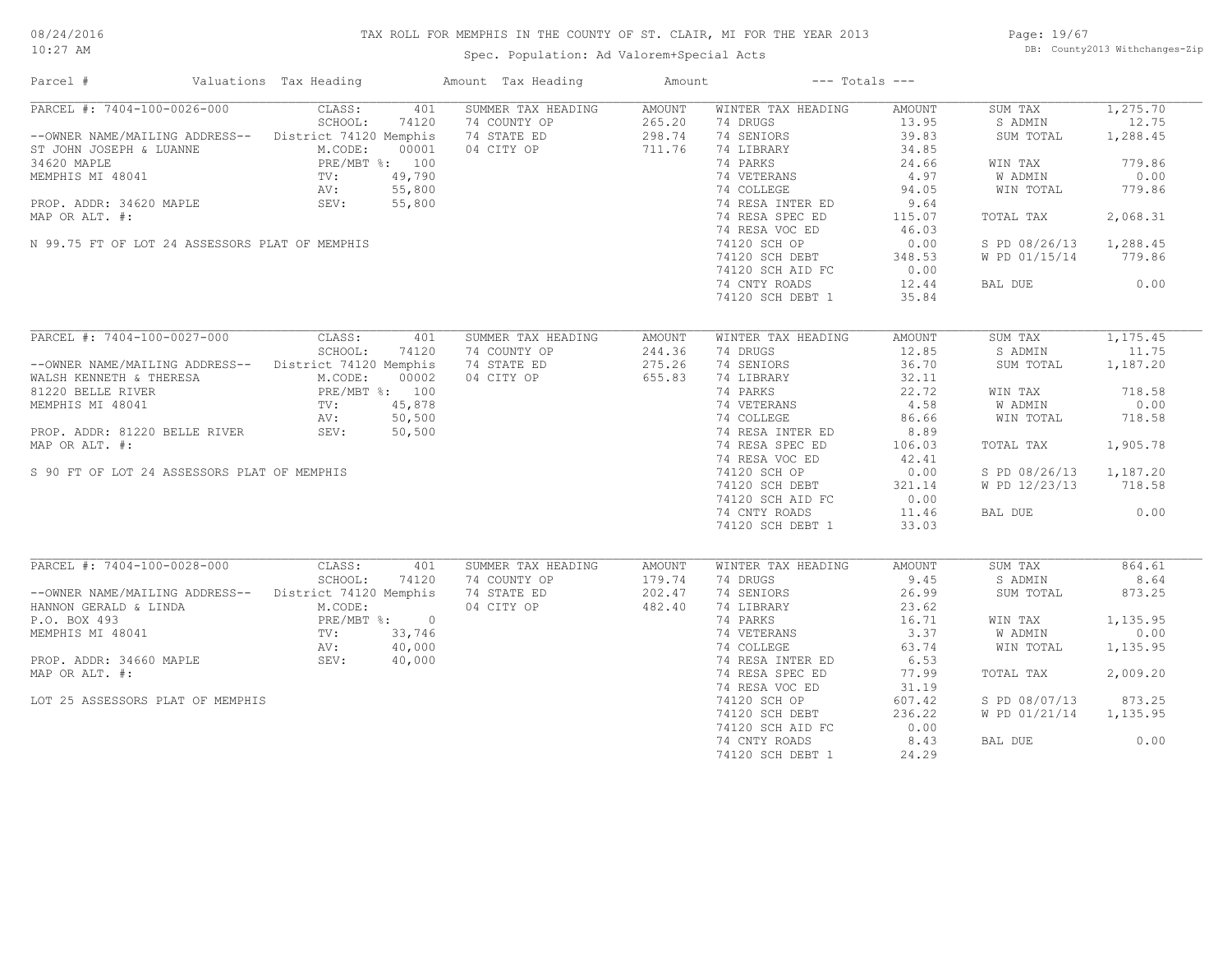#### TAX ROLL FOR MEMPHIS IN THE COUNTY OF ST. CLAIR, MI FOR THE YEAR 2013

10:27 AM

### Spec. Population: Ad Valorem+Special Acts

Page: 20/67 DB: County2013 Withchanges-Zip

| Parcel #                                                                                                                                                  | Valuations Tax Heading | Amount Tax Heading                                      | Amount             |                                           | $---$ Totals $---$ |                        |          |
|-----------------------------------------------------------------------------------------------------------------------------------------------------------|------------------------|---------------------------------------------------------|--------------------|-------------------------------------------|--------------------|------------------------|----------|
| PARCEL #: 7404-100-0029-000                                                                                                                               | CLASS:                 | 401 SUMMER TAX HEADING                                  | AMOUNT             | WINTER TAX HEADING                        | AMOUNT             | SUM TAX                | 1,090.89 |
|                                                                                                                                                           | SCHOOL:<br>74120       |                                                         |                    | 74 DRUGS                                  | 11.93              | S ADMIN                | 10.90    |
| --OWNER NAME/MAILING ADDRESS-- District 74120 Memphis 74 STATE ED                                                                                         |                        | 74 COUNTY OP<br>74 STATE ED 255.46<br>04 CITY OP 608.65 |                    | 74 SENIORS                                | 34.06              | SUM TOTAL              | 1,101.79 |
|                                                                                                                                                           |                        |                                                         |                    | 74 LIBRARY                                | 29.80              |                        |          |
|                                                                                                                                                           |                        |                                                         |                    | 74 PARKS                                  | 21.09              | WIN TAX                | 1,433.27 |
|                                                                                                                                                           |                        |                                                         |                    |                                           | 4.25               | W ADMIN                | 0.00     |
|                                                                                                                                                           |                        |                                                         |                    | 74 VETERANS<br>74 COLLEGE                 | 80.43              | WIN TOTAL              | 1,433.27 |
|                                                                                                                                                           |                        |                                                         |                    | 74 RESA INTER ED                          | 8.25               |                        |          |
|                                                                                                                                                           |                        |                                                         |                    |                                           |                    |                        |          |
| MAP OR ALT. #:                                                                                                                                            |                        |                                                         |                    | 74 RESA SPEC ED                           | 98.40              | TOTAL TAX              | 2,535.06 |
|                                                                                                                                                           |                        |                                                         |                    | 74 RESA VOC ED                            | 39.36              |                        |          |
| LOT 26 ASSESSORS PLAT OF MEMPHIS                                                                                                                          |                        |                                                         |                    | 74120 SCH OP<br>74120 SCH DEBT            | 766.38             | S PD 08/07/13 1,101.79 |          |
|                                                                                                                                                           |                        |                                                         |                    |                                           | 298.03             | W PD 01/21/14 1,433.27 |          |
|                                                                                                                                                           |                        |                                                         |                    | 74120 SCH AID FC                          | 0.00               |                        |          |
|                                                                                                                                                           |                        |                                                         |                    | 74 CNTY ROADS                             | 10.64              | BAL DUE                | 0.00     |
|                                                                                                                                                           |                        |                                                         |                    | 74120 SCH DEBT 1                          | 30.65              |                        |          |
|                                                                                                                                                           |                        |                                                         |                    |                                           |                    |                        |          |
| PARCEL #: 7404-100-0030-000                                                                                                                               | CLASS:<br>401          | SUMMER TAX HEADING                                      | AMOUNT             | WINTER TAX HEADING                        | AMOUNT             | SUM TAX                | 910.84   |
|                                                                                                                                                           | SCHOOL:<br>74120       | 74 COUNTY OP                                            | 189.35             | 74 DRUGS                                  | 9.96               | S ADMIN                | 9.10     |
| --OWNER NAME/MAILING ADDRESS-- District 74120 Memphis                                                                                                     |                        | 74 STATE ED                                             | 213.30             | 74 SENIORS                                | 28.44              | SUM TOTAL              | 919.94   |
| HANNON GERALD & LINDA<br>P.O. BOX 493<br>MEMPHIS MI 48041<br>PROP. ADDR: 34720 MAPLE<br>PROP. ADDR: 34720 MAPLE<br>PROP. ADDR: 34720 MAPLE<br>SEV: 40,500 |                        | 04 CITY OP                                              | 508.19             | 74 LIBRARY                                | 24.88              |                        |          |
|                                                                                                                                                           |                        |                                                         |                    | 74 PARKS                                  | 17.61              | WIN TAX                | 1,196.71 |
|                                                                                                                                                           |                        |                                                         |                    |                                           |                    |                        |          |
|                                                                                                                                                           |                        |                                                         |                    | <sup>-</sup><br>74 VETERANS<br>74 COLLEGE | 3.55               | W ADMIN                | 0.00     |
|                                                                                                                                                           |                        |                                                         |                    |                                           | 67.15              | WIN TOTAL              | 1,196.71 |
|                                                                                                                                                           |                        |                                                         |                    | 74 RESA INTER ED                          | 6.88               |                        |          |
| MAP OR ALT. #:                                                                                                                                            |                        |                                                         |                    | 74 RESA SPEC ED                           | 82.16              | TOTAL TAX              | 2,116.65 |
|                                                                                                                                                           |                        |                                                         |                    | 74 RESA VOC ED                            | 32.86              |                        |          |
| E 1/2 OF LOT 27 ASSESSORS PLAT OF MEMPHIS                                                                                                                 |                        |                                                         |                    | 74120 SCH OP                              | 639.90             | S PD 08/07/13          | 919.94   |
|                                                                                                                                                           |                        |                                                         |                    | 74120 SCH DEBT                            | 248.85             | W PD 01/21/14 1,196.71 |          |
|                                                                                                                                                           |                        |                                                         |                    | 74120 SCH AID FC                          | 0.00               |                        |          |
|                                                                                                                                                           |                        |                                                         |                    | 74 CNTY ROADS                             | 8.88               | BAL DUE                | 0.00     |
|                                                                                                                                                           |                        |                                                         |                    |                                           |                    |                        |          |
|                                                                                                                                                           |                        |                                                         |                    | 74120 SCH DEBT 1                          | 25.59              |                        |          |
| PARCEL #: 7404-100-0031-000                                                                                                                               | CLASS:                 | 402<br>SUMMER TAX HEADING                               | AMOUNT             | WINTER TAX HEADING                        | AMOUNT             | SUM TAX                | 141.87   |
|                                                                                                                                                           | SCHOOL:<br>74120       | 74 COUNTY OP                                            | 29.49              | 74 DRUGS                                  | 1.55               | S ADMIN                | 1.41     |
| --OWNER NAME/MAILING ADDRESS-- District 74120 Memphis 74 STATE ED                                                                                         |                        |                                                         | $29.49$<br>$33.22$ | 74 SENIORS                                | 4.43               | SUM TOTAL              | 143.28   |
|                                                                                                                                                           |                        |                                                         |                    |                                           |                    |                        |          |
| HANNON GERALD & LINDA                                                                                                                                     | M.CODE:                | 04 CITY OP                                              | 79.16              | 74 LIBRARY                                | 3.87               |                        |          |
|                                                                                                                                                           |                        |                                                         |                    | 74 PARKS                                  | 2.74               | WIN TAX                | 186.37   |
|                                                                                                                                                           |                        |                                                         |                    | 74 VETERANS<br>74 COLLEGE                 | 0.55               | W ADMIN                | 0.00     |
|                                                                                                                                                           |                        |                                                         |                    |                                           | 10.46              | WIN TOTAL              | 186.37   |
| P.O. BOX 493<br>P.O. BOX 493<br>MEMPHIS MI 48041<br>PROP. ADDR: 34720 MAPLE<br>PROP. ADDR: 34720 MAPLE<br>SEV: 7,200                                      |                        |                                                         |                    | 74 RESA INTER ED                          | 1.07               |                        |          |
| MAP OR ALT. #:                                                                                                                                            |                        |                                                         |                    | 74 RESA SPEC ED                           | 12.79              | TOTAL TAX              | 329.65   |
|                                                                                                                                                           |                        |                                                         |                    | 74 RESA VOC ED                            | 5.11               |                        |          |
| W 1/2 OF LOT 27 ASSESSORS PLAT OF MEMPHIS                                                                                                                 |                        |                                                         |                    | 74120 SCH OP                              | 99.68              | S PD 08/07/13          | 143.28   |
|                                                                                                                                                           |                        |                                                         |                    | 74120 SCH DEBT                            | 38.76              | W PD 01/21/14          | 186.37   |
|                                                                                                                                                           |                        |                                                         |                    |                                           |                    |                        |          |
|                                                                                                                                                           |                        |                                                         |                    | 74120 SCH AID FC                          | 0.00               |                        |          |
|                                                                                                                                                           |                        |                                                         |                    | 74 CNTY ROADS                             | 1.38               | BAL DUE                | 0.00     |
|                                                                                                                                                           |                        |                                                         |                    | 74120 SCH DEBT 1                          | 3.98               |                        |          |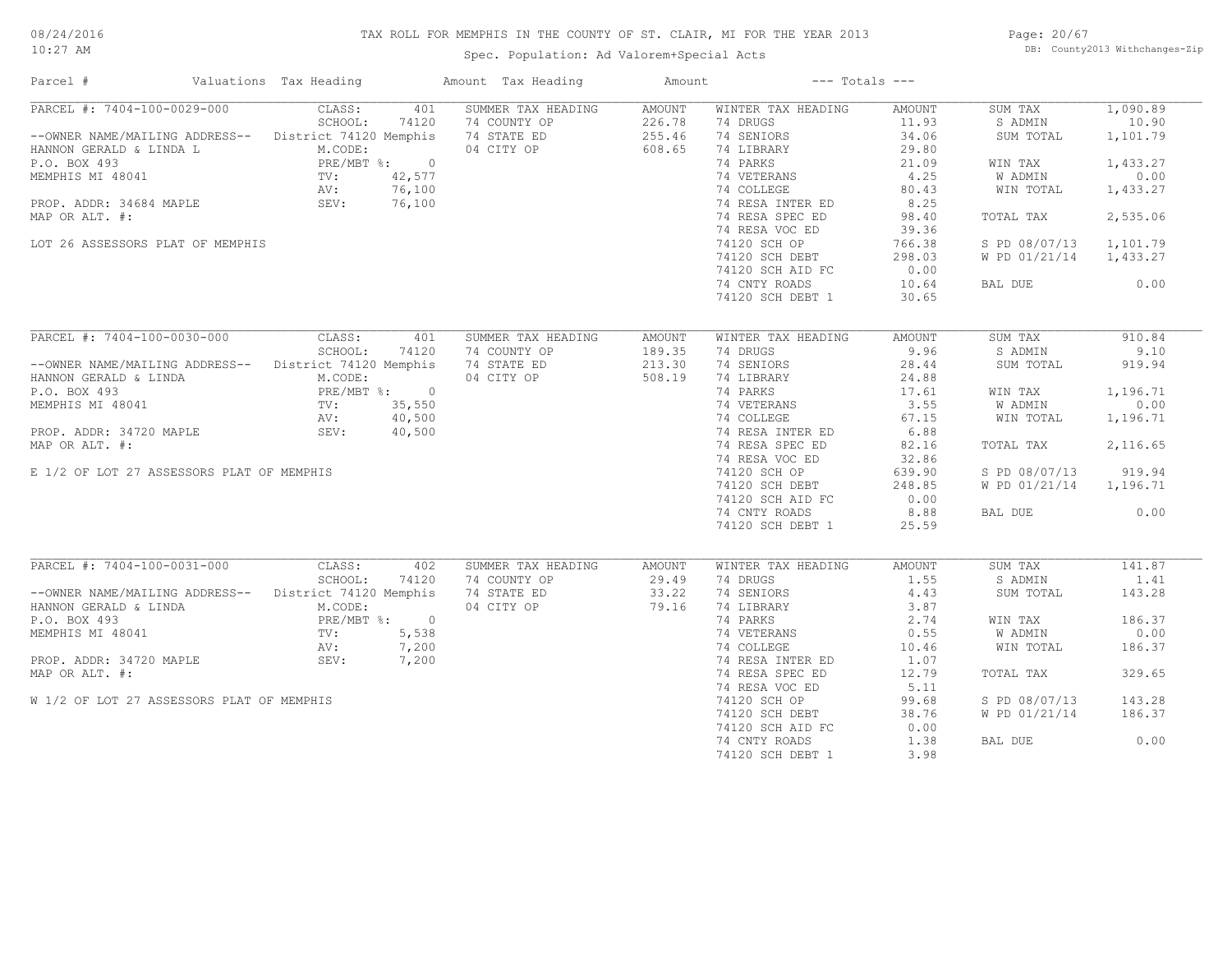#### 08/24/2016 10:27 AM

#### TAX ROLL FOR MEMPHIS IN THE COUNTY OF ST. CLAIR, MI FOR THE YEAR 2013

#### Spec. Population: Ad Valorem+Special Acts

Page: 21/67 DB: County2013 Withchanges-Zip

| Parcel #                                                                        | Valuations Tax Heading                             | Amount Tax Heading | Amount |                    | $---$ Totals $---$ |               |          |
|---------------------------------------------------------------------------------|----------------------------------------------------|--------------------|--------|--------------------|--------------------|---------------|----------|
| PARCEL #: 7404-100-0032-000                                                     | CLASS:<br>401                                      | SUMMER TAX HEADING | AMOUNT | WINTER TAX HEADING | AMOUNT             | SUM TAX       | 1,070.49 |
|                                                                                 | SCHOOL:<br>74120                                   | 74 COUNTY OP       | 222.54 | 74 DRUGS           | 11.71              | S ADMIN       | 10.70    |
| --OWNER NAME/MAILING ADDRESS--                                                  | District 74120 Memphis                             | 74 STATE ED        | 250.68 | 74 SENIORS         | 33.42              | SUM TOTAL     | 1,081.19 |
| FURLIN LOUIS & PATRICIA                                                         | M.CODE:                                            | 04 CITY OP         | 597.27 | 74 LIBRARY         | 29.24              |               |          |
| P.O. BOX 406                                                                    | PRE/MBT %: 100<br>ri.<br>PRL<br>TV:<br>AV:<br>SEV: |                    |        | 74 PARKS           | 20.69              | WIN TAX       | 654.40   |
| MEMPHIS MI 48041                                                                | 41,781                                             |                    |        | 74 VETERANS        | 4.17               | W ADMIN       | 0.00     |
|                                                                                 | 47,700                                             |                    |        | 74 COLLEGE         | 78.92              | WIN TOTAL     | 654.40   |
| PROP. ADDR: 34730 MAPLE                                                         | 47,700                                             |                    |        | 74 RESA INTER ED   | 8.09               |               |          |
| MAP OR ALT. #:                                                                  |                                                    |                    |        | 74 RESA SPEC ED    | 96.56              | TOTAL TAX     | 1,735.59 |
|                                                                                 |                                                    |                    |        | 74 RESA VOC ED     | 38.62              |               |          |
| LOT 28 BEING 49.35 FT E & W AS PER CIRCUIT COURT DECREE 8-126 ASSESSORS PLAT OF |                                                    |                    |        | 74120 SCH OP       | 0.00               | S PD 08/30/13 | 1,081.19 |
| MEMPHIS                                                                         |                                                    |                    |        |                    |                    |               | 654.40   |
|                                                                                 |                                                    |                    |        | 74120 SCH DEBT     | 292.46<br>0.00     | W PD 02/14/14 |          |
|                                                                                 |                                                    |                    |        | 74120 SCH AID FC   |                    |               |          |
|                                                                                 |                                                    |                    |        | 74 CNTY ROADS      | 10.44              | BAL DUE       | 0.00     |
|                                                                                 |                                                    |                    |        | 74120 SCH DEBT 1   | 30.08              |               |          |
| PARCEL #: 7404-100-0033-000                                                     | CLASS:<br>708                                      | SUMMER TAX HEADING | AMOUNT | WINTER TAX HEADING | <b>AMOUNT</b>      | SUM TAX       | 0.00     |
|                                                                                 | SCHOOL:<br>74120                                   | 74 COUNTY OP       | 0.00   | 74 DRUGS           | 0.00               | S ADMIN       | 0.00     |
|                                                                                 |                                                    |                    |        |                    |                    |               | 0.00     |
| --OWNER NAME/MAILING ADDRESS--                                                  | District 74120 Memphis                             | 74 STATE ED        | 0.00   | 74 SENIORS         | 0.00               | SUM TOTAL     |          |
| FIRST UNITED METHODIST CHURCH                                                   | M.CODE:                                            | 04 CITY OP         | 0.00   | 74 LIBRARY         | 0.00               |               |          |
| P.O. BOX 29                                                                     | PRE/MBT %:                                         | $\circ$            |        | 74 PARKS           | 0.00               | WIN TAX       | 0.00     |
| MEMPHIS MI 48041                                                                | TV:                                                | $\circ$            |        | 74 VETERANS        | 0.00               | W ADMIN       | 0.00     |
|                                                                                 | AV:                                                | $\circ$            |        | 74 COLLEGE         | 0.00               | WIN TOTAL     | 0.00     |
| PROP. ADDR: 34750 MAPLE/81265 CHURCH SEV:                                       |                                                    | $\circ$            |        | 74 RESA INTER ED   | 0.00               |               |          |
| MAP OR ALT. #:                                                                  |                                                    |                    |        | 74 RESA SPEC ED    | 0.00               | TOTAL TAX     | 0.00     |
|                                                                                 |                                                    |                    |        | 74 RESA VOC ED     | 0.00               |               |          |
| LOTS 29-30 ASSESSORS PLAT OF MEMPHIS                                            |                                                    |                    |        | 74120 SCH OP       | 0.00               | BAL DUE       | 0.00     |
|                                                                                 |                                                    |                    |        | 74120 SCH DEBT     | 0.00               |               |          |
|                                                                                 |                                                    |                    |        | 74120 SCH AID FC   | 0.00               |               |          |
|                                                                                 |                                                    |                    |        | 74 CNTY ROADS      | 0.00               |               |          |
|                                                                                 |                                                    |                    |        | 74120 SCH DEBT 1   | 0.00               |               |          |
|                                                                                 |                                                    |                    |        |                    |                    |               |          |
| PARCEL #: 7404-100-0034-000                                                     | CLASS:<br>401                                      | SUMMER TAX HEADING | AMOUNT | WINTER TAX HEADING | <b>AMOUNT</b>      | SUM TAX       | 1,367.19 |
|                                                                                 | SCHOOL:<br>74120                                   | 74 COUNTY OP       | 284.22 | 74 DRUGS           | 14.95              | S ADMIN       | 13.67    |
| --OWNER NAME/MAILING ADDRESS--                                                  | District 74120 Memphis                             | 74 STATE ED        | 320.16 | 74 SENIORS         | 42.68              | SUM TOTAL     | 1,380.86 |
| DREWEK ROBERT J                                                                 | 00001<br>M.CODE:                                   | 04 CITY OP         | 762.81 | 74 LIBRARY         | 37.35              |               |          |
| 81235 CHURCH                                                                    | PRE/MBT %: 100                                     |                    |        | 74 PARKS           | 26.43              | WIN TAX       | 835.81   |
| MEMPHIS MI 48041                                                                | 53,361<br>$\text{TV}$ :                            |                    |        | 74 VETERANS        | 5.33               | W ADMIN       | 0.00     |
|                                                                                 | AV:<br>55,500                                      |                    |        | 74 COLLEGE         | 100.80             | WIN TOTAL     | 835.81   |
|                                                                                 |                                                    |                    |        |                    |                    |               |          |
| PROP. ADDR: 81235 CHURCH                                                        | SEV:<br>55,500                                     |                    |        | 74 RESA INTER ED   | 10.34              |               |          |
| MAP OR ALT. #:                                                                  |                                                    |                    |        | 74 RESA SPEC ED    | 123.33             | TOTAL TAX     | 2,216.67 |
|                                                                                 |                                                    |                    |        | 74 RESA VOC ED     | 49.33              |               |          |
| LOT 31 ASSESSORS PLAT OF MEMPHIS                                                |                                                    |                    |        | 74120 SCH OP       | 0.00               | S PD 08/26/13 | 1,380.86 |
|                                                                                 |                                                    |                    |        | 74120 SCH DEBT     | 373.52             | W PD 01/15/14 | 835.81   |
|                                                                                 |                                                    |                    |        | 74120 SCH AID FC   | 0.00               |               |          |
|                                                                                 |                                                    |                    |        | 74 CNTY ROADS      | 13.34              | BAL DUE       | 0.00     |
|                                                                                 |                                                    |                    |        | 74120 SCH DEBT 1   | 38.41              |               |          |
|                                                                                 |                                                    |                    |        |                    |                    |               |          |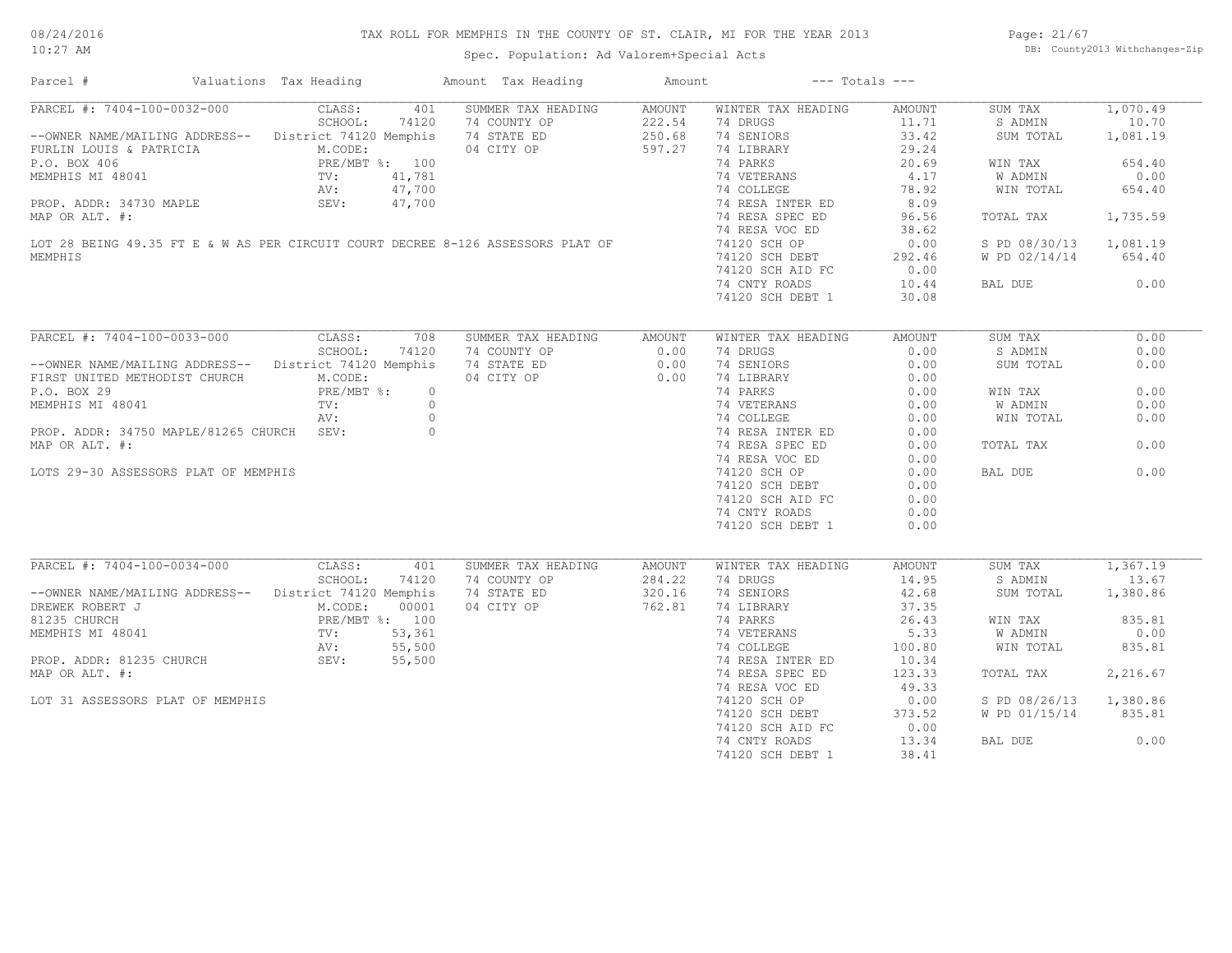#### TAX ROLL FOR MEMPHIS IN THE COUNTY OF ST. CLAIR, MI FOR THE YEAR 2013

10:27 AM

#### Spec. Population: Ad Valorem+Special Acts

Page: 22/67 DB: County2013 Withchanges-Zip

| Parcel #                                              | Valuations Tax Heading |        | Amount Tax Heading                                                        | Amount |                    | $---$ Totals $---$ |               |          |
|-------------------------------------------------------|------------------------|--------|---------------------------------------------------------------------------|--------|--------------------|--------------------|---------------|----------|
| PARCEL #: 7404-100-0035-000                           | CLASS:                 | 401    | SUMMER TAX HEADING                                                        | AMOUNT | WINTER TAX HEADING | AMOUNT             | SUM TAX       | 1,773.02 |
|                                                       | SCHOOL:                | 74120  | 74 COUNTY OP                                                              | 368.59 | 74 DRUGS           | 19.39              | S ADMIN       | 17.73    |
| --OWNER NAME/MAILING ADDRESS-- District 74120 Memphis |                        |        | 74 STATE ED                                                               | 415.20 | 74 SENIORS         | 55.36              | SUM TOTAL     | 1,790.75 |
| WALSH NICKOLAS & SARA                                 | M.CODE:                |        | 04 CITY OP                                                                | 989.23 | 74 LIBRARY         | 48.44              |               |          |
| 81170 BELLE RIVER                                     | PRE/MBT %: 100         |        |                                                                           |        | 74 PARKS           | 34.28              | WIN TAX       | 1,083.95 |
| MEMPHIS MI 48041                                      | TV:                    | 69,200 |                                                                           |        | 74 VETERANS        | 6.92               | W ADMIN       | 0.00     |
|                                                       | AV:                    | 69,200 |                                                                           |        | 74 COLLEGE         | 130.72             | WIN TOTAL     | 1,083.95 |
| PROP. ADDR: 81170 BELLE RIVER SEV:                    |                        | 69,200 |                                                                           |        | 74 RESA INTER ED   | 13.41              |               |          |
| MAP OR ALT. #:                                        |                        |        |                                                                           |        | 74 RESA SPEC ED    | 159.94             | TOTAL TAX     | 2,874.70 |
|                                                       |                        |        |                                                                           |        | 74 RESA VOC ED     | 63.97              |               |          |
| LOT 32 ASSESSORS PLAT OF MEMPHIS                      |                        |        |                                                                           |        | 74120 SCH OP       | 0.00               | S PD 08/31/13 | 1,790.75 |
|                                                       |                        |        |                                                                           |        | 74120 SCH DEBT     | 484.40             | W PD 02/03/14 | 1,083.95 |
|                                                       |                        |        |                                                                           |        | 74120 SCH AID FC   | 0.00               |               |          |
|                                                       |                        |        |                                                                           |        |                    |                    |               |          |
|                                                       |                        |        |                                                                           |        | 74 CNTY ROADS      | 17.30              | BAL DUE       | 0.00     |
|                                                       |                        |        |                                                                           |        | 74120 SCH DEBT 1   | 49.82              |               |          |
|                                                       |                        |        |                                                                           |        |                    |                    |               |          |
| PARCEL #: 7404-100-0036-000                           | CLASS:                 | 401    | SUMMER TAX HEADING                                                        | AMOUNT | WINTER TAX HEADING | AMOUNT             | SUM TAX       | 1,079.92 |
|                                                       | SCHOOL:                | 74120  | 74 COUNTY OP                                                              | 224.50 | 74 DRUGS           | 11.81              | S ADMIN       | 10.79    |
| --OWNER NAME/MAILING ADDRESS-- District 74120 Memphis |                        |        | 74 STATE ED                                                               | 252.89 | 74 SENIORS         | 33.71              | SUM TOTAL     | 1,090.71 |
| PHILLIPS MARILYN                                      | M.CODE:                |        | 04 CITY OP                                                                | 602.53 | 74 LIBRARY         | 29.50              |               |          |
| 81112 BELLE RIVER                                     | PRE/MBT %: 0           |        |                                                                           |        | 74 PARKS           | 20.88              | WIN TAX       | 1,418.85 |
| MEMPHIS MI 48041                                      | TV: 42,149             |        |                                                                           |        | 74 VETERANS        | 4.21               | W ADMIN       | 0.00     |
|                                                       | AV:                    | 45,200 |                                                                           |        | 74 COLLEGE         | 79.62              | WIN TOTAL     | 1,418.85 |
| PROP. ADDR: 81140 BELLE RIVER                         | SEV:                   | 45,200 |                                                                           |        | 74 RESA INTER ED   | 8.16               |               |          |
| MAP OR ALT. #:                                        |                        |        |                                                                           |        | 74 RESA SPEC ED    | 97.41              | TOTAL TAX     | 2,509.56 |
|                                                       |                        |        |                                                                           |        | 74 RESA VOC ED     | 38.96              |               |          |
| LOT 33 ASSESSORS PLAT OF MEMPHIS                      |                        |        |                                                                           |        | 74120 SCH OP       | 758.68             | S PD 08/30/13 | 1,090.71 |
|                                                       |                        |        |                                                                           |        | 74120 SCH DEBT     | 295.04             | W PD 02/14/14 | 1,418.85 |
|                                                       |                        |        |                                                                           |        | 74120 SCH AID FC   | 0.00               |               |          |
|                                                       |                        |        |                                                                           |        | 74 CNTY ROADS      | 10.53              | BAL DUE       | 0.00     |
|                                                       |                        |        |                                                                           |        |                    | 30.34              |               |          |
|                                                       |                        |        |                                                                           |        | 74120 SCH DEBT 1   |                    |               |          |
| PARCEL #: 7404-100-0037-000                           | CLASS:                 | 401    | SUMMER TAX HEADING                                                        | AMOUNT | WINTER TAX HEADING | AMOUNT             | SUM TAX       | 1,425.00 |
|                                                       | SCHOOL:                | 74120  | 74 COUNTY OP                                                              | 296.24 | 74 DRUGS           | 15.58              | S ADMIN       | 14.25    |
| --OWNER NAME/MAILING ADDRESS-- District 74120 Memphis |                        |        | 74 STATE ED                                                               | 333.70 | 74 SENIORS         | 44.49              | SUM TOTAL     | 1,439.25 |
|                                                       |                        |        |                                                                           |        |                    |                    |               |          |
| PHILLIPS ROBERT II                                    | M.CODE:                |        | 04 CITY OP                                                                | 795.06 | 74 LIBRARY         | 38.93              |               |          |
| 81112 BELLE RIVER                                     | PRE/MBT %: 100         |        |                                                                           |        | 74 PARKS           | 27.55              | WIN TAX       | 871.14   |
| MEMPHIS MI 48041                                      | TV:                    | 55,617 |                                                                           |        | 74 VETERANS        | 5.56               | W ADMIN       | 0.00     |
|                                                       | AV:                    | 68,700 |                                                                           |        | 74 COLLEGE         | 105.06             | WIN TOTAL     | 871.14   |
| PROP. ADDR: 81112 BELLE RIVER                         | SEV:                   | 68,700 |                                                                           |        | 74 RESA INTER ED   | 10.77              |               |          |
| MAP OR ALT. #:                                        |                        |        |                                                                           |        | 74 RESA SPEC ED    | 128.54             | TOTAL TAX     | 2,310.39 |
|                                                       |                        |        |                                                                           |        | 74 RESA VOC ED     | 51.41              |               |          |
|                                                       |                        |        | LOT 34 & N 5 FT OF LOT 35 EXC E 134 FT THEREOF. ASSESSORS PLAT OF MEMPHIS |        | 74120 SCH OP       | 0.00               | S PD 08/30/13 | 1,439.25 |
|                                                       |                        |        |                                                                           |        | 74120 SCH DEBT     | 389.31             | W PD 02/14/14 | 871.14   |
|                                                       |                        |        |                                                                           |        | 74120 SCH AID FC   | 0.00               |               |          |
|                                                       |                        |        |                                                                           |        | 74 CNTY ROADS      | 13.90              | BAL DUE       | 0.00     |
|                                                       |                        |        |                                                                           |        | 74120 SCH DEBT 1   | 40.04              |               |          |
|                                                       |                        |        |                                                                           |        |                    |                    |               |          |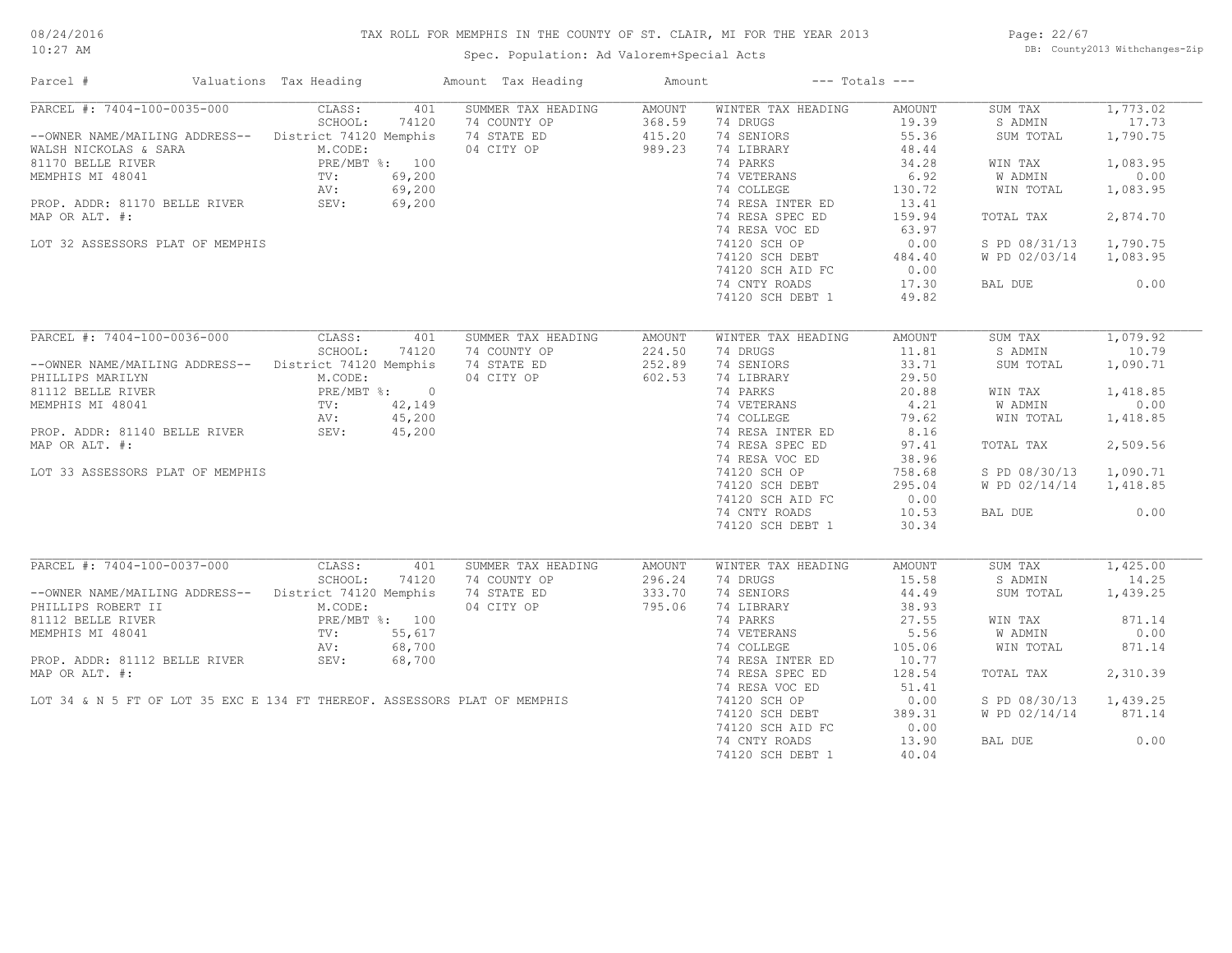#### 08/24/2016 10:27 AM

#### TAX ROLL FOR MEMPHIS IN THE COUNTY OF ST. CLAIR, MI FOR THE YEAR 2013

Spec. Population: Ad Valorem+Special Acts

Page: 23/67 DB: County2013 Withchanges-Zip

| Parcel #                         | Valuations Tax Heading                                                       | Amount Tax Heading | Amount | $---$ Totals $---$ |        |               |          |
|----------------------------------|------------------------------------------------------------------------------|--------------------|--------|--------------------|--------|---------------|----------|
| PARCEL #: 7404-100-0038-000      | CLASS:<br>402                                                                | SUMMER TAX HEADING | AMOUNT | WINTER TAX HEADING | AMOUNT | SUM TAX       | 148.74   |
|                                  | SCHOOL:<br>74120                                                             | 74 COUNTY OP       | 30.92  | 74 DRUGS           | 1.62   | S ADMIN       | 1.48     |
|                                  | --OWNER NAME/MAILING ADDRESS-- District 74120 Memphis                        | 74 STATE ED        | 34.83  | 74 SENIORS         | 4.64   | SUM TOTAL     | 150.22   |
| PHILLIPS ROBERT II               | M.CODE:                                                                      | 04 CITY OP         | 82.99  | 74 LIBRARY         | 4.06   |               |          |
| 81112 BELLE RIVER                | PRE/MBT %: 100                                                               |                    |        | 74 PARKS           | 2.87   | WIN TAX       | 90.89    |
| MEMPHIS MI 48041                 | 5,806<br>TV:                                                                 |                    |        | 74 VETERANS        | 0.58   | W ADMIN       | 0.00     |
|                                  | AV:<br>7,900                                                                 |                    |        | 74 COLLEGE         | 10.96  | WIN TOTAL     | 90.89    |
| PROP. ADDR: 81080 BELLE RIVER    | SEV:<br>7,900                                                                |                    |        | 74 RESA INTER ED   | 1.12   |               |          |
| MAP OR ALT. #:                   |                                                                              |                    |        | 74 RESA SPEC ED    | 13.41  | TOTAL TAX     | 241.11   |
|                                  |                                                                              |                    |        |                    |        |               |          |
|                                  |                                                                              |                    |        | 74 RESA VOC ED     | 5.36   |               |          |
|                                  | LOT 35 EXC E 134 FT & EXC N 5 FT OF THE REMAINDER. ASSESSORS PLAT OF MEMPHIS |                    |        | 74120 SCH OP       | 0.00   | S PD 08/30/13 | 150.22   |
|                                  |                                                                              |                    |        | 74120 SCH DEBT     | 40.64  | W PD 02/14/14 | 90.89    |
|                                  |                                                                              |                    |        | 74120 SCH AID FC   | 0.00   |               |          |
|                                  |                                                                              |                    |        | 74 CNTY ROADS      | 1.45   | BAL DUE       | 0.00     |
|                                  |                                                                              |                    |        | 74120 SCH DEBT 1   | 4.18   |               |          |
|                                  |                                                                              |                    |        |                    |        |               |          |
| PARCEL #: 7404-100-0039-000      | CLASS:<br>401                                                                | SUMMER TAX HEADING | AMOUNT | WINTER TAX HEADING | AMOUNT | SUM TAX       | 835.26   |
|                                  | SCHOOL:<br>74120                                                             | 74 COUNTY OP       | 173.64 | 74 DRUGS           | 9.13   | S ADMIN       | 8.35     |
| --OWNER NAME/MAILING ADDRESS--   | District 74120 Memphis                                                       | 74 STATE ED        | 195.60 | 74 SENIORS         | 26.08  | SUM TOTAL     | 843.61   |
| MORGAN GENEVIEVE                 | M.CODE:                                                                      | 04 CITY OP         | 466.02 | 74 LIBRARY         | 22.82  |               |          |
| 2496 STAPLETON ROAD              | PRE/MBT %: 0                                                                 |                    |        | 74 PARKS           | 16.15  | WIN TAX       | 1,097.42 |
| GOODELLS MI 48027                | TV: 32,600                                                                   |                    |        | 74 VETERANS        | 3.26   | W ADMIN       | 0.00     |
|                                  | AV:<br>32,600                                                                |                    |        | 74 COLLEGE         | 61.58  | WIN TOTAL     | 1,097.42 |
| PROP. ADDR: 34625 BORDMAN        | SEV:<br>32,600                                                               |                    |        | 74 RESA INTER ED   | 6.31   |               |          |
|                                  |                                                                              |                    |        |                    |        |               |          |
| MAP OR ALT. #:                   |                                                                              |                    |        | 74 RESA SPEC ED    | 75.34  | TOTAL TAX     | 1,941.03 |
|                                  |                                                                              |                    |        | 74 RESA VOC ED     | 30.13  |               |          |
| LOT 36 ASSESSORS PLAT OF MEMPHIS |                                                                              |                    |        | 74120 SCH OP       | 586.80 | S PD 07/10/13 | 843.61   |
|                                  |                                                                              |                    |        | 74120 SCH DEBT     | 228.20 | W PD 12/17/13 | 1,097.42 |
|                                  |                                                                              |                    |        | 74120 SCH AID FC   | 0.00   |               |          |
|                                  |                                                                              |                    |        | 74 CNTY ROADS      | 8.15   | BAL DUE       | 0.00     |
|                                  |                                                                              |                    |        | 74120 SCH DEBT 1   | 23.47  |               |          |
|                                  |                                                                              |                    |        |                    |        |               |          |
| PARCEL #: 7404-100-0040-000      | CLASS:<br>401                                                                | SUMMER TAX HEADING | AMOUNT | WINTER TAX HEADING | AMOUNT | SUM TAX       | 1,055.61 |
|                                  | SCHOOL:<br>74120                                                             | 74 COUNTY OP       | 219.45 | 74 DRUGS           | 11.54  | S ADMIN       | 10.55    |
| --OWNER NAME/MAILING ADDRESS--   | District 74120 Memphis                                                       | 74 STATE ED        | 247.20 | 74 SENIORS         | 32.96  | SUM TOTAL     | 1,066.16 |
| WILCOX HELEN                     | M.CODE:                                                                      | 04 CITY OP         | 588.96 | 74 LIBRARY         | 28.84  |               |          |
| 34649 BORDMAN                    | PRE/MBT %: 75                                                                |                    |        | 74 PARKS           | 20.41  | WIN TAX       | 830.74   |
| MEMPHIS MI 48041                 | 41,200<br>$\text{TV}$ :                                                      |                    |        | 74 VETERANS        | 4.12   | W ADMIN       | 0.00     |
|                                  | 41,200<br>AV:                                                                |                    |        | 74 COLLEGE         | 77.83  | WIN TOTAL     | 830.74   |
| PROP. ADDR: 34649 BORDMAN        | SEV:<br>41,200                                                               |                    |        | 74 RESA INTER ED   | 7.98   |               |          |
| MAP OR ALT. #:                   |                                                                              |                    |        | 74 RESA SPEC ED    | 95.22  | TOTAL TAX     | 1,896.90 |
|                                  |                                                                              |                    |        | 74 RESA VOC ED     | 38.08  |               |          |
| LOT 37 ASSESSORS PLAT OF MEMPHIS |                                                                              |                    |        | 74120 SCH OP       | 185.40 | S PD 08/29/13 | 1,066.16 |
|                                  |                                                                              |                    |        | 74120 SCH DEBT     |        |               | 830.74   |
|                                  |                                                                              |                    |        |                    | 288.40 | W PD 01/27/14 |          |
|                                  |                                                                              |                    |        | 74120 SCH AID FC   | 0.00   |               |          |
|                                  |                                                                              |                    |        | 74 CNTY ROADS      | 10.30  | BAL DUE       | 0.00     |
|                                  |                                                                              |                    |        | 74120 SCH DEBT 1   | 29.66  |               |          |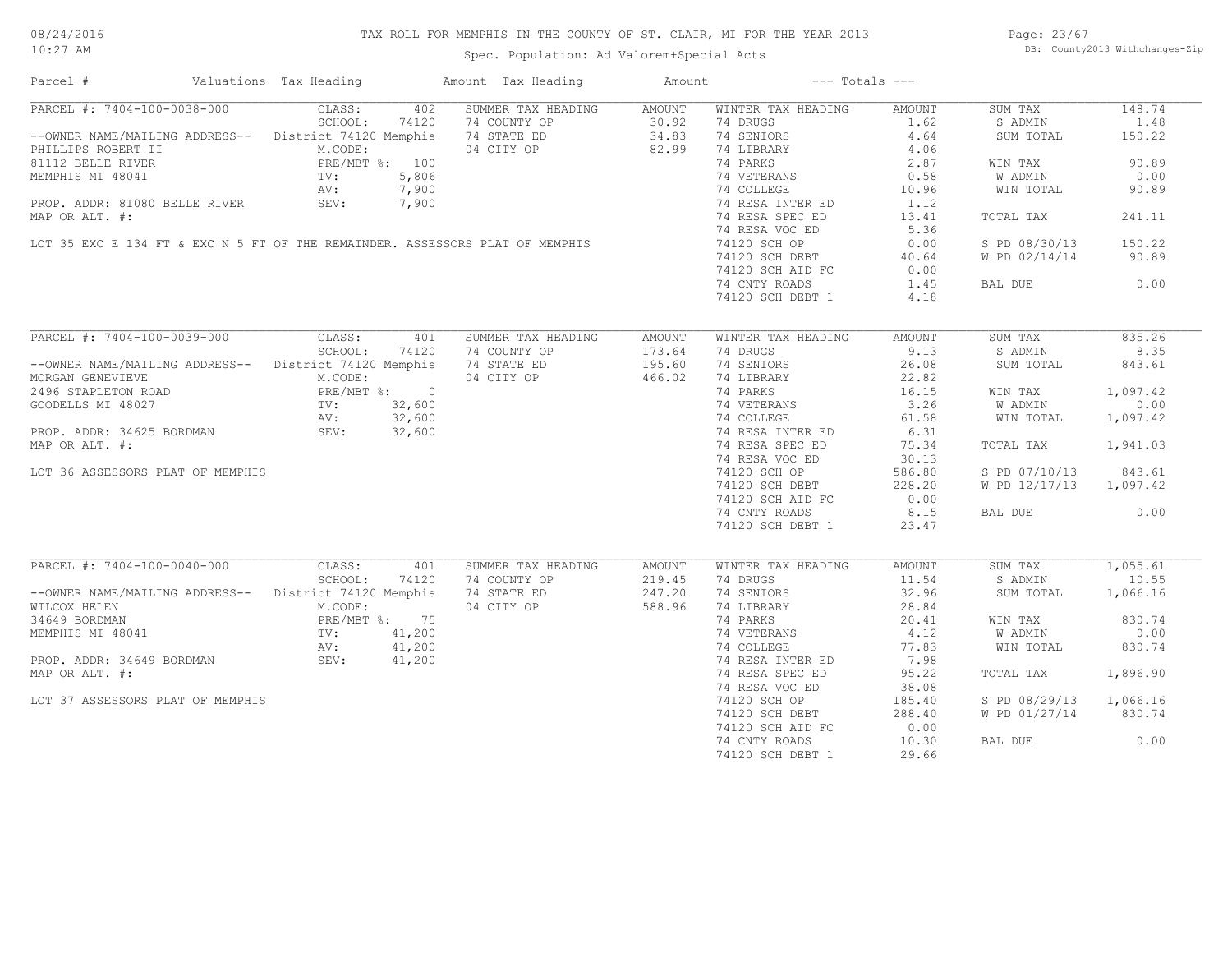#### TAX ROLL FOR MEMPHIS IN THE COUNTY OF ST. CLAIR, MI FOR THE YEAR 2013

10:27 AM

### Spec. Population: Ad Valorem+Special Acts

Page: 24/67 DB: County2013 Withchanges-Zip

| Parcel #                                               | Valuations Tax Heading | Amount Tax Heading | Amount        |                    | $---$ Totals $---$ |                |          |
|--------------------------------------------------------|------------------------|--------------------|---------------|--------------------|--------------------|----------------|----------|
| PARCEL #: 7404-100-0041-000                            | CLASS:<br>201          | SUMMER TAX HEADING | AMOUNT        | WINTER TAX HEADING | AMOUNT             | SUM TAX        | 2,001.05 |
|                                                        | SCHOOL:<br>74120       | 74 COUNTY OP       | 415.99        | 74 DRUGS           | 21.89              | S ADMIN        | 20.01    |
| --OWNER NAME/MAILING ADDRESS-- District 74120 Memphis  |                        | 74 STATE ED        | 468.60        | 74 SENIORS         | 62.48              | S INTRST       | 120.06   |
| KENDALL GARY & JUDY                                    | M.CODE:                | 04 CITY OP         | 1,116.46      | 74 LIBRARY         | 54.67              | SUM TOTAL      | 2,141.12 |
| 1021 RILEY CENTER ROAD<br>PILEY MI 48041               | PRE/MBT %: 0           |                    |               | 74 PARKS           | 38.69              |                |          |
|                                                        | 78,100<br>TV:          |                    |               | 74 VETERANS        | 7.81               | WIN TAX        | 2,629.16 |
|                                                        | AV:<br>78,100          |                    |               | 74 COLLEGE         | 147.53             | W ADMIN        | 0.00     |
| PROP. ADDR: 34699 BORDMAN                              | SEV:<br>78,100         |                    |               | 74 RESA INTER ED   | 15.13              | WIN TOTAL      | 2,629.16 |
| MAP OR ALT. #:                                         |                        |                    |               | 74 RESA SPEC ED    | 180.51             |                |          |
|                                                        |                        |                    |               | 74 RESA VOC ED     | 72.20              | TOTAL TAX      | 4,770.28 |
| LOT 38 & E 134 FT OF LOT 35 ASSESSORS PLAT OF MEMPHIS  |                        |                    |               | 74120 SCH OP       | 1,405.80           |                |          |
|                                                        |                        |                    |               | 74120 SCH DEBT     | 546.70             | W PD 12/19/13  | 2,000.00 |
|                                                        |                        |                    |               | 74120 SCH AID FC   | 0.00               |                |          |
|                                                        |                        |                    |               | 74 CNTY ROADS      | 19.52              | BAL DUE        | 2,770.28 |
|                                                        |                        |                    |               | 74120 SCH DEBT 1   | 56.23              |                |          |
|                                                        |                        |                    |               |                    |                    |                |          |
|                                                        |                        |                    |               |                    |                    |                |          |
| PARCEL #: 7404-100-0042-000                            | CLASS:<br>401          | SUMMER TAX HEADING | AMOUNT        | WINTER TAX HEADING | AMOUNT             | SUM TAX        | 1,962.61 |
|                                                        | SCHOOL:<br>74120       | 74 COUNTY OP       | 408.00        | 74 DRUGS           | 21.47              | S ADMIN        | 19.62    |
| --OWNER NAME/MAILING ADDRESS-- District 74120 Memphis  |                        | 74 STATE ED        | 459.60        | 74 SENIORS         | 61.28              | SUM TOTAL      | 1,982.23 |
| KOCH SHANE M & TERI A                                  | M.CODE:<br>00001       | 04 CITY OP         | 1,095.01      | 74 LIBRARY         | 53.62              |                |          |
| P.O. BOX 36                                            | PRE/MBT %: 100         |                    |               | 74 PARKS           | 37.94              | WIN TAX        | 1,199.86 |
| MEMPHIS MI 48041                                       | TV:<br>76,600          |                    |               | 74 VETERANS        | 7.66               | <b>W ADMIN</b> | 0.00     |
|                                                        | 76,600<br>AV:          |                    |               | 74 COLLEGE         | 144.70             | WIN TOTAL      | 1,199.86 |
| PROP. ADDR: 81195 CHURCH                               | SEV:<br>76,600         |                    |               | 74 RESA INTER ED   | 14.84              |                |          |
| MAP OR ALT. #:                                         |                        |                    |               | 74 RESA SPEC ED    | 177.04             | TOTAL TAX      | 3,182.09 |
|                                                        |                        |                    |               | 74 RESA VOC ED     | 70.81              |                |          |
| LOT 39 ASSESSORS PLAT OF MEMPHIS                       |                        |                    |               | 74120 SCH OP       | 0.00               | S PD 08/26/13  | 1,982.23 |
|                                                        |                        |                    |               | 74120 SCH DEBT     | 536.20             | W PD 01/15/14  | 1,199.86 |
|                                                        |                        |                    |               | 74120 SCH AID FC   | 0.00               |                |          |
|                                                        |                        |                    |               | 74 CNTY ROADS      | 19.15              | BAL DUE        | 0.00     |
|                                                        |                        |                    |               | 74120 SCH DEBT 1   | 55.15              |                |          |
|                                                        |                        |                    |               |                    |                    |                |          |
|                                                        |                        |                    |               |                    |                    |                |          |
| PARCEL #: 7404-100-0043-000                            | CLASS:<br>401          | SUMMER TAX HEADING | <b>AMOUNT</b> | WINTER TAX HEADING | AMOUNT             | SUM TAX        | 1,603.27 |
|                                                        | SCHOOL:<br>74120       | 74 COUNTY OP       | 333.30        | 74 DRUGS           | 17.53              | S ADMIN        | 16.03    |
| -- OWNER NAME/MAILING ADDRESS-- District 74120 Memphis |                        | 74 STATE ED        | 375.45        | 74 SENIORS         | 50.06              | SUM TOTAL      | 1,619.30 |
| PROPERTY AMERICA                                       | M.CODE:                | 04 CITY OP         | 894.52        | 74 LIBRARY         | 43.80              |                |          |
| MYRON KUKUK                                            | PRE/MBT %: 0           |                    |               | 74 PARKS           | 30.99              | WIN TAX        | 2,106.49 |
| 13000 31 MILE ROAD                                     | $TV:$ AV :<br>62,575   |                    |               | 74 VETERANS        | 6.25               | W ADMIN        | 0.00     |
| WASHINGTON MI 48095                                    | 83,100                 |                    |               | 74 COLLEGE         | 118.21             | WIN TOTAL      | 2,106.49 |
|                                                        | 83,100<br>SEV:         |                    |               | 74 RESA INTER ED   | 12.12              |                |          |
| PROP. ADDR: 81155 CHURCH                               |                        |                    |               | 74 RESA SPEC ED    | 144.62             | TOTAL TAX      | 3,725.79 |
| MAP OR ALT. #:                                         |                        |                    |               | 74 RESA VOC ED     | 57.85              |                |          |
|                                                        |                        |                    |               | 74120 SCH OP       | 1,126.35           | S PD 09/16/13  | 1,619.30 |
| LOT 40 ASSESSORS PLAT OF MEMPHIS                       |                        |                    |               | 74120 SCH DEBT     | 438.02             | W PD 12/11/13  | 2,106.49 |
|                                                        |                        |                    |               | 74120 SCH AID FC   | 0.00               |                |          |
|                                                        |                        |                    |               | 74 CNTY ROADS      | 15.64              | BAL DUE        | 0.00     |
|                                                        |                        |                    |               | 74120 SCH DEBT 1   | 45.05              |                |          |
|                                                        |                        |                    |               |                    |                    |                |          |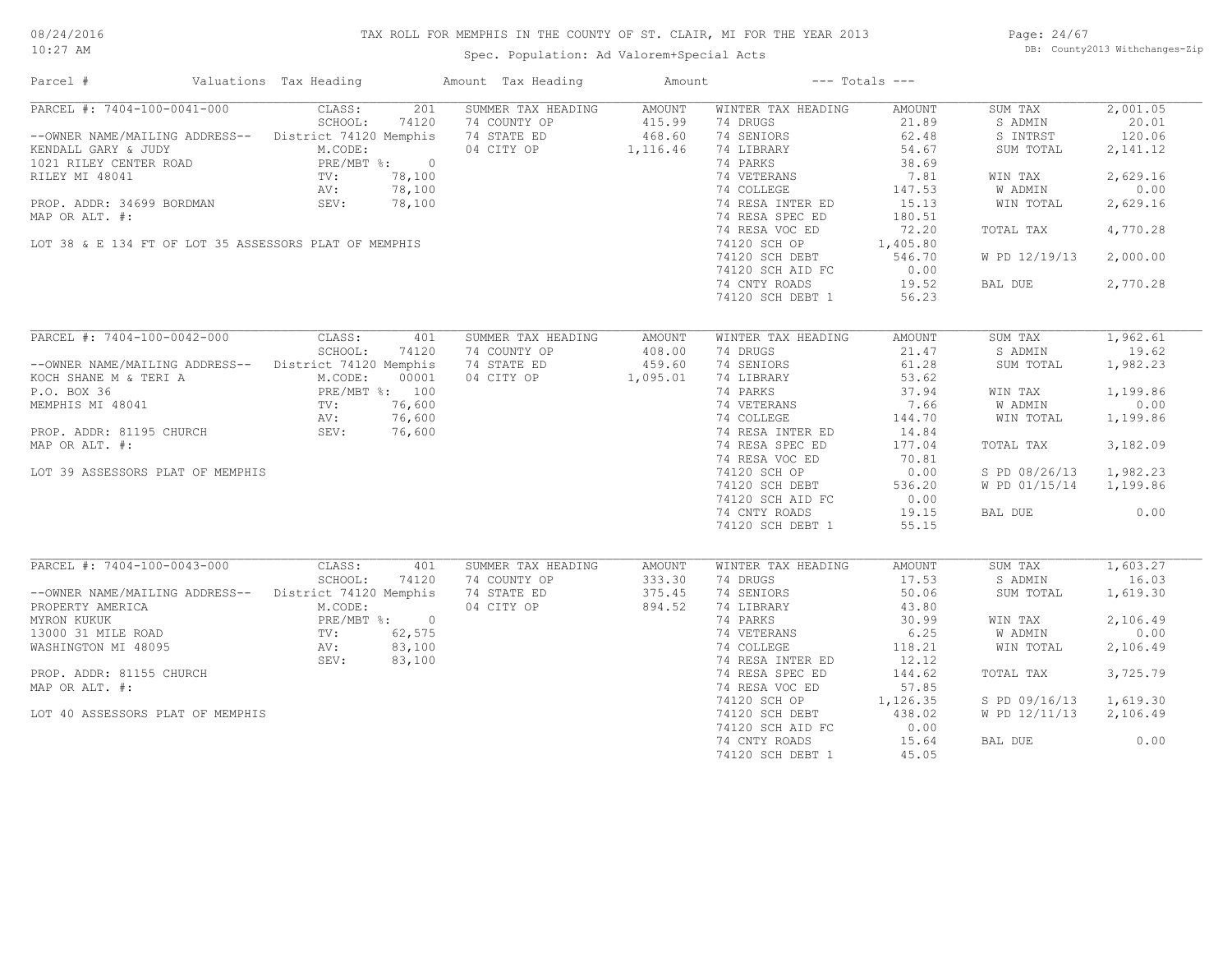#### TAX ROLL FOR MEMPHIS IN THE COUNTY OF ST. CLAIR, MI FOR THE YEAR 2013

10:27 AM

### Spec. Population: Ad Valorem+Special Acts

Page: 25/67 DB: County2013 Withchanges-Zip

| Parcel #                                                                                                                                                                                                       | Valuations Tax Heading                                                                                                                                | Amount Tax Heading                                              | Amount                               |                                                                                                                                                                                                                    | $---$ Totals $---$                                                                                                 |                                                                                                                   |                                                                                             |
|----------------------------------------------------------------------------------------------------------------------------------------------------------------------------------------------------------------|-------------------------------------------------------------------------------------------------------------------------------------------------------|-----------------------------------------------------------------|--------------------------------------|--------------------------------------------------------------------------------------------------------------------------------------------------------------------------------------------------------------------|--------------------------------------------------------------------------------------------------------------------|-------------------------------------------------------------------------------------------------------------------|---------------------------------------------------------------------------------------------|
| PARCEL #: 7404-100-0044-000<br>--OWNER NAME/MAILING ADDRESS--<br>DEANER WILLIAM & SHIRLEY<br>P.O. BOX 4<br>MEMPHIS MI 48041<br>PROP. ADDR: 34715 BORDMAN<br>MAP OR ALT. #:<br>LOT 41 ASSESSORS PLAT OF MEMPHIS | CLASS:<br>401<br>SCHOOL:<br>74120<br>District 74120 Memphis<br>00003<br>M.CODE:<br>PRE/MBT %: 100<br>56,982<br>TV:<br>74,200<br>AV:<br>SEV:<br>74,200 | SUMMER TAX HEADING<br>74 COUNTY OP<br>74 STATE ED<br>04 CITY OP | AMOUNT<br>303.51<br>341.89<br>814.57 | WINTER TAX HEADING<br>74 DRUGS<br>74 SENIORS<br>74 LIBRARY<br>74 PARKS<br>74 VETERANS<br>74 COLLEGE<br>74 RESA INTER ED<br>74 RESA SPEC ED<br>74 RESA VOC ED<br>74120 SCH OP<br>74120 SCH DEBT<br>74120 SCH AID FC | AMOUNT<br>15.97<br>45.58<br>39.88<br>28.22<br>5.69<br>107.64<br>11.04<br>131.70<br>52.67<br>0.00<br>398.87<br>0.00 | SUM TAX<br>S ADMIN<br>SUM TOTAL<br>WIN TAX<br>W ADMIN<br>WIN TOTAL<br>TOTAL TAX<br>S PD 07/08/13<br>W PD 12/05/13 | 1,459.97<br>14.59<br>1,474.56<br>892.52<br>0.00<br>892.52<br>2,367.08<br>1,474.56<br>892.52 |
|                                                                                                                                                                                                                |                                                                                                                                                       |                                                                 |                                      | 74 CNTY ROADS<br>74120 SCH DEBT 1                                                                                                                                                                                  | 14.24<br>41.02                                                                                                     | BAL DUE                                                                                                           | 0.00                                                                                        |
| PARCEL #: 7404-100-0045-000                                                                                                                                                                                    | CLASS:<br>401<br>SCHOOL:<br>74120                                                                                                                     | SUMMER TAX HEADING<br>74 COUNTY OP                              | AMOUNT<br>276.50                     | WINTER TAX HEADING<br>74 DRUGS                                                                                                                                                                                     | AMOUNT<br>14.55                                                                                                    | SUM TAX<br>S ADMIN                                                                                                | 1,330.04<br>13.30                                                                           |
| --OWNER NAME/MAILING ADDRESS-- District 74120 Memphis<br>MERRITT KEITH A & ELIZABETH M                                                                                                                         | M.CODE:                                                                                                                                               | 74 STATE ED<br>04 CITY OP                                       | 311.46<br>742.08                     | 74 SENIORS<br>74 LIBRARY                                                                                                                                                                                           | 41.52<br>36.33                                                                                                     | SUM TOTAL                                                                                                         | 1,343.34                                                                                    |
| 34733 BORDMAN<br>MEMPHIS MI 48041                                                                                                                                                                              | PRE/MBT %: 100<br>51,911<br>TV:<br>58,800<br>AV:                                                                                                      |                                                                 |                                      | 74 PARKS<br>74 VETERANS<br>74 COLLEGE                                                                                                                                                                              | 25.71<br>5.19<br>98.06                                                                                             | WIN TAX<br>W ADMIN<br>WIN TOTAL                                                                                   | 813.10<br>0.00<br>813.10                                                                    |
| PROP. ADDR: 34733 BORDMAN<br>MAP OR ALT. #:                                                                                                                                                                    | 58,800<br>SEV:                                                                                                                                        |                                                                 |                                      | 74 RESA INTER ED<br>74 RESA SPEC ED                                                                                                                                                                                | 10.06<br>119.98                                                                                                    | TOTAL TAX                                                                                                         | 2,156.44                                                                                    |
| LOT 42 ASSESSORS PLAT OF MEMPHIS                                                                                                                                                                               |                                                                                                                                                       |                                                                 |                                      | 74 RESA VOC ED<br>74120 SCH OP<br>74120 SCH DEBT                                                                                                                                                                   | 47.99<br>0.00<br>363.37                                                                                            | S PD 08/30/13<br>W PD 02/10/14                                                                                    | 1,343.34<br>813.10                                                                          |
|                                                                                                                                                                                                                |                                                                                                                                                       |                                                                 |                                      | 74120 SCH AID FC<br>74 CNTY ROADS<br>74120 SCH DEBT 1                                                                                                                                                              | 0.00<br>12.97<br>37.37                                                                                             | BAL DUE                                                                                                           | 0.00                                                                                        |
| PARCEL #: 7404-100-0046-000                                                                                                                                                                                    | CLASS:                                                                                                                                                | 201<br>SUMMER TAX HEADING                                       | AMOUNT                               | WINTER TAX HEADING                                                                                                                                                                                                 | AMOUNT                                                                                                             | SUM TAX                                                                                                           | 4,022.25                                                                                    |
| --OWNER NAME/MAILING ADDRESS--<br>WALNUT RIDGE ESTATES                                                                                                                                                         | SCHOOL:<br>74120<br>District 74120 Memphis<br>M.CODE:                                                                                                 | 74 COUNTY OP<br>74 STATE ED<br>04 CITY OP                       | 836.18<br>941.91<br>2,244.16         | 74 DRUGS<br>74 SENIORS<br>74 LIBRARY                                                                                                                                                                               | 44.00<br>125.58<br>109.89                                                                                          | S ADMIN<br>SUM TOTAL                                                                                              | 40.22<br>4,062.47                                                                           |
| ROLAND SUESS<br>3916 CHURCH ROAD                                                                                                                                                                               | PRE/MBT %: 0<br>156,986<br>$\text{TV}$ :                                                                                                              |                                                                 |                                      | 74 PARKS<br>74 VETERANS                                                                                                                                                                                            | 77.77<br>15.69                                                                                                     | WIN TAX<br>W ADMIN                                                                                                | 5,284.78<br>0.00                                                                            |
| CASCO TWP MI 48064                                                                                                                                                                                             | 186,500<br>AV:<br>186,500<br>SEV:                                                                                                                     |                                                                 |                                      | 74 COLLEGE<br>74 RESA INTER ED                                                                                                                                                                                     | 296.56<br>30.42                                                                                                    | WIN TOTAL                                                                                                         | 5,284.78                                                                                    |
| PROP. ADDR: 81047 CHURCH<br>MAP OR ALT. #:                                                                                                                                                                     |                                                                                                                                                       |                                                                 |                                      | 74 RESA SPEC ED<br>74 RESA VOC ED                                                                                                                                                                                  | 362.84<br>145.13<br>2,825.74                                                                                       | TOTAL TAX                                                                                                         | 9,347.25                                                                                    |
| LOT 43 EXC N 55 FT OF THAT PART LYING E OF W LINE OF LOT 46 EXTD SLY. ASSESSORS<br>PLAT OF MEMPHIS                                                                                                             |                                                                                                                                                       |                                                                 |                                      | 74120 SCH OP<br>74120 SCH DEBT<br>74120 SCH AID FC                                                                                                                                                                 | 1,098.90<br>0.00                                                                                                   | S PD 08/30/13<br>W PD 12/06/13                                                                                    | 4,062.47<br>5,284.78                                                                        |
|                                                                                                                                                                                                                |                                                                                                                                                       |                                                                 |                                      | 74 CNTY ROADS<br>74120 SCH DEBT 1                                                                                                                                                                                  | 39.24<br>113.02                                                                                                    | BAL DUE                                                                                                           | 0.00                                                                                        |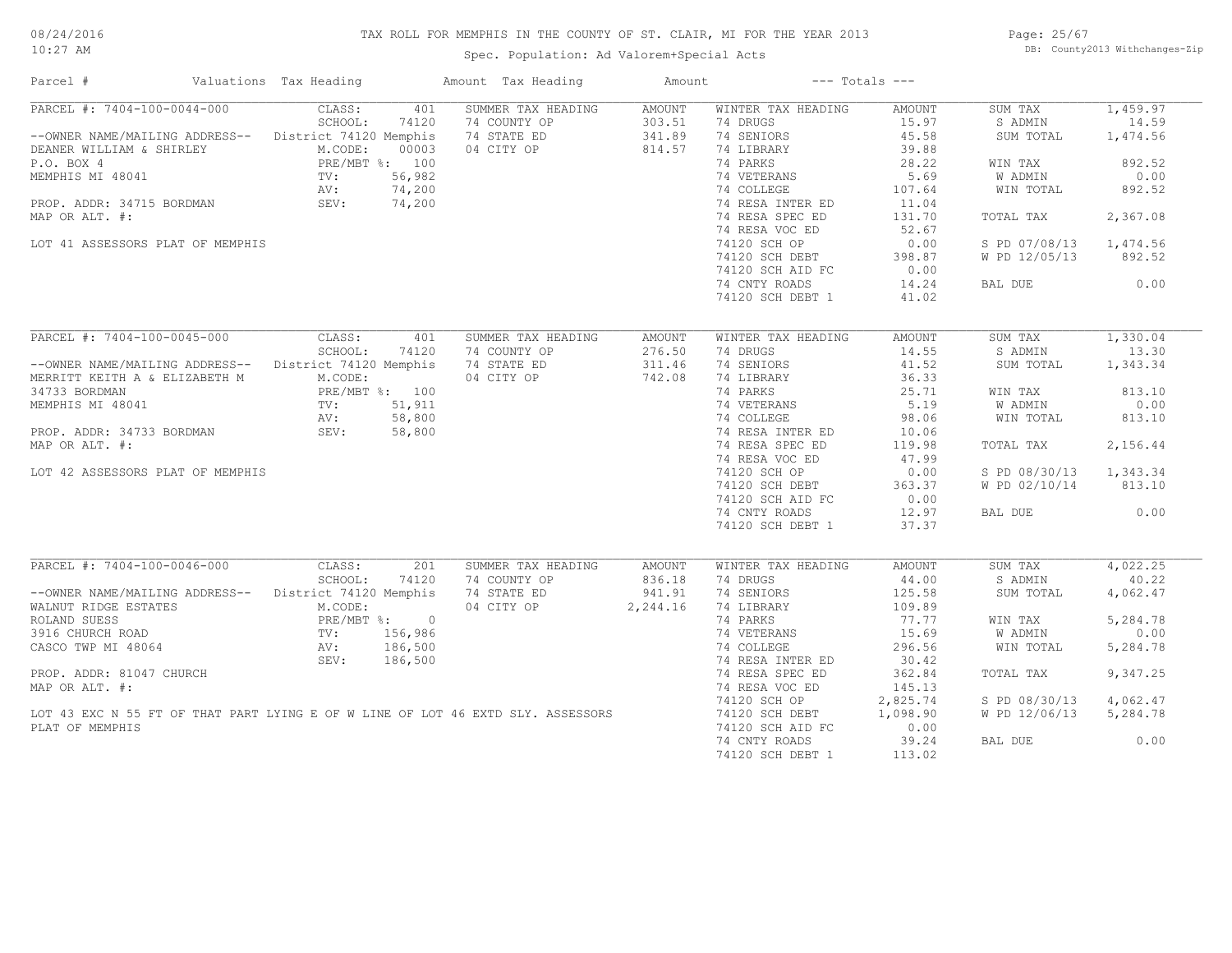#### TAX ROLL FOR MEMPHIS IN THE COUNTY OF ST. CLAIR, MI FOR THE YEAR 2013

Spec. Population: Ad Valorem+Special Acts

Page: 26/67 DB: County2013 Withchanges-Zip

| Parcel #                                                                         | Valuations Tax Heading | Amount Tax Heading | Amount        | $---$ Totals $---$ |               |               |          |
|----------------------------------------------------------------------------------|------------------------|--------------------|---------------|--------------------|---------------|---------------|----------|
| PARCEL #: 7404-100-0047-000                                                      | CLASS:<br>402          | SUMMER TAX HEADING | AMOUNT        | WINTER TAX HEADING | AMOUNT        | SUM TAX       | 77.51    |
|                                                                                  | SCHOOL:<br>74120       | 74 COUNTY OP       | 16.11         | 74 DRUGS           | 0.84          | S ADMIN       | 0.77     |
| --OWNER NAME/MAILING ADDRESS-- District 74120 Memphis                            |                        | 74 STATE ED        | 18.15         | 74 SENIORS         | 2.42          | SUM TOTAL     | 78.28    |
| BIRKETT ROBERT                                                                   | M.CODE:                | 04 CITY OP         | 43.25         | 74 LIBRARY         | 2.11          |               |          |
| P.O. BOX 542                                                                     | PRE/MBT %: 100         |                    |               | 74 PARKS           | 1.49          | WIN TAX       | 47.33    |
| MEMPHIS MI 48041                                                                 | TV:<br>3,026           |                    |               | 74 VETERANS        | 0.30          | W ADMIN       | 0.00     |
|                                                                                  | AV:<br>4,400           |                    |               | 74 COLLEGE         | 5.71          | WIN TOTAL     | 47.33    |
| PROP. ADDR: VACANT                                                               | SEV:<br>4,400          |                    |               | 74 RESA INTER ED   | 0.58          |               |          |
| MAP OR ALT. #:                                                                   |                        |                    |               | 74 RESA SPEC ED    | 6.99          | TOTAL TAX     | 125.61   |
|                                                                                  |                        |                    |               | 74 RESA VOC ED     | 2.79          |               |          |
| S 45 FT OF N 55 FT OF THAT PART OF LOT 43 S OF S LINE OF LOT 46 & E OF W LINE OF |                        |                    |               | 74120 SCH OP       | 0.00          | S PD 09/24/13 | 78.28    |
| LOT 46 EXTD SLY. ASSESSORS PLAT OF MEMPHIS                                       |                        |                    |               | 74120 SCH DEBT     | 21.18         |               |          |
|                                                                                  |                        |                    |               | 74120 SCH AID FC   | 0.00          | BAL DUE       | 47.33    |
|                                                                                  |                        |                    |               |                    |               |               |          |
|                                                                                  |                        |                    |               | 74 CNTY ROADS      | 0.75          |               |          |
|                                                                                  |                        |                    |               | 74120 SCH DEBT 1   | 2.17          |               |          |
| PARCEL #: 7404-100-0048-000                                                      | CLASS:<br>401          | SUMMER TAX HEADING | AMOUNT        | WINTER TAX HEADING | <b>AMOUNT</b> | SUM TAX       | 748.02   |
|                                                                                  | SCHOOL:<br>74120       | 74 COUNTY OP       | 155.50        | 74 DRUGS           | 8.18          | S ADMIN       | 7.48     |
| --OWNER NAME/MAILING ADDRESS-- District 74120 Memphis                            |                        | 74 STATE ED        | 175.17        | 74 SENIORS         | 23.35         | SUM TOTAL     | 755.50   |
|                                                                                  |                        |                    |               |                    |               |               |          |
| TROMBLEY GARRY & C                                                               | M.CODE:                | 04 CITY OP         | 417.35        | 74 LIBRARY         | 20.43         |               |          |
| P.O. BOX 61                                                                      | PRE/MBT %: 100         |                    |               | 74 PARKS           | 14.46         | WIN TAX       | 457.26   |
| MEMPHIS MI 48041                                                                 | 29,195<br>TV:          |                    |               | 74 VETERANS        | 2.91          | W ADMIN       | 0.00     |
|                                                                                  | AV:<br>50,900          |                    |               | 74 COLLEGE         | 55.15         | WIN TOTAL     | 457.26   |
| PROP. ADDR: 81139 CHURCH                                                         | 50,900<br>SEV:         |                    |               | 74 RESA INTER ED   | 5.65          |               |          |
| MAP OR ALT. #:                                                                   |                        |                    |               | 74 RESA SPEC ED    | 67.47         | TOTAL TAX     | 1,212.76 |
|                                                                                  |                        |                    |               | 74 RESA VOC ED     | 26.99         |               |          |
| LOT 44 ASSESSORS PLAT OF MEMPHIS                                                 |                        |                    |               | 74120 SCH OP       | 0.00          | S PD 08/28/13 | 755.50   |
|                                                                                  |                        |                    |               | 74120 SCH DEBT     | 204.36        | W PD 01/22/14 | 457.26   |
|                                                                                  |                        |                    |               | 74120 SCH AID FC   | 0.00          |               |          |
|                                                                                  |                        |                    |               | 74 CNTY ROADS      | 7.29          | BAL DUE       | 0.00     |
|                                                                                  |                        |                    |               | 74120 SCH DEBT 1   | 21.02         |               |          |
|                                                                                  |                        |                    |               |                    |               |               |          |
| PARCEL #: 7404-100-0049-000                                                      | CLASS:<br>401          | SUMMER TAX HEADING | <b>AMOUNT</b> | WINTER TAX HEADING | <b>AMOUNT</b> | SUM TAX       | 743.02   |
|                                                                                  | SCHOOL:<br>74120       | 74 COUNTY OP       | 154.46        | 74 DRUGS           | 8.12          | S ADMIN       | 7.43     |
| -- OWNER NAME/MAILING ADDRESS-- District 74120 Memphis                           |                        | 74 STATE ED        | 174.00        | 74 SENIORS         | 23.20         | SUM TOTAL     | 750.45   |
| BRUNK KATHLEEN                                                                   | M.CODE:                | 04 CITY OP         | 414.56        | 74 LIBRARY         | 20.30         |               |          |
| 81111 CHURCH                                                                     | PRE/MBT %: 100         |                    |               | 74 PARKS           | 14.36         | WIN TAX       | 454.24   |
| MEMPHIS MI 48041                                                                 | TV:<br>29,000          |                    |               | 74 VETERANS        | 2.90          | W ADMIN       | 0.00     |
|                                                                                  | 29,000<br>AV:          |                    |               | 74 COLLEGE         | 54.78         | WIN TOTAL     | 454.24   |
| PROP. ADDR: 81111 CHURCH                                                         | 29,000                 |                    |               | 74 RESA INTER ED   | 5.62          |               |          |
|                                                                                  | SEV:                   |                    |               |                    |               |               |          |
| MAP OR ALT. #:                                                                   |                        |                    |               | 74 RESA SPEC ED    | 67.02         | TOTAL TAX     | 1,204.69 |
|                                                                                  |                        |                    |               | 74 RESA VOC ED     | 26.81         |               |          |
| LOT 45 ASSESSORS PLAT OF MEMPHIS                                                 |                        |                    |               | 74120 SCH OP       | 0.00          | S PD 08/14/13 | 750.45   |
|                                                                                  |                        |                    |               | 74120 SCH DEBT     | 203.00        | W PD 02/10/14 | 454.24   |
|                                                                                  |                        |                    |               | 74120 SCH AID FC   | 0.00          |               |          |
|                                                                                  |                        |                    |               | 74 CNTY ROADS      | 7.25          | BAL DUE       | 0.00     |
|                                                                                  |                        |                    |               | 74120 SCH DEBT 1   | 20.88         |               |          |
|                                                                                  |                        |                    |               |                    |               |               |          |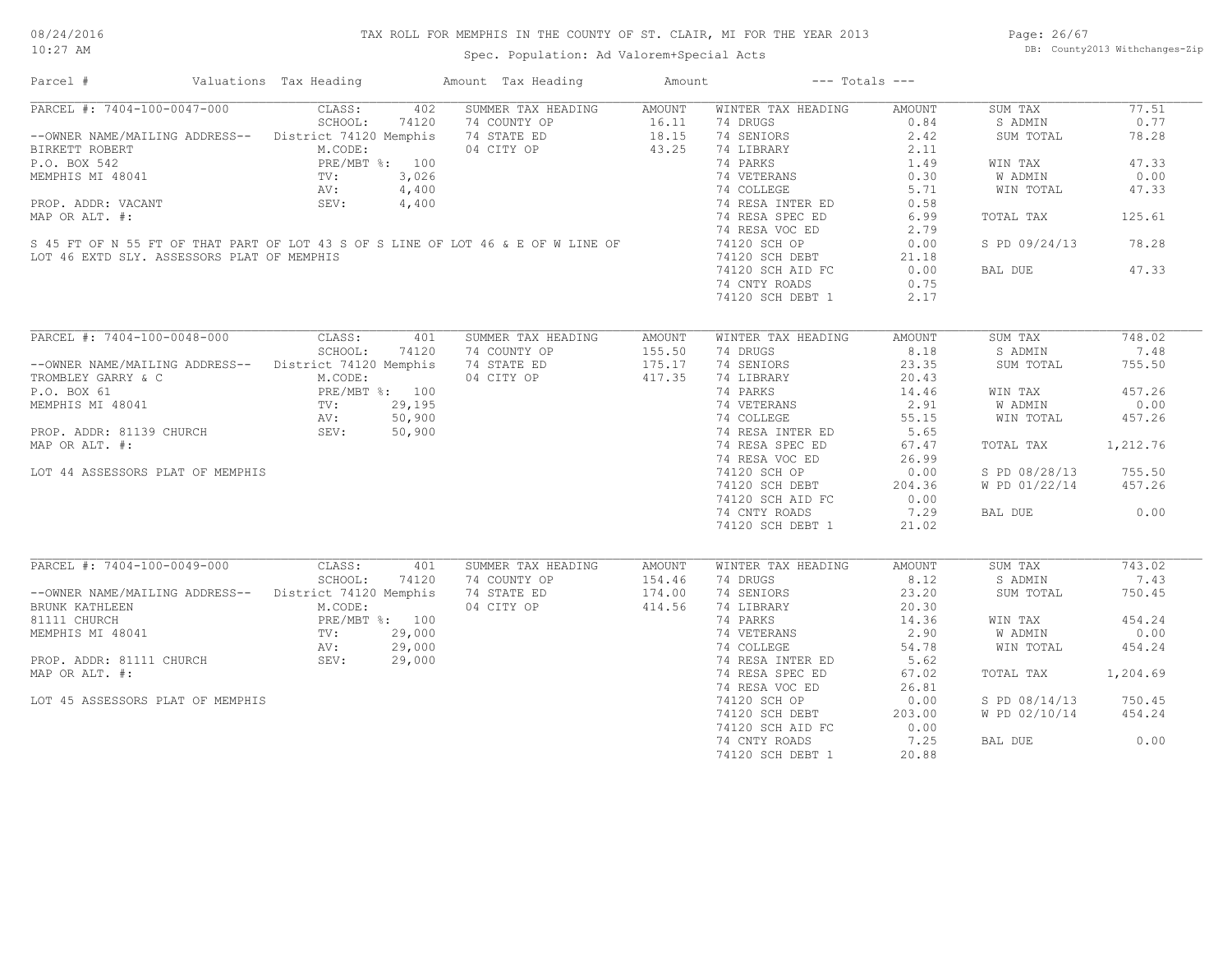#### TAX ROLL FOR MEMPHIS IN THE COUNTY OF ST. CLAIR, MI FOR THE YEAR 2013

10:27 AM

### Spec. Population: Ad Valorem+Special Acts

Page: 27/67 DB: County2013 Withchanges-Zip

| Valuations Tax Heading<br>Amount Tax Heading<br>$---$ Totals $---$<br>Parcel #<br>Amount                                                                                                                                                              |                         |
|-------------------------------------------------------------------------------------------------------------------------------------------------------------------------------------------------------------------------------------------------------|-------------------------|
| PARCEL #: 7404-100-0050-000<br>SUMMER TAX HEADING<br>WINTER TAX HEADING<br>CLASS:<br>401<br>AMOUNT<br>AMOUNT                                                                                                                                          | SUM TAX<br>965.93       |
| SCHOOL:<br>74120<br>74 COUNTY OP<br>200.80<br>74 DRUGS<br>10.56                                                                                                                                                                                       | 9.65<br>S ADMIN         |
| --OWNER NAME/MAILING ADDRESS-- District 74120 Memphis<br>74 STATE ED<br>226.20<br>74 SENIORS<br>30.16                                                                                                                                                 | 975.58<br>SUM TOTAL     |
| 04 CITY OP<br>538.93<br>BIRKETT ROBERT & K<br>EXECUTE:<br>FRE/MBT %: 100<br>TV: 37,700<br>N.CODE:<br>PRE/MBT %: 100<br>TV: 37,700<br>AV: 37,700<br>SEV: 37,700<br>74 LIBRARY<br>26.39                                                                 |                         |
| 74 PARKS<br>18.67<br>BIRKETT ROBERT & K<br>P.O. BOX 542<br>MEMPHIS MI 48041<br>TV: 37,700<br>PROP. ADDR: 81079 CHURCH<br>MAP OR ALT. #:<br>LOT 46 & N 10 FT OF THAT PART OF LOT 43 LYING E OF W LINE OF LOT 46 EXTD SLY.<br>ASSESSORS PLAT OF MEMPHIS | 590.50<br>WIN TAX       |
| 74 VETERANS<br>3.77                                                                                                                                                                                                                                   | 0.00<br>W ADMIN         |
| 74 COLLEGE<br>71.21                                                                                                                                                                                                                                   | WIN TOTAL<br>590.50     |
| 74 RESA INTER ED 7.30                                                                                                                                                                                                                                 |                         |
| 74 RESA SPEC ED<br>87.13                                                                                                                                                                                                                              | TOTAL TAX<br>1,566.08   |
| 74 RESA VOC ED<br>34.85                                                                                                                                                                                                                               |                         |
|                                                                                                                                                                                                                                                       | S PD 09/24/13 975.58    |
| 74120 SCH OP<br>0.00                                                                                                                                                                                                                                  |                         |
| 74120 SCH DEBT<br>74120 sch aid fc<br>263.90                                                                                                                                                                                                          |                         |
| 74120 SCH AID FC<br>0.00                                                                                                                                                                                                                              | BAL DUE<br>590.50       |
| 9.42<br>74 CNTY ROADS                                                                                                                                                                                                                                 |                         |
| 74120 SCH DEBT 1<br>27.14                                                                                                                                                                                                                             |                         |
|                                                                                                                                                                                                                                                       |                         |
| PARCEL #: 7404-100-0051-000 CLASS:<br>401<br>SUMMER TAX HEADING<br>WINTER TAX HEADING<br>AMOUNT<br>AMOUNT                                                                                                                                             | 1,222.55<br>SUM TAX     |
| SCHOOL:<br>74120<br>74 COUNTY OP<br>254.15<br>74 DRUGS<br>13.37                                                                                                                                                                                       | S ADMIN<br>12.22        |
| --OWNER NAME/MAILING ADDRESS-- District 74120 Memphis<br>74 STATE ED<br>286.29<br>74 SENIORS<br>38.17                                                                                                                                                 | SUM TOTAL<br>1,234.77   |
| 74 LIBRARY<br>33.40                                                                                                                                                                                                                                   |                         |
| 74 PARKS<br>23.63                                                                                                                                                                                                                                     | 747.39<br>WIN TAX       |
| 74 VETERANS<br>4.77                                                                                                                                                                                                                                   | W ADMIN<br>0.00         |
| 90.14<br>74 COLLEGE                                                                                                                                                                                                                                   | 747.39<br>WIN TOTAL     |
| 74 RESA INTER ED<br>74 RESA SPEC ED<br>9.24                                                                                                                                                                                                           |                         |
| MAP OR ALT. #:<br>110.28                                                                                                                                                                                                                              | TOTAL TAX<br>1,982.16   |
| 74 RESA VOC ED<br>44.11                                                                                                                                                                                                                               |                         |
| 0.00<br>S 1/2 OF LOT 47 ASSESSORS PLAT OF MEMPHIS<br>74120 SCH OP                                                                                                                                                                                     | S PD 07/09/13 1,234.77  |
|                                                                                                                                                                                                                                                       | 747.39<br>W PD 01/13/14 |
| 74120 SCH DEBT 334.01<br>74120 SCH AID FC 0.00                                                                                                                                                                                                        |                         |
|                                                                                                                                                                                                                                                       |                         |
| 11.92<br>74 CNTY ROADS                                                                                                                                                                                                                                | 0.00<br>BAL DUE         |
| 8: 100<br>47,716<br>59,800<br>59,800<br>59,800<br>74120 SCH DEBT 1<br>34.35                                                                                                                                                                           |                         |
| PARCEL #: 7404-100-0052-000 CLASS:<br>SUMMER TAX HEADING<br>401<br>WINTER TAX HEADING<br>AMOUNT<br>AMOUNT                                                                                                                                             | 1,503.99<br>SUM TAX     |
| SCHOOL:<br>74120<br>312.66<br>16.45<br>74 COUNTY OP<br>74 DRUGS                                                                                                                                                                                       | 15.03<br>S ADMIN        |
| -- OWNER NAME/MAILING ADDRESS-- District 74120 Memphis<br>74 STATE ED<br>352.20<br>74 SENIORS<br>46.96                                                                                                                                                | 1,519.02<br>SUM TOTAL   |
| 839.13<br>04 CITY OP<br>74 LIBRARY<br>41.09                                                                                                                                                                                                           |                         |
| 0007<br>NEMPHIS MIMY R<br>NEMPHIS MI 48041<br>NEMPHIS MI 48041<br>PROP. ADDR: 81260 CHURCH<br>PROP. ADDR: 81260 CHURCH<br>PROP. ADDR: 81260 CHURCH<br>SEV: 58,700<br>PROP. ADDR: 81260 CHURCH<br>SEV: 58,700<br>74 PARKS<br>29.07                     | 919.46<br>WIN TAX       |
| 5.87                                                                                                                                                                                                                                                  | 0.00                    |
| 74 VETERANS                                                                                                                                                                                                                                           | W ADMIN                 |
| 74 COLLEGE<br>110.89                                                                                                                                                                                                                                  | WIN TOTAL<br>919.46     |
| 74 RESA INTER ED<br>11.37                                                                                                                                                                                                                             |                         |
| 135.67<br>MAP OR ALT. #:<br>74 RESA SPEC ED                                                                                                                                                                                                           | 2,438.48<br>TOTAL TAX   |
| 74 RESA VOC ED<br>54.26                                                                                                                                                                                                                               |                         |
| 74120 SCH OP<br>0.00                                                                                                                                                                                                                                  | S PD 08/02/13 1,519.02  |
| N 1/2 OF LOT 47 & THAT PART OF MAPLE STREET ADJ.DESC.AS BEG AT NW COR. OF LOT 47, TH<br>S 77*8'35"E 113.87', TH S 73*18'35"E 21.56', TH N 64*16'23"W 82.85', TH S 85*33'24" W<br>74120 SCH DEBT<br>410.90                                             | W PD 12/26/13 919.46    |
| 57.20'TO POB. ASSESSORS PLAT OF MEMPHIS<br>74120 SCH AID FC<br>0.00                                                                                                                                                                                   |                         |
| 74 CNTY ROADS<br>14.67                                                                                                                                                                                                                                | BAL DUE<br>0.00         |
| 42.26<br>74120 SCH DEBT 1                                                                                                                                                                                                                             |                         |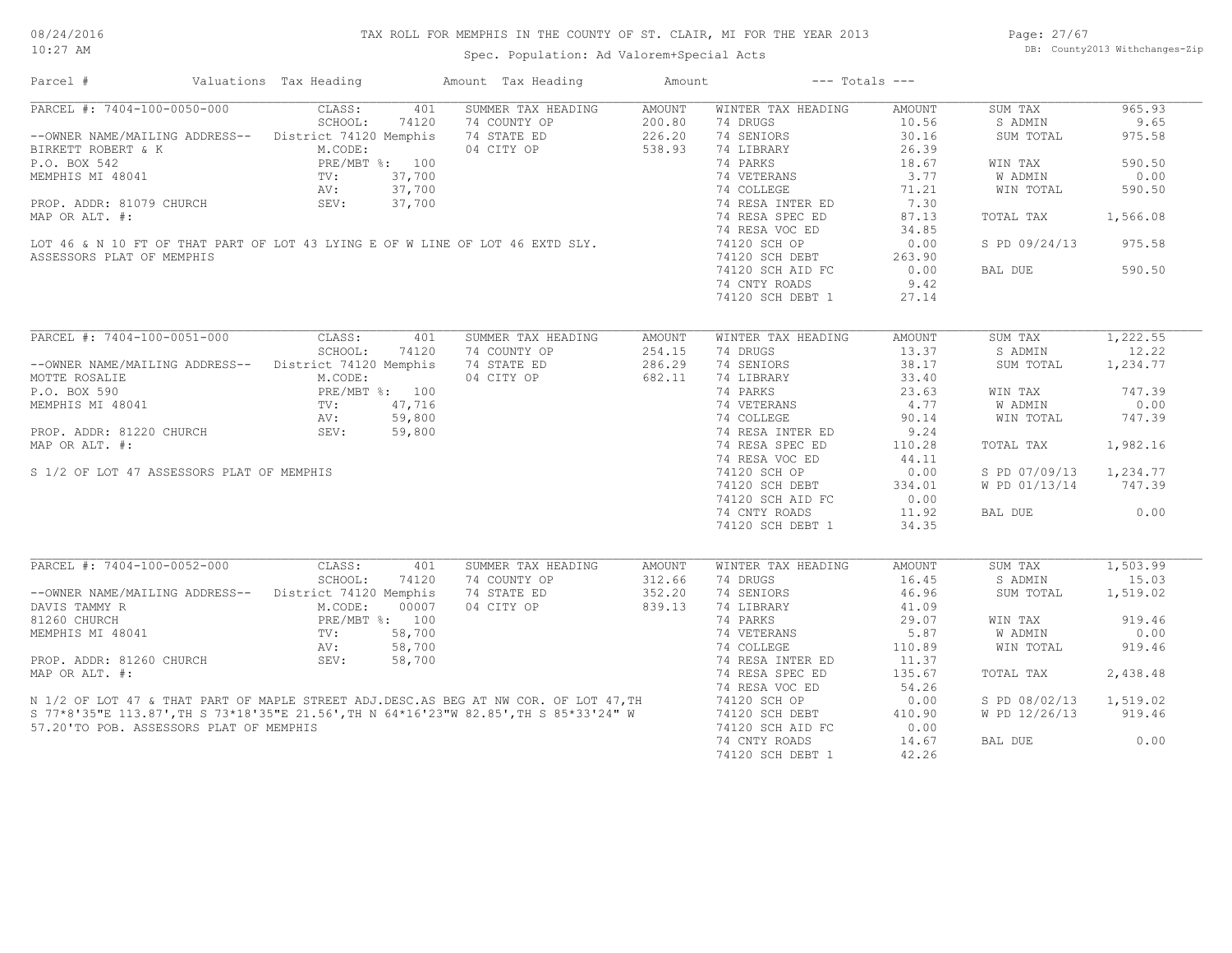#### TAX ROLL FOR MEMPHIS IN THE COUNTY OF ST. CLAIR, MI FOR THE YEAR 2013

Spec. Population: Ad Valorem+Special Acts

Page: 28/67 DB: County2013 Withchanges-Zip

| Parcel #                                                                                                                                                                                                                                                                                                          | Valuations Tax Heading                                                     |                                                          | Amount Tax Heading                                                                                                                                                                                      | Amount                               |                                                                                                                                                                                                                                                         | $---$ Totals $---$                                                                                                                  |                                                                                                                                       |                                                                                         |
|-------------------------------------------------------------------------------------------------------------------------------------------------------------------------------------------------------------------------------------------------------------------------------------------------------------------|----------------------------------------------------------------------------|----------------------------------------------------------|---------------------------------------------------------------------------------------------------------------------------------------------------------------------------------------------------------|--------------------------------------|---------------------------------------------------------------------------------------------------------------------------------------------------------------------------------------------------------------------------------------------------------|-------------------------------------------------------------------------------------------------------------------------------------|---------------------------------------------------------------------------------------------------------------------------------------|-----------------------------------------------------------------------------------------|
| PARCEL #: 7404-100-0053-000<br>--OWNER NAME/MAILING ADDRESS-- District 74120 Memphis<br>LAMBERSON MARK D & RACHELLE L<br>P.O. BOX 265<br>MEMPHIS MI 48041<br>P.O. BOX 265<br>MEMPHIS MI 48041<br>P.O. BOX 265<br>MEMPHIS MI 48041<br>P.O. BOX 265<br>MEMPHIS MI 48041<br>AV: 45,800<br>SEV: 45,800<br>SEV: 45,800 | CLASS:<br>SCHOOL:<br>M.CODE:                                               | 401<br>74120<br>00003                                    | SUMMER TAX HEADING<br>COUNT OP<br>74 STATE ED<br>04 CITY OP<br>MEMPHIS MI 48041<br>PROP. ADDR: 81190 CHURCH<br>MAP OR ALT. #:<br>LOT 48 AND THE NORTHERLY 4.00 FEET OF LOT 49 ASSESSORS PLAT OF MEMPHIS | AMOUNT<br>243.95<br>274.80<br>654.72 | WINTER TAX HEADING<br>74 DRUGS<br>74 SENIORS<br>74 LIBRARY<br>74 PARKS<br>74 VETERANS<br>74 COLLEGE<br>74 RESA INTER ED<br>74 RESA SPEC ED                                                                                                              | AMOUNT<br>12.83<br>36.64<br>32.06<br>22.68<br>4.58<br>86.52<br>8.87<br>105.85                                                       | SUM TAX<br>S ADMIN<br>SUM TOTAL<br>WIN TAX<br>W ADMIN<br>WIN TOTAL<br>TOTAL TAX                                                       | 1,173.47<br>11.73<br>1,185.20<br>717.39<br>0.00<br>717.39<br>1,902.59                   |
|                                                                                                                                                                                                                                                                                                                   |                                                                            |                                                          |                                                                                                                                                                                                         |                                      | 74 RESA VOC ED<br>74120 SCH OP<br>74120 SCH DEBT<br>74120 SCH AID FC<br>74 CNTY ROADS<br>74120 SCH DEBT 1                                                                                                                                               | 42.34<br>0.00<br>320.60<br>0.00<br>11.45<br>32.97                                                                                   | S PD 07/08/13<br>W PD 12/05/13 717.39<br>BAL DUE                                                                                      | 1,185.20<br>0.00                                                                        |
| PARCEL #: 7404-100-0054-000<br>-- OWNER NAME/MAILING ADDRESS-- District 74120 Memphis<br>LYNCH DORIS<br>P.O. BOX 25<br>MEMPHIS MI 48041                                                                                                                                                                           | CLASS:<br>SCHOOL:<br>M.CODE:<br>PRE/MBT %: 100<br>TV: 43,360<br>AV: 55,200 | 401<br>74120                                             | SUMMER TAX HEADING<br>74 COUNTY OP<br>74 STATE ED<br>04 CITY OP<br>PROP. ADDR: 81160 CHURCH<br>MAP OR ALT. #:<br>LOT 49 EXCLUDING THE NORTHERLY 4.00 FEET ASSESSORS PLAT OF MEMPHIS                     | AMOUNT<br>230.95<br>260.16<br>619.84 | WINTER TAX HEADING<br>74 DRUGS<br>74 SENIORS<br>74 LIBRARY<br>74 PARKS<br>74 VETERANS<br>74 COLLEGE<br>74 RESA INTER ED<br>74 RESA SPEC ED<br>74 RESA VOC ED<br>74120 SCH OP<br>74120 SCH DEBT<br>74120 SCH AID FC<br>74 CNTY ROADS<br>74120 SCH DEBT 1 | AMOUNT<br>12.15<br>34.68<br>30.35<br>$30.2$<br>21.48<br>4.33<br>81 0<br>100.21<br>40.08<br>0.00<br>303.52<br>0.00<br>10.84<br>31.21 | SUM TAX<br>S ADMIN<br>SUM TOTAL<br>WIN TAX<br>W ADMIN<br>WIN TOTAL<br>TOTAL TAX<br>S PD 07/03/13 1,122.05<br>W PD 12/04/13<br>BAL DUE | 1,110.95<br>11.10<br>1,122.05<br>679.16<br>0.00<br>679.16<br>1,801.21<br>679.16<br>0.00 |
| PARCEL #: 7404-100-0055-000<br>--OWNER NAME/MAILING ADDRESS-- District 74120 Memphis<br>MEMPHIS COMMUNITY SCHOOLS M.CODE:<br>P.O. BOX 201<br>MEMPHIS MI 48041<br>PROP. ADDR: VACANT BUS LOT<br>MAP OR ALT. #:<br>LOT 50 ASSESSOR PLAT OF MEMPHIS                                                                  | CLASS:<br>SCHOOL:<br>$PRE/MBT$ %:<br>TV:<br>AV:<br>SEV:                    | 704<br>74120<br>$\circ$<br>$\circ$<br>$\circ$<br>$\circ$ | SUMMER TAX HEADING<br>74 COUNTY OP<br>74 STATE ED<br>04 CITY OP                                                                                                                                         | AMOUNT<br>0.00<br>0.00<br>0.00       | WINTER TAX HEADING<br>74 DRUGS<br>74 SENIORS<br>74 LIBRARY<br>74 PARKS<br>74 VETERANS<br>74 COLLEGE<br>74 RESA INTER ED<br>74 RESA SPEC ED<br>74 RESA VOC ED<br>74120 SCH OP<br>74120 SCH DEBT<br>74120 SCH AID FC<br>74 CNTY ROADS<br>74120 SCH DEBT 1 | <b>AMOUNT</b><br>0.00<br>0.00<br>0.00<br>0.00<br>0.00<br>0.00<br>0.00<br>0.00<br>0.00<br>0.00<br>0.00<br>0.00<br>0.00<br>0.00       | SUM TAX<br>S ADMIN<br>SUM TOTAL<br>WIN TAX<br>W ADMIN<br>WIN TOTAL<br>TOTAL TAX<br>BAL DUE                                            | 0.00<br>0.00<br>0.00<br>0.00<br>0.00<br>0.00<br>0.00<br>0.00                            |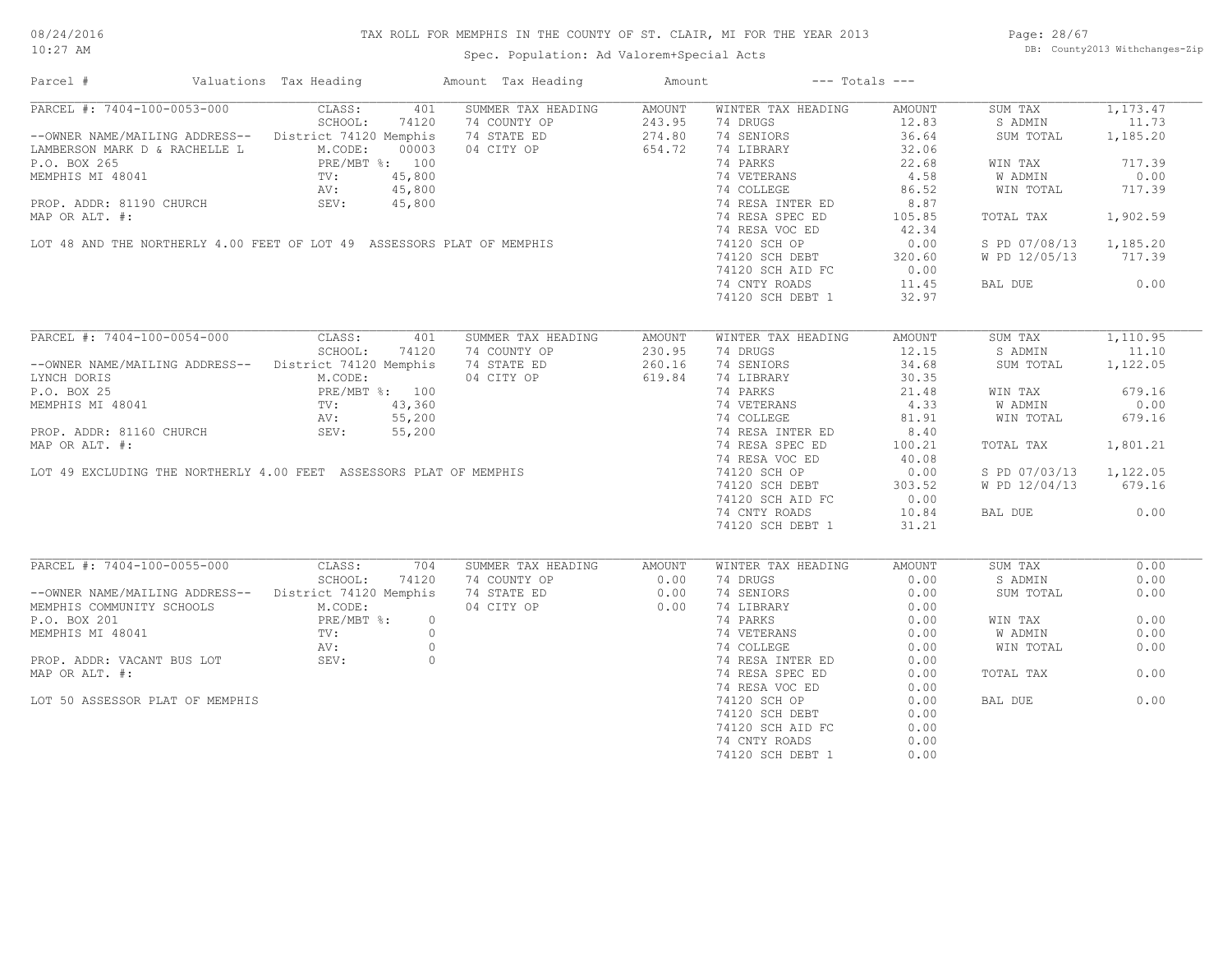#### TAX ROLL FOR MEMPHIS IN THE COUNTY OF ST. CLAIR, MI FOR THE YEAR 2013

10:27 AM

### Spec. Population: Ad Valorem+Special Acts

Page: 29/67 DB: County2013 Withchanges-Zip

| Parcel #                                                                                                                                                                                                                                | Valuations Tax Heading                                                           | Amount Tax Heading                                                                                          | Amount                         | $---$ Totals $---$                                                                                                                                                                                                                                      |                                                                                                                        |                                                                                            |                                                              |
|-----------------------------------------------------------------------------------------------------------------------------------------------------------------------------------------------------------------------------------------|----------------------------------------------------------------------------------|-------------------------------------------------------------------------------------------------------------|--------------------------------|---------------------------------------------------------------------------------------------------------------------------------------------------------------------------------------------------------------------------------------------------------|------------------------------------------------------------------------------------------------------------------------|--------------------------------------------------------------------------------------------|--------------------------------------------------------------|
| PARCEL #: 7404-100-0056-000<br>--OWNER NAME/MAILING ADDRESS-- District 74120 Memphis<br>MEMPHIS COMMUNITY SCHOOL<br>P.O. BOX 201<br>MEMPHIS MI 48041<br>PROP. ADDR: 34841 BORDMAN<br>MAP OR ALT. #:<br>LOT 51 ASSESSORS PLAT OF MEMPHIS | CLASS:<br>704<br>SCHOOL:<br>74120<br>M.CODE:<br>PRE/MBT %:<br>TV:<br>AV:<br>SEV: | SUMMER TAX HEADING<br>74 COUNTY OP<br>74 STATE ED<br>04 CITY OP<br>$\circ$<br>$\circ$<br>$\circ$<br>$\circ$ | AMOUNT<br>0.00<br>0.00<br>0.00 | WINTER TAX HEADING<br>74 DRUGS<br>74 SENIORS<br>74 LIBRARY<br>74 PARKS<br>74 VETERANS<br>74 COLLEGE<br>74 RESA INTER ED<br>74 RESA SPEC ED<br>74 RESA VOC ED<br>74120 SCH OP<br>74120 SCH DEBT<br>74120 SCH AID FC<br>74 CNTY ROADS<br>74120 SCH DEBT 1 | AMOUNT<br>0.00<br>0.00<br>0.00<br>0.00<br>0.00<br>0.00<br>0.00<br>0.00<br>0.00<br>0.00<br>0.00<br>0.00<br>0.00<br>0.00 | SUM TAX<br>S ADMIN<br>SUM TOTAL<br>WIN TAX<br>W ADMIN<br>WIN TOTAL<br>TOTAL TAX<br>BAL DUE | 0.00<br>0.00<br>0.00<br>0.00<br>0.00<br>0.00<br>0.00<br>0.00 |
|                                                                                                                                                                                                                                         |                                                                                  |                                                                                                             |                                |                                                                                                                                                                                                                                                         |                                                                                                                        |                                                                                            |                                                              |
| PARCEL #: 7404-100-0057-000                                                                                                                                                                                                             | CLASS:<br>202                                                                    | SUMMER TAX HEADING                                                                                          | AMOUNT                         | WINTER TAX HEADING                                                                                                                                                                                                                                      | AMOUNT                                                                                                                 | SUM TAX                                                                                    | 110.16                                                       |
|                                                                                                                                                                                                                                         | SCHOOL:<br>74120                                                                 | 74 COUNTY OP                                                                                                | 22.90                          | 74 DRUGS                                                                                                                                                                                                                                                | 1.20                                                                                                                   | S ADMIN                                                                                    | 1.10                                                         |
| --OWNER NAME/MAILING ADDRESS--<br>VAN HAVERBECK HENRY & C TRUST                                                                                                                                                                         | District 74120 Memphis<br>M.CODE:                                                | 74 STATE ED<br>04 CITY OP                                                                                   | 25.80<br>61.46                 | 74 SENIORS<br>74 LIBRARY                                                                                                                                                                                                                                | 3.44<br>3.01                                                                                                           | SUM TOTAL                                                                                  | 111.26                                                       |
| 71875 MEMPHIS RIDGE RD                                                                                                                                                                                                                  | PRE/MBT %: 0                                                                     |                                                                                                             |                                | 74 PARKS                                                                                                                                                                                                                                                | 2.13                                                                                                                   | WIN TAX                                                                                    | 144.72                                                       |
| RICHMOND MI 48062                                                                                                                                                                                                                       | TV:<br>4,300                                                                     |                                                                                                             |                                | 74 VETERANS                                                                                                                                                                                                                                             | 0.43                                                                                                                   | W ADMIN                                                                                    | 0.00                                                         |
|                                                                                                                                                                                                                                         | AV:<br>4,300                                                                     |                                                                                                             |                                | 74 COLLEGE                                                                                                                                                                                                                                              | 8.12                                                                                                                   | WIN TOTAL                                                                                  | 144.72                                                       |
| PROP. ADDR: VACANT BORDMAN                                                                                                                                                                                                              | SEV:<br>4,300                                                                    |                                                                                                             |                                | 74 RESA INTER ED                                                                                                                                                                                                                                        | 0.83                                                                                                                   |                                                                                            |                                                              |
| MAP OR ALT. #:                                                                                                                                                                                                                          |                                                                                  |                                                                                                             |                                | 74 RESA SPEC ED                                                                                                                                                                                                                                         | 9.93                                                                                                                   | TOTAL TAX                                                                                  | 255.98                                                       |
|                                                                                                                                                                                                                                         |                                                                                  |                                                                                                             |                                | 74 RESA VOC ED                                                                                                                                                                                                                                          | 3.97                                                                                                                   |                                                                                            |                                                              |
| LOT 52 ASSESSORS PLAT OF MEMPHIS                                                                                                                                                                                                        |                                                                                  |                                                                                                             |                                | 74120 SCH OP                                                                                                                                                                                                                                            | 77.40                                                                                                                  | S PD 07/24/13                                                                              | 111.26                                                       |
|                                                                                                                                                                                                                                         |                                                                                  |                                                                                                             |                                | 74120 SCH DEBT                                                                                                                                                                                                                                          | 30.10                                                                                                                  | W PD 02/10/14                                                                              | 144.72                                                       |
|                                                                                                                                                                                                                                         |                                                                                  |                                                                                                             |                                | 74120 SCH AID FC                                                                                                                                                                                                                                        | 0.00                                                                                                                   |                                                                                            |                                                              |
|                                                                                                                                                                                                                                         |                                                                                  |                                                                                                             |                                | 74 CNTY ROADS                                                                                                                                                                                                                                           | 1.07                                                                                                                   | BAL DUE                                                                                    | 0.00                                                         |
|                                                                                                                                                                                                                                         |                                                                                  |                                                                                                             |                                | 74120 SCH DEBT 1                                                                                                                                                                                                                                        | 3.09                                                                                                                   |                                                                                            |                                                              |
| PARCEL #: 7404-100-0058-000                                                                                                                                                                                                             | CLASS:<br>201                                                                    | SUMMER TAX HEADING                                                                                          | AMOUNT                         | WINTER TAX HEADING                                                                                                                                                                                                                                      | <b>AMOUNT</b>                                                                                                          | SUM TAX                                                                                    | 467.51                                                       |
|                                                                                                                                                                                                                                         | SCHOOL:<br>74120                                                                 | 74 COUNTY OP                                                                                                | 97.19                          | 74 DRUGS                                                                                                                                                                                                                                                | 5.11                                                                                                                   | S ADMIN                                                                                    | 4.67                                                         |
| --OWNER NAME/MAILING ADDRESS--                                                                                                                                                                                                          | District 74120 Memphis                                                           | 74 STATE ED                                                                                                 | 109.48                         | 74 SENIORS                                                                                                                                                                                                                                              | 14.59                                                                                                                  | SUM TOTAL                                                                                  | 472.18                                                       |
| VAN HAVERBECK HENRY & C TRUST                                                                                                                                                                                                           | M.CODE:                                                                          | 04 CITY OP                                                                                                  | 260.84                         | 74 LIBRARY                                                                                                                                                                                                                                              | 12.77                                                                                                                  |                                                                                            |                                                              |
| 71875 MEMPHIS RIDGE RD                                                                                                                                                                                                                  | PRE/MBT %: 0                                                                     |                                                                                                             |                                | 74 PARKS                                                                                                                                                                                                                                                | 9.03                                                                                                                   | WIN TAX                                                                                    | 614.20                                                       |
| RICHMOND MI 48062                                                                                                                                                                                                                       | TV:<br>18,247                                                                    |                                                                                                             |                                | 74 VETERANS                                                                                                                                                                                                                                             | 1.82                                                                                                                   | W ADMIN                                                                                    | 0.00                                                         |
|                                                                                                                                                                                                                                         | 24,500<br>AV:                                                                    |                                                                                                             |                                | 74 COLLEGE                                                                                                                                                                                                                                              | 34.47                                                                                                                  | WIN TOTAL                                                                                  | 614.20                                                       |
|                                                                                                                                                                                                                                         | 24,500                                                                           |                                                                                                             |                                | 74 RESA INTER ED                                                                                                                                                                                                                                        | 3.53                                                                                                                   |                                                                                            |                                                              |
| MAP OR ALT. #:                                                                                                                                                                                                                          |                                                                                  |                                                                                                             |                                | 74 RESA SPEC ED                                                                                                                                                                                                                                         | 42.17                                                                                                                  | TOTAL TAX                                                                                  | 1,086.38                                                     |
|                                                                                                                                                                                                                                         |                                                                                  |                                                                                                             |                                | 74 RESA VOC ED                                                                                                                                                                                                                                          | 16.86                                                                                                                  |                                                                                            |                                                              |
| LOT 53 ASSESSORS PLAT OF MEMPHIS                                                                                                                                                                                                        |                                                                                  |                                                                                                             |                                | 74120 SCH OP                                                                                                                                                                                                                                            | 328.44                                                                                                                 | S PD 07/24/13                                                                              | 472.18                                                       |
|                                                                                                                                                                                                                                         |                                                                                  |                                                                                                             |                                | 74120 SCH DEBT                                                                                                                                                                                                                                          | 127.72                                                                                                                 | W PD 02/10/14                                                                              | 614.20                                                       |
|                                                                                                                                                                                                                                         |                                                                                  |                                                                                                             |                                | 74120 SCH AID FC                                                                                                                                                                                                                                        | 0.00                                                                                                                   |                                                                                            | 0.00                                                         |
|                                                                                                                                                                                                                                         |                                                                                  |                                                                                                             |                                | 74 CNTY ROADS<br>74120 SCH DEBT 1                                                                                                                                                                                                                       | 4.56<br>13.13                                                                                                          | BAL DUE                                                                                    |                                                              |
|                                                                                                                                                                                                                                         |                                                                                  |                                                                                                             |                                |                                                                                                                                                                                                                                                         |                                                                                                                        |                                                                                            |                                                              |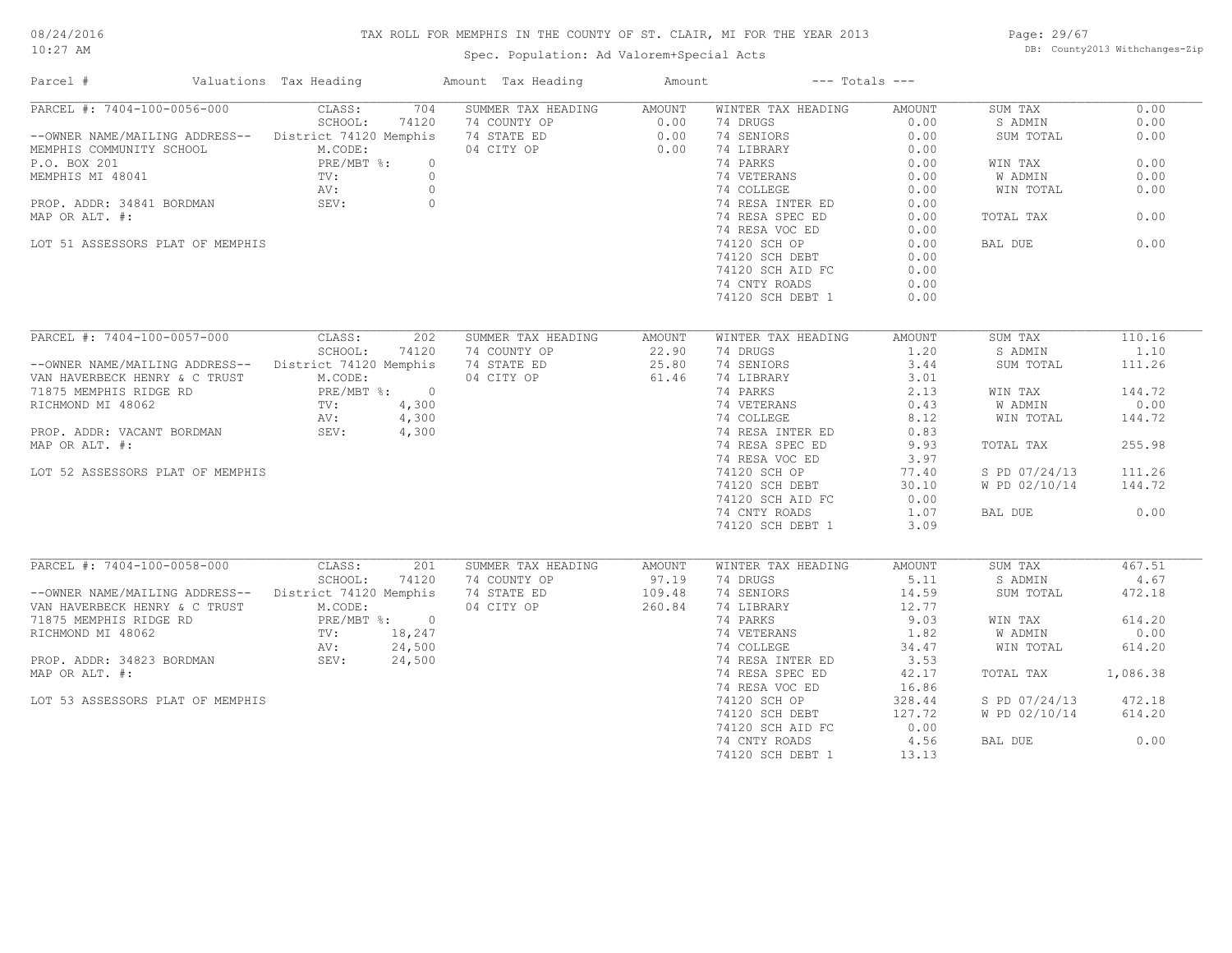| 08/24/2016 |  |
|------------|--|
| 10:27 AM   |  |

#### TAX ROLL FOR MEMPHIS IN THE COUNTY OF ST. CLAIR, MI FOR THE YEAR 2013

Spec. Population: Ad Valorem+Special Acts

Page: 30/67 DB: County2013 Withchanges-Zip

| Parcel #                                                                     | Valuations Tax Heading                          |        | Amount Tax Heading                                                                                                                                                                                                                   | Amount |                    | $---$ Totals $---$ |                |                       |
|------------------------------------------------------------------------------|-------------------------------------------------|--------|--------------------------------------------------------------------------------------------------------------------------------------------------------------------------------------------------------------------------------------|--------|--------------------|--------------------|----------------|-----------------------|
| PARCEL #: 7404-100-0059-000                                                  | CLASS:                                          | 401    | SUMMER TAX HEADING                                                                                                                                                                                                                   | AMOUNT | WINTER TAX HEADING | AMOUNT             | SUM TAX        | 963.37                |
|                                                                              | SCHOOL:                                         | 74120  | 74 COUNTY OP                                                                                                                                                                                                                         | 200.27 | 74 DRUGS           | 10.53              | S ADMIN        | 9.63                  |
| --OWNER NAME/MAILING ADDRESS-- District 74120 Memphis                        |                                                 |        | 74 STATE ED                                                                                                                                                                                                                          | 225.60 | 74 SENIORS         | 30.08              | S INTRST       | 57.80                 |
| NATZKE CATHERINE                                                             | M.CODE:                                         |        | 04 CITY OP                                                                                                                                                                                                                           | 537.50 | 74 LIBRARY         | 26.32              | SUM TOTAL      | 1,030.80              |
| 34844 MAPLE                                                                  | PRE/MBT %: 100                                  |        |                                                                                                                                                                                                                                      |        | 74 PARKS           | 18.62              |                |                       |
| MEMPHIS MI 48041                                                             | TV:                                             | 37,600 |                                                                                                                                                                                                                                      |        | 74 VETERANS        | 3.76               | WIN TAX        | 588.95                |
|                                                                              | AV:                                             | 37,600 |                                                                                                                                                                                                                                      |        | 74 COLLEGE         | 71.03              | <b>W ADMIN</b> | 0.00                  |
| PROP. ADDR: 34844 MAPLE SEV:                                                 |                                                 | 37,600 |                                                                                                                                                                                                                                      |        | 74 RESA INTER ED   | 7.28               | WIN TOTAL      | 588.95                |
| MAP OR ALT. #:                                                               |                                                 |        |                                                                                                                                                                                                                                      |        | 74 RESA SPEC ED    | 86.90              |                |                       |
|                                                                              |                                                 |        |                                                                                                                                                                                                                                      |        | 74 RESA VOC ED     | 34.76              | TOTAL TAX      | 1,619.75              |
|                                                                              |                                                 |        | LOT 54, AND THE W'LY.16.75 FEET. OF LOT 55 THEREOF, IN ASSESSORS PLAT OF MEMPHIS                                                                                                                                                     |        | 74120 SCH OP       | 0.00               |                |                       |
|                                                                              |                                                 |        |                                                                                                                                                                                                                                      |        |                    | 263.20             | BAL DUE        | 1,619.75              |
|                                                                              |                                                 |        |                                                                                                                                                                                                                                      |        | 74120 SCH DEBT     |                    |                |                       |
|                                                                              |                                                 |        |                                                                                                                                                                                                                                      |        | 74120 SCH AID FC   | 0.00               |                |                       |
|                                                                              |                                                 |        |                                                                                                                                                                                                                                      |        | 74 CNTY ROADS      | 9.40               |                |                       |
|                                                                              |                                                 |        |                                                                                                                                                                                                                                      |        | 74120 SCH DEBT 1   | 27.07              |                |                       |
| PARCEL #: 7404-100-0060-000                                                  | CLASS:                                          | 401    | SUMMER TAX HEADING                                                                                                                                                                                                                   | AMOUNT | WINTER TAX HEADING | <b>AMOUNT</b>      | SUM TAX        | 963.37                |
|                                                                              |                                                 |        | 74 COUNTY OP                                                                                                                                                                                                                         |        | 74 DRUGS           |                    |                | 9.63                  |
|                                                                              | SCHOOL:                                         | 74120  |                                                                                                                                                                                                                                      | 200.27 |                    | 10.53              | S ADMIN        |                       |
| --OWNER NAME/MAILING ADDRESS-- District 74120 Memphis                        |                                                 |        | 74 STATE ED                                                                                                                                                                                                                          | 225.60 | 74 SENIORS         | 30.08              | SUM TOTAL      | 973.00                |
| GONZALEZ FRANCISCO                                                           | M.CODE:                                         | 00001  | 04 CITY OP                                                                                                                                                                                                                           | 537.50 | 74 LIBRARY         | 26.32              |                |                       |
| PO BOX 381                                                                   | PRE/MBT %: 100<br>PRE / TV:                     |        |                                                                                                                                                                                                                                      |        | 74 PARKS           | 18.62              | WIN TAX        | 588.95                |
|                                                                              |                                                 |        |                                                                                                                                                                                                                                      |        | 74 VETERANS        | 3.76               | W ADMIN        | 0.00                  |
|                                                                              |                                                 |        |                                                                                                                                                                                                                                      |        | 74 COLLEGE         | 71.03              | WIN TOTAL      | 588.95                |
|                                                                              |                                                 |        |                                                                                                                                                                                                                                      |        | 74 RESA INTER ED   | 7.28               |                |                       |
|                                                                              |                                                 |        |                                                                                                                                                                                                                                      |        | 74 RESA SPEC ED    | 86.90              | TOTAL TAX      | 1,561.95              |
|                                                                              |                                                 |        |                                                                                                                                                                                                                                      |        | 74 RESA VOC ED     | 34.76              |                |                       |
|                                                                              |                                                 |        |                                                                                                                                                                                                                                      |        | 74120 SCH OP       | 0.00               | S PD 08/26/13  | 973.00                |
|                                                                              |                                                 |        |                                                                                                                                                                                                                                      |        | 74120 SCH DEBT     | 263.20             | W PD 01/15/14  | 588.95                |
|                                                                              |                                                 |        |                                                                                                                                                                                                                                      |        | 74120 SCH AID FC   | 0.00               |                |                       |
|                                                                              |                                                 |        |                                                                                                                                                                                                                                      |        | 74 CNTY ROADS      | 9.40               | BAL DUE        | 0.00                  |
|                                                                              |                                                 |        | PRE/MBT *: 100<br>MEMPHIS MI 48041<br>TV: 37,600<br>PROP. ADDR: 34860 MAPLE<br>MAP OR ALT. #:<br>LOT 55, EXCEPT THE W, LY 16.75 IN SAID "ASSESSORS PLAT OF MEMPHIS"                                                                  |        | 74120 SCH DEBT 1   | 27.07              |                |                       |
|                                                                              |                                                 |        |                                                                                                                                                                                                                                      |        |                    |                    |                |                       |
| PARCEL #: 7404-100-0061-000                                                  | CLASS:                                          | 401    | SUMMER TAX HEADING                                                                                                                                                                                                                   | AMOUNT | WINTER TAX HEADING | AMOUNT             | SUM TAX        | $\overline{1,314.11}$ |
|                                                                              | SCHOOL:                                         | 74120  | 74 COUNTY OP                                                                                                                                                                                                                         | 273.19 | 74 DRUGS           | 14.37              | S ADMIN        | 13.14                 |
| --OWNER NAME/MAILING ADDRESS-- District 74120 Memphis                        |                                                 |        | 74 STATE ED                                                                                                                                                                                                                          | 307.73 | 74 SENIORS         | 41.03              | SUM TOTAL      | 1,327.25              |
| SCHNEIDER ERIC & SUSAN                                                       | M.CODE:                                         |        | 04 CITY OP                                                                                                                                                                                                                           | 733.19 | 74 LIBRARY         | 35.90              |                |                       |
| P.O. BOX 416                                                                 | PRE/MBT %: 100<br>$P_{\text{KL}}$<br>TV:<br>AV: |        |                                                                                                                                                                                                                                      |        | 74 PARKS           | 25.40              | WIN TAX        | 803.35                |
| MEMPHIS MI 48041                                                             |                                                 | 51,289 |                                                                                                                                                                                                                                      |        | 74 VETERANS        | 5.12               | W ADMIN        | 0.00                  |
|                                                                              |                                                 | 54,100 |                                                                                                                                                                                                                                      |        | 74 COLLEGE         | 96.89              | WIN TOTAL      | 803.35                |
| PROP. ADDR: 81171 MAIN                                                       | SEV:                                            | 54,100 |                                                                                                                                                                                                                                      |        | 74 RESA INTER ED   | 9.93               |                |                       |
|                                                                              |                                                 |        |                                                                                                                                                                                                                                      |        | 74 RESA SPEC ED    | 118.54             | TOTAL TAX      | 2,130.60              |
|                                                                              |                                                 |        |                                                                                                                                                                                                                                      |        | 74 RESA VOC ED     | 47.41              |                |                       |
|                                                                              |                                                 |        | Lot 56 AND THAT PART OF LOT 57, Assessor Plat of Memphis Sec 35 T6 N, R14 E.ST CLAIR<br>COUNTY MICHIGAN Desc. as Follows: NORTH-SOUTH QUARTER LINE OF SAID SEC. 35, Being<br>N.00-49'30 "E. 402.02 feet from the south quarter corne |        | 74120 SCH OP       | 0.00               | S PD 07/22/13  | 1,327.25              |
|                                                                              |                                                 |        |                                                                                                                                                                                                                                      |        | 74120 SCH DEBT     | 359.02             | W PD 12/16/13  | 803.35                |
|                                                                              |                                                 |        |                                                                                                                                                                                                                                      |        | 74120 SCH AID FC   | 0.00               |                |                       |
|                                                                              |                                                 |        |                                                                                                                                                                                                                                      |        |                    |                    |                | 0.00                  |
|                                                                              |                                                 |        |                                                                                                                                                                                                                                      |        | 74 CNTY ROADS      | 12.82              | BAL DUE        |                       |
|                                                                              |                                                 |        |                                                                                                                                                                                                                                      |        | 74120 SCH DEBT 1   | 36.92              |                |                       |
|                                                                              |                                                 |        |                                                                                                                                                                                                                                      |        |                    |                    |                |                       |
| POINT BEG.ASSESSOR'S PLAT OF THE CITY OF MEMPHIS, ST CLAIR COUNTY, MICHIGAN. |                                                 |        |                                                                                                                                                                                                                                      |        |                    |                    |                |                       |

CONTAINING 0.25 ACRES,MORE OR LESS,SUBJECT TO EASEMENTS OF RECORD.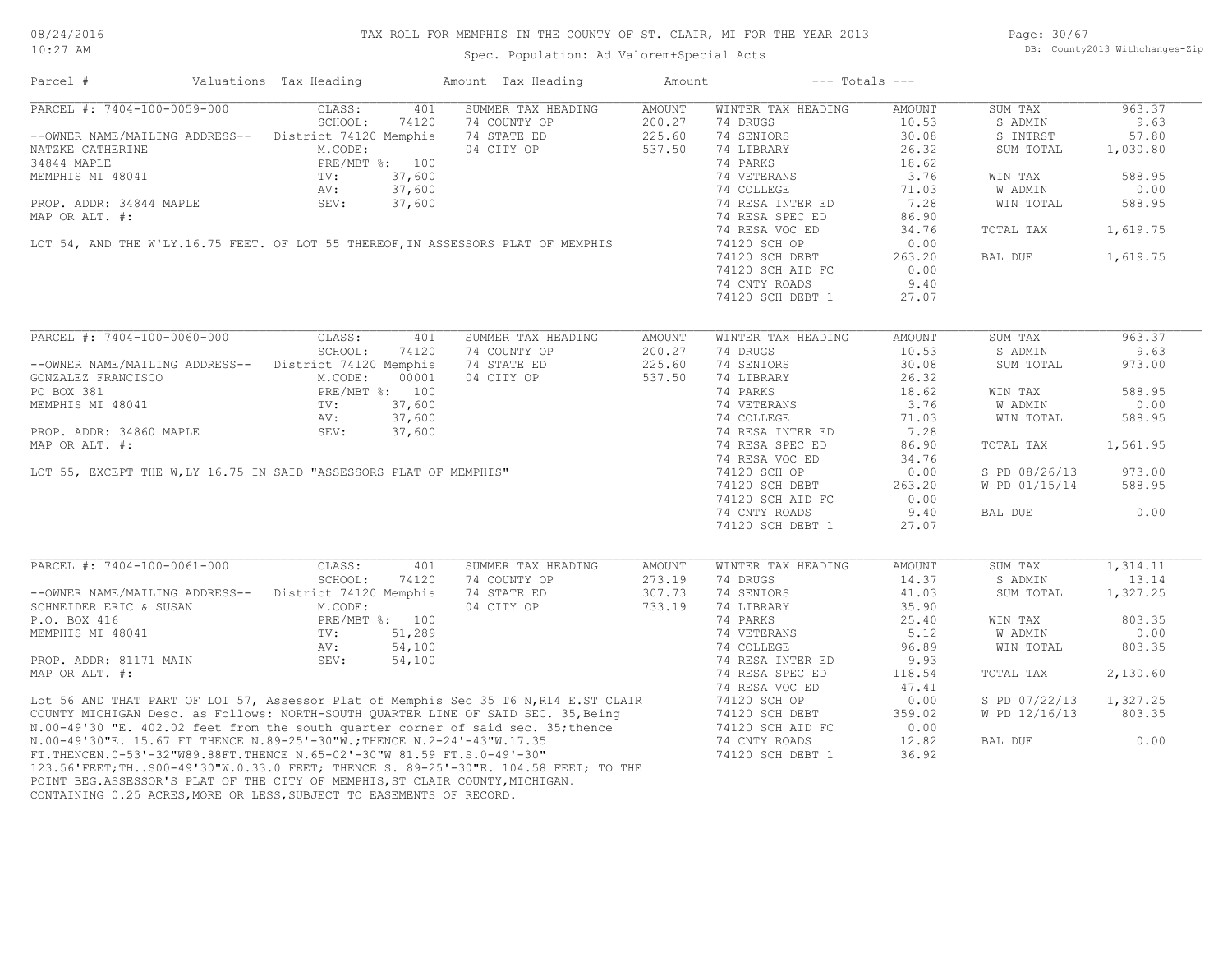Page: 31/67 DB: County2013 Withchanges-Zip

|                                                        | Valuations Tax Heading |                | Amount Tax Heading                                                                                                                                                    | Amount   |                                   | $---$ Totals $---$ |               |          |
|--------------------------------------------------------|------------------------|----------------|-----------------------------------------------------------------------------------------------------------------------------------------------------------------------|----------|-----------------------------------|--------------------|---------------|----------|
| PARCEL #: 7404-100-0062-000                            | CLASS:                 | 201            | SUMMER TAX HEADING                                                                                                                                                    | AMOUNT   | WINTER TAX HEADING                | AMOUNT             | SUM TAX       | 3,771.52 |
|                                                        | SCHOOL:                | 74120          | 74 COUNTY OP                                                                                                                                                          | 784.06   | 74 DRUGS                          | 41.26              | S ADMIN       | 37.71    |
| -- OWNER NAME/MAILING ADDRESS-- District 74120 Memphis |                        |                | 74 STATE ED                                                                                                                                                           | 883.20   | 74 SENIORS                        | 117.76             | SUM TOTAL     | 3,809.23 |
| CSB BANK                                               | M.CODE:                |                | 04 CITY OP                                                                                                                                                            | 2,104.26 | 74 LIBRARY                        | 103.04             |               |          |
| P.O. BOX 128                                           |                        | PRE/MBT %: 0   |                                                                                                                                                                       |          | 74 PARKS                          | 72.92              | WIN TAX       | 4,955.37 |
| CAPAC MI 48014                                         | TV:                    | 147,200        |                                                                                                                                                                       |          | 74 VETERANS                       | 14.72              | W ADMIN       | 0.00     |
|                                                        | AV:                    | 147,200        |                                                                                                                                                                       |          | 74 COLLEGE                        | 278.07             | WIN TOTAL     | 4,955.37 |
| PROP. ADDR: 81111 MAIN                                 | SEV:                   | 147,200        |                                                                                                                                                                       |          | 74 RESA INTER ED                  | 28.52              |               |          |
| MAP OR ALT. #:                                         |                        |                |                                                                                                                                                                       |          | 74 RESA SPEC ED                   | 340.22             | TOTAL TAX     | 8,764.60 |
|                                                        |                        |                |                                                                                                                                                                       |          | 74 RESA VOC ED                    | 136.08             |               |          |
|                                                        |                        |                |                                                                                                                                                                       |          | 74120 SCH OP                      | 2,649.60           | S PD 08/28/13 | 3,809.23 |
|                                                        |                        |                | BEG AT THE SE CORNER OF LOT 57, ASSESSOR'S PLAT OF MEMPHIS, ACCORDING TO THE PLAT<br>THEREOF AS RECORDED IN LIBER 51 OF PLATS, PAGE 11, ST. CLAIR CO RECORDS, SEC 35, |          | 74120 SCH DEBT                    | 1,030.40           | W PD 12/20/13 | 4,955.37 |
|                                                        |                        |                | T6N, RANGE 14 E, ST. CLAIR CO, MI; BEING N 00*49'30" E 230.0 FT FROM THE SOUTH                                                                                        |          | 74120 SCH AID FC                  | 0.00               |               |          |
|                                                        |                        |                | QUARTER CORNER OF SAID SEC 35; TH N 00*49'30" E 172.02 FT ALONG THE E BOUNDARY LINE                                                                                   |          | 74 CNTY ROADS                     | 36.80              | BAL DUE       | 0.00     |
|                                                        |                        |                | OF LOT 57; TH N 89*25'30" W 104.53 FT; TH N 00*49'30" E 33.0 FT; TH N 89*25'30" W                                                                                     |          | 74120 SCH DEBT 1                  | 105.98             |               |          |
|                                                        |                        |                | 120.44 FT; TH S 00*49'30" W 205.0 FT; TH S 89*25'30" E 224.97 FT TO THE BEG; ALL                                                                                      |          |                                   |                    |               |          |
|                                                        |                        |                |                                                                                                                                                                       |          |                                   |                    |               |          |
|                                                        |                        |                | BEING A PART OF LOT 57, ASSESSOR'S PLAT OF THE CITY OF MEMPHIS, ST. CLAIR CO, MI                                                                                      |          |                                   |                    |               |          |
|                                                        |                        |                |                                                                                                                                                                       |          |                                   |                    |               |          |
| PARCEL #: 7404-100-0063-000                            | CLASS:                 | 202            | SUMMER TAX HEADING                                                                                                                                                    | AMOUNT   | WINTER TAX HEADING                | AMOUNT             | SUM TAX       | 10.21    |
|                                                        | SCHOOL:                | 74120          | 74 COUNTY OP                                                                                                                                                          | 2.12     | 74 DRUGS                          | 0.11               | S ADMIN       | 0.10     |
| -- OWNER NAME/MAILING ADDRESS-- District 74120 Memphis |                        |                | 74 STATE ED                                                                                                                                                           | 2.39     | 74 SENIORS                        | 0.31               | SUM TOTAL     | 10.31    |
| VARGA PAVLE & MIRA LIVING TRUST                        | M.CODE:                |                | 04 CITY OP                                                                                                                                                            | 5.70     | 74 LIBRARY                        | 0.27               |               |          |
| 66011 LOWE PLANK                                       |                        | PRE/MBT %: 0   |                                                                                                                                                                       |          | 74 PARKS                          | 0.19               | WIN TAX       | 13.35    |
|                                                        | $\text{TV}$ :          | 399            |                                                                                                                                                                       |          | 74 VETERANS                       | 0.03               | W ADMIN       | 0.00     |
| LENOX MI 48050                                         |                        |                |                                                                                                                                                                       |          |                                   |                    |               |          |
|                                                        | AV:                    | 400            |                                                                                                                                                                       |          | 74 COLLEGE                        | 0.75               | WIN TOTAL     | 13.35    |
| PROP. ADDR: 81059 MAIN                                 | SEV:                   | 400            |                                                                                                                                                                       |          | 74 RESA INTER ED                  | 0.07               |               |          |
|                                                        |                        |                |                                                                                                                                                                       |          | 74 RESA SPEC ED                   | 0.92               | TOTAL TAX     | 23.66    |
| MAP OR ALT. #:                                         |                        |                |                                                                                                                                                                       |          | 74 RESA VOC ED                    | 0.36               |               |          |
|                                                        |                        |                |                                                                                                                                                                       |          |                                   |                    |               |          |
| LOT 58 ASSESSORS PLAT OF MEMPHIS                       |                        |                |                                                                                                                                                                       |          | 74120 SCH OP                      | 7.18               | S PD 07/18/13 | 10.31    |
|                                                        |                        |                |                                                                                                                                                                       |          | 74120 SCH DEBT                    | 2.79               |               |          |
|                                                        |                        |                |                                                                                                                                                                       |          | 74120 SCH AID FC                  | 0.00               | BAL DUE       | 13.35    |
|                                                        |                        |                |                                                                                                                                                                       |          | 74 CNTY ROADS                     | 0.09               |               |          |
|                                                        |                        |                |                                                                                                                                                                       |          | 74120 SCH DEBT 1                  | 0.28               |               |          |
|                                                        |                        |                |                                                                                                                                                                       |          |                                   |                    |               |          |
|                                                        |                        |                |                                                                                                                                                                       |          |                                   |                    |               |          |
| PARCEL #: 7404-100-0064-000                            | CLASS:                 | 202            | SUMMER TAX HEADING                                                                                                                                                    | AMOUNT   | WINTER TAX HEADING                | AMOUNT             | SUM TAX       | 23.05    |
|                                                        | SCHOOL:                | 74120          | 74 COUNTY OP                                                                                                                                                          | 4.79     | 74 DRUGS                          | 0.25               | S ADMIN       | 0.23     |
| -- OWNER NAME/MAILING ADDRESS-- District 74120 Memphis |                        |                | 74 STATE ED                                                                                                                                                           | 5.40     | 74 SENIORS                        | 0.72               | SUM TOTAL     | 23.28    |
| VARGA PAVLE & MIRA LIVING TRUST                        | M.CODE:                |                | 04 CITY OP                                                                                                                                                            | 12.86    | 74 LIBRARY                        | 0.63               |               |          |
| 66011 LOWE PLANK                                       | PRE/MBT %:             | $\overline{0}$ |                                                                                                                                                                       |          | 74 PARKS                          | 0.44               | WIN TAX       | 30.27    |
| LENOX MI 48050                                         | TV:                    | 900            |                                                                                                                                                                       |          | 74 VETERANS                       | 0.09               | W ADMIN       | 0.00     |
|                                                        | AV:                    | 900            |                                                                                                                                                                       |          | 74 COLLEGE                        | 1.70               | WIN TOTAL     | 30.27    |
| PROP. ADDR: 81059 MAIN                                 | SEV:                   | 900            |                                                                                                                                                                       |          | 74 RESA INTER ED                  | 0.17               |               |          |
| MAP OR ALT. #:                                         |                        |                |                                                                                                                                                                       |          | 74 RESA SPEC ED                   | 2.08               | TOTAL TAX     | 53.55    |
|                                                        |                        |                |                                                                                                                                                                       |          | 74 RESA VOC ED                    | 0.83               |               |          |
| LOT 59 ASSESSORS PLAT OF MEMPHIS                       |                        |                |                                                                                                                                                                       |          | 74120 SCH OP                      | 16.20              | S PD 07/18/13 | 23.28    |
|                                                        |                        |                |                                                                                                                                                                       |          |                                   |                    |               |          |
|                                                        |                        |                |                                                                                                                                                                       |          | 74120 SCH DEBT                    | 6.30               |               |          |
|                                                        |                        |                |                                                                                                                                                                       |          | 74120 SCH AID FC                  | 0.00               | BAL DUE       | 30.27    |
|                                                        |                        |                |                                                                                                                                                                       |          | 74 CNTY ROADS<br>74120 SCH DEBT 1 | 0.22<br>0.64       |               |          |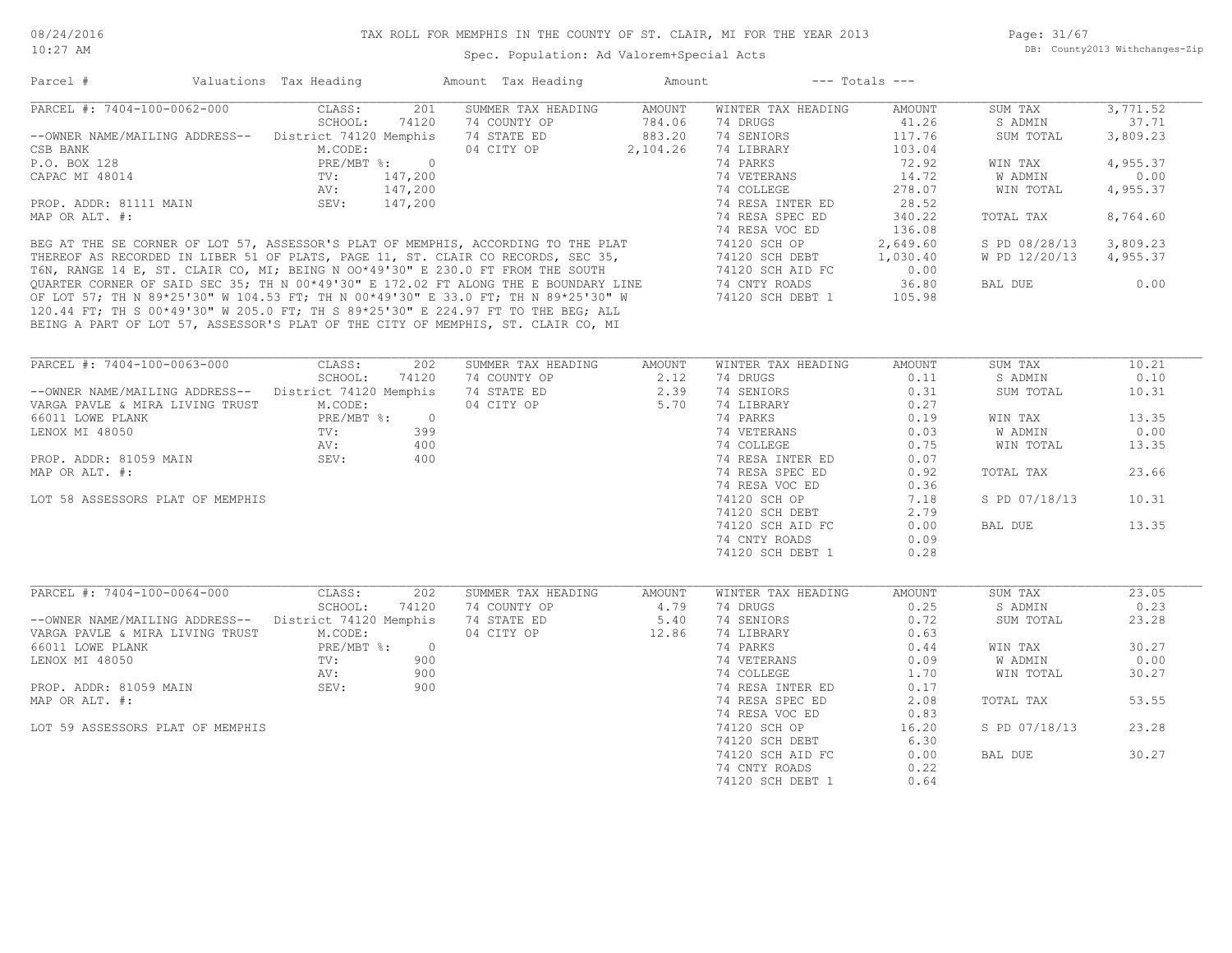#### TAX ROLL FOR MEMPHIS IN THE COUNTY OF ST. CLAIR, MI FOR THE YEAR 2013

10:27 AM

#### Spec. Population: Ad Valorem+Special Acts

Page: 32/67 DB: County2013 Withchanges-Zip

| Parcel #                                                        | Valuations Tax Heading |         | Amount Tax Heading                                                                   | Amount        |                    | $---$ Totals $---$ |               |        |
|-----------------------------------------------------------------|------------------------|---------|--------------------------------------------------------------------------------------|---------------|--------------------|--------------------|---------------|--------|
| PARCEL #: 7404-100-0065-000                                     | CLASS:                 | 202     | SUMMER TAX HEADING                                                                   | AMOUNT        | WINTER TAX HEADING | AMOUNT             | SUM TAX       | 58.92  |
|                                                                 | SCHOOL:                | 74120   | 74 COUNTY OP                                                                         | 12.25         | 74 DRUGS           | 0.64               | S ADMIN       | 0.58   |
| --OWNER NAME/MAILING ADDRESS-- District 74120 Memphis           |                        |         | 74 STATE ED                                                                          | 13.80         | 74 SENIORS         | 1.84               | SUM TOTAL     | 59.50  |
| VARGA PAVLE & MIRA LIVING TRUST                                 | M.CODE:                |         | 04 CITY OP                                                                           | 32.87         | 74 LIBRARY         | 1.61               |               |        |
| 66011 LOWE PLANK                                                | PRE/MBT %: 0           |         |                                                                                      |               | 74 PARKS           | 1.13               | WIN TAX       | 77.38  |
| LENOX MI 48050                                                  | $\text{TV}$ :          | 2,300   |                                                                                      |               | 74 VETERANS        | 0.23               | W ADMIN       | 0.00   |
|                                                                 | AV:                    | 2,300   |                                                                                      |               | 74 COLLEGE         | 4.34               | WIN TOTAL     | 77.38  |
| PROP. ADDR: 81059 MAIN                                          | SEV:                   | 2,300   |                                                                                      |               | 74 RESA INTER ED   | 0.44               |               |        |
| MAP OR ALT. #:                                                  |                        |         |                                                                                      |               | 74 RESA SPEC ED    | 5.31               | TOTAL TAX     | 136.88 |
|                                                                 |                        |         |                                                                                      |               | 74 RESA VOC ED     | 2.12               |               |        |
|                                                                 |                        |         |                                                                                      |               |                    |                    |               | 59.50  |
| LOT 60 ASSESSORS PLAT OF MEMPHIS                                |                        |         |                                                                                      |               | 74120 SCH OP       | 41.40              | S PD 07/18/13 |        |
|                                                                 |                        |         |                                                                                      |               | 74120 SCH DEBT     | 16.10              |               |        |
|                                                                 |                        |         |                                                                                      |               | 74120 SCH AID FC   | 0.00               | BAL DUE       | 77.38  |
|                                                                 |                        |         |                                                                                      |               | 74 CNTY ROADS      | 0.57               |               |        |
|                                                                 |                        |         |                                                                                      |               | 74120 SCH DEBT 1   | 1.65               |               |        |
|                                                                 |                        |         |                                                                                      |               |                    |                    |               |        |
| PARCEL #: 7404-100-0066-000                                     | CLASS:                 | 201     | SUMMER TAX HEADING                                                                   | <b>AMOUNT</b> | WINTER TAX HEADING | <b>AMOUNT</b>      | SUM TAX       | 345.88 |
|                                                                 | SCHOOL:                | 74120   | 74 COUNTY OP                                                                         | 71.90         | 74 DRUGS           | 3.78               | S ADMIN       | 3.45   |
| --OWNER NAME/MAILING ADDRESS-- District 74120 Memphis           |                        |         | 74 STATE ED                                                                          | 81.00         | 74 SENIORS         | 10.80              | SUM TOTAL     | 349.33 |
| FINLAY RANDALL S & CAMILLE                                      | M.CODE:                |         | 04 CITY OP                                                                           | 192.98        | 74 LIBRARY         | 9.45               |               |        |
| 20779 - 32 MILE ROAD                                            | PRE/MBT %: 0           |         |                                                                                      |               | 74 PARKS           | 6.68               | WIN TAX       | 454.44 |
| ARMADA MI 48005                                                 | TV:                    | 13,500  |                                                                                      |               | 74 VETERANS        | 1.35               | W ADMIN       | 0.00   |
|                                                                 | AV:                    | 13,500  |                                                                                      |               | 74 COLLEGE         | 25.50              | WIN TOTAL     | 454.44 |
|                                                                 |                        |         |                                                                                      |               |                    |                    |               |        |
| PROP. ADDR: 34833 BORDMAN                                       | SEV:                   | 13,500  |                                                                                      |               | 74 RESA INTER ED   | 2.61               |               |        |
| MAP OR ALT. #:                                                  |                        |         |                                                                                      |               | 74 RESA SPEC ED    | 31.20              | TOTAL TAX     | 803.77 |
|                                                                 |                        |         |                                                                                      |               | 74 RESA VOC ED     | 12.48              |               |        |
|                                                                 |                        |         | LOT 61 ASSESSORS PLAT OF MEMPHIS, according to the plat thereof as recorded in Liber |               | 74120 SCH OP       | 243.00             | S PD 07/30/13 | 349.33 |
| 51 of Plats, Page 11, St Clair County Register of Deeds Office. |                        |         |                                                                                      |               | 74120 SCH DEBT     | 94.50              | W PD 12/23/13 | 454.44 |
|                                                                 |                        |         |                                                                                      |               | 74120 SCH AID FC   | 0.00               |               |        |
|                                                                 |                        |         |                                                                                      |               | 74 CNTY ROADS      | 3.37               | BAL DUE       | 0.00   |
|                                                                 |                        |         |                                                                                      |               | 74120 SCH DEBT 1   | 9.72               |               |        |
|                                                                 |                        |         |                                                                                      |               |                    |                    |               |        |
| PARCEL #: 7404-100-0067-000                                     | CLASS:                 | 704     | SUMMER TAX HEADING                                                                   | AMOUNT        | WINTER TAX HEADING | AMOUNT             | SUM TAX       | 0.00   |
|                                                                 | SCHOOL:                | 74120   | 74 COUNTY OP                                                                         | 0.00          | 74 DRUGS           | 0.00               | S ADMIN       | 0.00   |
| --OWNER NAME/MAILING ADDRESS-- District 74120 Memphis           |                        |         | 74 STATE ED                                                                          | 0.00          | 74 SENIORS         | 0.00               | SUM TOTAL     | 0.00   |
| MEMPHIS COMMUNITY SCHOOLS                                       | M.CODE:                |         | 04 CITY OP                                                                           | 0.00          | 74 LIBRARY         | 0.00               |               |        |
| P.O. BOX 201                                                    | $PRE/MBT$ %:           | $\circ$ |                                                                                      |               | 74 PARKS           | 0.00               | WIN TAX       | 0.00   |
| MEMPHIS MI 48041                                                | TV:                    | $\circ$ |                                                                                      |               | 74 VETERANS        | 0.00               | W ADMIN       | 0.00   |
|                                                                 |                        |         |                                                                                      |               |                    |                    |               |        |
|                                                                 | AV:                    | $\circ$ |                                                                                      |               | 74 COLLEGE         | 0.00               | WIN TOTAL     | 0.00   |
| PROP. ADDR: 34165 BORDMAN                                       | SEV:                   | $\circ$ |                                                                                      |               | 74 RESA INTER ED   | 0.00               |               |        |
| MAP OR ALT. #:                                                  |                        |         |                                                                                      |               | 74 RESA SPEC ED    | 0.00               | TOTAL TAX     | 0.00   |
|                                                                 |                        |         |                                                                                      |               | 74 RESA VOC ED     | 0.00               |               |        |
| LOT 62 ASSESSORS PLAT OF MEMPHIS                                |                        |         |                                                                                      |               | 74120 SCH OP       | 0.00               | BAL DUE       | 0.00   |
|                                                                 |                        |         |                                                                                      |               | 74120 SCH DEBT     | 0.00               |               |        |
|                                                                 |                        |         |                                                                                      |               | 74120 SCH AID FC   | 0.00               |               |        |
|                                                                 |                        |         |                                                                                      |               | 74 CNTY ROADS      | 0.00               |               |        |
|                                                                 |                        |         |                                                                                      |               | 74120 SCH DEBT 1   | 0.00               |               |        |
|                                                                 |                        |         |                                                                                      |               |                    |                    |               |        |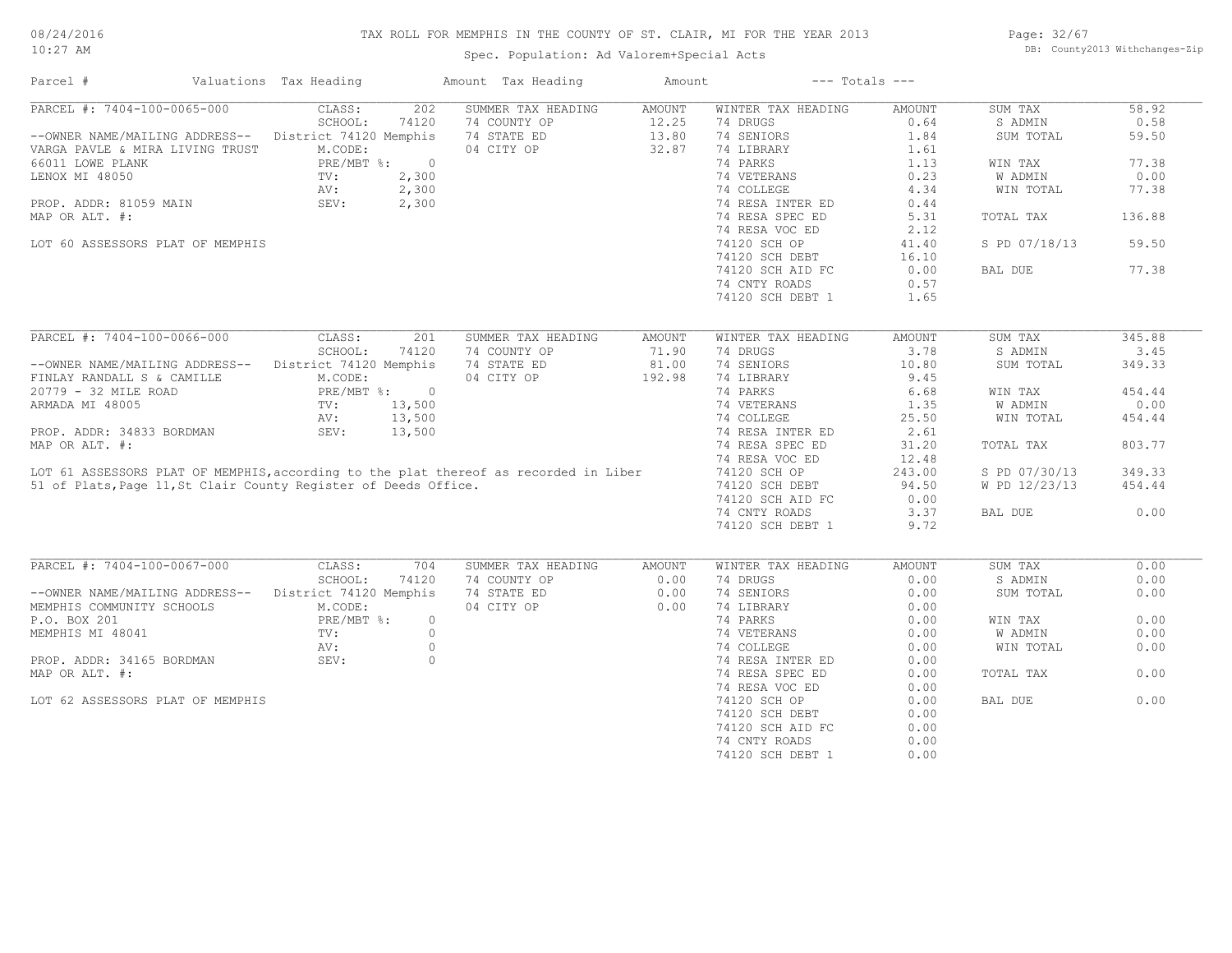#### TAX ROLL FOR MEMPHIS IN THE COUNTY OF ST. CLAIR, MI FOR THE YEAR 2013

10:27 AM

#### Spec. Population: Ad Valorem+Special Acts

Page: 33/67 DB: County2013 Withchanges-Zip

| Parcel #                                              | Valuations Tax Heading                                                                                                                                                                                                        |                | Amount Tax Heading                 | Amount           |                                                                                                                                       | $---$ Totals $---$ |                        |                   |
|-------------------------------------------------------|-------------------------------------------------------------------------------------------------------------------------------------------------------------------------------------------------------------------------------|----------------|------------------------------------|------------------|---------------------------------------------------------------------------------------------------------------------------------------|--------------------|------------------------|-------------------|
| PARCEL #: 7404-100-0068-000                           | CLASS:                                                                                                                                                                                                                        | 201            | SUMMER TAX HEADING                 | AMOUNT           | WINTER TAX HEADING                                                                                                                    | AMOUNT             | SUM TAX                | 806.92            |
|                                                       | SCHOOL:                                                                                                                                                                                                                       | 74120          | 74 COUNTY OP                       |                  | 74 DRUGS                                                                                                                              | 8.82               | S ADMIN                | 8.06              |
| --OWNER NAME/MAILING ADDRESS-- District 74120 Memphis |                                                                                                                                                                                                                               |                | 74 STATE ED                        | 167.75<br>188.96 | 74 SENIORS                                                                                                                            | 25.19              | S INTRST               | 48.42             |
| KOLLINGER NORMAN J LIVING TRUST M.CODE:               |                                                                                                                                                                                                                               |                | 04 CITY OP                         | 450.21           | 74 LIBRARY                                                                                                                            | 22.04              | SUM TOTAL              | 863.40            |
|                                                       |                                                                                                                                                                                                                               | PRE/MBT %: 0   |                                    |                  | 74 PARKS                                                                                                                              | 15.60              |                        |                   |
|                                                       |                                                                                                                                                                                                                               |                |                                    |                  | 74 VETERANS<br>74 COLLEGE                                                                                                             | 3.14               | WIN TAX                | 1,060.16          |
|                                                       |                                                                                                                                                                                                                               |                |                                    |                  |                                                                                                                                       | 59.49              | W ADMIN                | 0.00              |
|                                                       |                                                                                                                                                                                                                               |                |                                    |                  | 74 RESA INTER ED                                                                                                                      | 6.10               | WIN TOTAL              | 1,060.16          |
|                                                       |                                                                                                                                                                                                                               |                |                                    |                  |                                                                                                                                       |                    |                        |                   |
| MAP OR ALT. #:                                        |                                                                                                                                                                                                                               |                |                                    |                  | 74 RESA SPEC ED                                                                                                                       | 72.79              |                        |                   |
|                                                       |                                                                                                                                                                                                                               |                |                                    |                  | 74 RESA VOC ED                                                                                                                        | 29.11              | TOTAL TAX              | 1,923.56          |
| LOT 63 ASSESSORS PLAT OF MEMPHIS                      |                                                                                                                                                                                                                               |                |                                    |                  | 74120 SCH OP                                                                                                                          | 566.89             |                        |                   |
|                                                       |                                                                                                                                                                                                                               |                |                                    |                  | 74120 SCH DEBT                                                                                                                        | 220.45             | BAL DUE                | 1,923.56          |
|                                                       |                                                                                                                                                                                                                               |                |                                    |                  | 74120 SCH AID FC                                                                                                                      | 0.00               |                        |                   |
|                                                       |                                                                                                                                                                                                                               |                |                                    |                  | 74 CNTY ROADS                                                                                                                         | 7.87               |                        |                   |
|                                                       |                                                                                                                                                                                                                               |                |                                    |                  | 74120 SCH DEBT 1                                                                                                                      | 22.67              |                        |                   |
|                                                       |                                                                                                                                                                                                                               |                |                                    |                  |                                                                                                                                       |                    |                        |                   |
| PARCEL #: 7404-100-0069-000                           | CLASS:                                                                                                                                                                                                                        | 201            | SUMMER TAX HEADING                 | AMOUNT           | WINTER TAX HEADING                                                                                                                    | AMOUNT             | SUM TAX                | 316.95            |
|                                                       | SCHOOL:                                                                                                                                                                                                                       | 74120          | 74 COUNTY OP                       | 65.89            | 74 DRUGS                                                                                                                              | 3.46               | S ADMIN                | 3.16              |
| --OWNER NAME/MAILING ADDRESS-- District 74120 Memphis |                                                                                                                                                                                                                               |                | 74 STATE ED                        | 74.22            | 74 SENIORS                                                                                                                            | 9.89               | SUM TOTAL              | 320.11            |
| KOLLINGER NORMAN A LIVING TRUST                       | M.CODE:                                                                                                                                                                                                                       |                | 04 CITY OP                         | 176.84           | 74 LIBRARY                                                                                                                            | 8.65               |                        |                   |
| 10568 ALPINE ROAD                                     |                                                                                                                                                                                                                               | PRE/MBT %: 0   |                                    |                  | $74$ PARKS<br>74 VETERANS<br>74 COLLEGE<br>74 COLLEGE<br>74 RESA INTER ED<br>74 RESA INTER ED<br>74 RESA INTER ED<br>74 RESA INTER ED |                    | WIN TAX                | 416.38            |
| RILEY TWP MI 48041                                    | TV: $12,371$<br>AV: $63,900$                                                                                                                                                                                                  |                |                                    |                  |                                                                                                                                       |                    | W ADMIN                | 0.00              |
|                                                       |                                                                                                                                                                                                                               |                |                                    |                  |                                                                                                                                       |                    | WIN TOTAL              | 416.38            |
| PROP. ADDR: 81300 MAIN                                | SEV: 63,900                                                                                                                                                                                                                   |                |                                    |                  |                                                                                                                                       |                    |                        |                   |
| MAP OR ALT. #:                                        |                                                                                                                                                                                                                               |                |                                    |                  | 74 RESA SPEC ED                                                                                                                       | 28.59              | TOTAL TAX              | 736.49            |
|                                                       |                                                                                                                                                                                                                               |                |                                    |                  | 74 RESA VOC ED                                                                                                                        | 11.43              |                        |                   |
|                                                       |                                                                                                                                                                                                                               |                |                                    |                  |                                                                                                                                       |                    |                        |                   |
| LOTS 64,65,68 & 69 ASSESSORS PLAT OF MEMPHIS          |                                                                                                                                                                                                                               |                |                                    |                  | 74120 SCH OP                                                                                                                          | 222.67             | S PD 08/16/13          | 320.11            |
|                                                       |                                                                                                                                                                                                                               |                |                                    |                  | 74120 SCH DEBT                                                                                                                        | 86.59              | W PD 12/16/13          | 416.38            |
|                                                       |                                                                                                                                                                                                                               |                |                                    |                  | 74120 SCH AID FC                                                                                                                      | 0.00               |                        |                   |
|                                                       |                                                                                                                                                                                                                               |                |                                    |                  | 74 CNTY ROADS                                                                                                                         | 3.09               | BAL DUE                | 0.00              |
|                                                       |                                                                                                                                                                                                                               |                |                                    |                  | 74120 SCH DEBT 1                                                                                                                      | 8.90               |                        |                   |
|                                                       |                                                                                                                                                                                                                               |                |                                    |                  |                                                                                                                                       |                    |                        |                   |
| PARCEL #: 7404-100-0070-000                           | CLASS:<br>SCHOOL:                                                                                                                                                                                                             | 401<br>74120   | SUMMER TAX HEADING<br>74 COUNTY OP | AMOUNT<br>209.58 | WINTER TAX HEADING<br>74 DRUGS                                                                                                        | AMOUNT<br>11.02    | SUM TAX<br>S ADMIN     | 1,008.13<br>10.08 |
| --OWNER NAME/MAILING ADDRESS-- District 74120 Memphis |                                                                                                                                                                                                                               |                | 74 STATE ED                        | 236.08           | 74 SENIORS                                                                                                                            | 31.47              | SUM TOTAL              |                   |
|                                                       |                                                                                                                                                                                                                               |                |                                    |                  |                                                                                                                                       |                    |                        | 1,018.21          |
| WOLOSION ROBERT A & K M.CODE:                         |                                                                                                                                                                                                                               | 00002          | 04 CITY OP                         | 562.47           | 74 LIBRARY                                                                                                                            | 27.54              |                        |                   |
| P.O. BOX 446                                          |                                                                                                                                                                                                                               | PRE/MBT %: 100 |                                    |                  | 74 PARKS                                                                                                                              | 19.49              | WIN TAX                | 616.28            |
| MEMPHIS MI 48041                                      | $\begin{minipage}{0.9\linewidth} \textbf{PRE}/\textbf{m}. \end{minipage}$ $\begin{minipage}{0.9\linewidth} \textbf{PRE}/\textbf{m}. \end{minipage}$ $\begin{minipage}{0.9\linewidth} \textbf{PRE}/\textbf{m}. \end{minipage}$ | 39,347         |                                    |                  | 74 VETERANS                                                                                                                           | 3.93               | W ADMIN                | 0.00              |
|                                                       |                                                                                                                                                                                                                               | 53,900         |                                    |                  | 74 COLLEGE                                                                                                                            | 74.33              | WIN TOTAL              | 616.28            |
| PROP. ADDR: 35049 MAPLE SEV: 53,900                   |                                                                                                                                                                                                                               |                |                                    |                  | 74 RESA INTER ED                                                                                                                      | 7.62               |                        |                   |
| MAP OR ALT. #:                                        |                                                                                                                                                                                                                               |                |                                    |                  | 74 RESA SPEC ED                                                                                                                       | 90.94              | TOTAL TAX              | 1,634.49          |
|                                                       |                                                                                                                                                                                                                               |                |                                    |                  | 74 RESA VOC ED                                                                                                                        | 36.37              |                        |                   |
| E 90 FT OF LOT 66 ASSESSORS PLAT OF MEMPHIS           |                                                                                                                                                                                                                               |                |                                    |                  | 74120 SCH OP                                                                                                                          | 0.00               | S PD 08/26/13 1,018.21 |                   |
|                                                       |                                                                                                                                                                                                                               |                |                                    |                  | 74120 SCH DEBT                                                                                                                        | 275.42             | W PD 12/23/13          | 616.28            |
|                                                       |                                                                                                                                                                                                                               |                |                                    |                  | 74120 SCH AID FC                                                                                                                      | 0.00               |                        |                   |
|                                                       |                                                                                                                                                                                                                               |                |                                    |                  | 74 CNTY ROADS                                                                                                                         | 9.83               | BAL DUE                | 0.00              |
|                                                       |                                                                                                                                                                                                                               |                |                                    |                  | 74120 SCH DEBT 1                                                                                                                      | 28.32              |                        |                   |
|                                                       |                                                                                                                                                                                                                               |                |                                    |                  |                                                                                                                                       |                    |                        |                   |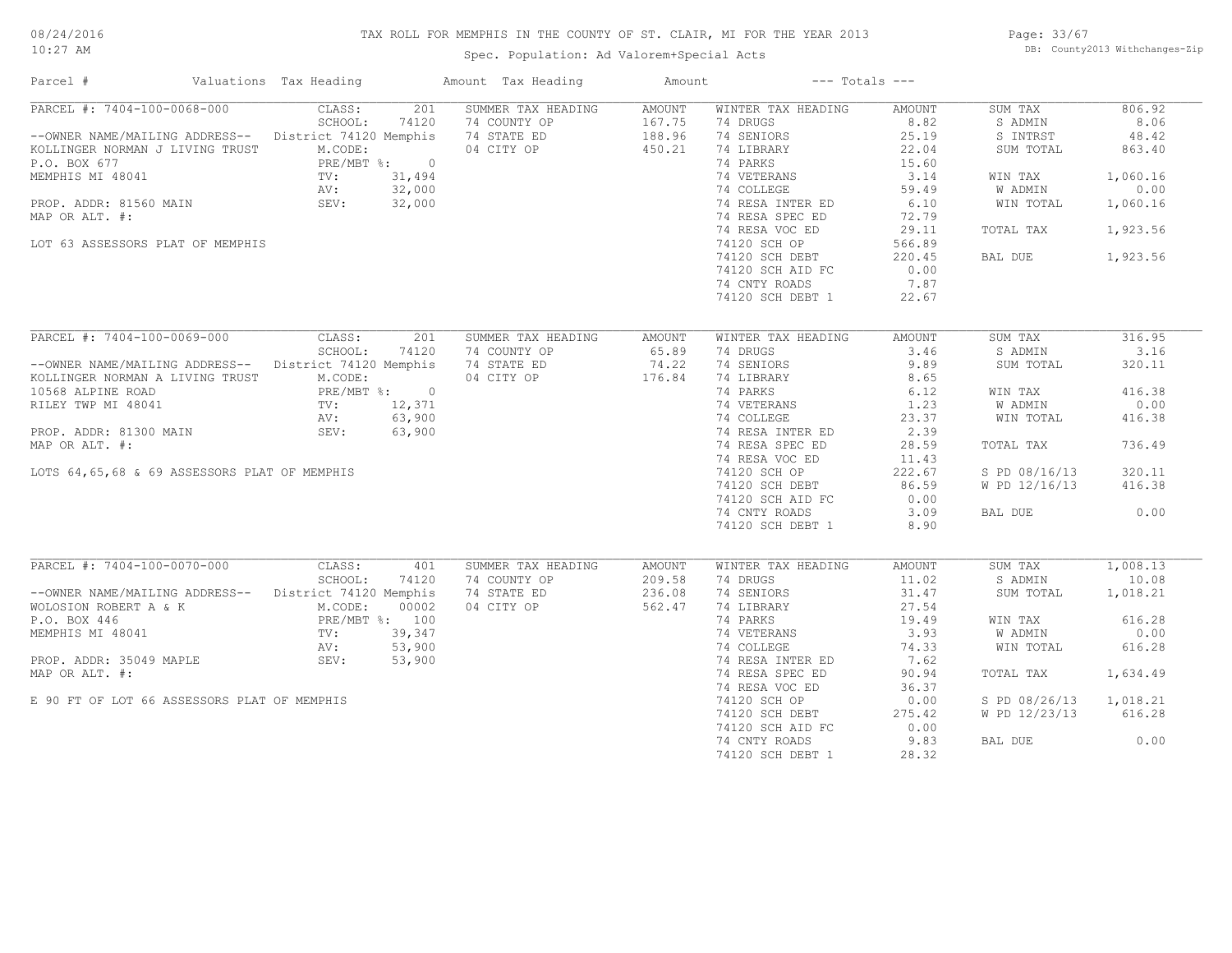#### TAX ROLL FOR MEMPHIS IN THE COUNTY OF ST. CLAIR, MI FOR THE YEAR 2013

10:27 AM

#### Spec. Population: Ad Valorem+Special Acts

Page: 34/67 DB: County2013 Withchanges-Zip

| Parcel #                                                                                                                                                                                                        | Valuations Tax Heading | Amount Tax Heading                                                                                          | Amount | $---$ Totals $---$                                                       |                   |                        |          |
|-----------------------------------------------------------------------------------------------------------------------------------------------------------------------------------------------------------------|------------------------|-------------------------------------------------------------------------------------------------------------|--------|--------------------------------------------------------------------------|-------------------|------------------------|----------|
| PARCEL #: 7404-100-0071-000 CLASS:                                                                                                                                                                              | 401                    | SUMMER TAX HEADING                                                                                          | AMOUNT | WINTER TAX HEADING                                                       | AMOUNT            | SUM TAX                | 991.55   |
|                                                                                                                                                                                                                 | SCHOOL:<br>74120       | 74 COUNTY OP 206.13<br>74 STATE ED 232.20<br>04 CITY OP 553.22                                              |        | 74 DRUGS                                                                 | 10.84             | S ADMIN                | 9.91     |
| --OWNER NAME/MAILING ADDRESS-- District 74120 Memphis                                                                                                                                                           |                        | 74 STATE ED                                                                                                 |        | 74 SENIORS                                                               | 30.96             | SUM TOTAL              | 1,001.46 |
| CAMAJ DODA<br>CAMAJ DODA<br>CAMAJ DODA<br>M.CODE:<br>2313 DARREN DR<br>WASHINGTON MI 48094<br>TV: 38,700<br>AV: 38,700<br>PROP. ADDR: 81160 MAIN<br>SEV: 38,700                                                 |                        |                                                                                                             |        | 74 LIBRARY                                                               | 27.09             |                        |          |
|                                                                                                                                                                                                                 |                        | $\begin{array}{ccc}\n\text{8:} & 0 & \text{10012} \\ 38,700 & & \\ 38,700 & & \\ 38,700 & & \\ \end{array}$ |        | 74 PARKS                                                                 | 19.17             | WIN TAX                | 1,302.77 |
|                                                                                                                                                                                                                 |                        |                                                                                                             |        | 74 VETERANS<br>74 COLLEGE                                                | $3.87$<br>$73.10$ | W ADMIN                | 0.00     |
|                                                                                                                                                                                                                 |                        |                                                                                                             |        | 74 COLLEGE                                                               |                   | WIN TOTAL              | 1,302.77 |
|                                                                                                                                                                                                                 |                        |                                                                                                             |        |                                                                          |                   |                        |          |
| MAP OR ALT. #:                                                                                                                                                                                                  |                        |                                                                                                             |        |                                                                          |                   | TOTAL TAX              | 2,304.23 |
|                                                                                                                                                                                                                 |                        |                                                                                                             |        | 74 RESA VOC ED                                                           | 35.77             |                        |          |
| LOT 66 EXC E 90 FT. ASSESSORS PLAT OF MEMPHIS                                                                                                                                                                   |                        |                                                                                                             |        | 74 RESA VOC ED<br>74120 SCH OP                                           | 696.60            | S PD 07/11/13 1,001.46 |          |
|                                                                                                                                                                                                                 |                        |                                                                                                             |        | 74120 SCH DEBT 270.90<br>74120 SCH AID FC 0.00                           |                   | W PD 01/07/14 1,302.77 |          |
|                                                                                                                                                                                                                 |                        |                                                                                                             |        |                                                                          |                   |                        |          |
|                                                                                                                                                                                                                 |                        |                                                                                                             |        | 74 CNTY ROADS                                                            | 9.67              | BAL DUE                | 0.00     |
|                                                                                                                                                                                                                 |                        |                                                                                                             |        | 74120 SCH DEBT 1                                                         | 27.86             |                        |          |
|                                                                                                                                                                                                                 |                        |                                                                                                             |        |                                                                          |                   |                        |          |
| PARCEL #: 7404-100-0072-000 CLASS:                                                                                                                                                                              | 401                    | SUMMER TAX HEADING                                                                                          | AMOUNT | WINTER TAX HEADING                                                       | AMOUNT            | SUM TAX                | 583.34   |
|                                                                                                                                                                                                                 | SCHOOL:<br>74120       | 74 COUNTY OP                                                                                                | 121.27 | 74 DRUGS                                                                 | 6.38              | S ADMIN                | 5.83     |
| --OWNER NAME/MAILING ADDRESS-- District 74120 Memphis                                                                                                                                                           |                        | 74 STATE ED                                                                                                 | 136.60 | 74 SENIORS                                                               | 18.21             | SUM TOTAL              | 589.17   |
| CRYDERMAN KATHY A<br>P.O. BOX 65<br>PRE/MBT %: 100<br>ARMADA MI 48005<br>PROP. ADDR: 35085 MAPLE<br>PROP. ADDR: 35085 MAPLE<br>PROP. ADDR: 35085 MAPLE<br>SEV: 42,100<br>PROP. ADDR: 35085 MAPLE<br>SEV: 42,100 |                        | 04 CITY OP                                                                                                  | 325.47 | 74 LIBRARY                                                               | 15.93             |                        |          |
|                                                                                                                                                                                                                 |                        |                                                                                                             |        | 74 PARKS                                                                 | 11.27             | WIN TAX                | 356.59   |
|                                                                                                                                                                                                                 |                        |                                                                                                             |        |                                                                          |                   | W ADMIN                | 0.00     |
|                                                                                                                                                                                                                 |                        |                                                                                                             |        | 74 VETERANS 2.27<br>74 COLLEGE 43.01                                     |                   | WIN TOTAL              | 356.59   |
|                                                                                                                                                                                                                 |                        |                                                                                                             |        | 74 COLLEGE<br>74 RESA INTER ED $4.41$<br>74 RESA INTER ED 52.62<br>71 04 |                   |                        |          |
|                                                                                                                                                                                                                 |                        |                                                                                                             |        |                                                                          |                   |                        | 945.76   |
| MAP OR ALT. #:                                                                                                                                                                                                  |                        |                                                                                                             |        |                                                                          |                   | TOTAL TAX              |          |
|                                                                                                                                                                                                                 |                        |                                                                                                             |        | 74 RESA VOC ED<br>74120 SCH OP                                           | 21.04             |                        |          |
| LOT 67 ASSESSORS PLAT OF MEMPHIS                                                                                                                                                                                |                        |                                                                                                             |        |                                                                          | 0.00              | S PD 08/26/13          | 589.17   |
|                                                                                                                                                                                                                 |                        |                                                                                                             |        | 74120 SCH DEBT 159.37<br>74120 SCH AID FC 0.00                           |                   | W PD 01/15/14          | 356.59   |
|                                                                                                                                                                                                                 |                        |                                                                                                             |        |                                                                          |                   |                        |          |
|                                                                                                                                                                                                                 |                        |                                                                                                             |        | 74 CNTY ROADS                                                            | 5.69              | BAL DUE                | 0.00     |
|                                                                                                                                                                                                                 |                        |                                                                                                             |        | 74120 SCH DEBT 1                                                         | 16.39             |                        |          |
|                                                                                                                                                                                                                 |                        |                                                                                                             |        |                                                                          |                   |                        |          |
| PARCEL #: 7404-100-0073-000 CLASS:                                                                                                                                                                              | 402                    | SUMMER TAX HEADING AMOUNT                                                                                   |        | WINTER TAX HEADING                                                       | AMOUNT            | SUM TAX                | 5.16     |
| SCHOOL: 74120 74 COUNTY OP 1.07<br>--OWNER NAME/MAILING ADDRESS-- District 74120 Memphis 74 STATE ED 1.21<br>BRUSCA MARY I ET AL 222 M CONTY 1.21                                                               |                        |                                                                                                             |        | 74 DRUGS                                                                 | 0.05              | S ADMIN                | 0.05     |
|                                                                                                                                                                                                                 |                        |                                                                                                             |        | 74 SENIORS                                                               | 0.16              | SUM TOTAL              | 5.21     |
|                                                                                                                                                                                                                 |                        | 04 CITY OP 2.88                                                                                             |        | 74 LIBRARY                                                               |                   |                        |          |
| BRUSCA MARY I ET AL 222 M.CODE:<br>P.O. BOX 506 PRE/MBT %: 100<br>MEMPHIS MI 48041 TV: 202<br>NV: 202                                                                                                           |                        |                                                                                                             |        | 74 PARKS                                                                 | $0.14$<br>$0.10$  | WIN TAX                | 3.12     |
|                                                                                                                                                                                                                 |                        |                                                                                                             |        | 74 VETERANS 0.02<br>74 COLLEGE 0.38<br>74 RESA INTER ED 0.03             |                   | W ADMIN                | 0.00     |
|                                                                                                                                                                                                                 | AV:<br>2,100           |                                                                                                             |        |                                                                          |                   | WIN TOTAL              | 3.12     |
| PROP. ADDR: 81180 DURFEE AL WATER WAY SEV: 2,100                                                                                                                                                                |                        |                                                                                                             |        |                                                                          |                   |                        |          |
| MAP OR ALT. #:                                                                                                                                                                                                  |                        |                                                                                                             |        | 74 RESA SPEC ED                                                          | 0.46              | TOTAL TAX              | 8.33     |
|                                                                                                                                                                                                                 |                        |                                                                                                             |        | 74 RESA VOC ED                                                           | 0.18              |                        |          |
| LOT 70 ASSESSORS PLAT OF MEMPHIS                                                                                                                                                                                |                        |                                                                                                             |        | 74120 SCH OP                                                             | 0.00              | S PD 08/15/13          | 5.21     |
|                                                                                                                                                                                                                 |                        |                                                                                                             |        | 74120 SCH DEBT                                                           | 1.41              | W PD 12/17/13          | 3.12     |
|                                                                                                                                                                                                                 |                        |                                                                                                             |        | 74120 SCH AID FC                                                         | 0.00              |                        |          |
|                                                                                                                                                                                                                 |                        |                                                                                                             |        | 74 CNTY ROADS                                                            | 0.05              | BAL DUE                | 0.00     |
|                                                                                                                                                                                                                 |                        |                                                                                                             |        | 74120 SCH DEBT 1                                                         | 0.14              |                        |          |
|                                                                                                                                                                                                                 |                        |                                                                                                             |        |                                                                          |                   |                        |          |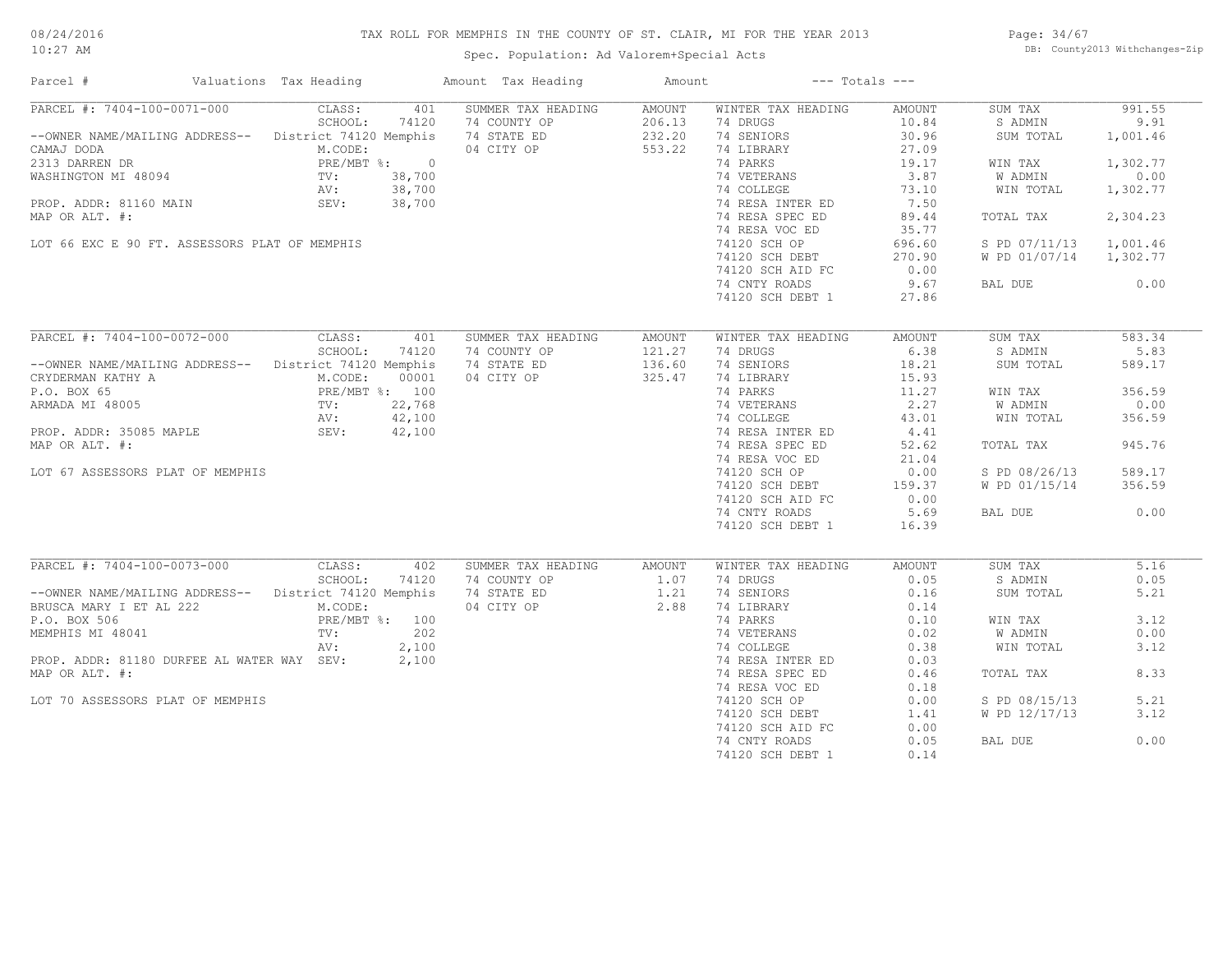#### TAX ROLL FOR MEMPHIS IN THE COUNTY OF ST. CLAIR, MI FOR THE YEAR 2013

10:27 AM

#### Spec. Population: Ad Valorem+Special Acts

Page: 35/67 DB: County2013 Withchanges-Zip

| Parcel #                                                                                                                                                            | Valuations Tax Heading |       | Amount Tax Heading                                                                                                                                                                                                                                      | Amount | $---$ Totals $---$                                                                                                                                                                                                                                          |        |                |          |
|---------------------------------------------------------------------------------------------------------------------------------------------------------------------|------------------------|-------|---------------------------------------------------------------------------------------------------------------------------------------------------------------------------------------------------------------------------------------------------------|--------|-------------------------------------------------------------------------------------------------------------------------------------------------------------------------------------------------------------------------------------------------------------|--------|----------------|----------|
|                                                                                                                                                                     |                        |       | PARCEL #: 7404-100-0074-000 CLASS: 401 SUMMER TAX HEADING AMOUNT                                                                                                                                                                                        |        | WINTER TAX HEADING                                                                                                                                                                                                                                          | AMOUNT | SUM TAX        | 772.55   |
|                                                                                                                                                                     | SCHOOL:                | 74120 | 74 COUNTY OP 160.60<br>74 STATE ED 180.91<br>04 CITY OP 431.04                                                                                                                                                                                          |        | 74 DRUGS                                                                                                                                                                                                                                                    | 8.45   | S ADMIN        | 7.72     |
|                                                                                                                                                                     |                        |       | --OWNER NAME/MAILING ADDRESS-- District 74120 Memphis 374 STATE ED                                                                                                                                                                                      |        | 74 SENIORS                                                                                                                                                                                                                                                  | 24.12  | SUM TOTAL      | 780.27   |
|                                                                                                                                                                     |                        |       |                                                                                                                                                                                                                                                         |        | 74 LIBRARY                                                                                                                                                                                                                                                  | 21.10  |                |          |
|                                                                                                                                                                     |                        |       |                                                                                                                                                                                                                                                         |        | 74 PARKS                                                                                                                                                                                                                                                    | 14.93  | WIN TAX        | 472.28   |
|                                                                                                                                                                     |                        |       |                                                                                                                                                                                                                                                         |        | 74 VETERANS<br>74 COLLEGE                                                                                                                                                                                                                                   | 3.01   | <b>W ADMIN</b> | 0.00     |
|                                                                                                                                                                     |                        |       |                                                                                                                                                                                                                                                         |        |                                                                                                                                                                                                                                                             | 56.96  | WIN TOTAL      | 472.28   |
|                                                                                                                                                                     |                        |       |                                                                                                                                                                                                                                                         |        | 74 RESA INTER ED                                                                                                                                                                                                                                            | 5.84   |                |          |
| MAP OR ALT. #:                                                                                                                                                      |                        |       |                                                                                                                                                                                                                                                         |        | 74 RESA SPEC ED                                                                                                                                                                                                                                             | 69.69  | TOTAL TAX      | 1,252.55 |
|                                                                                                                                                                     |                        |       |                                                                                                                                                                                                                                                         |        | 74 RESA VOC ED                                                                                                                                                                                                                                              | 27.87  |                |          |
| LOT 71 ASSESSORS PLAT OF MEMPHIS                                                                                                                                    |                        |       |                                                                                                                                                                                                                                                         |        | 74120 SCH OP                                                                                                                                                                                                                                                | 0.00   | S PD 08/15/13  | 780.27   |
|                                                                                                                                                                     |                        |       |                                                                                                                                                                                                                                                         |        | 74120 SCH DEBT                                                                                                                                                                                                                                              | 211.07 | W PD 12/19/13  | 472.28   |
|                                                                                                                                                                     |                        |       |                                                                                                                                                                                                                                                         |        | 74120 SCH AID FC                                                                                                                                                                                                                                            | 0.00   |                |          |
|                                                                                                                                                                     |                        |       |                                                                                                                                                                                                                                                         |        | 74 CNTY ROADS                                                                                                                                                                                                                                               | 7.53   | BAL DUE        | 0.00     |
|                                                                                                                                                                     |                        |       |                                                                                                                                                                                                                                                         |        | 74120 SCH DEBT 1                                                                                                                                                                                                                                            | 21.71  |                |          |
|                                                                                                                                                                     |                        |       |                                                                                                                                                                                                                                                         |        |                                                                                                                                                                                                                                                             |        |                |          |
| PARCEL #: 7404-100-0075-000 CLASS:                                                                                                                                  |                        | 402   | SUMMER TAX HEADING AMOUNT                                                                                                                                                                                                                               |        | WINTER TAX HEADING                                                                                                                                                                                                                                          | AMOUNT | SUM TAX        | 11.03    |
|                                                                                                                                                                     |                        |       |                                                                                                                                                                                                                                                         |        | 74 DRUGS                                                                                                                                                                                                                                                    | 0.12   | S ADMIN        | 0.11     |
|                                                                                                                                                                     |                        |       | SCHOOL: 74120 74 COUNTY OP 2.29<br>--OWNER NAME/MAILING ADDRESS-- District 74120 Memphis 74 STATE ED 2.58<br>POWERS HOWARD & NINA M.CODE: 04 CITY OP 6.16                                                                                               |        | 74 SENIORS                                                                                                                                                                                                                                                  | 0.34   | SUM TOTAL      | 11.14    |
|                                                                                                                                                                     |                        |       |                                                                                                                                                                                                                                                         |        |                                                                                                                                                                                                                                                             |        |                |          |
|                                                                                                                                                                     |                        |       |                                                                                                                                                                                                                                                         |        |                                                                                                                                                                                                                                                             |        |                | 6.70     |
| POWERS HOWARD & NINA M.CODE:<br>P.O. BOX 102 PRE/MBT %: 100<br>MEMPHIS MI 48041 TV: 431<br>AV: 10,100                                                               |                        |       |                                                                                                                                                                                                                                                         |        | 74 LIBRARY<br>74 LIBRARY<br>74 VETERANS<br>74 COLLEGE<br>74 COLLEGE<br>74 RESA INTER ED<br>74 RESA INTER ED<br>74 RESA INTER ED<br>74 RESA INTER ED<br>74 RESA INTER ED<br>74 RESA INTER ED<br>74 RESA INTER ED<br>74 RESA INTER ED<br>74 RESA INTER ED<br> |        | WIN TAX        |          |
|                                                                                                                                                                     |                        |       |                                                                                                                                                                                                                                                         |        |                                                                                                                                                                                                                                                             |        | <b>W ADMIN</b> | 0.00     |
|                                                                                                                                                                     |                        |       |                                                                                                                                                                                                                                                         |        |                                                                                                                                                                                                                                                             |        | WIN TOTAL      | 6.70     |
| PROP. ADDR: DURFEE VACANT SEV: 10,100                                                                                                                               |                        |       |                                                                                                                                                                                                                                                         |        |                                                                                                                                                                                                                                                             |        |                |          |
| MAP OR ALT. #:                                                                                                                                                      |                        |       |                                                                                                                                                                                                                                                         |        |                                                                                                                                                                                                                                                             |        | TOTAL TAX      | 17.84    |
|                                                                                                                                                                     |                        |       |                                                                                                                                                                                                                                                         |        | 74 RESA VOC ED                                                                                                                                                                                                                                              | 0.39   |                |          |
| LOT 72 EXC N 66 FT THEREOF. ASSESSORS PLAT OF MEMPHIS                                                                                                               |                        |       |                                                                                                                                                                                                                                                         |        | 74120 SCH OP                                                                                                                                                                                                                                                | 0.00   | S PD 07/22/13  | 11.14    |
|                                                                                                                                                                     |                        |       |                                                                                                                                                                                                                                                         |        | 74120 SCH DEBT                                                                                                                                                                                                                                              | 3.01   | W PD 12/30/13  | 6.70     |
|                                                                                                                                                                     |                        |       |                                                                                                                                                                                                                                                         |        | 74120 SCH AID FC                                                                                                                                                                                                                                            | 0.00   |                |          |
|                                                                                                                                                                     |                        |       |                                                                                                                                                                                                                                                         |        | 74 CNTY ROADS                                                                                                                                                                                                                                               | 0.10   | BAL DUE        | 0.00     |
|                                                                                                                                                                     |                        |       |                                                                                                                                                                                                                                                         |        | 74120 SCH DEBT 1                                                                                                                                                                                                                                            | 0.31   |                |          |
|                                                                                                                                                                     |                        |       |                                                                                                                                                                                                                                                         |        |                                                                                                                                                                                                                                                             |        |                |          |
| PARCEL #: 7404-100-0076-000 CLASS:                                                                                                                                  |                        | 401   | SUMMER TAX HEADING                                                                                                                                                                                                                                      | AMOUNT | WINTER TAX HEADING                                                                                                                                                                                                                                          | AMOUNT | SUM TAX        | 228.02   |
|                                                                                                                                                                     |                        |       |                                                                                                                                                                                                                                                         |        | 74 DRUGS                                                                                                                                                                                                                                                    | 2.49   | S ADMIN        | 2.28     |
|                                                                                                                                                                     |                        |       | --OWNER NAME/MAILING ADDRESS--<br>TURNER DWIGHT & FRANCES<br>P.O. BOX 436<br>P.O. BOX 436<br>PRE/MRT *: 0<br>PRE/MRT *: 0<br>PRE/MRT *: 0<br>PRE/MRT *: 0<br>PRE/MRT *: 0<br>PRE/MRT *: 0<br>PRE/MRT *: 0<br>PRE/MRT *: 0<br>PRE/MRT *: 0<br>PRE/MRT *: |        | 74 SENIORS                                                                                                                                                                                                                                                  | 7.12   | SUM TOTAL      | 230.30   |
| TURNER DWIGHT & FRANCES<br>P.O. BOX 436<br>MEMPHIS MI 48041<br>MEMPHIS MI 48041<br>PROP. ADDR: 81161 DURFEE<br>PROP. ADDR: 81161 DURFEE<br>SEV: 8,900<br>SEV: 8,900 |                        |       |                                                                                                                                                                                                                                                         |        | 74 LIBRARY<br>74 PARKS                                                                                                                                                                                                                                      | 6.23   |                |          |
|                                                                                                                                                                     |                        |       |                                                                                                                                                                                                                                                         |        |                                                                                                                                                                                                                                                             | 4.40   | WIN TAX        | 299.57   |
|                                                                                                                                                                     |                        |       |                                                                                                                                                                                                                                                         |        | 74 VETERANS 0.89<br>74 COLLEGE 16.81<br>74 RESA INTER ED 1.72                                                                                                                                                                                               |        | W ADMIN        | 0.00     |
|                                                                                                                                                                     |                        |       |                                                                                                                                                                                                                                                         |        |                                                                                                                                                                                                                                                             |        | WIN TOTAL      | 299.57   |
|                                                                                                                                                                     |                        |       |                                                                                                                                                                                                                                                         |        |                                                                                                                                                                                                                                                             |        |                |          |
| MAP OR ALT. #:                                                                                                                                                      |                        |       |                                                                                                                                                                                                                                                         |        | 74 RESA SPEC ED                                                                                                                                                                                                                                             | 20.57  | TOTAL TAX      | 529.87   |
|                                                                                                                                                                     |                        |       |                                                                                                                                                                                                                                                         |        | 74 RESA VOC ED                                                                                                                                                                                                                                              | 8.22   |                |          |
| N 66 FT OF LOT 72 ASSESSORS PLAT OF MEMPHIS                                                                                                                         |                        |       |                                                                                                                                                                                                                                                         |        | 74120 SCH OP                                                                                                                                                                                                                                                | 160.20 | S PD 08/12/13  | 230.30   |
|                                                                                                                                                                     |                        |       |                                                                                                                                                                                                                                                         |        | 74120 SCH DEBT                                                                                                                                                                                                                                              | 62.30  | W PD 02/11/14  | 299.57   |
|                                                                                                                                                                     |                        |       |                                                                                                                                                                                                                                                         |        | 74120 SCH AID FC                                                                                                                                                                                                                                            | 0.00   |                |          |
|                                                                                                                                                                     |                        |       |                                                                                                                                                                                                                                                         |        | 74 CNTY ROADS                                                                                                                                                                                                                                               | 2.22   | BAL DUE        | 0.00     |
|                                                                                                                                                                     |                        |       |                                                                                                                                                                                                                                                         |        | 74120 SCH DEBT 1                                                                                                                                                                                                                                            | 6.40   |                |          |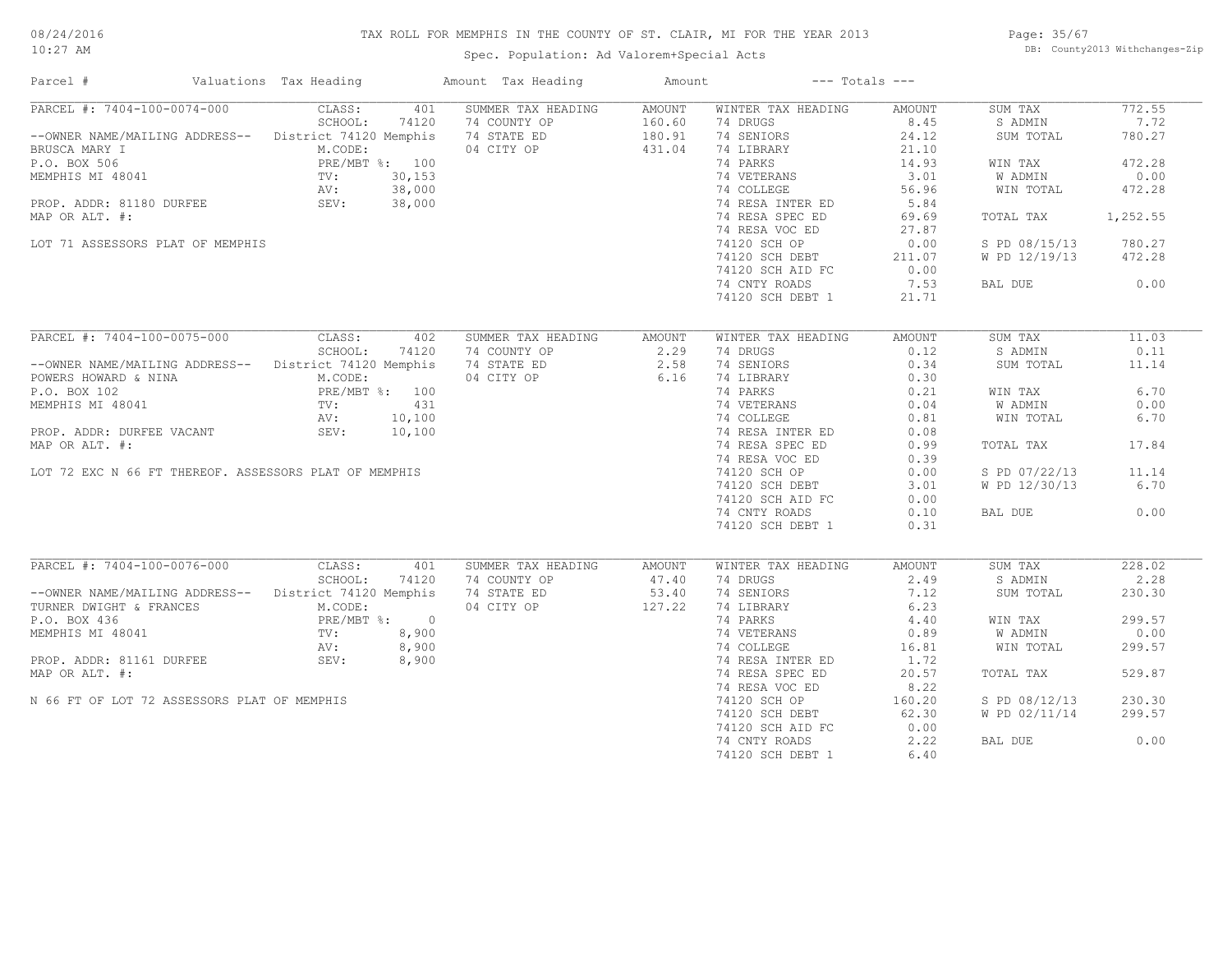08/24/2016 10:27 AM

#### TAX ROLL FOR MEMPHIS IN THE COUNTY OF ST. CLAIR, MI FOR THE YEAR 2013

Spec. Population: Ad Valorem+Special Acts

Page: 36/67 DB: County2013 Withchanges-Zip

| Parcel #                                                                                                                                                                                                                                           | Valuations Tax Heading |       | Amount Tax Heading Mount                            |                      | $---$ Totals $---$                                                                                                                                                                                                                          |                    |                                 |          |
|----------------------------------------------------------------------------------------------------------------------------------------------------------------------------------------------------------------------------------------------------|------------------------|-------|-----------------------------------------------------|----------------------|---------------------------------------------------------------------------------------------------------------------------------------------------------------------------------------------------------------------------------------------|--------------------|---------------------------------|----------|
| PARCEL #: 7404-100-0077-000 CLASS:                                                                                                                                                                                                                 |                        | 401   | SUMMER TAX HEADING AMOUNT                           |                      | WINTER TAX HEADING                                                                                                                                                                                                                          | AMOUNT             | SUM TAX                         | 1,178.59 |
|                                                                                                                                                                                                                                                    | SCHOOL:                | 74120 | 74 COUNTY OP<br>74 STATE ED<br>04 CITY OP<br>657.58 |                      | 74 DRUGS                                                                                                                                                                                                                                    |                    | S ADMIN                         | 11.78    |
| -- OWNER NAME/MAILING ADDRESS-- District 74120 Memphis                                                                                                                                                                                             |                        |       |                                                     |                      | 74 SENIORS                                                                                                                                                                                                                                  | $12.89$<br>$36.80$ | SUM TOTAL                       | 1,190.37 |
| BAERWOLF JOHN R<br>M.CODE: 00001<br>35125 BORDMAN<br>PRE/MBT %: 100<br>MEMPHIS MI 48041<br>TV: 46,000<br>PROP. ADDR: 35125 BORDMAN<br>SEV: 46,000                                                                                                  |                        |       |                                                     |                      | 74 LIBRARY                                                                                                                                                                                                                                  | 32.20              |                                 |          |
| 35125 BORDMAN<br>MEMPHIS MI 48041<br>MEMPHIS MI 48041<br>MEMPHIS MI 48041<br>TV: 46,000<br>MAP OR ALT. #:<br>MAP OR ALT. #:<br>SI17' OF E 115' OF LOT 73 EXC W 15' OF S 110' ASSESSORS PLAT OF MEMPHIS<br>T4 RESA NTER ED<br>T4 RESA NTER ED<br>T4 |                        |       |                                                     |                      |                                                                                                                                                                                                                                             | 22.78              | WIN TAX                         | 720.52   |
|                                                                                                                                                                                                                                                    |                        |       |                                                     |                      |                                                                                                                                                                                                                                             |                    | W ADMIN                         | 0.00     |
|                                                                                                                                                                                                                                                    |                        |       |                                                     |                      | 74 VETERANS 4.60<br>74 COLLEGE 86.89                                                                                                                                                                                                        |                    | WIN TOTAL                       | 720.52   |
|                                                                                                                                                                                                                                                    |                        |       |                                                     |                      |                                                                                                                                                                                                                                             |                    |                                 |          |
|                                                                                                                                                                                                                                                    |                        |       |                                                     |                      | 74 RESA INTER ED<br>74 RESA SPEC ED                                                                                                                                                                                                         | 8.91               |                                 |          |
|                                                                                                                                                                                                                                                    |                        |       |                                                     |                      |                                                                                                                                                                                                                                             | 106.31             | TOTAL TAX 1,910.89              |          |
|                                                                                                                                                                                                                                                    |                        |       |                                                     |                      |                                                                                                                                                                                                                                             | 42.52              |                                 |          |
|                                                                                                                                                                                                                                                    |                        |       |                                                     |                      |                                                                                                                                                                                                                                             | 0.00               | S PD 08/01/13 1,190.37          |          |
|                                                                                                                                                                                                                                                    |                        |       |                                                     |                      | 74120 SCH DEBT 322.00<br>74120 SCH AID FC 0.00                                                                                                                                                                                              |                    | W PD 12/30/13 720.52            |          |
|                                                                                                                                                                                                                                                    |                        |       |                                                     |                      |                                                                                                                                                                                                                                             |                    |                                 |          |
|                                                                                                                                                                                                                                                    |                        |       |                                                     |                      | 74 CNTY ROADS                                                                                                                                                                                                                               | 11.50              | BAL DUE 0.00                    |          |
|                                                                                                                                                                                                                                                    |                        |       |                                                     |                      | 74120 SCH DEBT 1                                                                                                                                                                                                                            | 33.12              |                                 |          |
|                                                                                                                                                                                                                                                    |                        |       |                                                     |                      |                                                                                                                                                                                                                                             |                    |                                 |          |
| PARCEL #: 7404-100-0078-000 CLASS: 401                                                                                                                                                                                                             |                        |       | SUMMER TAX HEADING                                  | AMOUNT               | WINTER TAX HEADING                                                                                                                                                                                                                          | AMOUNT             | SUM TAX                         | 914.69   |
|                                                                                                                                                                                                                                                    | SCHOOL:                | 74120 | 74 COUNTY OP                                        |                      | 74 DRUGS                                                                                                                                                                                                                                    | 10.00              | S ADMIN                         | 9.14     |
| --OWNER NAME/MAILING ADDRESS-- District 74120 Memphis                                                                                                                                                                                              |                        |       | 74 STATE ED                                         | $190.15$<br>$214.20$ | 74 SENIORS                                                                                                                                                                                                                                  | 28.56              | SUM TOTAL                       | 923.83   |
| ROSS TIMOTHY<br>P.O. BOX 531 PRE/MBT %: 100<br>MEMPHIS MI 48041 TV: 35,700<br>PROP. ADDR: 81061 DURFEE SEV: 35,700<br>PROP. ADDR: 81061 DURFEE SEV: 35,700                                                                                         |                        |       | 04 CITY OP 510.34                                   |                      | 74 SENIORS<br>74 DARKS<br>74 PARKS<br>74 OCLLEGE<br>74 COLLEGE<br>74 RESA INTER ED<br>74 RESA INTER ED<br>74 RESA SPEC ED<br>74 RESA SPEC ED<br>74 RESA VOC ED<br>74 RESA VOC ED<br>74 RESA VOC ED<br>74 20 000<br>74120 SCH OF PRET 20,000 |                    |                                 |          |
|                                                                                                                                                                                                                                                    |                        |       |                                                     |                      |                                                                                                                                                                                                                                             |                    | WIN TAX                         | 559.18   |
|                                                                                                                                                                                                                                                    |                        |       |                                                     |                      |                                                                                                                                                                                                                                             |                    |                                 |          |
|                                                                                                                                                                                                                                                    |                        |       |                                                     |                      |                                                                                                                                                                                                                                             |                    | W ADMIN<br>W ADMIN<br>WIN TOTAL | 0.00     |
|                                                                                                                                                                                                                                                    |                        |       |                                                     |                      |                                                                                                                                                                                                                                             |                    |                                 | 559.18   |
|                                                                                                                                                                                                                                                    |                        |       |                                                     |                      |                                                                                                                                                                                                                                             |                    |                                 |          |
|                                                                                                                                                                                                                                                    |                        |       |                                                     |                      |                                                                                                                                                                                                                                             |                    | TOTAL TAX 1,483.01              |          |
|                                                                                                                                                                                                                                                    |                        |       |                                                     |                      |                                                                                                                                                                                                                                             |                    |                                 |          |
|                                                                                                                                                                                                                                                    |                        |       |                                                     |                      |                                                                                                                                                                                                                                             |                    | S PD 08/26/13                   | 923.83   |
|                                                                                                                                                                                                                                                    |                        |       |                                                     |                      | 74120 SCH DEBT                                                                                                                                                                                                                              | 249.90             | W PD 12/31/13                   | 559.18   |
|                                                                                                                                                                                                                                                    |                        |       |                                                     |                      | 74120 SCH AID FC 0.00                                                                                                                                                                                                                       |                    |                                 |          |
|                                                                                                                                                                                                                                                    |                        |       |                                                     |                      | 74 CNTY ROADS                                                                                                                                                                                                                               | 8.92               | BAL DUE                         | 0.00     |
|                                                                                                                                                                                                                                                    |                        |       |                                                     |                      |                                                                                                                                                                                                                                             | 25.70              |                                 |          |
| PRE/MBT %: 100<br>MEMPHIS MI 48041<br>PROP. ADDR: 81061 DURFEE<br>MAP OR ALT. #: 35,700<br>MAP OR ALT. #:<br>S 100 FT OF N 141 FT OF E 85 FT OF LOT 73 ASSESSORS PLAT OF MEMPHIS                                                                   |                        |       |                                                     |                      | 74120 SCH DEBT 1                                                                                                                                                                                                                            |                    |                                 |          |
| PARCEL #: 7404-100-0078-100                                                                                                                                                                                                                        | CLASS:                 | 402   | SUMMER TAX HEADING                                  | AMOUNT               | WINTER TAX HEADING                                                                                                                                                                                                                          | AMOUNT             | SUM TAX                         | 57.65    |
|                                                                                                                                                                                                                                                    |                        |       |                                                     |                      | 74 DRUGS                                                                                                                                                                                                                                    | 0.63               | S ADMIN                         | 0.57     |
|                                                                                                                                                                                                                                                    |                        |       |                                                     |                      | 74 SENIORS                                                                                                                                                                                                                                  | 1.80               | S INTRST                        | 3.46     |
| --OWNER NAME/MAILING ADDRESS--<br>CERLACH LARRY/COLLEEN<br>376 MEMPHIS RIDGE RD<br>376 MEMPHIS RIDGE RD<br>376 MEMPHIS RIDGE RD<br>32.17                                                                                                           |                        |       |                                                     |                      | 74 LIBRARY<br>74 PARKS 1.11<br>$\frac{1}{2}$<br>$\frac{1}{2}$<br>$\frac{1}{2}$                                                                                                                                                              |                    |                                 | 61.68    |
| GERLACH LARRY/COLLEEN M.CODE:<br>376 MEMPHIS RIDGE RD PRE/MBT %: 100<br>RILEY MI 48041 TV: 2,251<br>AV: 3,000<br>PROP. ADDR: DURFEE ST VACANT SEV: 3,000                                                                                           |                        |       |                                                     |                      |                                                                                                                                                                                                                                             |                    | SUM TOTAL                       |          |
|                                                                                                                                                                                                                                                    |                        |       |                                                     |                      |                                                                                                                                                                                                                                             |                    |                                 |          |
|                                                                                                                                                                                                                                                    |                        |       |                                                     |                      |                                                                                                                                                                                                                                             |                    | WIN TAX                         | 35.22    |
|                                                                                                                                                                                                                                                    |                        |       |                                                     |                      | 74 VETERANS 0.22<br>74 COLLEGE 4.25<br>74 RESA INTER ED 0.43                                                                                                                                                                                |                    | W ADMIN                         | 0.00     |
|                                                                                                                                                                                                                                                    |                        |       |                                                     |                      |                                                                                                                                                                                                                                             |                    | WIN TOTAL                       | 35.22    |
| MAP OR ALT. #:                                                                                                                                                                                                                                     |                        |       |                                                     |                      | 74 RESA SPEC ED                                                                                                                                                                                                                             | 5.20               |                                 |          |
|                                                                                                                                                                                                                                                    |                        |       |                                                     |                      | 74 RESA VOC ED                                                                                                                                                                                                                              | 2.08               | TOTAL TAX                       | 96.90    |
| Default Legal Description                                                                                                                                                                                                                          |                        |       |                                                     |                      | 74120 SCH OP                                                                                                                                                                                                                                | 0.00               |                                 |          |
|                                                                                                                                                                                                                                                    |                        |       |                                                     |                      | 74120 SCH DEBT                                                                                                                                                                                                                              | 15.75              | BAL DUE                         | 96.90    |
|                                                                                                                                                                                                                                                    |                        |       |                                                     |                      | 74120 SCH AID FC                                                                                                                                                                                                                            | 0.00               |                                 |          |
|                                                                                                                                                                                                                                                    |                        |       |                                                     |                      |                                                                                                                                                                                                                                             |                    |                                 |          |
|                                                                                                                                                                                                                                                    |                        |       |                                                     |                      | 74 CNTY ROADS                                                                                                                                                                                                                               | 0.56               |                                 |          |
|                                                                                                                                                                                                                                                    |                        |       |                                                     |                      | 74120 SCH DEBT 1                                                                                                                                                                                                                            | 1.62               |                                 |          |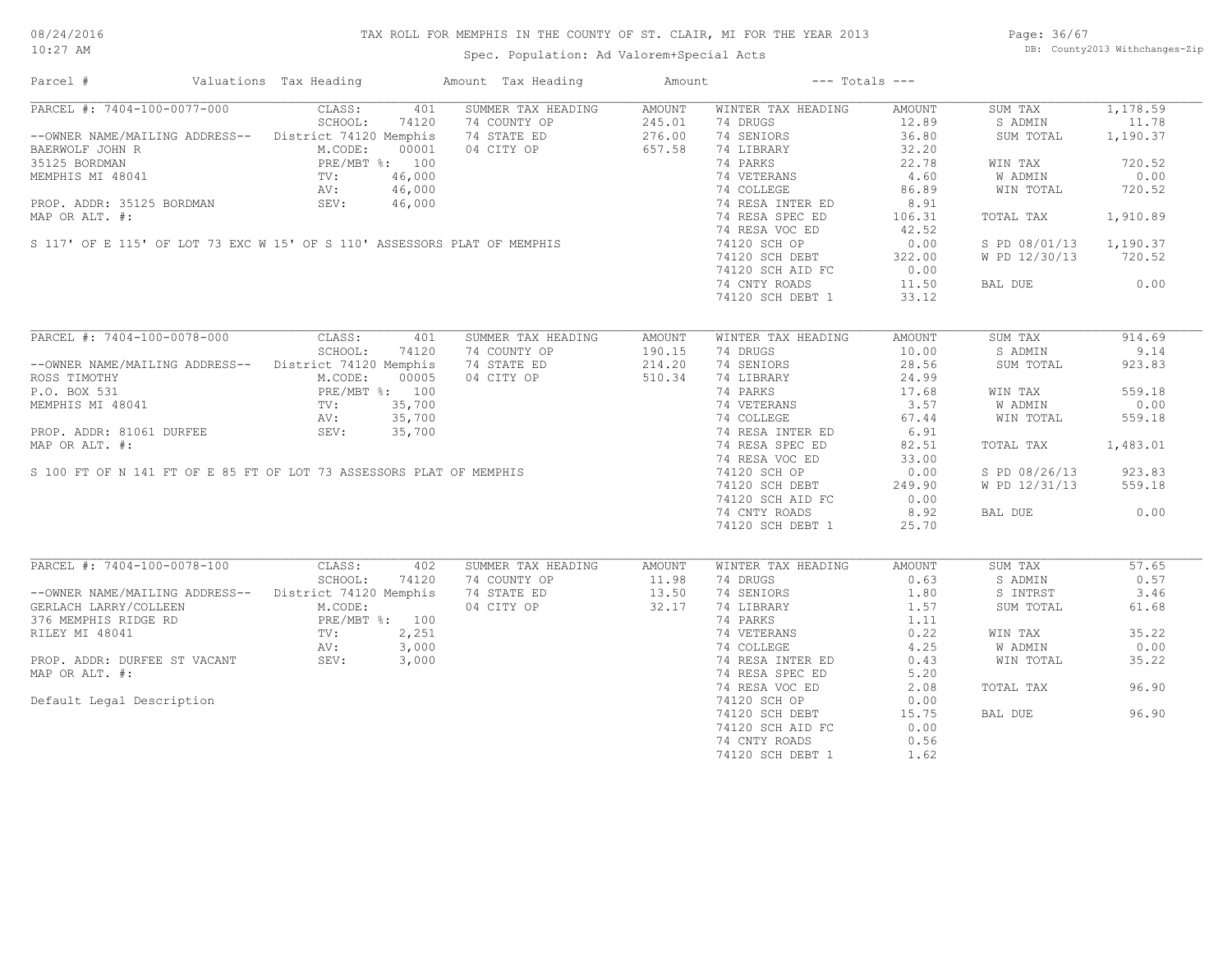#### TAX ROLL FOR MEMPHIS IN THE COUNTY OF ST. CLAIR, MI FOR THE YEAR 2013

10:27 AM

### Spec. Population: Ad Valorem+Special Acts

Page: 37/67 DB: County2013 Withchanges-Zip

| Parcel #                                                                                                                                                                                                                                                                                                                                                                                                 | Valuations Tax Heading | Amount Tax Heading Mount               |        | $---$ Totals $---$                                                                                                                                                               |        |                      |        |
|----------------------------------------------------------------------------------------------------------------------------------------------------------------------------------------------------------------------------------------------------------------------------------------------------------------------------------------------------------------------------------------------------------|------------------------|----------------------------------------|--------|----------------------------------------------------------------------------------------------------------------------------------------------------------------------------------|--------|----------------------|--------|
| PARCEL #: 7404-100-0079-000 CLASS:                                                                                                                                                                                                                                                                                                                                                                       |                        | 201 SUMMER TAX HEADING                 | AMOUNT | WINTER TAX HEADING                                                                                                                                                               | AMOUNT | SUM TAX              | 699.47 |
|                                                                                                                                                                                                                                                                                                                                                                                                          |                        |                                        |        | 74 DRUGS                                                                                                                                                                         | 7.65   | S ADMIN              | 6.99   |
| SCHOOL: 74120 74 COUNTY OP 145.41<br>--OWNER NAME/MAILING ADDRESS-- District 74120 Memphis 74 STATE ED 163.80<br>CHEVALIER ANTHONY & PATRICIA M.CODE: 04 CITY OP 390.26                                                                                                                                                                                                                                  |                        |                                        |        |                                                                                                                                                                                  |        | SUM TOTAL            | 706.46 |
|                                                                                                                                                                                                                                                                                                                                                                                                          |                        |                                        |        |                                                                                                                                                                                  |        |                      |        |
|                                                                                                                                                                                                                                                                                                                                                                                                          |                        |                                        |        |                                                                                                                                                                                  |        | WIN TAX              | 919.00 |
|                                                                                                                                                                                                                                                                                                                                                                                                          |                        |                                        |        |                                                                                                                                                                                  |        | W ADMIN              | 0.00   |
|                                                                                                                                                                                                                                                                                                                                                                                                          |                        |                                        |        |                                                                                                                                                                                  |        | WIN TOTAL            | 919.00 |
|                                                                                                                                                                                                                                                                                                                                                                                                          |                        |                                        |        |                                                                                                                                                                                  |        |                      |        |
|                                                                                                                                                                                                                                                                                                                                                                                                          |                        |                                        |        |                                                                                                                                                                                  |        |                      |        |
|                                                                                                                                                                                                                                                                                                                                                                                                          |                        |                                        |        |                                                                                                                                                                                  |        | TOTAL TAX 1,625.46   |        |
|                                                                                                                                                                                                                                                                                                                                                                                                          |                        |                                        |        |                                                                                                                                                                                  |        |                      |        |
|                                                                                                                                                                                                                                                                                                                                                                                                          |                        |                                        |        |                                                                                                                                                                                  |        | S PD 01/27/14 706.46 |        |
|                                                                                                                                                                                                                                                                                                                                                                                                          |                        |                                        |        |                                                                                                                                                                                  |        |                      |        |
|                                                                                                                                                                                                                                                                                                                                                                                                          |                        |                                        |        |                                                                                                                                                                                  |        | BAL DUE              | 919.00 |
|                                                                                                                                                                                                                                                                                                                                                                                                          |                        |                                        |        |                                                                                                                                                                                  |        |                      |        |
|                                                                                                                                                                                                                                                                                                                                                                                                          |                        |                                        |        |                                                                                                                                                                                  |        |                      |        |
|                                                                                                                                                                                                                                                                                                                                                                                                          |                        |                                        |        |                                                                                                                                                                                  |        |                      |        |
| PARCEL #: 7404-100-0080-000 CLASS: 202 SUMMER TAX HEADING                                                                                                                                                                                                                                                                                                                                                |                        |                                        | AMOUNT | WINTER TAX HEADING                                                                                                                                                               | AMOUNT | SUM TAX              | 58.92  |
|                                                                                                                                                                                                                                                                                                                                                                                                          |                        |                                        |        | 74 DRUGS                                                                                                                                                                         | 0.64   | S ADMIN              | 0.58   |
| SCHOOL: 74120 74 COUNTY OP 12.25<br>--OWNER NAME/MAILING ADDRESS-- District 74120 Memphis 74 STATE ED 13.80                                                                                                                                                                                                                                                                                              |                        |                                        |        | 74 SENIORS                                                                                                                                                                       | 1.84   | SUM TOTAL            | 59.50  |
| LUDEMAN DONALD C & SHAWN<br>TUDEMAN DONALD C & SHAWN<br>TRE/MBT %: 0<br>ROMEO MI 48065<br>PROP. ADDR: 35065 BORDMAN<br>PROP. ADDR: 35065 BORDMAN<br>SEV: 2,300                                                                                                                                                                                                                                           |                        | 04 CITY OP 32.87                       |        | 1.61<br>74 LIBRARY<br>74 PARKS<br>74 VETERANS<br>74 COLLEGE<br>74 RESA INTER ED<br>74 RESA INTER ED<br>74 RESA SPEC ED<br>74 RESA SPEC ED<br>5.31                                |        |                      |        |
|                                                                                                                                                                                                                                                                                                                                                                                                          |                        |                                        |        |                                                                                                                                                                                  |        | WIN TAX              | 77.38  |
|                                                                                                                                                                                                                                                                                                                                                                                                          |                        |                                        |        |                                                                                                                                                                                  |        | W ADMIN              | 0.00   |
| 1997 ADDR: 35065 BORDMAN<br>PRE/MBT \$: 0<br>PRE/MBT \$: 0<br>PRE/MBT \$: 0<br>PRE/MBT \$: 0<br>TV: 2,300<br>TV: 2,300<br>2,300<br>PROP. ADDR: 35065 BORDMAN<br>MAP OR ALT. #: 74 RESA INTER ED<br>MAP OR ALT. #:<br>MAP OR ALT. #: 74 RESA SPEC ED<br>5.3                                                                                                                                               |                        |                                        |        |                                                                                                                                                                                  |        | WIN TOTAL            | 77.38  |
|                                                                                                                                                                                                                                                                                                                                                                                                          |                        |                                        |        |                                                                                                                                                                                  |        |                      |        |
|                                                                                                                                                                                                                                                                                                                                                                                                          |                        |                                        |        |                                                                                                                                                                                  |        |                      |        |
|                                                                                                                                                                                                                                                                                                                                                                                                          |                        |                                        |        |                                                                                                                                                                                  |        | TOTAL TAX            | 136.88 |
|                                                                                                                                                                                                                                                                                                                                                                                                          |                        |                                        |        |                                                                                                                                                                                  |        |                      |        |
|                                                                                                                                                                                                                                                                                                                                                                                                          |                        |                                        |        |                                                                                                                                                                                  |        | S PD 11/04/13        | 59.50  |
|                                                                                                                                                                                                                                                                                                                                                                                                          |                        |                                        |        |                                                                                                                                                                                  |        | W PD 02/12/14        | 77.38  |
|                                                                                                                                                                                                                                                                                                                                                                                                          |                        |                                        |        | 74120 SCH AID FC 0.00                                                                                                                                                            |        |                      |        |
|                                                                                                                                                                                                                                                                                                                                                                                                          |                        |                                        |        | 74 CNTY ROADS                                                                                                                                                                    | 0.57   | BAL DUE              | 0.00   |
|                                                                                                                                                                                                                                                                                                                                                                                                          |                        |                                        |        | 74120 SCH DEBT 1 1.65                                                                                                                                                            |        |                      |        |
|                                                                                                                                                                                                                                                                                                                                                                                                          |                        |                                        |        |                                                                                                                                                                                  |        |                      |        |
| PARCEL #: 7404-100-0081-000 CLASS:                                                                                                                                                                                                                                                                                                                                                                       |                        | SUMMER TAX HEADING AMOUNT<br>401       |        | WINTER TAX HEADING                                                                                                                                                               | AMOUNT | SUM TAX              | 953.31 |
|                                                                                                                                                                                                                                                                                                                                                                                                          |                        |                                        |        | 74 DRUGS                                                                                                                                                                         | 10.42  | S ADMIN              | 9.53   |
|                                                                                                                                                                                                                                                                                                                                                                                                          |                        |                                        |        | 74 SENIORS                                                                                                                                                                       | 29.76  | SUM TOTAL            | 962.84 |
| SCHOOL: 74120 74 COUNTY OP 198.18<br>--OWNER NAME/MAILING ADDRESS-- District 74120 Memphis 74 STATE ED 223.24<br>CROS JAMES 74 STATE 20 100 101 223.24<br>-- OWNER ALCODE: 1100 101 270 531.89<br>--OROSS JAMES<br>CROSS JAMES<br>P.O. BOX 372<br>MEMPHIS MI 48041<br>MEMPHIS MI 48041<br>PROP. ADDR: 81100 DURFEE<br>PROP. ADDR: 81100 DURFEE<br>SEV: 43,000<br>PROP. ADDR: 81100 DURFEE<br>SEV: 43,000 |                        |                                        |        | 74 SENDARY<br>74 LIBRARY<br>74 VETERANS<br>74 VETERANS<br>74 COLLEGE<br>74 COLLEGE<br>74 RESA INTER ED<br>74 RESA SPEC ED<br>74 RESA SPEC ED<br>85.99<br>74 RESA VOC ED<br>84.39 |        |                      |        |
|                                                                                                                                                                                                                                                                                                                                                                                                          |                        |                                        |        |                                                                                                                                                                                  |        | WIN TAX              | 582.77 |
|                                                                                                                                                                                                                                                                                                                                                                                                          |                        |                                        |        |                                                                                                                                                                                  |        | W ADMIN              | 0.00   |
|                                                                                                                                                                                                                                                                                                                                                                                                          |                        |                                        |        |                                                                                                                                                                                  |        | WIN TOTAL            | 582.77 |
|                                                                                                                                                                                                                                                                                                                                                                                                          |                        |                                        |        |                                                                                                                                                                                  |        |                      |        |
| MAP OR ALT. #:                                                                                                                                                                                                                                                                                                                                                                                           |                        |                                        |        |                                                                                                                                                                                  |        | TOTAL TAX 1,545.61   |        |
|                                                                                                                                                                                                                                                                                                                                                                                                          |                        | $\frac{100}{208}$<br>000<br>000<br>000 |        |                                                                                                                                                                                  |        |                      |        |
| LOT 74 ASSESSORS PLAT OF MEMPHIS                                                                                                                                                                                                                                                                                                                                                                         |                        |                                        |        | 74120 SCH OP 0.00<br>74120 SCH DEBT 260.45                                                                                                                                       |        | S PD 08/22/13 962.84 |        |
|                                                                                                                                                                                                                                                                                                                                                                                                          |                        |                                        |        |                                                                                                                                                                                  | 260.45 | W PD 02/12/14 582.77 |        |
|                                                                                                                                                                                                                                                                                                                                                                                                          |                        |                                        |        | 74120 SCH AID FC                                                                                                                                                                 | 0.00   |                      |        |
|                                                                                                                                                                                                                                                                                                                                                                                                          |                        |                                        |        | 74 CNTY ROADS                                                                                                                                                                    | 9.30   | BAL DUE              | 0.00   |
|                                                                                                                                                                                                                                                                                                                                                                                                          |                        |                                        |        | 74120 SCH DEBT 1                                                                                                                                                                 | 26.78  |                      |        |
|                                                                                                                                                                                                                                                                                                                                                                                                          |                        |                                        |        |                                                                                                                                                                                  |        |                      |        |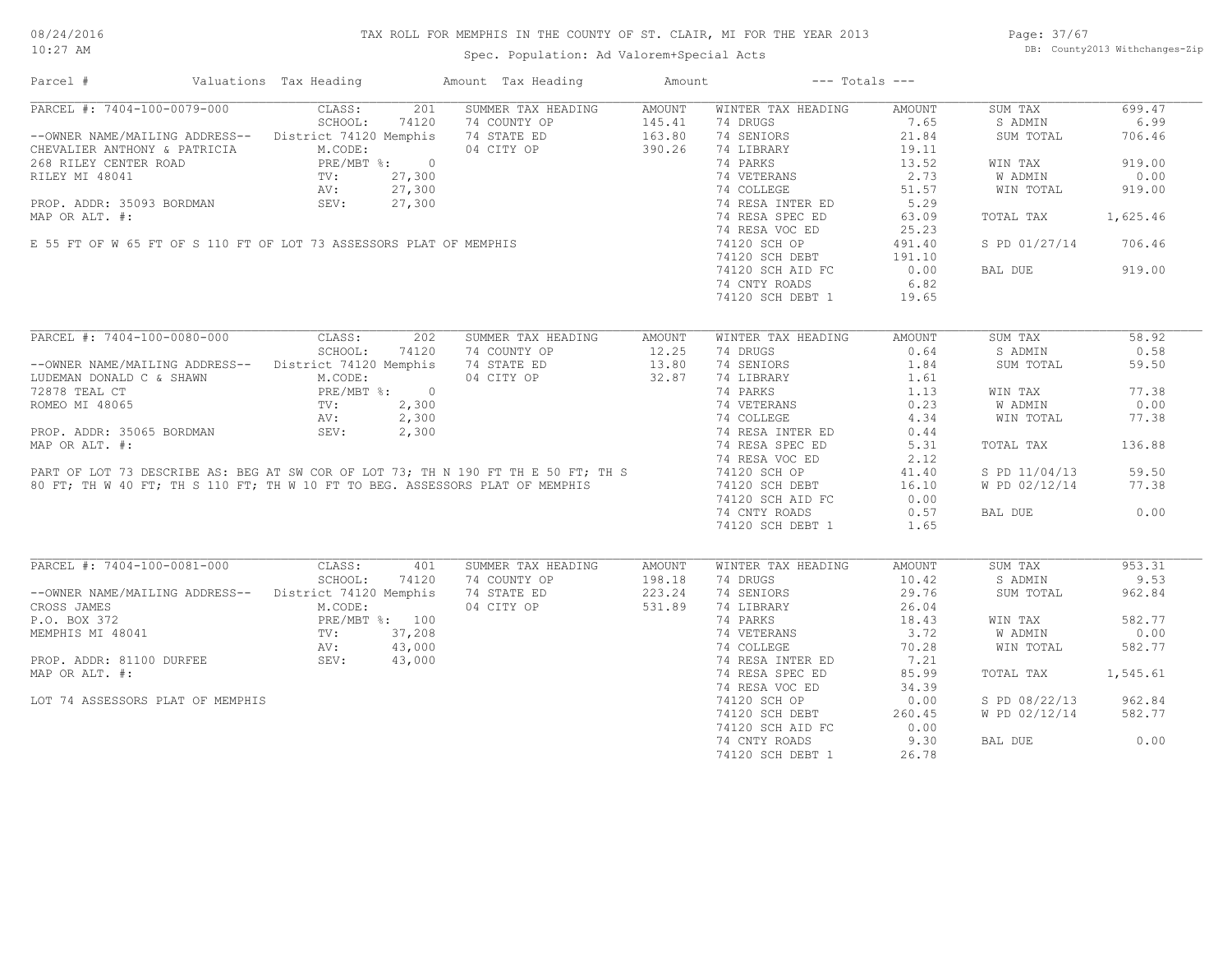#### TAX ROLL FOR MEMPHIS IN THE COUNTY OF ST. CLAIR, MI FOR THE YEAR 2013

Spec. Population: Ad Valorem+Special Acts

Page: 38/67 DB: County2013 Withchanges-Zip

| Parcel #                                                                                                                                     | Valuations Tax Heading | Amount Tax Heading                                                                  | Amount           | $---$ Totals $---$                            |        |                        |          |
|----------------------------------------------------------------------------------------------------------------------------------------------|------------------------|-------------------------------------------------------------------------------------|------------------|-----------------------------------------------|--------|------------------------|----------|
| PARCEL #: 7404-100-0084-001 CLASS:                                                                                                           |                        | 401 SUMMER TAX HEADING AMOUNT<br>AMOUNT<br>292.95<br>330.00<br>24 CITY OP<br>286.24 |                  | WINTER TAX HEADING                            | AMOUNT | SUM TAX                | 1,409.19 |
|                                                                                                                                              | SCHOOL:<br>74120       |                                                                                     |                  | 74 DRUGS                                      | 15.41  | S ADMIN                | 14.09    |
| --OWNER NAME/MAILING ADDRESS-- District 74120 Memphis 74 STATE ED                                                                            |                        |                                                                                     |                  | 74 SENIORS                                    | 44.00  | SUM TOTAL              | 1,423.28 |
| BOMMARITO RONALD & REBECCA M.CODE:<br>35181 BORDMAN PRE/MBT %: 100<br>MEMPHIS M 48041 TV: 55,000<br>PROP. ADDR: 35181 BORDMAN SEV: 55,000    |                        |                                                                                     |                  | 74 LIBRARY                                    | 38.50  |                        |          |
|                                                                                                                                              |                        |                                                                                     |                  | 74 PARKS                                      | 27.24  | WIN TAX                | 861.51   |
|                                                                                                                                              |                        |                                                                                     |                  | 74 VETERANS                                   | 5.50   | W ADMIN                | 0.00     |
|                                                                                                                                              |                        |                                                                                     |                  | 74 COLLEGE                                    | 103.90 | WIN TOTAL              | 861.51   |
|                                                                                                                                              |                        |                                                                                     |                  |                                               |        |                        |          |
|                                                                                                                                              |                        |                                                                                     |                  | 74 RESA INTER ED                              | 10.65  |                        |          |
| MAP OR ALT. #:                                                                                                                               |                        |                                                                                     |                  | 74 RESA SPEC ED                               | 127.12 | TOTAL TAX              | 2,284.79 |
| LOT 76 EXE E 68' OF N 58' , LOT 78 EXC E 68' AND ALL OF LOTS 75 & 77 ASSESSORS PLAT                                                          |                        |                                                                                     |                  | 74 RESA VOC ED                                | 50.84  |                        |          |
|                                                                                                                                              |                        |                                                                                     |                  | 74120 SCH OP                                  | 0.00   | S PD 07/08/13 1,423.28 |          |
| OF MEMPHIS                                                                                                                                   |                        |                                                                                     |                  | 74120 SCH DEBT                                | 385.00 | W PD 12/26/13 861.51   |          |
|                                                                                                                                              |                        |                                                                                     |                  | 74120 SCH AID FC                              | 0.00   |                        |          |
|                                                                                                                                              |                        |                                                                                     |                  | 74 CNTY ROADS                                 | 13.75  | BAL DUE                | 0.00     |
|                                                                                                                                              |                        |                                                                                     |                  | 74120 SCH DEBT 1                              | 39.60  |                        |          |
|                                                                                                                                              |                        |                                                                                     |                  |                                               |        |                        |          |
| PARCEL #: 7404-100-0085-000                                                                                                                  | CLASS:<br>401          | SUMMER TAX HEADING                                                                  | AMOUNT           | WINTER TAX HEADING                            | AMOUNT | SUM TAX                | 2,029.23 |
|                                                                                                                                              | SCHOOL:<br>74120       | 74 COUNTY OP                                                                        |                  | 74 DRUGS                                      | 22.19  | S ADMIN                | 20.29    |
| --OWNER NAME/MAILING ADDRESS-- District 74120 Memphis                                                                                        |                        | 74 STATE ED                                                                         | 421.85<br>475.20 | 74 SENIORS                                    | 63.36  | SUM TOTAL              | 2,049.52 |
|                                                                                                                                              |                        | 04 CITY OP 1,132.18                                                                 |                  | 74 LIBRARY                                    | 55.44  |                        |          |
|                                                                                                                                              |                        |                                                                                     |                  | 74 PARKS                                      | 39.23  | WIN TAX                | 1,240.58 |
|                                                                                                                                              |                        | $100$<br>$200$<br>$,200$<br>$,200$                                                  |                  |                                               |        |                        |          |
|                                                                                                                                              |                        |                                                                                     |                  | 74 VETERANS<br>74 VEIERANS<br>74 COLLEGE      | 7.92   | W ADMIN                | 0.00     |
|                                                                                                                                              |                        |                                                                                     |                  |                                               | 149.61 | WIN TOTAL              | 1,240.58 |
| PROP. ADDR: 35221 BORDMAN SEV: 79,200                                                                                                        |                        |                                                                                     |                  | 74 RESA INTER ED                              | 15.34  |                        |          |
| MAP OR ALT. #:                                                                                                                               |                        |                                                                                     |                  | 74 RESA SPEC ED                               | 183.05 | TOTAL TAX              | 3,290.10 |
|                                                                                                                                              |                        |                                                                                     |                  | 74 RESA VOC ED                                | 73.22  |                        |          |
| E 68 FT OF LOTS 76 & 78 ASSESSORS PLAT OF MEMPHIS                                                                                            |                        |                                                                                     |                  | 74120 SCH OP                                  | 0.00   | S PD 09/03/13 2,049.52 |          |
|                                                                                                                                              |                        |                                                                                     |                  | 74120 SCH DEBT                                | 554.40 | W PD 02/14/14 1,240.58 |          |
|                                                                                                                                              |                        |                                                                                     |                  | 74120 SCH AID FC                              | 0.00   |                        |          |
|                                                                                                                                              |                        |                                                                                     |                  | 74 CNTY ROADS                                 | 19.80  | BAL DUE                | 0.00     |
|                                                                                                                                              |                        |                                                                                     |                  | 74120 SCH DEBT 1                              | 57.02  |                        |          |
|                                                                                                                                              |                        |                                                                                     |                  |                                               |        |                        |          |
| PARCEL #: 7404-100-0086-000                                                                                                                  | CLASS:<br>401          | SUMMER TAX HEADING                                                                  | AMOUNT           | WINTER TAX HEADING                            | AMOUNT | SUM TAX                | 743.02   |
|                                                                                                                                              | SCHOOL:<br>74120       | 74 COUNTY OP                                                                        | 154.46           | 74 DRUGS                                      | 8.12   | S ADMIN                | 7.43     |
| --OWNER NAME/MAILING ADDRESS-- District 74120 Memphis                                                                                        |                        | 74 STATE ED 174.00                                                                  |                  | 74 SENIORS                                    |        |                        | 44.58    |
|                                                                                                                                              |                        |                                                                                     |                  |                                               | 23.20  | S INTRST               |          |
| DIAZ JUSTEN & CARPO PATRICIA M.CODE:<br>35241 BORDMAN PRE/MBT %: 100<br>MEMPHIS MI 48041 TV: 29,000<br>PROP. ADDR: 35241 BORDMAN SEV: 29,000 |                        | 04 CITY OP                                                                          | 414.56           | 74 LIBRARY<br>74 PARKS                        | 20.30  | SUM TOTAL              | 795.03   |
|                                                                                                                                              |                        |                                                                                     |                  |                                               | 14.36  |                        |          |
|                                                                                                                                              |                        |                                                                                     |                  |                                               | 2.90   | WIN TAX                | 454.24   |
|                                                                                                                                              |                        |                                                                                     |                  |                                               | 54.78  | W ADMIN                | 0.00     |
|                                                                                                                                              |                        |                                                                                     |                  | 74 VETERANS<br>74 COLLEGE<br>74 RESA INTER ED | 5.62   | WIN TOTAL              | 454.24   |
| MAP OR ALT. #:                                                                                                                               |                        |                                                                                     |                  | 74 RESA SPEC ED                               | 67.02  |                        |          |
|                                                                                                                                              |                        | $\begin{array}{ll} . & 100 \\ 29,000 \\ 29,000 \\ 29,000 \\ \end{array}$            |                  | 74 RESA VOC ED                                | 26.81  | TOTAL TAX 1,249.27     |          |
| LOT 79 ASSESSORS PLAT OF MEMPHIS                                                                                                             |                        |                                                                                     |                  | 74120 SCH OP                                  | 0.00   |                        |          |
|                                                                                                                                              |                        |                                                                                     |                  | 74120 SCH DEBT                                | 203.00 | BAL DUE                | 1,249.27 |
|                                                                                                                                              |                        |                                                                                     |                  | 74120 SCH AID FC                              | 0.00   |                        |          |
|                                                                                                                                              |                        |                                                                                     |                  |                                               |        |                        |          |
|                                                                                                                                              |                        |                                                                                     |                  | 74 CNTY ROADS                                 | 7.25   |                        |          |
|                                                                                                                                              |                        |                                                                                     |                  | 74120 SCH DEBT 1                              | 20.88  |                        |          |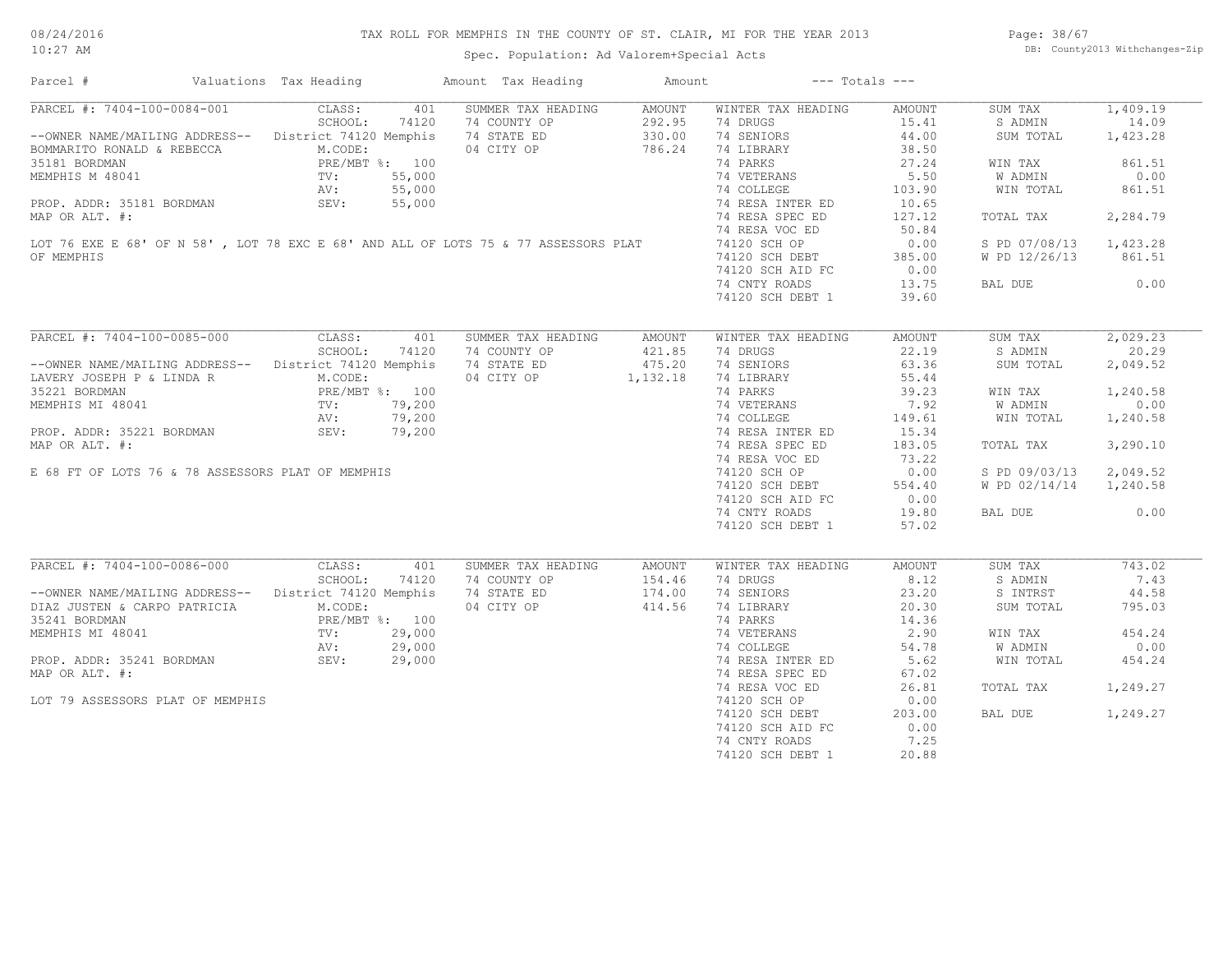#### TAX ROLL FOR MEMPHIS IN THE COUNTY OF ST. CLAIR, MI FOR THE YEAR 2013

10:27 AM

#### Spec. Population: Ad Valorem+Special Acts

Page: 39/67 DB: County2013 Withchanges-Zip

| Parcel #                                                                                                                                                                                                                                                                                                                                                                                   | Valuations Tax Heading   |              | Amount Tax Heading                                                         | Amount                               | $---$ Totals $---$                                                                                                                                                                                                                                                                                         |                                                                                                                                 |                                                                                                                                                     |                                                                                         |
|--------------------------------------------------------------------------------------------------------------------------------------------------------------------------------------------------------------------------------------------------------------------------------------------------------------------------------------------------------------------------------------------|--------------------------|--------------|----------------------------------------------------------------------------|--------------------------------------|------------------------------------------------------------------------------------------------------------------------------------------------------------------------------------------------------------------------------------------------------------------------------------------------------------|---------------------------------------------------------------------------------------------------------------------------------|-----------------------------------------------------------------------------------------------------------------------------------------------------|-----------------------------------------------------------------------------------------|
| PARCEL #: 7404-100-0087-000<br>--OWNER NAME/MAILING ADDRESS-- District 74120 Memphis<br>CROFF ADAM & REBECCA M.CODE: 00001<br>35285 BORDMAN PRE/MBT %: 100<br>MEMPHIS MI 48041 TV: 34,300<br>PROP. ADDR: 35285 BORDMAN SEV: 34,300<br>MAP OR ALT. #:<br>LOT 80 ASSESSORS PLAT OF MEMPHIS                                                                                                   | <b>CLASS:</b><br>SCHOOL: | 74120        | 401 SUMMER TAX HEADING<br>74 COUNTY OP<br>74 STATE ED<br>04 CITY OP 490.32 | AMOUNT<br>182.69<br>205.80           | WINTER TAX HEADING<br>74 DRUGS<br>74 SENIORS<br>74 LIBRARY<br>74 PARKS<br>74 VETERANS<br>74 COLLEGE<br>74 RESA INTER ED<br>74 RESA SPEC ED<br>74 RESA VOC ED<br>74120 SCH OP<br>74120 SCH DEBT<br>74120 SCH AID FC<br>74 CNTY ROADS<br>74120 SCH DEBT 1                                                    | AMOUNT<br>9.61<br>27.44<br>24.01<br>16.99<br>3.43<br>64.79<br>6.64<br>79.27<br>31.71<br>0.00<br>240.10<br>0.00<br>8.57<br>24.69 | SUM TAX<br>S ADMIN<br>SUM TOTAL<br>WIN TAX<br>W ADMIN<br>WIN TOTAL<br>TOTAL TAX<br>S PD 08/30/13<br>W PD 02/07/14 537.25<br>BAL DUE                 | 878.81<br>8.78<br>887.59<br>537.25<br>0.00<br>537.25<br>1,424.84<br>887.59<br>0.00      |
| PARCEL #: 7404-100-0088-000<br>--OWNER NAME/MAILING ADDRESS-- District 74120 Memphis<br>FRENCH SHARON ET AL M.CODE: 00001<br>81081 COLE PRE/MBT %: 100<br>MEMPHIS MI 48041 TV: 51,846<br>NV: 54,500<br>PROP. ADDR: 81081 COLE SEV: 54,500<br>MAP OR ALT. #:<br>S 75 FT OF LOT 81 ASSESSORS PLAT OF MEMPHIS                                                                                 | CLASS:<br>SCHOOL:        | 401<br>74120 | SUMMER TAX HEADING<br>74 COUNTY OP<br>74 STATE ED<br>04 CITY OP            | AMOUNT<br>276.15<br>311.07<br>741.15 | WINTER TAX HEADING<br>74 DRUGS<br>74 SENIORS<br>74 LIBRARY<br>74 LIBRARY<br>74 PARKS<br>74 PARKS<br>74 PARKS<br>74 OCLLEGE<br>74 COLLEGE<br>74 RESA INTER ED<br>10.04<br>74 RESA SPEC ED<br>74 RESA VOC ED<br>74120 SCH OP<br>74120 SCH DEBT<br>74120 SCH AID FC 0.00<br>74 CNTY ROADS<br>74120 SCH DEBT 1 | AMOUNT<br>14.53<br>41.47<br>36.29<br>119.83<br>47.93<br>0.00<br>362.92<br>12.96<br>37.32                                        | SUM TAX<br>S ADMIN<br>SUM TOTAL<br>WIN TAX<br><b>W ADMIN</b><br>WIN TOTAL<br>TOTAL TAX<br>S PD 08/26/13 1,341.65<br>W PD 01/15/14 812.09<br>BAL DUE | 1,328.37<br>13.28<br>1,341.65<br>812.09<br>0.00<br>812.09<br>2,153.74<br>0.00           |
| PARCEL #: 7404-100-0089-000 CLASS:<br>--OWNER NAME/MAILING ADDRESS-- District 74120 Memphis<br>DAVENPORT KELLY L<br>DAVENPORT KELLY L<br>BIO95 COLE<br>PRE/MBT %: 100<br>MEMPHIS MI 48041<br>TV: 51,700<br>PROP. ADDR: 81095 COLE<br>PRE/MBT %: 51,700<br>AV: 51,700<br>PROP. ADDR: 81095 COLE<br>SEV: 51,700<br>MAP OR ALT. #:<br>N 75 FT OF S 150 FT OF LOT 81 ASSESSORS PLAT OF MEMPHIS | SCHOOL:                  | 401<br>74120 | SUMMER TAX HEADING<br>74 COUNTY OP<br>74 STATE ED<br>04 CITY OP            | AMOUNT<br>275.38<br>310.20<br>739.06 | WINTER TAX HEADING<br>74 DRUGS<br>74 SENIORS<br>74 LIBRARY<br>74 PARKS<br>74 VETERANS<br>74 VETERANS<br>74 COLLEGE<br>74 RESA INTER ED<br>10.01<br>74 RESA SPEC ED<br>74 RESA VOC ED<br>74120 SCH OP<br>74120 SCH DEBT<br>74120 SCH AID FC<br>74 CNTY ROADS<br>74120 SCH DEBT 1                            | AMOUNT<br>14.49<br>41.36<br>36.19<br>119.49<br>47.79<br>0.00<br>361.90<br>0.00<br>12.92<br>37.22                                | SUM TAX<br>S ADMIN<br>SUM TOTAL<br>WIN TAX<br>W ADMIN<br>WIN TOTAL<br>TOTAL TAX<br>S PD 08/26/13 1,337.88<br>W PD 01/07/14 809.81<br>BAL DUE        | $\frac{1}{324.64}$<br>13.24<br>1,337.88<br>809.81<br>0.00<br>809.81<br>2,147.69<br>0.00 |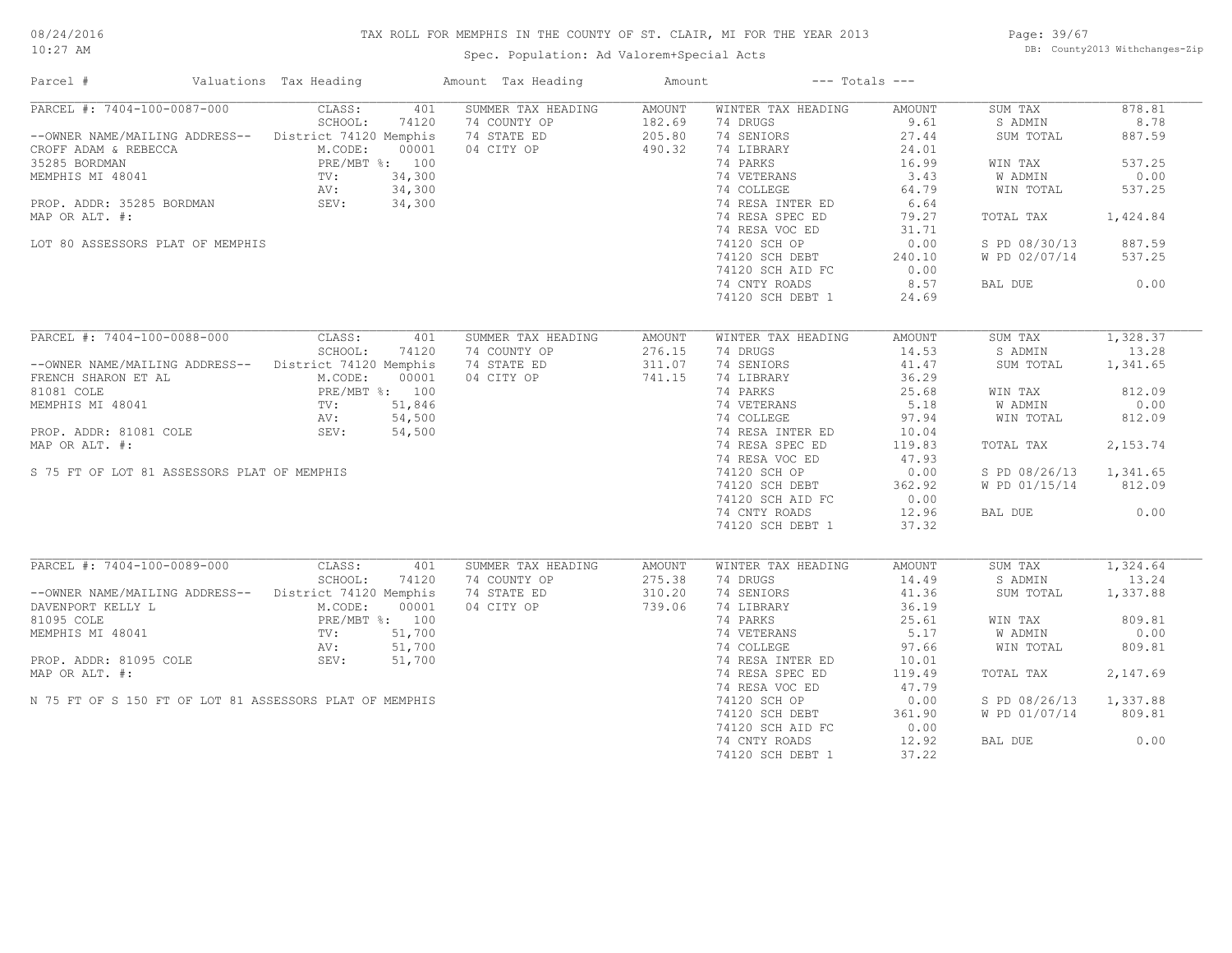#### TAX ROLL FOR MEMPHIS IN THE COUNTY OF ST. CLAIR, MI FOR THE YEAR 2013

10:27 AM

### Spec. Population: Ad Valorem+Special Acts

Page: 40/67 DB: County2013 Withchanges-Zip

| PARCEL #: 7404-100-0090-000<br>SUMMER TAX HEADING<br>WINTER TAX HEADING<br>CLASS:<br>401<br>AMOUNT<br>AMOUNT<br>SUM TAX<br>858.73<br>SCHOOL:<br>74120<br>74 COUNTY OP<br>178.52<br>74 DRUGS<br>9.39<br>S ADMIN<br>8.58<br>74 SENIORS<br>--OWNER NAME/MAILING ADDRESS-- District 74120 Memphis<br>74 STATE ED<br>201.09<br>26.81<br>SUM TOTAL<br>867.31<br>04 CITY OP 479.12<br>ALBERTY RICHARD W<br>ALBERTY RICHARD W<br>81121 COLE<br>81121 COLE<br>PRE/MBT %: 100<br>MEMPHIS MI 48041<br>TV: 33,516<br>AV: 41,300<br>PROP. ADDR: 81121 COLE<br>SEV: 41,300<br>23.46<br>74 LIBRARY<br>524.96<br>74 PARKS<br>16.60<br>WIN TAX<br>ALBERTY RICHARD W<br>81121 COLE<br>81121 COLE<br>MEMPHIS MI 48041 TV: 33,516<br>PROP. ADDR: 81121 COLE<br>MAP OR ALT. #: 41,300<br>MAP OR ALT. #: 41,300<br>MAP OR ALT. #: 41,300<br>LOT 81 EXC N 63.75 FT & EXC S 150 FT. ASSESSORS PLAT OF M<br>74 VETERANS<br>3.35<br>W ADMIN<br>0.00<br>74 COLLEGE<br>63.31<br>WIN TOTAL<br>524.96<br>74 RESA INTER ED 6.49<br>74 RESA SPEC ED 77.46<br>1,392.27<br>TOTAL TAX<br>74 RESA VOC ED<br>30.98<br>74120 SCH OP<br>0.00<br>S PD 08/27/13 867.31<br>74120 SCH DEBT 234.61<br>74120 SCH AID FC 0.00<br>524.96<br>W PD 02/11/14<br>0.00<br>74 CNTY ROADS<br>8.37<br>BAL DUE<br>74120 SCH DEBT 1<br>24.13<br>PARCEL #: 7404-100-0091-000 CLASS: 401<br>SUM TAX<br>SUMMER TAX HEADING<br>AMOUNT<br>WINTER TAX HEADING<br>AMOUNT<br>SCHOOL:<br>74120<br>212.52<br>74 DRUGS<br>11.18<br>S ADMIN<br>10.22<br>74 COUNTY OP<br>31.92<br>--OWNER NAME/MAILING ADDRESS-- District 74120 Memphis<br>74 STATE ED<br>239.40<br>74 SENIORS<br>SUM TOTAL<br>1,032.52<br>TITUS SUZANNE<br>81165 COLE PRE/MBT %: 100<br>MEMPHIS MI 48041 TV: 39,900<br>PROP. ADDR: 81165 COLE SEV: 39,900<br>MAP OP ALT #: 39,900<br>04 CITY OP<br>570.38<br>14 DENERARY<br>14 DENERARY<br>14 DENERARY<br>15 19.76<br>14 NESA SPEC ED 75.37<br>14 RESA SPEC ED 7.73<br>14 RESA SPEC ED 92.22<br>16 NESA SPEC ED 92.22<br>16 NESA SPEC ED 92.22<br>624.97<br>WIN TAX<br>8: $\frac{100}{39,900}$<br>39,900<br>39,900<br>39,900<br>0.00<br>W ADMIN<br>WIN TOTAL<br>624.97<br>MAP OR ALT. #:<br>1,657.49<br>TOTAL TAX<br>74 RESA VOC ED<br>36.88<br>74 RESA VOC ED<br>74120 SCH OP<br>N 63.75 FT OF LOT 81 ASSESSORS PLAT OF MEMPHIS<br>0.00<br>S PD 08/26/13 1,032.52<br>74120 SCH DEBT<br>W PD 02/03/14 624.97<br>279.30<br>74120 SCH AID FC 0.00<br>9.97<br>0.00<br>BAL DUE<br>74 CNTY ROADS<br>74120 SCH DEBT 1<br>28.72<br>PARCEL #: 7404-100-0092-000<br>CLASS:<br>1,032.68<br>401<br>SUMMER TAX HEADING<br>AMOUNT<br>WINTER TAX HEADING<br>AMOUNT<br>SUM TAX<br>10.32<br>SCHOOL:<br>74 DRUGS<br>11.29<br>S ADMIN<br>74120<br>214.68<br>74 COUNTY OP<br>74 STATE ED<br>04 CITY OP<br>--OWNER NAME/MAILING ADDRESS-- District 74120 Memphis<br>241.83<br>74 SENIORS<br>32.24<br>SUM TOTAL<br>1,043.00<br>576.17<br>28.21<br>JELINEK CHRISTOPHER/MARY BETH M.CODE: 00001<br>35750 PRATT PRE/MBT %: 0<br>MEMPHIS MI 48041 TV: 40,305<br>PROP. ADDR: 81100 COLE SEV: 44,000<br>$\begin{tabular}{lllllllll} 74 & LIBRARY & & & 28.21 \\ 74 & PARKS & & & 19.96 \\ 74 & VETERANS & & & 4.03 \\ 74 & COLLEGE & & 76.14 \\ 74 & RESA INTER ED & & & 7.81 \\ \end{tabular}$<br>1,356.79<br>WIN TAX<br>W ADMIN<br>0.00<br>WIN TOTAL<br>1,356.79<br>2,399.79<br>93.15<br>TOTAL TAX<br>37.26<br>725.49<br>S PD 08/26/13 1,043.00<br>282.13<br>W PD 01/15/14 1,356.79<br>0.00<br>0.00<br>74 CNTY ROADS<br>10.07<br>BAL DUE<br>74120 SCH DEBT 1<br>29.01 | Parcel # | Valuations Tax Heading | Amount Tax Heading | Amount | $---$ Totals $---$ |  |  |
|-----------------------------------------------------------------------------------------------------------------------------------------------------------------------------------------------------------------------------------------------------------------------------------------------------------------------------------------------------------------------------------------------------------------------------------------------------------------------------------------------------------------------------------------------------------------------------------------------------------------------------------------------------------------------------------------------------------------------------------------------------------------------------------------------------------------------------------------------------------------------------------------------------------------------------------------------------------------------------------------------------------------------------------------------------------------------------------------------------------------------------------------------------------------------------------------------------------------------------------------------------------------------------------------------------------------------------------------------------------------------------------------------------------------------------------------------------------------------------------------------------------------------------------------------------------------------------------------------------------------------------------------------------------------------------------------------------------------------------------------------------------------------------------------------------------------------------------------------------------------------------------------------------------------------------------------------------------------------------------------------------------------------------------------------------------------------------------------------------------------------------------------------------------------------------------------------------------------------------------------------------------------------------------------------------------------------------------------------------------------------------------------------------------------------------------------------------------------------------------------------------------------------------------------------------------------------------------------------------------------------------------------------------------------------------------------------------------------------------------------------------------------------------------------------------------------------------------------------------------------------------------------------------------------------------------------------------------------------------------------------------------------------------------------------------------------------------------------------------------------------------------------------------------------------------------------------------------------------------------------------------------------------------------------------------------------------------------------------------------------------------------------------------------------------------------------------------------------------------------------|----------|------------------------|--------------------|--------|--------------------|--|--|
| 1,022.30                                                                                                                                                                                                                                                                                                                                                                                                                                                                                                                                                                                                                                                                                                                                                                                                                                                                                                                                                                                                                                                                                                                                                                                                                                                                                                                                                                                                                                                                                                                                                                                                                                                                                                                                                                                                                                                                                                                                                                                                                                                                                                                                                                                                                                                                                                                                                                                                                                                                                                                                                                                                                                                                                                                                                                                                                                                                                                                                                                                                                                                                                                                                                                                                                                                                                                                                                                                                                                                                                |          |                        |                    |        |                    |  |  |
|                                                                                                                                                                                                                                                                                                                                                                                                                                                                                                                                                                                                                                                                                                                                                                                                                                                                                                                                                                                                                                                                                                                                                                                                                                                                                                                                                                                                                                                                                                                                                                                                                                                                                                                                                                                                                                                                                                                                                                                                                                                                                                                                                                                                                                                                                                                                                                                                                                                                                                                                                                                                                                                                                                                                                                                                                                                                                                                                                                                                                                                                                                                                                                                                                                                                                                                                                                                                                                                                                         |          |                        |                    |        |                    |  |  |
|                                                                                                                                                                                                                                                                                                                                                                                                                                                                                                                                                                                                                                                                                                                                                                                                                                                                                                                                                                                                                                                                                                                                                                                                                                                                                                                                                                                                                                                                                                                                                                                                                                                                                                                                                                                                                                                                                                                                                                                                                                                                                                                                                                                                                                                                                                                                                                                                                                                                                                                                                                                                                                                                                                                                                                                                                                                                                                                                                                                                                                                                                                                                                                                                                                                                                                                                                                                                                                                                                         |          |                        |                    |        |                    |  |  |
|                                                                                                                                                                                                                                                                                                                                                                                                                                                                                                                                                                                                                                                                                                                                                                                                                                                                                                                                                                                                                                                                                                                                                                                                                                                                                                                                                                                                                                                                                                                                                                                                                                                                                                                                                                                                                                                                                                                                                                                                                                                                                                                                                                                                                                                                                                                                                                                                                                                                                                                                                                                                                                                                                                                                                                                                                                                                                                                                                                                                                                                                                                                                                                                                                                                                                                                                                                                                                                                                                         |          |                        |                    |        |                    |  |  |
|                                                                                                                                                                                                                                                                                                                                                                                                                                                                                                                                                                                                                                                                                                                                                                                                                                                                                                                                                                                                                                                                                                                                                                                                                                                                                                                                                                                                                                                                                                                                                                                                                                                                                                                                                                                                                                                                                                                                                                                                                                                                                                                                                                                                                                                                                                                                                                                                                                                                                                                                                                                                                                                                                                                                                                                                                                                                                                                                                                                                                                                                                                                                                                                                                                                                                                                                                                                                                                                                                         |          |                        |                    |        |                    |  |  |
|                                                                                                                                                                                                                                                                                                                                                                                                                                                                                                                                                                                                                                                                                                                                                                                                                                                                                                                                                                                                                                                                                                                                                                                                                                                                                                                                                                                                                                                                                                                                                                                                                                                                                                                                                                                                                                                                                                                                                                                                                                                                                                                                                                                                                                                                                                                                                                                                                                                                                                                                                                                                                                                                                                                                                                                                                                                                                                                                                                                                                                                                                                                                                                                                                                                                                                                                                                                                                                                                                         |          |                        |                    |        |                    |  |  |
|                                                                                                                                                                                                                                                                                                                                                                                                                                                                                                                                                                                                                                                                                                                                                                                                                                                                                                                                                                                                                                                                                                                                                                                                                                                                                                                                                                                                                                                                                                                                                                                                                                                                                                                                                                                                                                                                                                                                                                                                                                                                                                                                                                                                                                                                                                                                                                                                                                                                                                                                                                                                                                                                                                                                                                                                                                                                                                                                                                                                                                                                                                                                                                                                                                                                                                                                                                                                                                                                                         |          |                        |                    |        |                    |  |  |
|                                                                                                                                                                                                                                                                                                                                                                                                                                                                                                                                                                                                                                                                                                                                                                                                                                                                                                                                                                                                                                                                                                                                                                                                                                                                                                                                                                                                                                                                                                                                                                                                                                                                                                                                                                                                                                                                                                                                                                                                                                                                                                                                                                                                                                                                                                                                                                                                                                                                                                                                                                                                                                                                                                                                                                                                                                                                                                                                                                                                                                                                                                                                                                                                                                                                                                                                                                                                                                                                                         |          |                        |                    |        |                    |  |  |
|                                                                                                                                                                                                                                                                                                                                                                                                                                                                                                                                                                                                                                                                                                                                                                                                                                                                                                                                                                                                                                                                                                                                                                                                                                                                                                                                                                                                                                                                                                                                                                                                                                                                                                                                                                                                                                                                                                                                                                                                                                                                                                                                                                                                                                                                                                                                                                                                                                                                                                                                                                                                                                                                                                                                                                                                                                                                                                                                                                                                                                                                                                                                                                                                                                                                                                                                                                                                                                                                                         |          |                        |                    |        |                    |  |  |
|                                                                                                                                                                                                                                                                                                                                                                                                                                                                                                                                                                                                                                                                                                                                                                                                                                                                                                                                                                                                                                                                                                                                                                                                                                                                                                                                                                                                                                                                                                                                                                                                                                                                                                                                                                                                                                                                                                                                                                                                                                                                                                                                                                                                                                                                                                                                                                                                                                                                                                                                                                                                                                                                                                                                                                                                                                                                                                                                                                                                                                                                                                                                                                                                                                                                                                                                                                                                                                                                                         |          |                        |                    |        |                    |  |  |
|                                                                                                                                                                                                                                                                                                                                                                                                                                                                                                                                                                                                                                                                                                                                                                                                                                                                                                                                                                                                                                                                                                                                                                                                                                                                                                                                                                                                                                                                                                                                                                                                                                                                                                                                                                                                                                                                                                                                                                                                                                                                                                                                                                                                                                                                                                                                                                                                                                                                                                                                                                                                                                                                                                                                                                                                                                                                                                                                                                                                                                                                                                                                                                                                                                                                                                                                                                                                                                                                                         |          |                        |                    |        |                    |  |  |
|                                                                                                                                                                                                                                                                                                                                                                                                                                                                                                                                                                                                                                                                                                                                                                                                                                                                                                                                                                                                                                                                                                                                                                                                                                                                                                                                                                                                                                                                                                                                                                                                                                                                                                                                                                                                                                                                                                                                                                                                                                                                                                                                                                                                                                                                                                                                                                                                                                                                                                                                                                                                                                                                                                                                                                                                                                                                                                                                                                                                                                                                                                                                                                                                                                                                                                                                                                                                                                                                                         |          |                        |                    |        |                    |  |  |
|                                                                                                                                                                                                                                                                                                                                                                                                                                                                                                                                                                                                                                                                                                                                                                                                                                                                                                                                                                                                                                                                                                                                                                                                                                                                                                                                                                                                                                                                                                                                                                                                                                                                                                                                                                                                                                                                                                                                                                                                                                                                                                                                                                                                                                                                                                                                                                                                                                                                                                                                                                                                                                                                                                                                                                                                                                                                                                                                                                                                                                                                                                                                                                                                                                                                                                                                                                                                                                                                                         |          |                        |                    |        |                    |  |  |
|                                                                                                                                                                                                                                                                                                                                                                                                                                                                                                                                                                                                                                                                                                                                                                                                                                                                                                                                                                                                                                                                                                                                                                                                                                                                                                                                                                                                                                                                                                                                                                                                                                                                                                                                                                                                                                                                                                                                                                                                                                                                                                                                                                                                                                                                                                                                                                                                                                                                                                                                                                                                                                                                                                                                                                                                                                                                                                                                                                                                                                                                                                                                                                                                                                                                                                                                                                                                                                                                                         |          |                        |                    |        |                    |  |  |
|                                                                                                                                                                                                                                                                                                                                                                                                                                                                                                                                                                                                                                                                                                                                                                                                                                                                                                                                                                                                                                                                                                                                                                                                                                                                                                                                                                                                                                                                                                                                                                                                                                                                                                                                                                                                                                                                                                                                                                                                                                                                                                                                                                                                                                                                                                                                                                                                                                                                                                                                                                                                                                                                                                                                                                                                                                                                                                                                                                                                                                                                                                                                                                                                                                                                                                                                                                                                                                                                                         |          |                        |                    |        |                    |  |  |
|                                                                                                                                                                                                                                                                                                                                                                                                                                                                                                                                                                                                                                                                                                                                                                                                                                                                                                                                                                                                                                                                                                                                                                                                                                                                                                                                                                                                                                                                                                                                                                                                                                                                                                                                                                                                                                                                                                                                                                                                                                                                                                                                                                                                                                                                                                                                                                                                                                                                                                                                                                                                                                                                                                                                                                                                                                                                                                                                                                                                                                                                                                                                                                                                                                                                                                                                                                                                                                                                                         |          |                        |                    |        |                    |  |  |
|                                                                                                                                                                                                                                                                                                                                                                                                                                                                                                                                                                                                                                                                                                                                                                                                                                                                                                                                                                                                                                                                                                                                                                                                                                                                                                                                                                                                                                                                                                                                                                                                                                                                                                                                                                                                                                                                                                                                                                                                                                                                                                                                                                                                                                                                                                                                                                                                                                                                                                                                                                                                                                                                                                                                                                                                                                                                                                                                                                                                                                                                                                                                                                                                                                                                                                                                                                                                                                                                                         |          |                        |                    |        |                    |  |  |
|                                                                                                                                                                                                                                                                                                                                                                                                                                                                                                                                                                                                                                                                                                                                                                                                                                                                                                                                                                                                                                                                                                                                                                                                                                                                                                                                                                                                                                                                                                                                                                                                                                                                                                                                                                                                                                                                                                                                                                                                                                                                                                                                                                                                                                                                                                                                                                                                                                                                                                                                                                                                                                                                                                                                                                                                                                                                                                                                                                                                                                                                                                                                                                                                                                                                                                                                                                                                                                                                                         |          |                        |                    |        |                    |  |  |
|                                                                                                                                                                                                                                                                                                                                                                                                                                                                                                                                                                                                                                                                                                                                                                                                                                                                                                                                                                                                                                                                                                                                                                                                                                                                                                                                                                                                                                                                                                                                                                                                                                                                                                                                                                                                                                                                                                                                                                                                                                                                                                                                                                                                                                                                                                                                                                                                                                                                                                                                                                                                                                                                                                                                                                                                                                                                                                                                                                                                                                                                                                                                                                                                                                                                                                                                                                                                                                                                                         |          |                        |                    |        |                    |  |  |
|                                                                                                                                                                                                                                                                                                                                                                                                                                                                                                                                                                                                                                                                                                                                                                                                                                                                                                                                                                                                                                                                                                                                                                                                                                                                                                                                                                                                                                                                                                                                                                                                                                                                                                                                                                                                                                                                                                                                                                                                                                                                                                                                                                                                                                                                                                                                                                                                                                                                                                                                                                                                                                                                                                                                                                                                                                                                                                                                                                                                                                                                                                                                                                                                                                                                                                                                                                                                                                                                                         |          |                        |                    |        |                    |  |  |
|                                                                                                                                                                                                                                                                                                                                                                                                                                                                                                                                                                                                                                                                                                                                                                                                                                                                                                                                                                                                                                                                                                                                                                                                                                                                                                                                                                                                                                                                                                                                                                                                                                                                                                                                                                                                                                                                                                                                                                                                                                                                                                                                                                                                                                                                                                                                                                                                                                                                                                                                                                                                                                                                                                                                                                                                                                                                                                                                                                                                                                                                                                                                                                                                                                                                                                                                                                                                                                                                                         |          |                        |                    |        |                    |  |  |
|                                                                                                                                                                                                                                                                                                                                                                                                                                                                                                                                                                                                                                                                                                                                                                                                                                                                                                                                                                                                                                                                                                                                                                                                                                                                                                                                                                                                                                                                                                                                                                                                                                                                                                                                                                                                                                                                                                                                                                                                                                                                                                                                                                                                                                                                                                                                                                                                                                                                                                                                                                                                                                                                                                                                                                                                                                                                                                                                                                                                                                                                                                                                                                                                                                                                                                                                                                                                                                                                                         |          |                        |                    |        |                    |  |  |
|                                                                                                                                                                                                                                                                                                                                                                                                                                                                                                                                                                                                                                                                                                                                                                                                                                                                                                                                                                                                                                                                                                                                                                                                                                                                                                                                                                                                                                                                                                                                                                                                                                                                                                                                                                                                                                                                                                                                                                                                                                                                                                                                                                                                                                                                                                                                                                                                                                                                                                                                                                                                                                                                                                                                                                                                                                                                                                                                                                                                                                                                                                                                                                                                                                                                                                                                                                                                                                                                                         |          |                        |                    |        |                    |  |  |
|                                                                                                                                                                                                                                                                                                                                                                                                                                                                                                                                                                                                                                                                                                                                                                                                                                                                                                                                                                                                                                                                                                                                                                                                                                                                                                                                                                                                                                                                                                                                                                                                                                                                                                                                                                                                                                                                                                                                                                                                                                                                                                                                                                                                                                                                                                                                                                                                                                                                                                                                                                                                                                                                                                                                                                                                                                                                                                                                                                                                                                                                                                                                                                                                                                                                                                                                                                                                                                                                                         |          |                        |                    |        |                    |  |  |
|                                                                                                                                                                                                                                                                                                                                                                                                                                                                                                                                                                                                                                                                                                                                                                                                                                                                                                                                                                                                                                                                                                                                                                                                                                                                                                                                                                                                                                                                                                                                                                                                                                                                                                                                                                                                                                                                                                                                                                                                                                                                                                                                                                                                                                                                                                                                                                                                                                                                                                                                                                                                                                                                                                                                                                                                                                                                                                                                                                                                                                                                                                                                                                                                                                                                                                                                                                                                                                                                                         |          |                        |                    |        |                    |  |  |
|                                                                                                                                                                                                                                                                                                                                                                                                                                                                                                                                                                                                                                                                                                                                                                                                                                                                                                                                                                                                                                                                                                                                                                                                                                                                                                                                                                                                                                                                                                                                                                                                                                                                                                                                                                                                                                                                                                                                                                                                                                                                                                                                                                                                                                                                                                                                                                                                                                                                                                                                                                                                                                                                                                                                                                                                                                                                                                                                                                                                                                                                                                                                                                                                                                                                                                                                                                                                                                                                                         |          |                        |                    |        |                    |  |  |
|                                                                                                                                                                                                                                                                                                                                                                                                                                                                                                                                                                                                                                                                                                                                                                                                                                                                                                                                                                                                                                                                                                                                                                                                                                                                                                                                                                                                                                                                                                                                                                                                                                                                                                                                                                                                                                                                                                                                                                                                                                                                                                                                                                                                                                                                                                                                                                                                                                                                                                                                                                                                                                                                                                                                                                                                                                                                                                                                                                                                                                                                                                                                                                                                                                                                                                                                                                                                                                                                                         |          |                        |                    |        |                    |  |  |
|                                                                                                                                                                                                                                                                                                                                                                                                                                                                                                                                                                                                                                                                                                                                                                                                                                                                                                                                                                                                                                                                                                                                                                                                                                                                                                                                                                                                                                                                                                                                                                                                                                                                                                                                                                                                                                                                                                                                                                                                                                                                                                                                                                                                                                                                                                                                                                                                                                                                                                                                                                                                                                                                                                                                                                                                                                                                                                                                                                                                                                                                                                                                                                                                                                                                                                                                                                                                                                                                                         |          |                        |                    |        |                    |  |  |
|                                                                                                                                                                                                                                                                                                                                                                                                                                                                                                                                                                                                                                                                                                                                                                                                                                                                                                                                                                                                                                                                                                                                                                                                                                                                                                                                                                                                                                                                                                                                                                                                                                                                                                                                                                                                                                                                                                                                                                                                                                                                                                                                                                                                                                                                                                                                                                                                                                                                                                                                                                                                                                                                                                                                                                                                                                                                                                                                                                                                                                                                                                                                                                                                                                                                                                                                                                                                                                                                                         |          |                        |                    |        |                    |  |  |
|                                                                                                                                                                                                                                                                                                                                                                                                                                                                                                                                                                                                                                                                                                                                                                                                                                                                                                                                                                                                                                                                                                                                                                                                                                                                                                                                                                                                                                                                                                                                                                                                                                                                                                                                                                                                                                                                                                                                                                                                                                                                                                                                                                                                                                                                                                                                                                                                                                                                                                                                                                                                                                                                                                                                                                                                                                                                                                                                                                                                                                                                                                                                                                                                                                                                                                                                                                                                                                                                                         |          |                        |                    |        |                    |  |  |
|                                                                                                                                                                                                                                                                                                                                                                                                                                                                                                                                                                                                                                                                                                                                                                                                                                                                                                                                                                                                                                                                                                                                                                                                                                                                                                                                                                                                                                                                                                                                                                                                                                                                                                                                                                                                                                                                                                                                                                                                                                                                                                                                                                                                                                                                                                                                                                                                                                                                                                                                                                                                                                                                                                                                                                                                                                                                                                                                                                                                                                                                                                                                                                                                                                                                                                                                                                                                                                                                                         |          |                        |                    |        |                    |  |  |
|                                                                                                                                                                                                                                                                                                                                                                                                                                                                                                                                                                                                                                                                                                                                                                                                                                                                                                                                                                                                                                                                                                                                                                                                                                                                                                                                                                                                                                                                                                                                                                                                                                                                                                                                                                                                                                                                                                                                                                                                                                                                                                                                                                                                                                                                                                                                                                                                                                                                                                                                                                                                                                                                                                                                                                                                                                                                                                                                                                                                                                                                                                                                                                                                                                                                                                                                                                                                                                                                                         |          |                        |                    |        |                    |  |  |
|                                                                                                                                                                                                                                                                                                                                                                                                                                                                                                                                                                                                                                                                                                                                                                                                                                                                                                                                                                                                                                                                                                                                                                                                                                                                                                                                                                                                                                                                                                                                                                                                                                                                                                                                                                                                                                                                                                                                                                                                                                                                                                                                                                                                                                                                                                                                                                                                                                                                                                                                                                                                                                                                                                                                                                                                                                                                                                                                                                                                                                                                                                                                                                                                                                                                                                                                                                                                                                                                                         |          |                        |                    |        |                    |  |  |
|                                                                                                                                                                                                                                                                                                                                                                                                                                                                                                                                                                                                                                                                                                                                                                                                                                                                                                                                                                                                                                                                                                                                                                                                                                                                                                                                                                                                                                                                                                                                                                                                                                                                                                                                                                                                                                                                                                                                                                                                                                                                                                                                                                                                                                                                                                                                                                                                                                                                                                                                                                                                                                                                                                                                                                                                                                                                                                                                                                                                                                                                                                                                                                                                                                                                                                                                                                                                                                                                                         |          |                        |                    |        |                    |  |  |
|                                                                                                                                                                                                                                                                                                                                                                                                                                                                                                                                                                                                                                                                                                                                                                                                                                                                                                                                                                                                                                                                                                                                                                                                                                                                                                                                                                                                                                                                                                                                                                                                                                                                                                                                                                                                                                                                                                                                                                                                                                                                                                                                                                                                                                                                                                                                                                                                                                                                                                                                                                                                                                                                                                                                                                                                                                                                                                                                                                                                                                                                                                                                                                                                                                                                                                                                                                                                                                                                                         |          |                        |                    |        |                    |  |  |
|                                                                                                                                                                                                                                                                                                                                                                                                                                                                                                                                                                                                                                                                                                                                                                                                                                                                                                                                                                                                                                                                                                                                                                                                                                                                                                                                                                                                                                                                                                                                                                                                                                                                                                                                                                                                                                                                                                                                                                                                                                                                                                                                                                                                                                                                                                                                                                                                                                                                                                                                                                                                                                                                                                                                                                                                                                                                                                                                                                                                                                                                                                                                                                                                                                                                                                                                                                                                                                                                                         |          |                        |                    |        |                    |  |  |
|                                                                                                                                                                                                                                                                                                                                                                                                                                                                                                                                                                                                                                                                                                                                                                                                                                                                                                                                                                                                                                                                                                                                                                                                                                                                                                                                                                                                                                                                                                                                                                                                                                                                                                                                                                                                                                                                                                                                                                                                                                                                                                                                                                                                                                                                                                                                                                                                                                                                                                                                                                                                                                                                                                                                                                                                                                                                                                                                                                                                                                                                                                                                                                                                                                                                                                                                                                                                                                                                                         |          |                        |                    |        |                    |  |  |
|                                                                                                                                                                                                                                                                                                                                                                                                                                                                                                                                                                                                                                                                                                                                                                                                                                                                                                                                                                                                                                                                                                                                                                                                                                                                                                                                                                                                                                                                                                                                                                                                                                                                                                                                                                                                                                                                                                                                                                                                                                                                                                                                                                                                                                                                                                                                                                                                                                                                                                                                                                                                                                                                                                                                                                                                                                                                                                                                                                                                                                                                                                                                                                                                                                                                                                                                                                                                                                                                                         |          |                        |                    |        |                    |  |  |
|                                                                                                                                                                                                                                                                                                                                                                                                                                                                                                                                                                                                                                                                                                                                                                                                                                                                                                                                                                                                                                                                                                                                                                                                                                                                                                                                                                                                                                                                                                                                                                                                                                                                                                                                                                                                                                                                                                                                                                                                                                                                                                                                                                                                                                                                                                                                                                                                                                                                                                                                                                                                                                                                                                                                                                                                                                                                                                                                                                                                                                                                                                                                                                                                                                                                                                                                                                                                                                                                                         |          |                        |                    |        |                    |  |  |
|                                                                                                                                                                                                                                                                                                                                                                                                                                                                                                                                                                                                                                                                                                                                                                                                                                                                                                                                                                                                                                                                                                                                                                                                                                                                                                                                                                                                                                                                                                                                                                                                                                                                                                                                                                                                                                                                                                                                                                                                                                                                                                                                                                                                                                                                                                                                                                                                                                                                                                                                                                                                                                                                                                                                                                                                                                                                                                                                                                                                                                                                                                                                                                                                                                                                                                                                                                                                                                                                                         |          |                        |                    |        |                    |  |  |
|                                                                                                                                                                                                                                                                                                                                                                                                                                                                                                                                                                                                                                                                                                                                                                                                                                                                                                                                                                                                                                                                                                                                                                                                                                                                                                                                                                                                                                                                                                                                                                                                                                                                                                                                                                                                                                                                                                                                                                                                                                                                                                                                                                                                                                                                                                                                                                                                                                                                                                                                                                                                                                                                                                                                                                                                                                                                                                                                                                                                                                                                                                                                                                                                                                                                                                                                                                                                                                                                                         |          |                        |                    |        |                    |  |  |
|                                                                                                                                                                                                                                                                                                                                                                                                                                                                                                                                                                                                                                                                                                                                                                                                                                                                                                                                                                                                                                                                                                                                                                                                                                                                                                                                                                                                                                                                                                                                                                                                                                                                                                                                                                                                                                                                                                                                                                                                                                                                                                                                                                                                                                                                                                                                                                                                                                                                                                                                                                                                                                                                                                                                                                                                                                                                                                                                                                                                                                                                                                                                                                                                                                                                                                                                                                                                                                                                                         |          |                        |                    |        |                    |  |  |
|                                                                                                                                                                                                                                                                                                                                                                                                                                                                                                                                                                                                                                                                                                                                                                                                                                                                                                                                                                                                                                                                                                                                                                                                                                                                                                                                                                                                                                                                                                                                                                                                                                                                                                                                                                                                                                                                                                                                                                                                                                                                                                                                                                                                                                                                                                                                                                                                                                                                                                                                                                                                                                                                                                                                                                                                                                                                                                                                                                                                                                                                                                                                                                                                                                                                                                                                                                                                                                                                                         |          |                        |                    |        |                    |  |  |
|                                                                                                                                                                                                                                                                                                                                                                                                                                                                                                                                                                                                                                                                                                                                                                                                                                                                                                                                                                                                                                                                                                                                                                                                                                                                                                                                                                                                                                                                                                                                                                                                                                                                                                                                                                                                                                                                                                                                                                                                                                                                                                                                                                                                                                                                                                                                                                                                                                                                                                                                                                                                                                                                                                                                                                                                                                                                                                                                                                                                                                                                                                                                                                                                                                                                                                                                                                                                                                                                                         |          |                        |                    |        |                    |  |  |
|                                                                                                                                                                                                                                                                                                                                                                                                                                                                                                                                                                                                                                                                                                                                                                                                                                                                                                                                                                                                                                                                                                                                                                                                                                                                                                                                                                                                                                                                                                                                                                                                                                                                                                                                                                                                                                                                                                                                                                                                                                                                                                                                                                                                                                                                                                                                                                                                                                                                                                                                                                                                                                                                                                                                                                                                                                                                                                                                                                                                                                                                                                                                                                                                                                                                                                                                                                                                                                                                                         |          |                        |                    |        |                    |  |  |
|                                                                                                                                                                                                                                                                                                                                                                                                                                                                                                                                                                                                                                                                                                                                                                                                                                                                                                                                                                                                                                                                                                                                                                                                                                                                                                                                                                                                                                                                                                                                                                                                                                                                                                                                                                                                                                                                                                                                                                                                                                                                                                                                                                                                                                                                                                                                                                                                                                                                                                                                                                                                                                                                                                                                                                                                                                                                                                                                                                                                                                                                                                                                                                                                                                                                                                                                                                                                                                                                                         |          |                        |                    |        |                    |  |  |
|                                                                                                                                                                                                                                                                                                                                                                                                                                                                                                                                                                                                                                                                                                                                                                                                                                                                                                                                                                                                                                                                                                                                                                                                                                                                                                                                                                                                                                                                                                                                                                                                                                                                                                                                                                                                                                                                                                                                                                                                                                                                                                                                                                                                                                                                                                                                                                                                                                                                                                                                                                                                                                                                                                                                                                                                                                                                                                                                                                                                                                                                                                                                                                                                                                                                                                                                                                                                                                                                                         |          |                        |                    |        |                    |  |  |
|                                                                                                                                                                                                                                                                                                                                                                                                                                                                                                                                                                                                                                                                                                                                                                                                                                                                                                                                                                                                                                                                                                                                                                                                                                                                                                                                                                                                                                                                                                                                                                                                                                                                                                                                                                                                                                                                                                                                                                                                                                                                                                                                                                                                                                                                                                                                                                                                                                                                                                                                                                                                                                                                                                                                                                                                                                                                                                                                                                                                                                                                                                                                                                                                                                                                                                                                                                                                                                                                                         |          |                        |                    |        |                    |  |  |
|                                                                                                                                                                                                                                                                                                                                                                                                                                                                                                                                                                                                                                                                                                                                                                                                                                                                                                                                                                                                                                                                                                                                                                                                                                                                                                                                                                                                                                                                                                                                                                                                                                                                                                                                                                                                                                                                                                                                                                                                                                                                                                                                                                                                                                                                                                                                                                                                                                                                                                                                                                                                                                                                                                                                                                                                                                                                                                                                                                                                                                                                                                                                                                                                                                                                                                                                                                                                                                                                                         |          |                        |                    |        |                    |  |  |
|                                                                                                                                                                                                                                                                                                                                                                                                                                                                                                                                                                                                                                                                                                                                                                                                                                                                                                                                                                                                                                                                                                                                                                                                                                                                                                                                                                                                                                                                                                                                                                                                                                                                                                                                                                                                                                                                                                                                                                                                                                                                                                                                                                                                                                                                                                                                                                                                                                                                                                                                                                                                                                                                                                                                                                                                                                                                                                                                                                                                                                                                                                                                                                                                                                                                                                                                                                                                                                                                                         |          |                        |                    |        |                    |  |  |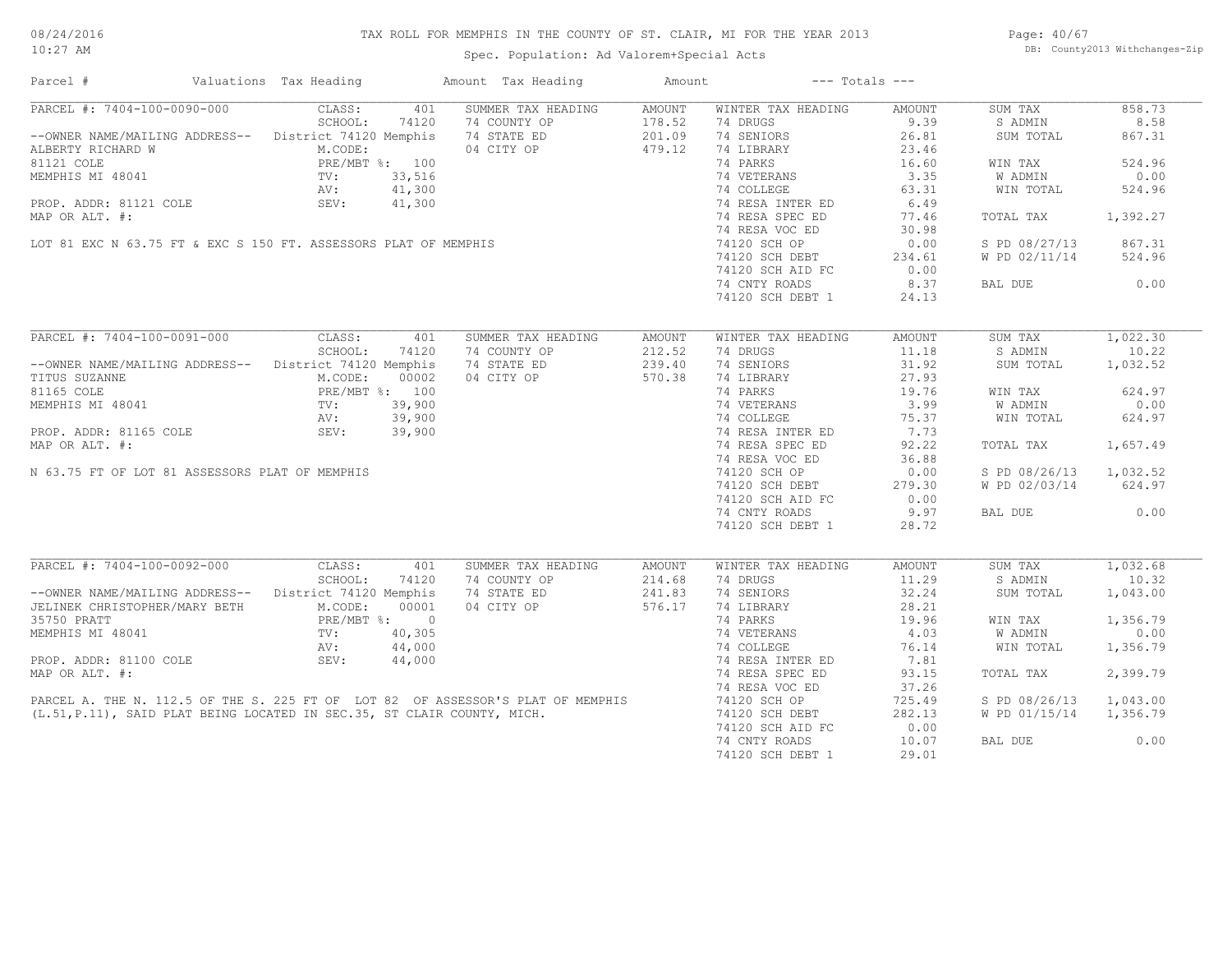08/24/2016 10:27 AM

#### TAX ROLL FOR MEMPHIS IN THE COUNTY OF ST. CLAIR, MI FOR THE YEAR 2013

Spec. Population: Ad Valorem+Special Acts

Page: 41/67 DB: County2013 Withchanges-Zip

| Parcel #                                                                                                                                                                                                       | Valuations Tax Heading |       | Amount Tax Heading                                             | Amount               | $---$ Totals $---$                                                                                                                                                           |        |                        |          |
|----------------------------------------------------------------------------------------------------------------------------------------------------------------------------------------------------------------|------------------------|-------|----------------------------------------------------------------|----------------------|------------------------------------------------------------------------------------------------------------------------------------------------------------------------------|--------|------------------------|----------|
| PARCEL #: 7404-100-0092-100 CLASS:                                                                                                                                                                             |                        | 401   | SUMMER TAX HEADING                                             | AMOUNT               | WINTER TAX HEADING                                                                                                                                                           | AMOUNT | SUM TAX                | 1,785.37 |
|                                                                                                                                                                                                                | SCHOOL:                | 74120 | 74 COUNTY OP                                                   |                      | 74 DRUGS                                                                                                                                                                     | 19.53  | S ADMIN                | 17.85    |
| --OWNER NAME/MAILING ADDRESS-- District 74120 Memphis                                                                                                                                                          |                        |       | 74 STATE ED                                                    | $371.16$<br>$418.09$ | 74 SENIORS                                                                                                                                                                   | 55.74  | SUM TOTAL              | 1,803.22 |
| GAEDCKE DAVID & KIMBERLY<br>GAEDCKE DAVID & KIMBERLY<br>MEMPHIS MI 48041<br>MEMPHIS MI 48041<br>TV: 69,682<br>AV: 85,500<br>PROP. ADDR: 81080 COLE<br>SEV: 85,500                                              |                        |       | 04 CITY OP 996.12                                              |                      | 74 LIBRARY                                                                                                                                                                   | 48.77  |                        |          |
|                                                                                                                                                                                                                |                        |       |                                                                |                      | 74 PARKS                                                                                                                                                                     | 34.52  | WIN TAX                | 1,091.48 |
|                                                                                                                                                                                                                |                        |       |                                                                |                      |                                                                                                                                                                              | 6.96   | W ADMIN                | 0.00     |
|                                                                                                                                                                                                                |                        |       |                                                                |                      | 74 VETERANS<br>74 COLLEGE                                                                                                                                                    | 131.63 | WIN TOTAL              | 1,091.48 |
|                                                                                                                                                                                                                |                        |       |                                                                |                      | 74 RESA INTER ED<br>74 RESA INTER ED                                                                                                                                         | 13.50  |                        |          |
|                                                                                                                                                                                                                |                        |       |                                                                |                      |                                                                                                                                                                              |        |                        |          |
| MAP OR ALT. #:                                                                                                                                                                                                 |                        |       |                                                                |                      |                                                                                                                                                                              | 161.05 | TOTAL TAX              | 2,894.70 |
| 74 RESA VOC ED<br>PARCEL B THE S. 112.5 FT OF LOT 82, "ASSESSOR'S PLAT OF MEMPHIS" (L.51 P. 11), 74120 SCH OP<br>SAID PLAT BEING LOCATED IN SEC. 35, ST CLAIR COUNTY, MICH. 74120 SCH DEBT<br>74120 SCH AID FC |                        |       |                                                                |                      |                                                                                                                                                                              | 64.42  |                        |          |
|                                                                                                                                                                                                                |                        |       |                                                                |                      |                                                                                                                                                                              | 0.00   | S PD 08/26/13 1,803.22 |          |
|                                                                                                                                                                                                                |                        |       |                                                                |                      | 74120 SCH DEBT 487.77<br>74120 SCH AID FC 0.00                                                                                                                               |        | W PD 01/15/14 1,091.48 |          |
|                                                                                                                                                                                                                |                        |       |                                                                |                      |                                                                                                                                                                              |        |                        |          |
|                                                                                                                                                                                                                |                        |       |                                                                |                      | 74 CNTY ROADS                                                                                                                                                                | 17.42  | <b>BAL DUE</b>         | 0.00     |
|                                                                                                                                                                                                                |                        |       |                                                                |                      | 74120 SCH DEBT 1                                                                                                                                                             | 50.17  |                        |          |
|                                                                                                                                                                                                                |                        |       |                                                                |                      |                                                                                                                                                                              |        |                        |          |
| PARCEL #: 7404-100-0093-000                                                                                                                                                                                    | CLASS: 401             |       | SUMMER TAX HEADING                                             | AMOUNT               | WINTER TAX HEADING                                                                                                                                                           | AMOUNT | SUM TAX                | 1,283.64 |
|                                                                                                                                                                                                                | SCHOOL:                | 74120 | 74 COUNTY OP                                                   | 266.85               | 74 DRUGS                                                                                                                                                                     | 14.04  | S ADMIN                | 12.83    |
| --OWNER NAME/MAILING ADDRESS-- District 74120 Memphis                                                                                                                                                          |                        |       |                                                                |                      | 74 SENIORS                                                                                                                                                                   | 40.08  | SUM TOTAL              | 1,296.47 |
|                                                                                                                                                                                                                |                        |       |                                                                |                      |                                                                                                                                                                              |        |                        |          |
| EXERICE THERESA A<br>81220 COLE<br>MEMPHIS MI 48041<br>PROP. ADDR: 81220 COLE<br>PROP. ADDR: 81220 COLE<br>PROP. ADDR: 81220 COLE<br>SEV: 50,100<br>SEV: 50,100                                                |                        |       |                                                                |                      | $\begin{tabular}{llllll} 74 & LIBRARY & & 35.07 \\ 74 & PARKS & & 24.81 \\ 74 & VETERANS & & 5.01 \\ 74 & COLLEGE & & 94.64 \\ 74 & RESA INTER ED & & 9.70 \\ \end{tabular}$ |        | WIN TAX                | 1,686.54 |
|                                                                                                                                                                                                                |                        |       |                                                                |                      |                                                                                                                                                                              |        | W ADMIN                | 0.00     |
|                                                                                                                                                                                                                |                        |       |                                                                |                      |                                                                                                                                                                              |        |                        |          |
|                                                                                                                                                                                                                |                        |       |                                                                |                      |                                                                                                                                                                              |        | WIN TOTAL              | 1,686.54 |
|                                                                                                                                                                                                                |                        |       |                                                                |                      |                                                                                                                                                                              |        |                        |          |
| MAP OR ALT. #:                                                                                                                                                                                                 |                        |       |                                                                |                      | 74 RESA SPEC ED                                                                                                                                                              | 115.79 | TOTAL TAX              | 2,983.01 |
|                                                                                                                                                                                                                |                        |       |                                                                |                      | 74 RESA VOC ED<br>74120 SCH OP                                                                                                                                               | 46.31  |                        |          |
| N 75 FT OF LOT 82 ASSESSORS PLAT OF MEMPHIS                                                                                                                                                                    |                        |       |                                                                |                      |                                                                                                                                                                              | 901.80 | S PD 09/11/13 1,296.47 |          |
|                                                                                                                                                                                                                |                        |       |                                                                |                      | 74120 SCH DEBT                                                                                                                                                               | 350.70 | W PD 12/31/13 784.74   |          |
|                                                                                                                                                                                                                |                        |       |                                                                |                      | 74120 SCH AID FC                                                                                                                                                             | 0.00   |                        |          |
|                                                                                                                                                                                                                |                        |       |                                                                |                      | 74 CNTY ROADS                                                                                                                                                                | 12.52  | BAL DUE                | 901.80   |
|                                                                                                                                                                                                                |                        |       | 74 COMMERCIES                                                  |                      | 74120 SCH DEBT 1                                                                                                                                                             | 36.07  |                        |          |
|                                                                                                                                                                                                                |                        |       |                                                                |                      |                                                                                                                                                                              |        |                        |          |
| PARCEL #: 7404-100-0094-000                                                                                                                                                                                    | CLASS:                 | 401   | SUMMER TAX HEADING                                             | AMOUNT               | WINTER TAX HEADING                                                                                                                                                           | AMOUNT | SUM TAX                | 1,710.01 |
|                                                                                                                                                                                                                | SCHOOL:                | 74120 |                                                                |                      | 74 DRUGS                                                                                                                                                                     | 18.70  | S ADMIN                | 17.10    |
| --OWNER NAME/MAILING ADDRESS-- District 74120 Memphis                                                                                                                                                          |                        |       |                                                                |                      | 74 SENIORS                                                                                                                                                                   | 53.39  | SUM TOTAL              | 1,727.11 |
| PATRONE RONALD L/CHRISTINA M<br>PATRONE RONALD L/CHRISTINA M<br>81180 COLE<br>PRE/MBT %: 100<br>MEMPHIS MI 48041<br>TV: 66,741<br>AV: 68,200<br>PROP. ADDR: 81180 COLE<br>SEV: 68,200                          |                        |       | 74 COUNTY OP 355.49<br>74 STATE ED 400.44<br>04 CITY OP 954.08 |                      | 74 LIBRARY                                                                                                                                                                   | 46.71  |                        |          |
|                                                                                                                                                                                                                |                        |       |                                                                |                      | 74 PARKS                                                                                                                                                                     | 33.06  | WIN TAX                | 1,045.40 |
|                                                                                                                                                                                                                |                        |       |                                                                |                      | 74 VETERANS<br>74 COLLEGE<br>74 RESA INTER ED                                                                                                                                | 6.67   | W ADMIN                | 0.00     |
|                                                                                                                                                                                                                |                        |       |                                                                |                      |                                                                                                                                                                              | 126.08 | WIN TOTAL              | 1,045.40 |
|                                                                                                                                                                                                                |                        |       |                                                                |                      |                                                                                                                                                                              | 12.93  |                        |          |
| MAP OR ALT. #:                                                                                                                                                                                                 |                        |       |                                                                |                      | 74 RESA SPEC ED                                                                                                                                                              | 154.25 | TOTAL TAX              | 2,772.51 |
|                                                                                                                                                                                                                |                        |       |                                                                |                      | 74 RESA VOC ED                                                                                                                                                               | 61.70  |                        |          |
| S 140' of N 215' of LOT 82 ASSESSORS PLAT OF MEMPHIS                                                                                                                                                           |                        |       |                                                                |                      | 74120 SCH OP                                                                                                                                                                 | 0.00   | S PD 08/20/13 1,727.11 |          |
|                                                                                                                                                                                                                |                        |       |                                                                |                      | 74120 SCH DEBT                                                                                                                                                               | 467.18 | W PD 01/15/14 1,045.40 |          |
|                                                                                                                                                                                                                |                        |       |                                                                |                      | 74120 SCH AID FC                                                                                                                                                             | 0.00   |                        |          |
|                                                                                                                                                                                                                |                        |       |                                                                |                      | 74 CNTY ROADS                                                                                                                                                                | 16.68  | BAL DUE                | 0.00     |
|                                                                                                                                                                                                                |                        |       |                                                                |                      |                                                                                                                                                                              |        |                        |          |
|                                                                                                                                                                                                                |                        |       |                                                                |                      | 74120 SCH DEBT 1                                                                                                                                                             | 48.05  |                        |          |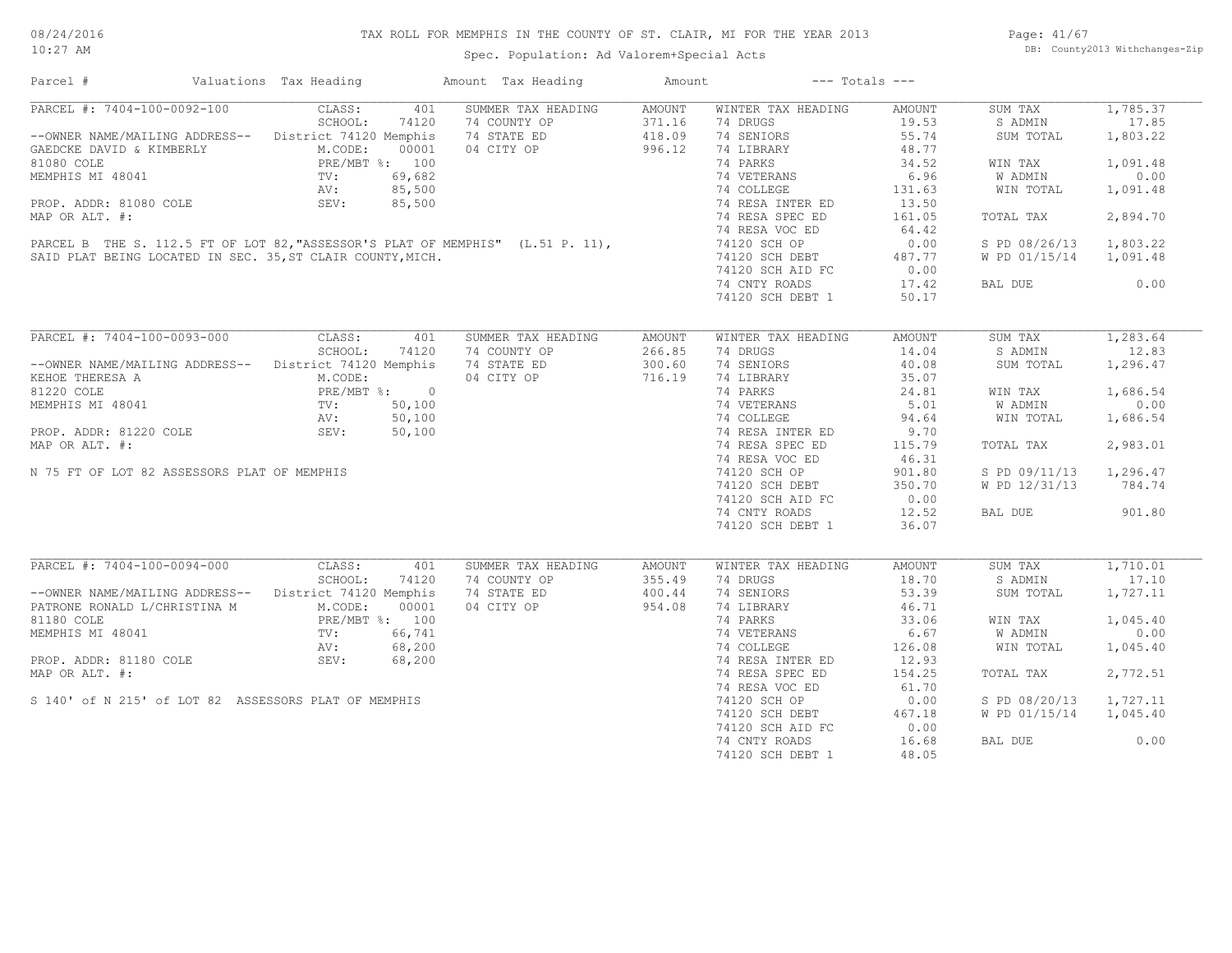#### TAX ROLL FOR MEMPHIS IN THE COUNTY OF ST. CLAIR, MI FOR THE YEAR 2013

10:27 AM

#### Spec. Population: Ad Valorem+Special Acts

Page: 42/67 DB: County2013 Withchanges-Zip

| Parcel #                                                                                                 |  | Valuations Tax Heading |        | Amount Tax Heading | Amount         |                           | $---$ Totals $---$ |                        |          |
|----------------------------------------------------------------------------------------------------------|--|------------------------|--------|--------------------|----------------|---------------------------|--------------------|------------------------|----------|
| PARCEL #: 7404-100-0095-000                                                                              |  | CLASS:                 | 401    | SUMMER TAX HEADING | AMOUNT         | WINTER TAX HEADING        | AMOUNT             | SUM TAX                | 1,233.94 |
|                                                                                                          |  | SCHOOL:                | 74120  | 74 COUNTY OP       | 256.52         | 74 DRUGS                  | 13.49              | S ADMIN                | 12.33    |
| --OWNER NAME/MAILING ADDRESS-- District 74120 Memphis                                                    |  |                        |        | 74 STATE ED        | 288.96         | 74 SENIORS                | 38.52              | SUM TOTAL              | 1,246.27 |
| NEW CARL D & DEBORAH L                                                                                   |  | M.CODE:                | 00005  | 04 CITY OP         | 688.46         | 74 LIBRARY                | 33.71              |                        |          |
|                                                                                                          |  | PRE/MBT %: 100         |        |                    |                | 74 PARKS                  | 23.85              | WIN TAX                | 754.34   |
| 81010 COLE PRE/ME<br>MEMPHIS MI 48041 TV:<br>PROP. ADDR: 81010 COLE SEV: SEV:                            |  |                        | 48,160 |                    |                | 74 VETERANS               | 4.81               | W ADMIN                | 0.00     |
|                                                                                                          |  |                        | 49,900 |                    |                | 74 COLLEGE                | 90.97              | WIN TOTAL              | 754.34   |
|                                                                                                          |  |                        | 49,900 |                    |                | 74 RESA INTER ED          | 9.33               |                        |          |
|                                                                                                          |  |                        |        |                    |                | 74 RESA SPEC ED           |                    |                        | 2,000.61 |
| MAP OR ALT. #:                                                                                           |  |                        |        |                    |                |                           | 111.31             | TOTAL TAX              |          |
|                                                                                                          |  |                        |        |                    |                | 74 RESA VOC ED            | 44.52              |                        |          |
| LOT 83 ASSESSORS PLAT OF MEMPHIS                                                                         |  |                        |        |                    |                | 74120 SCH OP              | 0.00               | S PD 08/26/13          | 1,246.27 |
|                                                                                                          |  |                        |        |                    |                | 74120 SCH DEBT            | 337.12             | W PD 12/31/13          | 754.34   |
|                                                                                                          |  |                        |        |                    |                | 74120 SCH AID FC          | 0.00               |                        |          |
|                                                                                                          |  |                        |        |                    |                | 74 CNTY ROADS             | 12.04              | BAL DUE                | 0.00     |
|                                                                                                          |  |                        |        |                    |                | 74120 SCH DEBT 1          | 34.67              |                        |          |
|                                                                                                          |  |                        |        |                    |                |                           |                    |                        |          |
| PARCEL #: 7404-100-0096-000                                                                              |  | CLASS:                 | 401    | SUMMER TAX HEADING | AMOUNT         | WINTER TAX HEADING        | AMOUNT             | SUM TAX                | 1,150.40 |
|                                                                                                          |  | SCHOOL:                | 74120  | 74 COUNTY OP       | 239.15         | 74 DRUGS                  | 12.58              | S ADMIN                | 11.50    |
| --OWNER NAME/MAILING ADDRESS-- District 74120 Memphis                                                    |  |                        |        | 74 STATE ED        | 269.40         | 74 SENIORS                | 35.92              | SUM TOTAL              | 1,161.90 |
| RECTOR LISA                                                                                              |  | M.CODE:                | 00001  | 04 CITY OP         | 641.85         | 74 LIBRARY                | 31.43              |                        |          |
| 35375 BORDMAN                                                                                            |  | PRE/MBT %: 100         |        |                    |                | 74 PARKS                  | 22.24              |                        | 703.30   |
|                                                                                                          |  |                        |        |                    |                |                           |                    | WIN TAX                |          |
| MEMPHIS MI 48041                                                                                         |  | $TV:$ AV :             | 44,900 |                    |                | 74 VETERANS<br>74 COLLEGE | 4.49               | <b>W ADMIN</b>         | 0.00     |
|                                                                                                          |  |                        | 44,900 |                    |                |                           | 84.82              | WIN TOTAL              | 703.30   |
| PROP. ADDR: 35375 BORDMAN                                                                                |  | SEV: 44,900            |        |                    |                | 74 RESA INTER ED          | 8.70               |                        |          |
| MAP OR ALT. #:                                                                                           |  |                        |        |                    |                | 74 RESA SPEC ED           | 103.77             | TOTAL TAX              | 1,865.20 |
|                                                                                                          |  |                        |        |                    |                | 74 RESA VOC ED            | 41.51              |                        |          |
| LOT 84 ASSESSORS PLAT OF MEMPHIS                                                                         |  |                        |        |                    |                | 74120 SCH OP              | 0.00               | S PD 08/26/13 1,161.90 |          |
|                                                                                                          |  |                        |        |                    |                | 74120 SCH DEBT            | 314.30             | W PD 01/15/14 703.30   |          |
|                                                                                                          |  |                        |        |                    |                | 74120 SCH AID FC          | 0.00               |                        |          |
|                                                                                                          |  |                        |        |                    |                |                           |                    |                        | 0.00     |
|                                                                                                          |  |                        |        |                    |                | 74 CNTY ROADS             | 11.22              | BAL DUE                |          |
|                                                                                                          |  |                        |        |                    |                | 74120 SCH DEBT 1          | 32.32              |                        |          |
| PARCEL #: 7404-100-0097-000                                                                              |  | CLASS:                 | 401    | SUMMER TAX HEADING | AMOUNT         | WINTER TAX HEADING        | AMOUNT             | SUM TAX                | 1,562.92 |
|                                                                                                          |  | SCHOOL:                | 74120  | 74 COUNTY OP       | 324.91         | 74 DRUGS                  | 17.09              | S ADMIN                | 15.62    |
|                                                                                                          |  |                        |        |                    |                |                           |                    |                        |          |
| --OWNER NAME/MAILING ADDRESS-- District 74120 Memphis                                                    |  |                        |        | 74 STATE ED        | 366.00         | 74 SENIORS                | 48.80              | SUM TOTAL              | 1,578.54 |
| SPOUTZ KEVIN & CHRISTINE                                                                                 |  | M.CODE:                |        | 04 CITY OP         | 872.01         | 74 LIBRARY                | 42.70              |                        |          |
| 35801 BORDMAN<br>35801 BORDMAN PRE/MBT<br>MEMPHIS MI 48041 TV:<br>PROP. ADDR: 35801 BORDMAN SEV:<br>SEV: |  | PRE/MBT %: 100         |        |                    |                | 74 PARKS                  | 30.21              | WIN TAX                | 955.49   |
|                                                                                                          |  |                        | 61,000 |                    |                | 74 VETERANS               | 6.10               | W ADMIN                | 0.00     |
|                                                                                                          |  |                        | 61,000 |                    |                | 74 COLLEGE                | 115.23             | WIN TOTAL              | 955.49   |
|                                                                                                          |  |                        | 61,000 |                    |                | 74 RESA INTER ED          | 11.82              |                        |          |
| MAP OR ALT. #:                                                                                           |  |                        |        |                    |                | 74 RESA SPEC ED           | 140.98             | TOTAL TAX              | 2,534.03 |
|                                                                                                          |  |                        |        |                    |                | 74 RESA VOC ED            | 56.39              |                        |          |
| LOT 85 ASSESSORS PLAT OF MEMPHIS                                                                         |  |                        |        |                    |                | 74120 SCH OP              | 0.00               | S PD 08/29/13          | 1,578.54 |
|                                                                                                          |  |                        |        |                    |                |                           |                    |                        |          |
|                                                                                                          |  |                        |        |                    | 74120 SCH DEBT | 427.00                    | W PD 02/26/14      | 926.83                 |          |
|                                                                                                          |  |                        |        |                    |                | 74120 SCH AID FC          | 0.00               |                        |          |
|                                                                                                          |  |                        |        |                    |                | 74 CNTY ROADS             | 15.25              | BAL DUE                | 28.66    |
|                                                                                                          |  |                        |        |                    |                | 74120 SCH DEBT 1          | 43.92              |                        |          |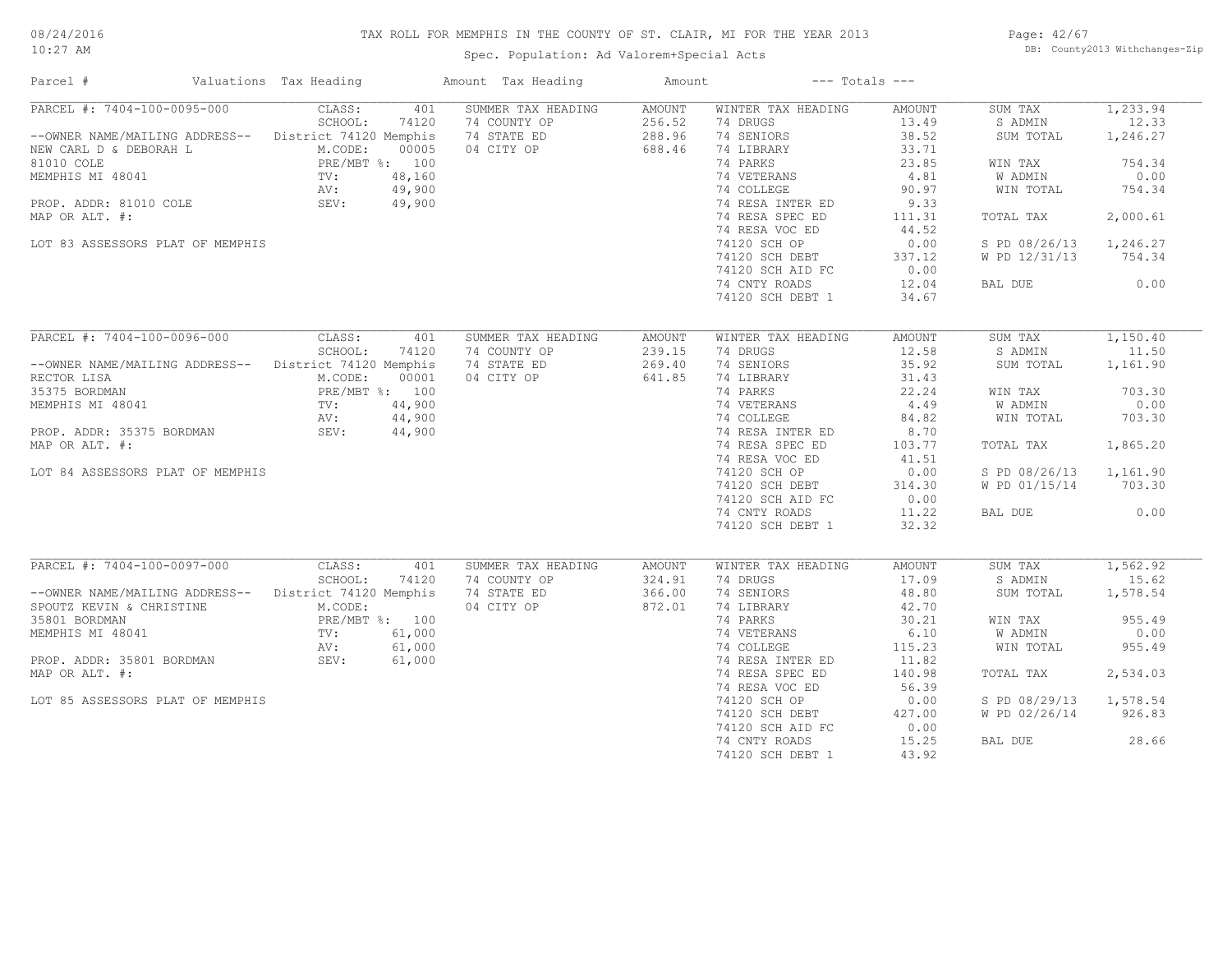#### TAX ROLL FOR MEMPHIS IN THE COUNTY OF ST. CLAIR, MI FOR THE YEAR 2013

10:27 AM

#### Spec. Population: Ad Valorem+Special Acts

Page: 43/67 DB: County2013 Withchanges-Zip

| Parcel #                                                                                                                                                                                                                                                                                                                                            | Valuations Tax Heading |              | Amount Tax Heading                                                                                                                                    | Amount                               |                                                                                                                                                                                                                                                                            | $---$ Totals $---$                                                                                                 |                                                                                                                                                   |                                                                       |
|-----------------------------------------------------------------------------------------------------------------------------------------------------------------------------------------------------------------------------------------------------------------------------------------------------------------------------------------------------|------------------------|--------------|-------------------------------------------------------------------------------------------------------------------------------------------------------|--------------------------------------|----------------------------------------------------------------------------------------------------------------------------------------------------------------------------------------------------------------------------------------------------------------------------|--------------------------------------------------------------------------------------------------------------------|---------------------------------------------------------------------------------------------------------------------------------------------------|-----------------------------------------------------------------------|
| PARCEL #: 7404-100-0098-000<br>--OWNER NAME/MAILING ADDRESS-- District 74120 Memphis<br>BROWN CECIL G & IVA N<br>MEMPHIS MI 48041<br>MEMPHIS MI 48041<br>PROP. ADDR: 35845 BORDMAN<br>PROP. ADDR: 35845 BORDMAN<br>PROP. ADDR: 35845 BORDMAN<br>PROP. ADDR: 35845 BORDMAN<br>SEV: 51,300<br>MAP OR ALT. #:<br>LOT 86 & 87 ASSESSORS PLAT OF MEMPHIS | CLASS:<br>SCHOOL:      | 401<br>74120 | SUMMER TAX HEADING<br>74 COUNTY OP<br>74 STATE ED<br>04 CITY OP<br>$\begin{bmatrix}\n0 & 0 & 0 \\ 0 & 0 & 0 \\ 0 & 0 & 0 \\ 0 & 0 & 0\n\end{bmatrix}$ | AMOUNT<br>273.24<br>307.80<br>733.34 | WINTER TAX HEADING<br>74 DRUGS<br>74 SENIORS<br>74 LIBRARY<br>74 PARKS<br>74 VETERANS<br>74 COLLEGE<br>74 COLLEGE<br>74 RESA INTER ED<br>74 RESA SPEC ED<br>74 RESA VOC ED<br>74120 SCH OP<br>74120 SCH DEBT<br>74120 SCH AID FC 0.00<br>74 CNTY ROADS<br>74120 SCH DEBT 1 | AMOUNT<br>14.37<br>41.04<br>35.91<br>25.41<br>$5.13$<br>96.91<br>9.94<br>118.56<br>47.42<br>0.00<br>12.82<br>36.93 | SUM TAX<br>S ADMIN<br>SUM TOTAL<br>WIN TAX<br>W ADMIN<br>WIN TOTAL<br>TOTAL TAX<br>S PD 08/26/13 1,327.52<br>W PD 01/15/14 803.54<br>BAL DUE 0.00 | 1,314.38<br>13.14<br>1,327.52<br>803.54<br>0.00<br>803.54<br>2,131.06 |
| PARCEL #: 7404-743-0001-000 CLASS:                                                                                                                                                                                                                                                                                                                  |                        | 201          | SUMMER TAX HEADING                                                                                                                                    | AMOUNT                               | WINTER TAX HEADING                                                                                                                                                                                                                                                         | AMOUNT                                                                                                             | SUM TAX                                                                                                                                           | 1,737.15                                                              |
|                                                                                                                                                                                                                                                                                                                                                     | SCHOOL:                | 74120        |                                                                                                                                                       |                                      | 74 DRUGS                                                                                                                                                                                                                                                                   | 19.00                                                                                                              | S ADMIN                                                                                                                                           | 17.37                                                                 |
| --OWNER NAME/MAILING ADDRESS-- District 74120 Memphis                                                                                                                                                                                                                                                                                               |                        |              | 74 COUNTY OP 361.13<br>74 STATE ED 406.80                                                                                                             |                                      | 74 SENIORS                                                                                                                                                                                                                                                                 | 54.24                                                                                                              | SUM TOTAL                                                                                                                                         | 1,754.52                                                              |
| VARGA MIROSLAVA LIVING TRUST                                                                                                                                                                                                                                                                                                                        | M.CODE:                |              | 04 CITY OP                                                                                                                                            | 969.22                               | 74 LIBRARY                                                                                                                                                                                                                                                                 | 47.46                                                                                                              |                                                                                                                                                   |                                                                       |
| 66011 LOWE PLANK<br>LENOX MI 48050<br>PROP. ADDR: 81057 MAIN<br>PROP. ADDR: 81057 MAIN SEV: 67,800                                                                                                                                                                                                                                                  |                        |              |                                                                                                                                                       |                                      | 74 LIBRARY<br>74 PARKS                                                                                                                                                                                                                                                     | 33.58                                                                                                              | WIN TAX                                                                                                                                           | 2,282.41                                                              |
|                                                                                                                                                                                                                                                                                                                                                     |                        |              |                                                                                                                                                       |                                      |                                                                                                                                                                                                                                                                            | 6.78                                                                                                               | W ADMIN                                                                                                                                           | 0.00                                                                  |
|                                                                                                                                                                                                                                                                                                                                                     |                        |              |                                                                                                                                                       |                                      |                                                                                                                                                                                                                                                                            | 128.08                                                                                                             | WIN TOTAL                                                                                                                                         | 2,282.41                                                              |
|                                                                                                                                                                                                                                                                                                                                                     |                        |              |                                                                                                                                                       |                                      | 74 VETERANS<br>74 COLLEGE<br>74 RESA INTER ED                                                                                                                                                                                                                              | 13.13                                                                                                              |                                                                                                                                                   |                                                                       |
| MAP OR ALT. #:                                                                                                                                                                                                                                                                                                                                      |                        |              |                                                                                                                                                       |                                      | 74 RESA SPEC ED                                                                                                                                                                                                                                                            | 156.70                                                                                                             | TOTAL TAX                                                                                                                                         | 4,036.93                                                              |
|                                                                                                                                                                                                                                                                                                                                                     |                        |              |                                                                                                                                                       |                                      | 74 RESA VOC ED                                                                                                                                                                                                                                                             | 62.68                                                                                                              |                                                                                                                                                   |                                                                       |
| LOT 1 S.P. SPAFFORD'S ADDITION TO MEMPHIS VILLAGE                                                                                                                                                                                                                                                                                                   |                        |              |                                                                                                                                                       |                                      |                                                                                                                                                                                                                                                                            |                                                                                                                    | S PD 08/29/13 1,754.52                                                                                                                            |                                                                       |
|                                                                                                                                                                                                                                                                                                                                                     |                        |              |                                                                                                                                                       |                                      | 74 RESA VOC ED 62.68<br>74120 SCH OP 1,220.40<br>74120 SCH DEBT 474.60                                                                                                                                                                                                     |                                                                                                                    |                                                                                                                                                   |                                                                       |
|                                                                                                                                                                                                                                                                                                                                                     |                        |              |                                                                                                                                                       |                                      |                                                                                                                                                                                                                                                                            |                                                                                                                    | BAL DUE                                                                                                                                           | 2,282.41                                                              |
|                                                                                                                                                                                                                                                                                                                                                     |                        |              |                                                                                                                                                       |                                      | 74120 SCH 2221<br>74120 SCH AID FC 0.00<br>74 CNTY ROADS 16.95                                                                                                                                                                                                             |                                                                                                                    |                                                                                                                                                   |                                                                       |
|                                                                                                                                                                                                                                                                                                                                                     |                        |              |                                                                                                                                                       |                                      | 74120 SCH DEBT 1                                                                                                                                                                                                                                                           | 48.81                                                                                                              |                                                                                                                                                   |                                                                       |
|                                                                                                                                                                                                                                                                                                                                                     |                        |              |                                                                                                                                                       |                                      |                                                                                                                                                                                                                                                                            |                                                                                                                    |                                                                                                                                                   |                                                                       |
| PARCEL #: 7404-743-0002-000                                                                                                                                                                                                                                                                                                                         | CLASS:                 | 201          | SUMMER TAX HEADING                                                                                                                                    | AMOUNT                               | WINTER TAX HEADING                                                                                                                                                                                                                                                         | AMOUNT                                                                                                             | SUM TAX                                                                                                                                           | 212.65                                                                |
| SCHOOL: 74120 74 COUNTY OP 44.20<br>--OWNER NAME/MAILING ADDRESS-- District 74120 Memphis 74 STATE ED 49.80<br>VARGA MIROSLAVA LIVING TRUST M.CODE: 04 CITY OP 118.65                                                                                                                                                                               |                        |              |                                                                                                                                                       |                                      | 74 DRUGS                                                                                                                                                                                                                                                                   | 2.32                                                                                                               | S ADMIN                                                                                                                                           | 2.12                                                                  |
|                                                                                                                                                                                                                                                                                                                                                     |                        |              |                                                                                                                                                       |                                      | 74 SENIORS                                                                                                                                                                                                                                                                 | 6.64                                                                                                               | SUM TOTAL                                                                                                                                         | 214.77                                                                |
|                                                                                                                                                                                                                                                                                                                                                     |                        |              |                                                                                                                                                       |                                      | 74 LIBRARY                                                                                                                                                                                                                                                                 | 5.81                                                                                                               |                                                                                                                                                   |                                                                       |
|                                                                                                                                                                                                                                                                                                                                                     |                        |              |                                                                                                                                                       |                                      | 74 PARKS                                                                                                                                                                                                                                                                   | 4.11                                                                                                               | WIN TAX                                                                                                                                           | 279.37                                                                |
| 66011 LOWE PLANK<br>LENOX MI 48050<br>LENOX MI 48050<br>PROP. ADDR: 81047 MAIN<br>PROP. ADDR: 81047 MAIN<br>SEV: 8,300                                                                                                                                                                                                                              |                        |              |                                                                                                                                                       |                                      |                                                                                                                                                                                                                                                                            |                                                                                                                    | W ADMIN                                                                                                                                           | 0.00                                                                  |
|                                                                                                                                                                                                                                                                                                                                                     |                        |              |                                                                                                                                                       |                                      |                                                                                                                                                                                                                                                                            |                                                                                                                    | WIN TOTAL                                                                                                                                         | 279.37                                                                |
|                                                                                                                                                                                                                                                                                                                                                     |                        |              |                                                                                                                                                       |                                      |                                                                                                                                                                                                                                                                            |                                                                                                                    |                                                                                                                                                   |                                                                       |
| MAP OR ALT. #:                                                                                                                                                                                                                                                                                                                                      |                        |              |                                                                                                                                                       |                                      | 74 RESA SPEC ED                                                                                                                                                                                                                                                            | 19.18                                                                                                              | TOTAL TAX                                                                                                                                         | 494.14                                                                |
|                                                                                                                                                                                                                                                                                                                                                     |                        |              |                                                                                                                                                       |                                      | 74 RESA VOC ED                                                                                                                                                                                                                                                             | 7.67                                                                                                               |                                                                                                                                                   |                                                                       |
| LOT 2 S.P. SPAFFORD'S ADDITION TO MEMPHIS VILLAGE                                                                                                                                                                                                                                                                                                   |                        |              |                                                                                                                                                       |                                      | 74120 SCH OP                                                                                                                                                                                                                                                               | 149.40                                                                                                             | S PD 08/29/13                                                                                                                                     | 214.77                                                                |
|                                                                                                                                                                                                                                                                                                                                                     |                        |              |                                                                                                                                                       |                                      | 74120 SCH DEBT                                                                                                                                                                                                                                                             | 58.10                                                                                                              |                                                                                                                                                   |                                                                       |
|                                                                                                                                                                                                                                                                                                                                                     |                        |              |                                                                                                                                                       |                                      | 74120 SCH AID FC                                                                                                                                                                                                                                                           | 0.00                                                                                                               | BAL DUE                                                                                                                                           | 279.37                                                                |
|                                                                                                                                                                                                                                                                                                                                                     |                        |              |                                                                                                                                                       |                                      | 74 CNTY ROADS                                                                                                                                                                                                                                                              | 2.07                                                                                                               |                                                                                                                                                   |                                                                       |
|                                                                                                                                                                                                                                                                                                                                                     |                        |              |                                                                                                                                                       |                                      | 74120 SCH DEBT 1                                                                                                                                                                                                                                                           | 5.97                                                                                                               |                                                                                                                                                   |                                                                       |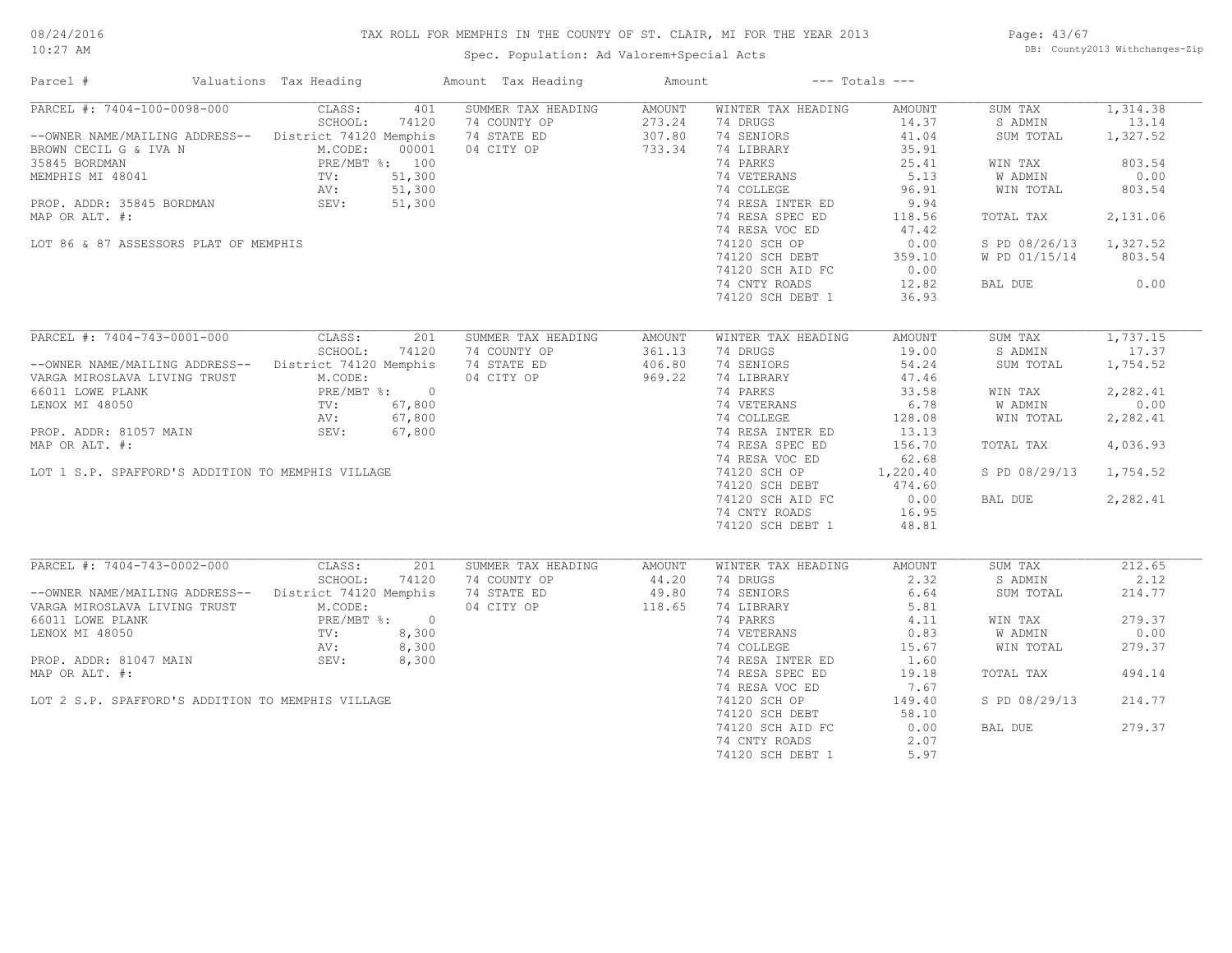| Parcel #                                                                                                                                                                                                                 | Valuations Tax Heading                                          | Amount Tax Heading                                            | Amount | $---$ Totals $---$                                                                              |                 |               |        |
|--------------------------------------------------------------------------------------------------------------------------------------------------------------------------------------------------------------------------|-----------------------------------------------------------------|---------------------------------------------------------------|--------|-------------------------------------------------------------------------------------------------|-----------------|---------------|--------|
| PARCEL #: 7404-743-0003-000 CLASS:                                                                                                                                                                                       |                                                                 | 202 SUMMER TAX HEADING                                        | AMOUNT | WINTER TAX HEADING                                                                              | AMOUNT          | SUM TAX       | 428.31 |
|                                                                                                                                                                                                                          | SCHOOL:<br>74120                                                | 74 COUNTY OP 89.04<br>74 STATE ED 100.30<br>04 CITY OP 238.97 |        | 74 DRUGS                                                                                        | 4.68            | S ADMIN       | 4.28   |
| --OWNER NAME/MAILING ADDRESS-- District 74120 Memphis                                                                                                                                                                    |                                                                 |                                                               |        | 74 SENIORS                                                                                      | 13.37           | SUM TOTAL     | 432.59 |
| VARGA PAVLE & MIRA LIVING TRUST M.CODE:<br>66011 LOWE PLANK PARE/MBT %: 0<br>LENOX MI 48050 TV: 16,717<br>AV: 17,500                                                                                                     |                                                                 |                                                               |        | 74 LIBRARY                                                                                      | 11.70           |               |        |
| 66011 LOWE PLANK<br>LENOX MI 48050 TV: 16,717<br>AV: 17,500<br>PROP. ADDR: 34875 BORDMAN/81121 MAIN SEV: 17,500<br>MAP OR ALT. #:<br>`LOT 3 TO 7 INC; ALSO INC THAT PART OF VAC ALLEY LYING S OF N LINE S 5 FT LOT 3 EXT |                                                                 |                                                               |        | 74 PARKS                                                                                        | 8.28            | WIN TAX       | 562.70 |
|                                                                                                                                                                                                                          |                                                                 |                                                               |        | 74 VETERANS 1.67<br>74 COLLEGE 31.58                                                            |                 | W ADMIN       | 0.00   |
|                                                                                                                                                                                                                          |                                                                 |                                                               |        |                                                                                                 |                 | WIN TOTAL     | 562.70 |
|                                                                                                                                                                                                                          |                                                                 |                                                               |        | 74 RESA INTER ED                                                                                | 3.23            |               |        |
|                                                                                                                                                                                                                          |                                                                 |                                                               |        | 74 RESA SPEC ED                                                                                 | 38.63           | TOTAL TAX     | 995.29 |
|                                                                                                                                                                                                                          |                                                                 |                                                               |        | 74 RESA VOC ED                                                                                  | 15.45           |               |        |
|                                                                                                                                                                                                                          |                                                                 |                                                               |        | 74120 SCH OP                                                                                    | 300.90          | S PD 08/29/13 | 432.59 |
| W TO LOT 6S.P. SPAFFORD'S ADDITION TO MEMPHIS VILLAGE                                                                                                                                                                    |                                                                 |                                                               |        | 74120 SCH DEBT                                                                                  | 117.01          |               |        |
|                                                                                                                                                                                                                          |                                                                 |                                                               |        | 74120 SCH AID FC                                                                                | 0.00            | BAL DUE       | 562.70 |
|                                                                                                                                                                                                                          |                                                                 |                                                               |        | 74 CNTY ROADS                                                                                   | 4.17            |               |        |
|                                                                                                                                                                                                                          |                                                                 |                                                               |        | 74120 SCH DEBT 1                                                                                | 12.03           |               |        |
|                                                                                                                                                                                                                          |                                                                 |                                                               |        |                                                                                                 |                 |               |        |
| PARCEL #: 7404-743-0004-000                                                                                                                                                                                              | CLASS:                                                          | 202<br>SUMMER TAX HEADING                                     | AMOUNT | WINTER TAX HEADING                                                                              | <b>AMOUNT</b>   | SUM TAX       | 210.09 |
|                                                                                                                                                                                                                          | SCHOOL:<br>74120                                                | 74 COUNTY OP                                                  | 43.67  | 74 DRUGS                                                                                        | 2.29            | S ADMIN       | 2.10   |
| -- OWNER NAME/MAILING ADDRESS-- District 74120 Memphis                                                                                                                                                                   |                                                                 | 74 STATE ED 49.20                                             |        | 74 SENIORS                                                                                      | 6.56            | SUM TOTAL     | 212.19 |
| VARGA PAVLE & MIRA LIVING TRUST                                                                                                                                                                                          | M.CODE:                                                         | 04 CITY OP                                                    | 117.22 | 74 LIBRARY                                                                                      | 5.74            |               |        |
| 66011 LOWE PLANK                                                                                                                                                                                                         | PRE/MBT %: 0<br>PRE/MBT %: 0<br>TV: 8,200<br>BORDMAN SEV: 8,200 |                                                               |        | 14 DARKS<br>14.06<br>74 VETERANS<br>24 COLLEGE<br>24 RESA INTER ED<br>24 RESA INTER ED<br>21.58 |                 | WIN TAX       | 276.02 |
| LENOX MI 48050                                                                                                                                                                                                           |                                                                 |                                                               |        |                                                                                                 |                 | W ADMIN       | 0.00   |
|                                                                                                                                                                                                                          |                                                                 |                                                               |        |                                                                                                 |                 | WIN TOTAL     | 276.02 |
| PROP. ADDR: 34855 BORDMAN                                                                                                                                                                                                |                                                                 |                                                               |        |                                                                                                 |                 |               |        |
| MAP OR ALT. #:                                                                                                                                                                                                           |                                                                 |                                                               |        | 74 RESA SPEC ED                                                                                 | 18.95           | TOTAL TAX     | 488.21 |
|                                                                                                                                                                                                                          |                                                                 |                                                               |        |                                                                                                 |                 |               |        |
|                                                                                                                                                                                                                          |                                                                 |                                                               |        | 74 RESA VOC ED                                                                                  | 7.58            |               |        |
| LOT 8 S.P. SPAFFORDS ADDITION TO MEMPHIS VILLAGE                                                                                                                                                                         |                                                                 |                                                               |        | 74120 SCH OP                                                                                    | 147.60          | S PD 07/18/13 | 212.19 |
|                                                                                                                                                                                                                          |                                                                 |                                                               |        | 74120 SCH DEBT 57.40                                                                            |                 |               |        |
|                                                                                                                                                                                                                          |                                                                 |                                                               |        | 74120 SCH AID FC                                                                                | 0.00            | BAL DUE       | 276.02 |
|                                                                                                                                                                                                                          |                                                                 |                                                               |        | 74 CNTY ROADS                                                                                   | 2.05            |               |        |
|                                                                                                                                                                                                                          |                                                                 |                                                               |        | 74120 SCH DEBT 1                                                                                | 5.90            |               |        |
|                                                                                                                                                                                                                          |                                                                 |                                                               |        |                                                                                                 |                 |               |        |
| PARCEL #: $7404-743-0005-000$ CLASS:                                                                                                                                                                                     | $\frac{1}{202}$                                                 | SUMMER TAX HEADING                                            | AMOUNT | WINTER TAX HEADING                                                                              | AMOUNT          | SUM TAX       | 135.79 |
|                                                                                                                                                                                                                          | SCHOOL:<br>74120                                                | 74 COUNTY OP<br>74 STATE ED<br>04 CITY OP                     | 28.23  | 74 DRUGS<br>1.48                                                                                |                 | S ADMIN       | 1.35   |
| --OWNER NAME/MAILING ADDRESS-- District 74120 Memphis                                                                                                                                                                    |                                                                 |                                                               | 31.80  | 74 SENIORS                                                                                      | 4.24            | SUM TOTAL     | 137.14 |
| VARGA PAVLE & MIRA LIVING TRUST M.CODE:                                                                                                                                                                                  |                                                                 |                                                               | 75.76  | 74 LIBRARY 3.71                                                                                 |                 |               |        |
|                                                                                                                                                                                                                          | PRE/MBT %: 0                                                    |                                                               |        | 74 PARKS                                                                                        | 2.62            | WIN TAX       | 178.37 |
|                                                                                                                                                                                                                          |                                                                 |                                                               |        | 74 VETERANS                                                                                     | $0.53$<br>10.01 | W ADMIN       | 0.00   |
|                                                                                                                                                                                                                          |                                                                 |                                                               |        | 74 COLLEGE                                                                                      |                 | WIN TOTAL     | 178.37 |
|                                                                                                                                                                                                                          |                                                                 |                                                               |        | 74 RESA INTER ED                                                                                | 1.02            |               |        |
| 66011 LOWE PLANK<br>LENOX MI 48050 TV: 5,300<br>PROP. ADDR: 81059 MAIN AV: 5,300<br>MAP OR ALT. #:<br>LOT 9 EXC W 48 FT THEREOF. S.P. SPAFFORD'S ADDITION TO MEMPHIS VILLAGE                                             |                                                                 |                                                               |        | 74 RESA SPEC ED                                                                                 | 12.24           | TOTAL TAX     | 315.51 |
|                                                                                                                                                                                                                          |                                                                 |                                                               |        | 74 RESA VOC ED                                                                                  | 4.89            |               |        |
|                                                                                                                                                                                                                          |                                                                 |                                                               |        | 74120 SCH OP                                                                                    | 95.40           | S PD 07/18/13 | 137.14 |
|                                                                                                                                                                                                                          |                                                                 |                                                               |        | 74120 SCH DEBT                                                                                  | 37.10           |               |        |
|                                                                                                                                                                                                                          |                                                                 |                                                               |        | 74120 SCH AID FC                                                                                | 0.00            | BAL DUE       | 178.37 |
|                                                                                                                                                                                                                          |                                                                 |                                                               |        | 74 CNTY ROADS                                                                                   | 1.32            |               |        |
|                                                                                                                                                                                                                          |                                                                 |                                                               |        | 74120 SCH DEBT 1                                                                                | 3.81            |               |        |
|                                                                                                                                                                                                                          |                                                                 |                                                               |        |                                                                                                 |                 |               |        |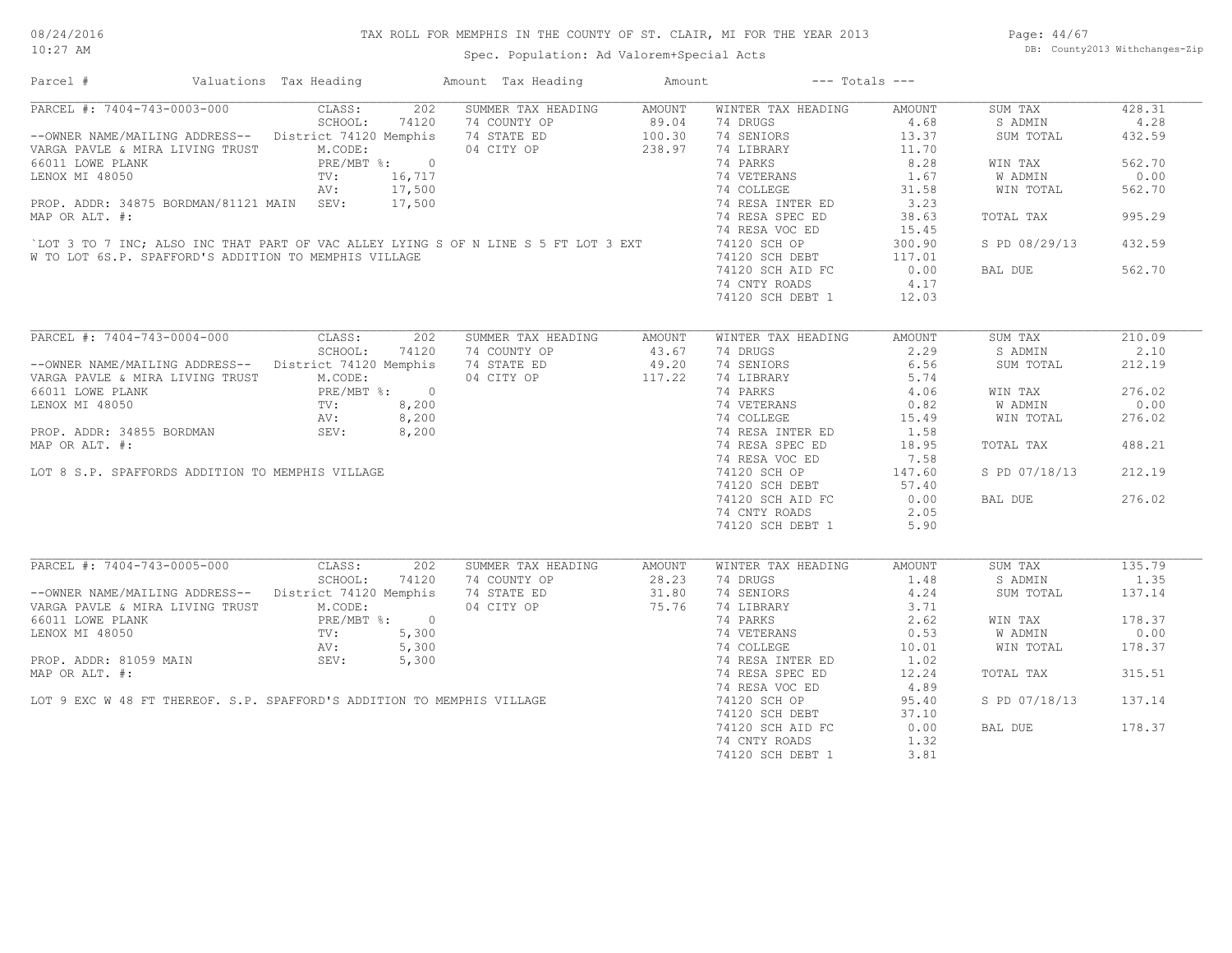#### 08/24/2016 10:27 AM

#### TAX ROLL FOR MEMPHIS IN THE COUNTY OF ST. CLAIR, MI FOR THE YEAR 2013

Spec. Population: Ad Valorem+Special Acts

Page: 45/67 DB: County2013 Withchanges-Zip

| CLASS:<br>704<br>SUMMER TAX HEADING<br>WINTER TAX HEADING<br>0.00<br>AMOUNT<br>AMOUNT<br>SUM TAX<br>SCHOOL:<br>74120<br>74 COUNTY OP<br>0.00<br>74 DRUGS<br>0.00<br>S ADMIN<br>0.00<br>--OWNER NAME/MAILING ADDRESS-- District 74120 Memphis<br>74 STATE ED<br>0.00 74 SENIORS<br>0.00<br>0.00<br>SUM TOTAL<br>04 CITY OP<br>MEMPHIS COMMUNITY SCHOOLS<br>M.CODE:<br>0.00<br>74 LIBRARY<br>0.00<br>0.00<br>PRE/MBT %:<br>TV:<br>74 PARKS<br>0.00<br>$\circ$<br>WIN TAX<br>$\circ$<br>74 VETERANS<br>0.00<br>0.00<br>W ADMIN<br>MEMPHIS MI 48041<br>PROP. ADDR: 34165 BORDMAN<br>MAP OR ALT. #:<br>W 48 FT OF LOT 9 S. P. SPAFFORDS ADDITION TO MEMPHIS VILLAGE<br>74 COLLEGE<br>0.00<br>0.00<br>WIN TOTAL<br>74 RESA INTER ED<br>0.00<br>74 RESA SPEC ED<br>0.00<br>0.00<br>TOTAL TAX<br>74 RESA VOC ED<br>0.00<br>BAL DUE<br>0.00<br>74120 SCH OP<br>0.00<br>0.00<br>74120 SCH DEBT<br>74120 SCH AID FC<br>0.00<br>74 CNTY ROADS<br>0.00<br>74120 SCH DEBT 1<br>0.00<br>PARCEL #: 7404-748-0001-000<br>$\overline{201}$<br>CLASS:<br>927.49<br>SUMMER TAX HEADING<br>AMOUNT<br>WINTER TAX HEADING<br>AMOUNT<br>SUM TAX<br>SCHOOL:<br>74 COUNTY OP<br>192.81<br>74 DRUGS<br>10.14<br>9.27<br>74120<br>S ADMIN<br>--OWNER NAME/MAILING ADDRESS-- District 74120 Memphis<br>217.20<br>74 SENIORS<br>28.96<br>936.76<br>74 STATE ED<br>SUM TOTAL<br>LUDEMAN DONALD C & SHAWN M<br>M.CODE:<br>04 CITY OP<br>517.48<br>74 LIBRARY<br>25.34<br>1,218.61<br>72878 TEAL CT<br>PRE/MBT %: 0<br>74 PARKS<br>17.93<br>WIN TAX<br>3.62<br>0.00<br>ROMEO MI 48065<br>TV:<br>36,200<br>74 VETERANS<br>74 COLLEGE<br>W ADMIN<br>36,200<br>68.38<br>1,218.61<br>AV:<br>WIN TOTAL<br>PROP. ADDR: 35065 BORDMAN<br>SEV:<br>36,200<br>74 RESA INTER ED<br>7.01<br>2,155.37<br>MAP OR ALT. #:<br>74 RESA SPEC ED<br>83.66<br>TOTAL TAX<br>74 RESA VOC ED<br>33.46<br>LOT 2 & E 20 FT OF LOT 3 & E 80 FT OF S 30 FT OF LOT 18 & LOT 1 F E SPENCERS<br>936.76<br>74120 SCH OP<br>651.60<br>S PD 11/04/13<br>ADDITION TO THE VILLAGE OF MEMPHIS<br>74120 SCH DEBT<br>253.40<br>W PD 02/12/14 1,218.61<br>74120 SCH AID FC<br>0.00<br>9.05<br>0.00<br>74 CNTY ROADS<br>BAL DUE<br>74120 SCH DEBT 1<br>26.06<br>PARCEL #: 7404-748-0002-000<br>648.23<br>CLASS:<br>201<br>SUMMER TAX HEADING<br>SUM TAX<br>AMOUNT<br>WINTER TAX HEADING<br>AMOUNT<br>SCHOOL:<br>7.09<br>6.48<br>74120<br>74 COUNTY OP<br>134.76<br>74 DRUGS<br>S ADMIN<br>--OWNER NAME/MAILING ADDRESS-- District 74120 Memphis<br>74 STATE ED<br>151.80<br>74 SENIORS<br>20.24<br>654.71<br>SUM TOTAL<br>04 CITY OP<br>361.67<br>74 LIBRARY<br>17.71<br>BRODERICK WALTER ELLIOTT III & ROB M.CODE:<br>00003<br>12.53<br>851.67<br>P.O. BOX 84<br>PRE/MBT %: 0<br>74 PARKS<br>WIN TAX<br>MEMPHIS MI 48041<br>25,300<br>74 VETERANS<br>2.53<br>0.00<br>TV:<br>W ADMIN<br>25,300<br>74 COLLEGE<br>47.79<br>WIN TOTAL<br>851.67<br>AV:<br>25,300<br>4.90<br>SEV:<br>74 RESA INTER ED<br>74 RESA SPEC ED<br>58.47<br>TOTAL TAX<br>1,506.38<br>74 RESA VOC ED<br>23.38<br>W 10 FT OF LOT 3 & LOT 4 & E 10 FT OF LOT 5 & W 50 FT OF E 130 FT OF S 30 FT OF LOT<br>74120 SCH OP<br>455.40<br>S PD 07/08/13<br>654.71<br>851.67<br>18 F E SPENCERS ADDITION TO THE VILLAGE OF MEMPHIS<br>74120 SCH DEBT<br>177.10<br>W PD 12/05/13<br>74120 SCH AID FC<br>0.00<br>6.32<br>0.00<br>74 CNTY ROADS<br>BAL DUE | Parcel #                    | Valuations Tax Heading | Amount Tax Heading | Amount | $---$ Totals $---$ |       |  |
|-------------------------------------------------------------------------------------------------------------------------------------------------------------------------------------------------------------------------------------------------------------------------------------------------------------------------------------------------------------------------------------------------------------------------------------------------------------------------------------------------------------------------------------------------------------------------------------------------------------------------------------------------------------------------------------------------------------------------------------------------------------------------------------------------------------------------------------------------------------------------------------------------------------------------------------------------------------------------------------------------------------------------------------------------------------------------------------------------------------------------------------------------------------------------------------------------------------------------------------------------------------------------------------------------------------------------------------------------------------------------------------------------------------------------------------------------------------------------------------------------------------------------------------------------------------------------------------------------------------------------------------------------------------------------------------------------------------------------------------------------------------------------------------------------------------------------------------------------------------------------------------------------------------------------------------------------------------------------------------------------------------------------------------------------------------------------------------------------------------------------------------------------------------------------------------------------------------------------------------------------------------------------------------------------------------------------------------------------------------------------------------------------------------------------------------------------------------------------------------------------------------------------------------------------------------------------------------------------------------------------------------------------------------------------------------------------------------------------------------------------------------------------------------------------------------------------------------------------------------------------------------------------------------------------------------------------------------------------------------------------------------------------------------------------------------------------------------------------------------------------------------------------------------------------------------------------------------------------------------------------------------------------------------------------------------------------------------------|-----------------------------|------------------------|--------------------|--------|--------------------|-------|--|
|                                                                                                                                                                                                                                                                                                                                                                                                                                                                                                                                                                                                                                                                                                                                                                                                                                                                                                                                                                                                                                                                                                                                                                                                                                                                                                                                                                                                                                                                                                                                                                                                                                                                                                                                                                                                                                                                                                                                                                                                                                                                                                                                                                                                                                                                                                                                                                                                                                                                                                                                                                                                                                                                                                                                                                                                                                                                                                                                                                                                                                                                                                                                                                                                                                                                                                                                           | PARCEL #: 7404-743-0006-000 |                        |                    |        |                    |       |  |
|                                                                                                                                                                                                                                                                                                                                                                                                                                                                                                                                                                                                                                                                                                                                                                                                                                                                                                                                                                                                                                                                                                                                                                                                                                                                                                                                                                                                                                                                                                                                                                                                                                                                                                                                                                                                                                                                                                                                                                                                                                                                                                                                                                                                                                                                                                                                                                                                                                                                                                                                                                                                                                                                                                                                                                                                                                                                                                                                                                                                                                                                                                                                                                                                                                                                                                                                           |                             |                        |                    |        |                    |       |  |
|                                                                                                                                                                                                                                                                                                                                                                                                                                                                                                                                                                                                                                                                                                                                                                                                                                                                                                                                                                                                                                                                                                                                                                                                                                                                                                                                                                                                                                                                                                                                                                                                                                                                                                                                                                                                                                                                                                                                                                                                                                                                                                                                                                                                                                                                                                                                                                                                                                                                                                                                                                                                                                                                                                                                                                                                                                                                                                                                                                                                                                                                                                                                                                                                                                                                                                                                           |                             |                        |                    |        |                    |       |  |
|                                                                                                                                                                                                                                                                                                                                                                                                                                                                                                                                                                                                                                                                                                                                                                                                                                                                                                                                                                                                                                                                                                                                                                                                                                                                                                                                                                                                                                                                                                                                                                                                                                                                                                                                                                                                                                                                                                                                                                                                                                                                                                                                                                                                                                                                                                                                                                                                                                                                                                                                                                                                                                                                                                                                                                                                                                                                                                                                                                                                                                                                                                                                                                                                                                                                                                                                           |                             |                        |                    |        |                    |       |  |
|                                                                                                                                                                                                                                                                                                                                                                                                                                                                                                                                                                                                                                                                                                                                                                                                                                                                                                                                                                                                                                                                                                                                                                                                                                                                                                                                                                                                                                                                                                                                                                                                                                                                                                                                                                                                                                                                                                                                                                                                                                                                                                                                                                                                                                                                                                                                                                                                                                                                                                                                                                                                                                                                                                                                                                                                                                                                                                                                                                                                                                                                                                                                                                                                                                                                                                                                           | P.O. BOX 201                |                        |                    |        |                    |       |  |
|                                                                                                                                                                                                                                                                                                                                                                                                                                                                                                                                                                                                                                                                                                                                                                                                                                                                                                                                                                                                                                                                                                                                                                                                                                                                                                                                                                                                                                                                                                                                                                                                                                                                                                                                                                                                                                                                                                                                                                                                                                                                                                                                                                                                                                                                                                                                                                                                                                                                                                                                                                                                                                                                                                                                                                                                                                                                                                                                                                                                                                                                                                                                                                                                                                                                                                                                           | MEMPHIS MI 48041            |                        |                    |        |                    |       |  |
|                                                                                                                                                                                                                                                                                                                                                                                                                                                                                                                                                                                                                                                                                                                                                                                                                                                                                                                                                                                                                                                                                                                                                                                                                                                                                                                                                                                                                                                                                                                                                                                                                                                                                                                                                                                                                                                                                                                                                                                                                                                                                                                                                                                                                                                                                                                                                                                                                                                                                                                                                                                                                                                                                                                                                                                                                                                                                                                                                                                                                                                                                                                                                                                                                                                                                                                                           |                             |                        |                    |        |                    |       |  |
|                                                                                                                                                                                                                                                                                                                                                                                                                                                                                                                                                                                                                                                                                                                                                                                                                                                                                                                                                                                                                                                                                                                                                                                                                                                                                                                                                                                                                                                                                                                                                                                                                                                                                                                                                                                                                                                                                                                                                                                                                                                                                                                                                                                                                                                                                                                                                                                                                                                                                                                                                                                                                                                                                                                                                                                                                                                                                                                                                                                                                                                                                                                                                                                                                                                                                                                                           |                             |                        |                    |        |                    |       |  |
|                                                                                                                                                                                                                                                                                                                                                                                                                                                                                                                                                                                                                                                                                                                                                                                                                                                                                                                                                                                                                                                                                                                                                                                                                                                                                                                                                                                                                                                                                                                                                                                                                                                                                                                                                                                                                                                                                                                                                                                                                                                                                                                                                                                                                                                                                                                                                                                                                                                                                                                                                                                                                                                                                                                                                                                                                                                                                                                                                                                                                                                                                                                                                                                                                                                                                                                                           |                             |                        |                    |        |                    |       |  |
|                                                                                                                                                                                                                                                                                                                                                                                                                                                                                                                                                                                                                                                                                                                                                                                                                                                                                                                                                                                                                                                                                                                                                                                                                                                                                                                                                                                                                                                                                                                                                                                                                                                                                                                                                                                                                                                                                                                                                                                                                                                                                                                                                                                                                                                                                                                                                                                                                                                                                                                                                                                                                                                                                                                                                                                                                                                                                                                                                                                                                                                                                                                                                                                                                                                                                                                                           |                             |                        |                    |        |                    |       |  |
|                                                                                                                                                                                                                                                                                                                                                                                                                                                                                                                                                                                                                                                                                                                                                                                                                                                                                                                                                                                                                                                                                                                                                                                                                                                                                                                                                                                                                                                                                                                                                                                                                                                                                                                                                                                                                                                                                                                                                                                                                                                                                                                                                                                                                                                                                                                                                                                                                                                                                                                                                                                                                                                                                                                                                                                                                                                                                                                                                                                                                                                                                                                                                                                                                                                                                                                                           |                             |                        |                    |        |                    |       |  |
|                                                                                                                                                                                                                                                                                                                                                                                                                                                                                                                                                                                                                                                                                                                                                                                                                                                                                                                                                                                                                                                                                                                                                                                                                                                                                                                                                                                                                                                                                                                                                                                                                                                                                                                                                                                                                                                                                                                                                                                                                                                                                                                                                                                                                                                                                                                                                                                                                                                                                                                                                                                                                                                                                                                                                                                                                                                                                                                                                                                                                                                                                                                                                                                                                                                                                                                                           |                             |                        |                    |        |                    |       |  |
|                                                                                                                                                                                                                                                                                                                                                                                                                                                                                                                                                                                                                                                                                                                                                                                                                                                                                                                                                                                                                                                                                                                                                                                                                                                                                                                                                                                                                                                                                                                                                                                                                                                                                                                                                                                                                                                                                                                                                                                                                                                                                                                                                                                                                                                                                                                                                                                                                                                                                                                                                                                                                                                                                                                                                                                                                                                                                                                                                                                                                                                                                                                                                                                                                                                                                                                                           |                             |                        |                    |        |                    |       |  |
|                                                                                                                                                                                                                                                                                                                                                                                                                                                                                                                                                                                                                                                                                                                                                                                                                                                                                                                                                                                                                                                                                                                                                                                                                                                                                                                                                                                                                                                                                                                                                                                                                                                                                                                                                                                                                                                                                                                                                                                                                                                                                                                                                                                                                                                                                                                                                                                                                                                                                                                                                                                                                                                                                                                                                                                                                                                                                                                                                                                                                                                                                                                                                                                                                                                                                                                                           |                             |                        |                    |        |                    |       |  |
|                                                                                                                                                                                                                                                                                                                                                                                                                                                                                                                                                                                                                                                                                                                                                                                                                                                                                                                                                                                                                                                                                                                                                                                                                                                                                                                                                                                                                                                                                                                                                                                                                                                                                                                                                                                                                                                                                                                                                                                                                                                                                                                                                                                                                                                                                                                                                                                                                                                                                                                                                                                                                                                                                                                                                                                                                                                                                                                                                                                                                                                                                                                                                                                                                                                                                                                                           |                             |                        |                    |        |                    |       |  |
|                                                                                                                                                                                                                                                                                                                                                                                                                                                                                                                                                                                                                                                                                                                                                                                                                                                                                                                                                                                                                                                                                                                                                                                                                                                                                                                                                                                                                                                                                                                                                                                                                                                                                                                                                                                                                                                                                                                                                                                                                                                                                                                                                                                                                                                                                                                                                                                                                                                                                                                                                                                                                                                                                                                                                                                                                                                                                                                                                                                                                                                                                                                                                                                                                                                                                                                                           |                             |                        |                    |        |                    |       |  |
|                                                                                                                                                                                                                                                                                                                                                                                                                                                                                                                                                                                                                                                                                                                                                                                                                                                                                                                                                                                                                                                                                                                                                                                                                                                                                                                                                                                                                                                                                                                                                                                                                                                                                                                                                                                                                                                                                                                                                                                                                                                                                                                                                                                                                                                                                                                                                                                                                                                                                                                                                                                                                                                                                                                                                                                                                                                                                                                                                                                                                                                                                                                                                                                                                                                                                                                                           |                             |                        |                    |        |                    |       |  |
|                                                                                                                                                                                                                                                                                                                                                                                                                                                                                                                                                                                                                                                                                                                                                                                                                                                                                                                                                                                                                                                                                                                                                                                                                                                                                                                                                                                                                                                                                                                                                                                                                                                                                                                                                                                                                                                                                                                                                                                                                                                                                                                                                                                                                                                                                                                                                                                                                                                                                                                                                                                                                                                                                                                                                                                                                                                                                                                                                                                                                                                                                                                                                                                                                                                                                                                                           |                             |                        |                    |        |                    |       |  |
|                                                                                                                                                                                                                                                                                                                                                                                                                                                                                                                                                                                                                                                                                                                                                                                                                                                                                                                                                                                                                                                                                                                                                                                                                                                                                                                                                                                                                                                                                                                                                                                                                                                                                                                                                                                                                                                                                                                                                                                                                                                                                                                                                                                                                                                                                                                                                                                                                                                                                                                                                                                                                                                                                                                                                                                                                                                                                                                                                                                                                                                                                                                                                                                                                                                                                                                                           |                             |                        |                    |        |                    |       |  |
|                                                                                                                                                                                                                                                                                                                                                                                                                                                                                                                                                                                                                                                                                                                                                                                                                                                                                                                                                                                                                                                                                                                                                                                                                                                                                                                                                                                                                                                                                                                                                                                                                                                                                                                                                                                                                                                                                                                                                                                                                                                                                                                                                                                                                                                                                                                                                                                                                                                                                                                                                                                                                                                                                                                                                                                                                                                                                                                                                                                                                                                                                                                                                                                                                                                                                                                                           |                             |                        |                    |        |                    |       |  |
|                                                                                                                                                                                                                                                                                                                                                                                                                                                                                                                                                                                                                                                                                                                                                                                                                                                                                                                                                                                                                                                                                                                                                                                                                                                                                                                                                                                                                                                                                                                                                                                                                                                                                                                                                                                                                                                                                                                                                                                                                                                                                                                                                                                                                                                                                                                                                                                                                                                                                                                                                                                                                                                                                                                                                                                                                                                                                                                                                                                                                                                                                                                                                                                                                                                                                                                                           |                             |                        |                    |        |                    |       |  |
|                                                                                                                                                                                                                                                                                                                                                                                                                                                                                                                                                                                                                                                                                                                                                                                                                                                                                                                                                                                                                                                                                                                                                                                                                                                                                                                                                                                                                                                                                                                                                                                                                                                                                                                                                                                                                                                                                                                                                                                                                                                                                                                                                                                                                                                                                                                                                                                                                                                                                                                                                                                                                                                                                                                                                                                                                                                                                                                                                                                                                                                                                                                                                                                                                                                                                                                                           |                             |                        |                    |        |                    |       |  |
|                                                                                                                                                                                                                                                                                                                                                                                                                                                                                                                                                                                                                                                                                                                                                                                                                                                                                                                                                                                                                                                                                                                                                                                                                                                                                                                                                                                                                                                                                                                                                                                                                                                                                                                                                                                                                                                                                                                                                                                                                                                                                                                                                                                                                                                                                                                                                                                                                                                                                                                                                                                                                                                                                                                                                                                                                                                                                                                                                                                                                                                                                                                                                                                                                                                                                                                                           |                             |                        |                    |        |                    |       |  |
|                                                                                                                                                                                                                                                                                                                                                                                                                                                                                                                                                                                                                                                                                                                                                                                                                                                                                                                                                                                                                                                                                                                                                                                                                                                                                                                                                                                                                                                                                                                                                                                                                                                                                                                                                                                                                                                                                                                                                                                                                                                                                                                                                                                                                                                                                                                                                                                                                                                                                                                                                                                                                                                                                                                                                                                                                                                                                                                                                                                                                                                                                                                                                                                                                                                                                                                                           |                             |                        |                    |        |                    |       |  |
|                                                                                                                                                                                                                                                                                                                                                                                                                                                                                                                                                                                                                                                                                                                                                                                                                                                                                                                                                                                                                                                                                                                                                                                                                                                                                                                                                                                                                                                                                                                                                                                                                                                                                                                                                                                                                                                                                                                                                                                                                                                                                                                                                                                                                                                                                                                                                                                                                                                                                                                                                                                                                                                                                                                                                                                                                                                                                                                                                                                                                                                                                                                                                                                                                                                                                                                                           |                             |                        |                    |        |                    |       |  |
|                                                                                                                                                                                                                                                                                                                                                                                                                                                                                                                                                                                                                                                                                                                                                                                                                                                                                                                                                                                                                                                                                                                                                                                                                                                                                                                                                                                                                                                                                                                                                                                                                                                                                                                                                                                                                                                                                                                                                                                                                                                                                                                                                                                                                                                                                                                                                                                                                                                                                                                                                                                                                                                                                                                                                                                                                                                                                                                                                                                                                                                                                                                                                                                                                                                                                                                                           |                             |                        |                    |        |                    |       |  |
|                                                                                                                                                                                                                                                                                                                                                                                                                                                                                                                                                                                                                                                                                                                                                                                                                                                                                                                                                                                                                                                                                                                                                                                                                                                                                                                                                                                                                                                                                                                                                                                                                                                                                                                                                                                                                                                                                                                                                                                                                                                                                                                                                                                                                                                                                                                                                                                                                                                                                                                                                                                                                                                                                                                                                                                                                                                                                                                                                                                                                                                                                                                                                                                                                                                                                                                                           |                             |                        |                    |        |                    |       |  |
|                                                                                                                                                                                                                                                                                                                                                                                                                                                                                                                                                                                                                                                                                                                                                                                                                                                                                                                                                                                                                                                                                                                                                                                                                                                                                                                                                                                                                                                                                                                                                                                                                                                                                                                                                                                                                                                                                                                                                                                                                                                                                                                                                                                                                                                                                                                                                                                                                                                                                                                                                                                                                                                                                                                                                                                                                                                                                                                                                                                                                                                                                                                                                                                                                                                                                                                                           |                             |                        |                    |        |                    |       |  |
|                                                                                                                                                                                                                                                                                                                                                                                                                                                                                                                                                                                                                                                                                                                                                                                                                                                                                                                                                                                                                                                                                                                                                                                                                                                                                                                                                                                                                                                                                                                                                                                                                                                                                                                                                                                                                                                                                                                                                                                                                                                                                                                                                                                                                                                                                                                                                                                                                                                                                                                                                                                                                                                                                                                                                                                                                                                                                                                                                                                                                                                                                                                                                                                                                                                                                                                                           |                             |                        |                    |        |                    |       |  |
|                                                                                                                                                                                                                                                                                                                                                                                                                                                                                                                                                                                                                                                                                                                                                                                                                                                                                                                                                                                                                                                                                                                                                                                                                                                                                                                                                                                                                                                                                                                                                                                                                                                                                                                                                                                                                                                                                                                                                                                                                                                                                                                                                                                                                                                                                                                                                                                                                                                                                                                                                                                                                                                                                                                                                                                                                                                                                                                                                                                                                                                                                                                                                                                                                                                                                                                                           |                             |                        |                    |        |                    |       |  |
|                                                                                                                                                                                                                                                                                                                                                                                                                                                                                                                                                                                                                                                                                                                                                                                                                                                                                                                                                                                                                                                                                                                                                                                                                                                                                                                                                                                                                                                                                                                                                                                                                                                                                                                                                                                                                                                                                                                                                                                                                                                                                                                                                                                                                                                                                                                                                                                                                                                                                                                                                                                                                                                                                                                                                                                                                                                                                                                                                                                                                                                                                                                                                                                                                                                                                                                                           |                             |                        |                    |        |                    |       |  |
|                                                                                                                                                                                                                                                                                                                                                                                                                                                                                                                                                                                                                                                                                                                                                                                                                                                                                                                                                                                                                                                                                                                                                                                                                                                                                                                                                                                                                                                                                                                                                                                                                                                                                                                                                                                                                                                                                                                                                                                                                                                                                                                                                                                                                                                                                                                                                                                                                                                                                                                                                                                                                                                                                                                                                                                                                                                                                                                                                                                                                                                                                                                                                                                                                                                                                                                                           |                             |                        |                    |        |                    |       |  |
|                                                                                                                                                                                                                                                                                                                                                                                                                                                                                                                                                                                                                                                                                                                                                                                                                                                                                                                                                                                                                                                                                                                                                                                                                                                                                                                                                                                                                                                                                                                                                                                                                                                                                                                                                                                                                                                                                                                                                                                                                                                                                                                                                                                                                                                                                                                                                                                                                                                                                                                                                                                                                                                                                                                                                                                                                                                                                                                                                                                                                                                                                                                                                                                                                                                                                                                                           |                             |                        |                    |        |                    |       |  |
|                                                                                                                                                                                                                                                                                                                                                                                                                                                                                                                                                                                                                                                                                                                                                                                                                                                                                                                                                                                                                                                                                                                                                                                                                                                                                                                                                                                                                                                                                                                                                                                                                                                                                                                                                                                                                                                                                                                                                                                                                                                                                                                                                                                                                                                                                                                                                                                                                                                                                                                                                                                                                                                                                                                                                                                                                                                                                                                                                                                                                                                                                                                                                                                                                                                                                                                                           |                             |                        |                    |        |                    |       |  |
|                                                                                                                                                                                                                                                                                                                                                                                                                                                                                                                                                                                                                                                                                                                                                                                                                                                                                                                                                                                                                                                                                                                                                                                                                                                                                                                                                                                                                                                                                                                                                                                                                                                                                                                                                                                                                                                                                                                                                                                                                                                                                                                                                                                                                                                                                                                                                                                                                                                                                                                                                                                                                                                                                                                                                                                                                                                                                                                                                                                                                                                                                                                                                                                                                                                                                                                                           |                             |                        |                    |        |                    |       |  |
|                                                                                                                                                                                                                                                                                                                                                                                                                                                                                                                                                                                                                                                                                                                                                                                                                                                                                                                                                                                                                                                                                                                                                                                                                                                                                                                                                                                                                                                                                                                                                                                                                                                                                                                                                                                                                                                                                                                                                                                                                                                                                                                                                                                                                                                                                                                                                                                                                                                                                                                                                                                                                                                                                                                                                                                                                                                                                                                                                                                                                                                                                                                                                                                                                                                                                                                                           |                             |                        |                    |        |                    |       |  |
|                                                                                                                                                                                                                                                                                                                                                                                                                                                                                                                                                                                                                                                                                                                                                                                                                                                                                                                                                                                                                                                                                                                                                                                                                                                                                                                                                                                                                                                                                                                                                                                                                                                                                                                                                                                                                                                                                                                                                                                                                                                                                                                                                                                                                                                                                                                                                                                                                                                                                                                                                                                                                                                                                                                                                                                                                                                                                                                                                                                                                                                                                                                                                                                                                                                                                                                                           |                             |                        |                    |        |                    |       |  |
|                                                                                                                                                                                                                                                                                                                                                                                                                                                                                                                                                                                                                                                                                                                                                                                                                                                                                                                                                                                                                                                                                                                                                                                                                                                                                                                                                                                                                                                                                                                                                                                                                                                                                                                                                                                                                                                                                                                                                                                                                                                                                                                                                                                                                                                                                                                                                                                                                                                                                                                                                                                                                                                                                                                                                                                                                                                                                                                                                                                                                                                                                                                                                                                                                                                                                                                                           |                             |                        |                    |        |                    |       |  |
|                                                                                                                                                                                                                                                                                                                                                                                                                                                                                                                                                                                                                                                                                                                                                                                                                                                                                                                                                                                                                                                                                                                                                                                                                                                                                                                                                                                                                                                                                                                                                                                                                                                                                                                                                                                                                                                                                                                                                                                                                                                                                                                                                                                                                                                                                                                                                                                                                                                                                                                                                                                                                                                                                                                                                                                                                                                                                                                                                                                                                                                                                                                                                                                                                                                                                                                                           |                             |                        |                    |        |                    |       |  |
|                                                                                                                                                                                                                                                                                                                                                                                                                                                                                                                                                                                                                                                                                                                                                                                                                                                                                                                                                                                                                                                                                                                                                                                                                                                                                                                                                                                                                                                                                                                                                                                                                                                                                                                                                                                                                                                                                                                                                                                                                                                                                                                                                                                                                                                                                                                                                                                                                                                                                                                                                                                                                                                                                                                                                                                                                                                                                                                                                                                                                                                                                                                                                                                                                                                                                                                                           |                             |                        |                    |        |                    |       |  |
|                                                                                                                                                                                                                                                                                                                                                                                                                                                                                                                                                                                                                                                                                                                                                                                                                                                                                                                                                                                                                                                                                                                                                                                                                                                                                                                                                                                                                                                                                                                                                                                                                                                                                                                                                                                                                                                                                                                                                                                                                                                                                                                                                                                                                                                                                                                                                                                                                                                                                                                                                                                                                                                                                                                                                                                                                                                                                                                                                                                                                                                                                                                                                                                                                                                                                                                                           | PROP. ADDR: 35049 BORDMAN   |                        |                    |        |                    |       |  |
|                                                                                                                                                                                                                                                                                                                                                                                                                                                                                                                                                                                                                                                                                                                                                                                                                                                                                                                                                                                                                                                                                                                                                                                                                                                                                                                                                                                                                                                                                                                                                                                                                                                                                                                                                                                                                                                                                                                                                                                                                                                                                                                                                                                                                                                                                                                                                                                                                                                                                                                                                                                                                                                                                                                                                                                                                                                                                                                                                                                                                                                                                                                                                                                                                                                                                                                                           | MAP OR ALT. #:              |                        |                    |        |                    |       |  |
|                                                                                                                                                                                                                                                                                                                                                                                                                                                                                                                                                                                                                                                                                                                                                                                                                                                                                                                                                                                                                                                                                                                                                                                                                                                                                                                                                                                                                                                                                                                                                                                                                                                                                                                                                                                                                                                                                                                                                                                                                                                                                                                                                                                                                                                                                                                                                                                                                                                                                                                                                                                                                                                                                                                                                                                                                                                                                                                                                                                                                                                                                                                                                                                                                                                                                                                                           |                             |                        |                    |        |                    |       |  |
|                                                                                                                                                                                                                                                                                                                                                                                                                                                                                                                                                                                                                                                                                                                                                                                                                                                                                                                                                                                                                                                                                                                                                                                                                                                                                                                                                                                                                                                                                                                                                                                                                                                                                                                                                                                                                                                                                                                                                                                                                                                                                                                                                                                                                                                                                                                                                                                                                                                                                                                                                                                                                                                                                                                                                                                                                                                                                                                                                                                                                                                                                                                                                                                                                                                                                                                                           |                             |                        |                    |        |                    |       |  |
|                                                                                                                                                                                                                                                                                                                                                                                                                                                                                                                                                                                                                                                                                                                                                                                                                                                                                                                                                                                                                                                                                                                                                                                                                                                                                                                                                                                                                                                                                                                                                                                                                                                                                                                                                                                                                                                                                                                                                                                                                                                                                                                                                                                                                                                                                                                                                                                                                                                                                                                                                                                                                                                                                                                                                                                                                                                                                                                                                                                                                                                                                                                                                                                                                                                                                                                                           |                             |                        |                    |        |                    |       |  |
|                                                                                                                                                                                                                                                                                                                                                                                                                                                                                                                                                                                                                                                                                                                                                                                                                                                                                                                                                                                                                                                                                                                                                                                                                                                                                                                                                                                                                                                                                                                                                                                                                                                                                                                                                                                                                                                                                                                                                                                                                                                                                                                                                                                                                                                                                                                                                                                                                                                                                                                                                                                                                                                                                                                                                                                                                                                                                                                                                                                                                                                                                                                                                                                                                                                                                                                                           |                             |                        |                    |        |                    |       |  |
|                                                                                                                                                                                                                                                                                                                                                                                                                                                                                                                                                                                                                                                                                                                                                                                                                                                                                                                                                                                                                                                                                                                                                                                                                                                                                                                                                                                                                                                                                                                                                                                                                                                                                                                                                                                                                                                                                                                                                                                                                                                                                                                                                                                                                                                                                                                                                                                                                                                                                                                                                                                                                                                                                                                                                                                                                                                                                                                                                                                                                                                                                                                                                                                                                                                                                                                                           |                             |                        |                    |        |                    |       |  |
|                                                                                                                                                                                                                                                                                                                                                                                                                                                                                                                                                                                                                                                                                                                                                                                                                                                                                                                                                                                                                                                                                                                                                                                                                                                                                                                                                                                                                                                                                                                                                                                                                                                                                                                                                                                                                                                                                                                                                                                                                                                                                                                                                                                                                                                                                                                                                                                                                                                                                                                                                                                                                                                                                                                                                                                                                                                                                                                                                                                                                                                                                                                                                                                                                                                                                                                                           |                             |                        |                    |        | 74120 SCH DEBT 1   | 18.21 |  |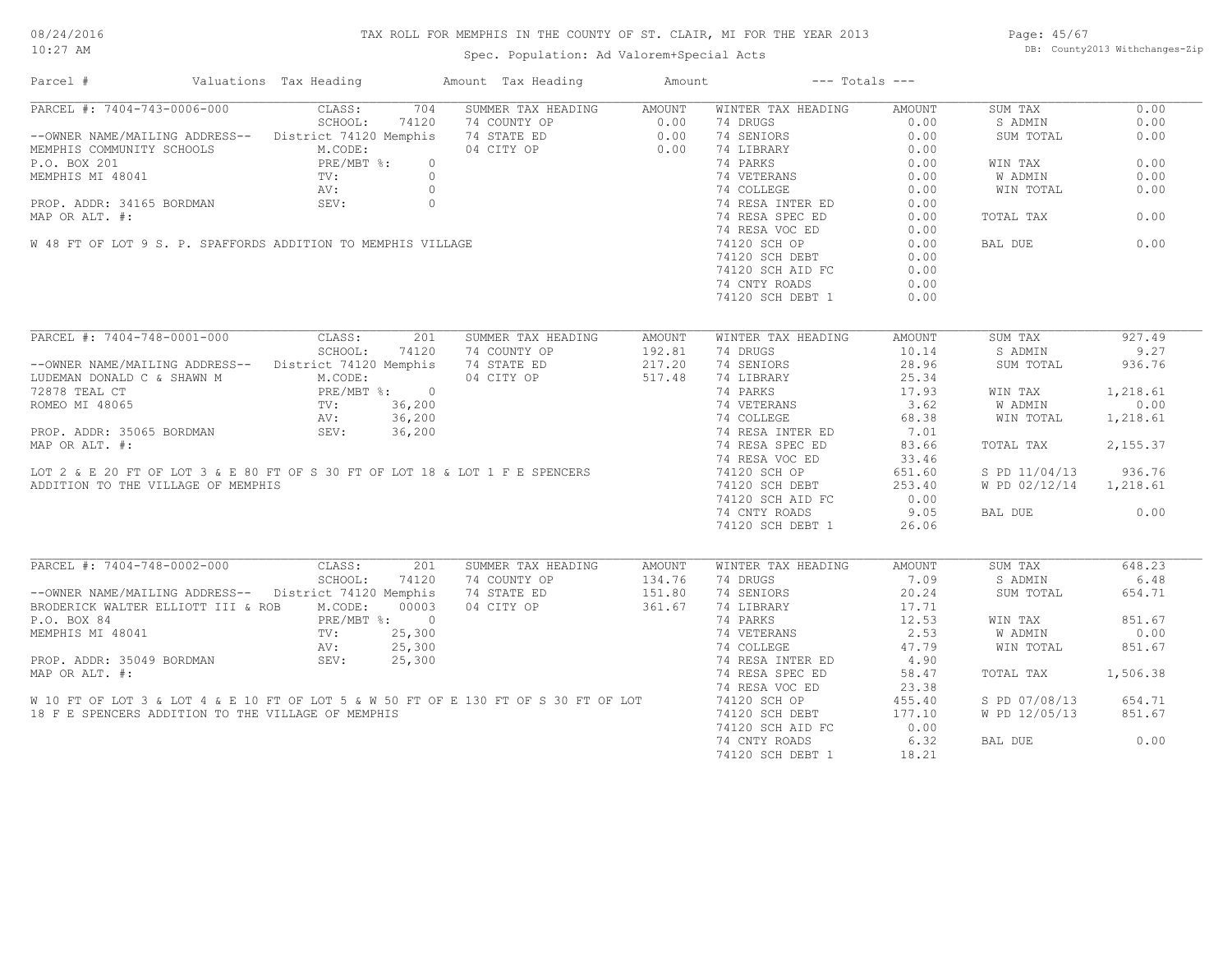| Parcel #                                                                                                                                                                                                                                                                                                                                                                                                                                      | Valuations Tax Heading |       | Amount Tax Heading                                                                                                                                                                         | Amount |                                                                                                         | $---$ Totals $---$ |                        |          |
|-----------------------------------------------------------------------------------------------------------------------------------------------------------------------------------------------------------------------------------------------------------------------------------------------------------------------------------------------------------------------------------------------------------------------------------------------|------------------------|-------|--------------------------------------------------------------------------------------------------------------------------------------------------------------------------------------------|--------|---------------------------------------------------------------------------------------------------------|--------------------|------------------------|----------|
| PARCEL #: 7404-748-0003-000 CLASS:<br>SCHOOL:                                                                                                                                                                                                                                                                                                                                                                                                 |                        | 201   | SUMMER TAX HEADING                                                                                                                                                                         | AMOUNT | WINTER TAX HEADING                                                                                      | AMOUNT             | SUM TAX                | 1,644.91 |
|                                                                                                                                                                                                                                                                                                                                                                                                                                               | SCHOOL:                | 74120 | 74 COUNTY OF 341.96<br>74 STATE ED 385.20<br>04 CITY OF 917.75                                                                                                                             |        | 74 DRUGS                                                                                                |                    | S ADMIN                | 16.44    |
| --OWNER NAME/MAILING ADDRESS-- District 74120 Memphis                                                                                                                                                                                                                                                                                                                                                                                         |                        |       |                                                                                                                                                                                            |        | 74 SENIORS                                                                                              | $17.99$<br>$51.36$ | SUM TOTAL              | 1,661.35 |
|                                                                                                                                                                                                                                                                                                                                                                                                                                               |                        |       |                                                                                                                                                                                            |        | 74 LIBRARY                                                                                              |                    |                        |          |
| MANCHIK SR MICHAEL & THERESA C<br>MANCHIK SR MICHAEL & THERESA C<br>37682 30 MILE RD<br>LENOX MI 48050 PRE/MBT %: 0<br>LENOX MI 48050 PV: 64,200<br>PROP. ADDR: 35005 BORDMAN<br>SEV: 64,200                                                                                                                                                                                                                                                  |                        |       |                                                                                                                                                                                            |        | 74 PARKS                                                                                                | $44.94$<br>31.80   | WIN TAX                | 2,161.23 |
|                                                                                                                                                                                                                                                                                                                                                                                                                                               |                        |       |                                                                                                                                                                                            |        |                                                                                                         |                    | W ADMIN                | 0.00     |
|                                                                                                                                                                                                                                                                                                                                                                                                                                               |                        |       |                                                                                                                                                                                            |        | 74 VETERANS 6.42<br>74 COLLEGE 121.28                                                                   |                    | WIN TOTAL              | 2,161.23 |
|                                                                                                                                                                                                                                                                                                                                                                                                                                               |                        |       |                                                                                                                                                                                            |        |                                                                                                         |                    |                        |          |
| MAP OR ALT. #:                                                                                                                                                                                                                                                                                                                                                                                                                                |                        |       |                                                                                                                                                                                            |        | 74 RESA INTER ED 12.44<br>74 RESA INTER ED 148.38                                                       |                    | TOTAL TAX              | 3,822.58 |
|                                                                                                                                                                                                                                                                                                                                                                                                                                               |                        |       |                                                                                                                                                                                            |        | 74 RESA VOC ED                                                                                          | 59.35              |                        |          |
| $\begin{array}{lllllllllllllllllllll} \hbox{W 20 FT LOT 5 & 6 TO 12 INC & 514 FT LOT 13 & 510 T 18 EXC N 54 FT ALSO EXC E 130 FT & 74120 SCH OP & 1,155.60 \\\hline \hline \end{array} \hbox{W 20 FT LOT 5 & 6 TO 12 INC & 514 FT LOT 13 & 51.60 EXC T 130 FT & 74120 SCH OP & 1,155.60 \\\hline \end{array}$                                                                                                                                 |                        |       |                                                                                                                                                                                            |        |                                                                                                         |                    | S PD 08/02/13 1,661.35 |          |
|                                                                                                                                                                                                                                                                                                                                                                                                                                               |                        |       |                                                                                                                                                                                            |        |                                                                                                         |                    | W PD 12/26/13 2,161.23 |          |
| OF S 30 FT LOT 18 F E SPENCERS ADDITION TO THE VILLAGE OF MEMPHIS                                                                                                                                                                                                                                                                                                                                                                             |                        |       |                                                                                                                                                                                            |        |                                                                                                         |                    |                        |          |
|                                                                                                                                                                                                                                                                                                                                                                                                                                               |                        |       |                                                                                                                                                                                            |        | 74120 SCH AID FC 0.00<br>74 CNTY ROADS 16.05                                                            |                    | BAL DUE 0.00           |          |
|                                                                                                                                                                                                                                                                                                                                                                                                                                               |                        |       |                                                                                                                                                                                            |        | 74120 SCH DEBT 1                                                                                        | 46.22              |                        |          |
|                                                                                                                                                                                                                                                                                                                                                                                                                                               |                        |       |                                                                                                                                                                                            |        |                                                                                                         |                    |                        |          |
| $\begin{tabular}{l c c c c c} \hline $\lambda$RCEL$ & $\ddagger$; 7404-748-0004-000 & \begin{tabular}{l c c c} \multicolumn{3}{c c c} \multicolumn{3}{c c} \multicolumn{3}{c} \multicolumn{3}{c} \multicolumn{3}{c} \multicolumn{3}{c} \multicolumn{3}{c} \multicolumn{3}{c} \multicolumn{3}{c} \multicolumn{3}{c} \multicolumn{3}{c} \multicolumn{3}{c} \multicolumn{3}{c} \multicolumn{3}{c} \multicolumn{3}{c} \multicolumn{3}{c} \multic$ |                        |       |                                                                                                                                                                                            |        |                                                                                                         |                    | SUM TAX                | 1,578.73 |
|                                                                                                                                                                                                                                                                                                                                                                                                                                               |                        |       |                                                                                                                                                                                            |        |                                                                                                         |                    | S ADMIN                | 15.78    |
|                                                                                                                                                                                                                                                                                                                                                                                                                                               |                        |       |                                                                                                                                                                                            |        |                                                                                                         |                    | SUM TOTAL              | 1,594.51 |
|                                                                                                                                                                                                                                                                                                                                                                                                                                               |                        |       |                                                                                                                                                                                            |        |                                                                                                         |                    |                        |          |
|                                                                                                                                                                                                                                                                                                                                                                                                                                               |                        |       |                                                                                                                                                                                            |        |                                                                                                         |                    | WIN TAX                | 965.15   |
|                                                                                                                                                                                                                                                                                                                                                                                                                                               |                        |       |                                                                                                                                                                                            |        |                                                                                                         |                    |                        | 0.00     |
|                                                                                                                                                                                                                                                                                                                                                                                                                                               |                        |       |                                                                                                                                                                                            |        |                                                                                                         |                    | W ADMIN<br>WIN TOTAL   | 965.15   |
|                                                                                                                                                                                                                                                                                                                                                                                                                                               |                        |       |                                                                                                                                                                                            |        |                                                                                                         |                    |                        |          |
|                                                                                                                                                                                                                                                                                                                                                                                                                                               |                        |       |                                                                                                                                                                                            |        |                                                                                                         |                    | TOTAL TAX              | 2,559.66 |
|                                                                                                                                                                                                                                                                                                                                                                                                                                               |                        |       |                                                                                                                                                                                            |        |                                                                                                         |                    |                        |          |
|                                                                                                                                                                                                                                                                                                                                                                                                                                               |                        |       |                                                                                                                                                                                            |        |                                                                                                         |                    | S PD 08/26/13 1,594.51 |          |
|                                                                                                                                                                                                                                                                                                                                                                                                                                               |                        |       |                                                                                                                                                                                            |        |                                                                                                         |                    | W PD 01/15/14 965.15   |          |
|                                                                                                                                                                                                                                                                                                                                                                                                                                               |                        |       |                                                                                                                                                                                            |        |                                                                                                         |                    |                        |          |
|                                                                                                                                                                                                                                                                                                                                                                                                                                               |                        |       |                                                                                                                                                                                            |        | 74120 SCH AID FC 0.00<br>74 CNTY ROADS 15.40                                                            |                    |                        | 0.00     |
|                                                                                                                                                                                                                                                                                                                                                                                                                                               |                        |       |                                                                                                                                                                                            |        |                                                                                                         |                    | BAL DUE                |          |
|                                                                                                                                                                                                                                                                                                                                                                                                                                               |                        |       |                                                                                                                                                                                            |        | 74120 SCH DEBT 1                                                                                        | 44.36              |                        |          |
| PARCEL #: 7404-748-0005-000                                                                                                                                                                                                                                                                                                                                                                                                                   | CLASS:                 | 401   | SUMMER TAX HEADING                                                                                                                                                                         | AMOUNT | WINTER TAX HEADING                                                                                      | AMOUNT             | SUM TAX 1,491.18       |          |
|                                                                                                                                                                                                                                                                                                                                                                                                                                               |                        |       |                                                                                                                                                                                            |        |                                                                                                         |                    | S ADMIN                | 14.91    |
|                                                                                                                                                                                                                                                                                                                                                                                                                                               |                        |       | --OWNER NAME/MAILING ADDRESS--<br>POWERS HOWARD & NINA<br>POWERS HOWARD & NINA<br>M.CODE: 74120 Memphis 74 STATE ED 349.20<br>M.CODE: 74120 Memphis 74 STATE ED 349.20<br>29.20<br>29.1.98 |        | 74 DRUGS<br>74 SENIORS 46.56<br>-------- 40.74<br>20 83                                                 |                    | SUM TOTAL              | 1,506.09 |
| FOWERS HOWARD & NINA<br>POWERS HOWARD & NINA<br>P.O. BOX 102<br>MEMPHIS MI 48041<br>MEMPHIS MI 48041<br>TV: 58,200<br>NV: 58,200<br>PROP. ADDR: 35080 MAPLE<br>SEV: 58,200                                                                                                                                                                                                                                                                    |                        |       |                                                                                                                                                                                            |        | 14 LIBRARY 40.74<br>14 LIBRARY 28.83<br>14 VETERANS 5.82<br>14 COLLEGE 109.94<br>14 RESA INTER ED 11.27 |                    |                        |          |
|                                                                                                                                                                                                                                                                                                                                                                                                                                               |                        |       |                                                                                                                                                                                            |        |                                                                                                         |                    | WIN TAX                | 911.63   |
|                                                                                                                                                                                                                                                                                                                                                                                                                                               |                        |       |                                                                                                                                                                                            |        |                                                                                                         |                    | W ADMIN                | 0.00     |
|                                                                                                                                                                                                                                                                                                                                                                                                                                               |                        |       |                                                                                                                                                                                            |        |                                                                                                         |                    | WIN TOTAL              | 911.63   |
|                                                                                                                                                                                                                                                                                                                                                                                                                                               |                        |       |                                                                                                                                                                                            |        |                                                                                                         |                    |                        |          |
| MAP OR ALT. #:                                                                                                                                                                                                                                                                                                                                                                                                                                |                        |       |                                                                                                                                                                                            |        |                                                                                                         |                    | TOTAL TAX              | 2,417.72 |
|                                                                                                                                                                                                                                                                                                                                                                                                                                               |                        |       |                                                                                                                                                                                            |        | 74 RESA SPEC ED 134.51<br>74 RESA VOC ED 53.80                                                          |                    |                        |          |
| LOT 17 F E SPENCERS ADDITION TO THE VILLAGE OF MEMPHIS                                                                                                                                                                                                                                                                                                                                                                                        |                        |       |                                                                                                                                                                                            |        |                                                                                                         | 0.00               | S PD 07/22/13 1,506.09 |          |
|                                                                                                                                                                                                                                                                                                                                                                                                                                               |                        |       |                                                                                                                                                                                            |        | 74120 SCH OP<br>74120 SCH OF<br>74120 SCH DEBT 407.40<br>74120 SCH AID FC 0.00                          |                    |                        |          |
|                                                                                                                                                                                                                                                                                                                                                                                                                                               |                        |       |                                                                                                                                                                                            |        |                                                                                                         |                    | W PD 12/30/13 911.63   |          |
|                                                                                                                                                                                                                                                                                                                                                                                                                                               |                        |       |                                                                                                                                                                                            |        |                                                                                                         |                    |                        |          |
|                                                                                                                                                                                                                                                                                                                                                                                                                                               |                        |       |                                                                                                                                                                                            |        | 74 CNTY ROADS 14.55                                                                                     |                    | BAL DUE                | 0.00     |
|                                                                                                                                                                                                                                                                                                                                                                                                                                               |                        |       |                                                                                                                                                                                            |        | 74120 SCH DEBT 1                                                                                        | 41.90              |                        |          |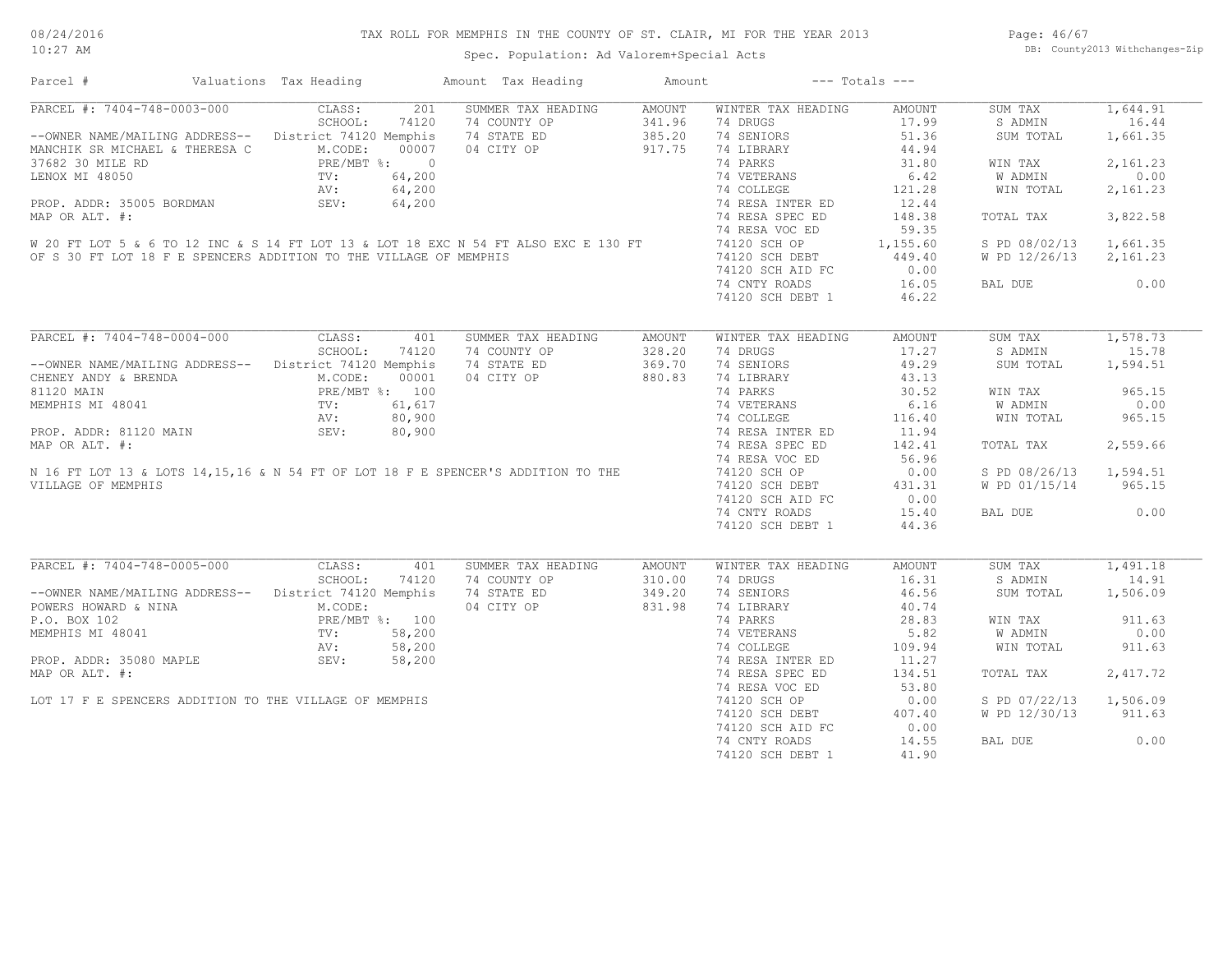#### 08/24/2016 10:27 AM

#### TAX ROLL FOR MEMPHIS IN THE COUNTY OF ST. CLAIR, MI FOR THE YEAR 2013

#### Spec. Population: Ad Valorem+Special Acts

Page: 47/67 DB: County2013 Withchanges-Zip

| Parcel #                                                                                                                                                                                                                        | Valuations Tax Heading                                                                          |                                               | Amount Tax Heading                                              | Amount                                 |                                                                                                                                                                                                                    | $---$ Totals $---$                                                                                            |                                                                                                                   |                                                                                     |
|---------------------------------------------------------------------------------------------------------------------------------------------------------------------------------------------------------------------------------|-------------------------------------------------------------------------------------------------|-----------------------------------------------|-----------------------------------------------------------------|----------------------------------------|--------------------------------------------------------------------------------------------------------------------------------------------------------------------------------------------------------------------|---------------------------------------------------------------------------------------------------------------|-------------------------------------------------------------------------------------------------------------------|-------------------------------------------------------------------------------------|
| PARCEL #: 7404-760-0001-000<br>--OWNER NAME/MAILING ADDRESS-- District 74120 Memphis<br>KUS THOMAS<br>258 MEMPHIS RIDGE RD<br>RILEY MI 48041<br>PROP. ADDR: VACANT MAIN<br>MAP OR ALT. #:<br>LOT 1 SUPERVISORS BELLE RIVER PLAT | CLASS:<br>SCHOOL:<br>M.CODE:<br>PRE/MBT %: 100<br>TV:<br>AV:<br>SEV:                            | 402<br>74120<br>19,441<br>28,600<br>28,600    | SUMMER TAX HEADING<br>74 COUNTY OP<br>74 STATE ED<br>04 CITY OP | AMOUNT<br>103.55<br>116.64<br>277.91   | WINTER TAX HEADING<br>74 DRUGS<br>74 SENIORS<br>74 LIBRARY<br>74 PARKS<br>74 VETERANS<br>74 COLLEGE<br>74 RESA INTER ED<br>74 RESA SPEC ED<br>74 RESA VOC ED<br>74120 SCH OP<br>74120 SCH DEBT<br>74120 SCH AID FC | AMOUNT<br>5.44<br>15.55<br>13.60<br>9.63<br>1.94<br>36.72<br>3.76<br>44.93<br>17.97<br>0.00<br>136.08<br>0.00 | SUM TAX<br>S ADMIN<br>SUM TOTAL<br>WIN TAX<br>W ADMIN<br>WIN TOTAL<br>TOTAL TAX<br>S PD 07/05/13<br>W PD 01/07/14 | 498.10<br>4.98<br>503.08<br>304.47<br>0.00<br>304.47<br>807.55<br>503.08<br>304.47  |
|                                                                                                                                                                                                                                 |                                                                                                 |                                               |                                                                 |                                        | 74 CNTY ROADS<br>74120 SCH DEBT 1                                                                                                                                                                                  | 4.86<br>13.99                                                                                                 | BAL DUE                                                                                                           | 0.00                                                                                |
| PARCEL #: 7404-760-0002-000<br>--OWNER NAME/MAILING ADDRESS--<br>CUCCIHARA JAMES<br>23760 BORDMAN ROAD<br>RICHMOND MI 48062<br>PROP. ADDR: 81900 MAIN<br>MAP OR ALT. #:                                                         | CLASS:<br>SCHOOL:<br>District 74120 Memphis<br>M.CODE:<br>PRE/MBT %: 0<br>$TV$ :<br>AV:<br>SEV: | 301<br>74120<br>163,704<br>237,100<br>237,100 | SUMMER TAX HEADING<br>74 COUNTY OP<br>74 STATE ED<br>04 CITY OP | AMOUNT<br>871.96<br>982.22<br>2,340.19 | WINTER TAX HEADING<br>74 DRUGS<br>74 SENIORS<br>74 LIBRARY<br>74 PARKS<br>74 VETERANS<br>74 COLLEGE<br>74 RESA INTER ED<br>74 RESA SPEC ED<br>74 RESA VOC ED                                                       | AMOUNT<br>45.88<br>130.96<br>114.59<br>81.09<br>16.37<br>309.25<br>31.72<br>378.36<br>151.34                  | SUM TAX<br>S ADMIN<br>S INTRST<br>SUM TOTAL<br>WIN TAX<br>W ADMIN<br>WIN TOTAL<br>TOTAL TAX                       | 4,194.37<br>41.94<br>251.66<br>4,487.97<br>5,510.93<br>0.00<br>5,510.93<br>9,998.90 |
| LOT 2 SUPERVISORS BELLE RIVER PLAT                                                                                                                                                                                              |                                                                                                 |                                               |                                                                 |                                        | 74120 SCH OP<br>74120 SCH DEBT<br>74120 SCH AID FC<br>74 CNTY ROADS<br>74120 SCH DEBT 1                                                                                                                            | 2,946.67<br>1,145.92<br>0.00<br>40.92<br>117.86                                                               | W PD 01/14/14<br>BAL DUE                                                                                          | 5,510.93<br>4,487.97                                                                |
| PARCEL #: 7404-760-0003-000<br>-- OWNER NAME/MAILING ADDRESS-- District 74120 Memphis<br>POWELL PAULINE T & THORNTON M                                                                                                          | CLASS:<br>SCHOOL:<br>M.CODE:                                                                    | 401<br>74120                                  | SUMMER TAX HEADING<br>74 COUNTY OP<br>74 STATE ED<br>04 CITY OP | AMOUNT<br>336.11<br>378.61<br>902.06   | WINTER TAX HEADING<br>74 DRUGS<br>74 SENIORS<br>74 LIBRARY                                                                                                                                                         | AMOUNT<br>17.68<br>50.48<br>44.17                                                                             | SUM TAX<br>S ADMIN<br>SUM TOTAL                                                                                   | 1,616.78<br>16.16<br>1,632.94                                                       |
| 81840 MAIN<br>MEMPHIS MI 48041<br>PROP. ADDR: 81840 MAIN                                                                                                                                                                        | PRE/MBT %: 100<br>TV:<br>AV:<br>SEV:                                                            | 63,102<br>73,500<br>73,500                    |                                                                 |                                        | 74 PARKS<br>74 VETERANS<br>74 COLLEGE<br>74 RESA INTER ED                                                                                                                                                          | 31.26<br>6.31<br>119.20<br>12.22                                                                              | WIN TAX<br>W ADMIN<br>WIN TOTAL                                                                                   | 988.40<br>0.00<br>988.40                                                            |
| MAP OR ALT. #:                                                                                                                                                                                                                  |                                                                                                 |                                               |                                                                 |                                        | 74 RESA SPEC ED<br>74 RESA VOC ED                                                                                                                                                                                  | 145.84<br>58.33                                                                                               | TOTAL TAX                                                                                                         | 2,621.34                                                                            |
| LOT 3 SUPERVISORS BELLE RIVER PLAT                                                                                                                                                                                              |                                                                                                 |                                               |                                                                 |                                        | 74120 SCH OP<br>74120 SCH DEBT<br>74120 SCH AID FC                                                                                                                                                                 | 0.00<br>441.71<br>0.00                                                                                        | S PD 07/11/13<br>W PD 12/13/13                                                                                    | 1,632.94<br>988.40                                                                  |
|                                                                                                                                                                                                                                 |                                                                                                 |                                               |                                                                 |                                        | 74 CNTY ROADS<br>74120 SCH DEBT 1                                                                                                                                                                                  | 15.77<br>45.43                                                                                                | BAL DUE                                                                                                           | 0.00                                                                                |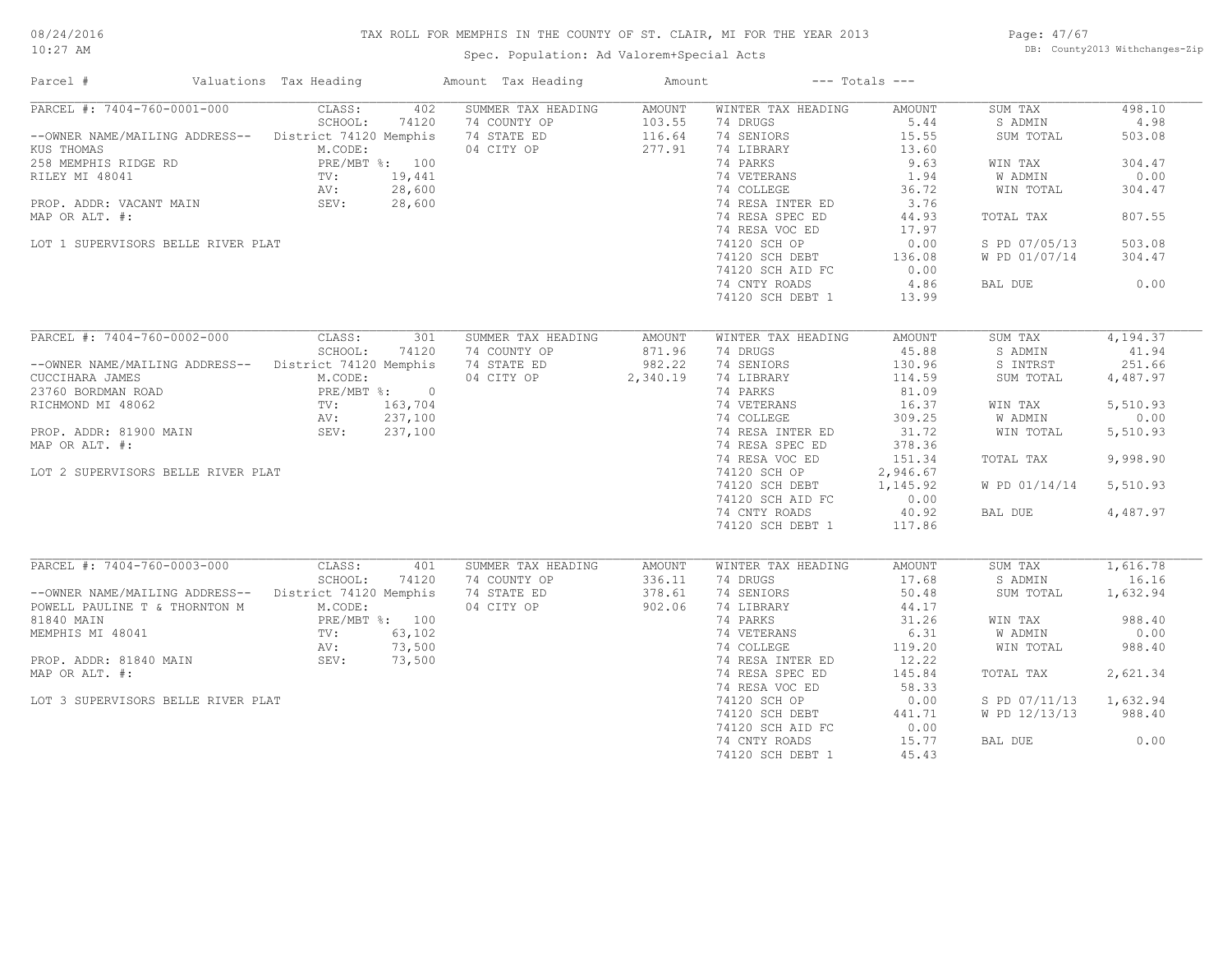### TAX ROLL FOR MEMPHIS IN THE COUNTY OF ST. CLAIR, MI FOR THE YEAR 2013

10:27 AM

### Spec. Population: Ad Valorem+Special Acts

Page: 48/67 DB: County2013 Withchanges-Zip

| PARCEL #: 7404-760-0004-000<br>CLASS:<br>SUMMER TAX HEADING<br><b>AMOUNT</b><br>WINTER TAX HEADING<br>SUM TAX<br>401<br><b>AMOUNT</b><br>SCHOOL:<br>74120<br>74 COUNTY OP<br>235.43<br>74 DRUGS<br>12.38<br>S ADMIN<br>11.32<br>74 SENIORS<br>35.36<br>67.95<br>District 74120 Memphis<br>74 STATE ED<br>265.20<br>S INTRST<br>--OWNER NAME/MAILING ADDRESS--<br>M.CODE:<br>04 CITY OP<br>631.85<br>74 LIBRARY<br>30.94<br>1,211.75<br>DIAZ JOHN M & JEANNIE<br>SUM TOTAL<br>PRE/MBT %: 100<br>74 PARKS<br>21.89<br>81800 MAIN<br>74 VETERANS<br>MEMPHIS MI 48041<br>TV:<br>4.42<br>WIN TAX<br>692.32<br>$44,200$<br>$44,200$<br>$44,200$<br>74 COLLEGE<br>83.49<br>0.00<br>W ADMIN<br>AV:<br>SEV:<br>8.56<br>692.32<br>PROP. ADDR: 81800 MAIN<br>74 RESA INTER ED<br>WIN TOTAL<br>MAP OR ALT. #:<br>74 RESA SPEC ED<br>102.15<br>74 RESA VOC ED<br>40.86<br>TOTAL TAX<br>1,904.07<br>74120 SCH OP<br>0.00<br>LOT 4 SUPERVISORS BELLE RIVER PLAT<br>1,904.07<br>74120 SCH DEBT<br>309.40<br>BAL DUE<br>0.00<br>74120 SCH AID FC<br>74 CNTY ROADS<br>11.05<br>74120 SCH DEBT 1<br>31.82<br>PARCEL #: 7404-760-0005-001<br>1,891.92<br>CLASS:<br>401<br>SUMMER TAX HEADING<br>WINTER TAX HEADING<br><b>AMOUNT</b><br>SUM TAX<br><b>AMOUNT</b><br>SCHOOL:<br>74 COUNTY OP<br>393.31<br>20.69<br>S ADMIN<br>18.91<br>74120<br>74 DRUGS<br>-- OWNER NAME/MAILING ADDRESS-- District 74120 Memphis<br>74 STATE ED<br>443.04<br>74 SENIORS<br>59.07<br>1,910.83<br>SUM TOTAL<br>04 CITY OP<br>LATOUF LAWRENCE S & RETA Y<br>M.CODE:<br>00012<br>1,055.57<br>74 LIBRARY<br>51.68<br>74 PARKS<br>81780 MAIN<br>PRE/MBT %: 100<br>36.58<br>1,156.62<br>WIN TAX<br>MEMPHIS MI 48041<br>73,841<br>74 VETERANS<br>7.38<br>W ADMIN<br>0.00<br>TV:<br>79,400<br>74 COLLEGE<br>139.49<br>1,156.62<br>AV:<br>WIN TOTAL<br>PROP. ADDR: 81780 MAIN<br>SEV:<br>79,400<br>74 RESA INTER ED<br>14.31<br>MAP OR ALT. #:<br>74 RESA SPEC ED<br>3,067.45<br>170.66<br>TOTAL TAX<br>68.26<br>74 RESA VOC ED<br>PART OF LOT 5, Described as Beg.th N 0D 53M 37S E. 146.85' From sw cor.Lot 5; th<br>N.OD 53M 37S E. 97.00' th S. 89D 03M 37S E. 1069.14' ; th S 13D 53M 06S W.<br>99.53'; th N 89D 03M 37S W. 1046.77' to Beg. Supervisors Belle Riv<br>1,910.83<br>74120 SCH OP<br>0.00<br>S PD 08/19/13<br>74120 SCH DEBT<br>516.88<br>W PD 01/07/14<br>74120 SCH AID FC<br>0.00<br>Split on 08/24/2006 from 04-760-0005-000,04-760-0005-250;<br>74 CNTY ROADS<br>18.46<br>BAL DUE<br>74120 SCH DEBT 1<br>53.16<br>PARCEL #: 7404-760-0005-252<br>CLASS:<br>1,094.04<br>401<br>SUMMER TAX HEADING<br><b>AMOUNT</b><br>WINTER TAX HEADING<br><b>AMOUNT</b><br>SUM TAX<br>11.96<br>10.94<br>SCHOOL:<br>74120<br>74 COUNTY OP<br>227.44<br>74 DRUGS<br>S ADMIN<br>District 74120 Memphis<br>74 STATE ED<br>256.20<br>74 SENIORS<br>34.16<br>SUM TOTAL<br>1,104.98<br>--OWNER NAME/MAILING ADDRESS--<br>04 CITY OP<br>610.40<br>74 LIBRARY<br>29.89<br>RESCHKE, NICOLE ET AL.<br>M.CODE:<br>PRE/MBT %: 100<br>74 PARKS<br>21.15<br>668.83<br>81750 MAIN ST.<br>WIN TAX<br>W ADMIN<br>0.00<br>MEMPHIS MI 48041<br>TV:<br>42,700<br>74 VETERANS<br>4.27<br>42,700<br>74 COLLEGE<br>80.66<br>WIN TOTAL<br>668.83<br>AV:<br>PROP. ADDR: 81750 MAIN<br>SEV:<br>42,700<br>8.27<br>74 RESA INTER ED<br>98.69<br>74 RESA SPEC ED<br>TOTAL TAX<br>74 RESA VOC ED<br>39.47<br>PART OF LOT 5; DESCRIBE AS BEG. AT SSW COR. LOT 5, TH S. 88D 51M 03S E. 1012.05'<br>TH N.13D 53M 06S E.154.47'; TH N 89D 03M 37S W. 1046.77'; TH S.0D 53M 37S W<br>146.85'';TO BEG.SUPERVISORS BELLE RIVER PLAT 3.51A SPLIT ON 08/24<br>S PD 02/20/14<br>74120 SCH OP<br>0.00<br>74120 SCH DEBT<br>298.90<br>W PD 02/20/14<br>0.00<br>74120 SCH AID FC<br>74 CNTY ROADS<br>10.67<br>BAL DUE | Parcel #       | Valuations Tax Heading | Amount Tax Heading | Amount | $---$ Totals $---$ |       |          |
|------------------------------------------------------------------------------------------------------------------------------------------------------------------------------------------------------------------------------------------------------------------------------------------------------------------------------------------------------------------------------------------------------------------------------------------------------------------------------------------------------------------------------------------------------------------------------------------------------------------------------------------------------------------------------------------------------------------------------------------------------------------------------------------------------------------------------------------------------------------------------------------------------------------------------------------------------------------------------------------------------------------------------------------------------------------------------------------------------------------------------------------------------------------------------------------------------------------------------------------------------------------------------------------------------------------------------------------------------------------------------------------------------------------------------------------------------------------------------------------------------------------------------------------------------------------------------------------------------------------------------------------------------------------------------------------------------------------------------------------------------------------------------------------------------------------------------------------------------------------------------------------------------------------------------------------------------------------------------------------------------------------------------------------------------------------------------------------------------------------------------------------------------------------------------------------------------------------------------------------------------------------------------------------------------------------------------------------------------------------------------------------------------------------------------------------------------------------------------------------------------------------------------------------------------------------------------------------------------------------------------------------------------------------------------------------------------------------------------------------------------------------------------------------------------------------------------------------------------------------------------------------------------------------------------------------------------------------------------------------------------------------------------------------------------------------------------------------------------------------------------------------------------------------------------------------------------------------------------------------------------------------------------------------------------------------------------------------------------------------------------------------------------------------------------------------------------------------------------------------------------------------------------------------------------------------------------------------------------------------------------------------------------------------------------------------------------------------------------------|----------------|------------------------|--------------------|--------|--------------------|-------|----------|
|                                                                                                                                                                                                                                                                                                                                                                                                                                                                                                                                                                                                                                                                                                                                                                                                                                                                                                                                                                                                                                                                                                                                                                                                                                                                                                                                                                                                                                                                                                                                                                                                                                                                                                                                                                                                                                                                                                                                                                                                                                                                                                                                                                                                                                                                                                                                                                                                                                                                                                                                                                                                                                                                                                                                                                                                                                                                                                                                                                                                                                                                                                                                                                                                                                                                                                                                                                                                                                                                                                                                                                                                                                                                                                                                    |                |                        |                    |        |                    |       | 1,132.48 |
|                                                                                                                                                                                                                                                                                                                                                                                                                                                                                                                                                                                                                                                                                                                                                                                                                                                                                                                                                                                                                                                                                                                                                                                                                                                                                                                                                                                                                                                                                                                                                                                                                                                                                                                                                                                                                                                                                                                                                                                                                                                                                                                                                                                                                                                                                                                                                                                                                                                                                                                                                                                                                                                                                                                                                                                                                                                                                                                                                                                                                                                                                                                                                                                                                                                                                                                                                                                                                                                                                                                                                                                                                                                                                                                                    |                |                        |                    |        |                    |       |          |
|                                                                                                                                                                                                                                                                                                                                                                                                                                                                                                                                                                                                                                                                                                                                                                                                                                                                                                                                                                                                                                                                                                                                                                                                                                                                                                                                                                                                                                                                                                                                                                                                                                                                                                                                                                                                                                                                                                                                                                                                                                                                                                                                                                                                                                                                                                                                                                                                                                                                                                                                                                                                                                                                                                                                                                                                                                                                                                                                                                                                                                                                                                                                                                                                                                                                                                                                                                                                                                                                                                                                                                                                                                                                                                                                    |                |                        |                    |        |                    |       |          |
|                                                                                                                                                                                                                                                                                                                                                                                                                                                                                                                                                                                                                                                                                                                                                                                                                                                                                                                                                                                                                                                                                                                                                                                                                                                                                                                                                                                                                                                                                                                                                                                                                                                                                                                                                                                                                                                                                                                                                                                                                                                                                                                                                                                                                                                                                                                                                                                                                                                                                                                                                                                                                                                                                                                                                                                                                                                                                                                                                                                                                                                                                                                                                                                                                                                                                                                                                                                                                                                                                                                                                                                                                                                                                                                                    |                |                        |                    |        |                    |       |          |
|                                                                                                                                                                                                                                                                                                                                                                                                                                                                                                                                                                                                                                                                                                                                                                                                                                                                                                                                                                                                                                                                                                                                                                                                                                                                                                                                                                                                                                                                                                                                                                                                                                                                                                                                                                                                                                                                                                                                                                                                                                                                                                                                                                                                                                                                                                                                                                                                                                                                                                                                                                                                                                                                                                                                                                                                                                                                                                                                                                                                                                                                                                                                                                                                                                                                                                                                                                                                                                                                                                                                                                                                                                                                                                                                    |                |                        |                    |        |                    |       |          |
|                                                                                                                                                                                                                                                                                                                                                                                                                                                                                                                                                                                                                                                                                                                                                                                                                                                                                                                                                                                                                                                                                                                                                                                                                                                                                                                                                                                                                                                                                                                                                                                                                                                                                                                                                                                                                                                                                                                                                                                                                                                                                                                                                                                                                                                                                                                                                                                                                                                                                                                                                                                                                                                                                                                                                                                                                                                                                                                                                                                                                                                                                                                                                                                                                                                                                                                                                                                                                                                                                                                                                                                                                                                                                                                                    |                |                        |                    |        |                    |       |          |
|                                                                                                                                                                                                                                                                                                                                                                                                                                                                                                                                                                                                                                                                                                                                                                                                                                                                                                                                                                                                                                                                                                                                                                                                                                                                                                                                                                                                                                                                                                                                                                                                                                                                                                                                                                                                                                                                                                                                                                                                                                                                                                                                                                                                                                                                                                                                                                                                                                                                                                                                                                                                                                                                                                                                                                                                                                                                                                                                                                                                                                                                                                                                                                                                                                                                                                                                                                                                                                                                                                                                                                                                                                                                                                                                    |                |                        |                    |        |                    |       |          |
|                                                                                                                                                                                                                                                                                                                                                                                                                                                                                                                                                                                                                                                                                                                                                                                                                                                                                                                                                                                                                                                                                                                                                                                                                                                                                                                                                                                                                                                                                                                                                                                                                                                                                                                                                                                                                                                                                                                                                                                                                                                                                                                                                                                                                                                                                                                                                                                                                                                                                                                                                                                                                                                                                                                                                                                                                                                                                                                                                                                                                                                                                                                                                                                                                                                                                                                                                                                                                                                                                                                                                                                                                                                                                                                                    |                |                        |                    |        |                    |       |          |
|                                                                                                                                                                                                                                                                                                                                                                                                                                                                                                                                                                                                                                                                                                                                                                                                                                                                                                                                                                                                                                                                                                                                                                                                                                                                                                                                                                                                                                                                                                                                                                                                                                                                                                                                                                                                                                                                                                                                                                                                                                                                                                                                                                                                                                                                                                                                                                                                                                                                                                                                                                                                                                                                                                                                                                                                                                                                                                                                                                                                                                                                                                                                                                                                                                                                                                                                                                                                                                                                                                                                                                                                                                                                                                                                    |                |                        |                    |        |                    |       |          |
|                                                                                                                                                                                                                                                                                                                                                                                                                                                                                                                                                                                                                                                                                                                                                                                                                                                                                                                                                                                                                                                                                                                                                                                                                                                                                                                                                                                                                                                                                                                                                                                                                                                                                                                                                                                                                                                                                                                                                                                                                                                                                                                                                                                                                                                                                                                                                                                                                                                                                                                                                                                                                                                                                                                                                                                                                                                                                                                                                                                                                                                                                                                                                                                                                                                                                                                                                                                                                                                                                                                                                                                                                                                                                                                                    |                |                        |                    |        |                    |       |          |
|                                                                                                                                                                                                                                                                                                                                                                                                                                                                                                                                                                                                                                                                                                                                                                                                                                                                                                                                                                                                                                                                                                                                                                                                                                                                                                                                                                                                                                                                                                                                                                                                                                                                                                                                                                                                                                                                                                                                                                                                                                                                                                                                                                                                                                                                                                                                                                                                                                                                                                                                                                                                                                                                                                                                                                                                                                                                                                                                                                                                                                                                                                                                                                                                                                                                                                                                                                                                                                                                                                                                                                                                                                                                                                                                    |                |                        |                    |        |                    |       |          |
|                                                                                                                                                                                                                                                                                                                                                                                                                                                                                                                                                                                                                                                                                                                                                                                                                                                                                                                                                                                                                                                                                                                                                                                                                                                                                                                                                                                                                                                                                                                                                                                                                                                                                                                                                                                                                                                                                                                                                                                                                                                                                                                                                                                                                                                                                                                                                                                                                                                                                                                                                                                                                                                                                                                                                                                                                                                                                                                                                                                                                                                                                                                                                                                                                                                                                                                                                                                                                                                                                                                                                                                                                                                                                                                                    |                |                        |                    |        |                    |       |          |
|                                                                                                                                                                                                                                                                                                                                                                                                                                                                                                                                                                                                                                                                                                                                                                                                                                                                                                                                                                                                                                                                                                                                                                                                                                                                                                                                                                                                                                                                                                                                                                                                                                                                                                                                                                                                                                                                                                                                                                                                                                                                                                                                                                                                                                                                                                                                                                                                                                                                                                                                                                                                                                                                                                                                                                                                                                                                                                                                                                                                                                                                                                                                                                                                                                                                                                                                                                                                                                                                                                                                                                                                                                                                                                                                    |                |                        |                    |        |                    |       |          |
|                                                                                                                                                                                                                                                                                                                                                                                                                                                                                                                                                                                                                                                                                                                                                                                                                                                                                                                                                                                                                                                                                                                                                                                                                                                                                                                                                                                                                                                                                                                                                                                                                                                                                                                                                                                                                                                                                                                                                                                                                                                                                                                                                                                                                                                                                                                                                                                                                                                                                                                                                                                                                                                                                                                                                                                                                                                                                                                                                                                                                                                                                                                                                                                                                                                                                                                                                                                                                                                                                                                                                                                                                                                                                                                                    |                |                        |                    |        |                    |       |          |
|                                                                                                                                                                                                                                                                                                                                                                                                                                                                                                                                                                                                                                                                                                                                                                                                                                                                                                                                                                                                                                                                                                                                                                                                                                                                                                                                                                                                                                                                                                                                                                                                                                                                                                                                                                                                                                                                                                                                                                                                                                                                                                                                                                                                                                                                                                                                                                                                                                                                                                                                                                                                                                                                                                                                                                                                                                                                                                                                                                                                                                                                                                                                                                                                                                                                                                                                                                                                                                                                                                                                                                                                                                                                                                                                    |                |                        |                    |        |                    |       |          |
|                                                                                                                                                                                                                                                                                                                                                                                                                                                                                                                                                                                                                                                                                                                                                                                                                                                                                                                                                                                                                                                                                                                                                                                                                                                                                                                                                                                                                                                                                                                                                                                                                                                                                                                                                                                                                                                                                                                                                                                                                                                                                                                                                                                                                                                                                                                                                                                                                                                                                                                                                                                                                                                                                                                                                                                                                                                                                                                                                                                                                                                                                                                                                                                                                                                                                                                                                                                                                                                                                                                                                                                                                                                                                                                                    |                |                        |                    |        |                    |       |          |
|                                                                                                                                                                                                                                                                                                                                                                                                                                                                                                                                                                                                                                                                                                                                                                                                                                                                                                                                                                                                                                                                                                                                                                                                                                                                                                                                                                                                                                                                                                                                                                                                                                                                                                                                                                                                                                                                                                                                                                                                                                                                                                                                                                                                                                                                                                                                                                                                                                                                                                                                                                                                                                                                                                                                                                                                                                                                                                                                                                                                                                                                                                                                                                                                                                                                                                                                                                                                                                                                                                                                                                                                                                                                                                                                    |                |                        |                    |        |                    |       |          |
|                                                                                                                                                                                                                                                                                                                                                                                                                                                                                                                                                                                                                                                                                                                                                                                                                                                                                                                                                                                                                                                                                                                                                                                                                                                                                                                                                                                                                                                                                                                                                                                                                                                                                                                                                                                                                                                                                                                                                                                                                                                                                                                                                                                                                                                                                                                                                                                                                                                                                                                                                                                                                                                                                                                                                                                                                                                                                                                                                                                                                                                                                                                                                                                                                                                                                                                                                                                                                                                                                                                                                                                                                                                                                                                                    |                |                        |                    |        |                    |       |          |
|                                                                                                                                                                                                                                                                                                                                                                                                                                                                                                                                                                                                                                                                                                                                                                                                                                                                                                                                                                                                                                                                                                                                                                                                                                                                                                                                                                                                                                                                                                                                                                                                                                                                                                                                                                                                                                                                                                                                                                                                                                                                                                                                                                                                                                                                                                                                                                                                                                                                                                                                                                                                                                                                                                                                                                                                                                                                                                                                                                                                                                                                                                                                                                                                                                                                                                                                                                                                                                                                                                                                                                                                                                                                                                                                    |                |                        |                    |        |                    |       |          |
|                                                                                                                                                                                                                                                                                                                                                                                                                                                                                                                                                                                                                                                                                                                                                                                                                                                                                                                                                                                                                                                                                                                                                                                                                                                                                                                                                                                                                                                                                                                                                                                                                                                                                                                                                                                                                                                                                                                                                                                                                                                                                                                                                                                                                                                                                                                                                                                                                                                                                                                                                                                                                                                                                                                                                                                                                                                                                                                                                                                                                                                                                                                                                                                                                                                                                                                                                                                                                                                                                                                                                                                                                                                                                                                                    |                |                        |                    |        |                    |       |          |
|                                                                                                                                                                                                                                                                                                                                                                                                                                                                                                                                                                                                                                                                                                                                                                                                                                                                                                                                                                                                                                                                                                                                                                                                                                                                                                                                                                                                                                                                                                                                                                                                                                                                                                                                                                                                                                                                                                                                                                                                                                                                                                                                                                                                                                                                                                                                                                                                                                                                                                                                                                                                                                                                                                                                                                                                                                                                                                                                                                                                                                                                                                                                                                                                                                                                                                                                                                                                                                                                                                                                                                                                                                                                                                                                    |                |                        |                    |        |                    |       |          |
|                                                                                                                                                                                                                                                                                                                                                                                                                                                                                                                                                                                                                                                                                                                                                                                                                                                                                                                                                                                                                                                                                                                                                                                                                                                                                                                                                                                                                                                                                                                                                                                                                                                                                                                                                                                                                                                                                                                                                                                                                                                                                                                                                                                                                                                                                                                                                                                                                                                                                                                                                                                                                                                                                                                                                                                                                                                                                                                                                                                                                                                                                                                                                                                                                                                                                                                                                                                                                                                                                                                                                                                                                                                                                                                                    |                |                        |                    |        |                    |       |          |
|                                                                                                                                                                                                                                                                                                                                                                                                                                                                                                                                                                                                                                                                                                                                                                                                                                                                                                                                                                                                                                                                                                                                                                                                                                                                                                                                                                                                                                                                                                                                                                                                                                                                                                                                                                                                                                                                                                                                                                                                                                                                                                                                                                                                                                                                                                                                                                                                                                                                                                                                                                                                                                                                                                                                                                                                                                                                                                                                                                                                                                                                                                                                                                                                                                                                                                                                                                                                                                                                                                                                                                                                                                                                                                                                    |                |                        |                    |        |                    |       |          |
|                                                                                                                                                                                                                                                                                                                                                                                                                                                                                                                                                                                                                                                                                                                                                                                                                                                                                                                                                                                                                                                                                                                                                                                                                                                                                                                                                                                                                                                                                                                                                                                                                                                                                                                                                                                                                                                                                                                                                                                                                                                                                                                                                                                                                                                                                                                                                                                                                                                                                                                                                                                                                                                                                                                                                                                                                                                                                                                                                                                                                                                                                                                                                                                                                                                                                                                                                                                                                                                                                                                                                                                                                                                                                                                                    |                |                        |                    |        |                    |       |          |
|                                                                                                                                                                                                                                                                                                                                                                                                                                                                                                                                                                                                                                                                                                                                                                                                                                                                                                                                                                                                                                                                                                                                                                                                                                                                                                                                                                                                                                                                                                                                                                                                                                                                                                                                                                                                                                                                                                                                                                                                                                                                                                                                                                                                                                                                                                                                                                                                                                                                                                                                                                                                                                                                                                                                                                                                                                                                                                                                                                                                                                                                                                                                                                                                                                                                                                                                                                                                                                                                                                                                                                                                                                                                                                                                    |                |                        |                    |        |                    |       |          |
|                                                                                                                                                                                                                                                                                                                                                                                                                                                                                                                                                                                                                                                                                                                                                                                                                                                                                                                                                                                                                                                                                                                                                                                                                                                                                                                                                                                                                                                                                                                                                                                                                                                                                                                                                                                                                                                                                                                                                                                                                                                                                                                                                                                                                                                                                                                                                                                                                                                                                                                                                                                                                                                                                                                                                                                                                                                                                                                                                                                                                                                                                                                                                                                                                                                                                                                                                                                                                                                                                                                                                                                                                                                                                                                                    |                |                        |                    |        |                    |       |          |
|                                                                                                                                                                                                                                                                                                                                                                                                                                                                                                                                                                                                                                                                                                                                                                                                                                                                                                                                                                                                                                                                                                                                                                                                                                                                                                                                                                                                                                                                                                                                                                                                                                                                                                                                                                                                                                                                                                                                                                                                                                                                                                                                                                                                                                                                                                                                                                                                                                                                                                                                                                                                                                                                                                                                                                                                                                                                                                                                                                                                                                                                                                                                                                                                                                                                                                                                                                                                                                                                                                                                                                                                                                                                                                                                    |                |                        |                    |        |                    |       |          |
|                                                                                                                                                                                                                                                                                                                                                                                                                                                                                                                                                                                                                                                                                                                                                                                                                                                                                                                                                                                                                                                                                                                                                                                                                                                                                                                                                                                                                                                                                                                                                                                                                                                                                                                                                                                                                                                                                                                                                                                                                                                                                                                                                                                                                                                                                                                                                                                                                                                                                                                                                                                                                                                                                                                                                                                                                                                                                                                                                                                                                                                                                                                                                                                                                                                                                                                                                                                                                                                                                                                                                                                                                                                                                                                                    |                |                        |                    |        |                    |       | 1,156.62 |
|                                                                                                                                                                                                                                                                                                                                                                                                                                                                                                                                                                                                                                                                                                                                                                                                                                                                                                                                                                                                                                                                                                                                                                                                                                                                                                                                                                                                                                                                                                                                                                                                                                                                                                                                                                                                                                                                                                                                                                                                                                                                                                                                                                                                                                                                                                                                                                                                                                                                                                                                                                                                                                                                                                                                                                                                                                                                                                                                                                                                                                                                                                                                                                                                                                                                                                                                                                                                                                                                                                                                                                                                                                                                                                                                    |                |                        |                    |        |                    |       |          |
|                                                                                                                                                                                                                                                                                                                                                                                                                                                                                                                                                                                                                                                                                                                                                                                                                                                                                                                                                                                                                                                                                                                                                                                                                                                                                                                                                                                                                                                                                                                                                                                                                                                                                                                                                                                                                                                                                                                                                                                                                                                                                                                                                                                                                                                                                                                                                                                                                                                                                                                                                                                                                                                                                                                                                                                                                                                                                                                                                                                                                                                                                                                                                                                                                                                                                                                                                                                                                                                                                                                                                                                                                                                                                                                                    |                |                        |                    |        |                    |       | 0.00     |
|                                                                                                                                                                                                                                                                                                                                                                                                                                                                                                                                                                                                                                                                                                                                                                                                                                                                                                                                                                                                                                                                                                                                                                                                                                                                                                                                                                                                                                                                                                                                                                                                                                                                                                                                                                                                                                                                                                                                                                                                                                                                                                                                                                                                                                                                                                                                                                                                                                                                                                                                                                                                                                                                                                                                                                                                                                                                                                                                                                                                                                                                                                                                                                                                                                                                                                                                                                                                                                                                                                                                                                                                                                                                                                                                    |                |                        |                    |        |                    |       |          |
|                                                                                                                                                                                                                                                                                                                                                                                                                                                                                                                                                                                                                                                                                                                                                                                                                                                                                                                                                                                                                                                                                                                                                                                                                                                                                                                                                                                                                                                                                                                                                                                                                                                                                                                                                                                                                                                                                                                                                                                                                                                                                                                                                                                                                                                                                                                                                                                                                                                                                                                                                                                                                                                                                                                                                                                                                                                                                                                                                                                                                                                                                                                                                                                                                                                                                                                                                                                                                                                                                                                                                                                                                                                                                                                                    |                |                        |                    |        |                    |       |          |
|                                                                                                                                                                                                                                                                                                                                                                                                                                                                                                                                                                                                                                                                                                                                                                                                                                                                                                                                                                                                                                                                                                                                                                                                                                                                                                                                                                                                                                                                                                                                                                                                                                                                                                                                                                                                                                                                                                                                                                                                                                                                                                                                                                                                                                                                                                                                                                                                                                                                                                                                                                                                                                                                                                                                                                                                                                                                                                                                                                                                                                                                                                                                                                                                                                                                                                                                                                                                                                                                                                                                                                                                                                                                                                                                    |                |                        |                    |        |                    |       |          |
|                                                                                                                                                                                                                                                                                                                                                                                                                                                                                                                                                                                                                                                                                                                                                                                                                                                                                                                                                                                                                                                                                                                                                                                                                                                                                                                                                                                                                                                                                                                                                                                                                                                                                                                                                                                                                                                                                                                                                                                                                                                                                                                                                                                                                                                                                                                                                                                                                                                                                                                                                                                                                                                                                                                                                                                                                                                                                                                                                                                                                                                                                                                                                                                                                                                                                                                                                                                                                                                                                                                                                                                                                                                                                                                                    |                |                        |                    |        |                    |       |          |
|                                                                                                                                                                                                                                                                                                                                                                                                                                                                                                                                                                                                                                                                                                                                                                                                                                                                                                                                                                                                                                                                                                                                                                                                                                                                                                                                                                                                                                                                                                                                                                                                                                                                                                                                                                                                                                                                                                                                                                                                                                                                                                                                                                                                                                                                                                                                                                                                                                                                                                                                                                                                                                                                                                                                                                                                                                                                                                                                                                                                                                                                                                                                                                                                                                                                                                                                                                                                                                                                                                                                                                                                                                                                                                                                    |                |                        |                    |        |                    |       |          |
|                                                                                                                                                                                                                                                                                                                                                                                                                                                                                                                                                                                                                                                                                                                                                                                                                                                                                                                                                                                                                                                                                                                                                                                                                                                                                                                                                                                                                                                                                                                                                                                                                                                                                                                                                                                                                                                                                                                                                                                                                                                                                                                                                                                                                                                                                                                                                                                                                                                                                                                                                                                                                                                                                                                                                                                                                                                                                                                                                                                                                                                                                                                                                                                                                                                                                                                                                                                                                                                                                                                                                                                                                                                                                                                                    |                |                        |                    |        |                    |       |          |
|                                                                                                                                                                                                                                                                                                                                                                                                                                                                                                                                                                                                                                                                                                                                                                                                                                                                                                                                                                                                                                                                                                                                                                                                                                                                                                                                                                                                                                                                                                                                                                                                                                                                                                                                                                                                                                                                                                                                                                                                                                                                                                                                                                                                                                                                                                                                                                                                                                                                                                                                                                                                                                                                                                                                                                                                                                                                                                                                                                                                                                                                                                                                                                                                                                                                                                                                                                                                                                                                                                                                                                                                                                                                                                                                    |                |                        |                    |        |                    |       |          |
|                                                                                                                                                                                                                                                                                                                                                                                                                                                                                                                                                                                                                                                                                                                                                                                                                                                                                                                                                                                                                                                                                                                                                                                                                                                                                                                                                                                                                                                                                                                                                                                                                                                                                                                                                                                                                                                                                                                                                                                                                                                                                                                                                                                                                                                                                                                                                                                                                                                                                                                                                                                                                                                                                                                                                                                                                                                                                                                                                                                                                                                                                                                                                                                                                                                                                                                                                                                                                                                                                                                                                                                                                                                                                                                                    |                |                        |                    |        |                    |       |          |
|                                                                                                                                                                                                                                                                                                                                                                                                                                                                                                                                                                                                                                                                                                                                                                                                                                                                                                                                                                                                                                                                                                                                                                                                                                                                                                                                                                                                                                                                                                                                                                                                                                                                                                                                                                                                                                                                                                                                                                                                                                                                                                                                                                                                                                                                                                                                                                                                                                                                                                                                                                                                                                                                                                                                                                                                                                                                                                                                                                                                                                                                                                                                                                                                                                                                                                                                                                                                                                                                                                                                                                                                                                                                                                                                    |                |                        |                    |        |                    |       |          |
|                                                                                                                                                                                                                                                                                                                                                                                                                                                                                                                                                                                                                                                                                                                                                                                                                                                                                                                                                                                                                                                                                                                                                                                                                                                                                                                                                                                                                                                                                                                                                                                                                                                                                                                                                                                                                                                                                                                                                                                                                                                                                                                                                                                                                                                                                                                                                                                                                                                                                                                                                                                                                                                                                                                                                                                                                                                                                                                                                                                                                                                                                                                                                                                                                                                                                                                                                                                                                                                                                                                                                                                                                                                                                                                                    |                |                        |                    |        |                    |       |          |
|                                                                                                                                                                                                                                                                                                                                                                                                                                                                                                                                                                                                                                                                                                                                                                                                                                                                                                                                                                                                                                                                                                                                                                                                                                                                                                                                                                                                                                                                                                                                                                                                                                                                                                                                                                                                                                                                                                                                                                                                                                                                                                                                                                                                                                                                                                                                                                                                                                                                                                                                                                                                                                                                                                                                                                                                                                                                                                                                                                                                                                                                                                                                                                                                                                                                                                                                                                                                                                                                                                                                                                                                                                                                                                                                    | MAP OR ALT. #: |                        |                    |        |                    |       | 1,773.81 |
|                                                                                                                                                                                                                                                                                                                                                                                                                                                                                                                                                                                                                                                                                                                                                                                                                                                                                                                                                                                                                                                                                                                                                                                                                                                                                                                                                                                                                                                                                                                                                                                                                                                                                                                                                                                                                                                                                                                                                                                                                                                                                                                                                                                                                                                                                                                                                                                                                                                                                                                                                                                                                                                                                                                                                                                                                                                                                                                                                                                                                                                                                                                                                                                                                                                                                                                                                                                                                                                                                                                                                                                                                                                                                                                                    |                |                        |                    |        |                    |       |          |
|                                                                                                                                                                                                                                                                                                                                                                                                                                                                                                                                                                                                                                                                                                                                                                                                                                                                                                                                                                                                                                                                                                                                                                                                                                                                                                                                                                                                                                                                                                                                                                                                                                                                                                                                                                                                                                                                                                                                                                                                                                                                                                                                                                                                                                                                                                                                                                                                                                                                                                                                                                                                                                                                                                                                                                                                                                                                                                                                                                                                                                                                                                                                                                                                                                                                                                                                                                                                                                                                                                                                                                                                                                                                                                                                    |                |                        |                    |        |                    |       | 1,104.98 |
|                                                                                                                                                                                                                                                                                                                                                                                                                                                                                                                                                                                                                                                                                                                                                                                                                                                                                                                                                                                                                                                                                                                                                                                                                                                                                                                                                                                                                                                                                                                                                                                                                                                                                                                                                                                                                                                                                                                                                                                                                                                                                                                                                                                                                                                                                                                                                                                                                                                                                                                                                                                                                                                                                                                                                                                                                                                                                                                                                                                                                                                                                                                                                                                                                                                                                                                                                                                                                                                                                                                                                                                                                                                                                                                                    |                |                        |                    |        |                    |       | 668.83   |
|                                                                                                                                                                                                                                                                                                                                                                                                                                                                                                                                                                                                                                                                                                                                                                                                                                                                                                                                                                                                                                                                                                                                                                                                                                                                                                                                                                                                                                                                                                                                                                                                                                                                                                                                                                                                                                                                                                                                                                                                                                                                                                                                                                                                                                                                                                                                                                                                                                                                                                                                                                                                                                                                                                                                                                                                                                                                                                                                                                                                                                                                                                                                                                                                                                                                                                                                                                                                                                                                                                                                                                                                                                                                                                                                    |                |                        |                    |        |                    |       |          |
|                                                                                                                                                                                                                                                                                                                                                                                                                                                                                                                                                                                                                                                                                                                                                                                                                                                                                                                                                                                                                                                                                                                                                                                                                                                                                                                                                                                                                                                                                                                                                                                                                                                                                                                                                                                                                                                                                                                                                                                                                                                                                                                                                                                                                                                                                                                                                                                                                                                                                                                                                                                                                                                                                                                                                                                                                                                                                                                                                                                                                                                                                                                                                                                                                                                                                                                                                                                                                                                                                                                                                                                                                                                                                                                                    |                |                        |                    |        |                    |       | 0.00     |
|                                                                                                                                                                                                                                                                                                                                                                                                                                                                                                                                                                                                                                                                                                                                                                                                                                                                                                                                                                                                                                                                                                                                                                                                                                                                                                                                                                                                                                                                                                                                                                                                                                                                                                                                                                                                                                                                                                                                                                                                                                                                                                                                                                                                                                                                                                                                                                                                                                                                                                                                                                                                                                                                                                                                                                                                                                                                                                                                                                                                                                                                                                                                                                                                                                                                                                                                                                                                                                                                                                                                                                                                                                                                                                                                    |                |                        |                    |        | 74120 SCH DEBT 1   | 30.74 |          |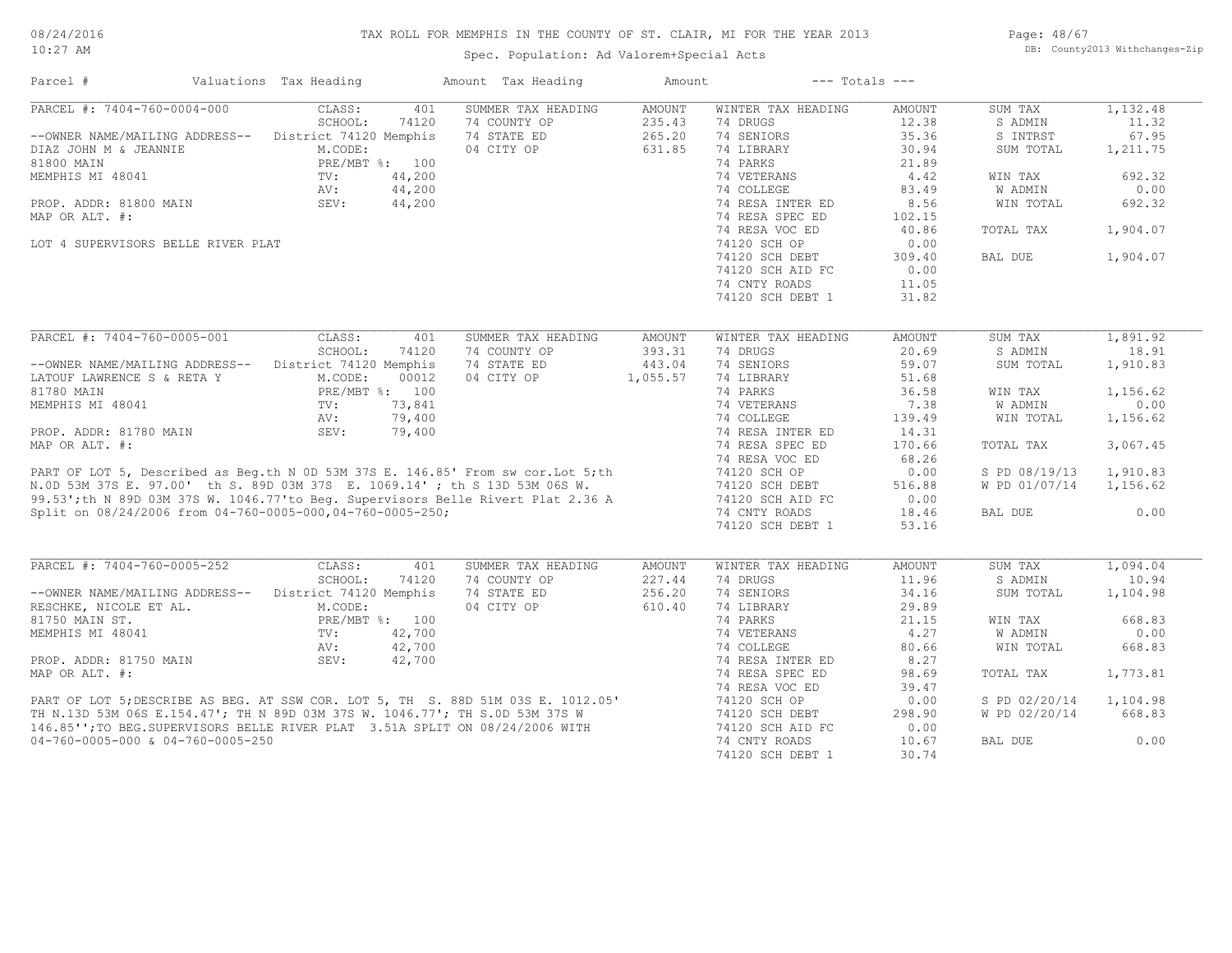Page: 49/67 DB: County2013 Withchanges-Zip

| Parcel #                                              | Valuations Tax Heading |          | Amount Tax Heading                                                                                                                                                                                                                   | Amount | $---$ Totals $---$ |        |               |          |
|-------------------------------------------------------|------------------------|----------|--------------------------------------------------------------------------------------------------------------------------------------------------------------------------------------------------------------------------------------|--------|--------------------|--------|---------------|----------|
| PARCEL #: 7404-760-0005-260                           | CLASS:                 | 402      | SUMMER TAX HEADING                                                                                                                                                                                                                   | AMOUNT | WINTER TAX HEADING | AMOUNT | SUM TAX       | 215.22   |
|                                                       | SCHOOL:                | 74120    | 74 COUNTY OP                                                                                                                                                                                                                         | 44.74  | 74 DRUGS           | 2.35   | S ADMIN       | 2.15     |
| --OWNER NAME/MAILING ADDRESS-- District 74120 Memphis |                        |          | 74 STATE ED                                                                                                                                                                                                                          | 50.40  | 74 SENIORS         | 6.72   | S INTRST      | 12.91    |
| WAGNER DANIEL                                         | M.CODE:                |          | 04 CITY OP                                                                                                                                                                                                                           | 120.08 | 74 LIBRARY         | 5.88   | SUM TOTAL     | 230.28   |
|                                                       | PRE/MBT %: 0           |          |                                                                                                                                                                                                                                      |        | 74 PARKS           | 4.16   |               |          |
| PROP. ADDR:                                           | TV:                    | 8,400    |                                                                                                                                                                                                                                      |        | 74 VETERANS        | 0.84   | WIN TAX       | 282.74   |
| MAP OR ALT. #:                                        | AV:                    | 8,400    |                                                                                                                                                                                                                                      |        | 74 COLLEGE         | 15.86  | W ADMIN       | 0.00     |
|                                                       | SEV:                   | 8,400    |                                                                                                                                                                                                                                      |        | 74 RESA INTER ED   | 1.62   | WIN TOTAL     | 282.74   |
|                                                       |                        |          |                                                                                                                                                                                                                                      |        | 74 RESA SPEC ED    | 19.41  |               |          |
|                                                       |                        |          |                                                                                                                                                                                                                                      |        | 74 RESA VOC ED     | 7.76   | TOTAL TAX     | 513.02   |
|                                                       |                        |          |                                                                                                                                                                                                                                      |        |                    | 151.20 |               |          |
|                                                       |                        |          |                                                                                                                                                                                                                                      |        |                    | 58.80  | BAL DUE       | 513.02   |
|                                                       |                        |          | BEG S 88D 51M 3S E 396' FROM SW COR LOT 5, TH S 88D 51M 3S E 616.05', TH N 13D 53M 74120 SCH OP<br>6S E 220.14', TH N 89D 3M 37S W 561.48', TH S 0D 56M 23S W 64', TH N 89D 3M 37S W 74120 SCH OP<br>104', TH S 0D 53M 37S W 148.30' |        |                    | 0.00   |               |          |
|                                                       |                        |          |                                                                                                                                                                                                                                      |        |                    | 2.10   |               |          |
|                                                       |                        |          |                                                                                                                                                                                                                                      |        |                    | 6.04   |               |          |
| RIVER PLAT SPLIT PER SHERIFF DEED 3816-908;3815-877   |                        |          |                                                                                                                                                                                                                                      |        |                    |        |               |          |
|                                                       |                        |          |                                                                                                                                                                                                                                      |        |                    |        |               |          |
| PARCEL #: 7404-760-0006-000                           | CLASS:                 | 401      | SUMMER TAX HEADING                                                                                                                                                                                                                   | AMOUNT | WINTER TAX HEADING | AMOUNT | SUM TAX       | 1,075.23 |
|                                                       | SCHOOL:                | 74120    | 74 COUNTY OP                                                                                                                                                                                                                         | 223.53 | 74 DRUGS           | 11.76  | S ADMIN       | 10.75    |
| --OWNER NAME/MAILING ADDRESS--                        | District 74120 Memphis |          | 74 STATE ED                                                                                                                                                                                                                          | 251.79 | 74 SENIORS         | 33.57  | SUM TOTAL     | 1,085.98 |
| FOSS JERRY                                            | M.CODE:                |          | 04 CITY OP                                                                                                                                                                                                                           | 599.91 | 74 LIBRARY         | 29.37  |               |          |
| 81700 MAIN                                            | PRE/MBT %: 100         |          |                                                                                                                                                                                                                                      |        | 74 PARKS           | 20.78  | WIN TAX       | 657.31   |
| MEMPHIS MI 48041                                      | $\texttt{TV}$ :        | 41,966   |                                                                                                                                                                                                                                      |        | 74 VETERANS        | 4.19   | W ADMIN       | 0.00     |
|                                                       | AV:                    | 43,800   |                                                                                                                                                                                                                                      |        | 74 COLLEGE         | 79.27  | WIN TOTAL     | 657.31   |
| PROP. ADDR: 81700 MAIN                                | SEV:                   | 43,800   |                                                                                                                                                                                                                                      |        | 74 RESA INTER ED   | 8.13   |               |          |
| MAP OR ALT. #:                                        |                        |          |                                                                                                                                                                                                                                      |        | 74 RESA SPEC ED    | 96.99  | TOTAL TAX     | 1,743.29 |
|                                                       |                        |          |                                                                                                                                                                                                                                      |        | 74 RESA VOC ED     |        |               |          |
|                                                       |                        |          |                                                                                                                                                                                                                                      |        |                    | 38.79  |               |          |
| LOT 6 SUPERVISORS BELLE RIVER PLAT                    |                        |          |                                                                                                                                                                                                                                      |        | 74120 SCH OP       | 0.00   | S PD 08/28/13 | 1,085.98 |
|                                                       |                        |          |                                                                                                                                                                                                                                      |        | 74120 SCH DEBT     | 293.76 | W PD 02/14/14 | 657.31   |
|                                                       |                        |          |                                                                                                                                                                                                                                      |        | 74120 SCH AID FC   | 0.00   |               |          |
|                                                       |                        |          |                                                                                                                                                                                                                                      |        | 74 CNTY ROADS      | 10.49  | BAL DUE       | 0.00     |
|                                                       |                        |          |                                                                                                                                                                                                                                      |        | 74120 SCH DEBT 1   | 30.21  |               |          |
| PARCEL #: 7404-760-0007-000                           | CLASS:                 | 703      | SUMMER TAX HEADING                                                                                                                                                                                                                   | AMOUNT | WINTER TAX HEADING | AMOUNT | SUM TAX       | 0.00     |
|                                                       | SCHOOL:                | 74120    | 74 COUNTY OP                                                                                                                                                                                                                         | 0.00   | 74 DRUGS           | 0.00   | S ADMIN       | 0.00     |
| --OWNER NAME/MAILING ADDRESS-- District 74120 Memphis |                        |          | 74 STATE ED                                                                                                                                                                                                                          | 0.00   | 74 SENIORS         | 0.00   | SUM TOTAL     | 0.00     |
| CITY OF MEMPHIS                                       | M.CODE:                |          | 04 CITY OP                                                                                                                                                                                                                           | 0.00   | 74 LIBRARY         | 0.00   |               |          |
| 35095 POTTER                                          | $PRE/MBT$ %:           | $\circ$  |                                                                                                                                                                                                                                      |        | 74 PARKS           | 0.00   | WIN TAX       | 0.00     |
| MEMPHIS MI 48041                                      | TV:                    | $\Omega$ |                                                                                                                                                                                                                                      |        | 74 VETERANS        | 0.00   | W ADMIN       | 0.00     |
|                                                       | AV:                    | $\circ$  |                                                                                                                                                                                                                                      |        | 74 COLLEGE         | 0.00   | WIN TOTAL     | 0.00     |
| PROP. ADDR: MAIN/CITY PARK VACANT                     | SEV:                   | $\Omega$ |                                                                                                                                                                                                                                      |        | 74 RESA INTER ED   | 0.00   |               |          |
| MAP OR ALT. #:                                        |                        |          |                                                                                                                                                                                                                                      |        | 74 RESA SPEC ED    | 0.00   | TOTAL TAX     | 0.00     |
|                                                       |                        |          |                                                                                                                                                                                                                                      |        |                    |        |               |          |
|                                                       |                        |          |                                                                                                                                                                                                                                      |        | 74 RESA VOC ED     | 0.00   |               |          |
|                                                       |                        |          | LOTS 7 & 8 ALSO OLD C & O R/W 66 FT WIDE; ADJ ABV LOTS ON S & EXTD E TO CITY LIMITS                                                                                                                                                  |        | 74120 SCH OP       | 0.00   | BAL DUE       | 0.00     |
|                                                       |                        |          | & THAT PART OF SE 1/4 LYING N & E OF ABV DESC. SEC 35 T6N R14E SUPERVISORS BELLE                                                                                                                                                     |        | 74120 SCH DEBT     | 0.00   |               |          |
| RIVER PLAT                                            |                        |          |                                                                                                                                                                                                                                      |        | 74120 SCH AID FC   | 0.00   |               |          |
|                                                       |                        |          |                                                                                                                                                                                                                                      |        | 74 CNTY ROADS      | 0.00   |               |          |
|                                                       |                        |          |                                                                                                                                                                                                                                      |        | 74120 SCH DEBT 1   | 0.00   |               |          |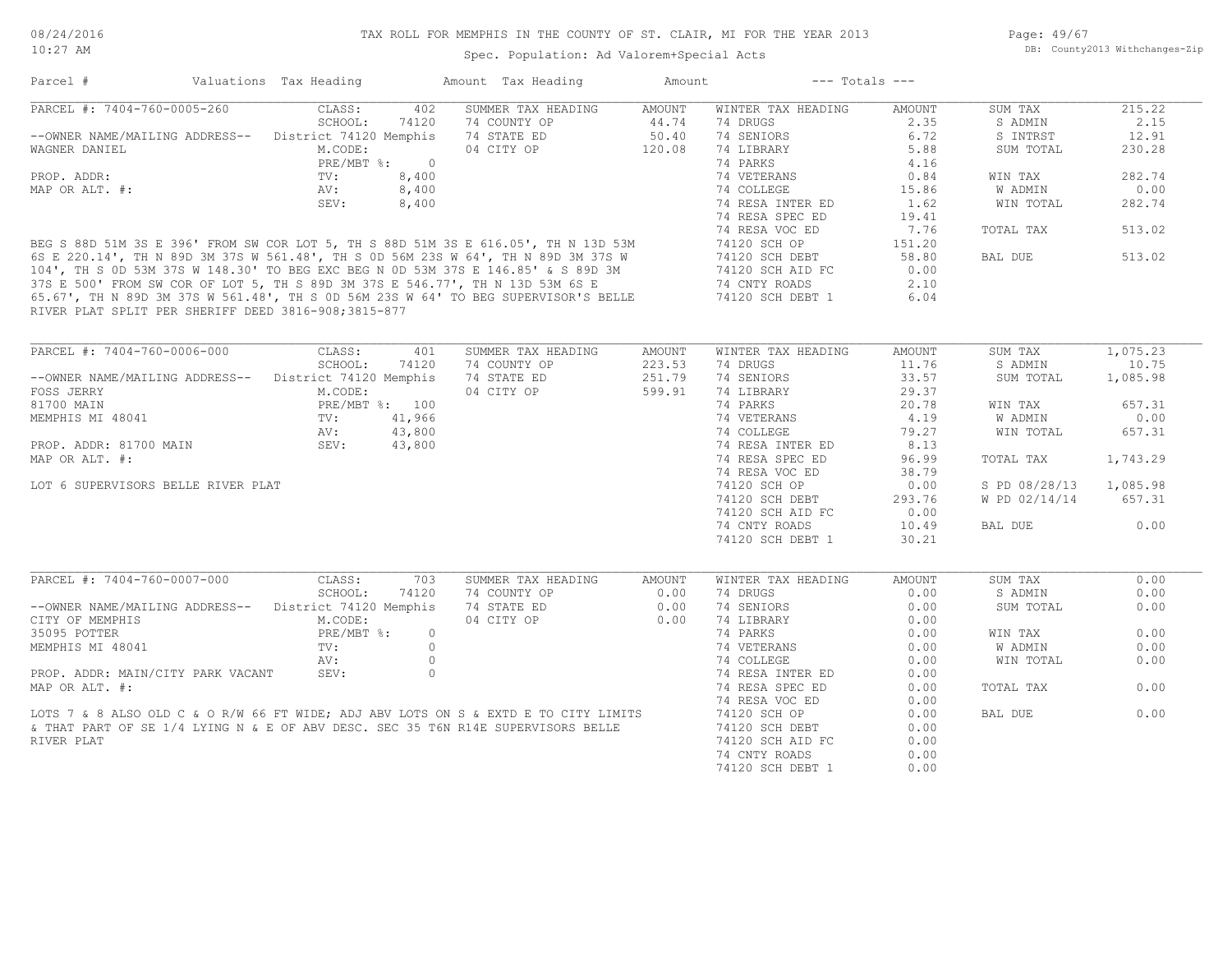#### TAX ROLL FOR MEMPHIS IN THE COUNTY OF ST. CLAIR, MI FOR THE YEAR 2013

10:27 AM

### Spec. Population: Ad Valorem+Special Acts

Page: 50/67 DB: County2013 Withchanges-Zip

| PARCEL #: 7404-760-0008-000<br>CLASS:<br>202<br>SUMMER TAX HEADING<br>AMOUNT<br>WINTER TAX HEADING<br>SUM TAX<br>AMOUNT<br>SCHOOL:<br>74120<br>74 COUNTY OP<br>340.36<br>74 DRUGS<br>17.91<br>S ADMIN<br>--OWNER NAME/MAILING ADDRESS-- District 74120 Memphis<br>74 STATE ED<br>383.40<br>74 SENIORS<br>51.12<br>S INTRST<br>44.73<br>04 CITY OP<br>913.46<br>74 LIBRARY<br>CONG UNITED CHURCH OF CHRIST<br>40W451 FOX MILL BLVD<br>SAINT CHARLES IL 60175 PRE/MBT *: 0<br>SAINT CHARLES IL 60175 PRE/MBT *: 0<br>NV: 63,900<br>PROP. ADDR: VACANT MAIN SEV: 63,900<br>SUM TOTAL<br>74 PARKS<br>31.65<br>6.39<br>74 VETERANS<br>WIN TAX<br>74 COLLEGE<br>120.71<br>W ADMIN<br>12.38<br>74 RESA INTER ED<br>WIN TOTAL<br>74 RESA SPEC ED<br>147.69<br>MAP OR ALT. #:<br>74 RESA VOC ED<br>59.07<br>TOTAL TAX<br>3,902.94<br>LOT 9 EXC S 300 FT OF E 135 FT & EXC S 239.14 FT OF N 299.14 FT OF E 165 FT.<br>74120 SCH OP<br>1,150.20<br>SUPERVISORS BELLE RIVER PLAT<br>74120 SCH DEBT<br>447.30<br>W PD 02/12/14 2,151.12<br>0.00<br>74120 SCH AID FC<br>74 CNTY ROADS<br>15.97<br>BAL DUE<br>1,751.82<br>74120 SCH DEBT 1<br>46.00<br>PARCEL #: 7404-760-0009-000<br>CLASS:<br>401<br>SUMMER TAX HEADING<br><b>AMOUNT</b><br>WINTER TAX HEADING<br>SUM TAX<br>AMOUNT<br>SCHOOL:<br>11.07<br>74120<br>74 COUNTY OP<br>210.39<br>74 DRUGS<br>S ADMIN<br>31.60<br>-- OWNER NAME/MAILING ADDRESS-- District 74120 Memphis<br>74 STATE ED<br>237.00<br>74 SENIORS<br>SUM TOTAL<br>1,022.17<br>04 CITY OP<br>564.66<br>74 LIBRARY<br>27.65<br>KING ROSEMARY<br>M.CODE:<br>PRE/MBT %: 100<br>TV: 39,500<br>AV: 39,500<br>19.56<br>618.70<br>81921 MAIN<br>74 PARKS<br>WIN TAX<br>MEMPHIS MI 48041<br>74 VETERANS 3.95<br>74 COLLEGE 74.61<br>74 RESA INTER ED 7.65<br>W ADMIN<br>0.00<br>MEMPHIS MI 48041<br>PROP. ADDR: 81921 MAIN<br>MAP OR ALT. #:<br>E 165 FT OF LOT 9 EXC N 179 FT & EXC S 300 FT SUPERVISORS BELLE RIVER PLAT<br>WIN TOTAL<br>618.70<br>91.29<br>1,640.87<br>74 RESA SPEC ED<br>TOTAL TAX<br>74 RESA VOC ED<br>36.51<br>0.00<br>S PD 07/17/13 1,022.17<br>74120 SCH OP<br>74120 SCH DEBT<br>276.50<br>W PD 01/24/14 618.70<br>74120 SCH AID FC<br>0.00<br>9.87<br>74 CNTY ROADS<br>BAL DUE<br>74120 SCH DEBT 1<br>28.44<br>PARCEL #: 7404-760-0010-000<br>CLASS:<br>401<br>SUMMER TAX HEADING<br>SUM TAX<br>1,124.79<br>AMOUNT<br>WINTER TAX HEADING<br>AMOUNT<br>SCHOOL: 74120<br>74 COUNTY OP<br>233.83<br>74 DRUGS<br>12.30<br>S ADMIN<br>11.24<br>--OWNER NAME/MAILING ADDRESS-- District 74120 Memphis<br>263.40<br>35.12<br>74 STATE ED<br>74 SENIORS<br>SUM TOTAL<br>1,136.03<br>M.CODE:<br>04 CITY OP<br>627.56<br>74 LIBRARY<br>30.73<br>LARKIN DEBORAH<br>PRE/MBT %: 100<br>TV: 43,900<br>74 PARKS<br>21.74<br>WIN TAX<br>BRE/MBT \$: 100<br>MEMPHIS MI 48041<br>PROP. ADDR: 81865 MAIN<br>PROP. ADDR: 81865 MAIN<br>MAP OR ALT. #:<br>N 80 FT OF S 230 FT OF E 135 FT OF LOT 9 SUPERVISORS BELLE RIVER PLAT<br>4.39<br>W ADMIN<br>74 VETERANS<br>74 COLLEGE<br>82.93<br>WIN TOTAL<br>8.50<br>74 RESA INTER ED<br>74 RESA SPEC ED<br>101.46<br>TOTAL TAX<br>74 RESA VOC ED<br>40.58<br>S PD 07/11/13 1,136.03 | Parcel # | Valuations Tax Heading | Amount Tax Heading | Amount |                  | $---$ Totals $---$ |          |
|------------------------------------------------------------------------------------------------------------------------------------------------------------------------------------------------------------------------------------------------------------------------------------------------------------------------------------------------------------------------------------------------------------------------------------------------------------------------------------------------------------------------------------------------------------------------------------------------------------------------------------------------------------------------------------------------------------------------------------------------------------------------------------------------------------------------------------------------------------------------------------------------------------------------------------------------------------------------------------------------------------------------------------------------------------------------------------------------------------------------------------------------------------------------------------------------------------------------------------------------------------------------------------------------------------------------------------------------------------------------------------------------------------------------------------------------------------------------------------------------------------------------------------------------------------------------------------------------------------------------------------------------------------------------------------------------------------------------------------------------------------------------------------------------------------------------------------------------------------------------------------------------------------------------------------------------------------------------------------------------------------------------------------------------------------------------------------------------------------------------------------------------------------------------------------------------------------------------------------------------------------------------------------------------------------------------------------------------------------------------------------------------------------------------------------------------------------------------------------------------------------------------------------------------------------------------------------------------------------------------------------------------------------------------------------------------------------------------------------------------------------------------------------------------------------------------------------------------------------------------------------------------------------------------------------------------------------------------------------------------------------------------------------------------------------------------------------------------------------------------------------------|----------|------------------------|--------------------|--------|------------------|--------------------|----------|
|                                                                                                                                                                                                                                                                                                                                                                                                                                                                                                                                                                                                                                                                                                                                                                                                                                                                                                                                                                                                                                                                                                                                                                                                                                                                                                                                                                                                                                                                                                                                                                                                                                                                                                                                                                                                                                                                                                                                                                                                                                                                                                                                                                                                                                                                                                                                                                                                                                                                                                                                                                                                                                                                                                                                                                                                                                                                                                                                                                                                                                                                                                                                          |          |                        |                    |        |                  |                    | 1,637.22 |
|                                                                                                                                                                                                                                                                                                                                                                                                                                                                                                                                                                                                                                                                                                                                                                                                                                                                                                                                                                                                                                                                                                                                                                                                                                                                                                                                                                                                                                                                                                                                                                                                                                                                                                                                                                                                                                                                                                                                                                                                                                                                                                                                                                                                                                                                                                                                                                                                                                                                                                                                                                                                                                                                                                                                                                                                                                                                                                                                                                                                                                                                                                                                          |          |                        |                    |        |                  |                    | 16.37    |
|                                                                                                                                                                                                                                                                                                                                                                                                                                                                                                                                                                                                                                                                                                                                                                                                                                                                                                                                                                                                                                                                                                                                                                                                                                                                                                                                                                                                                                                                                                                                                                                                                                                                                                                                                                                                                                                                                                                                                                                                                                                                                                                                                                                                                                                                                                                                                                                                                                                                                                                                                                                                                                                                                                                                                                                                                                                                                                                                                                                                                                                                                                                                          |          |                        |                    |        |                  |                    | 98.23    |
|                                                                                                                                                                                                                                                                                                                                                                                                                                                                                                                                                                                                                                                                                                                                                                                                                                                                                                                                                                                                                                                                                                                                                                                                                                                                                                                                                                                                                                                                                                                                                                                                                                                                                                                                                                                                                                                                                                                                                                                                                                                                                                                                                                                                                                                                                                                                                                                                                                                                                                                                                                                                                                                                                                                                                                                                                                                                                                                                                                                                                                                                                                                                          |          |                        |                    |        |                  |                    | 1,751.82 |
|                                                                                                                                                                                                                                                                                                                                                                                                                                                                                                                                                                                                                                                                                                                                                                                                                                                                                                                                                                                                                                                                                                                                                                                                                                                                                                                                                                                                                                                                                                                                                                                                                                                                                                                                                                                                                                                                                                                                                                                                                                                                                                                                                                                                                                                                                                                                                                                                                                                                                                                                                                                                                                                                                                                                                                                                                                                                                                                                                                                                                                                                                                                                          |          |                        |                    |        |                  |                    |          |
|                                                                                                                                                                                                                                                                                                                                                                                                                                                                                                                                                                                                                                                                                                                                                                                                                                                                                                                                                                                                                                                                                                                                                                                                                                                                                                                                                                                                                                                                                                                                                                                                                                                                                                                                                                                                                                                                                                                                                                                                                                                                                                                                                                                                                                                                                                                                                                                                                                                                                                                                                                                                                                                                                                                                                                                                                                                                                                                                                                                                                                                                                                                                          |          |                        |                    |        |                  |                    | 2,151.12 |
|                                                                                                                                                                                                                                                                                                                                                                                                                                                                                                                                                                                                                                                                                                                                                                                                                                                                                                                                                                                                                                                                                                                                                                                                                                                                                                                                                                                                                                                                                                                                                                                                                                                                                                                                                                                                                                                                                                                                                                                                                                                                                                                                                                                                                                                                                                                                                                                                                                                                                                                                                                                                                                                                                                                                                                                                                                                                                                                                                                                                                                                                                                                                          |          |                        |                    |        |                  |                    | 0.00     |
|                                                                                                                                                                                                                                                                                                                                                                                                                                                                                                                                                                                                                                                                                                                                                                                                                                                                                                                                                                                                                                                                                                                                                                                                                                                                                                                                                                                                                                                                                                                                                                                                                                                                                                                                                                                                                                                                                                                                                                                                                                                                                                                                                                                                                                                                                                                                                                                                                                                                                                                                                                                                                                                                                                                                                                                                                                                                                                                                                                                                                                                                                                                                          |          |                        |                    |        |                  |                    | 2,151.12 |
|                                                                                                                                                                                                                                                                                                                                                                                                                                                                                                                                                                                                                                                                                                                                                                                                                                                                                                                                                                                                                                                                                                                                                                                                                                                                                                                                                                                                                                                                                                                                                                                                                                                                                                                                                                                                                                                                                                                                                                                                                                                                                                                                                                                                                                                                                                                                                                                                                                                                                                                                                                                                                                                                                                                                                                                                                                                                                                                                                                                                                                                                                                                                          |          |                        |                    |        |                  |                    |          |
|                                                                                                                                                                                                                                                                                                                                                                                                                                                                                                                                                                                                                                                                                                                                                                                                                                                                                                                                                                                                                                                                                                                                                                                                                                                                                                                                                                                                                                                                                                                                                                                                                                                                                                                                                                                                                                                                                                                                                                                                                                                                                                                                                                                                                                                                                                                                                                                                                                                                                                                                                                                                                                                                                                                                                                                                                                                                                                                                                                                                                                                                                                                                          |          |                        |                    |        |                  |                    |          |
|                                                                                                                                                                                                                                                                                                                                                                                                                                                                                                                                                                                                                                                                                                                                                                                                                                                                                                                                                                                                                                                                                                                                                                                                                                                                                                                                                                                                                                                                                                                                                                                                                                                                                                                                                                                                                                                                                                                                                                                                                                                                                                                                                                                                                                                                                                                                                                                                                                                                                                                                                                                                                                                                                                                                                                                                                                                                                                                                                                                                                                                                                                                                          |          |                        |                    |        |                  |                    |          |
|                                                                                                                                                                                                                                                                                                                                                                                                                                                                                                                                                                                                                                                                                                                                                                                                                                                                                                                                                                                                                                                                                                                                                                                                                                                                                                                                                                                                                                                                                                                                                                                                                                                                                                                                                                                                                                                                                                                                                                                                                                                                                                                                                                                                                                                                                                                                                                                                                                                                                                                                                                                                                                                                                                                                                                                                                                                                                                                                                                                                                                                                                                                                          |          |                        |                    |        |                  |                    |          |
|                                                                                                                                                                                                                                                                                                                                                                                                                                                                                                                                                                                                                                                                                                                                                                                                                                                                                                                                                                                                                                                                                                                                                                                                                                                                                                                                                                                                                                                                                                                                                                                                                                                                                                                                                                                                                                                                                                                                                                                                                                                                                                                                                                                                                                                                                                                                                                                                                                                                                                                                                                                                                                                                                                                                                                                                                                                                                                                                                                                                                                                                                                                                          |          |                        |                    |        |                  |                    |          |
|                                                                                                                                                                                                                                                                                                                                                                                                                                                                                                                                                                                                                                                                                                                                                                                                                                                                                                                                                                                                                                                                                                                                                                                                                                                                                                                                                                                                                                                                                                                                                                                                                                                                                                                                                                                                                                                                                                                                                                                                                                                                                                                                                                                                                                                                                                                                                                                                                                                                                                                                                                                                                                                                                                                                                                                                                                                                                                                                                                                                                                                                                                                                          |          |                        |                    |        |                  |                    |          |
|                                                                                                                                                                                                                                                                                                                                                                                                                                                                                                                                                                                                                                                                                                                                                                                                                                                                                                                                                                                                                                                                                                                                                                                                                                                                                                                                                                                                                                                                                                                                                                                                                                                                                                                                                                                                                                                                                                                                                                                                                                                                                                                                                                                                                                                                                                                                                                                                                                                                                                                                                                                                                                                                                                                                                                                                                                                                                                                                                                                                                                                                                                                                          |          |                        |                    |        |                  |                    |          |
|                                                                                                                                                                                                                                                                                                                                                                                                                                                                                                                                                                                                                                                                                                                                                                                                                                                                                                                                                                                                                                                                                                                                                                                                                                                                                                                                                                                                                                                                                                                                                                                                                                                                                                                                                                                                                                                                                                                                                                                                                                                                                                                                                                                                                                                                                                                                                                                                                                                                                                                                                                                                                                                                                                                                                                                                                                                                                                                                                                                                                                                                                                                                          |          |                        |                    |        |                  |                    |          |
|                                                                                                                                                                                                                                                                                                                                                                                                                                                                                                                                                                                                                                                                                                                                                                                                                                                                                                                                                                                                                                                                                                                                                                                                                                                                                                                                                                                                                                                                                                                                                                                                                                                                                                                                                                                                                                                                                                                                                                                                                                                                                                                                                                                                                                                                                                                                                                                                                                                                                                                                                                                                                                                                                                                                                                                                                                                                                                                                                                                                                                                                                                                                          |          |                        |                    |        |                  |                    | 1,012.05 |
|                                                                                                                                                                                                                                                                                                                                                                                                                                                                                                                                                                                                                                                                                                                                                                                                                                                                                                                                                                                                                                                                                                                                                                                                                                                                                                                                                                                                                                                                                                                                                                                                                                                                                                                                                                                                                                                                                                                                                                                                                                                                                                                                                                                                                                                                                                                                                                                                                                                                                                                                                                                                                                                                                                                                                                                                                                                                                                                                                                                                                                                                                                                                          |          |                        |                    |        |                  |                    | 10.12    |
|                                                                                                                                                                                                                                                                                                                                                                                                                                                                                                                                                                                                                                                                                                                                                                                                                                                                                                                                                                                                                                                                                                                                                                                                                                                                                                                                                                                                                                                                                                                                                                                                                                                                                                                                                                                                                                                                                                                                                                                                                                                                                                                                                                                                                                                                                                                                                                                                                                                                                                                                                                                                                                                                                                                                                                                                                                                                                                                                                                                                                                                                                                                                          |          |                        |                    |        |                  |                    |          |
|                                                                                                                                                                                                                                                                                                                                                                                                                                                                                                                                                                                                                                                                                                                                                                                                                                                                                                                                                                                                                                                                                                                                                                                                                                                                                                                                                                                                                                                                                                                                                                                                                                                                                                                                                                                                                                                                                                                                                                                                                                                                                                                                                                                                                                                                                                                                                                                                                                                                                                                                                                                                                                                                                                                                                                                                                                                                                                                                                                                                                                                                                                                                          |          |                        |                    |        |                  |                    |          |
|                                                                                                                                                                                                                                                                                                                                                                                                                                                                                                                                                                                                                                                                                                                                                                                                                                                                                                                                                                                                                                                                                                                                                                                                                                                                                                                                                                                                                                                                                                                                                                                                                                                                                                                                                                                                                                                                                                                                                                                                                                                                                                                                                                                                                                                                                                                                                                                                                                                                                                                                                                                                                                                                                                                                                                                                                                                                                                                                                                                                                                                                                                                                          |          |                        |                    |        |                  |                    |          |
|                                                                                                                                                                                                                                                                                                                                                                                                                                                                                                                                                                                                                                                                                                                                                                                                                                                                                                                                                                                                                                                                                                                                                                                                                                                                                                                                                                                                                                                                                                                                                                                                                                                                                                                                                                                                                                                                                                                                                                                                                                                                                                                                                                                                                                                                                                                                                                                                                                                                                                                                                                                                                                                                                                                                                                                                                                                                                                                                                                                                                                                                                                                                          |          |                        |                    |        |                  |                    |          |
|                                                                                                                                                                                                                                                                                                                                                                                                                                                                                                                                                                                                                                                                                                                                                                                                                                                                                                                                                                                                                                                                                                                                                                                                                                                                                                                                                                                                                                                                                                                                                                                                                                                                                                                                                                                                                                                                                                                                                                                                                                                                                                                                                                                                                                                                                                                                                                                                                                                                                                                                                                                                                                                                                                                                                                                                                                                                                                                                                                                                                                                                                                                                          |          |                        |                    |        |                  |                    |          |
|                                                                                                                                                                                                                                                                                                                                                                                                                                                                                                                                                                                                                                                                                                                                                                                                                                                                                                                                                                                                                                                                                                                                                                                                                                                                                                                                                                                                                                                                                                                                                                                                                                                                                                                                                                                                                                                                                                                                                                                                                                                                                                                                                                                                                                                                                                                                                                                                                                                                                                                                                                                                                                                                                                                                                                                                                                                                                                                                                                                                                                                                                                                                          |          |                        |                    |        |                  |                    |          |
|                                                                                                                                                                                                                                                                                                                                                                                                                                                                                                                                                                                                                                                                                                                                                                                                                                                                                                                                                                                                                                                                                                                                                                                                                                                                                                                                                                                                                                                                                                                                                                                                                                                                                                                                                                                                                                                                                                                                                                                                                                                                                                                                                                                                                                                                                                                                                                                                                                                                                                                                                                                                                                                                                                                                                                                                                                                                                                                                                                                                                                                                                                                                          |          |                        |                    |        |                  |                    |          |
|                                                                                                                                                                                                                                                                                                                                                                                                                                                                                                                                                                                                                                                                                                                                                                                                                                                                                                                                                                                                                                                                                                                                                                                                                                                                                                                                                                                                                                                                                                                                                                                                                                                                                                                                                                                                                                                                                                                                                                                                                                                                                                                                                                                                                                                                                                                                                                                                                                                                                                                                                                                                                                                                                                                                                                                                                                                                                                                                                                                                                                                                                                                                          |          |                        |                    |        |                  |                    |          |
|                                                                                                                                                                                                                                                                                                                                                                                                                                                                                                                                                                                                                                                                                                                                                                                                                                                                                                                                                                                                                                                                                                                                                                                                                                                                                                                                                                                                                                                                                                                                                                                                                                                                                                                                                                                                                                                                                                                                                                                                                                                                                                                                                                                                                                                                                                                                                                                                                                                                                                                                                                                                                                                                                                                                                                                                                                                                                                                                                                                                                                                                                                                                          |          |                        |                    |        |                  |                    |          |
|                                                                                                                                                                                                                                                                                                                                                                                                                                                                                                                                                                                                                                                                                                                                                                                                                                                                                                                                                                                                                                                                                                                                                                                                                                                                                                                                                                                                                                                                                                                                                                                                                                                                                                                                                                                                                                                                                                                                                                                                                                                                                                                                                                                                                                                                                                                                                                                                                                                                                                                                                                                                                                                                                                                                                                                                                                                                                                                                                                                                                                                                                                                                          |          |                        |                    |        |                  |                    |          |
|                                                                                                                                                                                                                                                                                                                                                                                                                                                                                                                                                                                                                                                                                                                                                                                                                                                                                                                                                                                                                                                                                                                                                                                                                                                                                                                                                                                                                                                                                                                                                                                                                                                                                                                                                                                                                                                                                                                                                                                                                                                                                                                                                                                                                                                                                                                                                                                                                                                                                                                                                                                                                                                                                                                                                                                                                                                                                                                                                                                                                                                                                                                                          |          |                        |                    |        |                  |                    |          |
|                                                                                                                                                                                                                                                                                                                                                                                                                                                                                                                                                                                                                                                                                                                                                                                                                                                                                                                                                                                                                                                                                                                                                                                                                                                                                                                                                                                                                                                                                                                                                                                                                                                                                                                                                                                                                                                                                                                                                                                                                                                                                                                                                                                                                                                                                                                                                                                                                                                                                                                                                                                                                                                                                                                                                                                                                                                                                                                                                                                                                                                                                                                                          |          |                        |                    |        |                  |                    |          |
|                                                                                                                                                                                                                                                                                                                                                                                                                                                                                                                                                                                                                                                                                                                                                                                                                                                                                                                                                                                                                                                                                                                                                                                                                                                                                                                                                                                                                                                                                                                                                                                                                                                                                                                                                                                                                                                                                                                                                                                                                                                                                                                                                                                                                                                                                                                                                                                                                                                                                                                                                                                                                                                                                                                                                                                                                                                                                                                                                                                                                                                                                                                                          |          |                        |                    |        |                  |                    | 0.00     |
|                                                                                                                                                                                                                                                                                                                                                                                                                                                                                                                                                                                                                                                                                                                                                                                                                                                                                                                                                                                                                                                                                                                                                                                                                                                                                                                                                                                                                                                                                                                                                                                                                                                                                                                                                                                                                                                                                                                                                                                                                                                                                                                                                                                                                                                                                                                                                                                                                                                                                                                                                                                                                                                                                                                                                                                                                                                                                                                                                                                                                                                                                                                                          |          |                        |                    |        |                  |                    |          |
|                                                                                                                                                                                                                                                                                                                                                                                                                                                                                                                                                                                                                                                                                                                                                                                                                                                                                                                                                                                                                                                                                                                                                                                                                                                                                                                                                                                                                                                                                                                                                                                                                                                                                                                                                                                                                                                                                                                                                                                                                                                                                                                                                                                                                                                                                                                                                                                                                                                                                                                                                                                                                                                                                                                                                                                                                                                                                                                                                                                                                                                                                                                                          |          |                        |                    |        |                  |                    |          |
|                                                                                                                                                                                                                                                                                                                                                                                                                                                                                                                                                                                                                                                                                                                                                                                                                                                                                                                                                                                                                                                                                                                                                                                                                                                                                                                                                                                                                                                                                                                                                                                                                                                                                                                                                                                                                                                                                                                                                                                                                                                                                                                                                                                                                                                                                                                                                                                                                                                                                                                                                                                                                                                                                                                                                                                                                                                                                                                                                                                                                                                                                                                                          |          |                        |                    |        |                  |                    |          |
|                                                                                                                                                                                                                                                                                                                                                                                                                                                                                                                                                                                                                                                                                                                                                                                                                                                                                                                                                                                                                                                                                                                                                                                                                                                                                                                                                                                                                                                                                                                                                                                                                                                                                                                                                                                                                                                                                                                                                                                                                                                                                                                                                                                                                                                                                                                                                                                                                                                                                                                                                                                                                                                                                                                                                                                                                                                                                                                                                                                                                                                                                                                                          |          |                        |                    |        |                  |                    |          |
|                                                                                                                                                                                                                                                                                                                                                                                                                                                                                                                                                                                                                                                                                                                                                                                                                                                                                                                                                                                                                                                                                                                                                                                                                                                                                                                                                                                                                                                                                                                                                                                                                                                                                                                                                                                                                                                                                                                                                                                                                                                                                                                                                                                                                                                                                                                                                                                                                                                                                                                                                                                                                                                                                                                                                                                                                                                                                                                                                                                                                                                                                                                                          |          |                        |                    |        |                  |                    |          |
|                                                                                                                                                                                                                                                                                                                                                                                                                                                                                                                                                                                                                                                                                                                                                                                                                                                                                                                                                                                                                                                                                                                                                                                                                                                                                                                                                                                                                                                                                                                                                                                                                                                                                                                                                                                                                                                                                                                                                                                                                                                                                                                                                                                                                                                                                                                                                                                                                                                                                                                                                                                                                                                                                                                                                                                                                                                                                                                                                                                                                                                                                                                                          |          |                        |                    |        |                  |                    |          |
|                                                                                                                                                                                                                                                                                                                                                                                                                                                                                                                                                                                                                                                                                                                                                                                                                                                                                                                                                                                                                                                                                                                                                                                                                                                                                                                                                                                                                                                                                                                                                                                                                                                                                                                                                                                                                                                                                                                                                                                                                                                                                                                                                                                                                                                                                                                                                                                                                                                                                                                                                                                                                                                                                                                                                                                                                                                                                                                                                                                                                                                                                                                                          |          |                        |                    |        |                  |                    | 687.62   |
|                                                                                                                                                                                                                                                                                                                                                                                                                                                                                                                                                                                                                                                                                                                                                                                                                                                                                                                                                                                                                                                                                                                                                                                                                                                                                                                                                                                                                                                                                                                                                                                                                                                                                                                                                                                                                                                                                                                                                                                                                                                                                                                                                                                                                                                                                                                                                                                                                                                                                                                                                                                                                                                                                                                                                                                                                                                                                                                                                                                                                                                                                                                                          |          |                        |                    |        |                  |                    | 0.00     |
|                                                                                                                                                                                                                                                                                                                                                                                                                                                                                                                                                                                                                                                                                                                                                                                                                                                                                                                                                                                                                                                                                                                                                                                                                                                                                                                                                                                                                                                                                                                                                                                                                                                                                                                                                                                                                                                                                                                                                                                                                                                                                                                                                                                                                                                                                                                                                                                                                                                                                                                                                                                                                                                                                                                                                                                                                                                                                                                                                                                                                                                                                                                                          |          |                        |                    |        |                  |                    | 687.62   |
|                                                                                                                                                                                                                                                                                                                                                                                                                                                                                                                                                                                                                                                                                                                                                                                                                                                                                                                                                                                                                                                                                                                                                                                                                                                                                                                                                                                                                                                                                                                                                                                                                                                                                                                                                                                                                                                                                                                                                                                                                                                                                                                                                                                                                                                                                                                                                                                                                                                                                                                                                                                                                                                                                                                                                                                                                                                                                                                                                                                                                                                                                                                                          |          |                        |                    |        |                  |                    |          |
|                                                                                                                                                                                                                                                                                                                                                                                                                                                                                                                                                                                                                                                                                                                                                                                                                                                                                                                                                                                                                                                                                                                                                                                                                                                                                                                                                                                                                                                                                                                                                                                                                                                                                                                                                                                                                                                                                                                                                                                                                                                                                                                                                                                                                                                                                                                                                                                                                                                                                                                                                                                                                                                                                                                                                                                                                                                                                                                                                                                                                                                                                                                                          |          |                        |                    |        |                  |                    | 1,823.65 |
|                                                                                                                                                                                                                                                                                                                                                                                                                                                                                                                                                                                                                                                                                                                                                                                                                                                                                                                                                                                                                                                                                                                                                                                                                                                                                                                                                                                                                                                                                                                                                                                                                                                                                                                                                                                                                                                                                                                                                                                                                                                                                                                                                                                                                                                                                                                                                                                                                                                                                                                                                                                                                                                                                                                                                                                                                                                                                                                                                                                                                                                                                                                                          |          |                        |                    |        |                  |                    |          |
|                                                                                                                                                                                                                                                                                                                                                                                                                                                                                                                                                                                                                                                                                                                                                                                                                                                                                                                                                                                                                                                                                                                                                                                                                                                                                                                                                                                                                                                                                                                                                                                                                                                                                                                                                                                                                                                                                                                                                                                                                                                                                                                                                                                                                                                                                                                                                                                                                                                                                                                                                                                                                                                                                                                                                                                                                                                                                                                                                                                                                                                                                                                                          |          |                        |                    |        | 74120 SCH OP     | 0.00               |          |
| 307.30<br>W PD 01/21/14 687.62<br>74120 SCH DEBT                                                                                                                                                                                                                                                                                                                                                                                                                                                                                                                                                                                                                                                                                                                                                                                                                                                                                                                                                                                                                                                                                                                                                                                                                                                                                                                                                                                                                                                                                                                                                                                                                                                                                                                                                                                                                                                                                                                                                                                                                                                                                                                                                                                                                                                                                                                                                                                                                                                                                                                                                                                                                                                                                                                                                                                                                                                                                                                                                                                                                                                                                         |          |                        |                    |        |                  |                    |          |
| 74120 SCH AID FC<br>0.00                                                                                                                                                                                                                                                                                                                                                                                                                                                                                                                                                                                                                                                                                                                                                                                                                                                                                                                                                                                                                                                                                                                                                                                                                                                                                                                                                                                                                                                                                                                                                                                                                                                                                                                                                                                                                                                                                                                                                                                                                                                                                                                                                                                                                                                                                                                                                                                                                                                                                                                                                                                                                                                                                                                                                                                                                                                                                                                                                                                                                                                                                                                 |          |                        |                    |        |                  |                    |          |
| 74 CNTY ROADS<br>10.97<br>BAL DUE                                                                                                                                                                                                                                                                                                                                                                                                                                                                                                                                                                                                                                                                                                                                                                                                                                                                                                                                                                                                                                                                                                                                                                                                                                                                                                                                                                                                                                                                                                                                                                                                                                                                                                                                                                                                                                                                                                                                                                                                                                                                                                                                                                                                                                                                                                                                                                                                                                                                                                                                                                                                                                                                                                                                                                                                                                                                                                                                                                                                                                                                                                        |          |                        |                    |        |                  |                    | 0.00     |
|                                                                                                                                                                                                                                                                                                                                                                                                                                                                                                                                                                                                                                                                                                                                                                                                                                                                                                                                                                                                                                                                                                                                                                                                                                                                                                                                                                                                                                                                                                                                                                                                                                                                                                                                                                                                                                                                                                                                                                                                                                                                                                                                                                                                                                                                                                                                                                                                                                                                                                                                                                                                                                                                                                                                                                                                                                                                                                                                                                                                                                                                                                                                          |          |                        |                    |        | 74120 SCH DEBT 1 | 31.60              |          |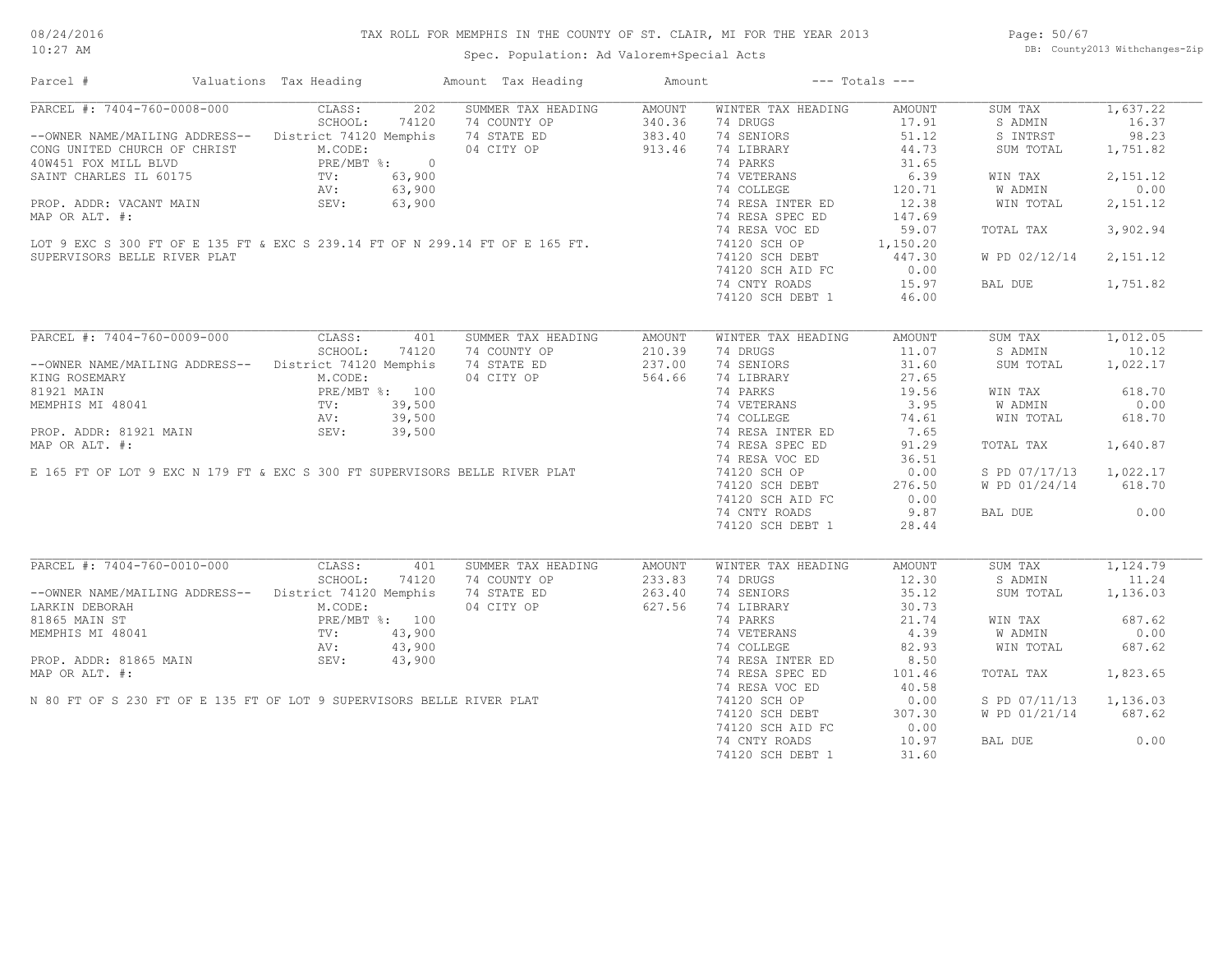#### TAX ROLL FOR MEMPHIS IN THE COUNTY OF ST. CLAIR, MI FOR THE YEAR 2013

10:27 AM

#### Spec. Population: Ad Valorem+Special Acts

Page: 51/67 DB: County2013 Withchanges-Zip

| Parcel #                                                                                                                                             | Valuations Tax Heading |       | Amount Tax Heading                                                                                                                                                                                                                                    | Amount |                                                      | $---$ Totals $---$ |                        |          |
|------------------------------------------------------------------------------------------------------------------------------------------------------|------------------------|-------|-------------------------------------------------------------------------------------------------------------------------------------------------------------------------------------------------------------------------------------------------------|--------|------------------------------------------------------|--------------------|------------------------|----------|
| PARCEL #: 7404-760-0011-000 CLASS:                                                                                                                   |                        | 401   | SUMMER TAX HEADING                                                                                                                                                                                                                                    | AMOUNT | WINTER TAX HEADING                                   | AMOUNT             | SUM TAX                | 771.20   |
|                                                                                                                                                      | SCHOOL:                | 74120 | 74 COUNTY OP                                                                                                                                                                                                                                          | 160.32 | 74 DRUGS                                             | 8.43               | S ADMIN                | 7.71     |
| --OWNER NAME/MAILING ADDRESS-- District 74120 Memphis                                                                                                |                        |       | 74 STATE ED                                                                                                                                                                                                                                           | 180.60 | 74 SENIORS                                           | 24.08              | SUM TOTAL              | 778.91   |
|                                                                                                                                                      |                        |       | -OWNER NAME/MAILING ADDRED IN CODE:<br>12190 WATKINS GLEN<br>22190 WATKINS GLEN<br>22190 WATKINS GLEN<br>22190 WATKINS GLEN<br>22190 WATKINS GLEN<br>22190 WATKINS GLEN<br>22190 WATKINS GLEN<br>22190 WATKINS GLEN<br>22190 WATKINS GLEN<br>22190    |        | 74 LIBRARY                                           | 21.07              |                        |          |
|                                                                                                                                                      |                        |       |                                                                                                                                                                                                                                                       |        | 74 PARKS                                             | 14.91              | WIN TAX                | 1,013.27 |
|                                                                                                                                                      |                        |       |                                                                                                                                                                                                                                                       |        | 74 VETERANS                                          | 3.01               | <b>W ADMIN</b>         | 0.00     |
|                                                                                                                                                      |                        |       |                                                                                                                                                                                                                                                       |        | 74 COLLEGE                                           | 56.86              | WIN TOTAL              | 1,013.27 |
|                                                                                                                                                      |                        |       |                                                                                                                                                                                                                                                       |        | 74 RESA INTER ED                                     | 5.83               |                        |          |
|                                                                                                                                                      |                        |       |                                                                                                                                                                                                                                                       |        | 74 RESA SPEC ED                                      | 69.57              | TOTAL TAX              | 1,792.18 |
|                                                                                                                                                      |                        |       |                                                                                                                                                                                                                                                       |        |                                                      |                    |                        |          |
|                                                                                                                                                      |                        |       |                                                                                                                                                                                                                                                       |        | 74 RESA VOC ED                                       | 27.82              |                        |          |
|                                                                                                                                                      |                        |       |                                                                                                                                                                                                                                                       |        | 74120 SCH OP                                         | 541.80             | S PD 08/14/13 778.91   |          |
|                                                                                                                                                      |                        |       |                                                                                                                                                                                                                                                       |        | 74120 SCH DEBT<br>74120 SCH DEBT<br>74120 SCH AID FC | 210.70             | W PD 01/21/14 1,013.27 |          |
|                                                                                                                                                      |                        |       |                                                                                                                                                                                                                                                       |        |                                                      | 0.00               |                        |          |
|                                                                                                                                                      |                        |       |                                                                                                                                                                                                                                                       |        | 74 CNTY ROADS                                        | 7.52               | BAL DUE                | 0.00     |
|                                                                                                                                                      |                        |       |                                                                                                                                                                                                                                                       |        | 74120 SCH DEBT 1                                     | 21.67              |                        |          |
|                                                                                                                                                      |                        |       |                                                                                                                                                                                                                                                       |        |                                                      |                    |                        |          |
| PARCEL #: 7404-760-0012-000 CLASS: 401                                                                                                               |                        |       | SUMMER TAX HEADING                                                                                                                                                                                                                                    | AMOUNT | WINTER TAX HEADING                                   | AMOUNT             | SUM TAX                | 1,515.41 |
|                                                                                                                                                      | SCHOOL:                | 74120 | 74 COUNTY OP                                                                                                                                                                                                                                          | 315.04 | 74 DRUGS                                             | 16.57              | S ADMIN                | 15.15    |
|                                                                                                                                                      |                        |       |                                                                                                                                                                                                                                                       |        | 74 SENIORS                                           | 47.31              | S INTRST               | 90.92    |
|                                                                                                                                                      |                        |       |                                                                                                                                                                                                                                                       |        |                                                      |                    |                        |          |
|                                                                                                                                                      |                        |       |                                                                                                                                                                                                                                                       |        | 74 LIBRARY                                           | 41.40<br>29.30     | SUM TOTAL              | 1,621.48 |
|                                                                                                                                                      |                        |       |                                                                                                                                                                                                                                                       |        | 74 PARKS                                             |                    |                        |          |
|                                                                                                                                                      |                        |       |                                                                                                                                                                                                                                                       |        | 74 VETERANS 5.91<br>74 COLLEGE 111.73                |                    | WIN TAX                | 1,991.06 |
|                                                                                                                                                      |                        |       |                                                                                                                                                                                                                                                       |        |                                                      |                    | W ADMIN                | 0.00     |
|                                                                                                                                                      |                        |       |                                                                                                                                                                                                                                                       |        | 74 RESA INTER ED<br>74 RESA SPEC ED                  | 11.46              | WIN TOTAL              | 1,991.06 |
|                                                                                                                                                      |                        |       |                                                                                                                                                                                                                                                       |        |                                                      | 136.70             |                        |          |
|                                                                                                                                                      |                        |       |                                                                                                                                                                                                                                                       |        | 74 RESA VOC ED                                       | 54.68              | TOTAL TAX              | 3,612.54 |
|                                                                                                                                                      |                        |       |                                                                                                                                                                                                                                                       |        | 74 RESA VOC ED<br>74120 SCH OP                       | 1,064.62           |                        |          |
|                                                                                                                                                      |                        |       |                                                                                                                                                                                                                                                       |        | 74120 SCH DEBT                                       | 414.02             | W PD 01/10/14 1,991.06 |          |
|                                                                                                                                                      |                        |       |                                                                                                                                                                                                                                                       |        | 74120 SCH AID FC                                     | 0.00               |                        |          |
|                                                                                                                                                      |                        |       |                                                                                                                                                                                                                                                       |        |                                                      |                    |                        |          |
|                                                                                                                                                      |                        |       |                                                                                                                                                                                                                                                       |        | 74 CNTY ROADS                                        | 14.78              | BAL DUE                | 1,621.48 |
|                                                                                                                                                      |                        |       | NNER NAME/MAILING ADDRESS--<br>CCHARA JAMES D<br>030 29 MILE<br>NOX MI 48048<br>NOV MI 48048<br>NOV MI 48048<br>NOV: 59,146<br>NOP. ADDR: 81811 MAIN<br>NOP. ADDR: 81811 MAIN<br>NOP. ADDR: 81811 MAIN<br>NOP. ADDR: 81811 MAIN<br>SEV: 62,900<br>ARP |        | 74120 SCH DEBT 1                                     | 42.58              |                        |          |
|                                                                                                                                                      |                        |       |                                                                                                                                                                                                                                                       |        |                                                      |                    |                        |          |
| PARCEL #: 7404-760-0013-000 CLASS:                                                                                                                   |                        | 401   | SUMMER TAX HEADING                                                                                                                                                                                                                                    | AMOUNT | WINTER TAX HEADING                                   | AMOUNT             | SUM TAX                | 1,397.83 |
|                                                                                                                                                      | SCHOOL:                | 74120 | 74 COUNTY OP                                                                                                                                                                                                                                          | 290.59 | 74 DRUGS                                             | 15.29              | S ADMIN                | 13.97    |
| --OWNER NAME/MAILING ADDRESS-- District 74120 Memphis                                                                                                |                        |       | 74 STATE ED                                                                                                                                                                                                                                           | 327.34 | 74 SENIORS                                           | 43.64              | SUM TOTAL              | 1,411.80 |
| DAVIS RICHARD E & MULARSKI T<br>M.CODE: 00001<br>81885 MAIN<br>MEMPHIS MI 48041<br>TV: 54,557<br>AV: 58,300<br>PROP. ADDR: 81885 MAIN<br>SEV: 58,300 |                        |       | 04 CITY OP                                                                                                                                                                                                                                            | 779.90 | 74 LIBRARY                                           | 38.18              |                        |          |
|                                                                                                                                                      |                        |       | 91885 MAIN<br>MEMPHIS MI 48041<br>MEMPHIS MI 48041<br>TV: 54,557<br>AV: 58,300<br>PROP. ADDR: 81885 MAIN<br>MAP OR ALT. #:<br>N 70 FT OF S 300 FT OF E 135 FT OF LOT 9 SUPERVISORS BELLE RIVER PLAT                                                   |        | 74 PARKS                                             | 27.02              | WIN TAX                | 854.53   |
|                                                                                                                                                      |                        |       |                                                                                                                                                                                                                                                       |        | 74 VETERANS                                          | 5.45               | W ADMIN                | 0.00     |
|                                                                                                                                                      |                        |       |                                                                                                                                                                                                                                                       |        | 74 COLLEGE                                           | 103.06             | WIN TOTAL              | 854.53   |
|                                                                                                                                                      |                        |       |                                                                                                                                                                                                                                                       |        | 74 RESA INTER ED                                     | 10.57              |                        |          |
|                                                                                                                                                      |                        |       |                                                                                                                                                                                                                                                       |        | 74 RESA SPEC ED                                      | 126.09             | TOTAL TAX              | 2,266.33 |
|                                                                                                                                                      |                        |       |                                                                                                                                                                                                                                                       |        | 74 RESA VOC ED                                       | 50.43              |                        |          |
|                                                                                                                                                      |                        |       |                                                                                                                                                                                                                                                       |        |                                                      |                    |                        |          |
|                                                                                                                                                      |                        |       |                                                                                                                                                                                                                                                       |        | 74120 SCH OP                                         | 0.00               | S PD 08/26/13          | 1,411.80 |
|                                                                                                                                                      |                        |       |                                                                                                                                                                                                                                                       |        | 74120 SCH DEBT                                       | 381.89             | W PD 01/15/14 854.53   |          |
|                                                                                                                                                      |                        |       |                                                                                                                                                                                                                                                       |        | 74120 SCH AID FC                                     | 0.00               |                        |          |
|                                                                                                                                                      |                        |       |                                                                                                                                                                                                                                                       |        | 74 CNTY ROADS                                        | 13.63              | BAL DUE                | 0.00     |
|                                                                                                                                                      |                        |       |                                                                                                                                                                                                                                                       |        | 74120 SCH DEBT 1                                     | 39.28              |                        |          |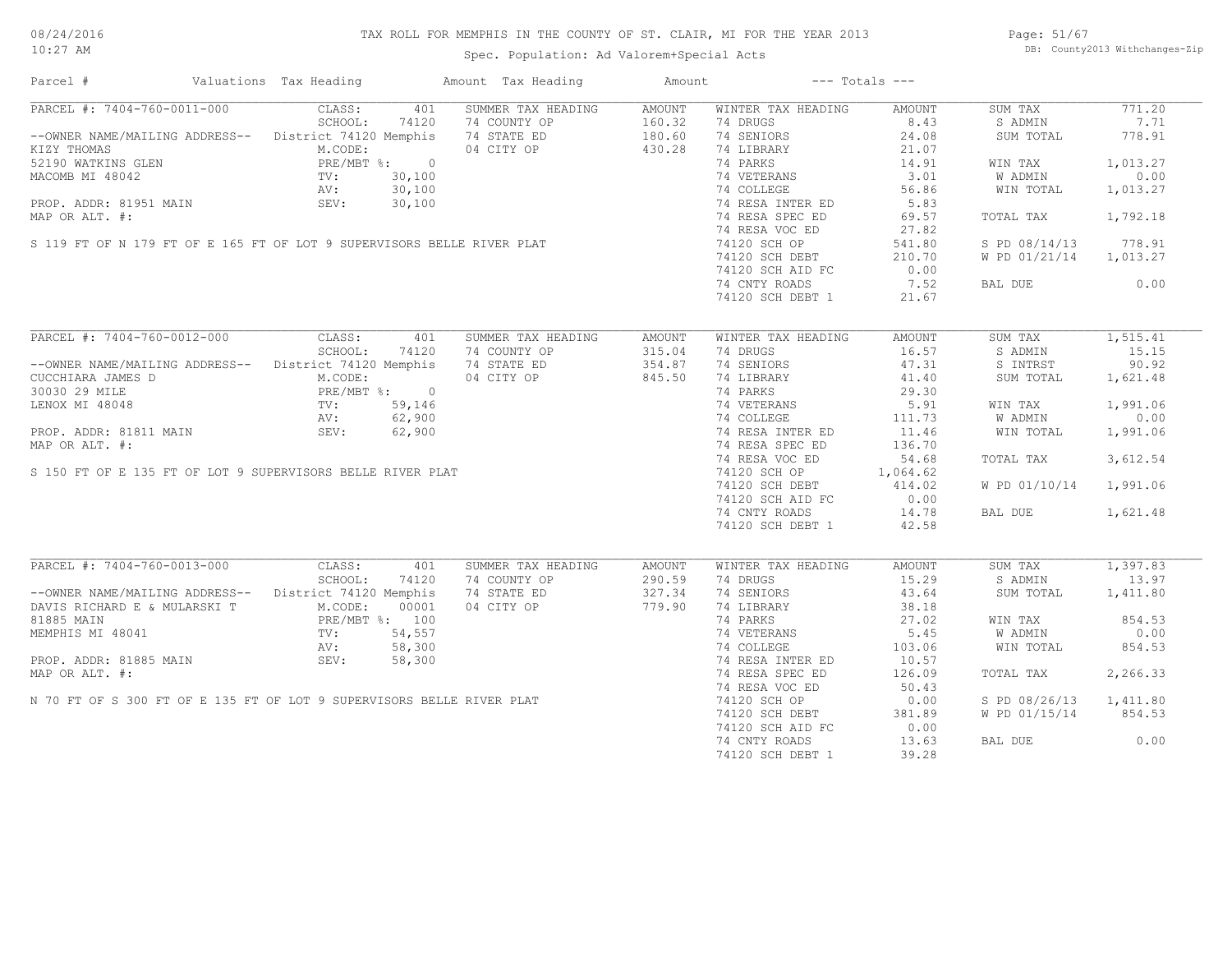#### TAX ROLL FOR MEMPHIS IN THE COUNTY OF ST. CLAIR, MI FOR THE YEAR 2013

10:27 AM

#### Spec. Population: Ad Valorem+Special Acts

Page: 52/67 DB: County2013 Withchanges-Zip

| Parcel #                                                                                                                                                                                                                             | Valuations Tax Heading     |                | Amount Tax Heading                                                      | Amount           |                    | $---$ Totals $---$ |                |          |
|--------------------------------------------------------------------------------------------------------------------------------------------------------------------------------------------------------------------------------------|----------------------------|----------------|-------------------------------------------------------------------------|------------------|--------------------|--------------------|----------------|----------|
| PARCEL #: 7404-760-0014-000                                                                                                                                                                                                          | CLASS:                     | 401            | SUMMER TAX HEADING                                                      | AMOUNT           | WINTER TAX HEADING | AMOUNT             | SUM TAX        | 755.84   |
|                                                                                                                                                                                                                                      | SCHOOL:                    | 74120          | 74 COUNTY OP                                                            | 157.13           | 74 DRUGS           | 8.26               | S ADMIN        | 7.55     |
| --OWNER NAME/MAILING ADDRESS-- District 74120 Memphis                                                                                                                                                                                |                            |                | 74 STATE ED                                                             | 177.00           | 74 SENIORS         | 23.60              | S INTRST       | 29.62    |
| SAYLOR ANNE                                                                                                                                                                                                                          | M.CODE:                    |                | 04 CITY OP                                                              | 421.71           | 74 LIBRARY         | 20.65              | SUM TOTAL      | 793.01   |
| 81749 MAIN                                                                                                                                                                                                                           |                            | PRE/MBT %: 100 |                                                                         |                  | 74 PARKS           | 14.61              |                |          |
| MEMPHIS MI 48041                                                                                                                                                                                                                     | TV:                        | 29,500         | $\begin{bmatrix} 0 \\ 0 \\ 0 \\ 0 \\ 0 \\ 0 \\ 0 \\ 0 \\ \end{bmatrix}$ |                  | 74 VETERANS        | 2.95               | WIN TAX        | 462.06   |
|                                                                                                                                                                                                                                      | $\mathbb{A}\vee$ .<br>SEV: | 29,500         |                                                                         |                  | 74 COLLEGE         | 55.72              | W ADMIN        | 0.00     |
| PROP. ADDR: 81749 MAIN                                                                                                                                                                                                               |                            | 29,500         |                                                                         |                  | 74 RESA INTER ED   | 5.71               | WIN TOTAL      | 462.06   |
| MAP OR ALT. #:                                                                                                                                                                                                                       |                            |                |                                                                         |                  | 74 RESA SPEC ED    | 68.18              |                |          |
|                                                                                                                                                                                                                                      |                            |                |                                                                         |                  | 74 RESA VOC ED     | 27.27              | TOTAL TAX      | 1,255.07 |
|                                                                                                                                                                                                                                      |                            |                |                                                                         |                  |                    |                    |                |          |
| LOT 10 SUPERVISORS BELLE RIVER PLAT                                                                                                                                                                                                  |                            |                |                                                                         | 74120 SCH OP     | 0.00               |                    |                |          |
|                                                                                                                                                                                                                                      |                            |                |                                                                         | 74120 SCH DEBT   | 206.50             | S PD 12/05/13      | 269.77         |          |
|                                                                                                                                                                                                                                      |                            |                |                                                                         |                  | 74120 SCH AID FC   | 0.00               | W PD 01/03/14  | 225.00   |
|                                                                                                                                                                                                                                      |                            |                |                                                                         |                  | 74 CNTY ROADS      | 7.37               |                |          |
|                                                                                                                                                                                                                                      |                            |                |                                                                         |                  | 74120 SCH DEBT 1   | 21.24              | BAL DUE        | 760.30   |
|                                                                                                                                                                                                                                      |                            |                |                                                                         |                  |                    |                    |                |          |
| PARCEL #: 7404-760-0015-000                                                                                                                                                                                                          | CLASS:                     | 301            | SUMMER TAX HEADING                                                      | AMOUNT           | WINTER TAX HEADING | AMOUNT             | SUM TAX        | 2,977.24 |
|                                                                                                                                                                                                                                      | SCHOOL:                    | 74120          | 74 COUNTY OP                                                            | 618.93           | 74 DRUGS           | 32.57              | S ADMIN        | 29.77    |
| --OWNER NAME/MAILING ADDRESS-- District 74120 Memphis                                                                                                                                                                                |                            |                | 74 STATE ED                                                             | 697.20           | 74 SENIORS         | 92.96              | SUM TOTAL      | 3,007.01 |
| GRACE PROPERTIES OF MEMPHIS, LLC                                                                                                                                                                                                     | M.CODE:                    |                | 04 CITY OP                                                              | 1,661.11         | 74 LIBRARY         | 81.34              |                |          |
| P.O. BOX 202                                                                                                                                                                                                                         |                            | PRE/MBT %: 0   |                                                                         |                  | 74 PARKS           | 57.56              | WIN TAX        | 3,911.77 |
| MEMPHIS MI 48041                                                                                                                                                                                                                     | TV:                        | 116,200        |                                                                         |                  | 74 VETERANS        | 11.62              | <b>W ADMIN</b> | 0.00     |
|                                                                                                                                                                                                                                      | AV:                        | 116,200        |                                                                         |                  | 74 COLLEGE         | 219.51             | WIN TOTAL      | 3,911.77 |
| PROP. ADDR: 81620 BELLE RIVER                                                                                                                                                                                                        | SEV:                       | 116,200        |                                                                         |                  | 74 RESA INTER ED   | 22.51              |                |          |
| MAP OR ALT. #:                                                                                                                                                                                                                       |                            |                |                                                                         |                  | 74 RESA SPEC ED    | 268.57             | TOTAL TAX      | 6,918.78 |
|                                                                                                                                                                                                                                      |                            |                |                                                                         |                  | 74 RESA VOC ED     | 107.42             |                |          |
|                                                                                                                                                                                                                                      |                            |                |                                                                         |                  |                    | 2,091.60           | S PD 08/30/13  | 3,007.01 |
|                                                                                                                                                                                                                                      |                            |                |                                                                         |                  |                    |                    |                |          |
|                                                                                                                                                                                                                                      |                            |                |                                                                         |                  |                    | 813.40             | W PD 01/30/14  | 3,911.77 |
|                                                                                                                                                                                                                                      |                            |                |                                                                         |                  | 74120 SCH AID FC   | 0.00               |                |          |
| THAT PART OF LOT 11 LYING E OF A LINE; BEG S 1*13'15" W 199.52'; TH S 87*28'25" E 74120 SCH OP<br>145.18'; S 46*30'E 192.18'; TH S 37*7'E 177.78';TH S 46*20'10" E 181.44' FROM NW COR 74120 SCH OP<br>LOT 9,TH S 55* 6' W 243.65",T |                            |                |                                                                         |                  |                    | 29.05              | BAL DUE        | 0.00     |
| PLAT                                                                                                                                                                                                                                 |                            |                |                                                                         |                  | 74120 SCH DEBT 1   | 83.66              |                |          |
| PARCEL #: 7404-760-0015-100                                                                                                                                                                                                          | CLASS:                     | 402            | SUMMER TAX HEADING                                                      |                  | WINTER TAX HEADING |                    | SUM TAX        | 61.48    |
|                                                                                                                                                                                                                                      | SCHOOL:                    | 74120          | 74 COUNTY OP                                                            | AMOUNT<br>12.78  | 74 DRUGS           | AMOUNT<br>0.67     | S ADMIN        | 0.61     |
|                                                                                                                                                                                                                                      |                            |                |                                                                         |                  |                    |                    |                |          |
| --OWNER NAME/MAILING ADDRESS-- District 74120 Memphis 74 STATE ED                                                                                                                                                                    |                            |                |                                                                         | 14.40            | 74 SENIORS         | 1.92               | SUM TOTAL      | 62.09    |
| MOSSOIAN GUY M                                                                                                                                                                                                                       | M.CODE:                    |                | 04 CITY OP                                                              | 34.30            | 74 LIBRARY         | 1.68               |                |          |
| 81650 BELLE RIVER                                                                                                                                                                                                                    | PRE/MBT %: 100             |                |                                                                         |                  | 74 PARKS           | 1.18               | WIN TAX        | 37.55    |
| MEMPHIS MI 48041                                                                                                                                                                                                                     | TV:                        | 2,400          |                                                                         |                  | 74 VETERANS        | 0.24               | W ADMIN        | 0.00     |
|                                                                                                                                                                                                                                      | AV:                        | 2,400          |                                                                         |                  | 74 COLLEGE         | 4.53               | WIN TOTAL      | 37.55    |
| PROP. ADDR: VACANT BELLE RIVER SEV:                                                                                                                                                                                                  |                            | 2,400          |                                                                         |                  | 74 RESA INTER ED   | 0.46               |                |          |
| MAP OR ALT. #:                                                                                                                                                                                                                       |                            |                |                                                                         |                  | 74 RESA SPEC ED    | 5.54               | TOTAL TAX      | 99.64    |
|                                                                                                                                                                                                                                      |                            |                |                                                                         |                  | 74 RESA VOC ED     | 2.21               |                |          |
|                                                                                                                                                                                                                                      |                            |                |                                                                         |                  | 74120 SCH OP       | 0.00               | S PD 07/08/13  | 62.09    |
|                                                                                                                                                                                                                                      |                            |                |                                                                         |                  | 74120 SCH DEBT     | 16.80              | W PD 12/04/13  | 37.55    |
|                                                                                                                                                                                                                                      |                            |                |                                                                         |                  | 74120 SCH AID FC   | 0.00               |                |          |
| THAT PART OF LOTS 11 & 12 BEG S 1* 13' 5" W199.52' & S 82* 28'25" E 145.18' FROM NW<br>COR LOT 9; TH S 46*30'E 192.18'; TH S 37*7' E 177.78'; TH S 46*20'10"E 181.44'; TH<br>S 55*6' W 243.65',TH S 16*50" W 52',TH 12*53'9" W 86.91 |                            |                |                                                                         |                  | 74 CNTY ROADS      | 0.60               | BAL DUE        | 0.00     |
| W 267.65', TH N 55*3'53" E 235.29' TO BEG. SUPERVISORS BELLE RIVER PLAT                                                                                                                                                              |                            |                |                                                                         | 74120 SCH DEBT 1 | 1.72               |                    |                |          |
|                                                                                                                                                                                                                                      |                            |                |                                                                         |                  |                    |                    |                |          |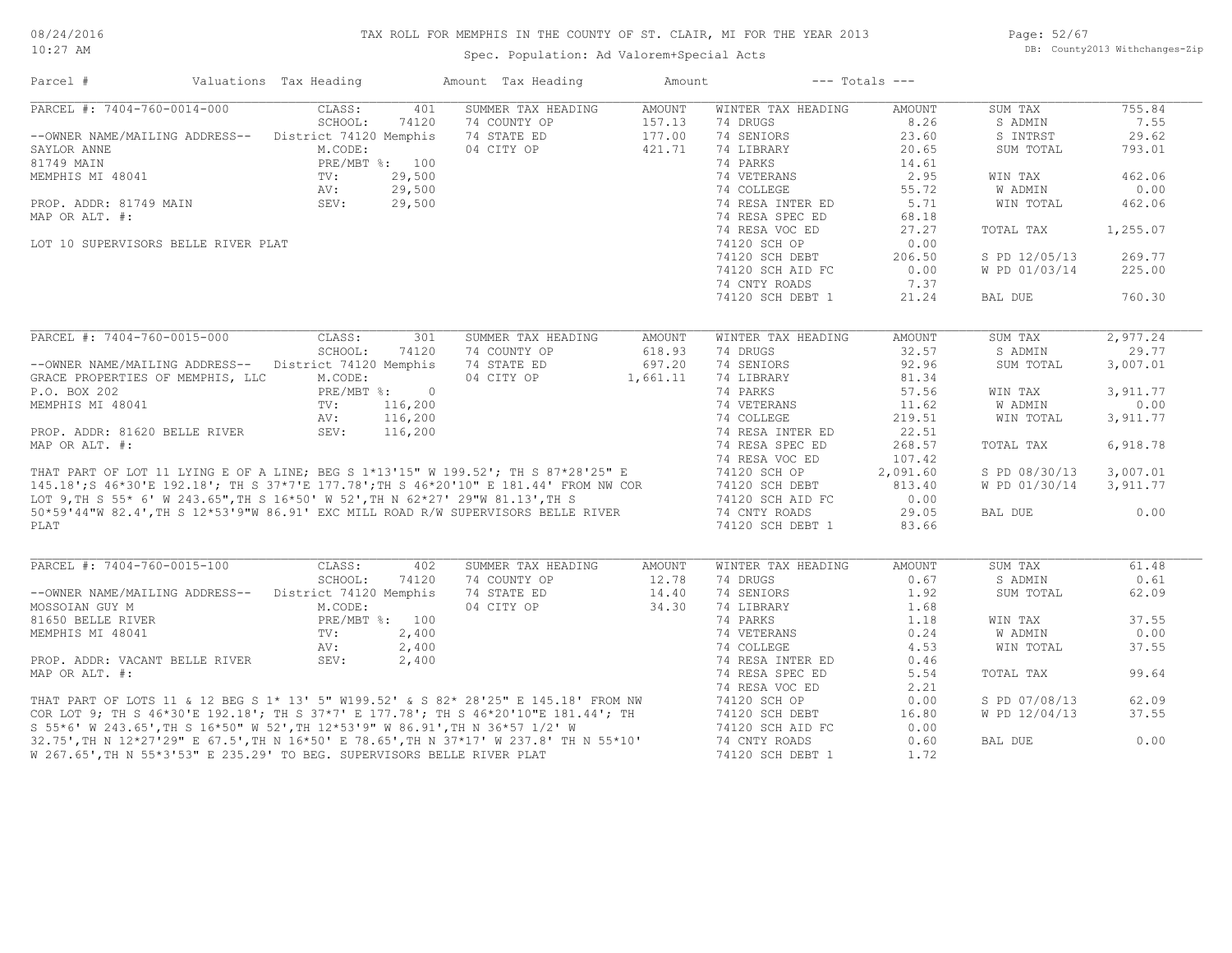Spec. Population: Ad Valorem+Special Acts

 $\mathcal{L}_\mathcal{L} = \mathcal{L}_\mathcal{L} = \mathcal{L}_\mathcal{L} = \mathcal{L}_\mathcal{L} = \mathcal{L}_\mathcal{L} = \mathcal{L}_\mathcal{L} = \mathcal{L}_\mathcal{L} = \mathcal{L}_\mathcal{L} = \mathcal{L}_\mathcal{L} = \mathcal{L}_\mathcal{L} = \mathcal{L}_\mathcal{L} = \mathcal{L}_\mathcal{L} = \mathcal{L}_\mathcal{L} = \mathcal{L}_\mathcal{L} = \mathcal{L}_\mathcal{L} = \mathcal{L}_\mathcal{L} = \mathcal{L}_\mathcal{L}$ 

Parcel # Valuations Tax Heading Amount Tax Heading Amount --- Totals ---

| PARCEL #: 7404-760-0015-200                                                                                                                                                                                                          | CLASS:<br>202          | SUMMER TAX HEADING | AMOUNT   | WINTER TAX HEADING | AMOUNT | SUM TAX                | 120.41   |
|--------------------------------------------------------------------------------------------------------------------------------------------------------------------------------------------------------------------------------------|------------------------|--------------------|----------|--------------------|--------|------------------------|----------|
|                                                                                                                                                                                                                                      | SCHOOL:<br>74120       | 74 COUNTY OP       | 25.03    | 74 DRUGS           | 1.31   | S ADMIN                | 1.20     |
| --OWNER NAME/MAILING ADDRESS-- District 74120 Memphis                                                                                                                                                                                |                        | 74 STATE ED        | 28.20    | 74 SENIORS         | 3.76   | S INTRST               | 7.22     |
| JAEHN ERIC & SHANA                                                                                                                                                                                                                   | M.CODE:                | 04 CITY OP         | 67.18    | 74 LIBRARY         | 3.29   | SUM TOTAL              | 128.83   |
| 7935 RAVENSWOOD                                                                                                                                                                                                                      | PRE/MBT %: 100         |                    |          | 74 PARKS           | 2.32   |                        |          |
| WALES MI 48027                                                                                                                                                                                                                       | TV:<br>4,700           |                    |          | 74 VETERANS        | 0.47   | WIN TAX                | 73.58    |
|                                                                                                                                                                                                                                      | AV:<br>4,700           |                    |          | 74 COLLEGE         | 8.87   | W ADMIN                | 0.00     |
| PROP. ADDR: VACANT BELLE RIVER                                                                                                                                                                                                       | SEV:<br>4,700          |                    |          | 74 RESA INTER ED   | 0.91   | WIN TOTAL              | 73.58    |
| MAP OR ALT. #: 0                                                                                                                                                                                                                     |                        |                    |          | 74 RESA SPEC ED    | 10.86  |                        |          |
|                                                                                                                                                                                                                                      |                        |                    |          | 74 RESA VOC ED     | 4.34   | TOTAL TAX              | 202.41   |
| THAT PART OF LOTS 11 & 12 LYING S OF E & W 1/4 LINE & BELLE RIVER & LYING N & W OF<br>A LINE BEG S 1*13'15" W 199.52' & S 82*28'25" E 145.18' FROM NW COR LOT 9;TH 04 S<br>55 3' 53" W 488.61' SUPERVISORS BELLE RIVER PLAT          |                        |                    |          | 74120 SCH OP       | 0.00   |                        |          |
|                                                                                                                                                                                                                                      |                        |                    |          | 74120 SCH DEBT     | 32.90  | BAL DUE                | 202.41   |
|                                                                                                                                                                                                                                      |                        |                    |          | 74120 SCH AID FC   | 0.00   |                        |          |
|                                                                                                                                                                                                                                      |                        |                    |          | 74 CNTY ROADS      | 1.17   |                        |          |
|                                                                                                                                                                                                                                      |                        |                    |          | 74120 SCH DEBT 1   | 3.38   |                        |          |
|                                                                                                                                                                                                                                      |                        |                    |          |                    |        |                        |          |
|                                                                                                                                                                                                                                      |                        |                    |          |                    |        |                        |          |
| PARCEL #: 7404-760-0015-250                                                                                                                                                                                                          | CLASS:<br>401          | SUMMER TAX HEADING | AMOUNT   | WINTER TAX HEADING | AMOUNT | SUM TAX                | 2,577.41 |
|                                                                                                                                                                                                                                      | SCHOOL: 74120          | 74 COUNTY OP       | 535.81   | 74 DRUGS           | 28.19  | S ADMIN                | 25.77    |
| --OWNER NAME/MAILING ADDRESS-- District 74120 Memphis                                                                                                                                                                                |                        | 74 STATE ED        | 603.57   | 74 SENIORS         | 80.47  | SUM TOTAL              | 2,603.18 |
| MOSSOIAN GUY                                                                                                                                                                                                                         | M.CODE:<br>00001       | 04 CITY OP         | 1,438.03 | 74 LIBRARY         | 70.41  |                        |          |
| 81650 BELLE RIVER                                                                                                                                                                                                                    | PRE/MBT %: 100         |                    |          | 74 PARKS           | 49.83  | WIN TAX                | 1,575.69 |
| MEMPHIS MI 48041                                                                                                                                                                                                                     | 100,595<br>TV:         |                    |          | 74 VETERANS        | 10.05  | W ADMIN                | 0.00     |
|                                                                                                                                                                                                                                      | 127,000<br>AV:         |                    |          | 74 COLLEGE         | 190.03 | WIN TOTAL              | 1,575.69 |
| PROP. ADDR: 81650 BELLE RIVER                                                                                                                                                                                                        | SEV:<br>127,000        |                    |          | 74 RESA INTER ED   | 19.49  |                        |          |
| MAP OR ALT. #:                                                                                                                                                                                                                       |                        |                    |          | 74 RESA SPEC ED    | 232.50 | TOTAL TAX              | 4,178.87 |
|                                                                                                                                                                                                                                      |                        |                    |          |                    | 93.00  |                        |          |
| THE N W COR OF LOT 9 (CONC MON) OF SAID PLAT; TH S 01*13'05"W 199.52' ALG 74 RESA VOC ED<br>THE W LINE OF SAID LOT 9; TH S 82*28'25" E 145.18'; TH S 55*03'53" W 235.29' TO THE 74120 SCH OP<br>POB, TH ALG THE NLY & WLY SIDES OF A |                        |                    |          |                    |        |                        |          |
|                                                                                                                                                                                                                                      |                        |                    |          |                    | 0.00   | S PD 08/26/13 2,603.18 |          |
|                                                                                                                                                                                                                                      |                        |                    |          |                    | 704.16 | W PD 01/15/14 1,575.69 |          |
|                                                                                                                                                                                                                                      |                        |                    |          |                    | 0.00   |                        |          |
|                                                                                                                                                                                                                                      |                        |                    |          |                    | 25.14  | BAL DUE                | 0.00     |
|                                                                                                                                                                                                                                      |                        |                    |          |                    | 72.42  |                        |          |
| 49* 23' W 210.00' ON A CHORD OF A 10*59'45" CE TO THE LEFT HAVING A ROD OF                                                                                                                                                           |                        |                    |          |                    |        |                        |          |
| 521.07', TH 43*13'05" W 344.15' ON A CHORD OF A 10*10'00" CVE TO THE LEFT HAVING A                                                                                                                                                   |                        |                    |          |                    |        |                        |          |
| RAD OF 572.92', TH 55*03'53" E 253.12' TO THE POB. SAID PARCEL CONT.3.3 A A MORE OR                                                                                                                                                  |                        |                    |          |                    |        |                        |          |
| LESS TO THE C.L. OF BELLE RIVER RD OR 2.9 A. TO THE ROW LINE OF SAID RD & RESERVING                                                                                                                                                  |                        |                    |          |                    |        |                        |          |
| ALL EASEMENTS OF RECORD & HAVING FULL USE FOR INGRESS & EGRESS OF THE 50' WIDE                                                                                                                                                       |                        |                    |          |                    |        |                        |          |
| DRIVE EASEMENT BEING PART OF LOTS 11 & 12 OF SUPERVISOR'S BELLE RIVER PLAT                                                                                                                                                           |                        |                    |          |                    |        |                        |          |
|                                                                                                                                                                                                                                      |                        |                    |          |                    |        |                        |          |
| PARCEL #: 7404-760-0015-500                                                                                                                                                                                                          | CLASS:<br>402          | SUMMER TAX HEADING | AMOUNT   | WINTER TAX HEADING | AMOUNT | SUM TAX                | 1.50     |
|                                                                                                                                                                                                                                      | SCHOOL:<br>74120       | 74 COUNTY OP       | 0.31     | 74 DRUGS           | 0.01   | S ADMIN                | 0.01     |
| --OWNER NAME/MAILING ADDRESS-- District 74120 Memphis                                                                                                                                                                                |                        | 74 STATE ED        | 0.35     | 74 SENIORS         | 0.04   | SUM TOTAL              | 1.51     |
| HAMMDAN SALEH                                                                                                                                                                                                                        | M.CODE:                | 04 CITY OP         | 0.84     | 74 LIBRARY         | 0.04   |                        |          |
| 40235 SARA ROSE DR                                                                                                                                                                                                                   | PRE/MBT %:<br>$\sim$ 0 |                    |          | 74 PARKS           | 0.02   |                        | 1.93     |
|                                                                                                                                                                                                                                      |                        |                    |          |                    |        | WIN TAX                |          |
| CLINTON TWP MI 48038-4056                                                                                                                                                                                                            | 59<br>TV:              |                    |          | 74 VETERANS        | 0.00   | W ADMIN                | 0.00     |
|                                                                                                                                                                                                                                      | 200<br>AV:             |                    |          | 74 COLLEGE         | 0.11   | WIN TOTAL              | 1.93     |
| PROP. ADDR: 81630 BELLE RIVER                                                                                                                                                                                                        | 200<br>SEV:            |                    |          | 74 RESA INTER ED   | 0.01   |                        |          |
| MAP OR ALT. #:                                                                                                                                                                                                                       |                        |                    |          | 74 RESA SPEC ED    | 0.13   | TOTAL TAX              | 3.44     |
|                                                                                                                                                                                                                                      |                        |                    |          | 74 RESA VOC ED     | 0.05   |                        |          |
| THAT PART OF LOT 12 LYING N. OF BELLE RIVER & S. OF E&W 1/4 LINE SUPERVISORS BELLE                                                                                                                                                   |                        |                    |          | 74120 SCH OP       | 1.06   | S PD 08/30/13          | 1.51     |
| RIVER PLAT                                                                                                                                                                                                                           |                        |                    |          | 74120 SCH DEBT     | 0.41   | W PD 02/14/14          | 1.93     |
|                                                                                                                                                                                                                                      |                        |                    |          | 74120 SCH AID FC   | 0.00   |                        |          |
|                                                                                                                                                                                                                                      |                        |                    |          | 74 CNTY ROADS      | 0.01   | BAL DUE                | 0.00     |
|                                                                                                                                                                                                                                      |                        |                    |          | 74120 SCH DEBT 1   | 0.04   |                        |          |
|                                                                                                                                                                                                                                      |                        |                    |          |                    |        |                        |          |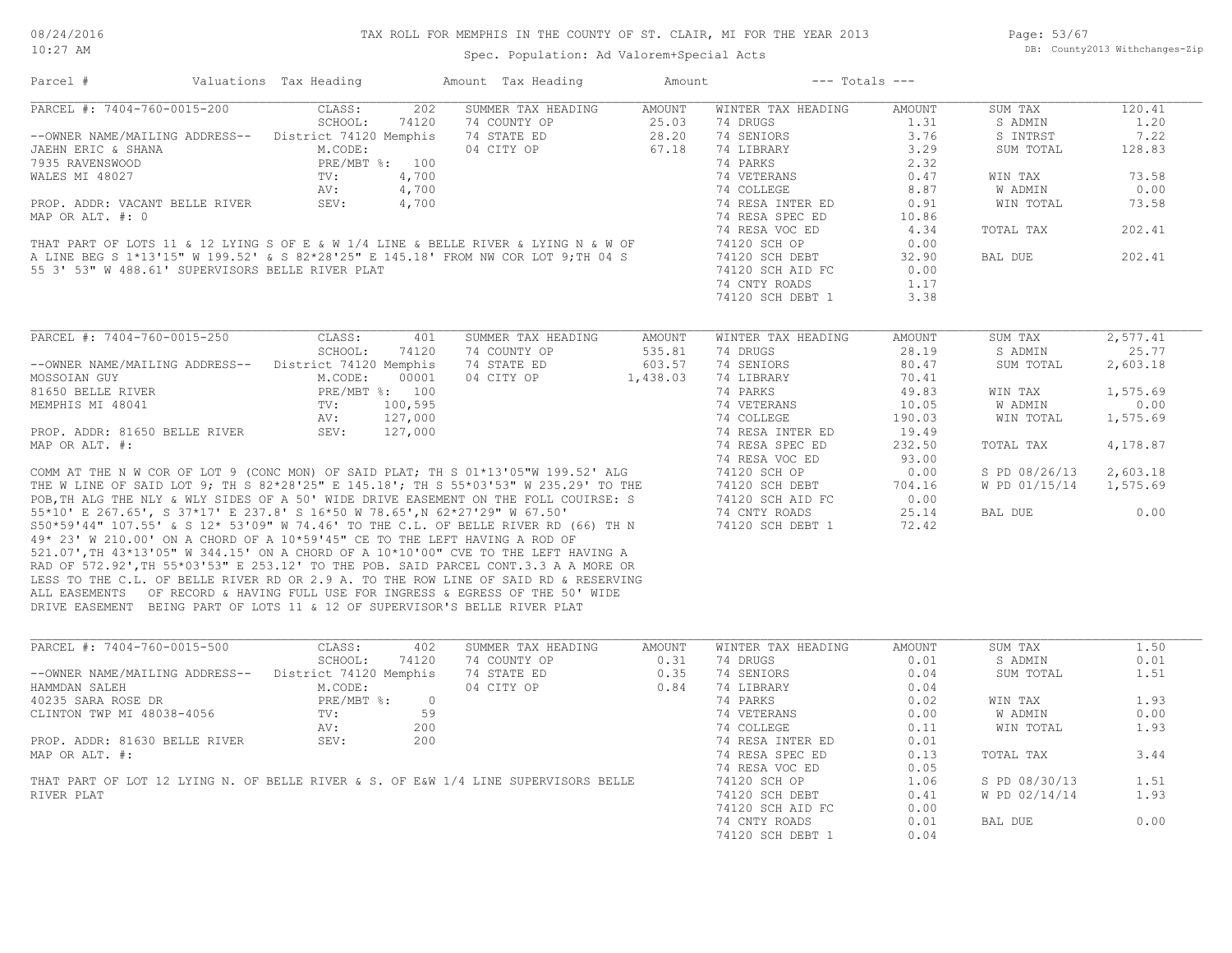#### TAX ROLL FOR MEMPHIS IN THE COUNTY OF ST. CLAIR, MI FOR THE YEAR 2013

10:27 AM

#### Spec. Population: Ad Valorem+Special Acts

Page: 54/67 DB: County2013 Withchanges-Zip

| Parcel #                                                                                                                                                                                                                                    | Valuations Tax Heading    | Amount Tax Heading                                    | Amount           |                                                | $---$ Totals $---$ |                        |          |
|---------------------------------------------------------------------------------------------------------------------------------------------------------------------------------------------------------------------------------------------|---------------------------|-------------------------------------------------------|------------------|------------------------------------------------|--------------------|------------------------|----------|
| PARCEL #: 7404-999-0002-000                                                                                                                                                                                                                 | CLASS:<br>551             | SUMMER TAX HEADING                                    | AMOUNT           | WINTER TAX HEADING                             | AMOUNT             | SUM TAX                | 2,305.70 |
|                                                                                                                                                                                                                                             | SCHOOL:<br>74120          | 74 COUNTY OP                                          |                  | 74 DRUGS                                       | 25.22              | S ADMIN                | 23.05    |
| --OWNER NAME/MAILING ADDRESS-- District 74120 Memphis                                                                                                                                                                                       |                           | 74 STATE ED                                           | 479.33<br>539.94 | 74 SENIORS                                     | 71.99              | SUM TOTAL              | 2,328.75 |
| UNING MELTRON MUCODE:<br>PROPERTY TAX DEPARTMENT<br>PROPERTY TAX DEPARTMENT<br>PROPERTY TAX DEPARTMENT<br>PROPERTY TAX DEPARTMENT<br>PROPERTY MUCODE:<br>PROPERTY TAX DEPARTMENT<br>PRE/MBT $\frac{8}{39,990}$<br>NV: 89,990<br>SEV: 89,990 |                           | 04 CITY OP 1,286.43                                   |                  | 74 LIBRARY                                     | 62.99              |                        |          |
|                                                                                                                                                                                                                                             |                           |                                                       |                  | 74 PARKS                                       | 44.58              | WIN TAX                | 3,029.42 |
|                                                                                                                                                                                                                                             |                           |                                                       |                  | 74 VETERANS                                    | 8.99               | W ADMIN                | 0.00     |
|                                                                                                                                                                                                                                             |                           |                                                       |                  | 74 COLLEGE                                     | 170.00             | WIN TOTAL              | 3,029.42 |
|                                                                                                                                                                                                                                             |                           |                                                       |                  | 74 RESA INTER ED                               | 17.44              |                        |          |
| PROP. ADDR: VARIOUS LOCATION                                                                                                                                                                                                                |                           |                                                       |                  | 74 RESA SPEC ED                                | 207.99             | TOTAL TAX              | 5,358.17 |
| MAP OR ALT. #:                                                                                                                                                                                                                              |                           |                                                       |                  |                                                | 83.19              |                        |          |
|                                                                                                                                                                                                                                             |                           |                                                       |                  | ساس RESA VUC של 74120 SCH OP<br>74120 SCH OP 1 | 1,619.82           | S PD 08/09/13 2,328.75 |          |
| PERSONAL PROPERTY                                                                                                                                                                                                                           |                           |                                                       |                  |                                                | 629.93             | W PD 01/30/14 3,029.42 |          |
|                                                                                                                                                                                                                                             |                           | $\frac{0}{90}$<br>$\frac{90}{90}$<br>$\frac{190}{90}$ |                  | 74120 SCH AID FC                               | 0.00               |                        |          |
|                                                                                                                                                                                                                                             |                           |                                                       |                  | 74 CNTY ROADS                                  | 22.49              | BAL DUE                | 0.00     |
|                                                                                                                                                                                                                                             |                           |                                                       |                  | 74120 SCH DEBT 1                               | 64.79              |                        |          |
|                                                                                                                                                                                                                                             |                           |                                                       |                  |                                                |                    |                        |          |
| PARCEL #: 7404-999-0004-000 CLASS:                                                                                                                                                                                                          | 351                       | SUMMER TAX HEADING                                    | AMOUNT           | WINTER TAX HEADING                             | AMOUNT             | SUM TAX                | 220.34   |
|                                                                                                                                                                                                                                             | SCHOOL:<br>74120          | 74 COUNTY OP                                          | 59.81            | 74 DRUGS                                       | 3.14               | S ADMIN                | 2.20     |
| --OWNER NAME/MAILING ADDRESS-- District 74120 Memphis                                                                                                                                                                                       |                           |                                                       |                  | 74 SENIORS                                     | 8.98               | SUM TOTAL              | 222.54   |
|                                                                                                                                                                                                                                             | M.CODE:                   | 04 CITY OP 160.53                                     |                  |                                                | 7.86               |                        |          |
| GRACE ENGINEERING CORP                                                                                                                                                                                                                      |                           |                                                       |                  | 74 LIBRARY                                     |                    |                        |          |
| NEMPHIS MI 48041<br>NEMPHIS MI 48041<br>MEMPHIS MI 48041<br>MEMPHIS MI 48041<br>SEV: 11,230<br>SEV: 11,230                                                                                                                                  |                           |                                                       |                  | 74 PARKS<br>74 VETERANS 1.12                   | 5.56               | WIN TAX                | 175.86   |
|                                                                                                                                                                                                                                             |                           |                                                       |                  |                                                |                    | W ADMIN                | 0.00     |
|                                                                                                                                                                                                                                             |                           |                                                       |                  | 74 COLLEGE                                     | 21.21              | WIN TOTAL              | 175.86   |
|                                                                                                                                                                                                                                             |                           |                                                       |                  | 74 RESA INTER ED                               | 2.17               |                        |          |
| PROP. ADDR: 81620 BELLE RIVER                                                                                                                                                                                                               |                           |                                                       |                  | 74 RESA SPEC ED                                | 25.95              | TOTAL TAX              | 398.40   |
| MAP OR ALT. #:                                                                                                                                                                                                                              |                           |                                                       |                  | 74 RESA VOC ED                                 | 10.38              |                        |          |
|                                                                                                                                                                                                                                             |                           |                                                       |                  | 74120 SCH DEBT                                 | 78.61              | S PD 08/30/13          | 222.54   |
| PERSONAL PROPERTY                                                                                                                                                                                                                           |                           |                                                       |                  | 74120 SCH AID FC                               | 0.00               | W PD 01/30/14          | 175.86   |
|                                                                                                                                                                                                                                             |                           |                                                       |                  | 74 CNTY ROADS                                  | 2.80               |                        |          |
|                                                                                                                                                                                                                                             |                           | mphis<br>100<br>11, 230<br>11, 230<br>11, 230         |                  | 74120 SCH DEBT 1                               | 8.08               | BAL DUE                | 0.00     |
|                                                                                                                                                                                                                                             |                           |                                                       |                  |                                                |                    |                        |          |
| PARCEL #: 7404-999-0004-900                                                                                                                                                                                                                 | CLASS:<br>251             | SUMMER TAX HEADING                                    | AMOUNT           | WINTER TAX HEADING                             | AMOUNT             | SUM TAX                | 1,961.09 |
|                                                                                                                                                                                                                                             | SCHOOL:<br>74120          | 74 COUNTY OP                                          | 407.69           | 74 DRUGS                                       | 21.45              | S ADMIN                | 19.61    |
| --OWNER NAME/MAILING ADDRESS-- District 74120 Memphis                                                                                                                                                                                       |                           | 74 STATE ED                                           | 459.24           | 74 SENIORS                                     | 61.23              | SUM TOTAL              | 1,980.70 |
| COMCAST CORPORATION<br>ONE COMCAST CENTER                                                                                                                                                                                                   | M.CODE:<br>PRE/MBT %: 100 | 04 CITY OP 1,094.16                                   |                  | 74 LIBRARY<br>74 PARKS                         | 53.57              |                        | 1,658.14 |
|                                                                                                                                                                                                                                             |                           |                                                       |                  |                                                | 37.91              | WIN TAX                |          |
| ATTN: PROPERTY TAX DEPT, 32ND FLOOR TV: 76,540                                                                                                                                                                                              |                           |                                                       |                  | 74 VETERANS                                    | 7.65               | W ADMIN                | 0.00     |
| PHILADELPHIA PA 19103                                                                                                                                                                                                                       | 76,540<br>AV:             |                                                       |                  | 74 COLLEGE                                     | 144.59             | WIN TOTAL              | 1,658.14 |
|                                                                                                                                                                                                                                             | SEV:<br>76,540            |                                                       |                  | 74 RESA INTER ED                               | 14.83              |                        |          |
| PROP. ADDR: VARIOUS LOCATION                                                                                                                                                                                                                |                           |                                                       |                  | 74 RESA SPEC ED                                | 176.90             | TOTAL TAX              | 3,638.84 |
| MAP OR ALT. #:                                                                                                                                                                                                                              |                           |                                                       |                  | 74 RESA VOC ED                                 | 70.76              |                        |          |
|                                                                                                                                                                                                                                             |                           |                                                       |                  | 74120 SCH OP                                   | 459.24             | S PD 08/19/13          | 1,980.70 |
| PERSONAL PROPERTY                                                                                                                                                                                                                           |                           |                                                       |                  | 74120 SCH DEBT                                 | 535.78             | W PD 01/31/14          | 1,658.14 |
|                                                                                                                                                                                                                                             |                           |                                                       |                  | 74120 SCH AID FC                               | 0.00               |                        |          |
|                                                                                                                                                                                                                                             |                           |                                                       |                  | 74 CNTY ROADS                                  | 19.13              | BAL DUE                | 0.00     |

74120 SCH DEBT 1 55.10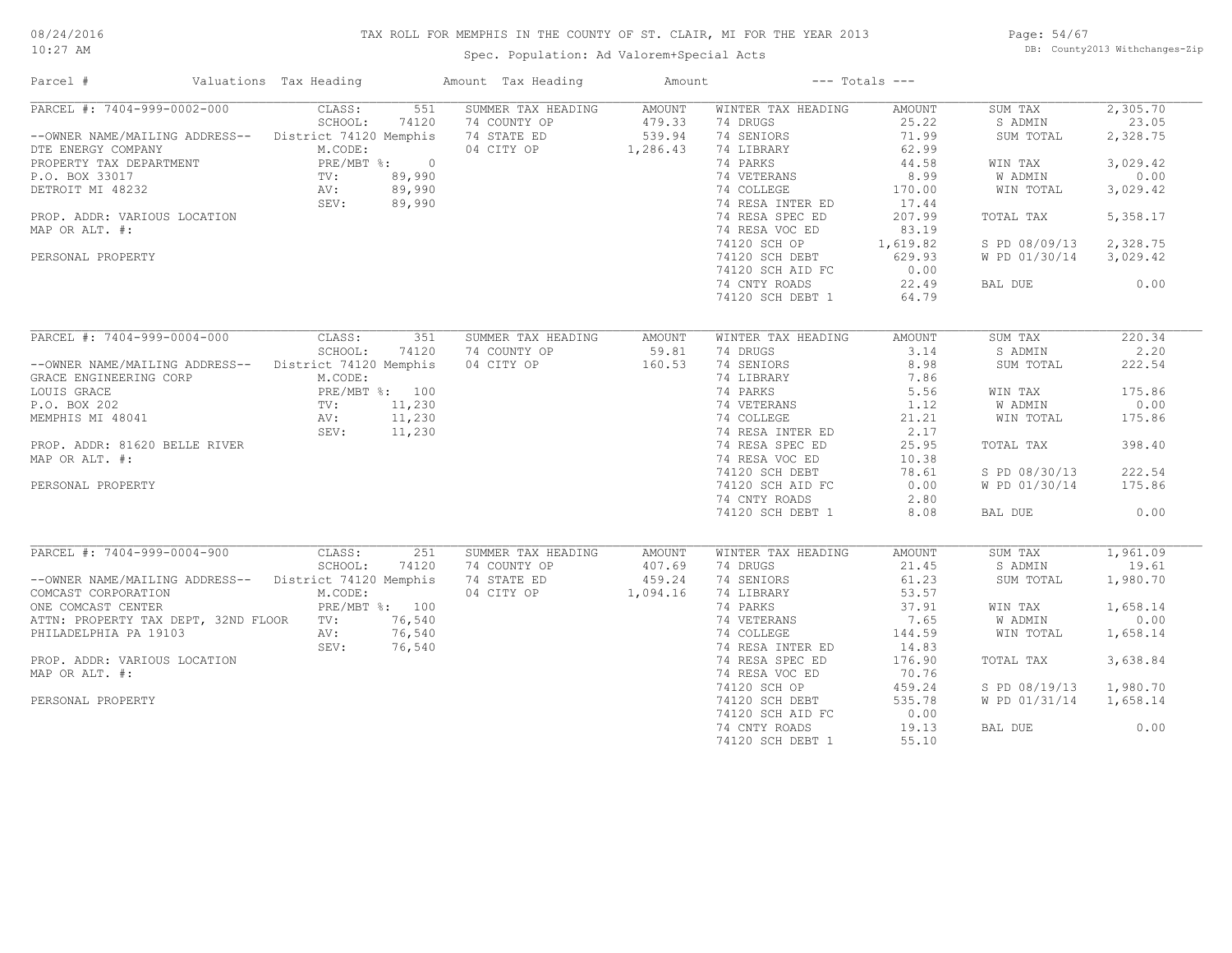#### TAX ROLL FOR MEMPHIS IN THE COUNTY OF ST. CLAIR, MI FOR THE YEAR 2013

10:27 AM

#### Spec. Population: Ad Valorem+Special Acts

Page: 55/67 DB: County2013 Withchanges-Zip

| Parcel #                                                                                                                                                                                     | Valuations Tax Heading | Amount Tax Heading            | Amount               |                                     | $---$ Totals $---$ |                        |           |
|----------------------------------------------------------------------------------------------------------------------------------------------------------------------------------------------|------------------------|-------------------------------|----------------------|-------------------------------------|--------------------|------------------------|-----------|
| PARCEL #: 7404-999-0007-500                                                                                                                                                                  | CLASS:                 | 251 SUMMER TAX HEADING AMOUNT |                      | WINTER TAX HEADING                  | AMOUNT             | SUM TAX                | 172.42    |
| --OWNER NAME/MAILING ADDRESS--<br>MEMPHIS CAR WASH<br>MEMPHIS CAR WASH<br>MEMPHIS CAR WASH<br>M.CODE:<br>M.CODE:<br>M.CODE:<br>M.CODE:<br>M.CODE:<br>26.20<br>PRF/MRT %:<br>100<br>26.20     |                        |                               |                      | 74 DRUGS                            | 1.88               | S ADMIN                | 1.72      |
| --OWNER NAME/MAILING ADDREDUNGLY MEMPHIS CAR WASH<br>J & JP MANAGEMENT INC PRE/MBT %: 100<br>3419 BLACKS CORNERS ROAD TV: 6,730<br>IMLAY CITY MI 48444 AV: 6,730<br>SEV: 6,730<br>SEV: 6,730 |                        |                               |                      | 74 SENIORS                          | 5.38               | SUM TOTAL              | 174.14    |
|                                                                                                                                                                                              |                        |                               |                      | 74 LIBRARY<br>74 PARKS              | 4.71               |                        |           |
|                                                                                                                                                                                              |                        |                               |                      | 74 PARKS                            | 3.33               | WIN TAX                | 145.76    |
|                                                                                                                                                                                              |                        |                               |                      | 74 VETERANS<br>74 COLLEGE           | 0.67               | W ADMIN                | 0.00      |
|                                                                                                                                                                                              |                        |                               |                      |                                     | 12.71              | WIN TOTAL              | 145.76    |
|                                                                                                                                                                                              |                        |                               |                      | 74 RESA INTER ED                    | 1.30               |                        |           |
| PROP. ADDR: 81545 MAIN                                                                                                                                                                       |                        |                               |                      | 74 RESA SPEC ED                     | 15.55              | TOTAL TAX              | 319.90    |
| MAP OR ALT. #:                                                                                                                                                                               |                        |                               |                      | 74 RESA VOC ED                      | 6.22               |                        |           |
|                                                                                                                                                                                              |                        |                               |                      | 74120 SCH OP                        | 40.38              | S PD 09/06/13          | 174.14    |
| PERSONAL PROPERTY                                                                                                                                                                            |                        |                               |                      | 74120 SCH DEBT                      | 47.11              | W PD 01/27/14          | 145.76    |
|                                                                                                                                                                                              |                        |                               |                      | 74120 SCH AID FC                    | 0.00               |                        |           |
|                                                                                                                                                                                              |                        |                               |                      | 74 CNTY ROADS                       | 1.68               | BAL DUE                | 0.00      |
|                                                                                                                                                                                              |                        |                               |                      | 74120 SCH DEBT 1                    | 4.84               |                        |           |
|                                                                                                                                                                                              |                        |                               |                      |                                     |                    |                        |           |
| PARCEL #: 7404-999-0009-000 CLASS:                                                                                                                                                           | 251                    | SUMMER TAX HEADING            | AMOUNT               | WINTER TAX HEADING                  | AMOUNT             | SUM TAX                | 49.18     |
|                                                                                                                                                                                              | SCHOOL:<br>74120       | 74 COUNTY OP                  |                      | 74 DRUGS                            | 0.53               | S ADMIN                | 0.49      |
|                                                                                                                                                                                              |                        |                               | $10.22$<br>$11.52$   |                                     |                    |                        |           |
| --OWNER NAME/MAILING ADDRESS-- District 74120 Memphis                                                                                                                                        |                        | 74 STATE ED                   |                      | 74 SENIORS                          | 1.53               | SUM TOTAL              | 49.67     |
| BOOMERS AT MEMPHIS HOTEL                                                                                                                                                                     | M.CODE:                | 04 CITY OP 27.44              |                      | 74 LIBRARY<br>74 PARKS              | 1.34               |                        |           |
|                                                                                                                                                                                              |                        |                               |                      |                                     | 0.95               | WIN TAX                | 41.55     |
|                                                                                                                                                                                              |                        |                               |                      | 74 VETERANS 0.19<br>74 COLLEGE 3.62 |                    | <b>W ADMIN</b>         | 0.00      |
|                                                                                                                                                                                              |                        |                               |                      |                                     |                    | WIN TOTAL              | 41.55     |
|                                                                                                                                                                                              |                        |                               |                      | 74 RESA INTER ED                    | 0.37               |                        |           |
| PROP. ADDR: 35005 BORDMAN                                                                                                                                                                    |                        |                               |                      | 74 RESA SPEC ED                     | 4.43               | TOTAL TAX              | 91.22     |
| MAP OR ALT. #:                                                                                                                                                                               |                        |                               |                      | 74 RESA VOC ED                      | 1.77               |                        |           |
|                                                                                                                                                                                              |                        |                               |                      | 74120 SCH OP                        | 11.52              | S PD 08/29/13          | 49.67     |
| PERSONAL PROPERTY                                                                                                                                                                            |                        |                               |                      | 74120 SCH DEBT                      | 13.44              | W PD 02/11/14          | 41.55     |
|                                                                                                                                                                                              |                        |                               |                      | 74120 SCH AID FC                    | 0.00               |                        |           |
|                                                                                                                                                                                              |                        |                               |                      | 74 CNTY ROADS                       | 0.48               | BAL DUE                | 0.00      |
|                                                                                                                                                                                              |                        |                               |                      | 74120 SCH DEBT 1                    | 1.38               |                        |           |
|                                                                                                                                                                                              |                        |                               |                      |                                     |                    |                        |           |
| PARCEL #: 7404-999-0014-000 CLASS:                                                                                                                                                           |                        | 551<br>SUMMER TAX HEADING     | AMOUNT               | WINTER TAX HEADING                  | AMOUNT             | SUM TAX                | 1,471.45  |
|                                                                                                                                                                                              | SCHOOL:<br>74120       | 74 COUNTY OP                  | $305.90$<br>$344.58$ | 74 DRUGS                            | 16.09              | S ADMIN                | 14.71     |
| --OWNER NAME/MAILING ADDRESS-- District 74120 Memphis                                                                                                                                        |                        | 74 STATE ED                   |                      | 74 SENIORS                          | 45.94              | SUM TOTAL              | 1,486.16  |
| SEMCOENERGY GAS COMPANY<br>1411 3RD STREET<br>PORT HURON MI 48060<br>N.CODE:<br>PORT HURON MI 48060<br>TV: 57,430<br>N.CODE:<br>TV: 57,430                                                   |                        | 04 CITY OP                    | 820.97               | 74 LIBRARY                          | 40.20              |                        |           |
|                                                                                                                                                                                              |                        |                               |                      | 74 PARKS                            | 28.45              | WIN TAX                | 1,933.29  |
|                                                                                                                                                                                              |                        |                               |                      | 74 VETERANS                         | 5.74               | W ADMIN                | 0.00      |
|                                                                                                                                                                                              |                        |                               |                      | 74 COLLEGE                          | 108.49             | WIN TOTAL              | 1,933.29  |
| ROP. ADDR: VARIOUS LOCATION AV: 57,430<br>WE SEV: 57,430                                                                                                                                     |                        |                               |                      | 74 RESA INTER ED                    | 11.12              |                        |           |
| MAP OR ALT. #:                                                                                                                                                                               |                        |                               |                      | 74 RESA SPEC ED                     | 132.73             | TOTAL TAX              | 3, 419.45 |
|                                                                                                                                                                                              |                        |                               |                      | 74 RESA VOC ED                      | 53.09              |                        |           |
| PERSONAL PROPERTY                                                                                                                                                                            |                        |                               |                      | 74120 SCH OP                        | 1,033.74           | S PD 08/16/13 1,486.16 |           |
|                                                                                                                                                                                              |                        |                               |                      | 74120 SCH DEBT                      | 402.01             | W PD 02/03/14 1,933.29 |           |
|                                                                                                                                                                                              |                        |                               |                      |                                     | 0.00               |                        |           |
|                                                                                                                                                                                              |                        |                               |                      | 74120 SCH AID FC                    |                    |                        |           |
|                                                                                                                                                                                              |                        |                               |                      | 74 CNTY ROADS                       | 14.35              | BAL DUE                | 0.00      |
|                                                                                                                                                                                              |                        |                               |                      | 74120 SCH DEBT 1                    | 41.34              |                        |           |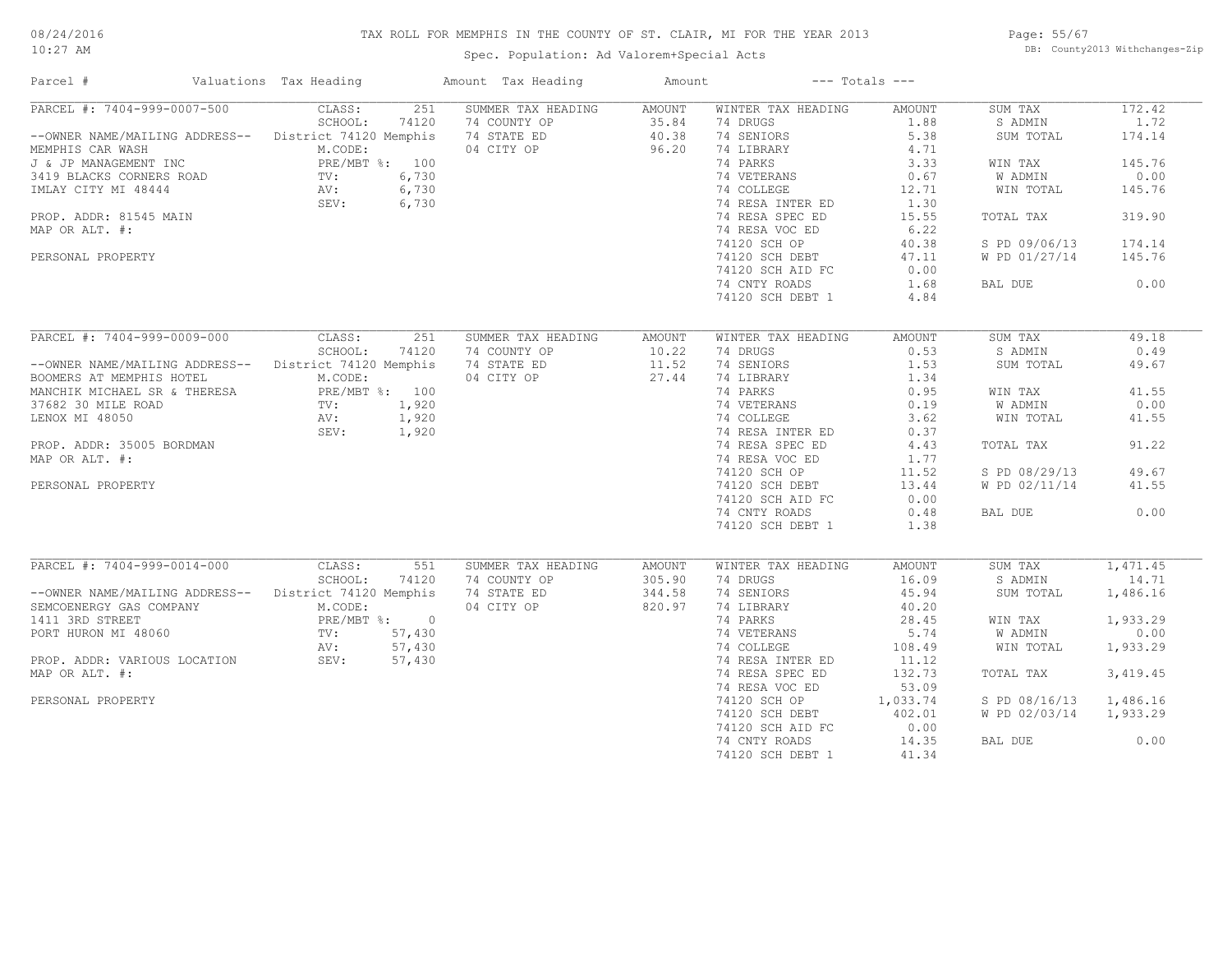#### 10:27 AM

#### TAX ROLL FOR MEMPHIS IN THE COUNTY OF ST. CLAIR, MI FOR THE YEAR 2013

Page: 56/67 DB: County2013 Withchanges-Zip

| Parcel #                                                                                                                                                                           | Valuations Tax Heading |       | Amount Tax Heading | Amount                      |                           | $---$ Totals $---$ |               |        |
|------------------------------------------------------------------------------------------------------------------------------------------------------------------------------------|------------------------|-------|--------------------|-----------------------------|---------------------------|--------------------|---------------|--------|
| PARCEL #: 7404-999-0017-000                                                                                                                                                        | CLASS:                 | 251   | SUMMER TAX HEADING | AMOUNT                      | WINTER TAX HEADING        | AMOUNT             | SUM TAX       | 86.59  |
|                                                                                                                                                                                    | SCHOOL:                | 74120 | 74 COUNTY OP       |                             | 74 DRUGS                  | 0.94               | S ADMIN       | 0.86   |
| --OWNER NAME/MAILING ADDRESS-- District 74120 Memphis                                                                                                                              |                        |       | 74 STATE ED        | $18.00$<br>$20.28$<br>20.28 | 74 SENIORS                | 2.70               | SUM TOTAL     | 87.45  |
| MOM'S COUNTRY KITCHEN<br>P.O. BOX 529<br>MEMPHIS MI 48041<br>PROP. ADDR: 81057 MAIN<br>PROP. ADDR: 81057 MAIN<br>PROP. ADDR: 81057 MAIN<br>PROP. ADDR: 81057 MAIN<br>PROP. 2010 11 |                        |       | 04 CITY OP         | 48.31                       | 74 LIBRARY                | 2.36               |               |        |
|                                                                                                                                                                                    |                        |       |                    |                             | 74 PARKS                  | 1.67               | WIN TAX       | 73.17  |
|                                                                                                                                                                                    |                        |       |                    |                             | 74 VETERANS               | 0.33               | W ADMIN       | 0.00   |
|                                                                                                                                                                                    |                        |       |                    |                             | 74 COLLEGE                | 6.38               | WIN TOTAL     | 73.17  |
|                                                                                                                                                                                    |                        |       |                    |                             |                           |                    |               |        |
|                                                                                                                                                                                    |                        |       |                    |                             | 74 RESA INTER ED          | 0.65               |               |        |
| MAP OR ALT. #:                                                                                                                                                                     |                        |       |                    |                             | 74 RESA SPEC ED           | 7.81               | TOTAL TAX     | 160.62 |
|                                                                                                                                                                                    |                        |       |                    |                             | 74 RESA VOC ED            | 3.12               |               |        |
| PERSONAL PROPERTY                                                                                                                                                                  |                        |       |                    |                             | 74120 SCH OP              | 20.28              | S PD 07/18/13 | 87.45  |
|                                                                                                                                                                                    |                        |       |                    |                             | 74120 SCH DEBT            | 23.66              | W PD 03/13/14 | 73.17  |
|                                                                                                                                                                                    |                        |       |                    |                             | 74120 SCH AID FC          | 0.00               |               |        |
|                                                                                                                                                                                    |                        |       |                    |                             | 74 CNTY ROADS             | 0.84               | BAL DUE       | 0.00   |
|                                                                                                                                                                                    |                        |       |                    |                             | 74120 SCH DEBT 1          | 2.43               |               |        |
|                                                                                                                                                                                    |                        |       |                    |                             |                           |                    |               |        |
| PARCEL #: 7404-999-0028-000                                                                                                                                                        | CLASS:                 | 251   | SUMMER TAX HEADING | AMOUNT                      | WINTER TAX HEADING        | AMOUNT             | SUM TAX       | 0.00   |
|                                                                                                                                                                                    | SCHOOL:                | 74120 | 74 COUNTY OP       |                             | 74 DRUGS                  | 0.00               | S ADMIN       | 0.00   |
|                                                                                                                                                                                    |                        |       |                    | 0.00                        |                           |                    |               |        |
| -- OWNER NAME/MAILING ADDRESS-- District 74120 Memphis                                                                                                                             |                        |       | 74 STATE ED        | 0.00                        | 74 SENIORS                | 0.00               | SUM TOTAL     | 0.00   |
| BELLE RIVER LIQUIDATORS/AUCT                                                                                                                                                       | M.CODE:                |       | 04 CITY OP         | 0.00                        | 74 LIBRARY                | 0.00               |               |        |
| 81611 MAIN PRE/MBT \$: 100<br>MEMPHIS MI 48041 TV: 0<br>PROP. ADDR: 81611 MAIN SEV: 0<br>PROP. ADDR: 81611 MAIN SEV: 0                                                             |                        |       |                    |                             | 74 PARKS                  | 0.00               | WIN TAX       | 0.00   |
|                                                                                                                                                                                    |                        |       |                    |                             | 74 VETERANS<br>74 COLLEGE | 0.00               | W ADMIN       | 0.00   |
|                                                                                                                                                                                    |                        |       |                    |                             | 74 COLLEGE                | 0.00               | WIN TOTAL     | 0.00   |
|                                                                                                                                                                                    |                        |       |                    |                             | 74 RESA INTER ED          | 0.00               |               |        |
| MAP OR ALT. #:                                                                                                                                                                     |                        |       |                    |                             | 74 RESA SPEC ED           | 0.00               | TOTAL TAX     | 0.00   |
|                                                                                                                                                                                    |                        |       |                    |                             | 74 RESA VOC ED            | 0.00               |               |        |
| PERSONAL PROPERTY                                                                                                                                                                  |                        |       |                    |                             | 74120 SCH OP              | 0.00               | BAL DUE       | 0.00   |
|                                                                                                                                                                                    |                        |       |                    |                             |                           |                    |               |        |
|                                                                                                                                                                                    |                        |       |                    |                             | 74120 SCH DEBT            | 0.00               |               |        |
|                                                                                                                                                                                    |                        |       |                    |                             | 74120 SCH AID FC          | 0.00               |               |        |
|                                                                                                                                                                                    |                        |       |                    |                             | 74 CNTY ROADS             | 0.00               |               |        |
|                                                                                                                                                                                    |                        |       |                    |                             | 74120 SCH DEBT 1          | 0.00               |               |        |
|                                                                                                                                                                                    |                        |       |                    |                             |                           |                    |               |        |
| PARCEL #: 7404-999-0031-000                                                                                                                                                        | CLASS:                 | 251   | SUMMER TAX HEADING | AMOUNT                      | WINTER TAX HEADING        | AMOUNT             | SUM TAX       | 78.90  |
|                                                                                                                                                                                    | SCHOOL:                | 74120 | 74 COUNTY OP       | 16.40                       | 74 DRUGS                  | 0.86               | S ADMIN       | 0.78   |
| --OWNER NAME/MAILING ADDRESS--                                                                                                                                                     | District 74120 Memphis |       | 74 STATE ED        | 18.48                       | 74 SENIORS                | 2.46               | SUM TOTAL     | 79.68  |
| WOLVERINE SIGN WORKS                                                                                                                                                               | M.CODE:                |       | 04 CITY OP         | 44.02                       | 74 LIBRARY                | 2.15               |               |        |
|                                                                                                                                                                                    |                        |       |                    |                             | 74 PARKS                  | 1.52               | WIN TAX       | 66.66  |
|                                                                                                                                                                                    |                        |       |                    |                             | 74 VETERANS               |                    | W ADMIN       | 0.00   |
| 923 BRADLEY ST.<br>0WOSSO MI 48867 TV: 3,080<br>PROP. ADDR: 81560 MAIN SEV: 3,080<br>PROP. ADDR: 81560 MAIN SEV: 3,080                                                             |                        |       |                    |                             | 74 COLLEGE                | $-5.81$<br>$-6.59$ | WIN TOTAL     | 66.66  |
|                                                                                                                                                                                    |                        |       |                    |                             | 74 RESA INTER ED          |                    |               |        |
| MAP OR ALT. #:                                                                                                                                                                     |                        |       |                    |                             | 74 RESA SPEC ED           | 7.11               | TOTAL TAX     | 146.34 |
|                                                                                                                                                                                    |                        |       |                    |                             | 74 RESA VOC ED            | 2.84               |               |        |
|                                                                                                                                                                                    |                        |       |                    |                             |                           |                    |               |        |
| PERSONAL PROPERTY                                                                                                                                                                  |                        |       |                    |                             | 74120 SCH OP              | 18.48              | S PD 08/31/13 | 79.68  |
|                                                                                                                                                                                    |                        |       |                    |                             | 74120 SCH DEBT            | 21.56              | W PD 02/03/14 | 66.66  |
|                                                                                                                                                                                    |                        |       |                    |                             | 74120 SCH AID FC          | 0.00               |               |        |
|                                                                                                                                                                                    |                        |       |                    |                             | 74 CNTY ROADS             | 0.77               | BAL DUE       | 0.00   |
|                                                                                                                                                                                    |                        |       |                    |                             | 74120 SCH DEBT 1          | 2.21               |               |        |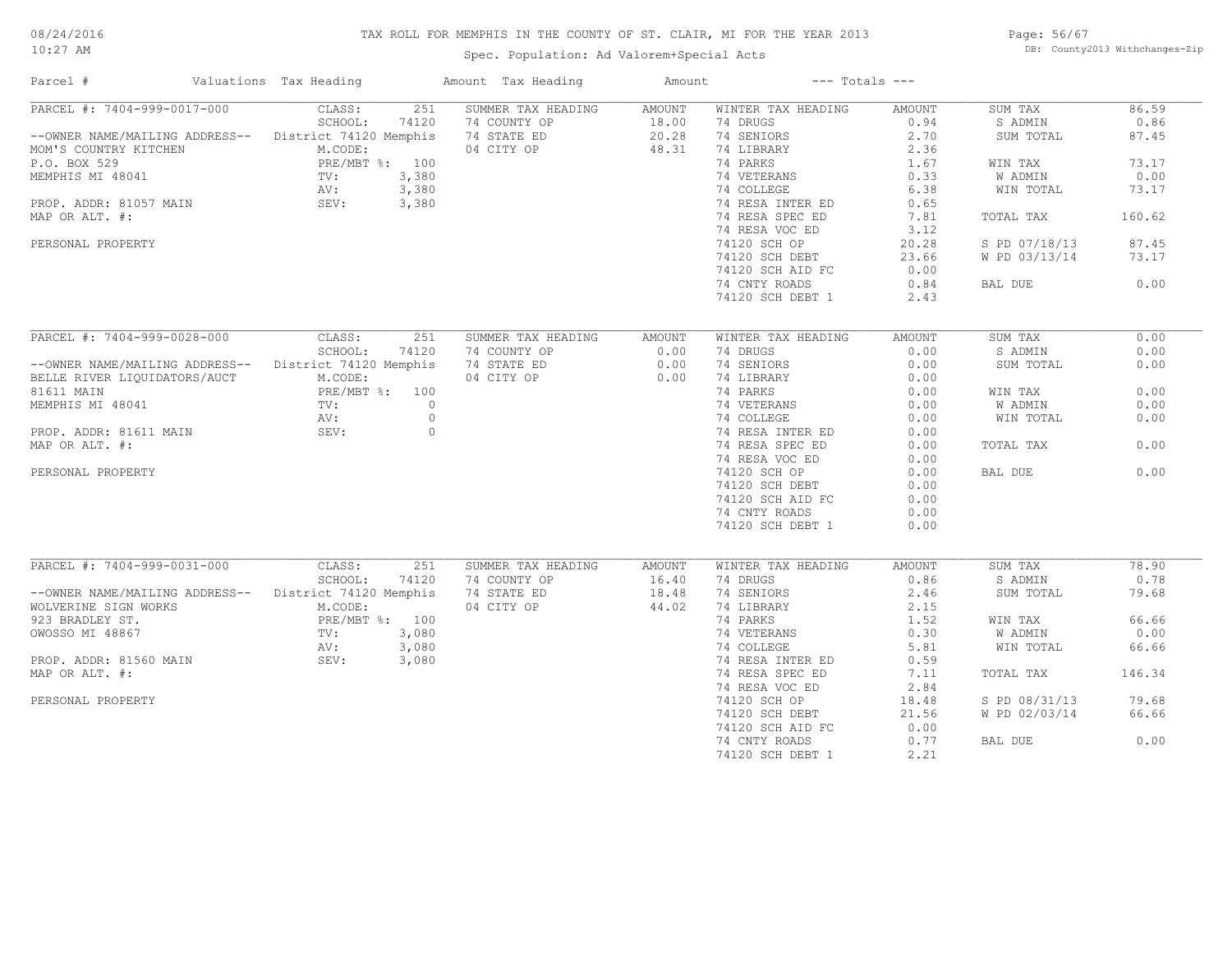#### TAX ROLL FOR MEMPHIS IN THE COUNTY OF ST. CLAIR, MI FOR THE YEAR 2013

10:27 AM

### Spec. Population: Ad Valorem+Special Acts

Page: 57/67 DB: County2013 Withchanges-Zip

| Parcel #                                                                                                                                                          | Valuations Tax Heading      | Amount Tax Heading | Amount             | $---$ Totals $---$                      |                |               |        |
|-------------------------------------------------------------------------------------------------------------------------------------------------------------------|-----------------------------|--------------------|--------------------|-----------------------------------------|----------------|---------------|--------|
| PARCEL #: 7404-999-0035-000                                                                                                                                       | CLASS:<br>251               | SUMMER TAX HEADING | AMOUNT             | WINTER TAX HEADING                      | AMOUNT         | SUM TAX       | 55.59  |
|                                                                                                                                                                   | SCHOOL:<br>74120            | 74 COUNTY OP       |                    | 74 DRUGS                                | 0.60           | S ADMIN       | 0.55   |
| --OWNER NAME/MAILING ADDRESS-- District 74120 Memphis                                                                                                             |                             | 74 STATE ED        | $11.55$<br>$13.02$ | 74 SENIORS                              | 1.73           | SUM TOTAL     | 56.14  |
| CRAYHAWK LEASING LLC<br>P.O. BOX 660634<br>DALLAS TX 75266-0634<br>PRE/MBT %: 100<br>DALLAS TX 75266-0634<br>PRE/MBT %: 2,170<br>PROP. ADDR: 2,170<br>MP OR ALT # |                             | 04 CITY OP         | 31.02              | 74 LIBRARY                              | 1.51           |               |        |
|                                                                                                                                                                   |                             |                    |                    | 74 PARKS                                | 1.07           | WIN TAX       | 46.95  |
|                                                                                                                                                                   |                             |                    |                    |                                         |                | W ADMIN       | 0.00   |
|                                                                                                                                                                   |                             |                    |                    | 74 VETERANS<br>74 COLLEGE<br>74 COLLEGE | $0.21$<br>4.09 | WIN TOTAL     | 46.95  |
|                                                                                                                                                                   |                             |                    |                    | 74 RESA INTER ED                        |                |               |        |
| MAP OR ALT. #:                                                                                                                                                    |                             |                    |                    | 74 RESA SPEC ED                         | 0.42<br>5.01   | TOTAL TAX     | 103.09 |
|                                                                                                                                                                   |                             |                    |                    |                                         |                |               |        |
|                                                                                                                                                                   |                             |                    |                    | 74 RESA VOC ED                          | 2.00           |               |        |
|                                                                                                                                                                   |                             |                    |                    | 74120 SCH OP                            | 13.02          | S PD 08/02/13 | 56.14  |
|                                                                                                                                                                   |                             |                    |                    | 74120 SCH DEBT                          | 15.19          | W PD 02/07/14 | 46.95  |
|                                                                                                                                                                   |                             |                    |                    | 74120 SCH AID FC                        | 0.00           |               |        |
|                                                                                                                                                                   |                             |                    |                    | 74 CNTY ROADS                           | 0.54           | BAL DUE       | 0.00   |
|                                                                                                                                                                   |                             |                    |                    | 74120 SCH DEBT 1                        | 1.56           |               |        |
|                                                                                                                                                                   |                             |                    |                    |                                         |                |               |        |
| PARCEL #: 7404-999-0035-005 CLASS:                                                                                                                                | 251                         | SUMMER TAX HEADING | AMOUNT             | WINTER TAX HEADING                      | AMOUNT         | SUM TAX       | 16.13  |
|                                                                                                                                                                   | SCHOOL:<br>74120            | 74 COUNTY OP       |                    | 74 DRUGS                                | 0.17           | S ADMIN       | 0.16   |
| --OWNER NAME/MAILING ADDRESS-- District 74120 Memphis                                                                                                             |                             | 74 STATE ED        | $3.35$<br>$3.78$   | 74 SENIORS                              | 0.50           | SUM TOTAL     | 16.29  |
| GTECH                                                                                                                                                             | M.CODE:                     | 04 CITY OP 9.00    |                    | 74 LIBRARY                              | 0.44           |               |        |
| 10 MEMORIAL BOULDEVARD                                                                                                                                            | PRE/MBT %: 100              |                    |                    |                                         |                |               |        |
|                                                                                                                                                                   |                             |                    |                    | 74 PARKS                                | 0.31           | WIN TAX       | 13.61  |
| PROVIDENCE RI 02903                                                                                                                                               | $TV:$<br>AV:<br>SEV:<br>630 |                    |                    | 74 VETERANS 0.06<br>74 COLLEGE 1.19     |                | W ADMIN       | 0.00   |
|                                                                                                                                                                   | 630                         |                    |                    | 74 COLLEGE                              | 1.19           | WIN TOTAL     | 13.61  |
| PROP. ADDR:                                                                                                                                                       | 630                         |                    |                    | 74 RESA INTER ED                        | 0.12           |               |        |
| MAP OR ALT. #:                                                                                                                                                    |                             |                    |                    | 74 RESA SPEC ED                         | 1.45           | TOTAL TAX     | 29.90  |
|                                                                                                                                                                   |                             |                    |                    | 74 RESA VOC ED                          | 0.58           |               |        |
|                                                                                                                                                                   |                             |                    |                    | 74120 SCH OP                            | 3.78           | S PD 07/29/13 | 16.29  |
|                                                                                                                                                                   |                             |                    |                    | 74120 SCH DEBT                          | 4.41           | W PD 01/27/14 | 13.61  |
|                                                                                                                                                                   |                             |                    |                    | 74120 SCH AID FC                        | 0.00           |               |        |
|                                                                                                                                                                   |                             |                    |                    | 74 CNTY ROADS                           | 0.15           | BAL DUE       | 0.00   |
|                                                                                                                                                                   |                             |                    |                    | 74120 SCH DEBT 1                        | 0.45           |               |        |
|                                                                                                                                                                   |                             |                    |                    |                                         |                |               |        |
| PARCEL #: 7404-999-0041-000 CLASS:                                                                                                                                | 251                         | SUMMER TAX HEADING | AMOUNT             | WINTER TAX HEADING                      | AMOUNT         | SUM TAX       | 33.55  |
|                                                                                                                                                                   | SCHOOL:<br>74120            | 74 COUNTY OP       |                    |                                         | 0.36           | S ADMIN       |        |
|                                                                                                                                                                   |                             |                    | $6.97$<br>$7.86$   | 74 DRUGS                                |                |               | 0.33   |
| --OWNER NAME/MAILING ADDRESS-- District 74120 Memphis                                                                                                             |                             | 74 STATE ED        |                    | 74 SENIORS                              | 1.04           | SUM TOTAL     | 33.88  |
|                                                                                                                                                                   |                             | 04 CITY OP         | 18.72              | 74 LIBRARY                              | 0.91           |               |        |
|                                                                                                                                                                   |                             |                    |                    | 74 PARKS                                | 0.64           | WIN TAX       | 28.32  |
|                                                                                                                                                                   |                             |                    |                    | 74 VETERANS<br>74 COLLEGE               | 0.13           | W ADMIN       | 0.00   |
|                                                                                                                                                                   |                             |                    |                    | 74 COLLEGE                              | 2.47           | WIN TOTAL     | 28.32  |
|                                                                                                                                                                   | SEV: 1,310                  |                    |                    | 74 RESA INTER ED                        | 0.25           |               |        |
| PROP. ADDR: VARIOUS LOCATION                                                                                                                                      |                             |                    |                    | 74 RESA SPEC ED                         | 3.02           | TOTAL TAX     | 62.20  |
| MAP OR ALT. #:                                                                                                                                                    |                             |                    |                    | 74 RESA VOC ED                          | 1.21           |               |        |
|                                                                                                                                                                   |                             |                    |                    | 74120 SCH OP                            | 7.86           | S PD 08/12/13 | 33.88  |
| PERSONAL PROPERTY                                                                                                                                                 |                             |                    |                    | 74120 SCH DEBT                          | 9.17           | W PD 02/14/14 | 28.32  |
|                                                                                                                                                                   |                             |                    |                    | 74120 SCH AID FC                        | 0.00           |               |        |
|                                                                                                                                                                   |                             |                    |                    | 74 CNTY ROADS                           | 0.32           | BAL DUE       | 0.00   |
|                                                                                                                                                                   |                             |                    |                    | 74120 SCH DEBT 1                        | 0.94           |               |        |
|                                                                                                                                                                   |                             |                    |                    |                                         |                |               |        |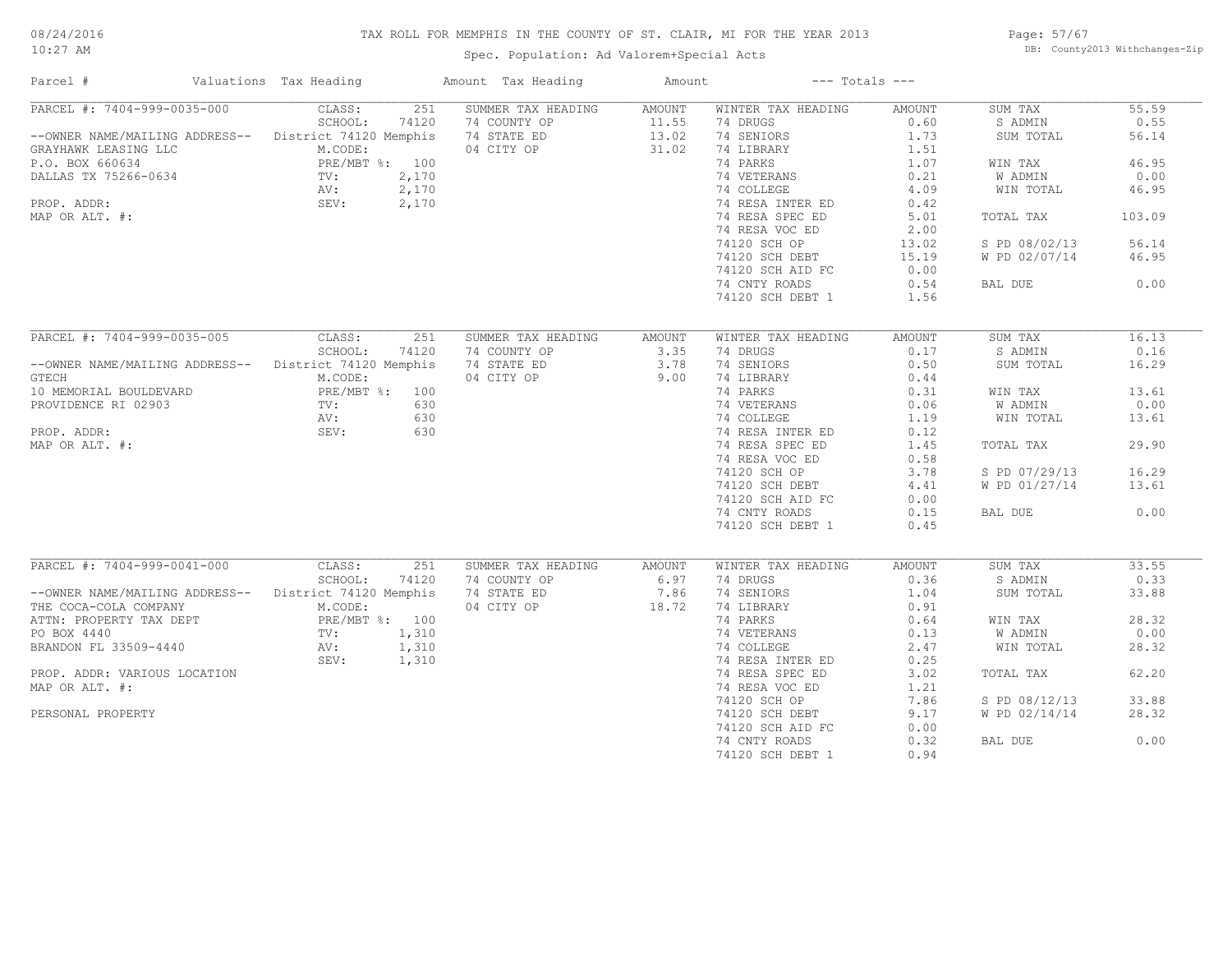#### TAX ROLL FOR MEMPHIS IN THE COUNTY OF ST. CLAIR, MI FOR THE YEAR 2013

10:27 AM

#### Spec. Population: Ad Valorem+Special Acts

Page: 58/67 DB: County2013 Withchanges-Zip

| Parcel #                                              |  | Valuations Tax Heading |         | Amount Tax Heading | Amount           |                    | $---$ Totals $---$ |               |       |
|-------------------------------------------------------|--|------------------------|---------|--------------------|------------------|--------------------|--------------------|---------------|-------|
| PARCEL #: 7404-999-0044-000                           |  | CLASS:                 | 251     | SUMMER TAX HEADING | AMOUNT           | WINTER TAX HEADING | AMOUNT             | SUM TAX       | 6.40  |
|                                                       |  | SCHOOL:                | 74120   | 74 COUNTY OP       | 1.33             | 74 DRUGS           | 0.07               | S ADMIN       | 0.06  |
| --OWNER NAME/MAILING ADDRESS-- District 74120 Memphis |  |                        |         | 74 STATE ED        | 1.50             | 74 SENIORS         | 0.20               | SUM TOTAL     | 6.46  |
| LAMAR ADVERTISING OF SAGINAW                          |  | M.CODE:                |         | 04 CITY OP         | 3.57             | 74 LIBRARY         | 0.17               |               |       |
| P.O. BOX 66338                                        |  | PRE/MBT %: 100         |         |                    |                  | 74 PARKS           | 0.12               | WIN TAX       | 5.38  |
| BATON ROUGE LA 70896                                  |  | TV:                    | 250     |                    |                  | 74 VETERANS        | 0.02               | W ADMIN       | 0.00  |
|                                                       |  | AV:                    | 250     |                    |                  | 74 COLLEGE         | 0.47               | WIN TOTAL     | 5.38  |
| PROP. ADDR: 35005 BORDMAN                             |  | SEV:                   | 250     |                    |                  | 74 RESA INTER ED   | 0.04               |               |       |
| MAP OR ALT. #:                                        |  |                        |         |                    |                  | 74 RESA SPEC ED    | 0.57               | TOTAL TAX     | 11.84 |
|                                                       |  |                        |         |                    |                  | 74 RESA VOC ED     | 0.23               |               |       |
| PERSONAL PROPERTY                                     |  |                        |         |                    |                  | 74120 SCH OP       | 1.50               | S PD 08/12/13 | 6.46  |
|                                                       |  |                        |         |                    |                  |                    | 1.75               | W PD 02/11/14 | 5.38  |
|                                                       |  |                        |         |                    |                  | 74120 SCH DEBT     |                    |               |       |
|                                                       |  |                        |         |                    |                  | 74120 SCH AID FC   | 0.00               |               |       |
|                                                       |  |                        |         |                    |                  | 74 CNTY ROADS      | 0.06               | BAL DUE       | 0.00  |
|                                                       |  |                        |         |                    |                  | 74120 SCH DEBT 1   | 0.18               |               |       |
| PARCEL #: 7404-999-0056-000                           |  | CLASS:                 | 251     | SUMMER TAX HEADING |                  | WINTER TAX HEADING |                    | SUM TAX       | 0.00  |
|                                                       |  |                        |         |                    | AMOUNT           |                    | AMOUNT             |               |       |
|                                                       |  | SCHOOL:                | 74120   | 74 COUNTY OP       | 0.00             | 74 DRUGS           | 0.00               | S ADMIN       | 0.00  |
| --OWNER NAME/MAILING ADDRESS-- District 74120 Memphis |  |                        |         | 74 STATE ED        | 0.00             | 74 SENIORS         | 0.00               | SUM TOTAL     | 0.00  |
| CIT TECHNOLOGY FINANCING SERVICES                     |  | M.CODE:                |         | 04 CITY OP         | 0.00             | 74 LIBRARY         | 0.00               |               |       |
| FEIN: 04-2547678                                      |  | PRE/MBT %: 100         |         |                    |                  | 74 PARKS           | 0.00               | WIN TAX       | 0.00  |
| 1 CIT DRIVE                                           |  | TV:                    | $\circ$ |                    |                  | 74 VETERANS        | 0.00               | W ADMIN       | 0.00  |
| LIVINGTON NJ 07039                                    |  | AV:                    | $\circ$ |                    |                  | 74 COLLEGE         | 0.00               | WIN TOTAL     | 0.00  |
|                                                       |  | SEV:                   | $\circ$ |                    |                  | 74 RESA INTER ED   | 0.00               |               |       |
| PROP. ADDR: 35093 BORDMAN                             |  |                        |         |                    |                  | 74 RESA SPEC ED    | 0.00               | TOTAL TAX     | 0.00  |
| MAP OR ALT. #:                                        |  |                        |         |                    |                  | 74 RESA VOC ED     | 0.00               |               |       |
|                                                       |  |                        |         |                    |                  | 74120 SCH OP       | 0.00               | BAL DUE       | 0.00  |
|                                                       |  |                        |         |                    |                  | 74120 SCH DEBT     | 0.00               |               |       |
|                                                       |  |                        |         |                    |                  | 74120 SCH AID FC   | 0.00               |               |       |
|                                                       |  |                        |         |                    |                  |                    |                    |               |       |
|                                                       |  |                        |         |                    |                  | 74 CNTY ROADS      | 0.00               |               |       |
|                                                       |  |                        |         |                    |                  | 74120 SCH DEBT 1   | 0.00               |               |       |
| PARCEL #: 7404-999-0057-000                           |  | CLASS:                 | 251     | SUMMER TAX HEADING | AMOUNT           | WINTER TAX HEADING | AMOUNT             | SUM TAX       | 0.00  |
|                                                       |  | SCHOOL:                | 74120   | 74 COUNTY OP       | 0.00             | 74 DRUGS           | 0.00               | S ADMIN       | 0.00  |
| --OWNER NAME/MAILING ADDRESS-- District 74120 Memphis |  |                        |         | 74 STATE ED        | 0.00             | 74 SENIORS         | 0.00               | SUM TOTAL     | 0.00  |
| US BANK NATIONAL ASSOCIATION                          |  | M.CODE:                |         | 04 CITY OP         | 0.00             | 74 LIBRARY         | 0.00               |               |       |
| SUITE 100                                             |  | PRE/MBT %: 100         |         |                    |                  | 74 PARKS           | 0.00               | WIN TAX       | 0.00  |
|                                                       |  |                        |         |                    |                  |                    |                    |               |       |
| 1310 MADRID ST STE 100                                |  | $\text{TV}$ :          | $\circ$ |                    |                  | 74 VETERANS        | 0.00               | W ADMIN       | 0.00  |
| MARSHALL MN 56258                                     |  | AV:                    | $\circ$ |                    |                  | 74 COLLEGE         | 0.00               | WIN TOTAL     | 0.00  |
|                                                       |  | SEV:                   | $\circ$ |                    |                  | 74 RESA INTER ED   | 0.00               |               |       |
| PROP. ADDR: 35093 BORDMAN                             |  |                        |         |                    |                  | 74 RESA SPEC ED    | 0.00               | TOTAL TAX     | 0.00  |
| MAP OR ALT. #:                                        |  |                        |         |                    | 74 RESA VOC ED   | 0.00               |                    |               |       |
|                                                       |  |                        |         |                    | 74120 SCH OP     | 0.00               | BAL DUE            | 0.00          |       |
|                                                       |  |                        |         |                    | 74120 SCH DEBT   | 0.00               |                    |               |       |
|                                                       |  |                        |         |                    | 74120 SCH AID FC | 0.00               |                    |               |       |
|                                                       |  |                        |         |                    | 74 CNTY ROADS    | 0.00               |                    |               |       |
|                                                       |  |                        |         |                    |                  | 74120 SCH DEBT 1   | 0.00               |               |       |
|                                                       |  |                        |         |                    |                  |                    |                    |               |       |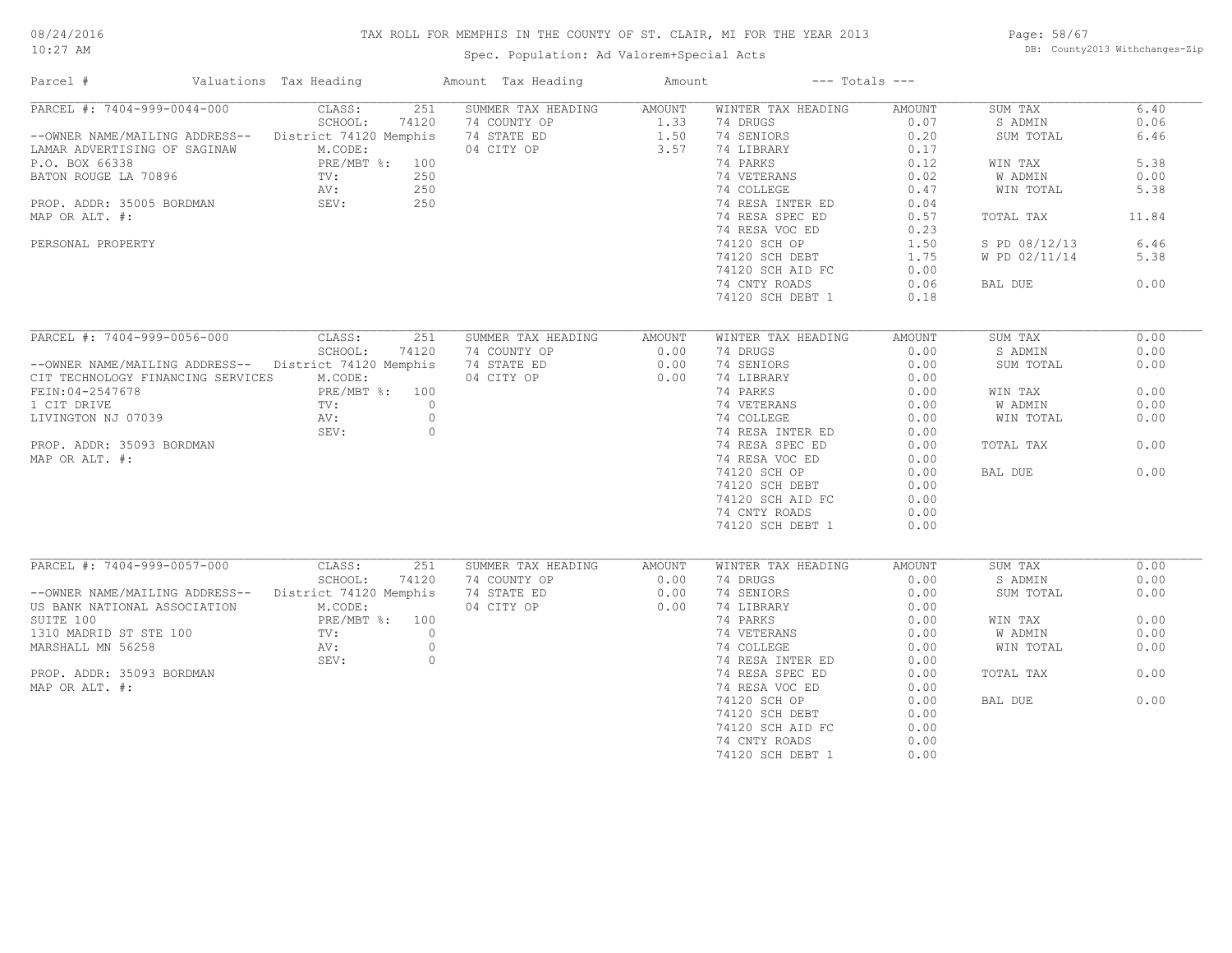#### TAX ROLL FOR MEMPHIS IN THE COUNTY OF ST. CLAIR, MI FOR THE YEAR 2013

10:27 AM

#### Spec. Population: Ad Valorem+Special Acts

Page: 59/67 DB: County2013 Withchanges-Zip

| Parcel #                                               |  | Valuations Tax Heading |         | Amount Tax Heading | Amount           |                    | $---$ Totals $---$ |               |       |
|--------------------------------------------------------|--|------------------------|---------|--------------------|------------------|--------------------|--------------------|---------------|-------|
| PARCEL #: 7404-999-0058-000                            |  | CLASS:                 | 251     | SUMMER TAX HEADING | AMOUNT           | WINTER TAX HEADING | AMOUNT             | SUM TAX       | 7.67  |
|                                                        |  | SCHOOL:                | 74120   | 74 COUNTY OP       | 1.59             | 74 DRUGS           | 0.08               | S ADMIN       | 0.07  |
| --OWNER NAME/MAILING ADDRESS-- District 74120 Memphis  |  |                        |         | 74 STATE ED        | 1.80             | 74 SENIORS         | 0.24               | SUM TOTAL     | 7.74  |
| DISH NETWORK, LLC                                      |  | M.CODE:                |         | 04 CITY OP         | 4.28             | 74 LIBRARY         | 0.21               |               |       |
| P.O. BOX 6623                                          |  | PRE/MBT %: 100         |         |                    |                  | 74 PARKS           | 0.14               | WIN TAX       | 6.45  |
| ENGLEWOOD CO 80155                                     |  | TV:                    | 300     |                    |                  | 74 VETERANS        | 0.03               | W ADMIN       | 0.00  |
|                                                        |  | AV:                    | 300     |                    |                  | 74 COLLEGE         | 0.56               | WIN TOTAL     | 6.45  |
| PROP. ADDR: P.O. BOX 6623                              |  | SEV:                   | 300     |                    |                  | 74 RESA INTER ED   | 0.05               |               |       |
| MAP OR ALT. #:                                         |  |                        |         |                    |                  | 74 RESA SPEC ED    | 0.69               | TOTAL TAX     | 14.19 |
|                                                        |  |                        |         |                    |                  | 74 RESA VOC ED     | 0.27               |               |       |
|                                                        |  |                        |         |                    |                  |                    |                    |               |       |
|                                                        |  |                        |         |                    |                  | 74120 SCH OP       | 1.80               | S PD 07/29/13 | 7.74  |
|                                                        |  |                        |         |                    |                  | 74120 SCH DEBT     | 2.10               | W PD 02/11/14 | 6.45  |
|                                                        |  |                        |         |                    |                  | 74120 SCH AID FC   | 0.00               |               |       |
|                                                        |  |                        |         |                    |                  | 74 CNTY ROADS      | 0.07               | BAL DUE       | 0.00  |
|                                                        |  |                        |         |                    |                  | 74120 SCH DEBT 1   | 0.21               |               |       |
|                                                        |  |                        |         |                    |                  |                    |                    |               |       |
| PARCEL #: 7404-999-0059-000                            |  | CLASS:                 | 251     | SUMMER TAX HEADING | AMOUNT           | WINTER TAX HEADING | AMOUNT             | SUM TAX       | 10.75 |
|                                                        |  | SCHOOL:                | 74120   | 74 COUNTY OP       | 2.23             | 74 DRUGS           | 0.11               | S ADMIN       | 0.10  |
| -- OWNER NAME/MAILING ADDRESS-- District 74120 Memphis |  |                        |         | 74 STATE ED        | 2.52             | 74 SENIORS         | 0.33               | SUM TOTAL     | 10.85 |
| GORDON FOOD SERVICE, INC.                              |  | M.CODE:                |         | 04 CITY OP         | 6.00             | 74 LIBRARY         | 0.29               |               |       |
| ADVANCED PROPERTY TAX COMPLIANCE                       |  | PRE/MBT %: 100         |         |                    |                  | 74 PARKS           | 0.20               | WIN TAX       | 9.05  |
| 1611 N. INTERSTATE35E STE230                           |  | TV:                    | 420     |                    |                  | 74 VETERANS        | 0.04               | W ADMIN       | 0.00  |
|                                                        |  |                        |         |                    |                  |                    |                    |               |       |
| CARROLLTON TX 75006-8627                               |  | AV:                    | 420     |                    |                  | 74 COLLEGE         | 0.79               | WIN TOTAL     | 9.05  |
|                                                        |  | SEV:                   | 420     |                    |                  | 74 RESA INTER ED   | 0.08               |               |       |
| PROP. ADDR:                                            |  |                        |         |                    |                  | 74 RESA SPEC ED    | 0.97               | TOTAL TAX     | 19.90 |
| MAP OR ALT. #:                                         |  |                        |         |                    |                  | 74 RESA VOC ED     | 0.38               |               |       |
|                                                        |  |                        |         |                    |                  | 74120 SCH OP       | 2.52               | S PD 07/18/13 | 10.85 |
|                                                        |  |                        |         |                    |                  | 74120 SCH DEBT     | 2.94               | W PD 02/07/14 | 9.05  |
|                                                        |  |                        |         |                    |                  | 74120 SCH AID FC   | 0.00               |               |       |
|                                                        |  |                        |         |                    |                  | 74 CNTY ROADS      | 0.10               | BAL DUE       | 0.00  |
|                                                        |  |                        |         |                    |                  | 74120 SCH DEBT 1   | 0.30               |               |       |
|                                                        |  |                        |         |                    |                  |                    |                    |               |       |
| PARCEL #: 7404-999-0060-001                            |  | CLASS:                 | 251     | SUMMER TAX HEADING | AMOUNT           | WINTER TAX HEADING | AMOUNT             | SUM TAX       | 0.00  |
|                                                        |  | SCHOOL:                | 74120   | 74 COUNTY OP       | 0.00             | 74 DRUGS           | 0.00               | S ADMIN       | 0.00  |
|                                                        |  |                        |         |                    |                  |                    |                    |               |       |
| --OWNER NAME/MAILING ADDRESS--                         |  | District 74120 Memphis |         | 74 STATE ED        | 0.00             | 74 SENIORS         | 0.00               | SUM TOTAL     | 0.00  |
| HUGHES NETWORK SYSTEMS LLC                             |  | M.CODE:                |         | 04 CITY OP         | 0.00             | 74 LIBRARY         | 0.00               |               |       |
| THOMSON REUTERS                                        |  | PRE/MBT %: 100         |         |                    |                  | 74 PARKS           | 0.00               | WIN TAX       | 0.00  |
| P.O. BOX 56607                                         |  | TV:                    | $\circ$ |                    |                  | 74 VETERANS        | 0.00               | W ADMIN       | 0.00  |
| ATLANTA GA 30343                                       |  | AV:                    | $\circ$ |                    |                  | 74 COLLEGE         | 0.00               | WIN TOTAL     | 0.00  |
|                                                        |  | SEV:                   | $\circ$ |                    |                  | 74 RESA INTER ED   | 0.00               |               |       |
| PROP. ADDR:                                            |  |                        |         |                    |                  | 74 RESA SPEC ED    | 0.00               | TOTAL TAX     | 0.00  |
| MAP OR ALT. #:                                         |  |                        |         |                    | 74 RESA VOC ED   | 0.00               |                    |               |       |
|                                                        |  |                        |         |                    | 74120 SCH OP     | 0.00               | BAL DUE            | 0.00          |       |
|                                                        |  |                        |         |                    | 74120 SCH DEBT   | 0.00               |                    |               |       |
|                                                        |  |                        |         |                    | 74120 SCH AID FC | 0.00               |                    |               |       |
|                                                        |  |                        |         |                    | 74 CNTY ROADS    | 0.00               |                    |               |       |
|                                                        |  |                        |         |                    |                  |                    |                    |               |       |
|                                                        |  |                        |         |                    |                  | 74120 SCH DEBT 1   | 0.00               |               |       |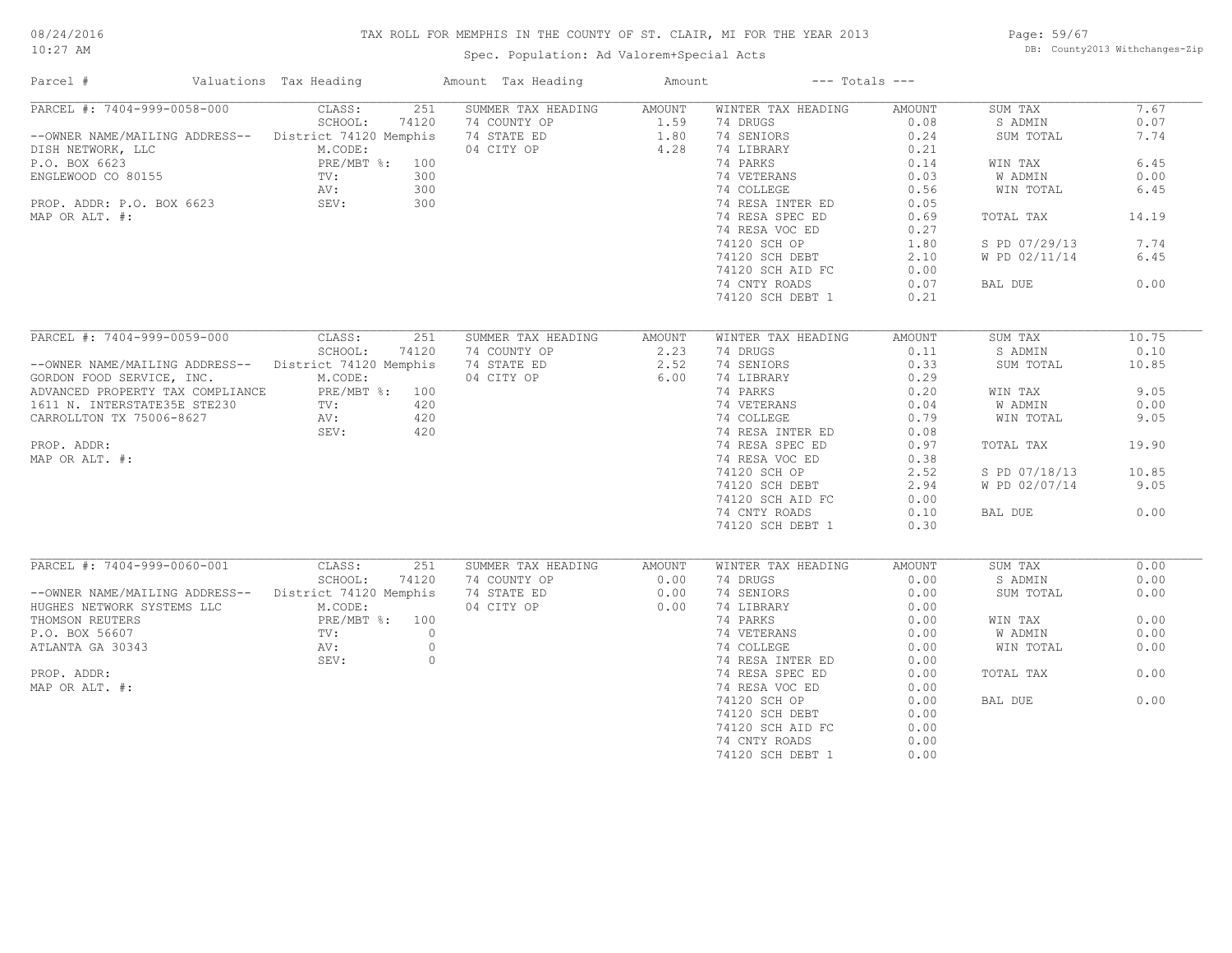#### TAX ROLL FOR MEMPHIS IN THE COUNTY OF ST. CLAIR, MI FOR THE YEAR 2013

10:27 AM

#### Spec. Population: Ad Valorem+Special Acts

Page: 60/67 DB: County2013 Withchanges-Zip

| Parcel #                                                                                                                          | Valuations Tax Heading |                | Amount Tax Heading                                       | Amount           |                                                               | $---$ Totals $---$ |               |          |
|-----------------------------------------------------------------------------------------------------------------------------------|------------------------|----------------|----------------------------------------------------------|------------------|---------------------------------------------------------------|--------------------|---------------|----------|
| PARCEL #: 7404-999-0069-000                                                                                                       | CLASS:                 |                | 251 SUMMER TAX HEADING AMOUNT                            |                  | WINTER TAX HEADING                                            | AMOUNT             | SUM TAX       | 0.00     |
|                                                                                                                                   | SCHOOL:                | 74120          |                                                          |                  | 74 DRUGS                                                      | 0.00               | S ADMIN       | 0.00     |
| --OWNER NAME/MAILING ADDRESS-- District 74120 Memphis                                                                             |                        |                | 74 COUNTY OP 0.00<br>74 STATE ED 0.00<br>04 CITY OP 0.00 |                  | 74 SENIORS                                                    | 0.00               | SUM TOTAL     | 0.00     |
| ADT SECURITY SERVICE                                                                                                              | M.CODE:                |                |                                                          |                  | 74 LIBRARY                                                    | 0.00               |               |          |
| P.O. BOX 5006 PRE/MBT %: 100<br>BOCA RATON FL 33431-0806 TV: 0<br>PROP. ADDR: 34765 MAPLE AV: 0<br>PROP. ADDR: 34765 MAPLE SEV: 0 |                        |                |                                                          |                  | 74 PARKS                                                      | 0.00               | WIN TAX       | 0.00     |
|                                                                                                                                   |                        |                |                                                          |                  | 74 VETERANS                                                   | 0.00               | W ADMIN       | 0.00     |
|                                                                                                                                   |                        |                |                                                          |                  | 74 COLLEGE                                                    | 0.00               | WIN TOTAL     | 0.00     |
|                                                                                                                                   |                        |                |                                                          |                  | 74 RESA INTER ED                                              | 0.00               |               |          |
| MAP OR ALT. #:                                                                                                                    |                        |                |                                                          |                  | 74 RESA SPEC ED                                               | 0.00               | TOTAL TAX     | 0.00     |
|                                                                                                                                   |                        |                |                                                          |                  | 74 RESA VOC ED                                                | 0.00               |               |          |
|                                                                                                                                   |                        |                |                                                          |                  | 74120 SCH OP                                                  | 0.00               | BAL DUE       | 0.00     |
|                                                                                                                                   |                        |                |                                                          |                  |                                                               | 0.00               |               |          |
|                                                                                                                                   |                        |                |                                                          |                  | 74120 SCH DEBT                                                |                    |               |          |
|                                                                                                                                   |                        |                |                                                          |                  | 74120 SCH AID FC                                              | 0.00               |               |          |
|                                                                                                                                   |                        |                |                                                          |                  | 74 CNTY ROADS                                                 | 0.00               |               |          |
|                                                                                                                                   |                        |                |                                                          |                  | 74120 SCH DEBT 1                                              | 0.00               |               |          |
| PARCEL #: 7404-999-2108-160 CLASS:                                                                                                |                        | 351            | SUMMER TAX HEADING                                       |                  |                                                               |                    |               | 735.81   |
|                                                                                                                                   | SCHOOL:                |                |                                                          | AMOUNT           | WINTER TAX HEADING                                            | AMOUNT             | SUM TAX       | 7.35     |
|                                                                                                                                   |                        | 74120          | 74 COUNTY OP                                             | 199.74           | 74 DRUGS                                                      | 10.51              | S ADMIN       |          |
| --OWNER NAME/MAILING ADDRESS-- District 74120 Memphis                                                                             |                        |                | 04 CITY OP 536.07                                        |                  | 74 SENIORS                                                    | 30.00              | SUM TOTAL     | 743.16   |
| DONATO ENTERPRISES INC.                                                                                                           | M.CODE:                |                |                                                          |                  | 74 LIBRARY                                                    | 26.25              |               |          |
|                                                                                                                                   |                        |                |                                                          |                  | 74 PARKS                                                      | 18.57              | WIN TAX       | 587.38   |
|                                                                                                                                   |                        |                |                                                          |                  | 74 VETERANS 3.75<br>74 COLLEGE 70.84<br>74 RESA INTER ED 7.26 |                    | W ADMIN       | 0.00     |
| 91600 BELLE RIVER<br>MEMPHIS MI 48041 TV: 37,500<br>PROP. ADDR: 81600 BELLE RIVER<br>PROP. ADDR: 81600 BELLE RIVER<br>SEV: 37,500 |                        |                |                                                          |                  |                                                               |                    | WIN TOTAL     | 587.38   |
|                                                                                                                                   |                        |                |                                                          |                  |                                                               |                    |               |          |
| MAP OR ALT. #:                                                                                                                    |                        |                |                                                          |                  | 74 RESA SPEC ED                                               | 86.67              | TOTAL TAX     | 1,330.54 |
|                                                                                                                                   |                        |                |                                                          |                  | 74 RESA VOC ED                                                | 34.66              |               |          |
| PERSONAL PROPERTY                                                                                                                 |                        |                |                                                          |                  | 74120 SCH DEBT                                                | 262.50             | S PD 08/19/13 | 743.16   |
|                                                                                                                                   |                        |                |                                                          |                  | 74120 SCH AID FC                                              | 0.00               | W PD 02/03/14 | 587.38   |
|                                                                                                                                   |                        |                |                                                          |                  | 74 CNTY ROADS                                                 | 9.37               |               |          |
|                                                                                                                                   |                        |                |                                                          |                  | 74120 SCH DEBT 1                                              | 27.00              | BAL DUE       | 0.00     |
|                                                                                                                                   |                        |                |                                                          |                  |                                                               |                    |               |          |
| PARCEL #: 7404-999-2203-416                                                                                                       | CLASS:                 | 251            | SUMMER TAX HEADING                                       | AMOUNT           | WINTER TAX HEADING                                            | AMOUNT             | SUM TAX       | 0.00     |
|                                                                                                                                   | SCHOOL:                | 74120          | 74 COUNTY OP                                             | 0.00             | 74 DRUGS                                                      | 0.00               | S ADMIN       | 0.00     |
| --OWNER NAME/MAILING ADDRESS-- District 74120 Memphis                                                                             |                        |                | 74 STATE ED                                              | $0.00$<br>$0.00$ | 74 SENIORS                                                    | 0.00               | SUM TOTAL     | 0.00     |
| WELLS FARGO FINANCIAL LEASING , INC. M.CODE:                                                                                      |                        |                | 04 CITY OP                                               |                  | 74 LIBRARY                                                    | 0.00               |               |          |
| MAC F4030-087                                                                                                                     | PRE/MBT %: 100         |                |                                                          |                  | 74 PARKS                                                      | 0.00               | WIN TAX       | 0.00     |
| 800 WALNUT STREET                                                                                                                 | TV:                    | $\overline{0}$ |                                                          |                  |                                                               | 0.00               | W ADMIN       | 0.00     |
| DES MOINES IA 50309                                                                                                               | AV:                    | $\circ$        |                                                          |                  | 74 VETERANS<br>74 COLLEGE<br>74 RESA INTER ED                 | 0.00               | WIN TOTAL     | 0.00     |
|                                                                                                                                   | SEV:                   | $\circ$        |                                                          |                  |                                                               | 0.00               |               |          |
| PROP. ADDR: 34165 BORDMAN                                                                                                         |                        |                |                                                          |                  | 74 RESA SPEC ED                                               | 0.00               | TOTAL TAX     | 0.00     |
| MAP OR ALT. #:                                                                                                                    |                        |                |                                                          |                  | 74 RESA VOC ED                                                | 0.00               |               |          |
|                                                                                                                                   |                        |                |                                                          |                  | 74120 SCH OP                                                  | 0.00               | BAL DUE       | 0.00     |
| PERSONAL PROPERTY                                                                                                                 |                        |                |                                                          |                  | 74120 SCH DEBT                                                | 0.00               |               |          |
|                                                                                                                                   |                        |                |                                                          |                  | 74120 SCH AID FC                                              | 0.00               |               |          |
|                                                                                                                                   |                        |                |                                                          |                  | 74 CNTY ROADS                                                 | 0.00               |               |          |
|                                                                                                                                   |                        |                |                                                          |                  | 74120 SCH DEBT 1                                              | 0.00               |               |          |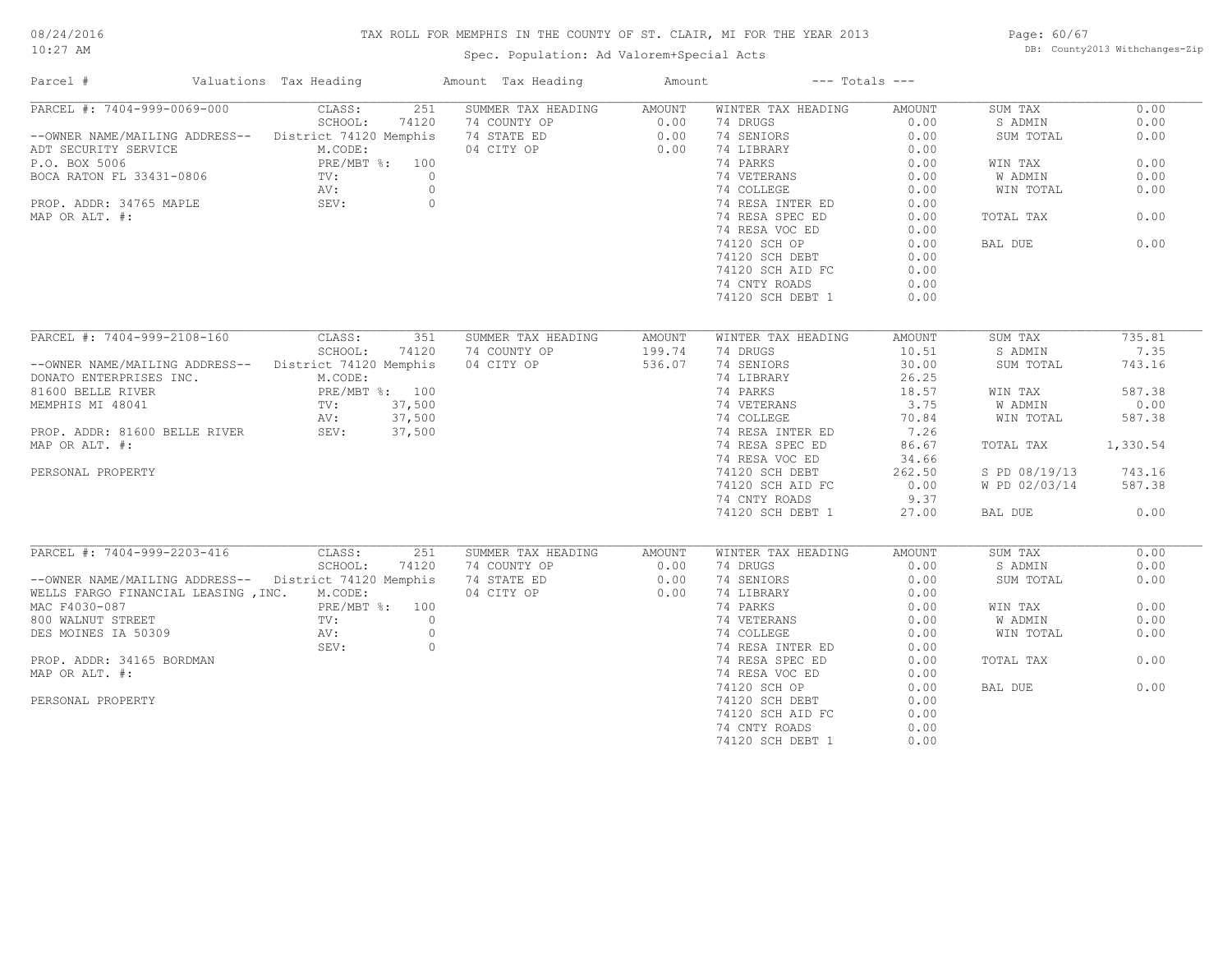#### TAX ROLL FOR MEMPHIS IN THE COUNTY OF ST. CLAIR, MI FOR THE YEAR 2013

10:27 AM

#### Spec. Population: Ad Valorem+Special Acts

Page: 61/67 DB: County2013 Withchanges-Zip

| Parcel #                       | Valuations Tax Heading | Amount Tax Heading | Amount |                    | $---$ Totals $---$ |               |        |
|--------------------------------|------------------------|--------------------|--------|--------------------|--------------------|---------------|--------|
| PARCEL #: 7404-999-2203-482    | 251<br>CLASS:          | SUMMER TAX HEADING | AMOUNT | WINTER TAX HEADING | AMOUNT             | SUM TAX       | 73.27  |
|                                | SCHOOL:<br>74120       | 74 COUNTY OP       | 15.23  | 74 DRUGS           | 0.80               | S ADMIN       | 0.73   |
| --OWNER NAME/MAILING ADDRESS-- | District 74120 Memphis | 74 STATE ED        | 17.16  | 74 SENIORS         | 2.28               | SUM TOTAL     | 74.00  |
| KOHLER PROPANE SOUTH LLC       | M.CODE:                | 04 CITY OP         | 40.88  | 74 LIBRARY         | 2.00               |               |        |
| KOHLER GARY                    | PRE/MBT %: 100         |                    |        | 74 PARKS           | 1.41               | WIN TAX       | 61.91  |
| P.O. BOX 41017                 | 2,860<br>$\text{TV}$ : |                    |        | 74 VETERANS        | 0.28               | W ADMIN       | 0.00   |
| MEMPHIS MI 48041               | 2,860<br>AV:           |                    |        | 74 COLLEGE         | 5.40               | WIN TOTAL     | 61.91  |
|                                | SEV:<br>2,860          |                    |        | 74 RESA INTER ED   | 0.55               |               |        |
| PROP. ADDR: 34827 BORDMAN      |                        |                    |        | 74 RESA SPEC ED    | 6.61               | TOTAL TAX     | 135.91 |
| MAP OR ALT. #:                 |                        |                    |        | 74 RESA VOC ED     | 2.64               |               |        |
|                                |                        |                    |        |                    |                    |               | 74.00  |
|                                |                        |                    |        | 74120 SCH OP       | 17.16              | S PD 08/30/13 |        |
| PERSONAL PROPERTY              |                        |                    |        | 74120 SCH DEBT     | 20.02              | W PD 02/14/14 | 61.91  |
|                                |                        |                    |        | 74120 SCH AID FC   | 0.00               |               |        |
|                                |                        |                    |        | 74 CNTY ROADS      | 0.71               | BAL DUE       | 0.00   |
|                                |                        |                    |        | 74120 SCH DEBT 1   | 2.05               |               |        |
|                                |                        |                    |        |                    |                    |               |        |
| PARCEL #: 7404-999-2203-506    | CLASS:<br>251          | SUMMER TAX HEADING | AMOUNT | WINTER TAX HEADING | AMOUNT             | SUM TAX       | 12.80  |
|                                | SCHOOL:<br>74120       | 74 COUNTY OP       | 2.66   | 74 DRUGS           | 0.14               | S ADMIN       | 0.12   |
| --OWNER NAME/MAILING ADDRESS-- | District 74120 Memphis | 74 STATE ED        | 3.00   | 74 SENIORS         | 0.40               | SUM TOTAL     | 12.92  |
| CHUCK'S AUTO SURGEONS          | M.CODE:                | 04 CITY OP         | 7.14   | 74 LIBRARY         | 0.35               |               |        |
| P.O BOX 316                    | PRE/MBT %: 100         |                    |        | 74 PARKS           | 0.24               | WIN TAX       | 10.80  |
| MEMPHIS MI 48041               | 500<br>TV:             |                    |        | 74 VETERANS        | 0.05               | W ADMIN       | 0.00   |
|                                | 500<br>AV:             |                    |        | 74 COLLEGE         | 0.94               | WIN TOTAL     | 10.80  |
| PROP. ADDR: 35065 BORDMAN      | 500<br>SEV:            |                    |        | 74 RESA INTER ED   | 0.09               |               |        |
| MAP OR ALT. #:                 |                        |                    |        |                    | 1.15               |               | 23.72  |
|                                |                        |                    |        | 74 RESA SPEC ED    |                    | TOTAL TAX     |        |
|                                |                        |                    |        | 74 RESA VOC ED     | 0.46               |               |        |
| PERSONAL PROPERTY              |                        |                    |        | 74120 SCH OP       | 3.00               | S PD 11/04/13 | 12.92  |
|                                |                        |                    |        | 74120 SCH DEBT     | 3.50               | W PD 02/12/14 | 10.80  |
|                                |                        |                    |        | 74120 SCH AID FC   | 0.00               |               |        |
|                                |                        |                    |        | 74 CNTY ROADS      | 0.12               | BAL DUE       | 0.00   |
|                                |                        |                    |        | 74120 SCH DEBT 1   | 0.36               |               |        |
|                                |                        |                    |        |                    |                    |               |        |
| PARCEL #: 7404-999-2208-139    | CLASS:<br>251          | SUMMER TAX HEADING | AMOUNT | WINTER TAX HEADING | AMOUNT             | SUM TAX       | 5.63   |
|                                | SCHOOL:<br>74120       | 74 COUNTY OP       | 1.17   | 74 DRUGS           | 0.06               | S ADMIN       | 0.05   |
| --OWNER NAME/MAILING ADDRESS-- | District 74120 Memphis | 74 STATE ED        | 1.32   | 74 SENIORS         | 0.17               | SUM TOTAL     | 5.68   |
| COINMACH CORP.                 | M.CODE:                | 04 CITY OP         | 3.14   | 74 LIBRARY         | 0.15               |               |        |
| THOMSON REUTERS, INC           | PRE/MBT %: 100         |                    |        | 74 PARKS           | 0.10               | WIN TAX       | 4.71   |
| P.O.BOX 4900 DEPT 155          | 220<br>$\text{TV}$ :   |                    |        | 74 VETERANS        | 0.02               | W ADMIN       | 0.00   |
| SCOTTSDALE AZ 85261-4900       | 220<br>AV:             |                    |        | 74 COLLEGE         | 0.41               | WIN TOTAL     | 4.71   |
|                                | 220<br>SEV:            |                    |        | 74 RESA INTER ED   | 0.04               |               |        |
|                                |                        |                    |        |                    |                    |               | 10.39  |
| PROP. ADDR: 81393 BELLE RIVER  |                        |                    |        | 74 RESA SPEC ED    | 0.50               | TOTAL TAX     |        |
| MAP OR ALT. #:                 |                        |                    |        | 74 RESA VOC ED     | 0.20               |               |        |
|                                |                        |                    |        | 74120 SCH OP       | 1.32               | S PD 08/01/13 | 5.68   |
| PERSONAL PORPERTY              |                        |                    |        | 74120 SCH DEBT     | 1.54               | W PD 02/14/14 | 4.71   |
|                                |                        |                    |        | 74120 SCH AID FC   | 0.00               |               |        |
|                                |                        |                    |        | 74 CNTY ROADS      | 0.05               | BAL DUE       | 0.00   |
|                                |                        |                    |        | 74120 SCH DEBT 1   | 0.15               |               |        |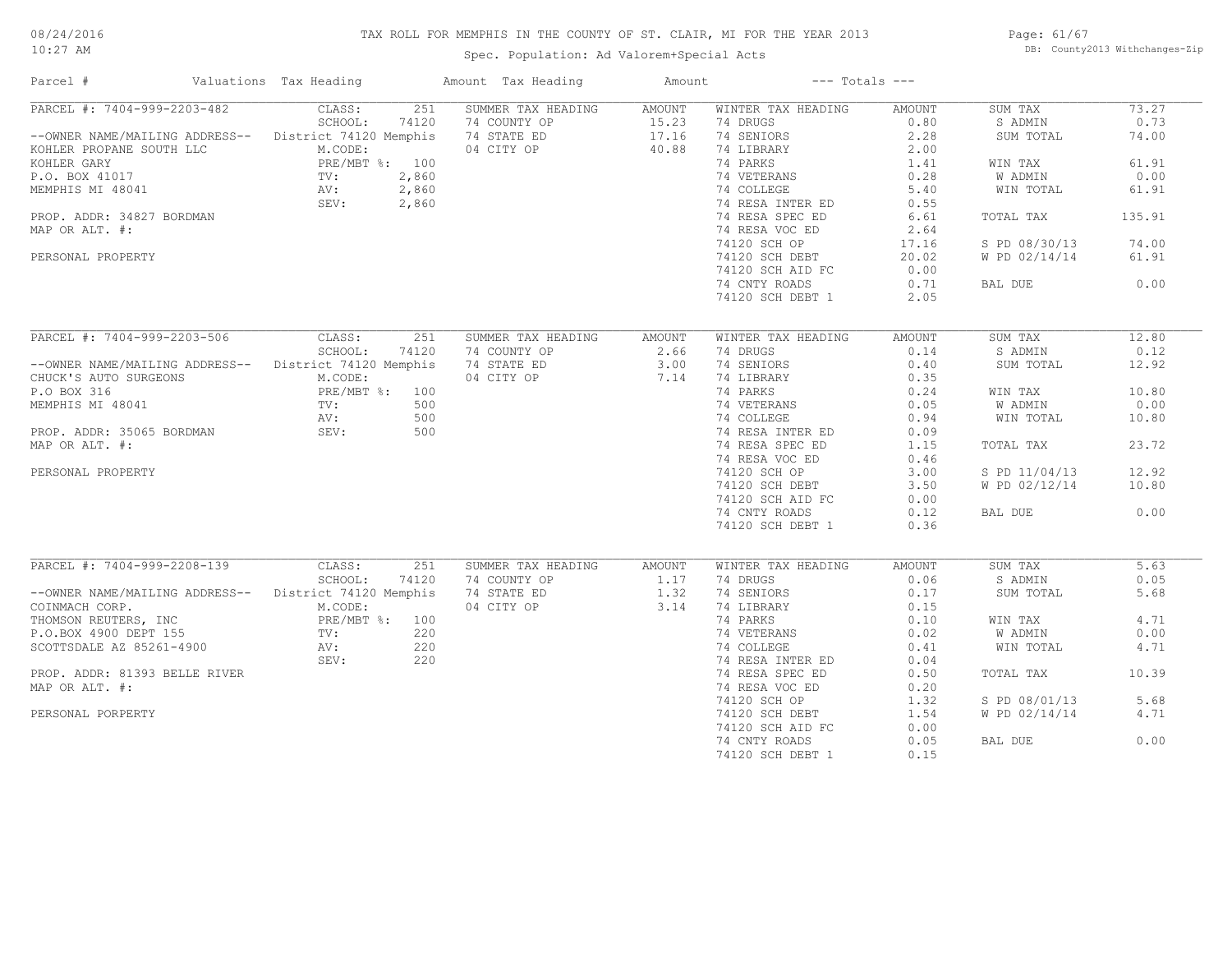#### TAX ROLL FOR MEMPHIS IN THE COUNTY OF ST. CLAIR, MI FOR THE YEAR 2013

10:27 AM

#### Spec. Population: Ad Valorem+Special Acts

Page: 62/67 DB: County2013 Withchanges-Zip

| Parcel #                                               | Valuations Tax Heading | Amount Tax Heading | Amount         | $---$ Totals $---$ |        |                    |        |
|--------------------------------------------------------|------------------------|--------------------|----------------|--------------------|--------|--------------------|--------|
| PARCEL #: 7404-999-2503-504                            | 251<br>CLASS:          | SUMMER TAX HEADING | AMOUNT         | WINTER TAX HEADING | AMOUNT | SUM TAX            | 3.06   |
|                                                        | SCHOOL:<br>74120       | 74 COUNTY OP       | 0.63           | 74 DRUGS           | 0.03   | S ADMIN            | 0.03   |
| -- OWNER NAME/MAILING ADDRESS-- District 74120 Memphis |                        | 74 STATE ED        | 0.72           | 74 SENIORS         | 0.09   | SUM TOTAL          | 3.09   |
| NIEDS REPAIR LLC                                       | M.CODE:<br>00003       | 04 CITY OP         | 1.71           | 74 LIBRARY         | 0.08   |                    |        |
| P.O. BOX 84                                            | PRE/MBT %: 100         |                    |                | 74 PARKS           | 0.05   | WIN TAX            | 2.55   |
| MEMPHIS MI 48041                                       | TV:<br>120             |                    |                | 74 VETERANS        | 0.01   | W ADMIN            | 0.00   |
|                                                        | AV:<br>120             |                    |                | 74 COLLEGE         | 0.22   | WIN TOTAL          | 2.55   |
| PROP. ADDR: 35049 BORDMAN SEV:                         | 120                    |                    |                | 74 RESA INTER ED   | 0.02   |                    |        |
| MAP OR ALT. #:                                         |                        |                    |                | 74 RESA SPEC ED    | 0.27   | TOTAL TAX          | 5.64   |
|                                                        |                        |                    |                | 74 RESA VOC ED     | 0.11   |                    |        |
| PERSONAL PROPERTY                                      |                        |                    |                | 74120 SCH OP       | 0.72   | S PD 07/08/13      | 3.09   |
|                                                        |                        |                    |                | 74120 SCH DEBT     | 0.84   | W PD 12/05/13      | 2.55   |
|                                                        |                        |                    |                | 74120 SCH AID FC   | 0.00   |                    |        |
|                                                        |                        |                    |                |                    |        |                    | 0.00   |
|                                                        |                        |                    |                | 74 CNTY ROADS      | 0.03   | BAL DUE            |        |
|                                                        |                        |                    |                | 74120 SCH DEBT 1   | 0.08   |                    |        |
| PARCEL #: 7404-999-2503-509 CLASS:                     | 251                    | SUMMER TAX HEADING |                | WINTER TAX HEADING | AMOUNT |                    | 4.60   |
|                                                        | SCHOOL:<br>74120       | 74 COUNTY OP       | AMOUNT<br>0.95 | 74 DRUGS           | 0.05   | SUM TAX<br>S ADMIN | 0.04   |
|                                                        |                        |                    |                |                    |        |                    |        |
| --OWNER NAME/MAILING ADDRESS-- District 74120 Memphis  |                        | 74 STATE ED        | 1.08           | 74 SENIORS         | 0.14   | S INTRST           | 0.28   |
| BANYAN TECHNOLOGIE                                     | M.CODE:                | 04 CITY OP         | 2.57           | 74 LIBRARY         | 0.12   | SUM TOTAL          | 4.92   |
| P.O. BOX 637                                           | PRE/MBT %: 100         |                    |                | 74 PARKS           | 0.08   |                    |        |
| MEMPHIS MI 48041                                       | TV:<br>180             |                    |                | 74 VETERANS        | 0.01   | WIN TAX            | 3.84   |
|                                                        | 180<br>AV:             |                    |                | 74 COLLEGE         | 0.34   | W ADMIN            | 0.00   |
| PROP. ADDR: 35093 BORDMAN                              | SEV:<br>180            |                    |                | 74 RESA INTER ED   | 0.03   | WIN TOTAL          | 3.84   |
| MAP OR ALT. #:                                         |                        |                    |                | 74 RESA SPEC ED    | 0.41   |                    |        |
|                                                        |                        |                    |                | 74 RESA VOC ED     | 0.16   | TOTAL TAX          | 8.76   |
| PERSONAL PROPERTY                                      |                        |                    |                | 74120 SCH OP       | 1.08   |                    |        |
|                                                        |                        |                    |                | 74120 SCH DEBT     | 1.26   | BAL DUE            | 8.76   |
|                                                        |                        |                    |                | 74120 SCH AID FC   | 0.00   |                    |        |
|                                                        |                        |                    |                | 74 CNTY ROADS      | 0.04   |                    |        |
|                                                        |                        |                    |                | 74120 SCH DEBT 1   | 0.12   |                    |        |
|                                                        |                        |                    |                |                    |        |                    |        |
| PARCEL #: 7404-999-2508-190                            | CLASS:<br>351          | SUMMER TAX HEADING | AMOUNT         | WINTER TAX HEADING | AMOUNT | SUM TAX            | 94.17  |
|                                                        | SCHOOL:<br>74120       | 74 COUNTY OP       | 25.56          | 74 DRUGS           | 1.34   | S ADMIN            | 0.94   |
| --OWNER NAME/MAILING ADDRESS-- District 74120 Memphis  |                        | 04 CITY OP         | 68.61          | 74 SENIORS         | 3.84   | S INTRST           | 5.65   |
| JAMES CUCCIHARA                                        | M.CODE:                |                    |                | 74 LIBRARY         | 3.36   | SUM TOTAL          | 100.76 |
| 33750 BORDMAN                                          | PRE/MBT %: 100         |                    |                | 74 PARKS           | 2.37   |                    |        |
| RICHMOND MI 48062                                      | TV:<br>4,800           |                    |                | 74 VETERANS        | 0.48   | WIN TAX            | 75.15  |
|                                                        | 4,800<br>AV:           |                    |                | 74 COLLEGE         | 9.06   | W ADMIN            | 0.00   |
| PROP. ADDR: 81900 MAIN ST                              | SEV:<br>4,800          |                    |                | 74 RESA INTER ED   | 0.93   | WIN TOTAL          | 75.15  |
| MAP OR ALT. #:                                         |                        |                    |                | 74 RESA SPEC ED    | 11.09  |                    |        |
|                                                        |                        |                    |                | 74 RESA VOC ED     | 4.43   | TOTAL TAX          | 175.91 |
| PERSONAL PROPERTY                                      |                        |                    |                | 74120 SCH DEBT     | 33.60  |                    |        |
|                                                        |                        |                    |                | 74120 SCH AID FC   | 0.00   | W PD 01/14/14      | 75.15  |
|                                                        |                        |                    |                | 74 CNTY ROADS      | 1,20   |                    |        |
|                                                        |                        |                    |                | 74120 SCH DEBT 1   | 3.45   | BAL DUE            | 100.76 |
|                                                        |                        |                    |                |                    |        |                    |        |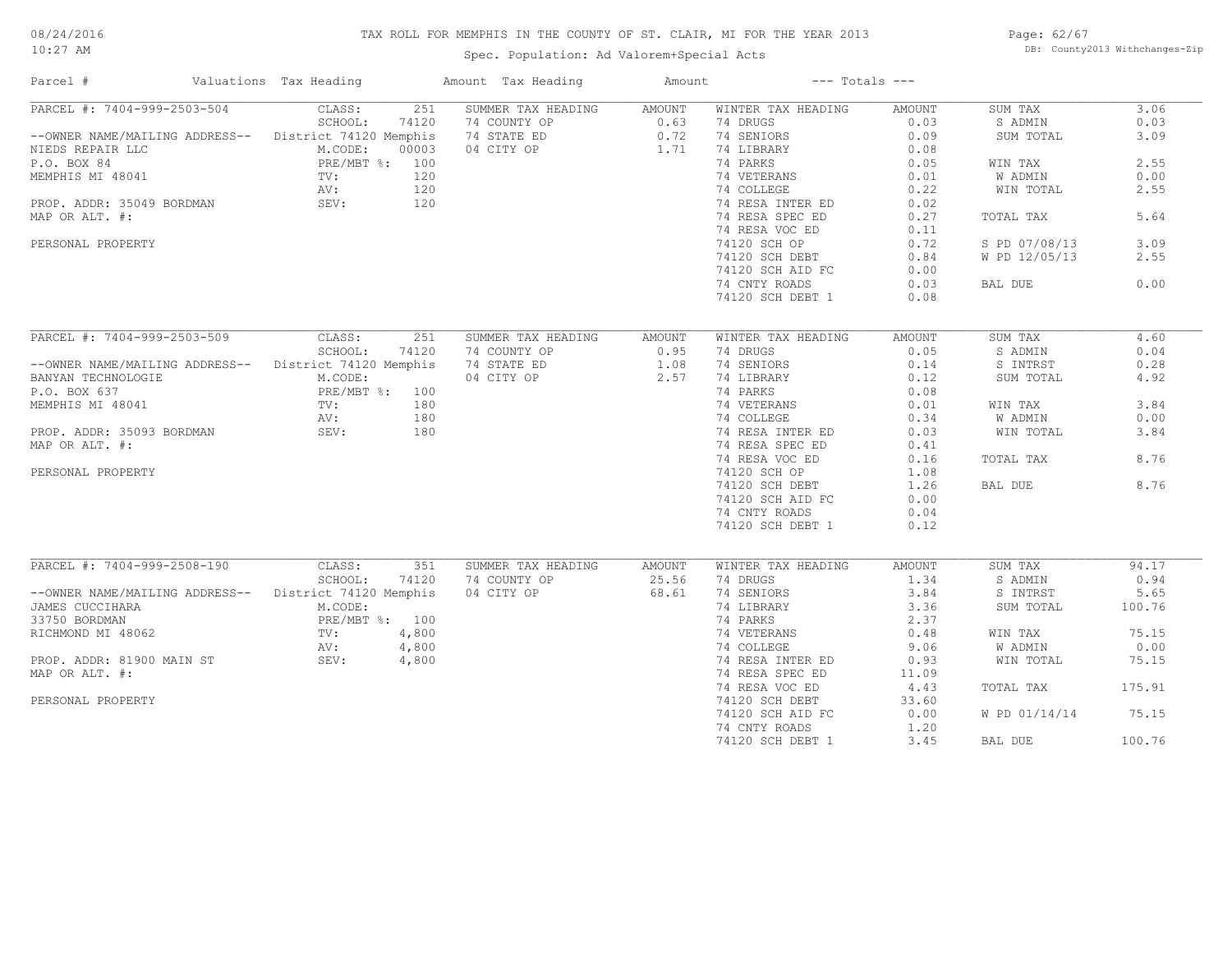#### 10:27 AM

#### TAX ROLL FOR MEMPHIS IN THE COUNTY OF ST. CLAIR, MI FOR THE YEAR 2013

Page: 63/67 DB: County2013 Withchanges-Zip

| Parcel #                          | Valuations Tax Heading | Amount Tax Heading        | Amount        | $---$ Totals $---$ |               |               |        |
|-----------------------------------|------------------------|---------------------------|---------------|--------------------|---------------|---------------|--------|
| PARCEL #: 7404-999-2509--09       | CLASS:<br>251          | SUMMER TAX HEADING        | AMOUNT        | WINTER TAX HEADING | AMOUNT        | SUM TAX       | 0.00   |
|                                   | SCHOOL:<br>74120       | 74 COUNTY OP              | 0.00          | 74 DRUGS           | 0.00          | S ADMIN       | 0.00   |
| --OWNER NAME/MAILING ADDRESS--    | District 74120 Memphis | 74 STATE ED               | 0.00          | 74 SENIORS         | 0.00          | SUM TOTAL     | 0.00   |
| CIT TECHNOLOGYFINANCING SERVICES, | M.CODE:                | 04 CITY OP                | 0.00          | 74 LIBRARY         | 0.00          |               |        |
| DBA: CIT                          | PRE/MBT %:<br>100      |                           |               | 74 PARKS           | 0.00          | WIN TAX       | 0.00   |
| ERNST & YOUNG PROPERTY TAX SVC.   | TV:                    | $\circ$                   |               | 74 VETERANS        | 0.00          | W ADMIN       | 0.00   |
| P.O. BOX 68933                    | AV:                    | $\circ$                   |               | 74 COLLEGE         | 0.00          | WIN TOTAL     | 0.00   |
| INDIANAPOLIS IN 46268             | SEV:                   | $\circ$                   |               | 74 RESA INTER ED   | 0.00          |               |        |
|                                   |                        |                           |               | 74 RESA SPEC ED    | 0.00          | TOTAL TAX     | 0.00   |
| PROP. ADDR:                       |                        |                           |               | 74 RESA VOC ED     | 0.00          |               |        |
| MAP OR ALT. #:                    |                        |                           |               | 74120 SCH OP       | 0.00          | BAL DUE       | 0.00   |
|                                   |                        |                           |               | 74120 SCH DEBT     | 0.00          |               |        |
|                                   |                        |                           |               | 74120 SCH AID FC   | 0.00          |               |        |
|                                   |                        |                           |               | 74 CNTY ROADS      | 0.00          |               |        |
|                                   |                        |                           |               | 74120 SCH DEBT 1   | 0.00          |               |        |
|                                   |                        |                           |               |                    |               |               |        |
| PARCEL #: 7404-999-2600-000       | CLASS:                 | 251<br>SUMMER TAX HEADING | <b>AMOUNT</b> | WINTER TAX HEADING | <b>AMOUNT</b> | SUM TAX       | 144.50 |
|                                   | 74120<br>SCHOOL:       | 74 COUNTY OP              | 30.04         | 74 DRUGS           | 1.58          | S ADMIN       | 1.44   |
| --OWNER NAME/MAILING ADDRESS--    | District 74120 Memphis | 74 STATE ED               | 33.84         | 74 SENIORS         | 4.51          | SUM TOTAL     | 145.94 |
| DDI LEASING INC                   | M.CODE:                | 04 CITY OP                | 80.62         | 74 LIBRARY         | 3.94          |               |        |
| PO BOX 1305                       | PRE/MBT %: 100         |                           |               | 74 PARKS           | 2.79          | WIN TAX       | 122.15 |
| NORTHBROOK IL 60065-1305          | 5,640<br>TV:           |                           |               | 74 VETERANS        | 0.56          | W ADMIN       | 0.00   |
|                                   | 5,640<br>AV:           |                           |               | 74 COLLEGE         | 10.65         | WIN TOTAL     | 122.15 |
| PROP. ADDR: VARIOUS               | 5,640<br>SEV:          |                           |               | 74 RESA INTER ED   | 1.09          |               |        |
| MAP OR ALT. #:                    |                        |                           |               | 74 RESA SPEC ED    | 13.03         | TOTAL TAX     | 268.09 |
|                                   |                        |                           |               | 74 RESA VOC ED     | 5.21          |               |        |
|                                   |                        |                           |               | 74120 SCH OP       | 33.84         | S PD 07/26/13 | 145.94 |
|                                   |                        |                           |               | 74120 SCH DEBT     | 39.48         | W PD 01/21/14 | 122.15 |
|                                   |                        |                           |               | 74120 SCH AID FC   | 0.00          |               |        |
|                                   |                        |                           |               | 74 CNTY ROADS      | 1.41          | BAL DUE       | 0.00   |
|                                   |                        |                           |               | 74120 SCH DEBT 1   | 4.06          |               |        |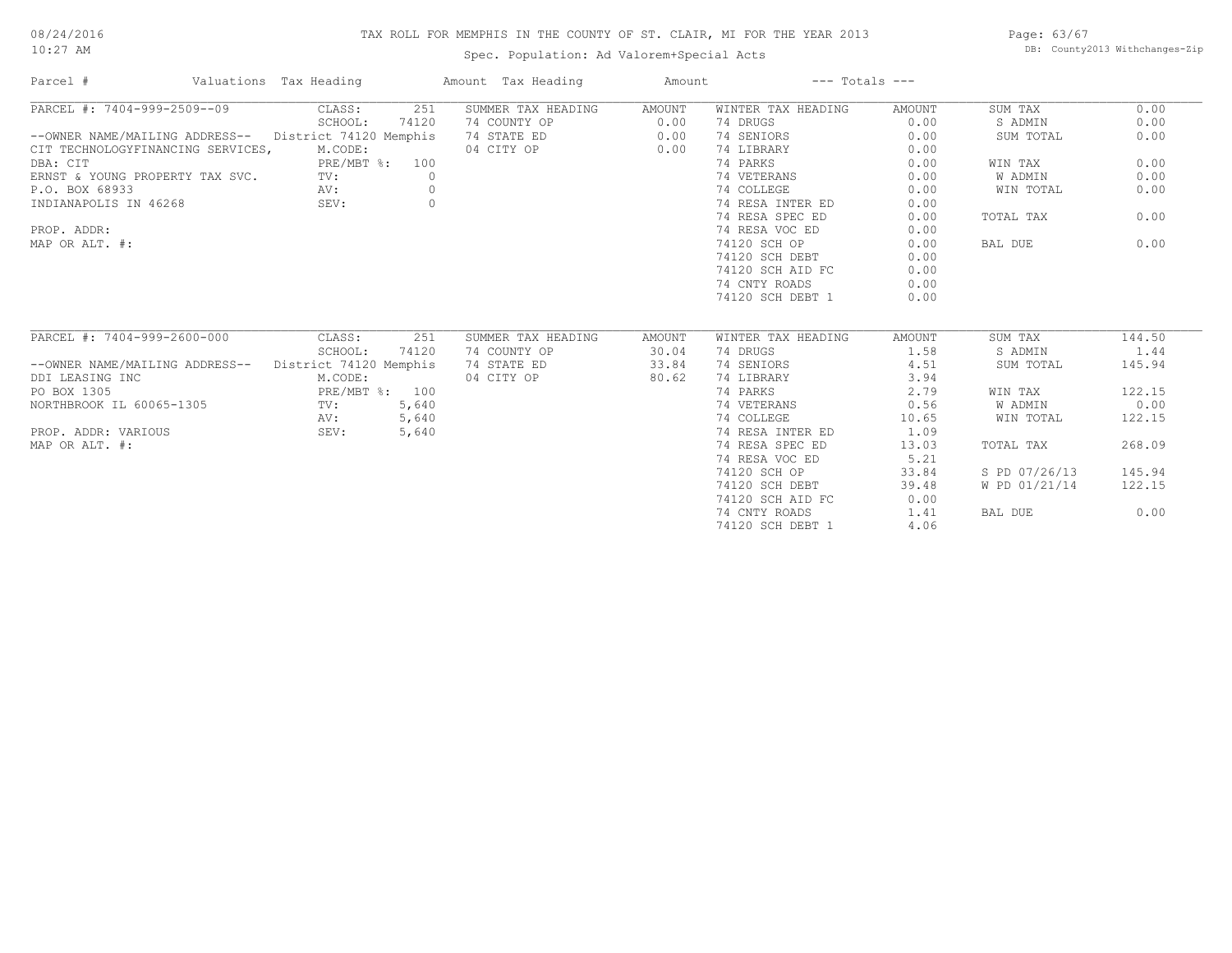#### Spec. Population: Ad Valorem+Special Acts

Page: 64/67 DB: County2013 Withchanges-Zip

| TOTAL ALL DISTRICTS | REAL        | (BAL DUE)  | PERSONAL  | (BAL DUE) | <b>EXEMPT</b> | (BAL DUE) |
|---------------------|-------------|------------|-----------|-----------|---------------|-----------|
| PARCEL COUNT        | 148         |            | 2.9       |           | 10            |           |
| TAXABLE VALUE       | 6,825,476   |            | 307,200   |           | $\mathbf{0}$  |           |
| ASSESSED VALUE      | 7,743,260   |            | 307,200   |           | $\mathbf{0}$  |           |
| SEV VALUE           | 7,743,260   |            | 307,200   |           | $\Omega$      |           |
| PRE/MBT TAXABLE     | 4,751,554   |            | 159,780   |           | $\mathbf{0}$  |           |
| N PRE/MBT TAXABLE   | 2,073,922   |            | 147,420   |           | $\circ$       |           |
| S 74 COUNTY OP      | 36, 355. 11 | 3,076.31   | 1,636.19  | 26.51     | 0.00          | 0.00      |
| S 74 STATE ED       | 40,952.54   | 3,465.34   | 1,522.02  | 1.08      | 0.00          | 0.00      |
| S 04 CITY OP        | 97,571.44   | 8,256.34   | 4,391.39  | 71.18     | 0.00          | 0.00      |
| W 74 DRUGS          | 1,912.37    | 154.09     | 86.01     | 0.05      | 0.00          | 0.00      |
| W 74 SENIORS        | 5,460.03    | 440.17     | 245.68    | 0.14      | 0.00          | 0.00      |
| W 74 LIBRARY        | 4,777.44    | 385.13     | 214.96    | 0.12      | 0.00          | 0.00      |
| W 74 PARKS          | 3,380.59    | 272.48     | 152.06    | 0.08      | 0.00          | 0.00      |
| W 74 VETERANS       | 682.14      | 54.99      | 30.64     | 0.01      | 0.00          | 0.00      |
| W 74 COLLEGE        | 12,893.33   | 1,039.35   | 580.24    | 0.34      | 0.00          | 0.00      |
| W 74 RESA INTER E   | 1,322.04    | 106.50     | 59.44     | 0.03      | 0.00          | 0.00      |
| W 74 RESA SPEC ED   | 15,774.88   | 1,271.66   | 709.91    | 0.41      | 0.00          | 0.00      |
| W 74 RESA VOC ED    | 6,309.40    | 508.59     | 283.91    | 0.16      | 0.00          | 0.00      |
| W 74120 SCH OP      | 37,330.51   | 5,925.58   | 3,291.06  | 1.08      | 0.00          | 0.00      |
| W 74120 SCH DEBT    | 47,777.98   | 3,851.66   | 2,150.40  | 1.26      | 0.00          | 0.00      |
| W 74120 SCH AID F   | 0.00        | 0.00       | 0.00      | 0.00      | 0.00          | 0.00      |
| W 74 CNTY ROADS     | 1,705.81    | 137.48     | 76.71     | 0.04      | 0.00          | 0.00      |
| W 74120 SCH DEBT    | 4,913.63    | 396.07     | 221.08    | 0.12      | 0.00          | 0.00      |
| * SP. ASSESSMENTS   | 0.00        | 0.00       | 0.00      | 0.00      | 0.00          | 0.00      |
| S ADMIN FEE         | 1,748.08    | 143.00     | 75.39     | 0.98      | 0.00          | 0.00      |
| INTEREST            | 887.87      | 887.87     | 5.93      | 5.93      | 0.00          | 0.00      |
| S TOTALS            | 177,515.04  | 15,828.86  | 7,630.92  | 105.68    | 0.00          | 0.00      |
| W TOTALS            | 144,240.15  | 14,543.75  | 8,102.10  | 3.84      | 0.00          | 0.00      |
| GRAND TOTALS        | 321,755.19  | 30, 372.61 | 15,733.02 | 109.52    | 0.00          | 0.00      |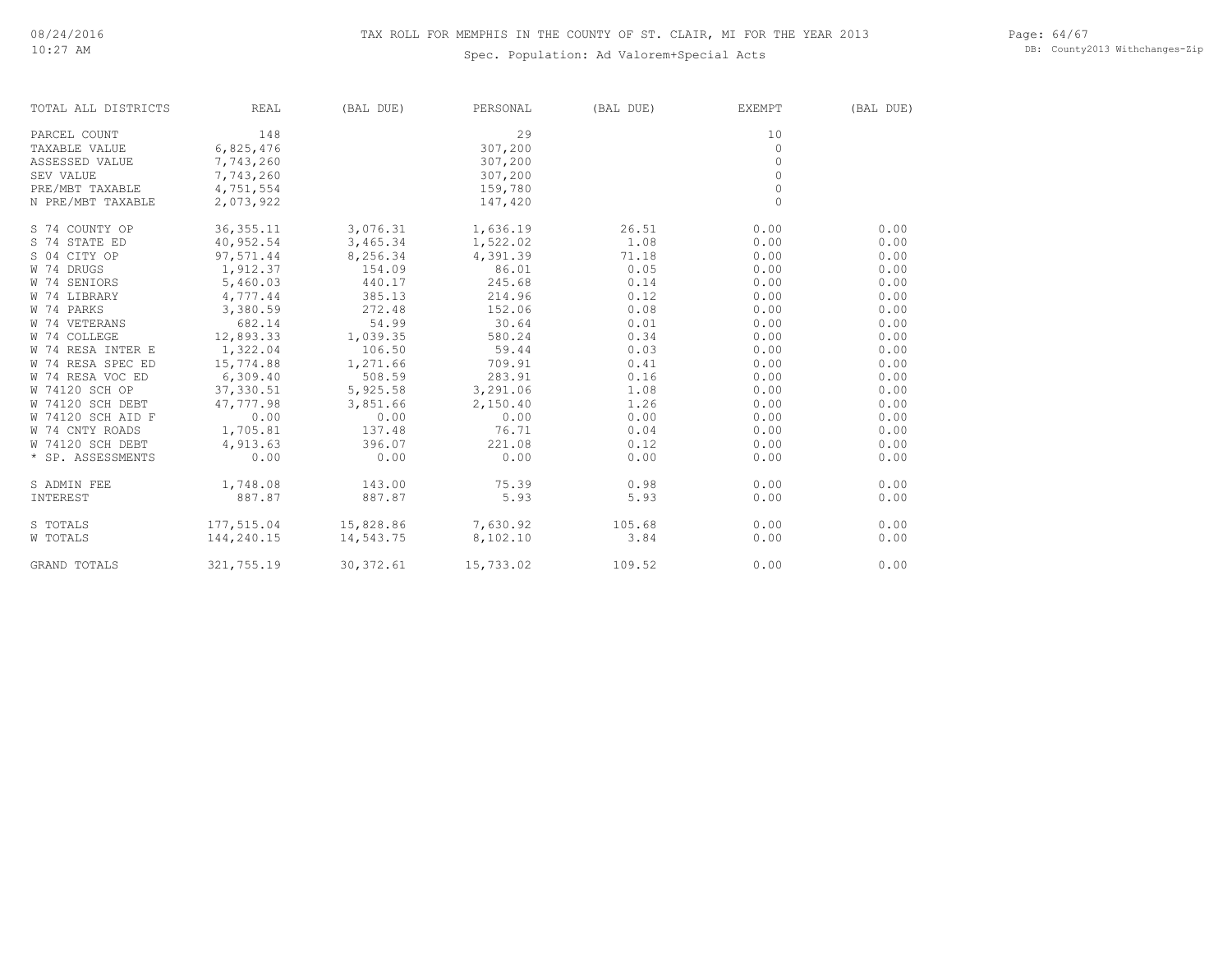| TOTAL ALL DISTRICTS | LEASED LAND | (BAL DUE) | TOTAL       | (BAL DUE) |
|---------------------|-------------|-----------|-------------|-----------|
| PARCEL COUNT        | 0           |           | 187         |           |
| TAXABLE VALUE       | $\circ$     |           | 7,132,676   |           |
| ASSESSED VALUE      | $\circ$     |           | 8,050,460   |           |
| SEV VALUE           | $\circ$     |           | 8,050,460   |           |
| PRE/MBT TAXABLE     | $\circ$     |           | 4, 911, 334 |           |
| NON PRE/MBT TAXABLE | $\Omega$    |           | 2, 221, 342 |           |
| S 74 COUNTY OP      | 0.00        | 0.00      | 37,991.30   | 3,102.82  |
| S 74 STATE ED       | 0.00        | 0.00      | 42, 474.56  | 3,466.42  |
| S 04 CITY OP        | 0.00        | 0.00      | 101,962.83  | 8,327.52  |
| W 74 DRUGS          | 0.00        | 0.00      | 1,998.38    | 154.14    |
| W 74 SENIORS        | 0.00        | 0.00      | 5,705.71    | 440.31    |
| W 74 LIBRARY        | 0.00        | 0.00      | 4,992.40    | 385.25    |
| W 74 PARKS          | 0.00        | 0.00      | 3,532.65    | 272.56    |
| W 74 VETERANS       | 0.00        | 0.00      | 712.78      | 55.00     |
| W 74 COLLEGE        | 0.00        | 0.00      | 13, 473.57  | 1,039.69  |
| W 74 RESA INTER ED  | 0.00        | 0.00      | 1,381.48    | 106.53    |
| W 74 RESA SPEC ED   | 0.00        | 0.00      | 16,484.79   | 1,272.07  |
| W 74 RESA VOC ED    | 0.00        | 0.00      | 6,593.31    | 508.75    |
| W 74120 SCH OP      | 0.00        | 0.00      | 40,621.57   | 5,926.66  |
| W 74120 SCH DEBT    | 0.00        | 0.00      | 49,928.38   | 3,852.92  |
| W 74120 SCH AID FC  | 0.00        | 0.00      | 0.00        | 0.00      |
| W 74 CNTY ROADS     | 0.00        | 0.00      | 1,782.52    | 137.52    |
| W 74120 SCH DEBT 1  | 0.00        | 0.00      | 5, 134. 71  | 396.19    |
| * SP. ASSESSMENTS   | 0.00        | 0.00      | 0.00        | 0.00      |
| S ADMIN FEE         | 0.00        | 0.00      | 1,823.47    | 143.98    |
| <b>INTEREST</b>     | 0.00        | 0.00      | 893.80      | 893.80    |
| S TOTALS            | 0.00        | 0.00      | 185, 145.96 | 15,934.54 |
| W TOTALS            | 0.00        | 0.00      | 152,342.25  | 14,547.59 |
| <b>GRAND TOTALS</b> | 0.00        | 0.00      | 337,488.21  | 30,482.13 |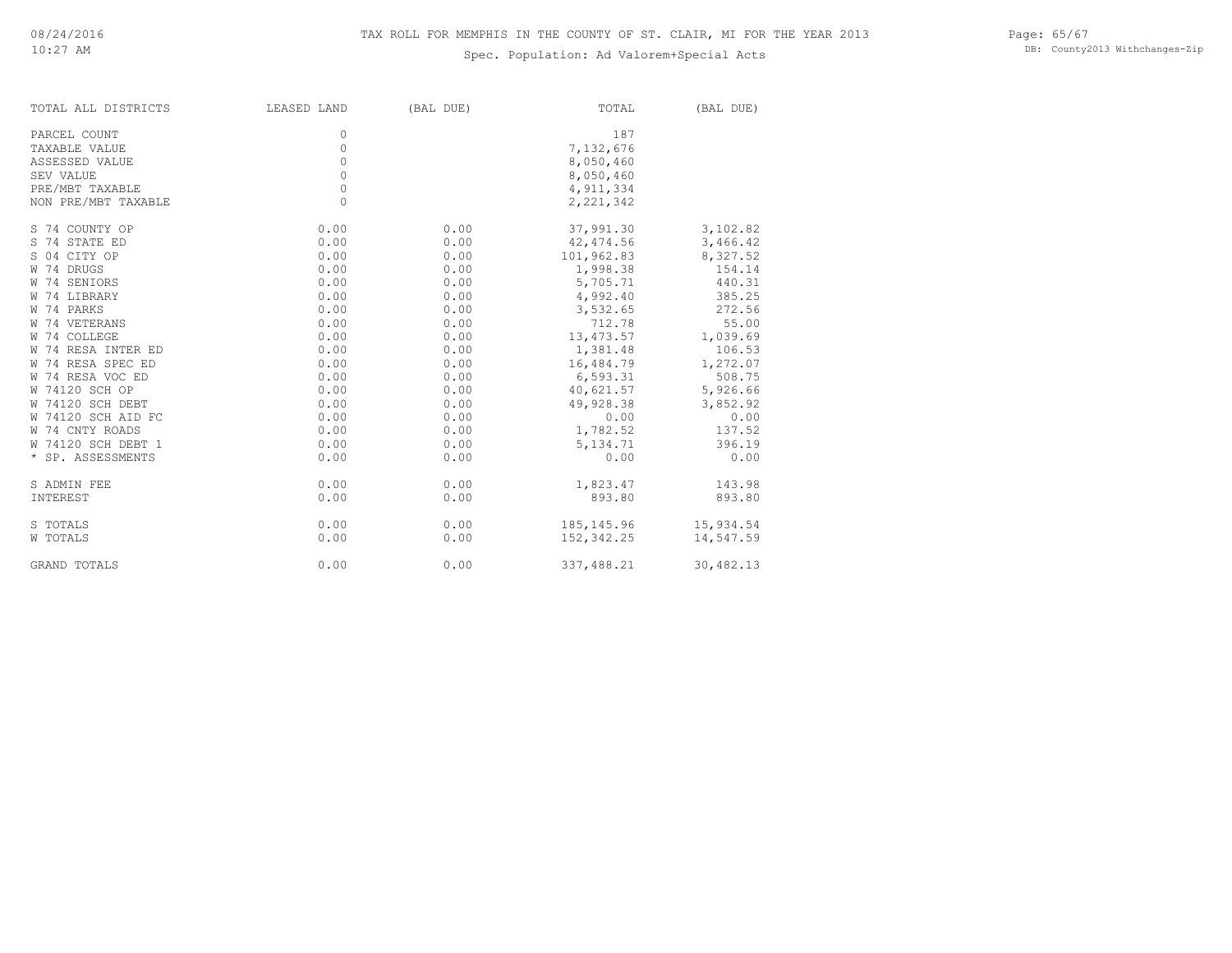#### Page: 66/67 DB: County2013 Withchanges-Zip

| SCHOOL DISTRICT 74120 UNIT 04 | <b>REAL</b> | PERSONAL  | EXEMPT   | LEASED LAND | TOTAL       |
|-------------------------------|-------------|-----------|----------|-------------|-------------|
| PARCEL COUNT                  | 148         | 29        | 10       | 0           | 187         |
| TAXABLE VALUE                 | 6,825,476   | 307,200   | 0        | $\circ$     | 7,132,676   |
| ASSESSED VALUE                | 7,743,260   | 307,200   | $\circ$  | 0           | 8,050,460   |
| SEV VALUE                     | 7,743,260   | 307,200   | $\circ$  | $\circ$     | 8,050,460   |
| PRE/MBT TAXABLE               | 4,751,554   | 159,780   | 0        | $\circ$     | 4, 911, 334 |
| NON PRE/MBT TAXABLE           | 2,073,922   | 147,420   | $\Omega$ | $\circ$     | 2,221,342   |
| (S) 74 COUNTY OP              | 36, 355.11  | 1,636.19  | 0.00     | 0.00        | 37,991.30   |
| (S) 74 STATE ED               | 40,952.54   | 1,522.02  | 0.00     | 0.00        | 42, 474.56  |
| 04 CITY OP<br>(S)             | 97,571.44   | 4,391.39  | 0.00     | 0.00        | 101,962.83  |
| (W) 74 DRUGS                  | 1,912.37    | 86.01     | 0.00     | 0.00        | 1,998.38    |
| 74 SENIORS<br>(W)             | 5,460.03    | 245.68    | 0.00     | 0.00        | 5,705.71    |
| (W) 74 LIBRARY                | 4,777.44    | 214.96    | 0.00     | 0.00        | 4,992.40    |
| $(W)$ 74 PARKS                | 3,380.59    | 152.06    | 0.00     | 0.00        | 3,532.65    |
| (W) 74 VETERANS               | 682.14      | 30.64     | 0.00     | 0.00        | 712.78      |
| 74 COLLEGE<br>(W)             | 12,893.33   | 580.24    | 0.00     | 0.00        | 13, 473.57  |
| 74 RESA INTER ED<br>(W)       | 1,322.04    | 59.44     | 0.00     | 0.00        | 1,381.48    |
| 74 RESA SPEC ED<br>(W)        | 15,774.88   | 709.91    | 0.00     | 0.00        | 16,484.79   |
| 74 RESA VOC ED<br>(W)         | 6,309.40    | 283.91    | 0.00     | 0.00        | 6,593.31    |
| 74120 SCH OP<br>(W)           | 37, 330.51  | 3,291.06  | 0.00     | 0.00        | 40,621.57   |
| 74120 SCH DEBT<br>(W)         | 47,777.98   | 2,150.40  | 0.00     | 0.00        | 49,928.38   |
| 74120 SCH AID FC<br>(W)       | 0.00        | 0.00      | 0.00     | 0.00        | 0.00        |
| 74 CNTY ROADS<br>(W)          | 1,705.81    | 76.71     | 0.00     | 0.00        | 1,782.52    |
| 74120 SCH DEBT 1<br>(W)       | 4,913.63    | 221.08    | 0.00     | 0.00        | 5, 134. 71  |
| SP. ASSESSMENTS<br>$(*)$      | 0.00        | 0.00      | 0.00     | 0.00        | 0.00        |
| (S) ADMIN FEE                 | 1,748.08    | 75.39     | 0.00     | 0.00        | 1,823.47    |
| INTEREST                      | 887.87      | 5.93      | 0.00     | 0.00        | 893.80      |
| (S) TOTALS                    | 177,515.04  | 7,630.92  | 0.00     | 0.00        | 185, 145.96 |
| (W) TOTALS                    | 144,240.15  | 8,102.10  | 0.00     | 0.00        | 152,342.25  |
| <b>GRAND TOTALS</b>           | 321,755.19  | 15,733.02 | 0.00     | 0.00        | 337,488.21  |